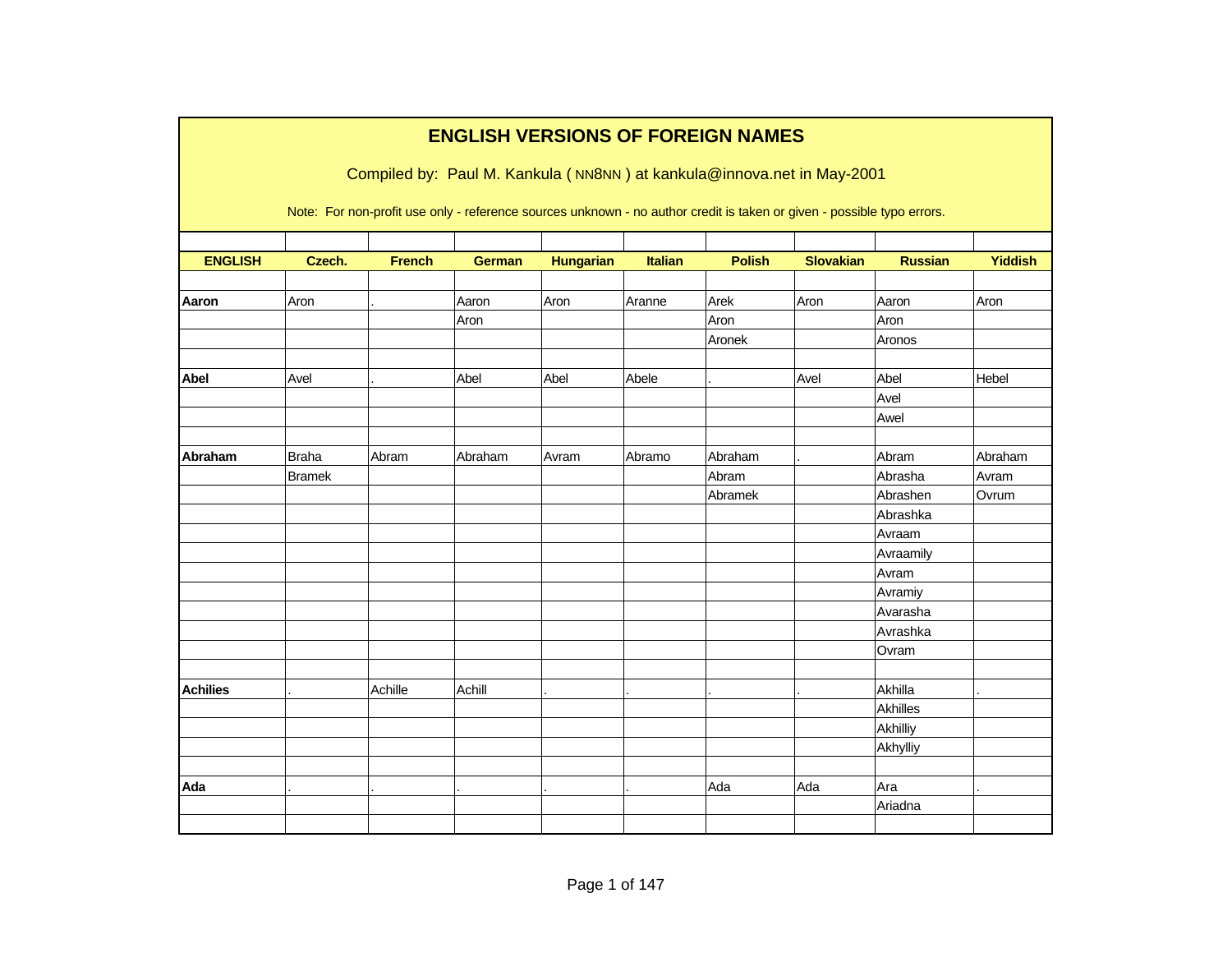|                 | <b>ENGLISH VERSIONS OF FOREIGN NAMES</b><br>Compiled by: Paul M. Kankula (NN8NN) at kankula@innova.net in May-2001 |               |                                                                                                                        |                  |                |               |                  |                |                |  |  |  |  |
|-----------------|--------------------------------------------------------------------------------------------------------------------|---------------|------------------------------------------------------------------------------------------------------------------------|------------------|----------------|---------------|------------------|----------------|----------------|--|--|--|--|
|                 |                                                                                                                    |               | Note: For non-profit use only - reference sources unknown - no author credit is taken or given - possible typo errors. |                  |                |               |                  |                |                |  |  |  |  |
| <b>ENGLISH</b>  | Czech.                                                                                                             | <b>French</b> | <b>German</b>                                                                                                          | <b>Hungarian</b> | <b>Italian</b> | <b>Polish</b> | <b>Slovakian</b> | <b>Russian</b> | <b>Yiddish</b> |  |  |  |  |
| <b>Adalbert</b> | Vojta                                                                                                              |               |                                                                                                                        |                  |                | Wojciech      |                  |                |                |  |  |  |  |
|                 | Vojtech                                                                                                            |               |                                                                                                                        |                  |                | Wojtek        |                  |                |                |  |  |  |  |
|                 | Vojtek                                                                                                             |               |                                                                                                                        |                  |                | Wojtus        |                  |                |                |  |  |  |  |
| Adam            | Adam                                                                                                               |               | Adam                                                                                                                   | Adam             | Adamo          | Adam          | Adamik           | Adamka         | Adi            |  |  |  |  |
|                 | Adamec                                                                                                             |               |                                                                                                                        | Adi              |                | Adamek        | Adamko           | Adas           |                |  |  |  |  |
|                 | Adamek                                                                                                             |               |                                                                                                                        | Adrein           |                | Adas          | Adamok           |                |                |  |  |  |  |
|                 | Damek                                                                                                              |               |                                                                                                                        |                  |                | Adok          |                  |                |                |  |  |  |  |
| Adela           | Ada                                                                                                                |               |                                                                                                                        |                  |                |               | Ada              | Adel           |                |  |  |  |  |
|                 | Adela                                                                                                              |               |                                                                                                                        |                  |                |               | Adelaida         | Adeliya        |                |  |  |  |  |
|                 | Adelka                                                                                                             |               |                                                                                                                        |                  |                |               | Ela              | AdeliAdeliya   |                |  |  |  |  |
|                 | Dela                                                                                                               |               |                                                                                                                        |                  |                |               |                  |                |                |  |  |  |  |
| Adelaida        |                                                                                                                    |               |                                                                                                                        |                  |                | Ada           |                  | Adelaida       |                |  |  |  |  |
|                 |                                                                                                                    |               |                                                                                                                        |                  |                | Adela         |                  | Adelayida      |                |  |  |  |  |
| <b>Adelaide</b> |                                                                                                                    |               |                                                                                                                        |                  | Adah           |               |                  |                | Etalka         |  |  |  |  |
| <b>Adele</b>    |                                                                                                                    |               |                                                                                                                        |                  |                |               |                  | Adele          |                |  |  |  |  |
| Adelina         |                                                                                                                    |               |                                                                                                                        |                  | Adelina        |               |                  |                |                |  |  |  |  |
|                 |                                                                                                                    |               |                                                                                                                        |                  |                |               |                  |                |                |  |  |  |  |
| <b>Adelbert</b> | Vojta                                                                                                              |               |                                                                                                                        |                  |                |               |                  |                |                |  |  |  |  |
|                 | Vojtech                                                                                                            |               |                                                                                                                        |                  |                |               |                  |                |                |  |  |  |  |
|                 | Vojtek                                                                                                             |               |                                                                                                                        |                  |                |               |                  |                |                |  |  |  |  |
| <b>Adele</b>    |                                                                                                                    |               |                                                                                                                        |                  |                |               | Adela            |                |                |  |  |  |  |
|                 |                                                                                                                    |               |                                                                                                                        |                  |                |               |                  |                |                |  |  |  |  |
|                 |                                                                                                                    |               |                                                                                                                        |                  |                |               |                  |                |                |  |  |  |  |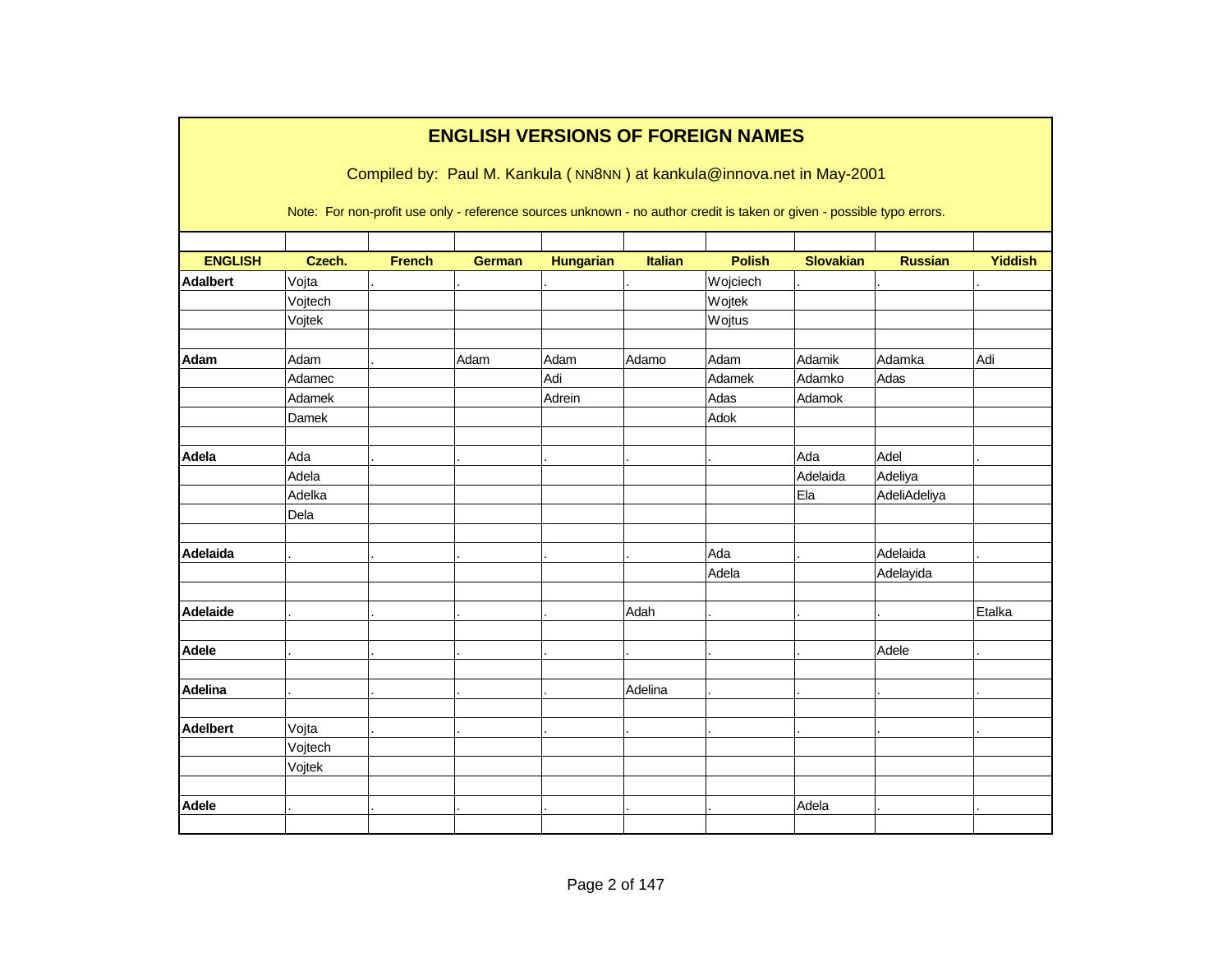|                |         |               | <b>ENGLISH VERSIONS OF FOREIGN NAMES</b> |                  |                |               | Compiled by: Paul M. Kankula (NN8NN) at kankula@innova.net in May-2001<br>Note: For non-profit use only - reference sources unknown - no author credit is taken or given - possible typo errors. |                |                |
|----------------|---------|---------------|------------------------------------------|------------------|----------------|---------------|--------------------------------------------------------------------------------------------------------------------------------------------------------------------------------------------------|----------------|----------------|
|                |         |               |                                          |                  |                |               |                                                                                                                                                                                                  |                |                |
| <b>ENGLISH</b> | Czech.  | <b>French</b> | <b>German</b>                            | <b>Hungarian</b> | <b>Italian</b> | <b>Polish</b> | <b>Slovakian</b>                                                                                                                                                                                 | <b>Russian</b> | <b>Yiddish</b> |
| Adelina        |         |               |                                          |                  |                | Ada           |                                                                                                                                                                                                  |                |                |
|                |         |               |                                          |                  |                | Adela         |                                                                                                                                                                                                  |                |                |
|                |         |               |                                          |                  |                | Adelaide      |                                                                                                                                                                                                  |                |                |
|                |         |               |                                          |                  |                | Lina          |                                                                                                                                                                                                  |                |                |
| Adolph         | Ada     | Adolphe       | Adolph                                   | Adolf            | Adolfo         | Adek          | Adolf                                                                                                                                                                                            | Adolf          |                |
| Adolf          | Adolf   |               |                                          |                  |                | Adolf         |                                                                                                                                                                                                  |                |                |
| Adolfas        | Adolfek |               |                                          |                  |                | <b>Dodek</b>  |                                                                                                                                                                                                  |                |                |
| Adolfus        | Dolfa   |               |                                          |                  |                |               |                                                                                                                                                                                                  |                |                |
| Adolphus       | Dolfi   |               |                                          |                  |                |               |                                                                                                                                                                                                  |                |                |
| Dolf           |         |               |                                          |                  |                |               |                                                                                                                                                                                                  |                |                |
| <b>Adrian</b>  |         | Adrien        |                                          | Adorian          | Adriano        | Ada           |                                                                                                                                                                                                  | Adrian         |                |
| Adriance       |         |               |                                          |                  |                | Adok          |                                                                                                                                                                                                  | Adrik          |                |
| Adrienne       |         |               |                                          |                  |                | Adrianna      |                                                                                                                                                                                                  | Adya           |                |
| Hadrian        |         |               |                                          |                  |                |               |                                                                                                                                                                                                  | Andreian       |                |
|                |         |               |                                          |                  |                |               |                                                                                                                                                                                                  | Andreyan       |                |
|                |         |               |                                          |                  |                |               |                                                                                                                                                                                                  | Andrian        |                |
|                |         |               |                                          |                  |                |               |                                                                                                                                                                                                  | Andriyan       |                |
| Agatha         | Agata   | Agathe        | Agathe                                   | Agi              | Agata          | Agata         | Agata                                                                                                                                                                                            | Agafia         |                |
| Agate          |         |               |                                          | Agota            |                | Agata         |                                                                                                                                                                                                  | Agafiya        |                |
| Aggie          |         |               |                                          | Agotha           |                | Agetka        |                                                                                                                                                                                                  | Agafya         |                |
| Gatha          |         |               |                                          |                  |                | Atka          |                                                                                                                                                                                                  | Agasha         |                |
| Haggy          |         |               |                                          |                  |                |               |                                                                                                                                                                                                  | Agashka        |                |
|                |         |               |                                          |                  |                |               |                                                                                                                                                                                                  | Agata          |                |
|                |         |               |                                          |                  |                |               |                                                                                                                                                                                                  | Ahafiya        |                |
|                |         |               |                                          |                  |                |               |                                                                                                                                                                                                  | Ahapiya        |                |
|                |         |               |                                          |                  |                |               |                                                                                                                                                                                                  | Ahata          |                |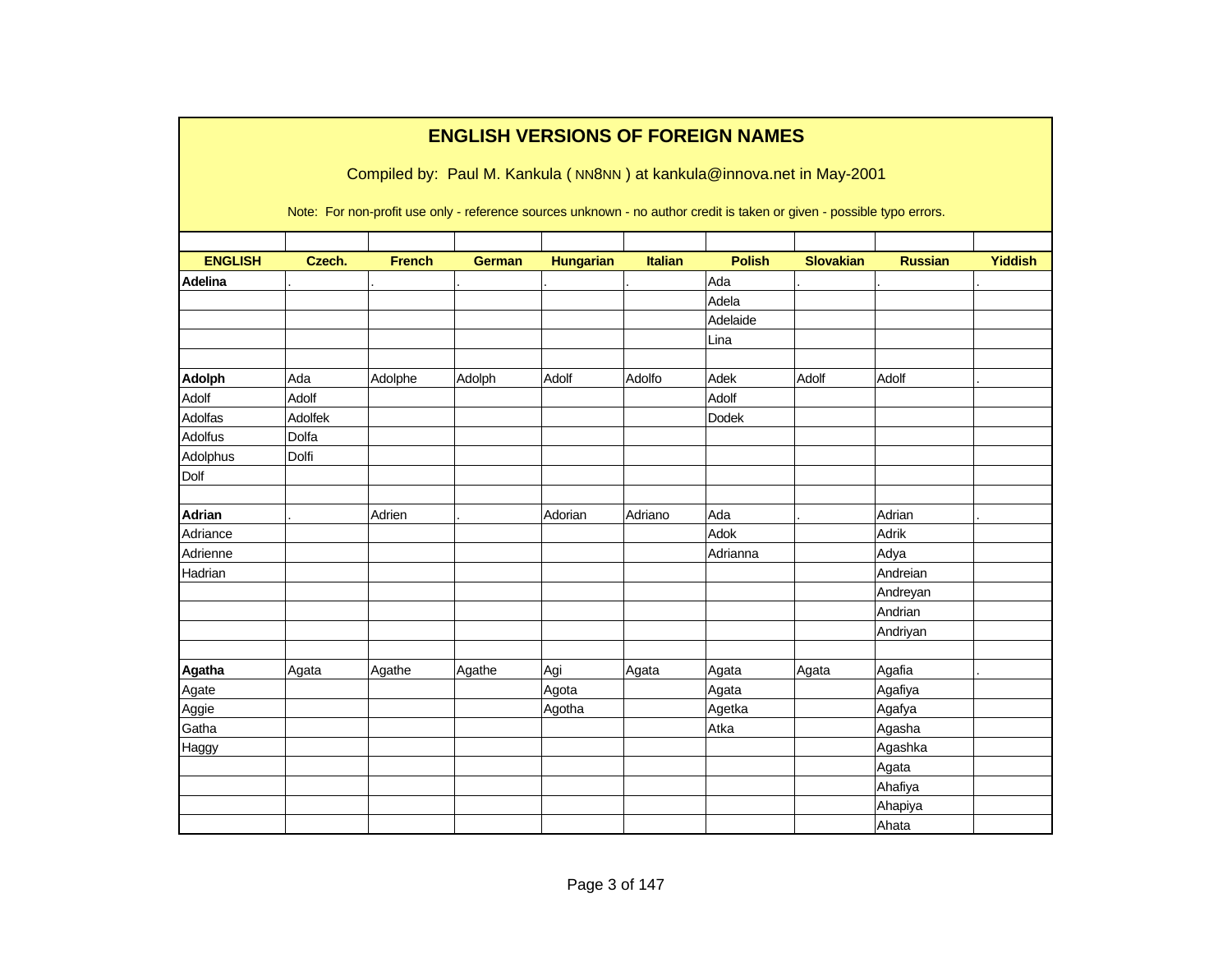|                |        |               |                  |                  |         | <b>ENGLISH VERSIONS OF FOREIGN NAMES</b>                                                                               |                  |                |                |
|----------------|--------|---------------|------------------|------------------|---------|------------------------------------------------------------------------------------------------------------------------|------------------|----------------|----------------|
|                |        |               |                  |                  |         | Compiled by: Paul M. Kankula (NN8NN) at kankula@innova.net in May-2001                                                 |                  |                |                |
|                |        |               |                  |                  |         | Note: For non-profit use only - reference sources unknown - no author credit is taken or given - possible typo errors. |                  |                |                |
| <b>ENGLISH</b> | Czech. | <b>French</b> | <b>German</b>    | <b>Hungarian</b> | Italian | <b>Polish</b>                                                                                                          | <b>Slovakian</b> | <b>Russian</b> | <b>Yiddish</b> |
|                |        |               |                  |                  |         |                                                                                                                        |                  | Ganya          |                |
|                |        |               |                  |                  |         |                                                                                                                        |                  | Gapka          |                |
|                |        |               |                  |                  |         |                                                                                                                        |                  | Gasha          |                |
|                |        |               |                  |                  |         |                                                                                                                        |                  | Gashka         |                |
|                |        |               |                  |                  |         |                                                                                                                        |                  | Hafiya         |                |
| <b>Agnes</b>   | Anezka | Agnies        | Agnes            |                  | Agnella | Aga                                                                                                                    | Agnesa           | Agenesh        |                |
| Aga            | Anka   |               |                  | Agnes            | Agnesca | Agnieszka                                                                                                              | Agneska          | Agnesa         |                |
| Agnesse        |        |               |                  |                  | Agnesca | Jaga                                                                                                                   |                  | Agnessa        |                |
| Agneti         |        |               |                  |                  | Agnese  |                                                                                                                        |                  | Agnessa        |                |
| Annes          |        |               |                  |                  | Agnola  |                                                                                                                        |                  | Agnesua        |                |
| Annice         |        |               |                  |                  | Anete   |                                                                                                                        |                  | Agnita         |                |
| Annis          |        |               |                  |                  | Hagne   |                                                                                                                        |                  | Agnya          |                |
|                |        |               |                  |                  |         |                                                                                                                        |                  | Ahniya         |                |
|                |        |               |                  |                  |         |                                                                                                                        |                  | Gusya          |                |
|                |        |               |                  |                  |         |                                                                                                                        |                  | Nessa          |                |
|                |        |               |                  |                  |         |                                                                                                                        |                  | Nessia         |                |
|                |        |               |                  |                  |         |                                                                                                                        |                  | Nyusha         |                |
|                |        |               |                  |                  |         |                                                                                                                        |                  |                |                |
| <b>Alaric</b>  |        | Oiery         | Adelrich         |                  | Urlico  | Alaryk                                                                                                                 |                  |                |                |
|                |        |               | Alarich          |                  |         | Ulryk                                                                                                                  |                  |                |                |
|                |        |               | Oelric           |                  |         |                                                                                                                        |                  |                |                |
|                |        |               | <b>Uadalrich</b> |                  |         |                                                                                                                        |                  |                |                |
|                |        |               | Ulrich           |                  |         |                                                                                                                        |                  |                |                |
|                |        |               |                  |                  |         |                                                                                                                        |                  |                |                |
| Alben          |        |               |                  |                  |         | Alek                                                                                                                   |                  |                |                |
|                |        |               |                  |                  |         | <b>Benek</b>                                                                                                           |                  |                |                |
| <b>Albert</b>  | Berta  |               | Albert           | Albert           | Alberto | Albek                                                                                                                  | Albert           | Albert         |                |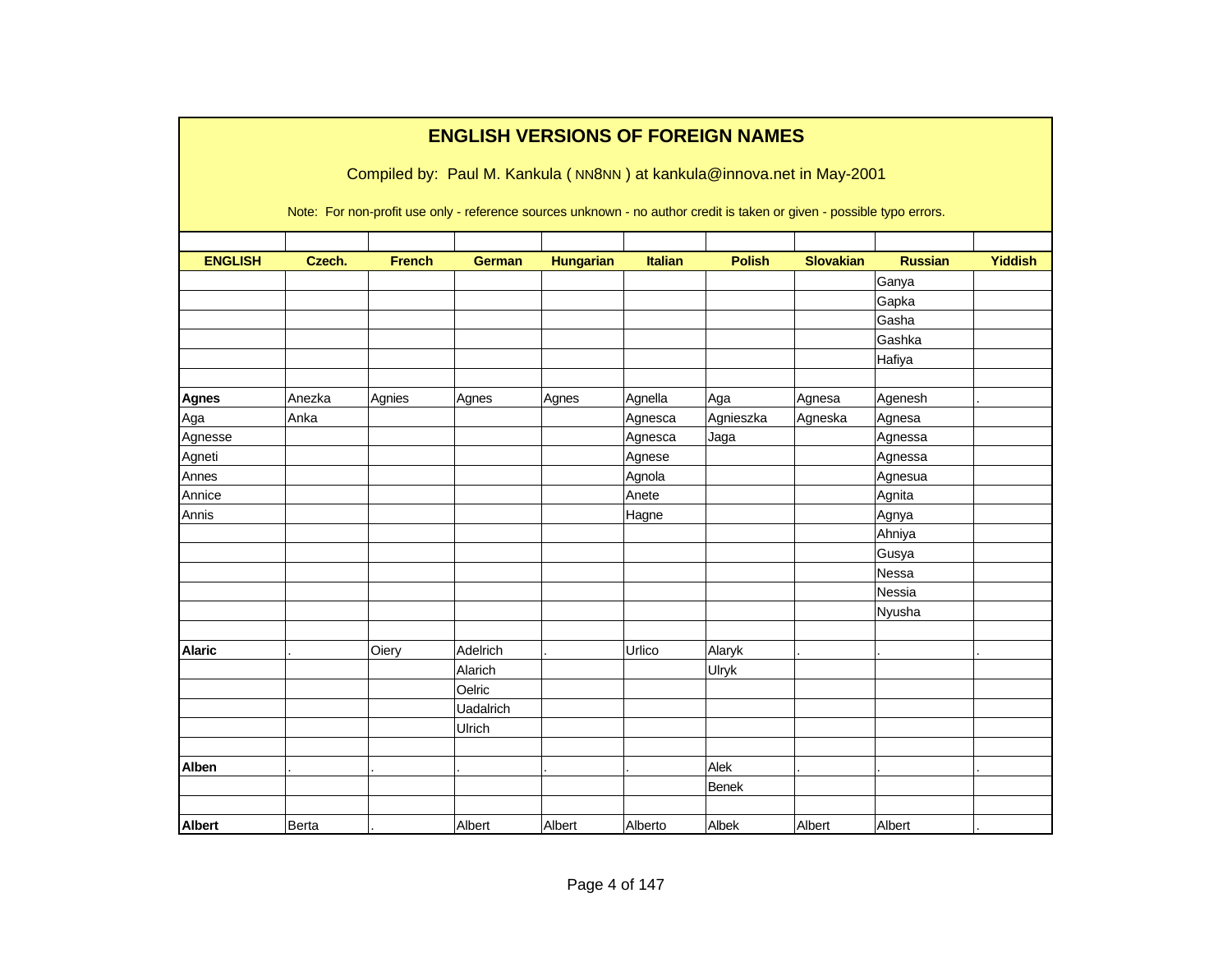|                  |               |               | <b>ENGLISH VERSIONS OF FOREIGN NAMES</b>                                                                                                                                                         |                  |                |               |                  |                |                |
|------------------|---------------|---------------|--------------------------------------------------------------------------------------------------------------------------------------------------------------------------------------------------|------------------|----------------|---------------|------------------|----------------|----------------|
|                  |               |               | Compiled by: Paul M. Kankula (NN8NN) at kankula@innova.net in May-2001<br>Note: For non-profit use only - reference sources unknown - no author credit is taken or given - possible typo errors. |                  |                |               |                  |                |                |
| <b>ENGLISH</b>   | Czech.        | <b>French</b> | <b>German</b>                                                                                                                                                                                    | <b>Hungarian</b> | <b>Italian</b> | <b>Polish</b> | <b>Slovakian</b> | <b>Russian</b> | <b>Yiddish</b> |
|                  | <b>Bertik</b> |               |                                                                                                                                                                                                  |                  |                | Albert        | Albertik         |                |                |
|                  | Berty         |               |                                                                                                                                                                                                  |                  |                | Alka          | Albertko         |                |                |
|                  |               |               |                                                                                                                                                                                                  |                  |                | Berta         | Berti            |                |                |
|                  |               |               |                                                                                                                                                                                                  |                  |                |               |                  |                |                |
| <b>Alberta</b>   | Alba          |               | Alberta                                                                                                                                                                                          | Alberta          |                | Alberta       |                  | Alberta        |                |
| Albertine        | Berta         |               |                                                                                                                                                                                                  |                  |                | Albertyna     |                  |                |                |
| Elberta          |               |               |                                                                                                                                                                                                  |                  |                | Alka          |                  |                |                |
| Elbertine        |               |               |                                                                                                                                                                                                  |                  |                | Berta         |                  |                |                |
|                  |               |               |                                                                                                                                                                                                  |                  |                |               |                  |                |                |
| <b>Albertina</b> |               |               |                                                                                                                                                                                                  |                  |                | Ala           |                  |                |                |
|                  |               |               |                                                                                                                                                                                                  |                  |                | Albertyna     |                  |                |                |
|                  |               |               |                                                                                                                                                                                                  |                  |                | Berta         |                  |                |                |
|                  |               |               |                                                                                                                                                                                                  |                  |                | Ina           |                  |                |                |
|                  |               |               |                                                                                                                                                                                                  |                  |                |               |                  |                |                |
| <b>Albin</b>     | Albin         |               |                                                                                                                                                                                                  |                  |                | Albek         | Albin            | Albin          |                |
|                  | Albinek       |               |                                                                                                                                                                                                  |                  |                | Albinek       |                  |                |                |
|                  | <b>Binek</b>  |               |                                                                                                                                                                                                  |                  |                | <b>Binek</b>  |                  |                |                |
|                  |               |               |                                                                                                                                                                                                  |                  |                |               |                  |                |                |
| <b>Albina</b>    | Alba          |               |                                                                                                                                                                                                  |                  | Albino         | Ala           | Albina           | Albina         |                |
|                  | Albina        |               |                                                                                                                                                                                                  |                  |                | Albinka       |                  | Alvina         |                |
|                  | <b>Bina</b>   |               |                                                                                                                                                                                                  |                  |                |               |                  |                |                |
|                  |               |               |                                                                                                                                                                                                  |                  |                |               |                  |                |                |
| <b>Albine</b>    |               |               |                                                                                                                                                                                                  |                  |                | Albina        |                  |                |                |
|                  |               |               |                                                                                                                                                                                                  |                  |                |               |                  |                |                |
| Alexander        | Alek          | Aleksandr     | Alexsander                                                                                                                                                                                       | Elek             | Allessandro    | Aleksander    | Alexander        | Alek           |                |
|                  | Alex          |               |                                                                                                                                                                                                  | Sandor           |                | Lolek         | Sandor           | Alexandr       |                |
|                  | Leka          |               |                                                                                                                                                                                                  |                  |                | Olek          | Sano             | Alik           |                |
|                  |               |               |                                                                                                                                                                                                  |                  |                | Oles          |                  | Les            |                |
|                  |               |               |                                                                                                                                                                                                  |                  |                |               |                  | Lyaksandro     |                |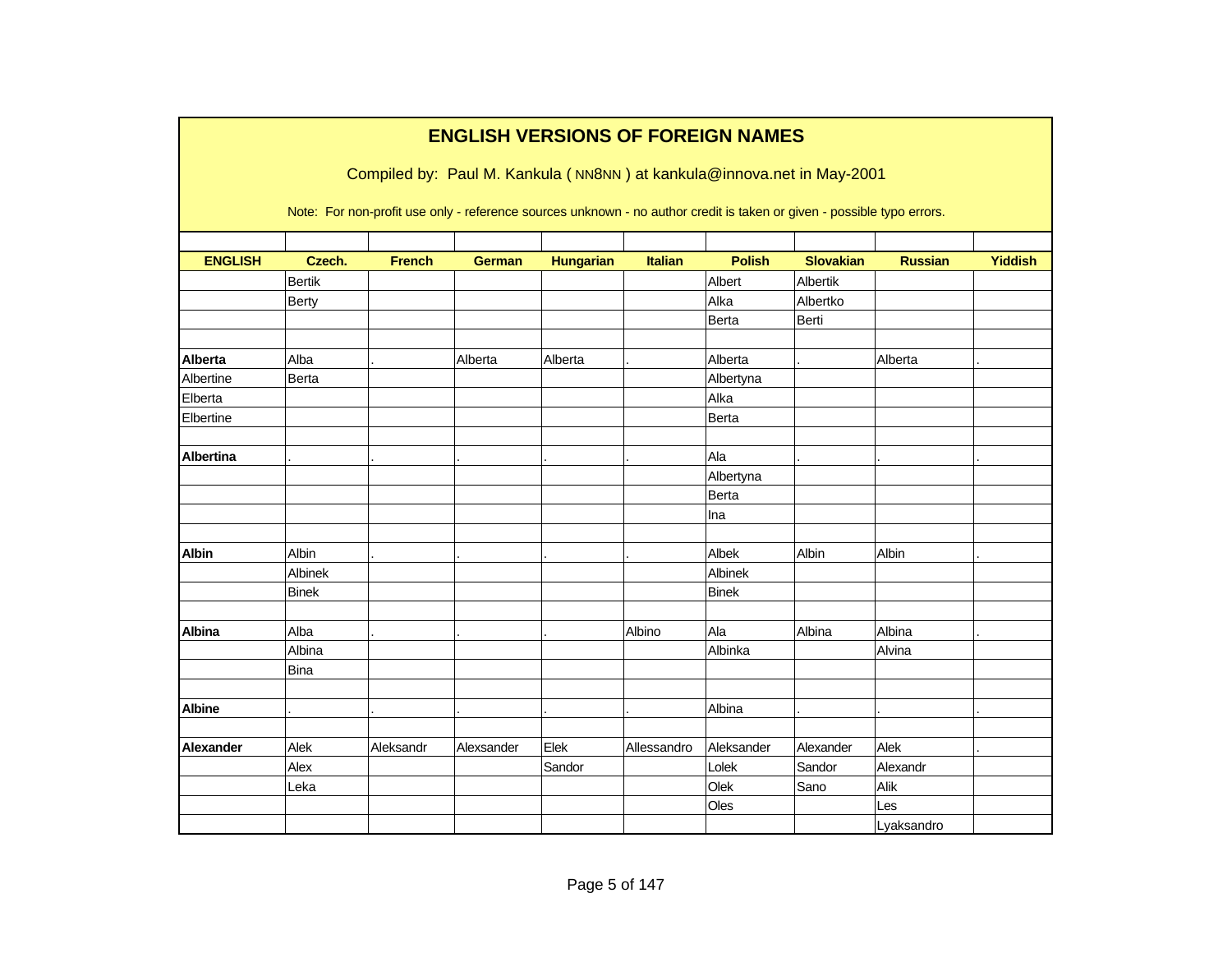|                |           |               |               | <b>ENGLISH VERSIONS OF FOREIGN NAMES</b>                                                                               |                |               |                  |                |                |
|----------------|-----------|---------------|---------------|------------------------------------------------------------------------------------------------------------------------|----------------|---------------|------------------|----------------|----------------|
|                |           |               |               | Compiled by: Paul M. Kankula (NN8NN) at kankula@innova.net in May-2001                                                 |                |               |                  |                |                |
|                |           |               |               |                                                                                                                        |                |               |                  |                |                |
|                |           |               |               | Note: For non-profit use only - reference sources unknown - no author credit is taken or given - possible typo errors. |                |               |                  |                |                |
|                |           |               |               |                                                                                                                        |                |               |                  |                |                |
| <b>ENGLISH</b> | Czech.    | <b>French</b> | <b>German</b> | <b>Hungarian</b>                                                                                                       | <b>Italian</b> | <b>Polish</b> | <b>Slovakian</b> | <b>Russian</b> | <b>Yiddish</b> |
|                |           |               |               |                                                                                                                        |                |               |                  | Lyaksandro     |                |
|                |           |               |               |                                                                                                                        |                |               |                  | Oleksandr      |                |
|                |           |               |               |                                                                                                                        |                |               |                  | Oles           |                |
|                |           |               |               |                                                                                                                        |                |               |                  | Olseko         |                |
|                |           |               |               |                                                                                                                        |                |               |                  | Sanka          |                |
|                |           |               |               |                                                                                                                        |                |               |                  | Sanya          |                |
|                |           |               |               |                                                                                                                        |                |               |                  | Sasha          |                |
|                |           |               |               |                                                                                                                        |                |               |                  | Sashenka       |                |
|                |           |               |               |                                                                                                                        |                |               |                  | Sashka         |                |
|                |           |               |               |                                                                                                                        |                |               |                  | Shura          |                |
|                |           |               |               |                                                                                                                        |                |               |                  | Shurik         |                |
|                |           |               |               |                                                                                                                        |                |               |                  | Shurka         |                |
|                |           |               |               |                                                                                                                        |                |               |                  |                |                |
| Alexandra      | Alexandra | Aleksand      | Alexsander    | Alexandra                                                                                                              |                | Alexandra     |                  | Alexandr       |                |
|                | Leska     |               |               |                                                                                                                        |                | Ola           |                  | Alya           |                |
|                | Lexa      |               |               |                                                                                                                        |                | Olesia        |                  | Lesya          |                |
|                |           |               |               |                                                                                                                        |                |               |                  | Lyaksandra     |                |
|                |           |               |               |                                                                                                                        |                |               |                  | Oleksandra     |                |
|                |           |               |               |                                                                                                                        |                |               |                  | Olesya         |                |
|                |           |               |               |                                                                                                                        |                |               |                  | Sandra         |                |
|                |           |               |               |                                                                                                                        |                |               |                  | Sasha          |                |
|                |           |               |               |                                                                                                                        |                |               |                  | Sashenka       |                |
|                |           |               |               |                                                                                                                        |                |               |                  | Shura          |                |
|                |           |               |               |                                                                                                                        |                |               |                  | Shurekha       |                |
|                |           |               |               |                                                                                                                        |                |               |                  | Shurka         |                |
|                |           |               |               |                                                                                                                        |                |               |                  | Shurochka      |                |
|                |           |               |               |                                                                                                                        |                |               |                  |                |                |
| <b>Alexis</b>  |           |               |               | Elek                                                                                                                   |                | Aleksa        |                  | Aleks          |                |
|                |           |               |               | Eli                                                                                                                    |                | Ala           |                  | Aleksasha      |                |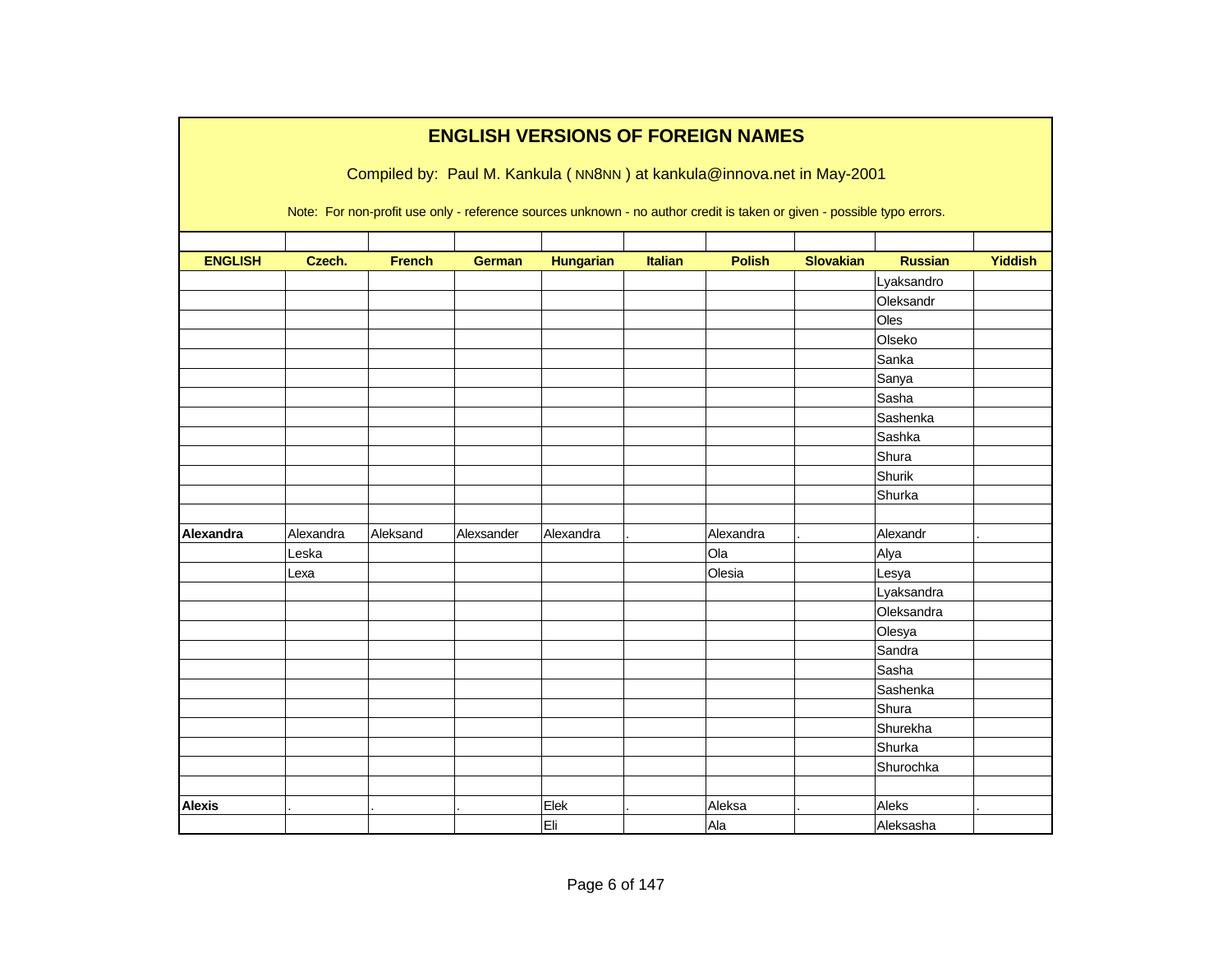|                |        |               |               |                  |                | <b>ENGLISH VERSIONS OF FOREIGN NAMES</b>                                                                               |                  |                |                |
|----------------|--------|---------------|---------------|------------------|----------------|------------------------------------------------------------------------------------------------------------------------|------------------|----------------|----------------|
|                |        |               |               |                  |                | Compiled by: Paul M. Kankula (NN8NN) at kankula@innova.net in May-2001                                                 |                  |                |                |
|                |        |               |               |                  |                | Note: For non-profit use only - reference sources unknown - no author credit is taken or given - possible typo errors. |                  |                |                |
|                |        |               |               |                  |                |                                                                                                                        |                  |                |                |
| <b>ENGLISH</b> | Czech. | <b>French</b> | <b>German</b> | <b>Hungarian</b> | <b>Italian</b> | <b>Polish</b>                                                                                                          | <b>Slovakian</b> | <b>Russian</b> | <b>Yiddish</b> |
|                |        |               |               | Lekszi           |                | Alka                                                                                                                   |                  | Aleksey        |                |
|                |        |               |               |                  |                |                                                                                                                        |                  | Aleksil        |                |
|                |        |               |               |                  |                |                                                                                                                        |                  | Alesha         |                |
|                |        |               |               |                  |                |                                                                                                                        |                  | Aleshenka      |                |
|                |        |               |               |                  |                |                                                                                                                        |                  | Aleshka        |                |
|                |        |               |               |                  |                |                                                                                                                        |                  | Alyaksey       |                |
|                |        |               |               |                  |                |                                                                                                                        |                  | Lelechka       |                |
|                |        |               |               |                  |                |                                                                                                                        |                  | Lelya          |                |
|                |        |               |               |                  |                |                                                                                                                        |                  | Oleksa         |                |
|                |        |               |               |                  |                |                                                                                                                        |                  | Oleksiy        |                |
|                |        |               |               |                  |                |                                                                                                                        |                  |                |                |
| <b>Alfred</b>  | Alfred |               | Alfred        | Alfred           | Alfredo        | Alfred                                                                                                                 |                  | Alfred         |                |
|                | Fred   |               |               |                  |                | Alfredek                                                                                                               |                  |                |                |
|                |        |               |               |                  |                | Fred                                                                                                                   |                  |                |                |
|                |        |               |               |                  |                | Fredek                                                                                                                 |                  |                |                |
| <b>Alfreda</b> |        |               |               |                  |                | Alfreda                                                                                                                |                  |                |                |
|                |        |               |               |                  |                | Freda                                                                                                                  |                  |                |                |
|                |        |               |               |                  |                | Fredka                                                                                                                 |                  |                |                |
|                |        |               |               |                  |                | Fredzia                                                                                                                |                  |                |                |
|                |        |               |               |                  |                |                                                                                                                        |                  |                |                |
| <b>Alice</b>   |        | Alix          | Adelicia      | Alisz            | Alicia         | Ala                                                                                                                    | Alica            | Alisa          |                |
| Aelthea        |        |               | Elschen       | Aliz             |                | Alicia                                                                                                                 |                  | Alya           |                |
| Alcienne       |        |               | llse          | Alizka           |                | Alisia                                                                                                                 |                  |                |                |
| Alecia         |        |               |               | Lici             |                |                                                                                                                        |                  |                |                |
| Aletha         |        |               |               |                  |                |                                                                                                                        |                  |                |                |
| Alethia        |        |               |               |                  |                |                                                                                                                        |                  |                |                |
| Alia           |        |               |               |                  |                |                                                                                                                        |                  |                |                |
| Alica          |        |               |               |                  |                |                                                                                                                        |                  |                |                |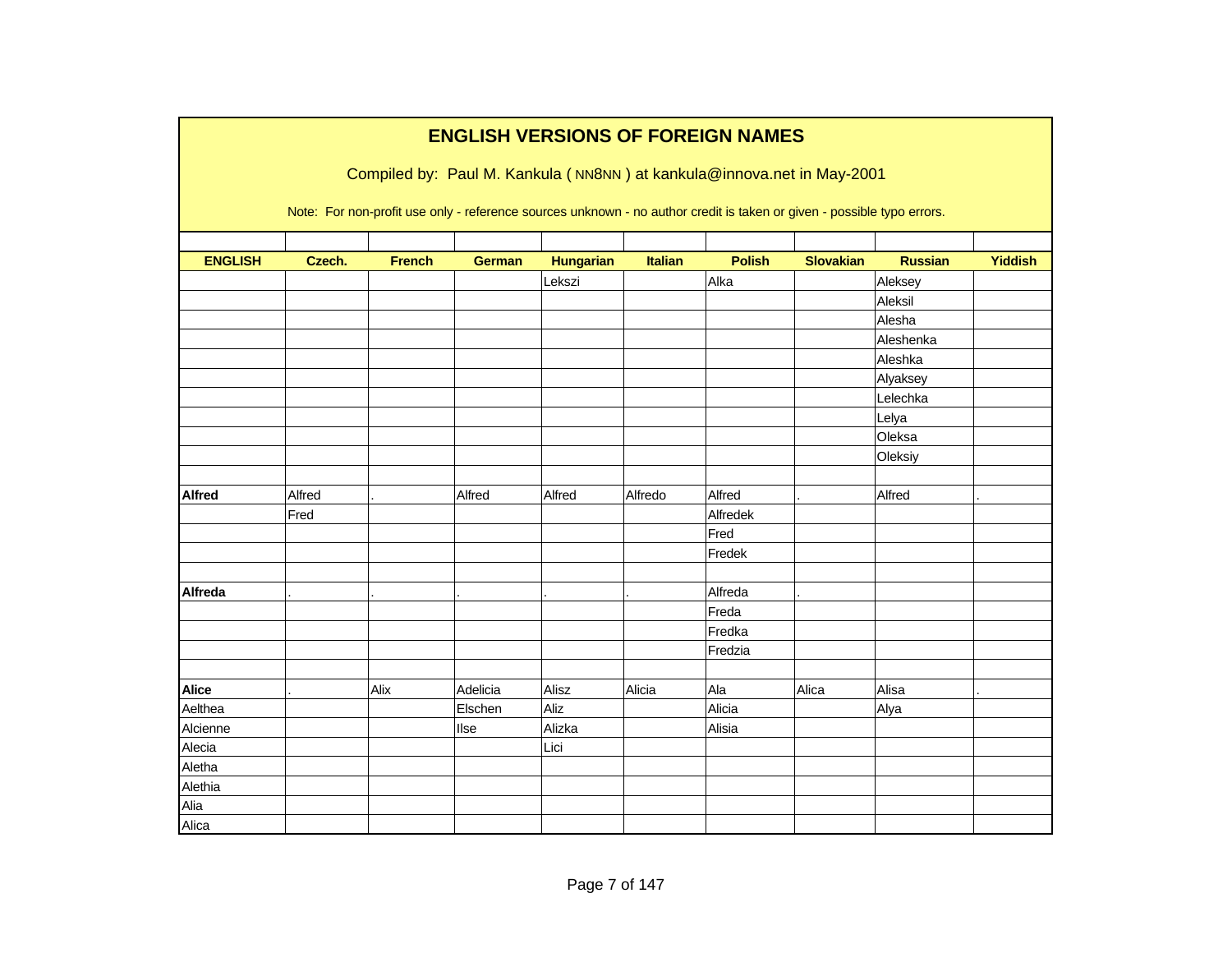|                 |        |               | <b>ENGLISH VERSIONS OF FOREIGN NAMES</b>                                                                               |                  |         |               |                  |                |                |
|-----------------|--------|---------------|------------------------------------------------------------------------------------------------------------------------|------------------|---------|---------------|------------------|----------------|----------------|
|                 |        |               | Compiled by: Paul M. Kankula (NN8NN) at kankula@innova.net in May-2001                                                 |                  |         |               |                  |                |                |
|                 |        |               | Note: For non-profit use only - reference sources unknown - no author credit is taken or given - possible typo errors. |                  |         |               |                  |                |                |
| <b>ENGLISH</b>  | Czech. | <b>French</b> | <b>German</b>                                                                                                          | <b>Hungarian</b> | Italian | <b>Polish</b> | <b>Slovakian</b> | <b>Russian</b> | <b>Yiddish</b> |
| Alis            |        |               |                                                                                                                        |                  |         |               |                  |                |                |
| Alisa           |        |               |                                                                                                                        |                  |         |               |                  |                |                |
| Alix            |        |               |                                                                                                                        |                  |         |               |                  |                |                |
| Allie           |        |               |                                                                                                                        |                  |         |               |                  |                |                |
| Allyca          |        |               |                                                                                                                        |                  |         |               |                  |                |                |
| Althia          |        |               |                                                                                                                        |                  |         |               |                  |                |                |
| Alyce           |        |               |                                                                                                                        |                  |         |               |                  |                |                |
| Alycia          |        |               |                                                                                                                        |                  |         |               |                  |                |                |
| Alys            |        |               |                                                                                                                        |                  |         |               |                  |                |                |
| Elsia           |        |               |                                                                                                                        |                  |         |               |                  |                |                |
| Letty           |        |               |                                                                                                                        |                  |         |               |                  |                |                |
|                 |        |               |                                                                                                                        |                  |         |               |                  |                |                |
| <b>Aline</b>    |        |               |                                                                                                                        |                  |         | Ala           |                  | Alina          |                |
|                 |        |               |                                                                                                                        |                  |         | Alina         |                  | Alya           |                |
|                 |        |               |                                                                                                                        |                  |         | Ina           |                  | Lina           |                |
| Allen           |        | Allain        |                                                                                                                        |                  |         |               |                  |                |                |
|                 |        |               |                                                                                                                        |                  |         |               |                  |                |                |
| loiz            |        |               |                                                                                                                        |                  |         |               |                  | Aloisiy        |                |
|                 |        |               |                                                                                                                        |                  |         |               |                  | Aloiz          |                |
|                 |        |               |                                                                                                                        |                  |         |               |                  | Aloiziy        |                |
|                 |        |               |                                                                                                                        |                  |         |               |                  |                |                |
| <b>Aloysia</b>  |        |               |                                                                                                                        |                  |         | Ala           |                  |                |                |
|                 |        |               |                                                                                                                        |                  |         | Aloiza        |                  |                |                |
|                 |        |               |                                                                                                                        |                  |         | Iza           |                  |                |                |
|                 |        |               |                                                                                                                        |                  |         |               |                  |                |                |
| <b>Aloysius</b> | Alois  |               | Alois                                                                                                                  | Alajos           |         | Alek          | Alojza           | Aloishyus      |                |
|                 | Lojza  |               |                                                                                                                        | Lojzi            |         | Alojzy        | Lojzko           | Aloisiy        |                |
|                 | Lojzek |               |                                                                                                                        |                  |         |               | Lojzo            |                |                |
|                 |        |               |                                                                                                                        |                  |         |               |                  |                |                |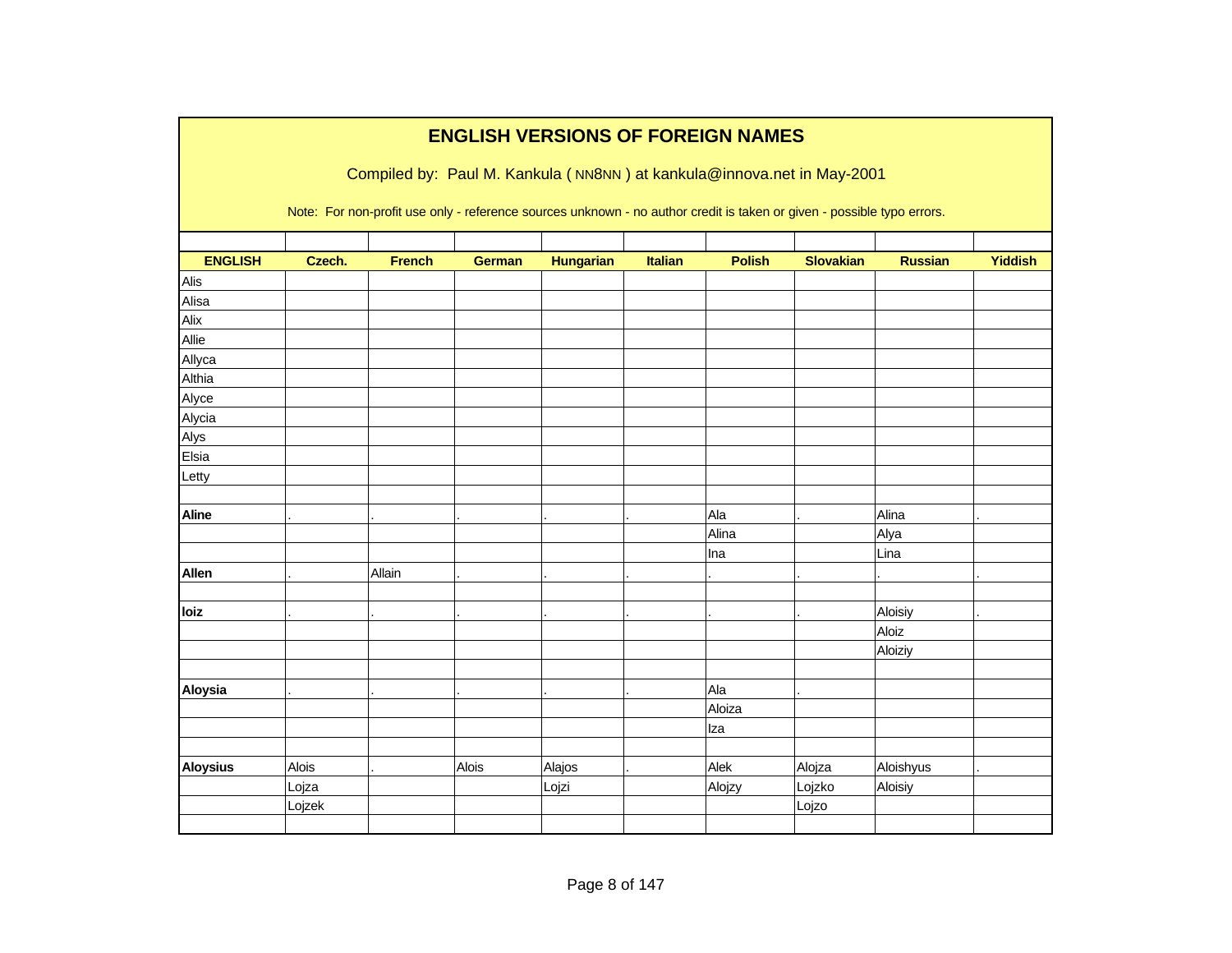|                 |               |                                                                                                                        |               |                  |                | <b>ENGLISH VERSIONS OF FOREIGN NAMES</b> |                  |                |                |
|-----------------|---------------|------------------------------------------------------------------------------------------------------------------------|---------------|------------------|----------------|------------------------------------------|------------------|----------------|----------------|
|                 |               |                                                                                                                        |               |                  |                |                                          |                  |                |                |
|                 |               | Compiled by: Paul M. Kankula (NN8NN) at kankula@innova.net in May-2001                                                 |               |                  |                |                                          |                  |                |                |
|                 |               | Note: For non-profit use only - reference sources unknown - no author credit is taken or given - possible typo errors. |               |                  |                |                                          |                  |                |                |
| <b>ENGLISH</b>  | Czech.        | <b>French</b>                                                                                                          | <b>German</b> | <b>Hungarian</b> | <b>Italian</b> | <b>Polish</b>                            | <b>Slovakian</b> | <b>Russian</b> | <b>Yiddish</b> |
| <b>Alphonse</b> | Alfa          |                                                                                                                        | Alfons        |                  | Alfonso        | Alfons                                   | Alfonz           | Alfons         |                |
|                 | Alfons        |                                                                                                                        |               |                  |                |                                          |                  |                |                |
|                 |               |                                                                                                                        |               |                  |                |                                          |                  |                |                |
| <b>Alvin</b>    |               |                                                                                                                        |               |                  | Alvino         | Albin                                    |                  | Albin          |                |
|                 |               |                                                                                                                        |               |                  |                |                                          |                  |                |                |
| <b>Amalia</b>   | Amalie        |                                                                                                                        |               |                  | Amalia         |                                          |                  |                |                |
|                 | Amalka        |                                                                                                                        |               |                  |                |                                          |                  |                |                |
|                 | Malka         |                                                                                                                        |               |                  |                |                                          |                  |                |                |
|                 |               |                                                                                                                        |               |                  |                |                                          |                  |                |                |
| <b>Ambrose</b>  | Ambroz        | Ambroise                                                                                                               |               | Ambruz           | Ambrogio       | Ambrozy                                  | Ambroz           | Ambros         |                |
|                 | <b>Broza</b>  |                                                                                                                        |               |                  |                | <b>Brozek</b>                            |                  | Ambrosiy       |                |
|                 | <b>Brozek</b> |                                                                                                                        |               |                  |                |                                          |                  | Amvrosi        |                |
|                 |               |                                                                                                                        |               |                  |                |                                          |                  | Amvrosiy       |                |
|                 |               |                                                                                                                        |               |                  |                |                                          |                  | Amvroska       |                |
| <b>Amelia</b>   |               |                                                                                                                        | Amalie        | Amalia           |                | Amalja                                   | Amalia           | Amalia         |                |
|                 |               |                                                                                                                        |               | Ilma             |                | Amalja                                   |                  |                |                |
|                 |               |                                                                                                                        |               | Malcsi           |                | Amelcia                                  |                  |                |                |
|                 |               |                                                                                                                        |               | Mali             |                | Amelia                                   |                  |                |                |
|                 |               |                                                                                                                        |               | Malika           |                | Melcia                                   |                  |                |                |
|                 |               |                                                                                                                        |               |                  |                |                                          |                  |                |                |
| <b>Amos</b>     | Amos          |                                                                                                                        |               |                  |                |                                          |                  |                |                |
|                 | Moska         |                                                                                                                        |               |                  |                |                                          |                  |                |                |
|                 |               |                                                                                                                        |               |                  |                |                                          |                  |                |                |
| Amy             |               | Amelie                                                                                                                 |               | Amalia           | Amadea         |                                          |                  | Amaliya        |                |
| Aimee           |               |                                                                                                                        |               |                  | Amalia         |                                          |                  |                |                |
| Aimy            |               |                                                                                                                        |               |                  |                |                                          |                  |                |                |
| Amie            |               |                                                                                                                        |               |                  |                |                                          |                  |                |                |
|                 |               |                                                                                                                        |               |                  |                |                                          |                  |                |                |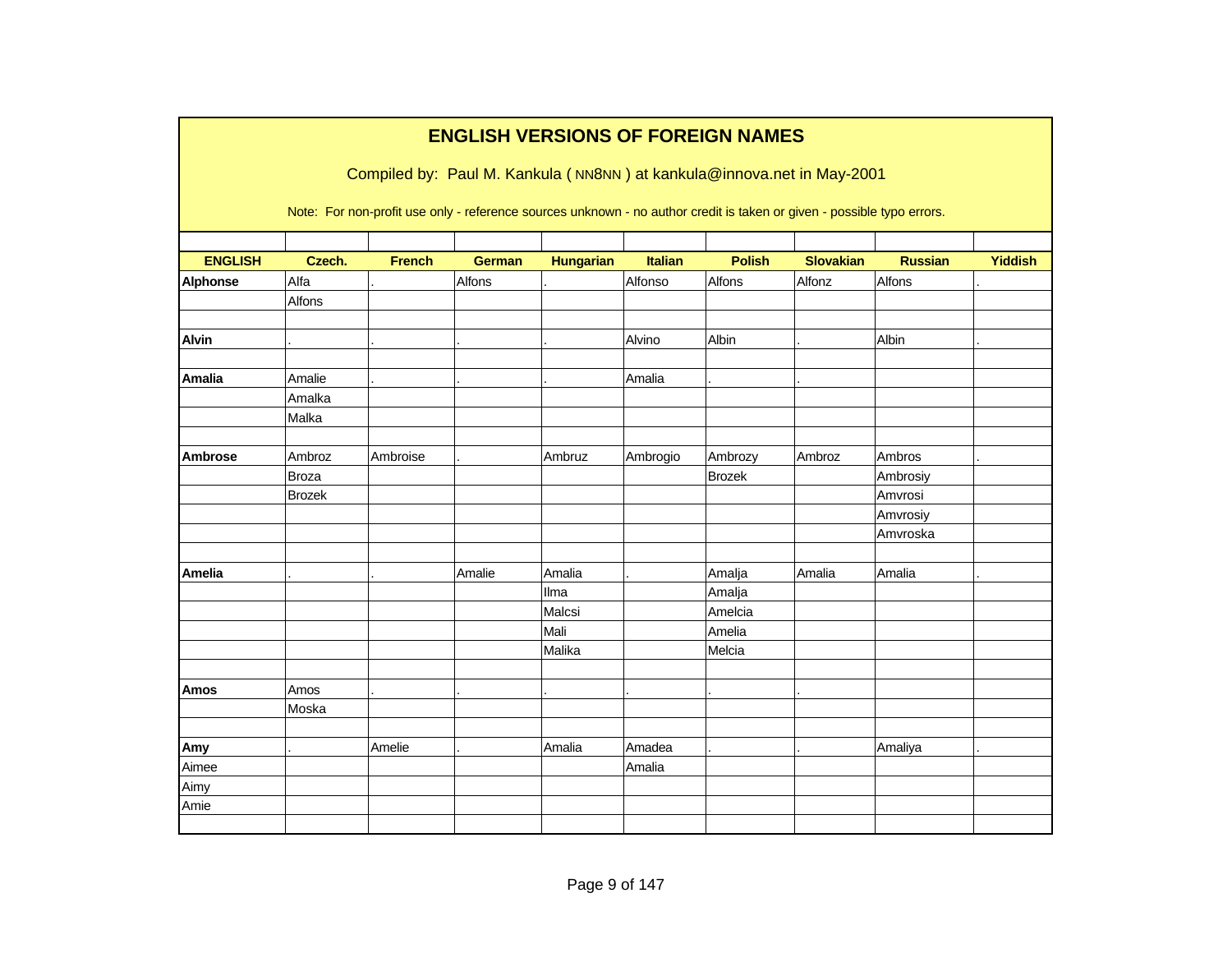|                   |              | Compiled by: Paul M. Kankula (NN8NN) at kankula@innova.net in May-2001                                                 |               | <b>ENGLISH VERSIONS OF FOREIGN NAMES</b> |                |               |                  |                |                |
|-------------------|--------------|------------------------------------------------------------------------------------------------------------------------|---------------|------------------------------------------|----------------|---------------|------------------|----------------|----------------|
|                   |              | Note: For non-profit use only - reference sources unknown - no author credit is taken or given - possible typo errors. |               |                                          |                |               |                  |                |                |
| <b>ENGLISH</b>    | Czech.       | <b>French</b>                                                                                                          | <b>German</b> | <b>Hungarian</b>                         | <b>Italian</b> | <b>Polish</b> | <b>Slovakian</b> | <b>Russian</b> | <b>Yiddish</b> |
| <b>Ananias</b>    |              | Anastasie                                                                                                              |               |                                          |                | Ananiasz      |                  | Ananiy         |                |
|                   |              |                                                                                                                        |               |                                          |                | Annaniasz     |                  | Ananka         |                |
| Anastasia         | Anastazie    |                                                                                                                        |               |                                          |                | Anastazia     | Anastazia        | Anastasia      |                |
| Anastace          | <b>Stasa</b> |                                                                                                                        |               |                                          |                | Anastazia     |                  | Anastasya      |                |
| Anastice          | Staska       |                                                                                                                        |               |                                          |                | Anka          |                  | Anya           |                |
| Anastyce          |              |                                                                                                                        |               |                                          |                |               |                  | Asya           |                |
|                   |              |                                                                                                                        |               |                                          |                |               |                  | Nastasiya      |                |
|                   |              |                                                                                                                        |               |                                          |                |               |                  | Nastasiya      |                |
|                   |              |                                                                                                                        |               |                                          |                |               |                  | Nastaska       |                |
|                   |              |                                                                                                                        |               |                                          |                |               |                  | Nastasya       |                |
|                   |              |                                                                                                                        |               |                                          |                |               |                  | Nastechka      |                |
|                   |              |                                                                                                                        |               |                                          |                |               |                  | Nastenka       |                |
|                   |              |                                                                                                                        |               |                                          |                |               |                  | Nastka         |                |
|                   |              |                                                                                                                        |               |                                          |                |               |                  | Nastuntsye     |                |
|                   |              |                                                                                                                        |               |                                          |                |               |                  | Nastunye       |                |
|                   |              |                                                                                                                        |               |                                          |                |               |                  | Nastusha       |                |
|                   |              |                                                                                                                        |               |                                          |                |               |                  | Nastusya       |                |
|                   |              |                                                                                                                        |               |                                          |                |               |                  | Nastya         |                |
|                   |              |                                                                                                                        |               |                                          |                |               |                  | Nastyukha      |                |
|                   |              |                                                                                                                        |               |                                          |                |               |                  | Nastyushka     |                |
|                   |              |                                                                                                                        |               |                                          |                |               |                  | Stasya         |                |
|                   |              |                                                                                                                        |               |                                          |                |               |                  | Tasenka        |                |
|                   |              |                                                                                                                        |               |                                          |                |               |                  | Taska          |                |
|                   |              |                                                                                                                        |               |                                          |                |               |                  | Tasya          |                |
|                   |              |                                                                                                                        |               |                                          |                |               |                  |                |                |
| <b>Anastasius</b> |              |                                                                                                                        |               |                                          |                | Anastaz       |                  | Anastas        |                |
|                   |              |                                                                                                                        |               |                                          |                | Anek          |                  | Anastasiy      |                |
|                   |              |                                                                                                                        |               |                                          |                |               |                  | <b>Nastas</b>  |                |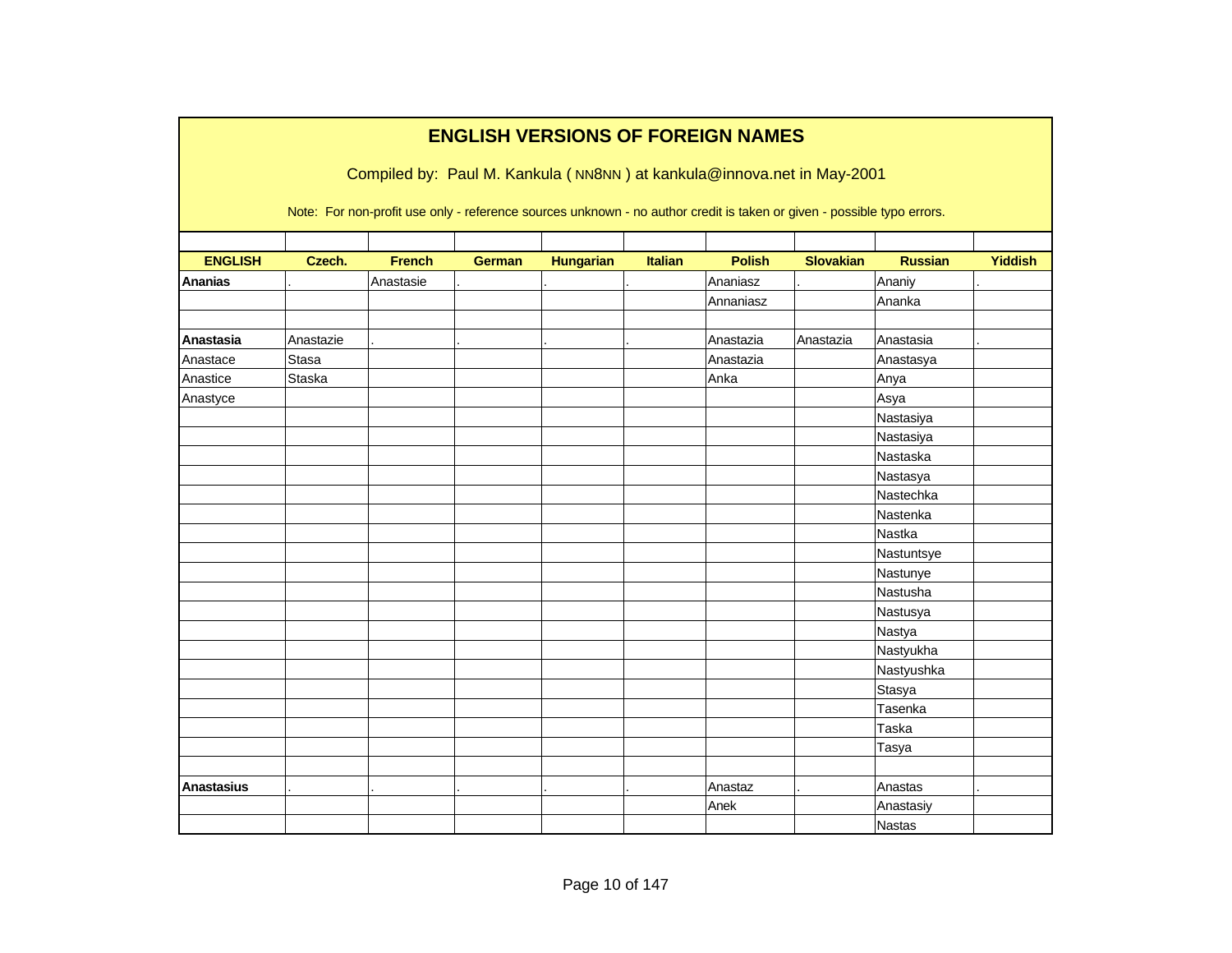|                |              |               | <b>ENGLISH VERSIONS OF FOREIGN NAMES</b>                                                                               |                  |         |               |                  |                |                |
|----------------|--------------|---------------|------------------------------------------------------------------------------------------------------------------------|------------------|---------|---------------|------------------|----------------|----------------|
|                |              |               | Compiled by: Paul M. Kankula (NN8NN) at kankula@innova.net in May-2001                                                 |                  |         |               |                  |                |                |
|                |              |               | Note: For non-profit use only - reference sources unknown - no author credit is taken or given - possible typo errors. |                  |         |               |                  |                |                |
|                |              |               |                                                                                                                        |                  |         |               |                  |                |                |
| <b>ENGLISH</b> | Czech.       | <b>French</b> | <b>German</b>                                                                                                          | <b>Hungarian</b> | Italian | <b>Polish</b> | <b>Slovakian</b> | <b>Russian</b> | <b>Yiddish</b> |
|                |              |               |                                                                                                                        |                  |         |               |                  | Nastasiy       |                |
|                |              |               |                                                                                                                        |                  |         |               |                  | Tosha          |                |
|                |              |               |                                                                                                                        |                  |         |               |                  | Toshka         |                |
|                |              |               |                                                                                                                        |                  |         |               |                  | Toska          |                |
|                |              |               |                                                                                                                        |                  |         |               |                  | Tosya          |                |
| Anatole        | Anatol       |               |                                                                                                                        |                  |         | Anatol        |                  | Anatoliy       |                |
|                | <b>Tolek</b> |               |                                                                                                                        |                  |         | Anatoliusz    |                  | Tolichka       |                |
|                |              |               |                                                                                                                        |                  |         | <b>Tolek</b>  |                  | Tolka          |                |
|                |              |               |                                                                                                                        |                  |         |               |                  | Tolya          |                |
|                |              |               |                                                                                                                        |                  |         |               |                  | Tosha          |                |
|                |              |               |                                                                                                                        |                  |         |               |                  | Toshka         |                |
|                |              |               |                                                                                                                        |                  |         |               |                  | Toska          |                |
|                |              |               |                                                                                                                        |                  |         |               |                  | Tosya          |                |
|                |              |               |                                                                                                                        |                  |         |               |                  | Tuska          |                |
|                |              |               |                                                                                                                        |                  |         |               |                  | Tusya          |                |
|                |              |               |                                                                                                                        |                  |         |               |                  | Anatol         |                |
|                |              |               |                                                                                                                        |                  |         |               |                  |                |                |
| <b>Andrew</b>  | Ondrih       | Andre         | Andreas                                                                                                                | Andi             | Andrea  | Andrezej      | Andrej           | Andrew         |                |
| Andy           | Ondro        |               |                                                                                                                        | Andor            |         | Andrzejek     | Andrejko         | Andrey         |                |
|                |              |               |                                                                                                                        | Andras           |         | Antol         | Bandi            | Andreyka       |                |
|                |              |               |                                                                                                                        | Andris           |         | <b>Jedrek</b> | Ondrej           | Andrik         |                |
|                |              |               |                                                                                                                        | Bandi            |         | Jedrus        | Ondro            | Andriy         |                |
|                |              |               |                                                                                                                        | Endre            |         | Jendrzej      |                  | Andriyechko    |                |
|                |              |               |                                                                                                                        |                  |         |               |                  | Andriyko       |                |
|                |              |               |                                                                                                                        |                  |         |               |                  | Andruno        |                |
|                |              |               |                                                                                                                        |                  |         |               |                  | Andruso        |                |
|                |              |               |                                                                                                                        |                  |         |               |                  | Andryukha      |                |
|                |              |               |                                                                                                                        |                  |         |               |                  | Andryusha      |                |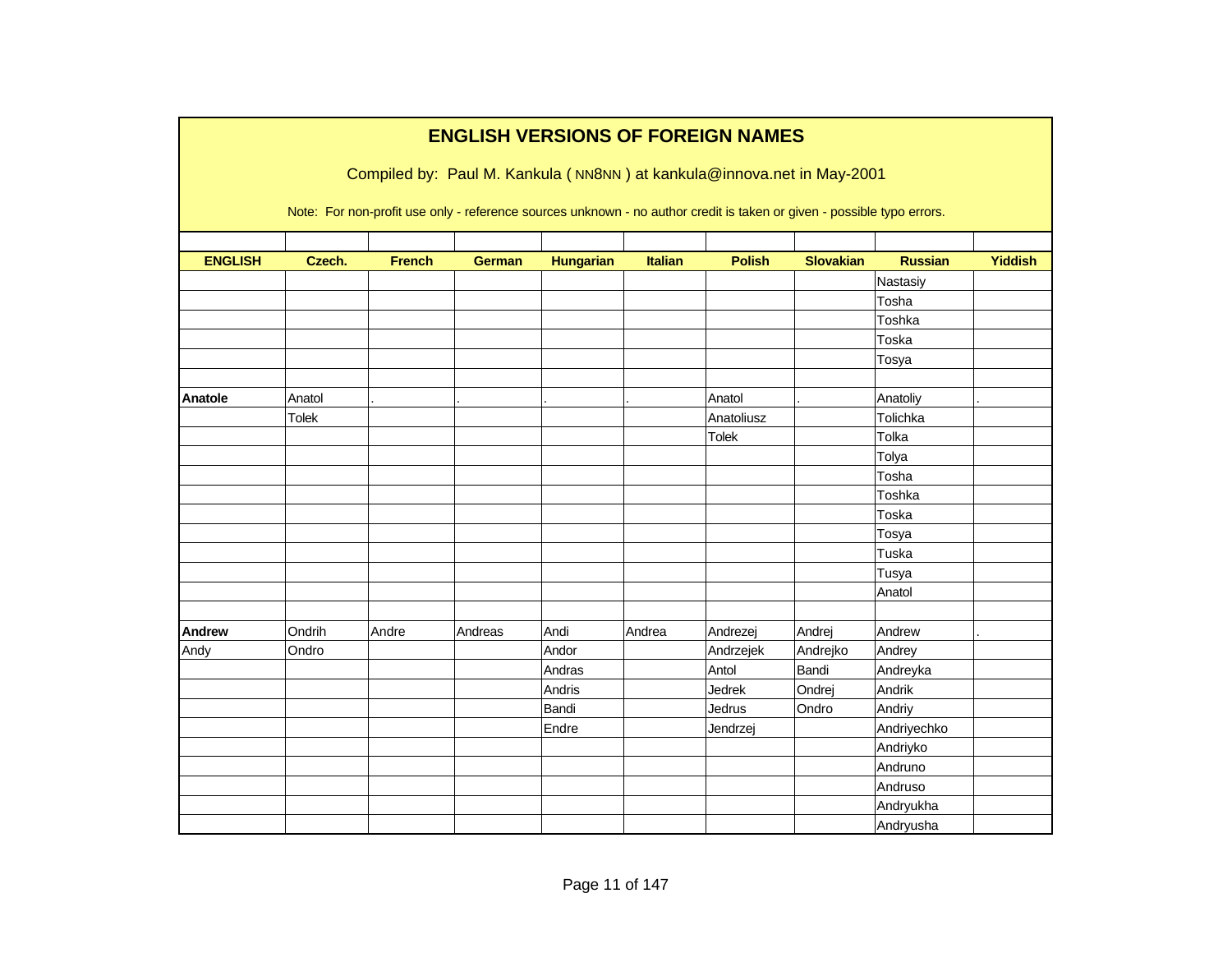|                |        |               |               |                  |                | <b>ENGLISH VERSIONS OF FOREIGN NAMES</b>                                                                               |                  |                |                |
|----------------|--------|---------------|---------------|------------------|----------------|------------------------------------------------------------------------------------------------------------------------|------------------|----------------|----------------|
|                |        |               |               |                  |                | Compiled by: Paul M. Kankula (NN8NN) at kankula@innova.net in May-2001                                                 |                  |                |                |
|                |        |               |               |                  |                | Note: For non-profit use only - reference sources unknown - no author credit is taken or given - possible typo errors. |                  |                |                |
|                |        |               |               |                  |                |                                                                                                                        |                  |                |                |
| <b>ENGLISH</b> | Czech. | <b>French</b> | <b>German</b> | <b>Hungarian</b> | <b>Italian</b> | <b>Polish</b>                                                                                                          | <b>Slovakian</b> | <b>Russian</b> | <b>Yiddish</b> |
|                |        |               |               |                  |                |                                                                                                                        |                  | Andryushechka  |                |
|                |        |               |               |                  |                |                                                                                                                        |                  | Andryushenka   |                |
|                |        |               |               |                  |                |                                                                                                                        |                  | Andryushenka   |                |
|                |        |               |               |                  |                |                                                                                                                        |                  | Andryushka     |                |
| Angel          |        | Angheloff     | Angueloff     | Angyalka         | Angelo         |                                                                                                                        |                  | Angel          |                |
|                |        | Angueloff     |               |                  |                |                                                                                                                        |                  | Angelyar       |                |
|                |        |               |               |                  |                |                                                                                                                        |                  | Anzhel         |                |
|                |        |               |               |                  |                |                                                                                                                        |                  |                |                |
| Angela         |        |               |               |                  |                | Angela                                                                                                                 | Angela           |                |                |
| Angelica       | Anda   |               |               |                  |                | Angela                                                                                                                 |                  | Angelika       |                |
|                | Andela |               |               |                  |                | Angelika                                                                                                               |                  |                |                |
|                |        |               |               |                  |                | Anielka                                                                                                                |                  |                |                |
|                |        |               |               |                  |                | Anzelika                                                                                                               |                  |                |                |
|                |        |               |               |                  |                | Ika                                                                                                                    |                  |                |                |
| Angeline       |        |               | Eegelchen     |                  | Angiola        | Anielcia                                                                                                               |                  | Angelina       |                |
|                |        |               | Engel         |                  |                | Anielka                                                                                                                |                  | Anhelina       |                |
|                |        |               |               |                  |                | Anielka                                                                                                                |                  | Gelya          |                |
|                |        |               |               |                  |                |                                                                                                                        |                  | Lina           |                |
|                |        |               |               |                  |                |                                                                                                                        |                  | Linochka       |                |
| Ann            | Andula |               | Annchen       | Anci             |                | Ania                                                                                                                   |                  | Aneta          |                |
| Ancita         | Anicka |               | Anne          | Aniko            |                | Anka                                                                                                                   |                  | Anichka        |                |
| Ania           | Anna   |               | Hanne         | Annus            |                | Anna                                                                                                                   |                  | Anita          |                |
| Anita          | Anuska |               |               | Annuska          |                | Hania                                                                                                                  |                  | Anka           |                |
| Anitra         |        |               |               |                  |                | Hanka                                                                                                                  |                  | Anninka        |                |
| Anna           |        |               |               |                  |                | Hanna                                                                                                                  |                  | Annuschka      |                |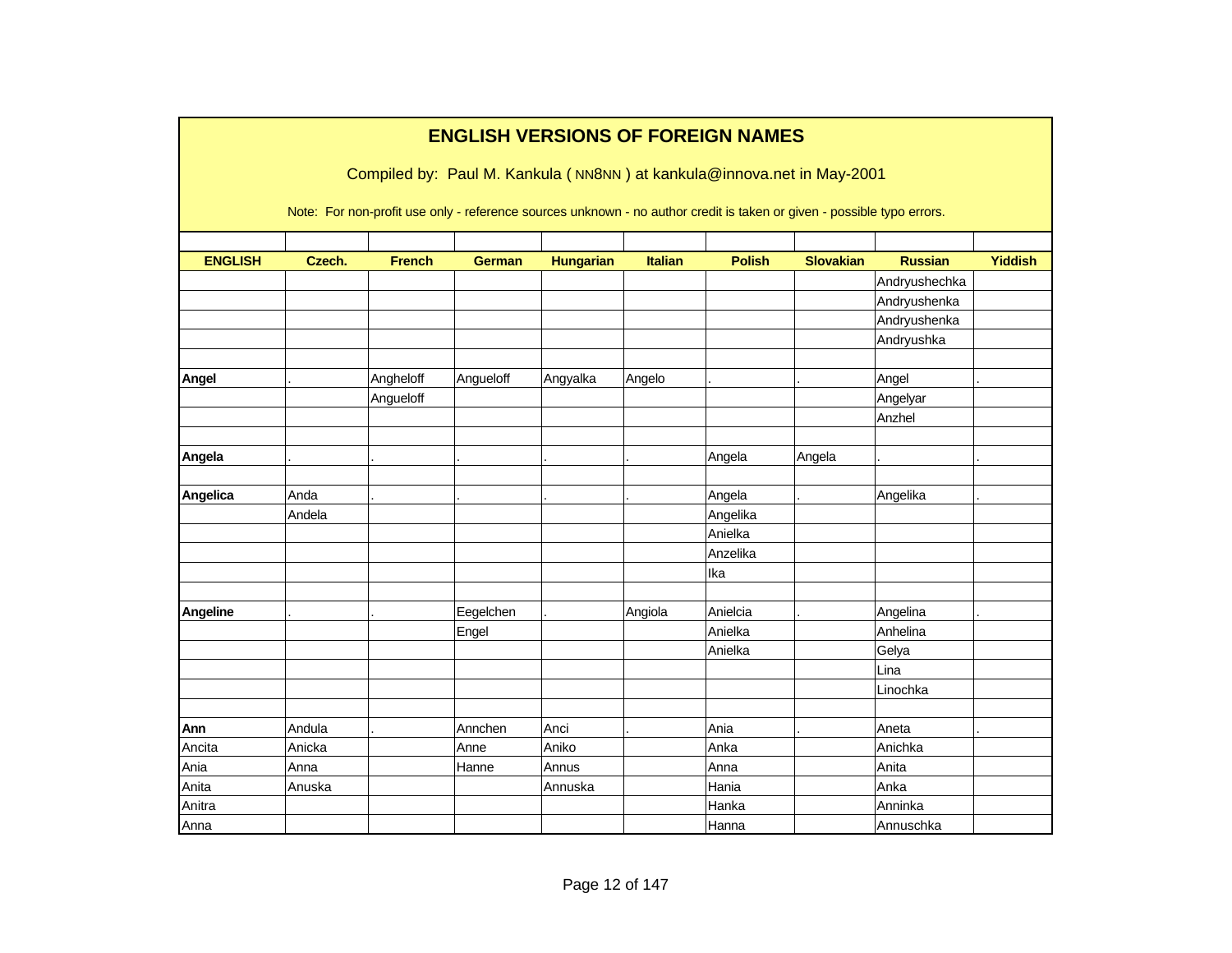|                |        |               |               |                  |                | <b>ENGLISH VERSIONS OF FOREIGN NAMES</b>                                                                               |                  |                |                |
|----------------|--------|---------------|---------------|------------------|----------------|------------------------------------------------------------------------------------------------------------------------|------------------|----------------|----------------|
|                |        |               |               |                  |                | Compiled by: Paul M. Kankula (NN8NN) at kankula@innova.net in May-2001                                                 |                  |                |                |
|                |        |               |               |                  |                | Note: For non-profit use only - reference sources unknown - no author credit is taken or given - possible typo errors. |                  |                |                |
| <b>ENGLISH</b> | Czech. | <b>French</b> | <b>German</b> | <b>Hungarian</b> | <b>Italian</b> | <b>Polish</b>                                                                                                          | <b>Slovakian</b> | <b>Russian</b> | <b>Yiddish</b> |
| Annah          |        |               |               |                  |                |                                                                                                                        |                  | Annusia        |                |
| Anne           |        |               |               |                  |                |                                                                                                                        |                  | Annuska        |                |
| Annelle        |        |               |               |                  |                |                                                                                                                        |                  | Anya           |                |
| Annia          |        |               |               |                  |                |                                                                                                                        |                  | Anyuta         |                |
| Annina         |        |               |               |                  |                |                                                                                                                        |                  | Anyutka        |                |
| Annora         |        |               |               |                  |                |                                                                                                                        |                  | Asenka         |                |
| Anny           |        |               |               |                  |                |                                                                                                                        |                  | Aska           |                |
| Hana           |        |               |               |                  |                |                                                                                                                        |                  | Asya           |                |
| Hanita         |        |               |               |                  |                |                                                                                                                        |                  | Hanna          |                |
| Hannah         |        |               |               |                  |                |                                                                                                                        |                  | Nyura          |                |
| Hannette       |        |               |               |                  |                |                                                                                                                        |                  | Nyurka         |                |
| Nan            |        |               |               |                  |                |                                                                                                                        |                  | Nyurochea      |                |
| Nana           |        |               |               |                  |                |                                                                                                                        |                  | Nyusya         |                |
| Nanace         |        |               |               |                  |                |                                                                                                                        |                  |                |                |
| Nancy          |        |               |               |                  |                |                                                                                                                        |                  |                |                |
| Nanelia        |        |               |               |                  |                |                                                                                                                        |                  |                |                |
| Nanelle        |        |               |               |                  |                |                                                                                                                        |                  |                |                |
| Nanina         |        |               |               |                  |                |                                                                                                                        |                  |                |                |
| Nanine         |        |               |               |                  |                |                                                                                                                        |                  |                |                |
| Nannon         |        |               |               |                  |                |                                                                                                                        |                  |                |                |
| Nanny          |        |               |               |                  |                |                                                                                                                        |                  |                |                |
| Nennette       |        |               |               |                  |                |                                                                                                                        |                  |                |                |
| Nina           |        |               |               |                  |                |                                                                                                                        |                  |                |                |
| <b>Nita</b>    |        |               |               |                  |                |                                                                                                                        |                  |                |                |
| Panna          |        |               |               |                  |                |                                                                                                                        |                  |                |                |
|                |        |               |               |                  |                |                                                                                                                        |                  |                |                |
| Anna           |        | Annette       | Aennchen      | Anna             | Ninette        | Ania                                                                                                                   | Anicka           | Anna           | Chana          |
|                |        |               | Anna          | Halna            |                | Anka                                                                                                                   | Anna             |                | Channa         |
|                |        |               | Anneli        |                  |                | Anna                                                                                                                   | Annea            |                | Hana           |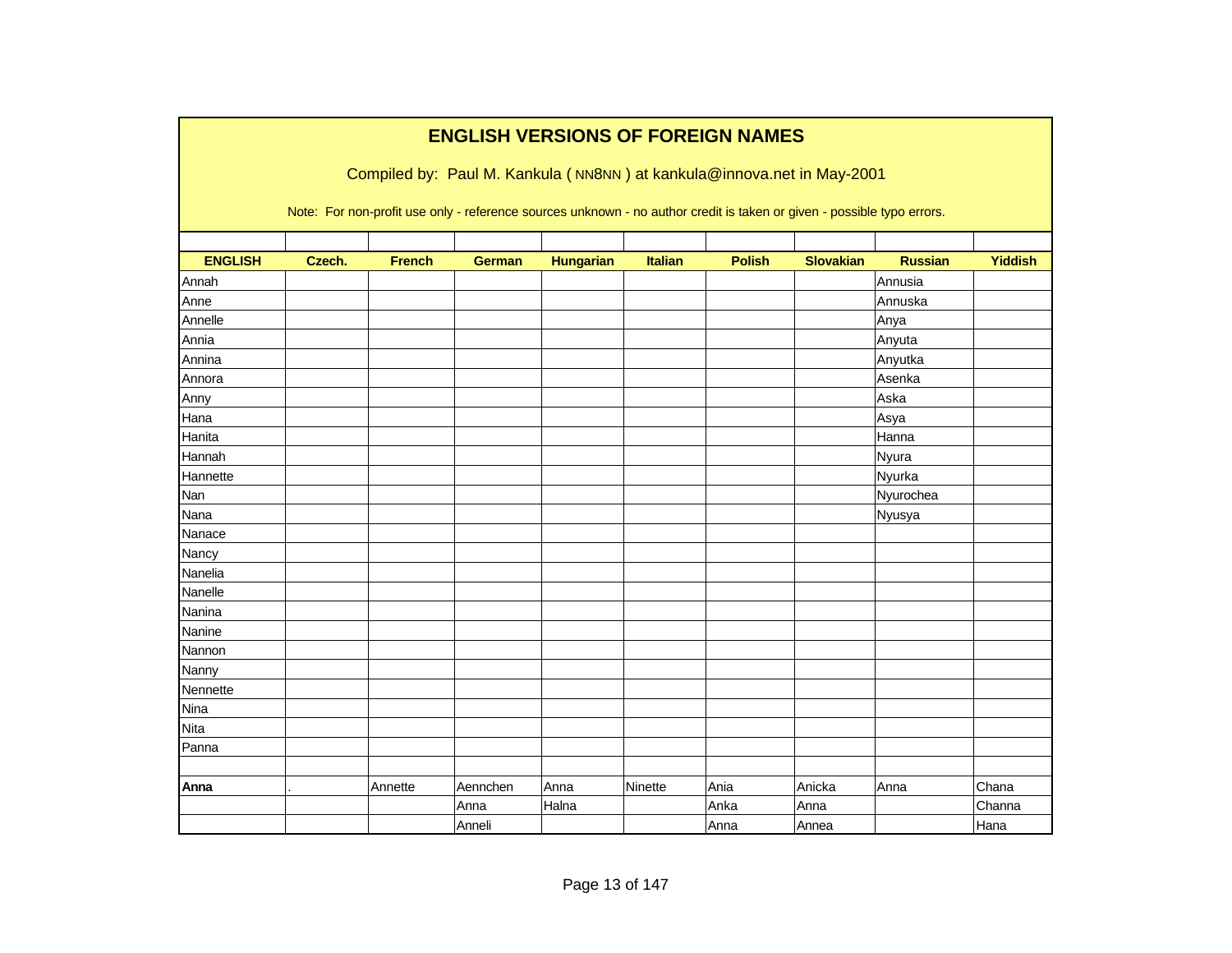|                   |                                                                                                                        | Compiled by: Paul M. Kankula (NN8NN) at kankula@innova.net in May-2001 | <b>ENGLISH VERSIONS OF FOREIGN NAMES</b> |                  |                |               |                  |                |                |  |  |  |  |
|-------------------|------------------------------------------------------------------------------------------------------------------------|------------------------------------------------------------------------|------------------------------------------|------------------|----------------|---------------|------------------|----------------|----------------|--|--|--|--|
|                   | Note: For non-profit use only - reference sources unknown - no author credit is taken or given - possible typo errors. |                                                                        |                                          |                  |                |               |                  |                |                |  |  |  |  |
| <b>ENGLISH</b>    | Czech.                                                                                                                 | <b>French</b>                                                          | <b>German</b>                            | <b>Hungarian</b> | <b>Italian</b> | <b>Polish</b> | <b>Slovakian</b> | <b>Russian</b> | <b>Yiddish</b> |  |  |  |  |
|                   |                                                                                                                        |                                                                        | Anni                                     |                  |                | Hania         | Hana             |                | Hannah         |  |  |  |  |
|                   |                                                                                                                        |                                                                        | Hanne                                    |                  |                | Hanka         | Hanka            |                |                |  |  |  |  |
|                   |                                                                                                                        |                                                                        | Nettchen                                 |                  |                | Hanna         |                  |                |                |  |  |  |  |
| <b>Anthony</b>    | Antek                                                                                                                  | Antonie                                                                | Anton                                    | Antal            | Antonio        | Antek         | Anton            | Antin          |                |  |  |  |  |
|                   | Antonin                                                                                                                |                                                                        |                                          | Anti             |                | Antoni        | Toni             | Antinko        |                |  |  |  |  |
|                   | Tonda                                                                                                                  |                                                                        |                                          | Toni             |                | Antonin       | Tonko            | Antokha        |                |  |  |  |  |
|                   | Tonik                                                                                                                  |                                                                        |                                          |                  |                | Antos         | Tono             | Anton          |                |  |  |  |  |
|                   |                                                                                                                        |                                                                        |                                          |                  |                | <b>Tolek</b>  |                  | Antoni         |                |  |  |  |  |
|                   |                                                                                                                        |                                                                        |                                          |                  |                | Tonek         |                  | Antoniy        |                |  |  |  |  |
|                   |                                                                                                                        |                                                                        |                                          |                  |                |               |                  | Antonyuk       |                |  |  |  |  |
|                   |                                                                                                                        |                                                                        |                                          |                  |                |               |                  | Antosha        |                |  |  |  |  |
|                   |                                                                                                                        |                                                                        |                                          |                  |                |               |                  | Antoshka       |                |  |  |  |  |
|                   |                                                                                                                        |                                                                        |                                          |                  |                |               |                  | Antosya        |                |  |  |  |  |
|                   |                                                                                                                        |                                                                        |                                          |                  |                |               |                  | Antus          |                |  |  |  |  |
|                   |                                                                                                                        |                                                                        |                                          |                  |                |               |                  | Tosha          |                |  |  |  |  |
|                   |                                                                                                                        |                                                                        |                                          |                  |                |               |                  | Toshka         |                |  |  |  |  |
|                   |                                                                                                                        |                                                                        |                                          |                  |                |               |                  | Toska          |                |  |  |  |  |
|                   |                                                                                                                        |                                                                        |                                          |                  |                |               |                  | Tosya          |                |  |  |  |  |
|                   |                                                                                                                        |                                                                        |                                          |                  |                |               |                  | Tusya          |                |  |  |  |  |
|                   |                                                                                                                        |                                                                        |                                          |                  |                |               |                  |                |                |  |  |  |  |
| <b>Antoinette</b> |                                                                                                                        | Antonie                                                                | Antonia                                  |                  | Antonia        | Anta          |                  | Antanina       | Antonia        |  |  |  |  |
|                   |                                                                                                                        | Toinette                                                               | Antonie                                  |                  | Antonica       | Antonia       |                  | Antonette      |                |  |  |  |  |
|                   |                                                                                                                        | Toinon                                                                 |                                          |                  | Antoniette     | Antonina      |                  | Antonina       |                |  |  |  |  |
|                   |                                                                                                                        |                                                                        |                                          |                  |                | Nina          |                  | Antoniya       |                |  |  |  |  |
|                   |                                                                                                                        |                                                                        |                                          |                  |                | Tola          |                  | Tonechka       |                |  |  |  |  |
|                   |                                                                                                                        |                                                                        |                                          |                  |                | Tosia         |                  | Tonka          |                |  |  |  |  |
|                   |                                                                                                                        |                                                                        |                                          |                  |                |               |                  | Tonya          |                |  |  |  |  |
|                   |                                                                                                                        |                                                                        |                                          |                  |                |               |                  | Toska          |                |  |  |  |  |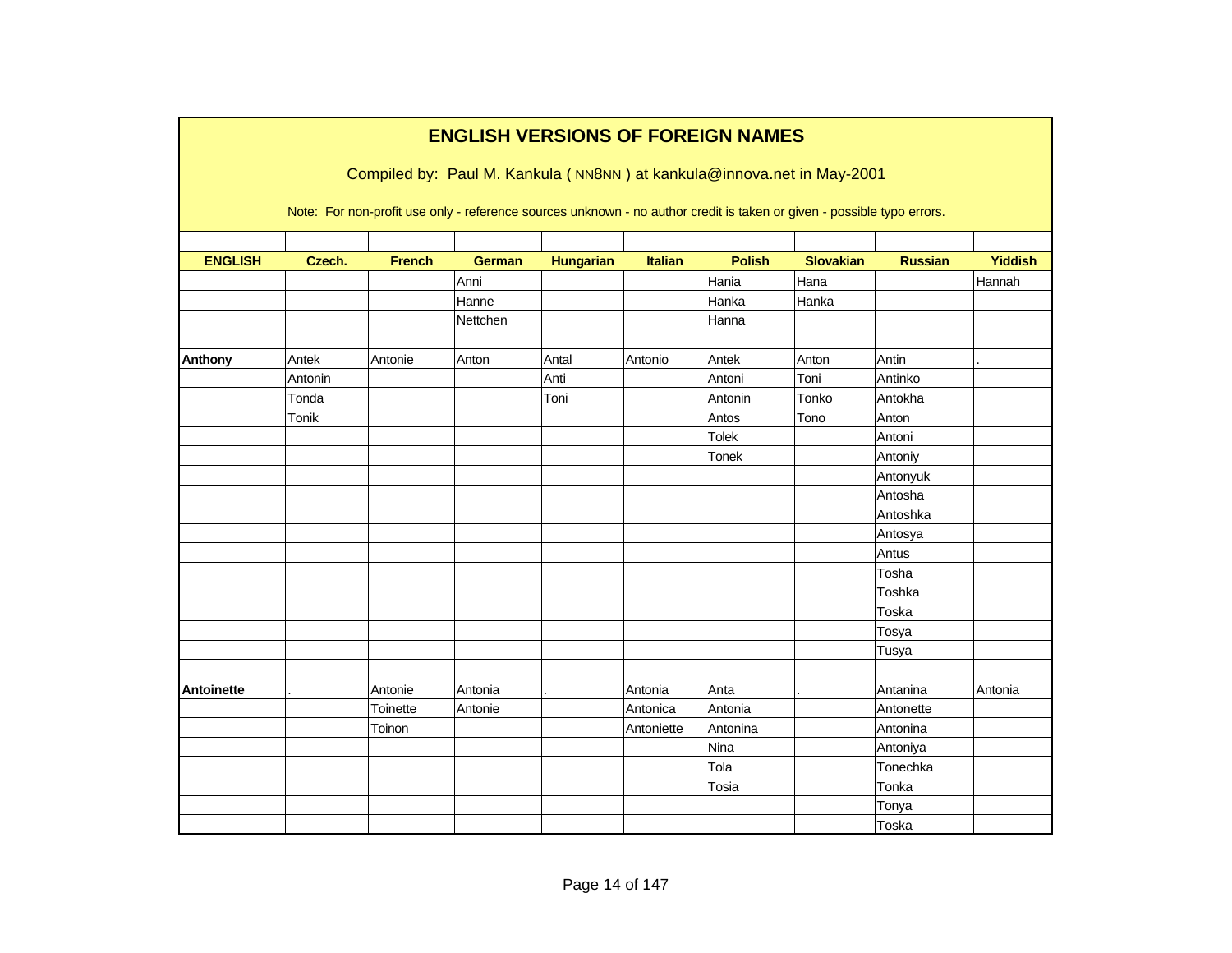|                | <b>ENGLISH VERSIONS OF FOREIGN NAMES</b> |               |               |                  |                |                                                                                                                        |                  |                |                |  |  |  |
|----------------|------------------------------------------|---------------|---------------|------------------|----------------|------------------------------------------------------------------------------------------------------------------------|------------------|----------------|----------------|--|--|--|
|                |                                          |               |               |                  |                | Compiled by: Paul M. Kankula (NN8NN) at kankula@innova.net in May-2001                                                 |                  |                |                |  |  |  |
|                |                                          |               |               |                  |                |                                                                                                                        |                  |                |                |  |  |  |
|                |                                          |               |               |                  |                | Note: For non-profit use only - reference sources unknown - no author credit is taken or given - possible typo errors. |                  |                |                |  |  |  |
|                |                                          |               |               |                  |                |                                                                                                                        |                  |                |                |  |  |  |
| <b>ENGLISH</b> | Czech.                                   | <b>French</b> | <b>German</b> | <b>Hungarian</b> | <b>Italian</b> | <b>Polish</b>                                                                                                          | <b>Slovakian</b> | <b>Russian</b> | <b>Yiddish</b> |  |  |  |
|                |                                          |               |               |                  |                |                                                                                                                        |                  | Tosya          |                |  |  |  |
|                |                                          |               |               |                  |                |                                                                                                                        |                  |                |                |  |  |  |
| Anton          |                                          |               | Anton         | Antal            | Antonio        | Antoni                                                                                                                 |                  | Antin          |                |  |  |  |
|                |                                          |               |               |                  |                | Antex                                                                                                                  |                  | Antinko        |                |  |  |  |
|                |                                          |               |               |                  |                |                                                                                                                        |                  | Antokha        |                |  |  |  |
|                |                                          |               |               |                  |                |                                                                                                                        |                  | Anton          |                |  |  |  |
|                |                                          |               |               |                  |                |                                                                                                                        |                  | Antoniy        |                |  |  |  |
|                |                                          |               |               |                  |                |                                                                                                                        |                  | Antonyuk       |                |  |  |  |
|                |                                          |               |               |                  |                |                                                                                                                        |                  | Antosha        |                |  |  |  |
|                |                                          |               |               |                  |                |                                                                                                                        |                  | Antoshka       |                |  |  |  |
|                |                                          |               |               |                  |                |                                                                                                                        |                  | Antoska        |                |  |  |  |
|                |                                          |               |               |                  |                |                                                                                                                        |                  | Antosya        |                |  |  |  |
|                |                                          |               |               |                  |                |                                                                                                                        |                  | Antus          |                |  |  |  |
|                |                                          |               |               |                  |                |                                                                                                                        |                  | Tosha          |                |  |  |  |
|                |                                          |               |               |                  |                |                                                                                                                        |                  | Toshka         |                |  |  |  |
|                |                                          |               |               |                  |                |                                                                                                                        |                  | Tosya          |                |  |  |  |
|                |                                          |               |               |                  |                |                                                                                                                        |                  | Tusya          |                |  |  |  |
|                |                                          |               |               |                  |                |                                                                                                                        |                  |                |                |  |  |  |
| Apollena       | Apolena                                  |               |               |                  |                |                                                                                                                        |                  |                |                |  |  |  |
|                |                                          |               |               |                  |                |                                                                                                                        |                  |                |                |  |  |  |
| <b>Apollin</b> |                                          |               |               |                  |                | Apollin                                                                                                                |                  | Apollon        |                |  |  |  |
|                |                                          |               |               |                  |                | Polek                                                                                                                  |                  | Apolloniy      |                |  |  |  |
|                |                                          |               |               |                  |                |                                                                                                                        |                  | Apollosha      |                |  |  |  |
|                |                                          |               |               |                  |                |                                                                                                                        |                  | Polka          |                |  |  |  |
|                |                                          |               |               |                  |                |                                                                                                                        |                  | Polya          |                |  |  |  |
|                |                                          |               |               |                  |                |                                                                                                                        |                  |                |                |  |  |  |
| Apollinaire    |                                          |               |               |                  |                | Apolinary                                                                                                              |                  | Apollinariya   |                |  |  |  |
|                |                                          |               |               |                  |                | Polek                                                                                                                  |                  | Apollinarya    |                |  |  |  |
|                |                                          |               |               |                  |                |                                                                                                                        |                  | Lima           |                |  |  |  |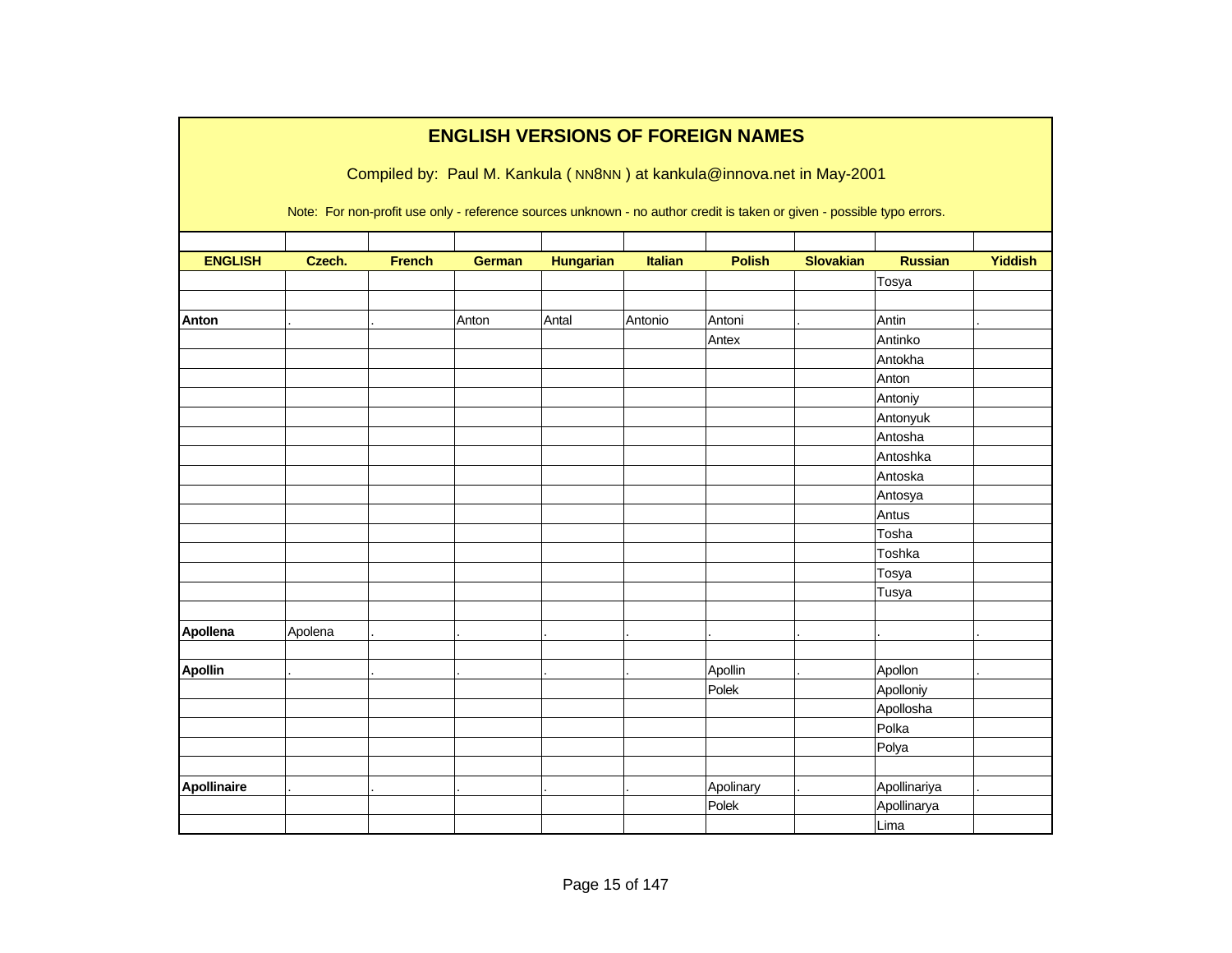|                  |        |                                                                                                                        |               | <b>ENGLISH VERSIONS OF FOREIGN NAMES</b> |                |               |                  |                |                |
|------------------|--------|------------------------------------------------------------------------------------------------------------------------|---------------|------------------------------------------|----------------|---------------|------------------|----------------|----------------|
|                  |        | Compiled by: Paul M. Kankula (NN8NN) at kankula@innova.net in May-2001                                                 |               |                                          |                |               |                  |                |                |
|                  |        |                                                                                                                        |               |                                          |                |               |                  |                |                |
|                  |        | Note: For non-profit use only - reference sources unknown - no author credit is taken or given - possible typo errors. |               |                                          |                |               |                  |                |                |
|                  |        |                                                                                                                        |               |                                          |                |               |                  |                |                |
| <b>ENGLISH</b>   | Czech. | <b>French</b>                                                                                                          | <b>German</b> | <b>Hungarian</b>                         | <b>Italian</b> | <b>Polish</b> | <b>Slovakian</b> | <b>Russian</b> | <b>Yiddish</b> |
|                  |        |                                                                                                                        |               |                                          |                |               |                  | Polka          |                |
|                  |        |                                                                                                                        |               |                                          |                |               |                  | Polya          |                |
|                  |        |                                                                                                                        |               |                                          |                |               |                  |                |                |
| Apollonia        |        |                                                                                                                        |               |                                          | Appollonia     | Apolonia      | Apolonia         |                |                |
|                  |        |                                                                                                                        |               |                                          |                | Pola          | Polona           |                |                |
|                  |        |                                                                                                                        |               |                                          |                | Polcia        | Polonka          |                |                |
|                  |        |                                                                                                                        |               |                                          |                |               |                  |                |                |
| <b>Arabella</b>  |        |                                                                                                                        |               |                                          | Arabella       |               |                  |                |                |
| <b>Arcadius</b>  |        |                                                                                                                        |               |                                          |                | Arek          |                  |                |                |
|                  |        |                                                                                                                        |               |                                          |                | Arkadiusz     |                  |                |                |
|                  |        |                                                                                                                        |               |                                          |                | Arkady        |                  |                |                |
|                  |        |                                                                                                                        |               |                                          |                |               |                  |                |                |
| <b>Archibald</b> |        | Archambaud                                                                                                             |               |                                          | Archibaldo     |               |                  | Archibald      |                |
|                  |        |                                                                                                                        |               |                                          |                |               |                  |                |                |
| <b>Aristides</b> |        |                                                                                                                        |               | Arisztid                                 |                |               |                  | Aristid        |                |
|                  |        |                                                                                                                        |               |                                          |                |               |                  |                |                |
| Arlette          | Arleta |                                                                                                                        |               |                                          |                | Arek          |                  | Arman          |                |
| Armand           |        |                                                                                                                        |               |                                          |                | Armand        |                  | Armand         |                |
|                  |        |                                                                                                                        |               |                                          |                | Armandek      |                  | Armen          |                |
|                  |        |                                                                                                                        |               |                                          |                | Mandek        |                  |                |                |
|                  |        |                                                                                                                        |               |                                          |                |               |                  |                |                |
| Armandia         |        |                                                                                                                        |               |                                          |                | Ada           |                  |                |                |
|                  |        |                                                                                                                        |               |                                          |                | Anda          |                  |                |                |
|                  |        |                                                                                                                        |               |                                          |                | Armanda       |                  |                |                |
| <b>Arnold</b>    | Anno   | Arnaud                                                                                                                 | Arno          | Arnot                                    | Arnoldo        | Arek          |                  | Arnold         |                |
|                  | Arne   |                                                                                                                        | Arold         |                                          |                | Arnold        |                  |                |                |
|                  | Arnold |                                                                                                                        |               |                                          |                | Arnoldek      |                  |                |                |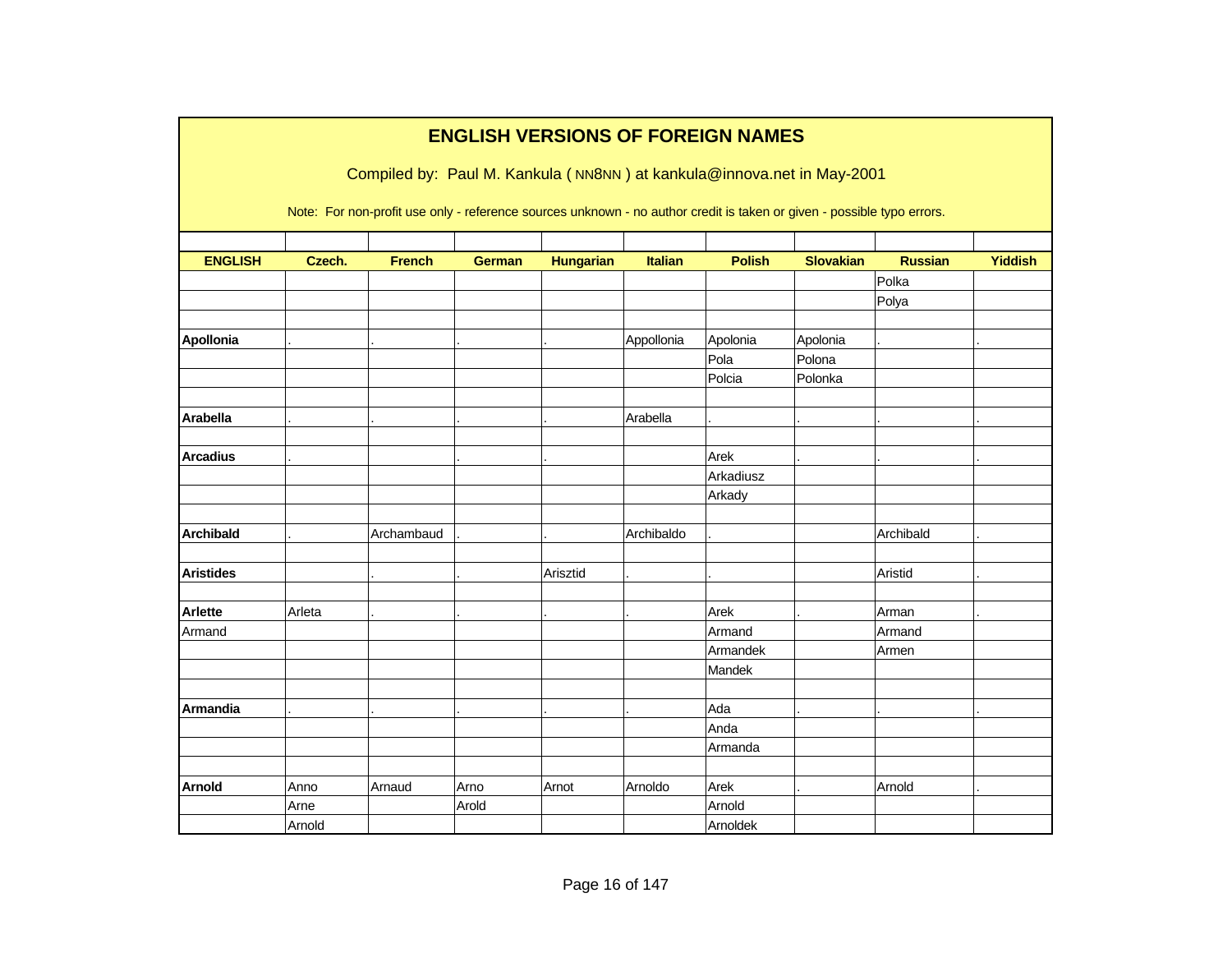|                   | <b>ENGLISH VERSIONS OF FOREIGN NAMES</b> |               |                                                                                                                        |                  |          |               |                  |                |                |  |  |  |
|-------------------|------------------------------------------|---------------|------------------------------------------------------------------------------------------------------------------------|------------------|----------|---------------|------------------|----------------|----------------|--|--|--|
|                   |                                          |               | Compiled by: Paul M. Kankula (NN8NN) at kankula@innova.net in May-2001                                                 |                  |          |               |                  |                |                |  |  |  |
|                   |                                          |               | Note: For non-profit use only - reference sources unknown - no author credit is taken or given - possible typo errors. |                  |          |               |                  |                |                |  |  |  |
|                   |                                          |               |                                                                                                                        |                  |          |               |                  |                |                |  |  |  |
| <b>ENGLISH</b>    | Czech.                                   | <b>French</b> | <b>German</b>                                                                                                          | <b>Hungarian</b> | Italian  | <b>Polish</b> | <b>Slovakian</b> | <b>Russian</b> | <b>Yiddish</b> |  |  |  |
|                   | Moldy                                    |               |                                                                                                                        |                  |          |               |                  |                |                |  |  |  |
| <b>Arthur</b>     |                                          |               |                                                                                                                        |                  |          | Artek         |                  | Artur          |                |  |  |  |
|                   |                                          | Artus         | Artur                                                                                                                  | Artur            | Arturo   | Artur         | Artur            |                |                |  |  |  |
|                   |                                          |               |                                                                                                                        |                  |          | Arturek       |                  |                |                |  |  |  |
|                   |                                          |               |                                                                                                                        |                  |          |               |                  |                |                |  |  |  |
| <b>Astrid</b>     |                                          |               |                                                                                                                        |                  |          |               |                  | Astrids        |                |  |  |  |
|                   |                                          |               |                                                                                                                        |                  |          |               |                  |                |                |  |  |  |
| <b>Athanasius</b> |                                          |               |                                                                                                                        |                  |          | Atanzy        | Antanazius       | Afanasiy       |                |  |  |  |
|                   |                                          |               |                                                                                                                        |                  |          | Atek          | Athanaz          | Afon           |                |  |  |  |
|                   |                                          |               |                                                                                                                        |                  |          | Tanek         |                  | Afonka         |                |  |  |  |
|                   |                                          |               |                                                                                                                        |                  |          |               |                  | Afonya         |                |  |  |  |
|                   |                                          |               |                                                                                                                        |                  |          |               |                  | Antansiy       |                |  |  |  |
|                   |                                          |               |                                                                                                                        |                  |          |               |                  | Atanas         |                |  |  |  |
|                   |                                          |               |                                                                                                                        |                  |          |               |                  | Fonka          |                |  |  |  |
|                   |                                          |               |                                                                                                                        |                  |          |               |                  | Fonya          |                |  |  |  |
|                   |                                          |               |                                                                                                                        |                  |          |               |                  | Opanas         |                |  |  |  |
|                   |                                          |               |                                                                                                                        |                  |          |               |                  | Panas          |                |  |  |  |
|                   |                                          |               |                                                                                                                        |                  |          |               |                  | Tanas          |                |  |  |  |
|                   |                                          |               |                                                                                                                        |                  |          |               |                  | Tanasiy        |                |  |  |  |
|                   |                                          |               |                                                                                                                        |                  |          |               |                  |                |                |  |  |  |
| <b>August</b>     |                                          | Auguste       | August                                                                                                                 | Aguston          | Agostino | Agustek       | August           | Avgust         |                |  |  |  |
| Augustine         |                                          | Augustin      | Augustin                                                                                                               | Gusztav          |          | Agustyn       | Augustin         | Avgustin       |                |  |  |  |
| Augustine         |                                          |               | Gustav                                                                                                                 |                  |          | August        | Gustav           | Avgustus       |                |  |  |  |
| Augustyn          |                                          |               |                                                                                                                        |                  |          | Gustaw        | Gustik           | Avhusy         |                |  |  |  |
| Gustan            |                                          |               |                                                                                                                        |                  |          | Gustek        | Gusto            |                |                |  |  |  |
| Gustan            |                                          |               |                                                                                                                        |                  |          | Gustyn        |                  |                |                |  |  |  |
| Gustin            |                                          |               |                                                                                                                        |                  |          |               |                  |                |                |  |  |  |
| Gustus            |                                          |               |                                                                                                                        |                  |          |               |                  |                |                |  |  |  |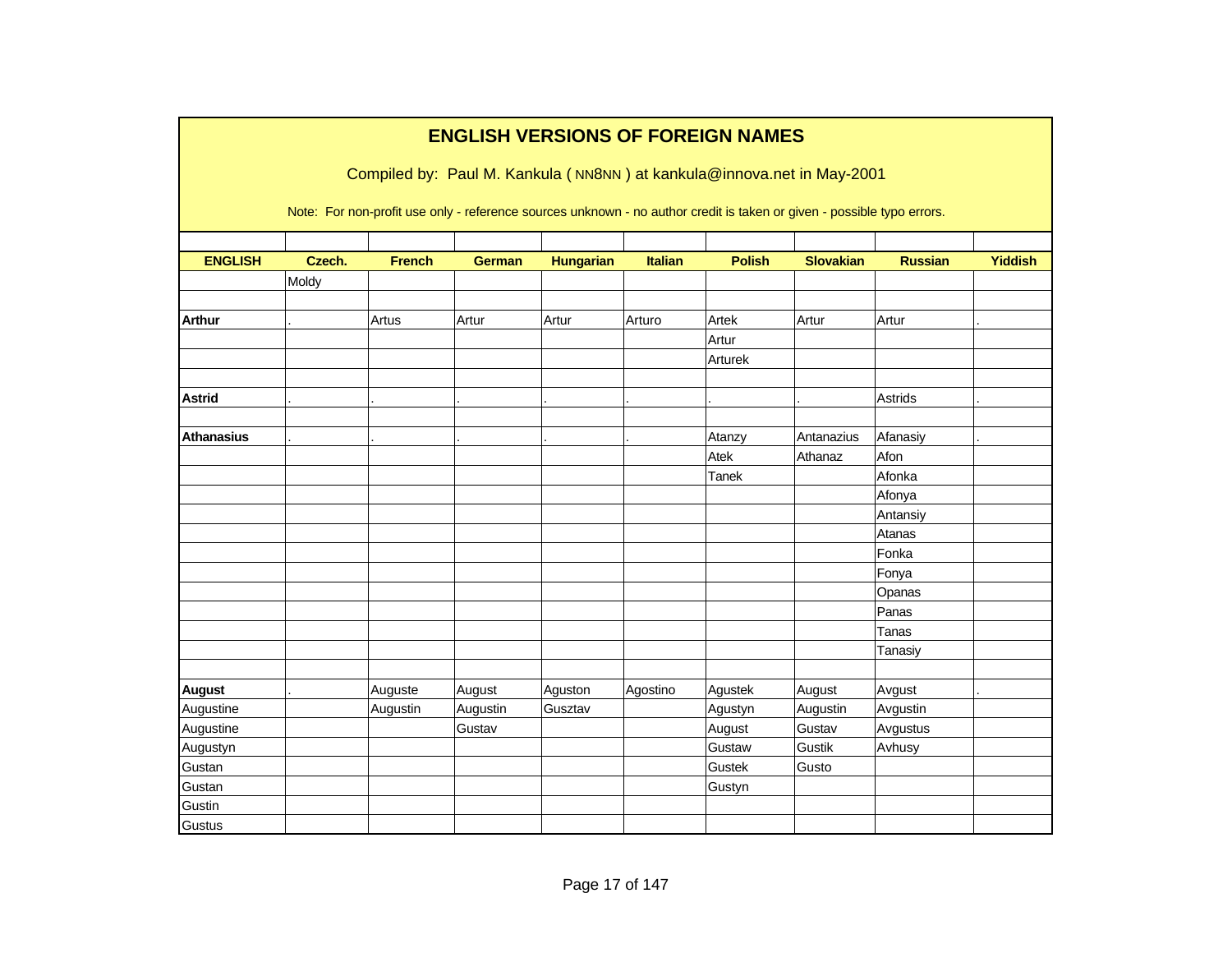|                 | <b>ENGLISH VERSIONS OF FOREIGN NAMES</b><br>Compiled by: Paul M. Kankula (NN8NN) at kankula@innova.net in May-2001 |               |                                                                                                                        |                  |                |               |                  |                |                |  |  |  |  |
|-----------------|--------------------------------------------------------------------------------------------------------------------|---------------|------------------------------------------------------------------------------------------------------------------------|------------------|----------------|---------------|------------------|----------------|----------------|--|--|--|--|
|                 |                                                                                                                    |               | Note: For non-profit use only - reference sources unknown - no author credit is taken or given - possible typo errors. |                  |                |               |                  |                |                |  |  |  |  |
| <b>ENGLISH</b>  | Czech.                                                                                                             | <b>French</b> | <b>German</b>                                                                                                          | <b>Hungarian</b> | <b>Italian</b> | <b>Polish</b> | <b>Slovakian</b> | <b>Russian</b> | <b>Yiddish</b> |  |  |  |  |
|                 |                                                                                                                    |               |                                                                                                                        |                  |                |               |                  |                |                |  |  |  |  |
| Augusta         |                                                                                                                    |               | Auguste                                                                                                                | Auguszta         | Agostina       | Aga           | Augusta          | Avgusta        |                |  |  |  |  |
| Augustine       |                                                                                                                    |               | Augustine                                                                                                              | Gusszti          |                | Augusta       |                  | Avhusta        |                |  |  |  |  |
| Austina         |                                                                                                                    |               | Gustchen                                                                                                               | Gustzi           |                | Augustyna     |                  |                |                |  |  |  |  |
| Austine         |                                                                                                                    |               | Gustel                                                                                                                 |                  |                | Gusta         |                  |                |                |  |  |  |  |
| Gussie          |                                                                                                                    |               | Gustel                                                                                                                 |                  |                | Guste         |                  |                |                |  |  |  |  |
| Gusta           |                                                                                                                    |               | Gusti                                                                                                                  |                  |                | Gustka        |                  |                |                |  |  |  |  |
| Gustava         |                                                                                                                    |               | Stine                                                                                                                  |                  |                | Ina           |                  |                |                |  |  |  |  |
| Gustina         |                                                                                                                    |               |                                                                                                                        |                  |                |               |                  |                |                |  |  |  |  |
| Gustine         |                                                                                                                    |               |                                                                                                                        |                  |                |               |                  |                |                |  |  |  |  |
| Aurelia         |                                                                                                                    | Aure          | Aurelia                                                                                                                | Aurelia          |                | Ala           | Aurelia          |                |                |  |  |  |  |
| Aurea           |                                                                                                                    | Aurelie       |                                                                                                                        | Aranka           |                | Aura          |                  |                |                |  |  |  |  |
| Aurel           |                                                                                                                    |               |                                                                                                                        |                  |                | Aurelia       |                  |                |                |  |  |  |  |
| Aureola         |                                                                                                                    |               |                                                                                                                        |                  |                | Ela           |                  |                |                |  |  |  |  |
| Aurilla         |                                                                                                                    |               |                                                                                                                        |                  |                |               |                  |                |                |  |  |  |  |
| Aurilla         |                                                                                                                    |               |                                                                                                                        |                  |                |               |                  |                |                |  |  |  |  |
| Auronette       |                                                                                                                    |               |                                                                                                                        |                  |                |               |                  |                |                |  |  |  |  |
|                 |                                                                                                                    |               |                                                                                                                        |                  |                |               |                  |                |                |  |  |  |  |
| <b>Aurelius</b> |                                                                                                                    |               |                                                                                                                        |                  |                | Aurek         |                  | Avreliy        |                |  |  |  |  |
|                 |                                                                                                                    |               |                                                                                                                        |                  |                | Aureli        |                  |                |                |  |  |  |  |
|                 |                                                                                                                    |               |                                                                                                                        |                  |                | Aureliusz     |                  |                |                |  |  |  |  |
|                 |                                                                                                                    |               |                                                                                                                        |                  |                | Elek          |                  |                |                |  |  |  |  |
|                 |                                                                                                                    |               |                                                                                                                        |                  |                |               |                  |                |                |  |  |  |  |
| Aurora          |                                                                                                                    |               |                                                                                                                        | Hajnal           |                |               |                  |                |                |  |  |  |  |
|                 |                                                                                                                    |               |                                                                                                                        | Hajnalka         |                |               |                  |                |                |  |  |  |  |
|                 |                                                                                                                    |               |                                                                                                                        |                  |                |               |                  |                |                |  |  |  |  |
| <b>Austin</b>   |                                                                                                                    |               |                                                                                                                        |                  | Agostino       |               |                  |                |                |  |  |  |  |
|                 |                                                                                                                    |               |                                                                                                                        |                  |                |               |                  |                |                |  |  |  |  |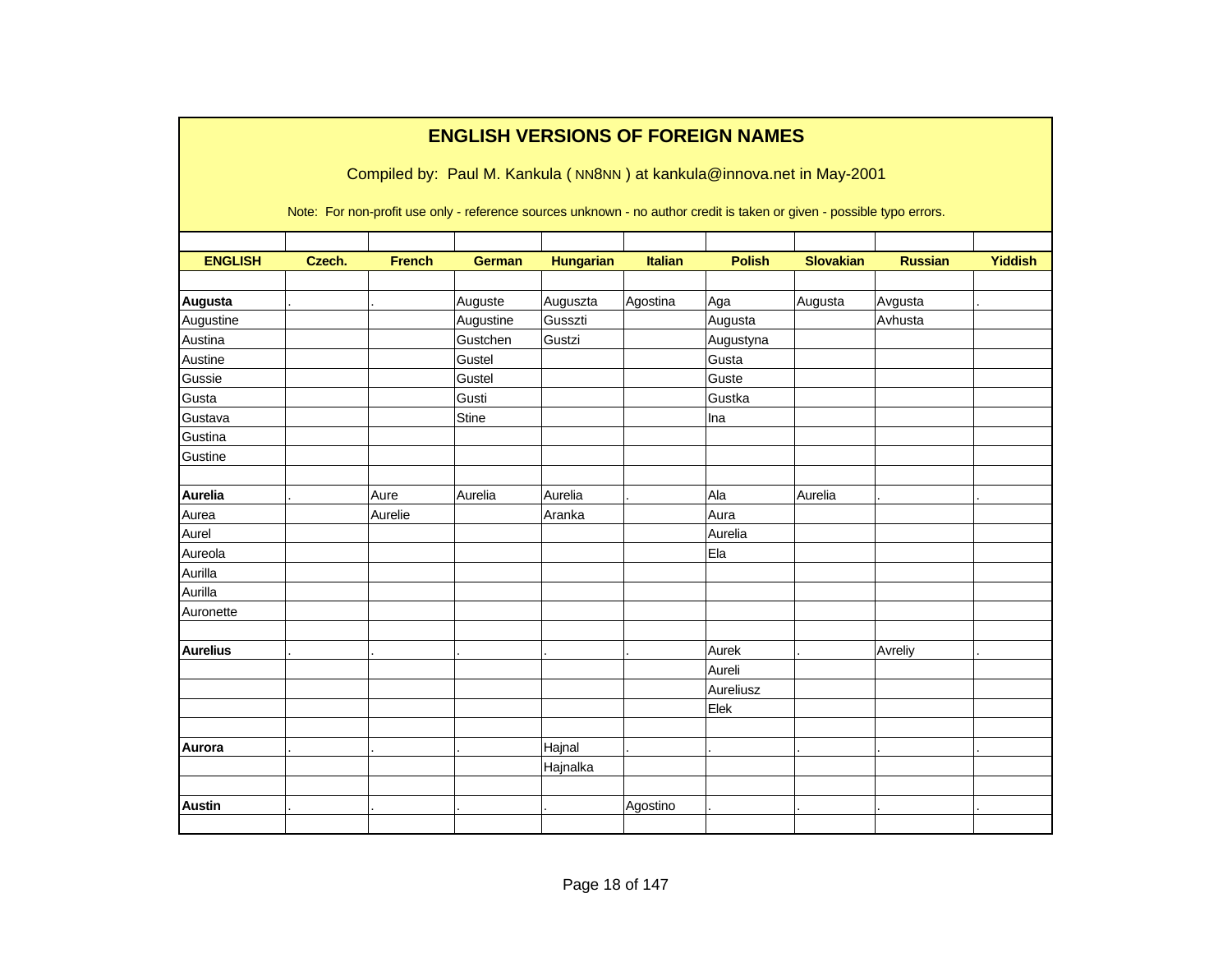|                    | <b>ENGLISH VERSIONS OF FOREIGN NAMES</b><br>Compiled by: Paul M. Kankula (NN8NN) at kankula@innova.net in May-2001 |                                                                                                                        |                     |                  |                |                 |                  |                |                |  |  |  |  |
|--------------------|--------------------------------------------------------------------------------------------------------------------|------------------------------------------------------------------------------------------------------------------------|---------------------|------------------|----------------|-----------------|------------------|----------------|----------------|--|--|--|--|
|                    |                                                                                                                    | Note: For non-profit use only - reference sources unknown - no author credit is taken or given - possible typo errors. |                     |                  |                |                 |                  |                |                |  |  |  |  |
| <b>ENGLISH</b>     | Czech.                                                                                                             | <b>French</b>                                                                                                          | <b>German</b>       | <b>Hungarian</b> | <b>Italian</b> | <b>Polish</b>   | <b>Slovakian</b> | <b>Russian</b> | <b>Yiddish</b> |  |  |  |  |
| <b>Balthasar</b>   |                                                                                                                    | Baltasard                                                                                                              | <b>Baltasar</b>     | Bodi             | Baltassare     | <b>Baltazar</b> |                  | Aksel          |                |  |  |  |  |
| Balthazar          |                                                                                                                    |                                                                                                                        |                     | Boldizsar        |                | <b>Baltek</b>   |                  | Akselis        |                |  |  |  |  |
|                    |                                                                                                                    |                                                                                                                        |                     |                  |                | Zarek           |                  |                |                |  |  |  |  |
| <b>Baptist</b>     |                                                                                                                    | <b>Baptiste</b>                                                                                                        | <b>Baptist</b>      |                  | <b>Batista</b> | Baptysta        |                  |                |                |  |  |  |  |
| <b>Babtist</b>     |                                                                                                                    | <b>Batiste</b>                                                                                                         |                     |                  |                |                 |                  |                |                |  |  |  |  |
| <b>Barbara</b>     | Bara                                                                                                               | <b>Barbe</b>                                                                                                           | <b>Babette</b>      | Barbola          |                | <b>Barbara</b>  | Barbora          | Varenka        |                |  |  |  |  |
| <b>Baba</b>        | Barbora                                                                                                            |                                                                                                                        | Baebchin            | Bora             |                | Barbarka        |                  | Varka          |                |  |  |  |  |
| <b>Babette</b>     | Barborka                                                                                                           |                                                                                                                        | Baerbel             | Borbala          |                | Barburaka       |                  | Varvara        |                |  |  |  |  |
| Barba              | Baruska                                                                                                            |                                                                                                                        | Barbeli             | Borcsa           |                | <b>Basia</b>    |                  | Varya          |                |  |  |  |  |
| Barbary            |                                                                                                                    |                                                                                                                        |                     | <b>Boriska</b>   |                | Baska           |                  | Varyusha       |                |  |  |  |  |
| Barbette           |                                                                                                                    |                                                                                                                        |                     | Borka            |                |                 |                  | Vava           |                |  |  |  |  |
| <b>Barbica</b>     |                                                                                                                    |                                                                                                                        |                     | <b>Borsala</b>   |                |                 |                  | Vavka          |                |  |  |  |  |
| <b>Barnabas</b>    |                                                                                                                    |                                                                                                                        |                     |                  |                |                 | <b>Barnabas</b>  |                |                |  |  |  |  |
| <b>Bartholomew</b> | <b>Barek</b>                                                                                                       | Barthelemi                                                                                                             | <b>Bartel</b>       | Barta            | Bartolo        | Barnaby         |                  | Bartolomiy     |                |  |  |  |  |
| Bart               | Barto                                                                                                              | Barthelmy                                                                                                              | <b>Barthel</b>      | Bertan           | Bartolomeo     | <b>Bartek</b>   |                  | Varfolomey     |                |  |  |  |  |
| <b>Barthol</b>     | Bartolomej                                                                                                         | Bartholome                                                                                                             | <b>Bartholomaus</b> | Berti            |                | Bartlomiej      |                  | Varolomiy      |                |  |  |  |  |
| <b>Barthol</b>     | Bartolomej                                                                                                         | Bartholomieu                                                                                                           | Bartol              |                  |                | Bartoloiej      |                  |                |                |  |  |  |  |
| Bat                | <b>Bartz</b>                                                                                                       |                                                                                                                        | Bartold             |                  |                | <b>Bartos</b>   |                  |                |                |  |  |  |  |
|                    |                                                                                                                    |                                                                                                                        | Bertel              |                  |                |                 |                  |                |                |  |  |  |  |
| <b>Barunch</b>     |                                                                                                                    |                                                                                                                        |                     |                  |                |                 |                  | <b>Borukh</b>  | Boruch         |  |  |  |  |
| <b>Basil</b>       | Vasil                                                                                                              | <b>Basile</b>                                                                                                          |                     | Vazul            | Basilo         | <b>Bazek</b>    | Bazil            | Vas            |                |  |  |  |  |
| Bas                |                                                                                                                    | <b>Basine</b>                                                                                                          |                     |                  |                | Bazyli          |                  | Vasenka        |                |  |  |  |  |
| Vas                |                                                                                                                    |                                                                                                                        |                     |                  |                |                 |                  | Vasilek        |                |  |  |  |  |

## **ENGLISH VERSIONS OF FOREIGN NAMES**

Г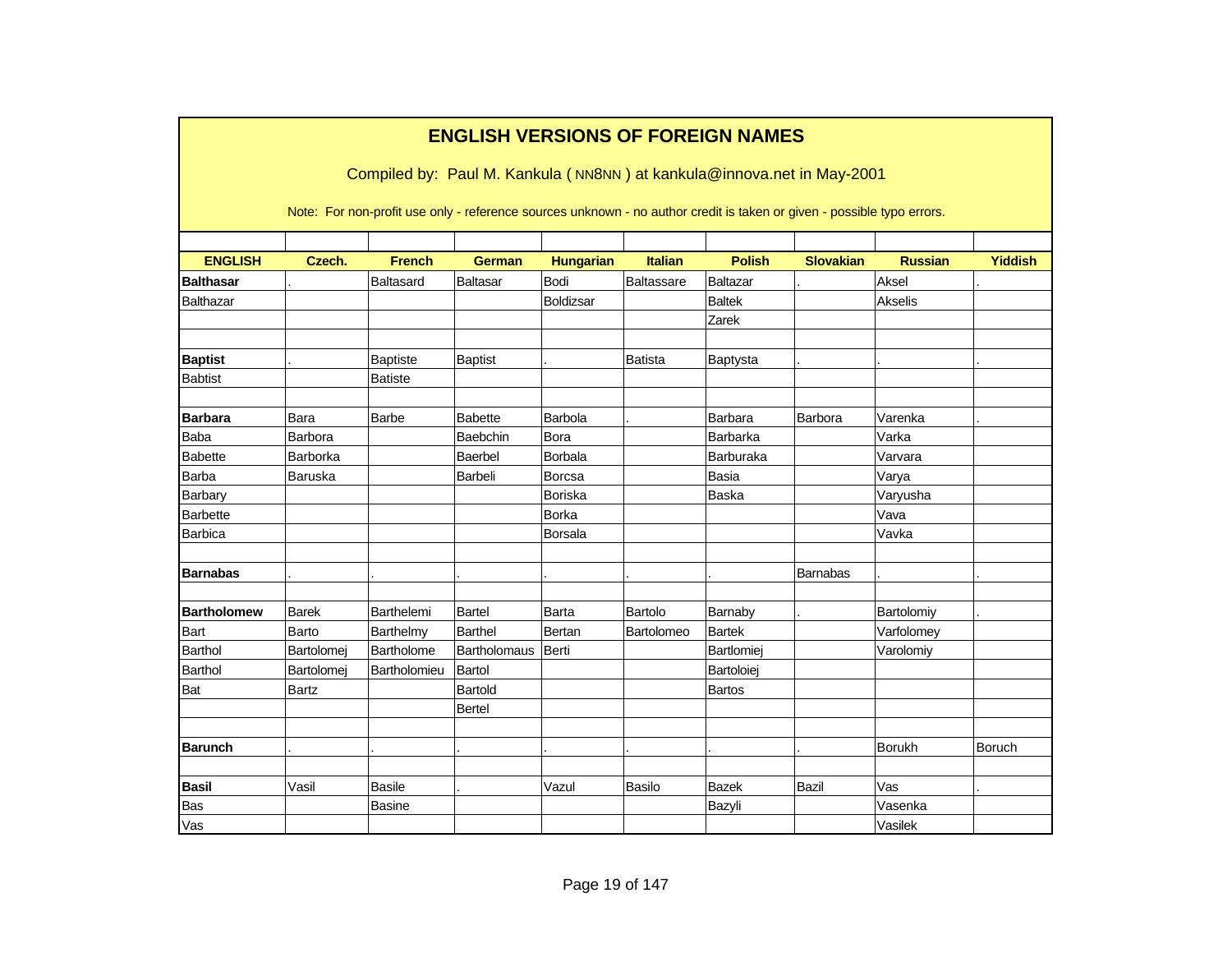|                 | <b>ENGLISH VERSIONS OF FOREIGN NAMES</b> |                |                |                  |                |                                                                                                                        |                  |                |                |  |  |  |
|-----------------|------------------------------------------|----------------|----------------|------------------|----------------|------------------------------------------------------------------------------------------------------------------------|------------------|----------------|----------------|--|--|--|
|                 |                                          |                |                |                  |                | Compiled by: Paul M. Kankula (NN8NN) at kankula@innova.net in May-2001                                                 |                  |                |                |  |  |  |
|                 |                                          |                |                |                  |                |                                                                                                                        |                  |                |                |  |  |  |
|                 |                                          |                |                |                  |                | Note: For non-profit use only - reference sources unknown - no author credit is taken or given - possible typo errors. |                  |                |                |  |  |  |
|                 |                                          |                |                |                  |                |                                                                                                                        |                  |                |                |  |  |  |
| <b>ENGLISH</b>  |                                          | <b>French</b>  |                |                  | <b>Italian</b> | <b>Polish</b>                                                                                                          | <b>Slovakian</b> | <b>Russian</b> | <b>Yiddish</b> |  |  |  |
|                 | Czech.                                   |                | <b>German</b>  | <b>Hungarian</b> |                |                                                                                                                        |                  |                |                |  |  |  |
| Vasily          |                                          |                |                |                  |                |                                                                                                                        |                  | Vasili         |                |  |  |  |
|                 |                                          |                |                |                  |                |                                                                                                                        |                  | Vasiliy        |                |  |  |  |
|                 |                                          |                |                |                  |                |                                                                                                                        |                  | Vaska          |                |  |  |  |
|                 |                                          |                |                |                  |                |                                                                                                                        |                  | Vassilij       |                |  |  |  |
|                 |                                          |                |                |                  |                |                                                                                                                        |                  | Vasska         |                |  |  |  |
|                 |                                          |                |                |                  |                |                                                                                                                        |                  | Vasutka        |                |  |  |  |
|                 |                                          |                |                |                  |                |                                                                                                                        |                  | Vasya          |                |  |  |  |
|                 |                                          |                |                |                  |                |                                                                                                                        |                  | Vasyl          |                |  |  |  |
|                 |                                          |                |                |                  |                |                                                                                                                        |                  | Vasylko        |                |  |  |  |
|                 |                                          |                |                |                  |                |                                                                                                                        |                  | Vasyltso       |                |  |  |  |
|                 |                                          |                |                |                  |                |                                                                                                                        |                  | Vasylyuno      |                |  |  |  |
|                 |                                          |                |                |                  |                |                                                                                                                        |                  | Vasyuk         |                |  |  |  |
|                 |                                          |                |                |                  |                |                                                                                                                        |                  | Vasyukha       |                |  |  |  |
|                 |                                          |                |                |                  |                |                                                                                                                        |                  | Vasyuskha      |                |  |  |  |
|                 |                                          |                |                |                  |                |                                                                                                                        |                  | Vasyuta        |                |  |  |  |
|                 |                                          |                |                |                  |                |                                                                                                                        |                  | Vava           |                |  |  |  |
|                 |                                          |                |                |                  |                |                                                                                                                        |                  | Vavka          |                |  |  |  |
|                 |                                          |                |                |                  |                |                                                                                                                        |                  |                |                |  |  |  |
| <b>Bea</b>      |                                          |                |                |                  | Betina         |                                                                                                                        |                  |                |                |  |  |  |
|                 |                                          |                |                |                  | Betta          |                                                                                                                        |                  |                |                |  |  |  |
|                 |                                          |                |                |                  | Bice           |                                                                                                                        |                  |                |                |  |  |  |
|                 |                                          |                |                |                  | Elisabetta     |                                                                                                                        |                  |                |                |  |  |  |
|                 |                                          |                |                |                  |                |                                                                                                                        |                  |                |                |  |  |  |
| <b>Beata</b>    |                                          |                |                |                  |                | Ata                                                                                                                    |                  |                |                |  |  |  |
|                 |                                          |                |                |                  |                | Beata                                                                                                                  |                  |                |                |  |  |  |
|                 |                                          |                |                |                  |                | Beata                                                                                                                  |                  |                |                |  |  |  |
|                 |                                          |                |                |                  |                |                                                                                                                        |                  |                |                |  |  |  |
|                 |                                          |                |                |                  |                |                                                                                                                        |                  |                |                |  |  |  |
| <b>Beatrice</b> |                                          | <b>Beatrix</b> | <b>Beatrix</b> |                  |                |                                                                                                                        |                  | Beatriks       |                |  |  |  |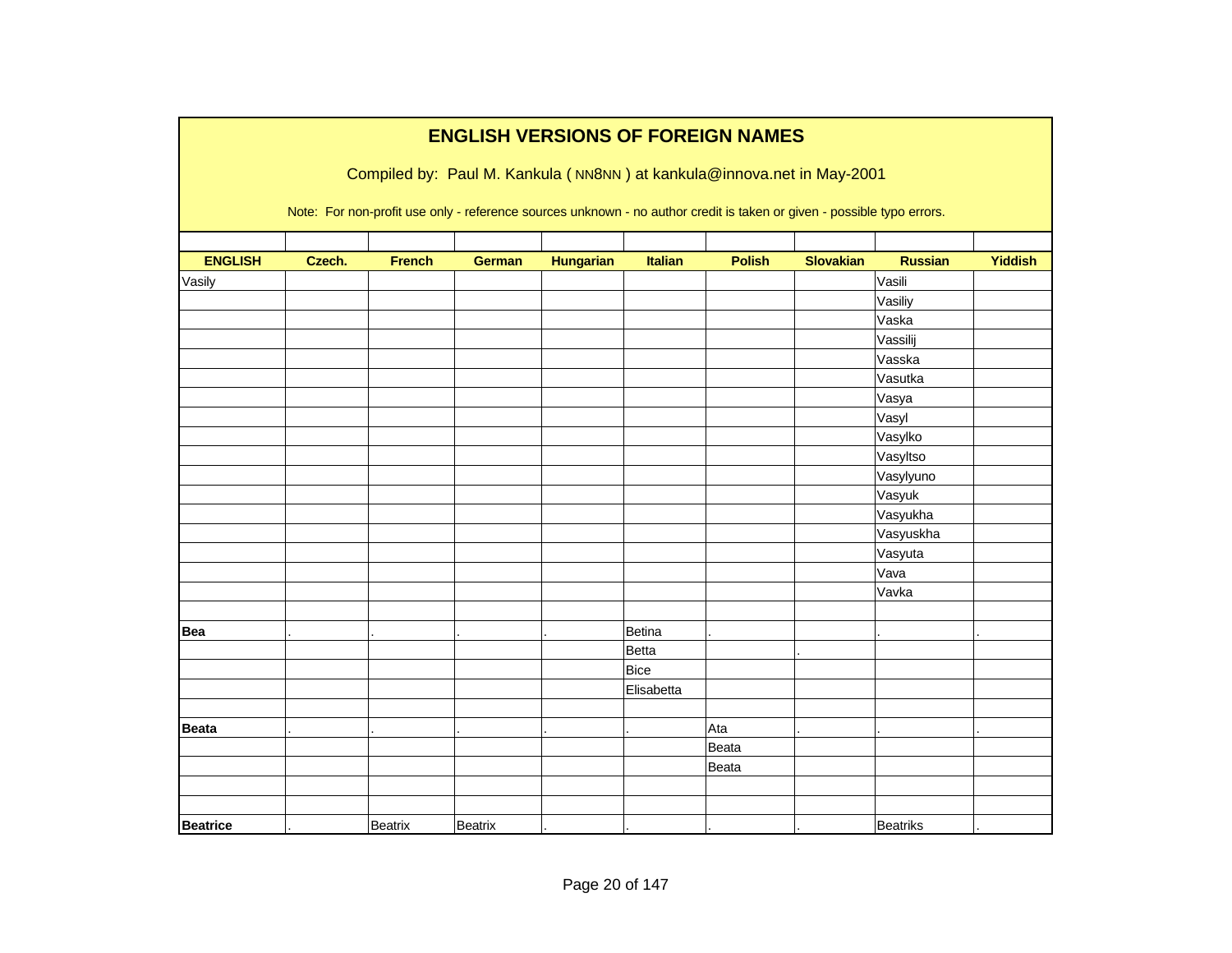|                  |        |                | <b>ENGLISH VERSIONS OF FOREIGN NAMES</b> |                  |                |               |                                                                                                                        |                 |                |
|------------------|--------|----------------|------------------------------------------|------------------|----------------|---------------|------------------------------------------------------------------------------------------------------------------------|-----------------|----------------|
|                  |        |                |                                          |                  |                |               | Compiled by: Paul M. Kankula (NN8NN) at kankula@innova.net in May-2001                                                 |                 |                |
|                  |        |                |                                          |                  |                |               | Note: For non-profit use only - reference sources unknown - no author credit is taken or given - possible typo errors. |                 |                |
| <b>ENGLISH</b>   | Czech. | <b>French</b>  | <b>German</b>                            | <b>Hungarian</b> | <b>Italian</b> | <b>Polish</b> | <b>Slovakian</b>                                                                                                       | <b>Russian</b>  | <b>Yiddish</b> |
| Beatrissa        |        |                |                                          |                  |                |               |                                                                                                                        | Beatrisa        |                |
| <b>Beatrix</b>   |        |                |                                          |                  |                |               |                                                                                                                        |                 |                |
| <b>Beattie</b>   |        |                |                                          |                  |                |               |                                                                                                                        |                 |                |
| Tricksie         |        |                |                                          |                  |                |               |                                                                                                                        |                 |                |
| Trissie          |        |                |                                          |                  |                |               |                                                                                                                        |                 |                |
| Trix             |        |                |                                          |                  |                |               |                                                                                                                        |                 |                |
| Trixie           |        |                |                                          |                  |                |               |                                                                                                                        |                 |                |
| Trixy            |        |                |                                          |                  |                |               |                                                                                                                        |                 |                |
| <b>Benedict</b>  |        | Benoit         | Benedike                                 | Benci            | Benedetta      | <b>Bendek</b> | <b>Benadik</b>                                                                                                         | <b>Benedikt</b> |                |
| Bendix           |        |                | Benedikt                                 | Benedex          | Benedetto      | Benedykt      | Benedikt                                                                                                               | Benedo          |                |
| Benedick         |        |                |                                          | <b>Benedik</b>   |                | <b>Benek</b>  |                                                                                                                        | Benedykt        |                |
| Bennedix         |        |                |                                          |                  |                |               |                                                                                                                        | Venedict        |                |
| <b>Bennett</b>   |        |                |                                          |                  |                |               |                                                                                                                        | Venedikt        |                |
| Dixon            |        |                |                                          |                  |                |               |                                                                                                                        | Venka           |                |
|                  |        |                |                                          |                  |                |               |                                                                                                                        | Venya           |                |
| <b>Benedicta</b> |        | <b>Benotte</b> | Benedikta                                |                  |                | Benedykt      |                                                                                                                        |                 |                |
| Bena             |        |                |                                          |                  |                |               |                                                                                                                        |                 |                |
| Benedetta        |        |                |                                          |                  |                |               |                                                                                                                        |                 |                |
| Benetta          |        |                |                                          |                  |                |               |                                                                                                                        |                 |                |
| <b>Bina</b>      |        |                |                                          |                  |                |               |                                                                                                                        |                 |                |
|                  |        |                |                                          |                  |                |               |                                                                                                                        |                 |                |
| Benigna          |        |                |                                          |                  |                | Bena          |                                                                                                                        |                 |                |
|                  |        |                |                                          |                  |                | Benigna       |                                                                                                                        |                 |                |
|                  |        |                |                                          |                  |                |               |                                                                                                                        |                 |                |
| Benjamin         |        |                | Benjamin                                 | Benjamin         | Beniamino      | <b>Benek</b>  | Benjamin                                                                                                               | Beniyamin       | Binyamin       |
|                  |        |                |                                          |                  |                | Beniamin      |                                                                                                                        | Veniamin        |                |
|                  |        |                |                                          |                  |                |               |                                                                                                                        | Veniyamin       |                |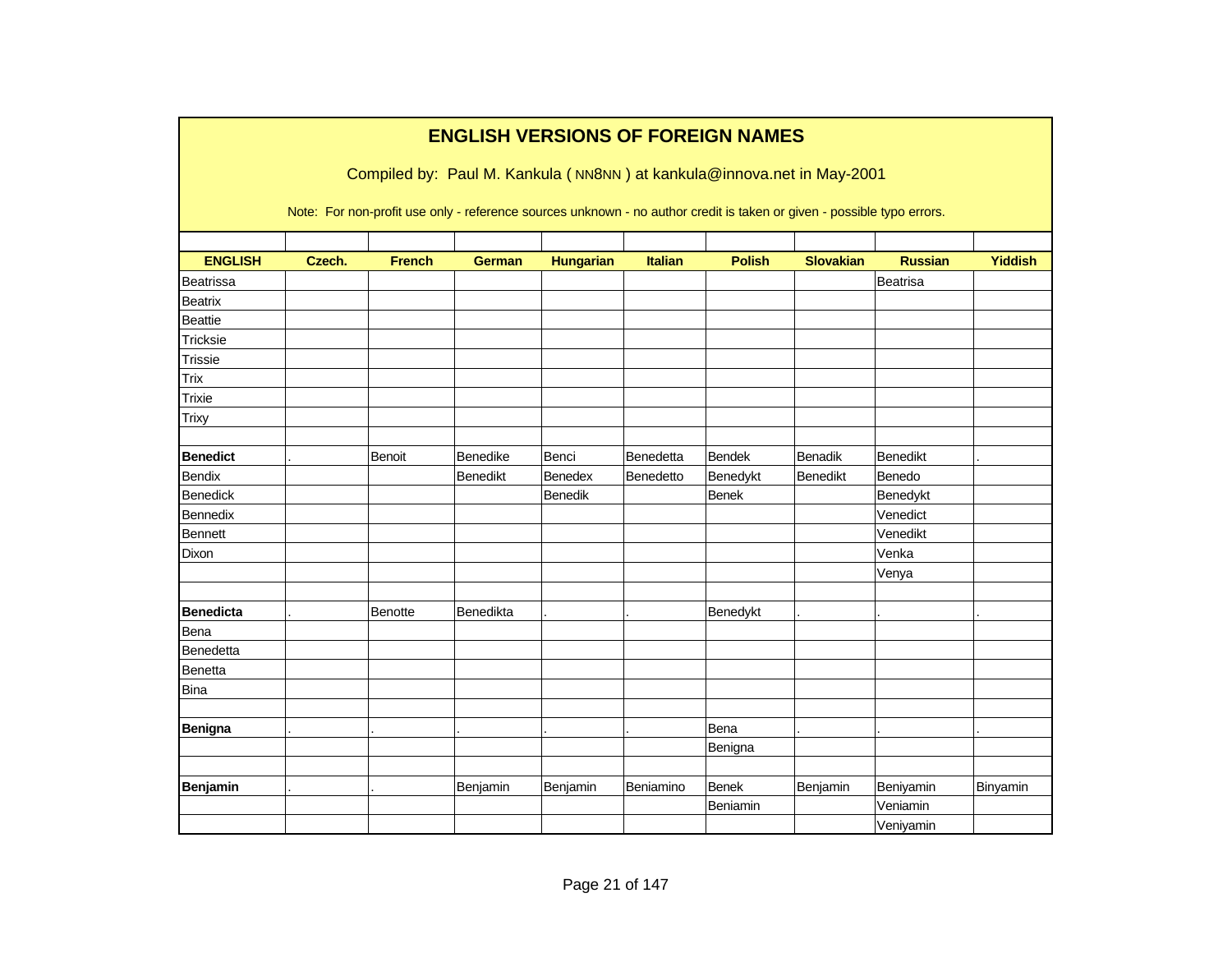|                   |                   | Compiled by: Paul M. Kankula (NN8NN) at kankula@innova.net in May-2001                                                 | <b>ENGLISH VERSIONS OF FOREIGN NAMES</b> |                  |                |                   |                  |                |                |
|-------------------|-------------------|------------------------------------------------------------------------------------------------------------------------|------------------------------------------|------------------|----------------|-------------------|------------------|----------------|----------------|
|                   |                   | Note: For non-profit use only - reference sources unknown - no author credit is taken or given - possible typo errors. |                                          |                  |                |                   |                  |                |                |
| <b>ENGLISH</b>    | Czech.            | <b>French</b>                                                                                                          | <b>German</b>                            | <b>Hungarian</b> | <b>Italian</b> | <b>Polish</b>     | <b>Slovakian</b> | <b>Russian</b> | <b>Yiddish</b> |
|                   |                   |                                                                                                                        |                                          |                  |                |                   |                  | Venka          |                |
|                   |                   |                                                                                                                        |                                          |                  |                |                   |                  | Venya          |                |
|                   |                   |                                                                                                                        |                                          |                  |                |                   |                  | Venyamin       |                |
| <b>Bernard</b>    | Bernard           | Bernard                                                                                                                | Benno                                    | Bernat           | Bernardino     | <b>Benek</b>      |                  | Bernard        |                |
| Barnard           | <b>Bernek</b>     | Bernardin                                                                                                              | Berend                                   |                  | Bernardo       | Bernard           |                  | Berngards      |                |
| Bernarr           | Berno             |                                                                                                                        | Bernhard                                 |                  |                | Bernardyn         |                  |                |                |
| <b>Bernardina</b> |                   | Benardine                                                                                                              |                                          |                  | Bernardina     | Bena              | Bernarda         |                |                |
| Benardotte        |                   | Bernadette                                                                                                             |                                          |                  |                | Benka             |                  |                |                |
| Bernadine         |                   |                                                                                                                        |                                          |                  |                | Bernarda          |                  |                |                |
| Bernardine        |                   |                                                                                                                        |                                          |                  |                | Bernardyna        |                  |                |                |
| Berneta           |                   |                                                                                                                        |                                          |                  |                | Dina              |                  |                |                |
| Bernetta          |                   |                                                                                                                        |                                          |                  |                | Ina               |                  |                |                |
| Bernette          |                   |                                                                                                                        |                                          |                  |                |                   |                  |                |                |
| Bernita           |                   |                                                                                                                        |                                          |                  |                |                   |                  |                |                |
| <b>Bernice</b>    | <b>Brona</b>      |                                                                                                                        |                                          |                  |                | <b>Bronislaus</b> |                  |                |                |
|                   | <b>Bronislava</b> |                                                                                                                        |                                          |                  |                | Bronislawa        |                  |                |                |
| <b>Bertha</b>     | Berta             | Berthe                                                                                                                 | Bertha                                   | Berta            | Berta          | <b>Borta</b>      |                  | Berta          |                |
| Berdine           | Berticka          |                                                                                                                        |                                          | Bertacska        |                | Bronislawa        |                  | Bertochka      |                |
| Berta             |                   |                                                                                                                        |                                          | <b>Bertus</b>    |                |                   |                  |                |                |
| <b>Bertie</b>     |                   |                                                                                                                        |                                          | Bertuska         |                |                   |                  |                |                |
| Bertina           |                   |                                                                                                                        |                                          |                  |                |                   |                  |                |                |
| <b>Bertine</b>    |                   |                                                                                                                        |                                          |                  |                |                   |                  |                |                |
|                   |                   |                                                                                                                        |                                          |                  |                |                   |                  |                |                |
| <b>Bertold</b>    |                   |                                                                                                                        |                                          |                  |                | <b>Bertek</b>     |                  |                |                |
|                   |                   |                                                                                                                        |                                          |                  |                | Bertold           |                  |                |                |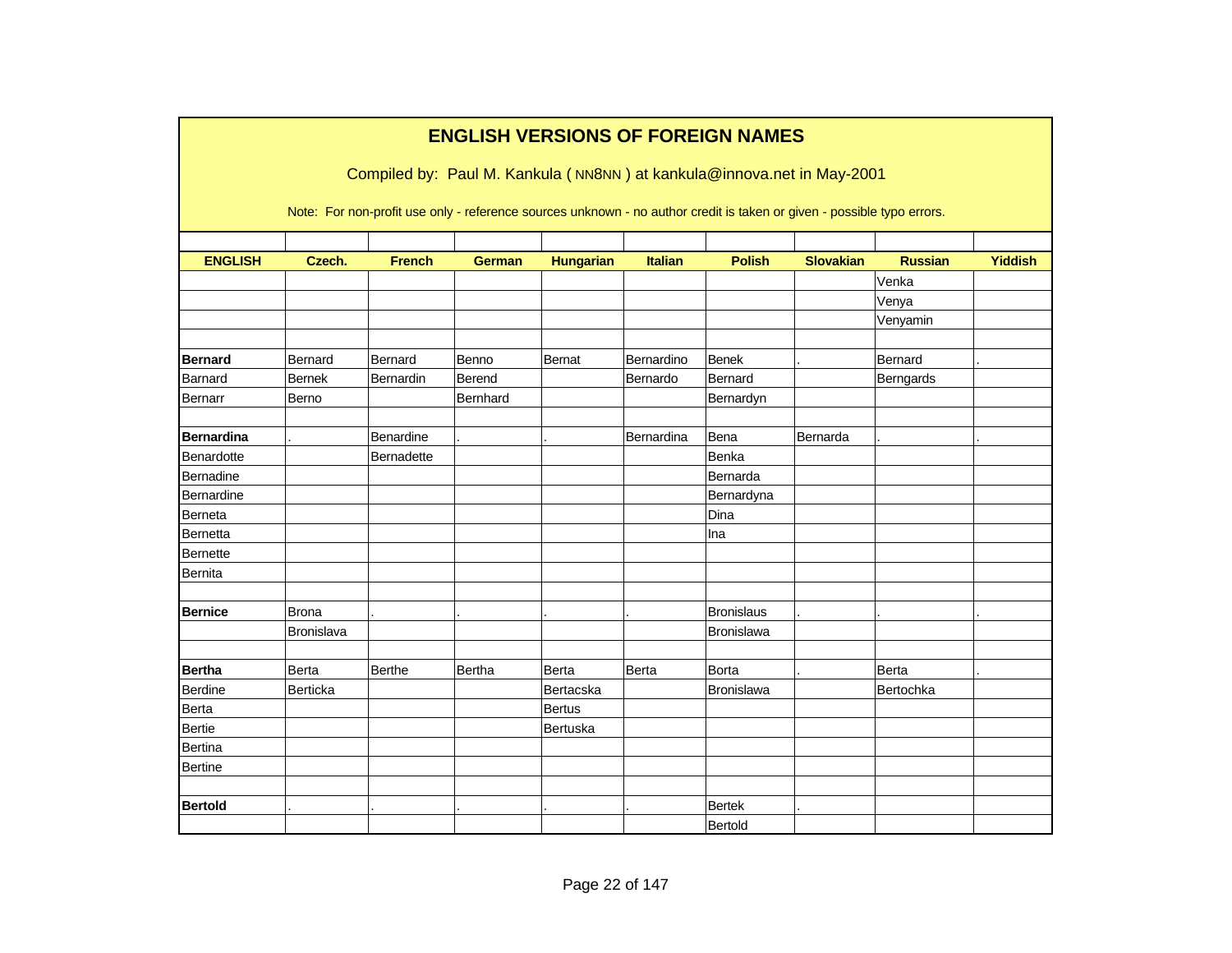| <b>ENGLISH VERSIONS OF FOREIGN NAMES</b> |               |               |               |                  |           |                                                                                                                        |                  |                |                |  |  |  |
|------------------------------------------|---------------|---------------|---------------|------------------|-----------|------------------------------------------------------------------------------------------------------------------------|------------------|----------------|----------------|--|--|--|
|                                          |               |               |               |                  |           | Compiled by: Paul M. Kankula (NN8NN) at kankula@innova.net in May-2001                                                 |                  |                |                |  |  |  |
|                                          |               |               |               |                  |           | Note: For non-profit use only - reference sources unknown - no author credit is taken or given - possible typo errors. |                  |                |                |  |  |  |
| <b>ENGLISH</b>                           | Czech.        | <b>French</b> |               |                  | Italian   | <b>Polish</b>                                                                                                          | <b>Slovakian</b> | <b>Russian</b> | <b>Yiddish</b> |  |  |  |
|                                          |               |               | <b>German</b> | <b>Hungarian</b> |           |                                                                                                                        |                  |                |                |  |  |  |
|                                          |               |               |               |                  |           | <b>Tolek</b>                                                                                                           |                  |                |                |  |  |  |
| <b>Bertram</b>                           |               | Bertrand      | Berdrand      | <b>Bertok</b>    | Bertrando |                                                                                                                        |                  |                |                |  |  |  |
| Bartram                                  |               |               | Bertram       |                  |           |                                                                                                                        |                  |                |                |  |  |  |
| Bert                                     |               |               |               |                  |           |                                                                                                                        |                  |                |                |  |  |  |
|                                          |               |               |               |                  |           |                                                                                                                        |                  |                |                |  |  |  |
| <b>Bessie</b>                            |               |               | Elizabeth     |                  |           | <b>Bronislawa</b>                                                                                                      |                  |                |                |  |  |  |
|                                          |               |               |               |                  |           |                                                                                                                        |                  |                |                |  |  |  |
| <b>Betty</b>                             | <b>Betka</b>  |               |               |                  |           |                                                                                                                        |                  | Betken         |                |  |  |  |
|                                          | <b>Betuse</b> |               |               |                  |           |                                                                                                                        |                  | <b>Betti</b>   |                |  |  |  |
|                                          | Betyna        |               |               |                  |           |                                                                                                                        |                  | Liza           |                |  |  |  |
|                                          |               |               |               |                  |           |                                                                                                                        |                  | Lizanka        |                |  |  |  |
|                                          |               |               |               |                  |           |                                                                                                                        |                  | Lizaveta       |                |  |  |  |
|                                          |               |               |               |                  |           |                                                                                                                        |                  | Lizka          |                |  |  |  |
|                                          |               |               |               |                  |           |                                                                                                                        |                  | Lizochka       |                |  |  |  |
|                                          |               |               |               |                  |           |                                                                                                                        |                  | Lizukha        |                |  |  |  |
|                                          |               |               |               |                  |           |                                                                                                                        |                  | Lyusik         |                |  |  |  |
|                                          |               |               |               |                  |           |                                                                                                                        |                  | Lyuska         |                |  |  |  |
|                                          |               |               |               |                  |           |                                                                                                                        |                  | Lyusya         |                |  |  |  |
|                                          |               |               |               |                  |           |                                                                                                                        |                  | Yelisaveta     |                |  |  |  |
|                                          |               |               |               |                  |           |                                                                                                                        |                  | Yelizaveta     |                |  |  |  |
|                                          |               |               |               |                  |           |                                                                                                                        |                  | Yelzaveta      |                |  |  |  |
|                                          |               |               |               |                  |           |                                                                                                                        |                  |                |                |  |  |  |
| <b>Beulah</b>                            |               |               |               | Beula            |           |                                                                                                                        |                  |                |                |  |  |  |
| Beula                                    |               |               |               |                  |           |                                                                                                                        |                  |                |                |  |  |  |
|                                          |               |               |               |                  |           |                                                                                                                        |                  |                |                |  |  |  |
| <b>Bill</b>                              | Vilem         | Guillaume     | Wilhelm       | Vili             | Gugielmo  | Boleslaw                                                                                                               | Vili             |                |                |  |  |  |
| <b>Billie</b>                            | Viliam        |               | Willi         | Vilmos           |           | Wilek                                                                                                                  | Viliam           |                |                |  |  |  |
| <b>Billy</b>                             | <b>Vilik</b>  |               | Willy         |                  |           | Wilhelm                                                                                                                | Vilko            |                |                |  |  |  |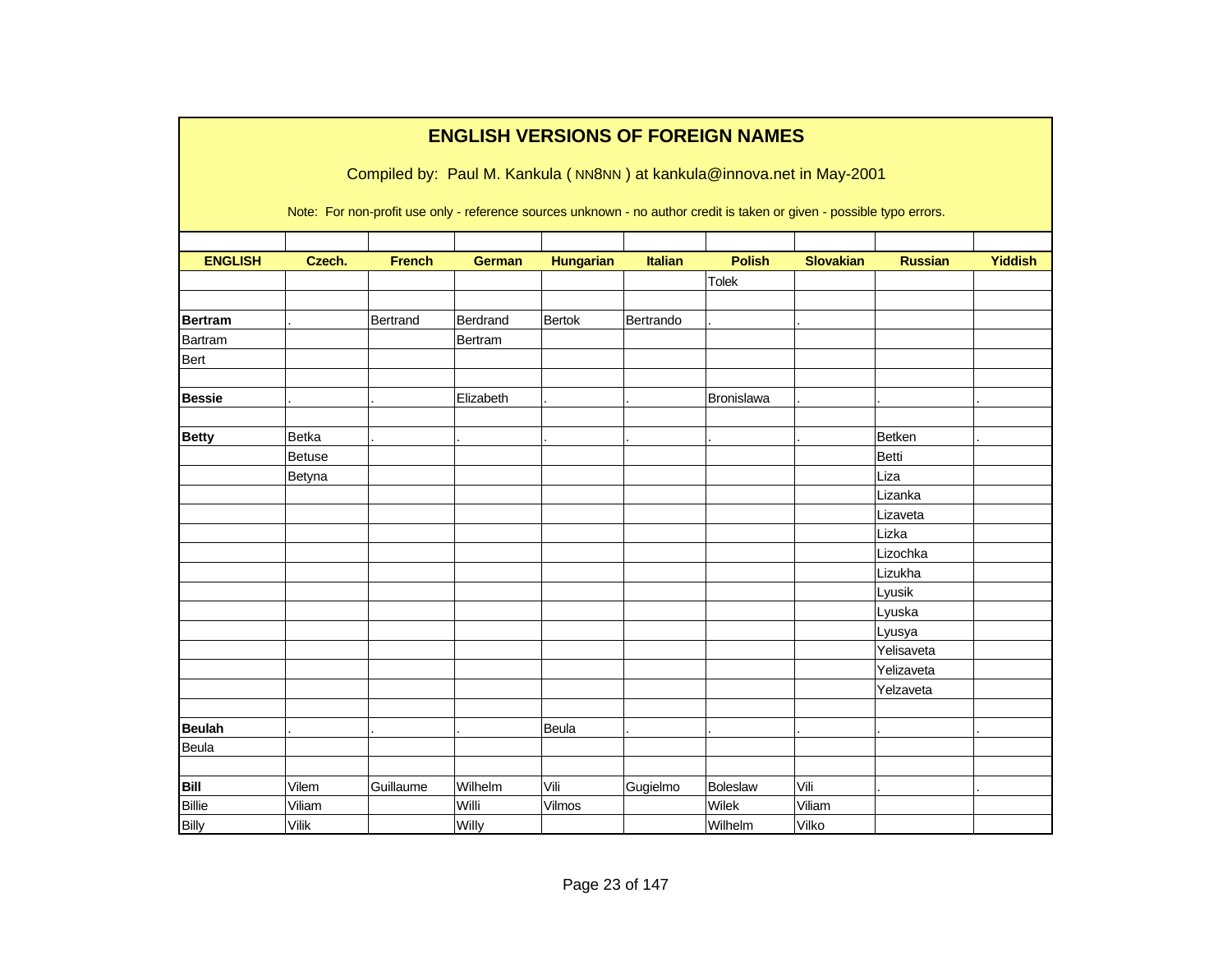|                    |             |                |                |                  |                | <b>ENGLISH VERSIONS OF FOREIGN NAMES</b>                                                                               |                  |                |                |
|--------------------|-------------|----------------|----------------|------------------|----------------|------------------------------------------------------------------------------------------------------------------------|------------------|----------------|----------------|
|                    |             |                |                |                  |                | Compiled by: Paul M. Kankula (NN8NN) at kankula@innova.net in May-2001                                                 |                  |                |                |
|                    |             |                |                |                  |                | Note: For non-profit use only - reference sources unknown - no author credit is taken or given - possible typo errors. |                  |                |                |
|                    |             |                |                |                  |                |                                                                                                                        |                  |                |                |
| <b>ENGLISH</b>     | Czech.      | <b>French</b>  | <b>German</b>  | <b>Hungarian</b> | <b>Italian</b> | <b>Polish</b>                                                                                                          | <b>Slovakian</b> | <b>Russian</b> | <b>Yiddish</b> |
| Will               | Vilo        |                |                |                  |                | Wilus                                                                                                                  | Vilo             |                |                |
| Willan             | Vilous      |                |                |                  |                |                                                                                                                        |                  |                |                |
| Willet             |             |                |                |                  |                |                                                                                                                        |                  |                |                |
| William            |             |                |                |                  |                |                                                                                                                        |                  |                |                |
| Willie             |             |                |                |                  |                |                                                                                                                        |                  |                |                |
| <b>Blanca</b>      |             |                |                |                  |                | Blanka                                                                                                                 |                  |                |                |
|                    |             |                |                |                  |                |                                                                                                                        |                  |                |                |
| <b>Blanche</b>     | Blanka      | Blanche        |                | <b>Blanca</b>    | Bianca         |                                                                                                                        |                  |                |                |
| <b>Blanch</b>      |             |                |                | <b>Blank</b>     |                |                                                                                                                        |                  |                |                |
| Blanshe            |             |                |                |                  |                |                                                                                                                        |                  |                |                |
| <b>Blasé</b>       | Blaza       | <b>Blaise</b>  | <b>Blasi</b>   | <b>Balas</b>     | Baccio         | Blasé                                                                                                                  | Blazej           | Ulas           |                |
| <b>Blaze</b>       | Blazej      | <b>Blaisot</b> | <b>Blasius</b> | <b>Balazs</b>    | Biagio         | <b>Blasei</b>                                                                                                          |                  | Vlas           |                |
|                    | Blazek      |                |                |                  |                | <b>Blazek</b>                                                                                                          |                  | Vlasiy         |                |
|                    |             |                |                |                  |                |                                                                                                                        |                  | Vlassij        |                |
|                    |             |                |                |                  |                |                                                                                                                        |                  |                |                |
| <b>Bonaventura</b> | Bonaventura |                |                |                  |                |                                                                                                                        |                  |                |                |
|                    |             |                |                |                  |                |                                                                                                                        |                  |                |                |
| <b>Bonaventure</b> |             |                |                |                  |                | <b>Bonak</b>                                                                                                           |                  |                |                |
|                    |             |                |                |                  |                | Bonaventura                                                                                                            |                  |                |                |
|                    |             |                |                |                  |                |                                                                                                                        |                  |                |                |
| <b>Boniface</b>    |             |                |                |                  | Bonifacio      | <b>Bonek</b>                                                                                                           | <b>Bonifac</b>   | Bonifacij      |                |
|                    |             |                |                |                  | Facio          | Bonifacy                                                                                                               |                  | Bonifat        |                |
|                    |             |                |                |                  |                |                                                                                                                        |                  | Bonifatiy      |                |
|                    |             |                |                |                  |                |                                                                                                                        |                  | Vonifati       |                |
|                    |             |                |                |                  |                |                                                                                                                        |                  | Vonifatiy      |                |
|                    |             |                |                |                  |                |                                                                                                                        |                  | Vonifatsiy     |                |
|                    |             |                |                |                  |                |                                                                                                                        |                  |                |                |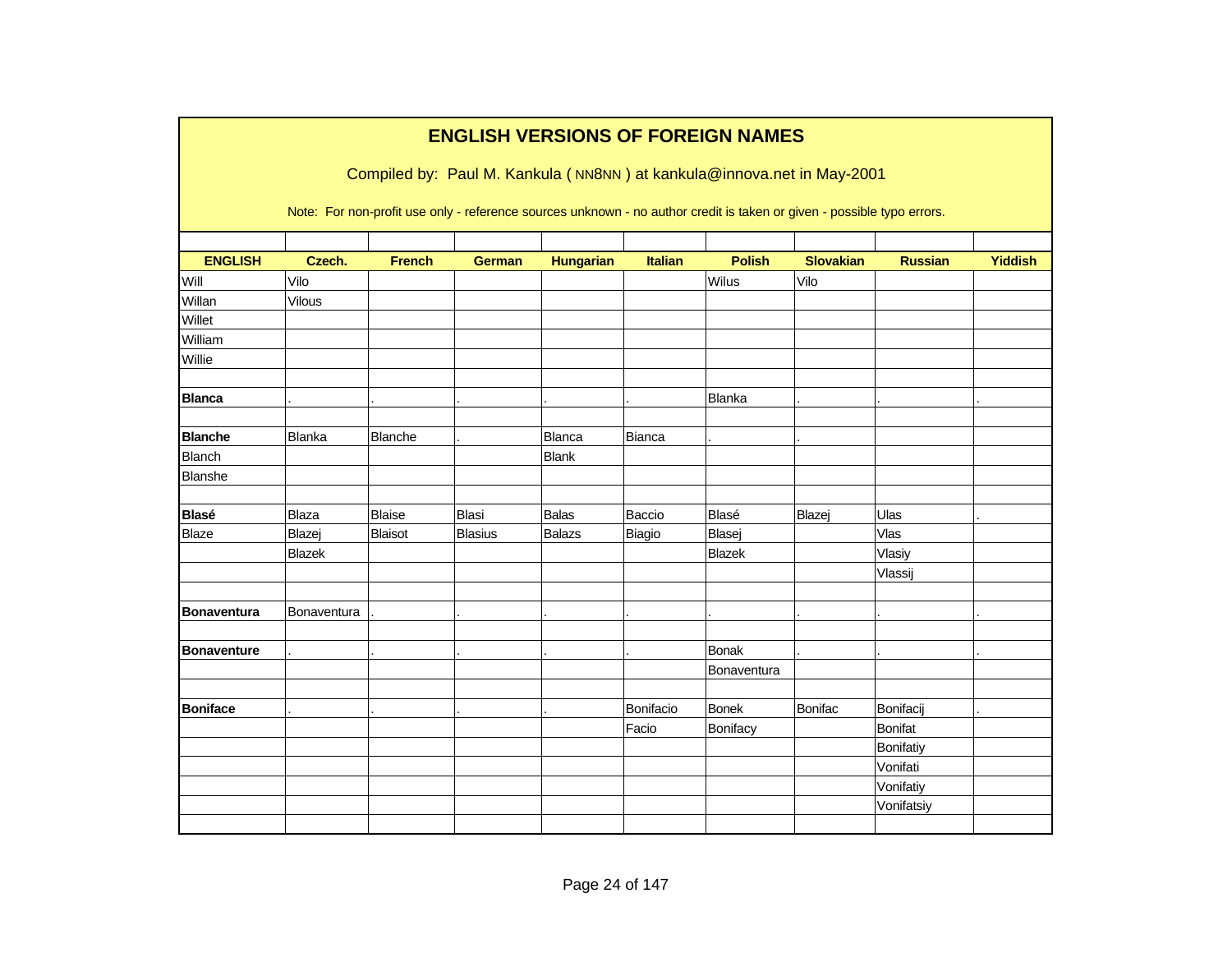|                   |        |                 | <b>ENGLISH VERSIONS OF FOREIGN NAMES</b>                                                                               |                  |                |                  |                   |                   |                |
|-------------------|--------|-----------------|------------------------------------------------------------------------------------------------------------------------|------------------|----------------|------------------|-------------------|-------------------|----------------|
|                   |        |                 | Compiled by: Paul M. Kankula (NN8NN) at kankula@innova.net in May-2001                                                 |                  |                |                  |                   |                   |                |
|                   |        |                 | Note: For non-profit use only - reference sources unknown - no author credit is taken or given - possible typo errors. |                  |                |                  |                   |                   |                |
|                   |        |                 |                                                                                                                        |                  |                |                  |                   |                   |                |
| <b>ENGLISH</b>    | Czech. | <b>French</b>   | <b>German</b>                                                                                                          | <b>Hungarian</b> | <b>Italian</b> | <b>Polish</b>    | <b>Slovakian</b>  | <b>Russian</b>    | <b>Yiddish</b> |
| <b>Boris</b>      |        | Borissof        | Borisoff                                                                                                               |                  |                | Borys            | <b>Boris</b>      | Barys<br>Boba     |                |
|                   |        |                 |                                                                                                                        |                  |                |                  |                   | <b>Bobik</b>      |                |
|                   |        |                 |                                                                                                                        |                  |                |                  |                   | Borenka           |                |
|                   |        |                 |                                                                                                                        |                  |                |                  |                   | <b>Boris</b>      |                |
|                   |        |                 |                                                                                                                        |                  |                |                  |                   | <b>Borisik</b>    |                |
|                   |        |                 |                                                                                                                        |                  |                |                  |                   | <b>Borka</b>      |                |
|                   |        |                 |                                                                                                                        |                  |                |                  |                   | Borya             |                |
|                   |        |                 |                                                                                                                        |                  |                |                  |                   | Borysko           |                |
|                   |        |                 |                                                                                                                        |                  |                |                  |                   | <b>Buska</b>      |                |
|                   |        |                 |                                                                                                                        |                  |                |                  |                   |                   |                |
| <b>Bridget</b>    |        | <b>Brigide</b>  |                                                                                                                        |                  | <b>Brigada</b> | <b>Bryga</b>     | <b>Brigta</b>     |                   |                |
| <b>Bridgid</b>    |        | <b>Brigitta</b> |                                                                                                                        |                  |                | Brygida          |                   |                   |                |
| <b>Brighid</b>    |        |                 |                                                                                                                        |                  |                | Brygidka         |                   |                   |                |
| <b>Brigid</b>     |        |                 |                                                                                                                        |                  |                | <b>Brygitka</b>  |                   |                   |                |
| <b>Brigit</b>     |        |                 |                                                                                                                        |                  |                |                  |                   |                   |                |
|                   |        |                 |                                                                                                                        |                  |                |                  |                   |                   |                |
| <b>Bronislaus</b> |        |                 |                                                                                                                        |                  |                | <b>Broncic</b>   | Braislav          | <b>Bronislav</b>  |                |
|                   |        |                 |                                                                                                                        |                  |                | Bronecsek        | Branko            | <b>Bronislaw</b>  |                |
|                   |        |                 |                                                                                                                        |                  |                | <b>Bronek</b>    | Brano             | Slava             |                |
|                   |        |                 |                                                                                                                        |                  |                | <b>Bronislaw</b> |                   | Slavik            |                |
|                   |        |                 |                                                                                                                        |                  |                |                  |                   | Slavka            |                |
|                   |        |                 |                                                                                                                        |                  |                |                  |                   |                   |                |
| <b>Bronislava</b> |        |                 |                                                                                                                        |                  |                | <b>Broncia</b>   | <b>Bronislava</b> | <b>Bronislava</b> |                |
|                   |        |                 |                                                                                                                        |                  |                | <b>Bronia</b>    |                   |                   |                |
|                   |        |                 |                                                                                                                        |                  |                | Bronislawa       |                   |                   |                |
|                   |        |                 |                                                                                                                        |                  |                | <b>Bronka</b>    |                   |                   |                |
|                   |        |                 |                                                                                                                        |                  |                |                  |                   |                   |                |
| <b>Bruno</b>      |        |                 |                                                                                                                        |                  | Bruno          | <b>Bronislaw</b> | Bruno             | <b>Bruno</b>      |                |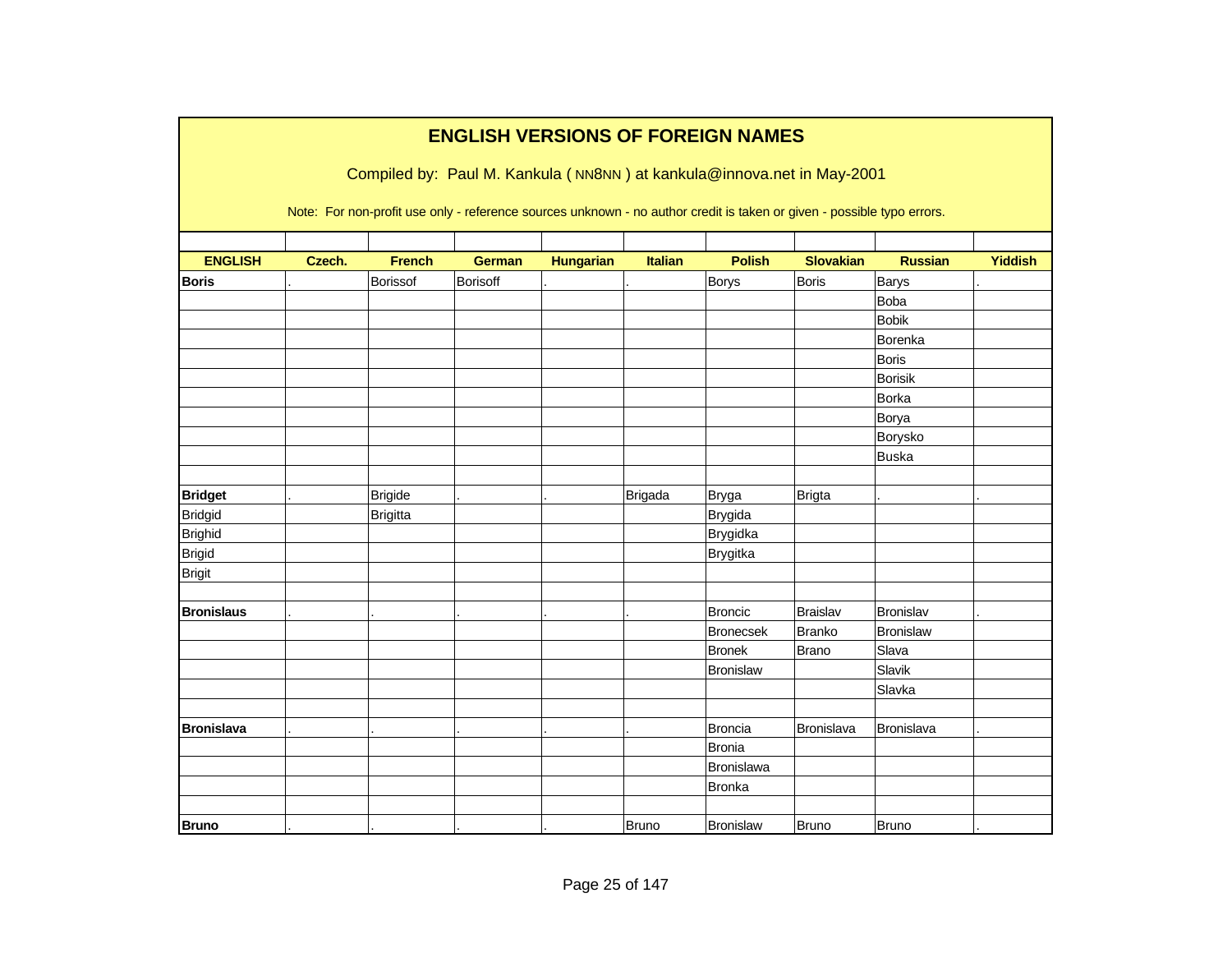|                 |          |               | <b>ENGLISH VERSIONS OF FOREIGN NAMES</b> |                  |                |                  |                                                                                                                        |                |                |
|-----------------|----------|---------------|------------------------------------------|------------------|----------------|------------------|------------------------------------------------------------------------------------------------------------------------|----------------|----------------|
|                 |          |               |                                          |                  |                |                  | Compiled by: Paul M. Kankula (NN8NN) at kankula@innova.net in May-2001                                                 |                |                |
|                 |          |               |                                          |                  |                |                  |                                                                                                                        |                |                |
|                 |          |               |                                          |                  |                |                  | Note: For non-profit use only - reference sources unknown - no author credit is taken or given - possible typo errors. |                |                |
|                 |          |               |                                          |                  |                |                  |                                                                                                                        |                |                |
| <b>ENGLISH</b>  | Czech.   | <b>French</b> | <b>German</b>                            | <b>Hungarian</b> | <b>Italian</b> | <b>Polish</b>    | <b>Slovakian</b>                                                                                                       | <b>Russian</b> | <b>Yiddish</b> |
|                 |          |               |                                          |                  |                | Brunek<br>Brunon |                                                                                                                        |                |                |
|                 |          |               |                                          |                  |                | <b>Brunonek</b>  |                                                                                                                        |                |                |
|                 |          |               |                                          |                  |                |                  |                                                                                                                        |                |                |
| <b>Cesare</b>   |          | Cesar         |                                          |                  | Cesare         | Arek             |                                                                                                                        | Keasriy        |                |
|                 |          |               |                                          |                  | Cesario        | Cezarek          |                                                                                                                        | Kesar          |                |
|                 |          |               |                                          |                  |                | Cezariusz        |                                                                                                                        | Tsesar         |                |
|                 |          |               |                                          |                  |                |                  |                                                                                                                        |                |                |
| Cajtan          |          |               |                                          | Kamilla          | Gaetano        | Kajetan          |                                                                                                                        |                |                |
|                 |          |               |                                          |                  |                |                  |                                                                                                                        |                |                |
| Camilla         |          | Camille       |                                          | Kamila           | Camilla        | Kamilka          |                                                                                                                        |                |                |
|                 |          |               |                                          |                  |                | Kamilla          |                                                                                                                        |                |                |
|                 |          |               |                                          |                  |                | Mila             |                                                                                                                        |                |                |
| Carl            |          | Charlot       | Karl                                     | Karcsi           | Carlino        | Karol            |                                                                                                                        | Karl           |                |
|                 |          |               |                                          | Kari             | Carlo          | Karolek          |                                                                                                                        | Karlusha       |                |
|                 |          |               |                                          | Karoly           | Carolo         |                  |                                                                                                                        | Karlushka      |                |
|                 |          |               |                                          |                  |                |                  |                                                                                                                        |                |                |
| Carol           |          |               |                                          | Karcsi           |                |                  |                                                                                                                        | Karole         |                |
|                 |          |               |                                          | Kari             |                |                  |                                                                                                                        |                |                |
|                 |          |               |                                          | Karoly           |                |                  |                                                                                                                        |                |                |
| <b>Caroline</b> | Karola   | Caroline      | Charlotte                                | Karla            | Carla          | Ina              | Karla                                                                                                                  | Karolina       |                |
| Carol           | Karolina | Charlotte     | Karla                                    | Karola           | Carlota        | Inka             | Karlinka                                                                                                               |                |                |
| Carola          |          |               | Karoline                                 | Karolina         | Carlotta       | Kalolinka        | Karolina                                                                                                               |                |                |
| Carolina        |          |               | Lina                                     | Karolina         | Carolina       | Karolina         |                                                                                                                        |                |                |
| Carrolle        |          |               | Linchen                                  | Lina             |                |                  |                                                                                                                        |                |                |
| Caryl           |          |               | Line                                     | Linka            |                |                  |                                                                                                                        |                |                |
|                 |          |               | Lottchen                                 |                  |                |                  |                                                                                                                        |                |                |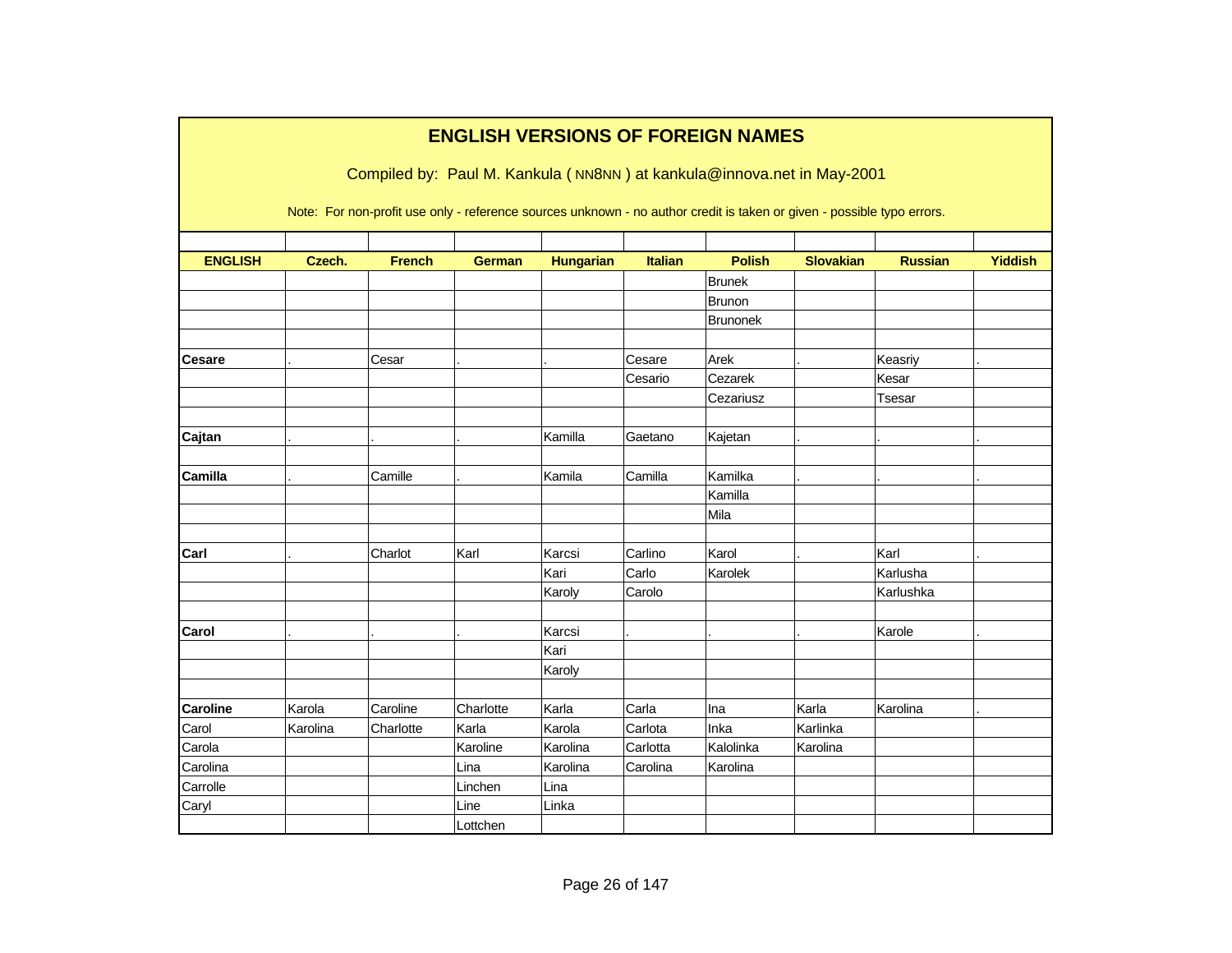|                  | <b>ENGLISH VERSIONS OF FOREIGN NAMES</b><br>Compiled by: Paul M. Kankula (NN8NN) at kankula@innova.net in May-2001<br>Note: For non-profit use only - reference sources unknown - no author credit is taken or given - possible typo errors. |               |               |                  |                |               |                  |                |                |  |  |  |  |
|------------------|----------------------------------------------------------------------------------------------------------------------------------------------------------------------------------------------------------------------------------------------|---------------|---------------|------------------|----------------|---------------|------------------|----------------|----------------|--|--|--|--|
|                  |                                                                                                                                                                                                                                              |               |               |                  |                |               | <b>Slovakian</b> |                |                |  |  |  |  |
| <b>ENGLISH</b>   | Czech.                                                                                                                                                                                                                                       | <b>French</b> | <b>German</b> | <b>Hungarian</b> | <b>Italian</b> | <b>Polish</b> |                  | <b>Russian</b> | <b>Yiddish</b> |  |  |  |  |
| Carry            |                                                                                                                                                                                                                                              |               | Lina          | Lina             |                | Karolin       |                  |                |                |  |  |  |  |
| Casimir          | Kazmir                                                                                                                                                                                                                                       | Casmir        | Kasimir       | Kazmer           | Casimiro       | Kazek         |                  | Kazik          |                |  |  |  |  |
| Castimer         |                                                                                                                                                                                                                                              |               |               |                  |                | Kazik         |                  | Kazimir        |                |  |  |  |  |
|                  |                                                                                                                                                                                                                                              |               |               |                  |                | Kazimerz      |                  |                |                |  |  |  |  |
|                  |                                                                                                                                                                                                                                              |               |               |                  |                | Kazio         |                  |                |                |  |  |  |  |
|                  |                                                                                                                                                                                                                                              |               |               |                  |                |               |                  |                |                |  |  |  |  |
| <b>Casper</b>    | Kaspar                                                                                                                                                                                                                                       |               |               | Caspar           |                | Kacper        |                  | Gaspar         |                |  |  |  |  |
|                  |                                                                                                                                                                                                                                              |               |               | Gazsi            |                | Kaspek        |                  |                |                |  |  |  |  |
|                  |                                                                                                                                                                                                                                              |               |               |                  |                | Kasper        |                  |                |                |  |  |  |  |
|                  |                                                                                                                                                                                                                                              |               |               |                  |                |               |                  |                |                |  |  |  |  |
| <b>Catharine</b> | Kata                                                                                                                                                                                                                                         | Caron         | Katchen       | Kata             | Caterina       | Kasia         | Katarina         | Ekaterina      |                |  |  |  |  |
| Cathelina        | Katernia                                                                                                                                                                                                                                     | Catant        | Katharina     | Katakin          |                | Kasienka      | Katica           | Katenka        |                |  |  |  |  |
| Catherina        | Katka                                                                                                                                                                                                                                        | Catherine     | Kathe         | Katalin          |                | Kasin         | Katka            | Katerina       |                |  |  |  |  |
| Catherine        | Katuska                                                                                                                                                                                                                                      | Trinette      | Katherine     | Katarina         |                | Kaska         | Katuska          | Katerinka      |                |  |  |  |  |
| Cathie           |                                                                                                                                                                                                                                              |               | Katrina       | Kati             |                | Kassia        |                  | Katerinochka   |                |  |  |  |  |
| Catty            |                                                                                                                                                                                                                                              |               | Trine         | Katoka           |                | Katarzyna     |                  | Kateryna       |                |  |  |  |  |
|                  |                                                                                                                                                                                                                                              |               |               | Katus            |                |               |                  | Katinka        |                |  |  |  |  |
|                  |                                                                                                                                                                                                                                              |               |               |                  |                |               |                  | Katish         |                |  |  |  |  |
|                  |                                                                                                                                                                                                                                              |               |               |                  |                |               |                  | Katka          |                |  |  |  |  |
|                  |                                                                                                                                                                                                                                              |               |               |                  |                |               |                  | Katrusenko     |                |  |  |  |  |
|                  |                                                                                                                                                                                                                                              |               |               |                  |                |               |                  | Katrusko       |                |  |  |  |  |
|                  |                                                                                                                                                                                                                                              |               |               |                  |                |               |                  | Katrusya       |                |  |  |  |  |
|                  |                                                                                                                                                                                                                                              |               |               |                  |                |               |                  | Katrya         |                |  |  |  |  |
|                  |                                                                                                                                                                                                                                              |               |               |                  |                |               |                  | Katsyaryna     |                |  |  |  |  |
|                  |                                                                                                                                                                                                                                              |               |               |                  |                |               |                  | Katulya        |                |  |  |  |  |
|                  |                                                                                                                                                                                                                                              |               |               |                  |                |               |                  | Katya          |                |  |  |  |  |
|                  |                                                                                                                                                                                                                                              |               |               |                  |                |               |                  | Katya          |                |  |  |  |  |

٦

Г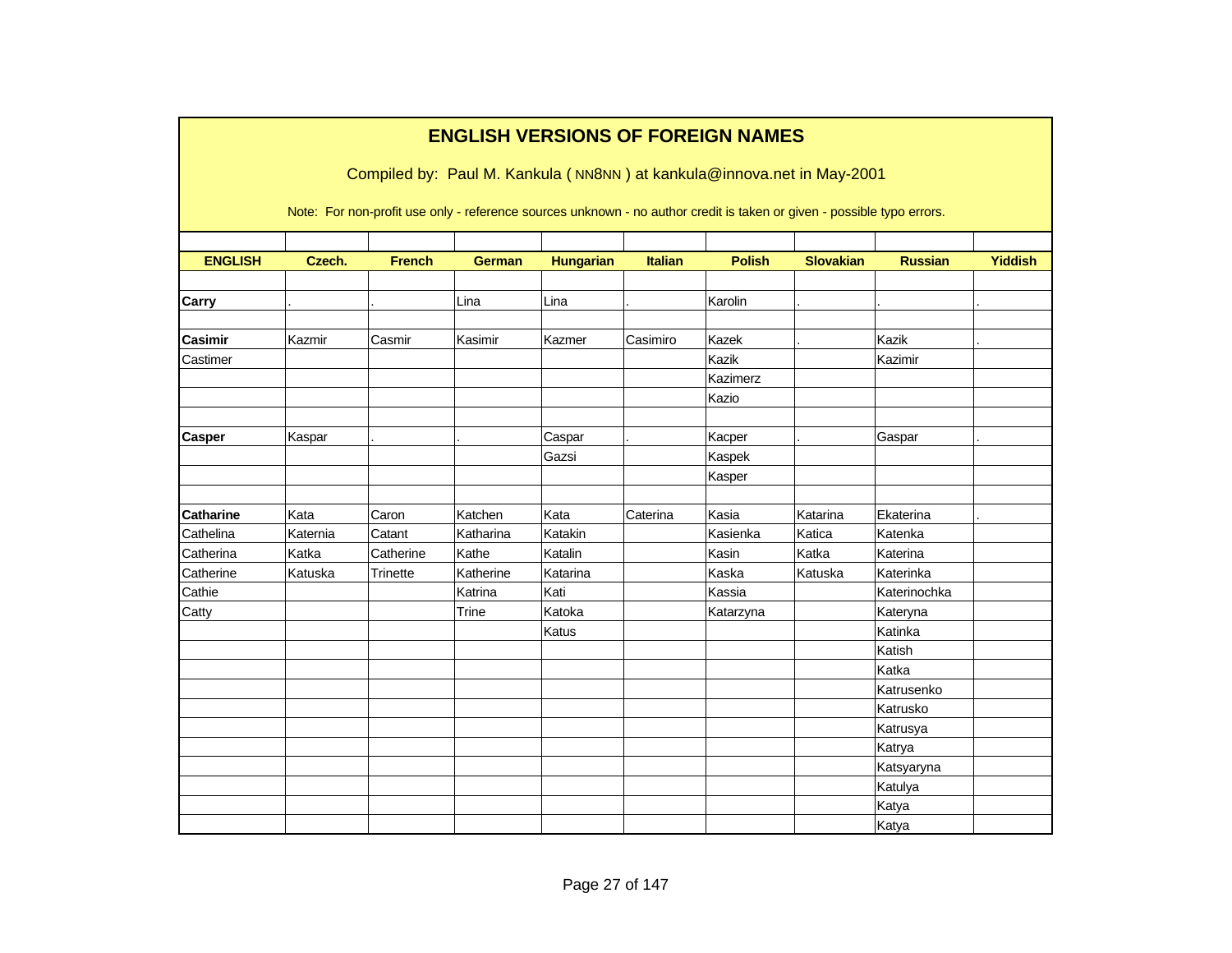|                  |           |                                                                                                                        |               |                  |                | <b>ENGLISH VERSIONS OF FOREIGN NAMES</b> |                  |                |                |
|------------------|-----------|------------------------------------------------------------------------------------------------------------------------|---------------|------------------|----------------|------------------------------------------|------------------|----------------|----------------|
|                  |           | Compiled by: Paul M. Kankula (NN8NN) at kankula@innova.net in May-2001                                                 |               |                  |                |                                          |                  |                |                |
|                  |           | Note: For non-profit use only - reference sources unknown - no author credit is taken or given - possible typo errors. |               |                  |                |                                          |                  |                |                |
| <b>ENGLISH</b>   | Czech.    | <b>French</b>                                                                                                          | <b>German</b> | <b>Hungarian</b> | <b>Italian</b> | <b>Polish</b>                            | <b>Slovakian</b> | <b>Russian</b> | <b>Yiddish</b> |
|                  |           |                                                                                                                        |               |                  |                |                                          |                  | Katyusha       |                |
|                  |           |                                                                                                                        |               |                  |                |                                          |                  | Katyushka      |                |
|                  |           |                                                                                                                        |               |                  |                |                                          |                  | Kisa           |                |
|                  |           |                                                                                                                        |               |                  |                |                                          |                  | Kiska          |                |
|                  |           |                                                                                                                        |               |                  |                |                                          |                  | Kitti          |                |
|                  |           |                                                                                                                        |               |                  |                |                                          |                  | Kotinka        |                |
|                  |           |                                                                                                                        |               |                  |                |                                          |                  | Kotya          |                |
|                  |           |                                                                                                                        |               |                  |                |                                          |                  | Yekaterina     |                |
|                  |           |                                                                                                                        |               |                  |                |                                          |                  |                |                |
| <b>Cecilia</b>   |           | Cecile                                                                                                                 | Cacilia       | Cecil            | Cecilia        | Cecylia                                  | Cecilia          | Kekiliya       |                |
| Cecyle           |           | Cecily                                                                                                                 | Cecilie       | Cicele           |                | Cesia                                    | Cilka            | Tsetsiliya     |                |
| Cicely           |           |                                                                                                                        |               | Cili             |                | Colia                                    |                  | Tzetzilya      |                |
| Cicily           |           |                                                                                                                        |               |                  |                | Cylia                                    |                  |                |                |
|                  |           |                                                                                                                        |               |                  |                |                                          |                  |                |                |
| <b>Celentina</b> | Celestyna | Celeste                                                                                                                | Colestine     |                  | Celestina      | Selestina                                |                  |                |                |
| Celesta          | Tyna      | Celestine                                                                                                              |               |                  |                |                                          |                  |                |                |
| Celia            | Tynka     | Celie                                                                                                                  |               |                  |                |                                          |                  |                |                |
|                  |           |                                                                                                                        |               |                  |                |                                          |                  |                |                |
| <b>Celestine</b> |           |                                                                                                                        |               |                  |                | Cela                                     |                  |                |                |
|                  |           |                                                                                                                        |               |                  |                | Celek                                    |                  |                |                |
|                  |           |                                                                                                                        |               |                  |                | Celestyn                                 |                  |                |                |
|                  |           |                                                                                                                        |               |                  |                | Celestyna                                |                  |                |                |
|                  |           |                                                                                                                        |               |                  |                | Celina                                   |                  |                |                |
|                  |           |                                                                                                                        |               |                  |                | Celina                                   |                  |                |                |
|                  |           |                                                                                                                        |               |                  |                | Celinka                                  |                  |                |                |
|                  |           |                                                                                                                        |               |                  |                | Celka                                    |                  |                |                |
|                  |           |                                                                                                                        |               |                  |                | Cesia                                    |                  |                |                |
|                  |           |                                                                                                                        |               |                  |                | Inka                                     |                  |                |                |
|                  |           |                                                                                                                        |               |                  |                | Inok                                     |                  |                |                |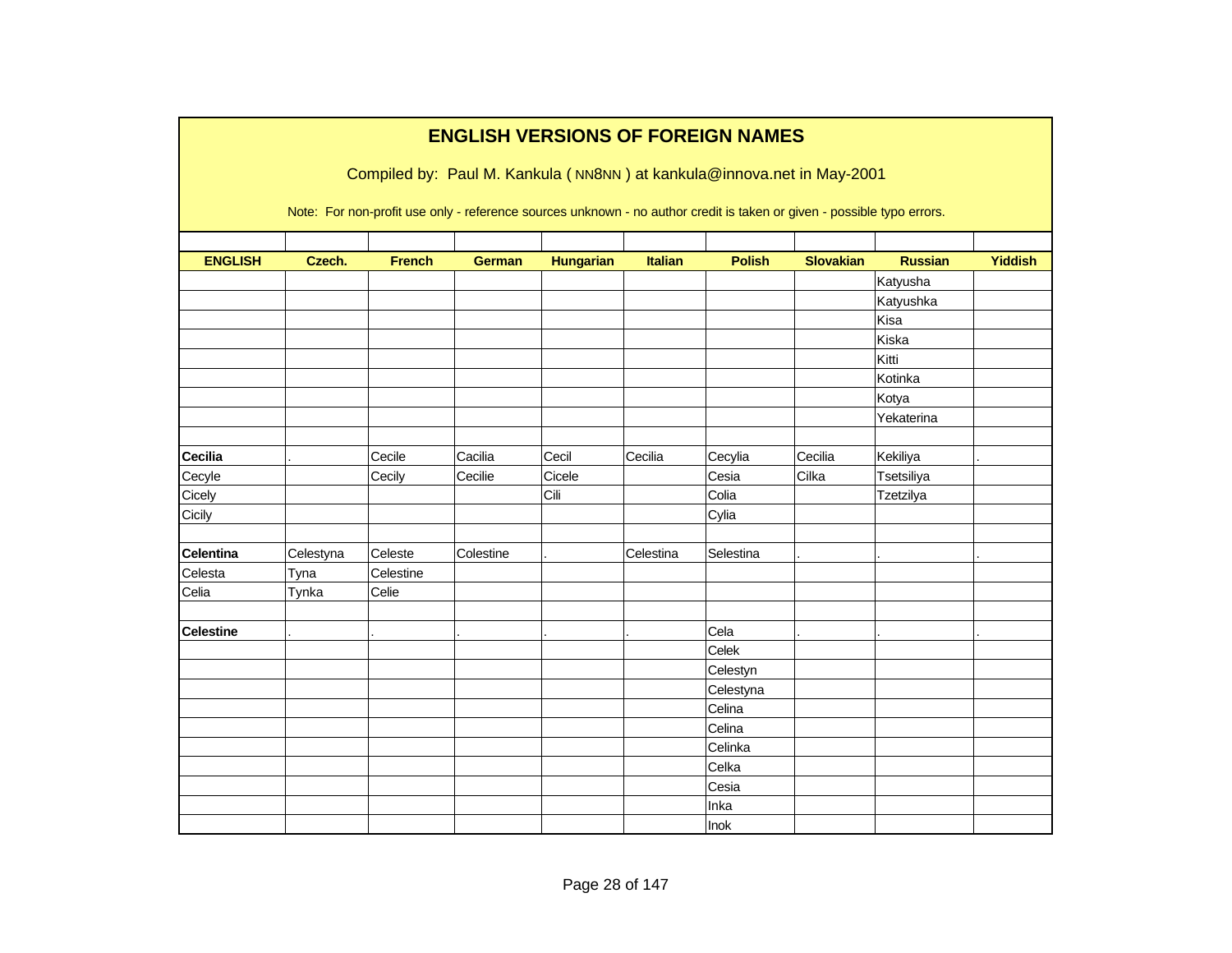|                  |          |               |               |                  |                | <b>ENGLISH VERSIONS OF FOREIGN NAMES</b>                                                                               |                  |                |                |
|------------------|----------|---------------|---------------|------------------|----------------|------------------------------------------------------------------------------------------------------------------------|------------------|----------------|----------------|
|                  |          |               |               |                  |                |                                                                                                                        |                  |                |                |
|                  |          |               |               |                  |                | Compiled by: Paul M. Kankula (NN8NN) at kankula@innova.net in May-2001                                                 |                  |                |                |
|                  |          |               |               |                  |                |                                                                                                                        |                  |                |                |
|                  |          |               |               |                  |                | Note: For non-profit use only - reference sources unknown - no author credit is taken or given - possible typo errors. |                  |                |                |
|                  |          |               |               |                  |                |                                                                                                                        |                  |                |                |
| <b>ENGLISH</b>   | Czech.   | <b>French</b> | <b>German</b> | <b>Hungarian</b> | <b>Italian</b> | <b>Polish</b>                                                                                                          | <b>Slovakian</b> | <b>Russian</b> | <b>Yiddish</b> |
|                  |          |               |               |                  |                |                                                                                                                        |                  |                |                |
| <b>Ceres</b>     |          |               |               |                  |                |                                                                                                                        | Ceres            |                |                |
| Chaim            |          |               |               |                  |                | Chaim                                                                                                                  |                  | Khaim          |                |
|                  |          |               |               |                  |                | Chaimek                                                                                                                |                  |                |                |
|                  |          |               |               |                  |                | Haim                                                                                                                   |                  |                |                |
|                  |          |               |               |                  |                |                                                                                                                        |                  |                |                |
| <b>Charity</b>   |          |               |               |                  | Carita         |                                                                                                                        |                  |                |                |
| Charissa         |          |               |               |                  |                |                                                                                                                        |                  |                |                |
| Charita          |          |               |               |                  |                |                                                                                                                        |                  |                |                |
|                  |          |               |               |                  |                |                                                                                                                        |                  |                |                |
| <b>Charles</b>   | Karel    | Charlot       | Karal         | Kalman           | Carino         | Karol                                                                                                                  | Karlik           | Karl           |                |
| Carel            | Karlik   |               | Karl          | Karcsi           | Carlo          | Karolek                                                                                                                | Karol            | Karlusha       |                |
| Carle            | Karol    |               |               | Kari             | Carolo         |                                                                                                                        | Karolka          | Karlushka      |                |
| Carol            |          |               |               | Karoly           |                |                                                                                                                        |                  |                |                |
| Carrel           |          |               |               |                  |                |                                                                                                                        |                  |                |                |
| Carrol           |          |               |               |                  |                |                                                                                                                        |                  |                |                |
|                  |          |               |               |                  |                |                                                                                                                        |                  |                |                |
| <b>Charlotte</b> | Karla    | Caroline      | Charlotte     | Sarolta          | Carla          | Lottie                                                                                                                 |                  | Vladislava     |                |
|                  | Karlicka | Lolotte       | Karla         |                  | Carlotta       | Wladyslawa                                                                                                             |                  |                |                |
|                  |          |               | Karoline      |                  |                |                                                                                                                        |                  |                |                |
|                  |          |               | Lottchen      |                  |                |                                                                                                                        |                  |                |                |
|                  |          |               | Lotte         |                  |                |                                                                                                                        |                  |                |                |
|                  |          |               | Lotti         |                  |                |                                                                                                                        |                  |                |                |
| <b>Chester</b>   |          |               |               |                  |                | Czesiek                                                                                                                |                  | Cheslav        |                |
|                  |          |               |               |                  |                | Czesio                                                                                                                 |                  | Cheslavity     |                |
|                  |          |               |               |                  |                | Czeslaw                                                                                                                |                  |                |                |
|                  |          |               |               |                  |                |                                                                                                                        |                  |                |                |
|                  |          |               |               |                  |                |                                                                                                                        |                  |                |                |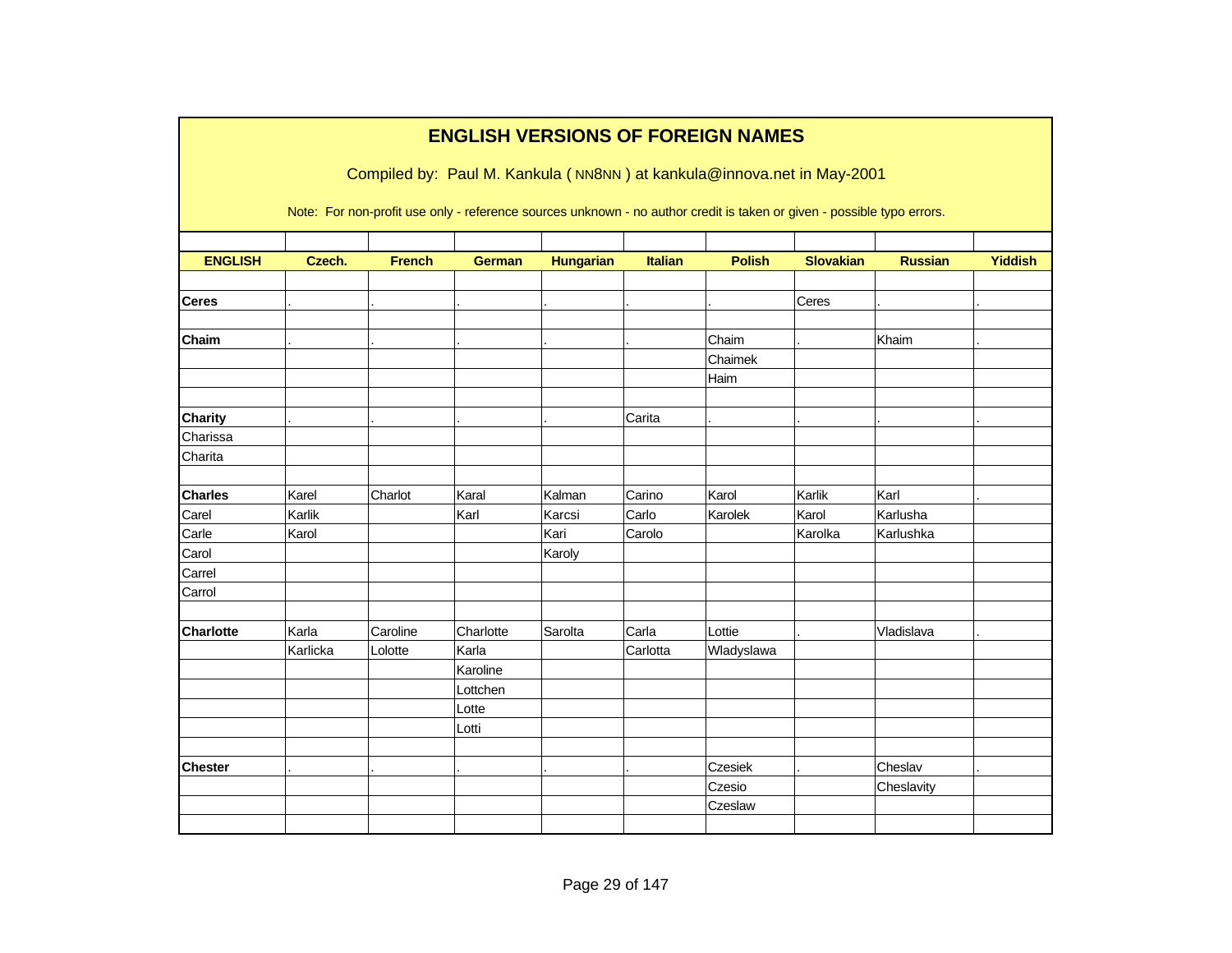|                    |          |               | <b>ENGLISH VERSIONS OF FOREIGN NAMES</b><br>Compiled by: Paul M. Kankula (NN8NN) at kankula@innova.net in May-2001     |                  |                |               |                  |                |                |
|--------------------|----------|---------------|------------------------------------------------------------------------------------------------------------------------|------------------|----------------|---------------|------------------|----------------|----------------|
|                    |          |               | Note: For non-profit use only - reference sources unknown - no author credit is taken or given - possible typo errors. |                  |                |               |                  |                |                |
| <b>ENGLISH</b>     | Czech.   | <b>French</b> | <b>German</b>                                                                                                          | <b>Hungarian</b> | <b>Italian</b> | <b>Polish</b> | <b>Slovakian</b> | <b>Russian</b> | <b>Yiddish</b> |
|                    |          |               |                                                                                                                        |                  |                |               |                  |                |                |
| <b>Christ</b>      |          | Chretien      | Kristian                                                                                                               | Keresztely       | Cristo         | Krysztof      |                  |                |                |
| <b>Christian</b>   |          |               | Christian                                                                                                              | Kerestel         | Christiano     | Chrystek      | Kristian         | Khristian      |                |
| Chris              |          |               |                                                                                                                        |                  |                | Chrystian     |                  | Khrystiyiyan   |                |
| Christen           |          |               |                                                                                                                        |                  |                | <b>Krys</b>   |                  | Kristian       |                |
|                    |          |               |                                                                                                                        |                  |                | Krystain      |                  |                |                |
|                    |          |               |                                                                                                                        |                  |                | Krystek       |                  |                |                |
|                    |          |               |                                                                                                                        |                  |                |               |                  |                |                |
| <b>Christina</b>   | Krista   | Christine     | Christa                                                                                                                | Kriska           | Cristina       | Chrystek      | Kristina         | Khrestinya     |                |
| Christianna        | Kristina | Crestienne    | Christel                                                                                                               | Kriszta          |                | Krysia        | Kristinka        | Khristya       |                |
| Christine          | Krystina |               | Christel                                                                                                               | Krisztina        |                | Krystek       |                  | Khrystya       |                |
| Cristal            | Tyna     |               | Christiane                                                                                                             |                  |                | Krystka       |                  | Khrystyna      |                |
|                    |          |               | Stina                                                                                                                  |                  |                | Krystyna      |                  | Kristina       |                |
|                    |          |               | <b>Stine</b>                                                                                                           |                  |                | Krystynka     |                  | Tina           |                |
|                    |          |               | Tine                                                                                                                   |                  |                |               |                  |                |                |
|                    |          |               |                                                                                                                        |                  |                |               |                  |                |                |
| <b>Christopher</b> |          | Christop      | Christoforus                                                                                                           | Kriska           | Christoforo    | Krysia        | Kristof          | Christofer     |                |
| Christie           |          |               | Christoph                                                                                                              | Kriszta          |                | Krysta        |                  | Christofer     |                |
| Critos             |          |               | Kriss                                                                                                                  | Krisztina        |                | Krystka       |                  | Khristofor     |                |
| Kester             |          |               | Stoffel                                                                                                                |                  |                | Krystyna      |                  | Khristoforka   |                |
| <b>Kriss</b>       |          |               |                                                                                                                        |                  |                | Krystynka     |                  | Khrystofor     |                |
|                    |          |               |                                                                                                                        |                  |                |               |                  |                |                |
| Ciril              |          |               |                                                                                                                        |                  |                |               |                  | Kirila         |                |
|                    |          |               |                                                                                                                        |                  |                |               |                  | Kirilka        |                |
|                    |          |               |                                                                                                                        |                  |                |               |                  | Kirill         |                |
|                    |          |               |                                                                                                                        |                  |                |               |                  | Kiryl          |                |
|                    |          |               |                                                                                                                        |                  |                |               |                  | Kiryukha       |                |
|                    |          |               |                                                                                                                        |                  |                |               |                  | Kiryusha       |                |
|                    |          |               |                                                                                                                        |                  |                |               |                  | Kiryushka      |                |

Г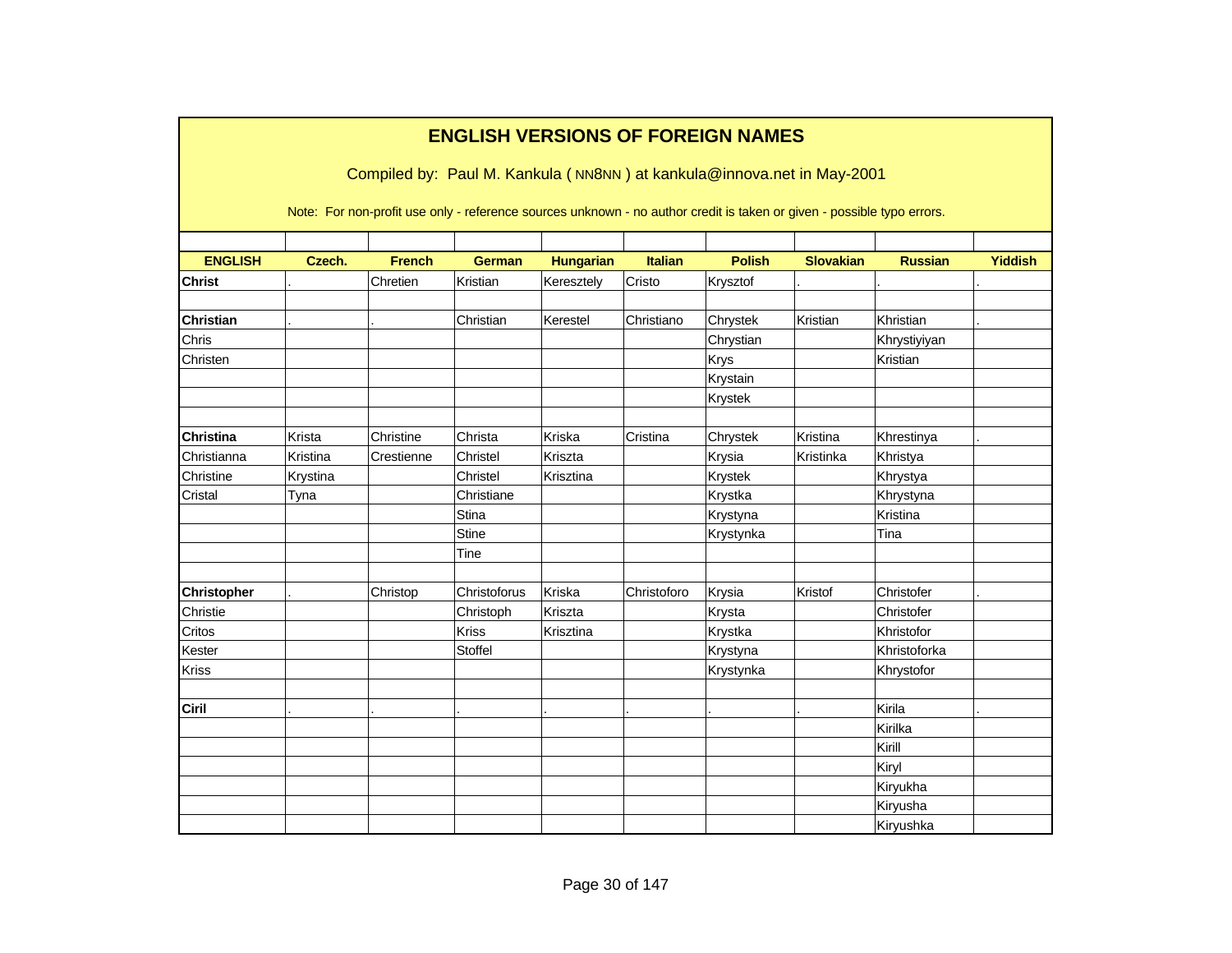|                 |         |                                                                                                                        | <b>ENGLISH VERSIONS OF FOREIGN NAMES</b> |                  |                |               |                  |                |                |
|-----------------|---------|------------------------------------------------------------------------------------------------------------------------|------------------------------------------|------------------|----------------|---------------|------------------|----------------|----------------|
|                 |         | Compiled by: Paul M. Kankula (NN8NN) at kankula@innova.net in May-2001                                                 |                                          |                  |                |               |                  |                |                |
|                 |         | Note: For non-profit use only - reference sources unknown - no author credit is taken or given - possible typo errors. |                                          |                  |                |               |                  |                |                |
| <b>ENGLISH</b>  | Czech.  | <b>French</b>                                                                                                          | <b>German</b>                            | <b>Hungarian</b> | <b>Italian</b> | <b>Polish</b> | <b>Slovakian</b> | <b>Russian</b> | <b>Yiddish</b> |
|                 |         |                                                                                                                        |                                          |                  |                |               |                  | Kyrylo         |                |
|                 |         |                                                                                                                        |                                          |                  |                |               |                  |                |                |
| Ciprian         | Cyprian | Cyprien                                                                                                                |                                          |                  | Cipriano       | Cypek         |                  | Kiprian        |                |
| Ciprien         |         |                                                                                                                        |                                          |                  |                | Cyprian       |                  | Kipriyan       |                |
| Cyp             |         |                                                                                                                        |                                          |                  |                | Cyprianek     |                  | Kipriyan       |                |
| Cyprian         |         |                                                                                                                        |                                          |                  |                |               |                  | Kuprik         |                |
|                 |         |                                                                                                                        |                                          |                  |                |               |                  | Kupriy         |                |
|                 |         |                                                                                                                        |                                          |                  |                |               |                  | Kupriyan       |                |
|                 |         |                                                                                                                        |                                          |                  |                |               |                  | Kupriyasha     |                |
|                 |         |                                                                                                                        |                                          |                  |                |               |                  | Kupriyashka    |                |
|                 |         |                                                                                                                        |                                          |                  |                |               |                  |                |                |
| Clara           | Klara   | Clairette                                                                                                              | Clara                                    | Klar             | Chiara         | Klara         | Kara             | Klara          |                |
| Clair           | Klarka  | Clairette                                                                                                              | Clarissa                                 | Klara            | Clarissa       | Klarcia       | Klarika          | Klarissa       |                |
| Clairene        |         | Clare                                                                                                                  | Klaerchen                                | Klarika          |                | Klarka        |                  | Klarka         |                |
| Clairine        |         | Clarette                                                                                                               | Klara                                    | Klarisza         |                |               |                  | Klarysa        |                |
| Clare           |         | Clarice                                                                                                                | Klarissa                                 |                  |                |               |                  |                |                |
| Clarice         |         |                                                                                                                        |                                          |                  |                |               |                  |                |                |
| Clarin          |         |                                                                                                                        |                                          |                  |                |               |                  |                |                |
| Clarina         |         |                                                                                                                        |                                          |                  |                |               |                  |                |                |
| Clarissa        |         |                                                                                                                        |                                          |                  |                |               |                  |                |                |
| Clarisse        |         |                                                                                                                        |                                          |                  |                |               |                  |                |                |
| Clarito         |         |                                                                                                                        |                                          |                  |                |               |                  |                |                |
|                 |         |                                                                                                                        |                                          |                  |                |               |                  |                |                |
| <b>Clarence</b> |         |                                                                                                                        | Klemens                                  | Klement          |                | Clementy      |                  | Klementy       |                |
|                 |         |                                                                                                                        |                                          |                  |                |               |                  | Klim           |                |
|                 |         |                                                                                                                        |                                          |                  |                |               |                  | Kliment        |                |
|                 |         |                                                                                                                        |                                          |                  |                |               |                  | Klimentiy      |                |
|                 |         |                                                                                                                        |                                          |                  |                |               |                  | Klimka         |                |
|                 |         |                                                                                                                        |                                          |                  |                |               |                  | Klimushka      |                |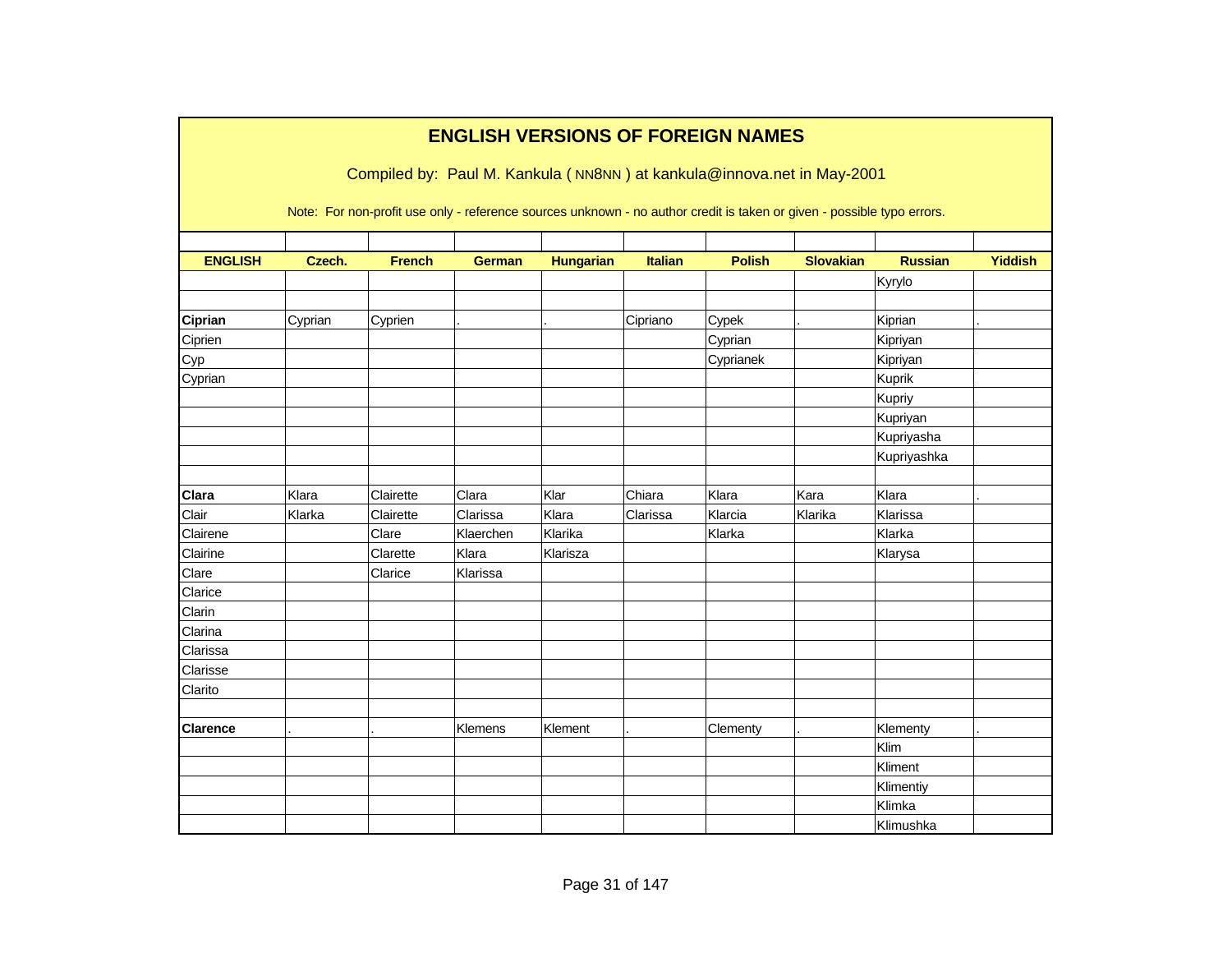|                   |         |               | <b>ENGLISH VERSIONS OF FOREIGN NAMES</b>                                                                               |                  |                |               |                  |                |                |
|-------------------|---------|---------------|------------------------------------------------------------------------------------------------------------------------|------------------|----------------|---------------|------------------|----------------|----------------|
|                   |         |               |                                                                                                                        |                  |                |               |                  |                |                |
|                   |         |               | Compiled by: Paul M. Kankula (NN8NN) at kankula@innova.net in May-2001                                                 |                  |                |               |                  |                |                |
|                   |         |               | Note: For non-profit use only - reference sources unknown - no author credit is taken or given - possible typo errors. |                  |                |               |                  |                |                |
|                   |         |               |                                                                                                                        |                  |                |               |                  |                |                |
| <b>ENGLISH</b>    | Czech.  | <b>French</b> | <b>German</b>                                                                                                          | <b>Hungarian</b> | <b>Italian</b> | <b>Polish</b> | <b>Slovakian</b> | <b>Russian</b> | <b>Yiddish</b> |
|                   |         |               |                                                                                                                        |                  |                |               |                  | Klyment        |                |
|                   |         |               |                                                                                                                        |                  |                |               |                  | Klymentiy      |                |
| Claude            |         | Claude        |                                                                                                                        | Kolos            | Claudio        | Klaudiusz     |                  | Klavdij        |                |
| Claud             |         | Godon         |                                                                                                                        |                  |                |               |                  | Klavdiy        |                |
| Claudie           |         |               |                                                                                                                        |                  |                |               |                  |                |                |
| Claudia           |         | Claude        | Claudia                                                                                                                |                  | Claudia        | Klaudia       |                  | Klanya         |                |
| Claudie           |         | Claudette     |                                                                                                                        |                  |                |               |                  | Klasha         |                |
| Claudina          |         | Claudine      |                                                                                                                        |                  |                |               |                  | Klashka        |                |
| Claudine          |         |               |                                                                                                                        |                  |                |               |                  | Klava          |                |
|                   |         |               |                                                                                                                        |                  |                |               |                  | Klavdiya       |                |
|                   |         |               |                                                                                                                        |                  |                |               |                  | Klavdya        |                |
|                   |         |               |                                                                                                                        |                  |                |               |                  | Klavochka      |                |
|                   |         |               |                                                                                                                        |                  |                |               |                  | Klawdziya      |                |
| <b>Claudius</b>   |         |               |                                                                                                                        |                  | Claudio        | Klaudek       |                  |                |                |
|                   |         |               |                                                                                                                        |                  |                | Klaudiusz     |                  |                |                |
|                   |         |               |                                                                                                                        |                  |                |               |                  |                |                |
| <b>Clement</b>    | Klema   | Clement       | Klemens                                                                                                                | Kelemen          | Clement        | Klemens       | Klement          | Kilment        |                |
| Clem              | Klement |               | Menz                                                                                                                   |                  |                | Klement       |                  | Klemet         |                |
| Clemence          |         |               |                                                                                                                        |                  |                | Klimek        |                  | Klim           |                |
| Clemens           |         |               |                                                                                                                        |                  |                |               |                  | Klimentiy      |                |
| Clemmie           |         |               |                                                                                                                        |                  |                |               |                  | Klimka         |                |
| Clemmons          |         |               |                                                                                                                        |                  |                |               |                  | Klimushka      |                |
|                   |         |               |                                                                                                                        |                  |                |               |                  | Klyment        |                |
|                   |         |               |                                                                                                                        |                  |                |               |                  | Klymentiy      |                |
|                   |         |               |                                                                                                                        |                  |                |               |                  |                |                |
| <b>Clementina</b> |         | Clemence      | Clementine                                                                                                             |                  | Clementina     | Klementyna    |                  | Klementina     |                |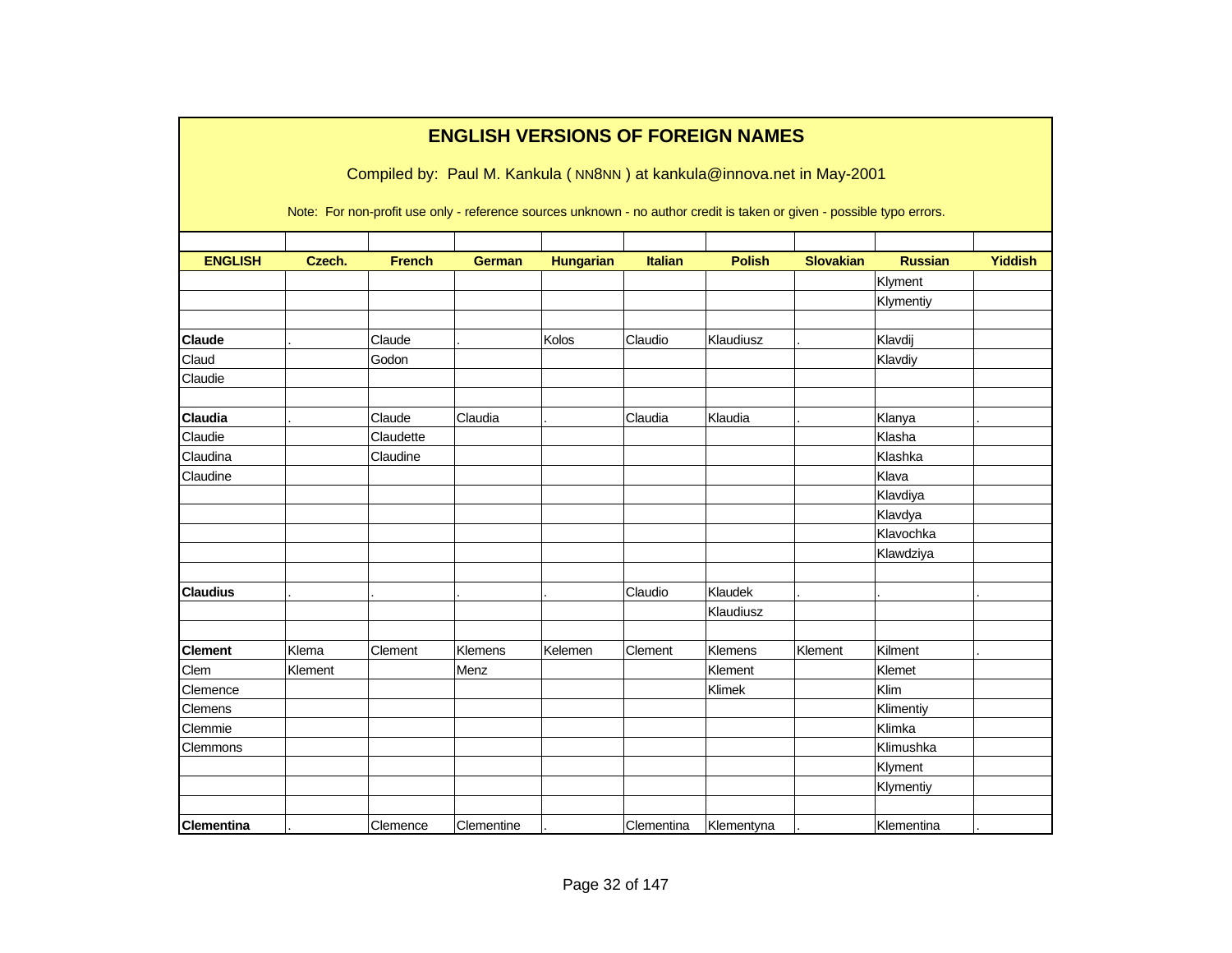|                  |          |               |               |                  |                | <b>ENGLISH VERSIONS OF FOREIGN NAMES</b><br>Compiled by: Paul M. Kankula (NN8NN) at kankula@innova.net in May-2001     |                  |                |                |
|------------------|----------|---------------|---------------|------------------|----------------|------------------------------------------------------------------------------------------------------------------------|------------------|----------------|----------------|
|                  |          |               |               |                  |                | Note: For non-profit use only - reference sources unknown - no author credit is taken or given - possible typo errors. |                  |                |                |
| <b>ENGLISH</b>   | Czech.   | <b>French</b> | <b>German</b> | <b>Hungarian</b> | <b>Italian</b> | <b>Polish</b>                                                                                                          | <b>Slovakian</b> | <b>Russian</b> | <b>Yiddish</b> |
| Clem             |          | Clementine    | Klementine    |                  | Clemenza       | Tina                                                                                                                   |                  | Klima          |                |
| Clemence         |          |               |               |                  |                |                                                                                                                        |                  | Klymentyna     |                |
| Clemency         |          |               |               |                  |                |                                                                                                                        |                  | Tina           |                |
| Clementa         |          |               |               |                  |                |                                                                                                                        |                  | Tinochka       |                |
| Clementine       |          |               |               |                  |                |                                                                                                                        |                  |                |                |
|                  |          |               |               |                  |                |                                                                                                                        |                  |                |                |
| Cleopatra        |          |               | Kleopatra     |                  |                |                                                                                                                        |                  | Kleo           |                |
|                  |          |               | Kleo          |                  |                |                                                                                                                        |                  | Kleopa         |                |
|                  |          |               | Cleo          |                  |                |                                                                                                                        |                  | Kleopatra      |                |
| <b>Cleophas</b>  |          |               |               |                  |                | Fasek                                                                                                                  | Kleofas          |                |                |
|                  |          |               |               |                  |                | Kleofas                                                                                                                |                  |                |                |
|                  |          |               |               |                  |                | Kleofasek                                                                                                              |                  |                |                |
|                  |          |               |               |                  |                |                                                                                                                        |                  |                |                |
| <b>Clotilde</b>  | Klotylda |               |               |                  |                | Klocia                                                                                                                 |                  |                |                |
|                  | Tylda    |               |               |                  |                | Klota                                                                                                                  |                  |                |                |
|                  | Tylka    |               |               |                  |                | Klotylda                                                                                                               |                  |                |                |
|                  |          |               |               |                  |                |                                                                                                                        |                  |                |                |
| <b>Conrad</b>    | Konrad   | Conrade       | Conny         | Konrad           | Conrado        | Konrad                                                                                                                 | Konrad           | Kindrat        |                |
| Con              |          |               | Konni         | Kurt             |                | Konradek                                                                                                               |                  | Kondrat        |                |
|                  |          |               | Konrad        |                  |                |                                                                                                                        |                  | Kondratiy      |                |
|                  |          |               | Kurt          |                  |                |                                                                                                                        |                  | Konrad         |                |
|                  |          |               |               |                  |                |                                                                                                                        |                  |                |                |
| <b>Constance</b> |          | Constance     | Constantia    |                  | Concettina     | Konstancya                                                                                                             | Kostancia        | Konstantsa     |                |
| Connie           |          |               | Constanz      |                  | Constantia     | Kostka                                                                                                                 |                  | Konstantsiya   |                |
| Constantina      |          |               | Konstanze     |                  | Constanza      |                                                                                                                        |                  | Kostancia      |                |
| Costantia        |          |               | Kunigunde     |                  | Costanza       |                                                                                                                        |                  | Stanca         |                |
| Custance         |          |               |               |                  |                |                                                                                                                        |                  |                |                |
|                  |          |               |               |                  |                |                                                                                                                        |                  |                |                |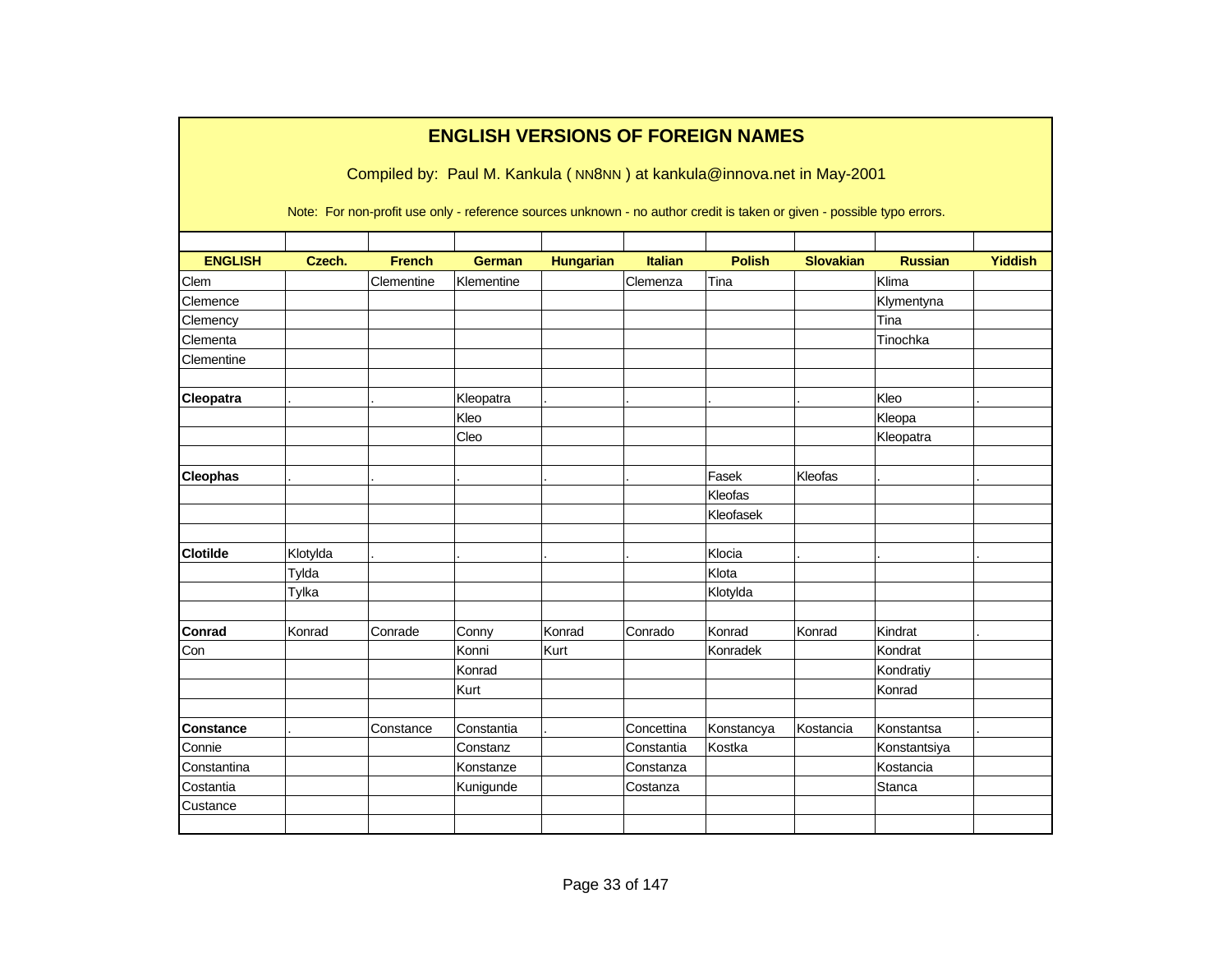|                    |            |               | <b>ENGLISH VERSIONS OF FOREIGN NAMES</b>                                                                               |                  |                |               |                  |                |                |
|--------------------|------------|---------------|------------------------------------------------------------------------------------------------------------------------|------------------|----------------|---------------|------------------|----------------|----------------|
|                    |            |               | Compiled by: Paul M. Kankula (NN8NN) at kankula@innova.net in May-2001                                                 |                  |                |               |                  |                |                |
|                    |            |               | Note: For non-profit use only - reference sources unknown - no author credit is taken or given - possible typo errors. |                  |                |               |                  |                |                |
|                    |            |               |                                                                                                                        |                  |                |               |                  |                |                |
| <b>ENGLISH</b>     | Czech.     | <b>French</b> | <b>German</b>                                                                                                          | <b>Hungarian</b> | <b>Italian</b> | <b>Polish</b> | <b>Slovakian</b> | <b>Russian</b> | <b>Yiddish</b> |
| <b>Constantine</b> | Konstantin |               | Constans                                                                                                               | Konstantin       | Constantinos   | Konstantin    | Konstantin       | Kanstantsyn    |                |
| Constant           | Konstantyn |               | Constantin                                                                                                             |                  |                | Konstatyn     | Konsto           | Kastus         |                |
|                    |            |               | Konstantin                                                                                                             |                  |                | Kostantin     |                  | Kost           |                |
|                    |            |               |                                                                                                                        |                  |                | Kostek        |                  | Kostya         |                |
|                    |            |               |                                                                                                                        |                  |                | Kostus        |                  | Kostyantyn     |                |
|                    |            |               |                                                                                                                        |                  |                |               |                  | Kostyukha      |                |
|                    |            |               |                                                                                                                        |                  |                |               |                  | Kostyusha      |                |
|                    |            |               |                                                                                                                        |                  |                |               |                  | Kot            |                |
|                    |            |               |                                                                                                                        |                  |                |               |                  | Kotik          |                |
|                    |            |               |                                                                                                                        |                  |                |               |                  | Kotka          |                |
| Cornelia           |            |               | Kornelia                                                                                                               |                  |                | Ela           | Kornelia         | Korneliya      |                |
| Cornela            |            |               |                                                                                                                        |                  |                | Kornelcia     |                  |                |                |
|                    |            |               | Nele                                                                                                                   |                  |                |               |                  |                |                |
| Cornella           |            |               |                                                                                                                        |                  |                | Kornelia      |                  |                |                |
| Cornie             |            |               |                                                                                                                        |                  |                |               |                  |                |                |
| Nelie              |            |               |                                                                                                                        |                  |                |               |                  |                |                |
| <b>Cornelius</b>   |            | Cornelius     | Cornelius                                                                                                              | Kornel           | Cornelio       | Kornek        |                  | Korneliy       |                |
| Cornel             |            |               |                                                                                                                        | Soma             |                | Kornel        |                  | Korney         |                |
|                    |            |               |                                                                                                                        |                  |                | Kornelek      |                  | Korneyka       |                |
|                    |            |               |                                                                                                                        |                  |                | Korneliusz    |                  | Korneyushka    |                |
|                    |            |               |                                                                                                                        |                  |                |               |                  | Kornil         |                |
|                    |            |               |                                                                                                                        |                  |                |               |                  | Korniliy       |                |
|                    |            |               |                                                                                                                        |                  |                |               |                  | Kornilka       |                |
|                    |            |               |                                                                                                                        |                  |                |               |                  | Korniy         |                |
|                    |            |               |                                                                                                                        |                  |                |               |                  | Kornus         |                |
|                    |            |               |                                                                                                                        |                  |                |               |                  | Kornyliy       |                |
|                    |            |               |                                                                                                                        |                  |                |               |                  | Kornylo        |                |
|                    |            |               |                                                                                                                        |                  |                |               |                  |                |                |
|                    |            |               |                                                                                                                        |                  |                |               |                  |                |                |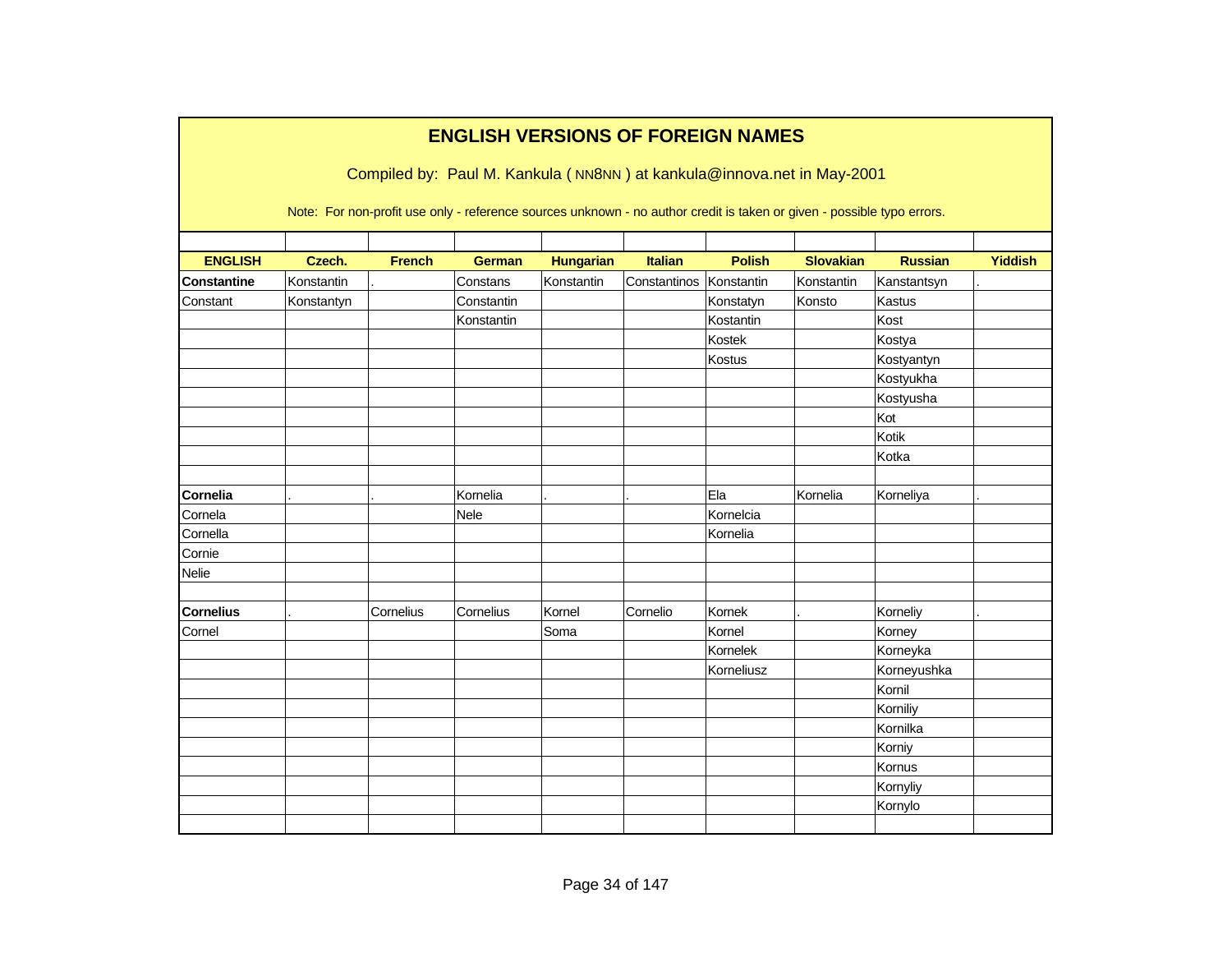|                | <b>ENGLISH VERSIONS OF FOREIGN NAMES</b> |                                                                                                                        |               |                  |                |               |                  |                |                |  |  |  |  |
|----------------|------------------------------------------|------------------------------------------------------------------------------------------------------------------------|---------------|------------------|----------------|---------------|------------------|----------------|----------------|--|--|--|--|
|                |                                          | Compiled by: Paul M. Kankula (NN8NN) at kankula@innova.net in May-2001                                                 |               |                  |                |               |                  |                |                |  |  |  |  |
|                |                                          | Note: For non-profit use only - reference sources unknown - no author credit is taken or given - possible typo errors. |               |                  |                |               |                  |                |                |  |  |  |  |
| <b>ENGLISH</b> | Czech.                                   | <b>French</b>                                                                                                          | <b>German</b> | <b>Hungarian</b> | <b>Italian</b> | <b>Polish</b> | <b>Slovakian</b> | <b>Russian</b> | <b>Yiddish</b> |  |  |  |  |
| <b>Crispin</b> |                                          |                                                                                                                        |               |                  | Cosimo         |               |                  |                |                |  |  |  |  |
|                |                                          |                                                                                                                        |               |                  |                |               |                  |                |                |  |  |  |  |
| <b>Crispin</b> |                                          |                                                                                                                        |               |                  |                | Kryspek       | Kryspin          |                |                |  |  |  |  |
|                |                                          |                                                                                                                        |               |                  |                | Kryspin       |                  |                |                |  |  |  |  |
| Crispina       |                                          |                                                                                                                        |               |                  |                | Ina           |                  |                |                |  |  |  |  |
|                |                                          |                                                                                                                        |               |                  |                | Kryspa        |                  |                |                |  |  |  |  |
|                |                                          |                                                                                                                        |               |                  |                | Kryspina      |                  |                |                |  |  |  |  |
|                |                                          |                                                                                                                        |               |                  |                |               |                  |                |                |  |  |  |  |
| Cyril          | Cyra                                     | Cyrille                                                                                                                | Cyrill        |                  | Cirillo        | Cyrek         | Cyril            | Ciril          |                |  |  |  |  |
| Cyr            | Cyrek                                    |                                                                                                                        |               |                  |                | Cyryl         |                  | Ciro           |                |  |  |  |  |
| Kyril          |                                          |                                                                                                                        |               |                  |                |               |                  | Keereel        |                |  |  |  |  |
|                |                                          |                                                                                                                        |               |                  |                |               |                  | Kirila         |                |  |  |  |  |
|                |                                          |                                                                                                                        |               |                  |                |               |                  | Kirilka        |                |  |  |  |  |
|                |                                          |                                                                                                                        |               |                  |                |               |                  | Kirill         |                |  |  |  |  |
|                |                                          |                                                                                                                        |               |                  |                |               |                  | Kiryl          |                |  |  |  |  |
|                |                                          |                                                                                                                        |               |                  |                |               |                  | Kiryukha       |                |  |  |  |  |
|                |                                          |                                                                                                                        |               |                  |                |               |                  | Kiryusha       |                |  |  |  |  |
|                |                                          |                                                                                                                        |               |                  |                |               |                  | Kiryushka      |                |  |  |  |  |
|                |                                          |                                                                                                                        |               |                  |                |               |                  | Korney         |                |  |  |  |  |
|                |                                          |                                                                                                                        |               |                  |                |               |                  | Korneyka       |                |  |  |  |  |
|                |                                          |                                                                                                                        |               |                  |                |               |                  | Korneyushka    |                |  |  |  |  |
|                |                                          |                                                                                                                        |               |                  |                |               |                  | Korniy         |                |  |  |  |  |
|                |                                          |                                                                                                                        |               |                  |                |               |                  | Kornus         |                |  |  |  |  |
|                |                                          |                                                                                                                        |               |                  |                |               |                  | Kyrylo         |                |  |  |  |  |
|                |                                          |                                                                                                                        |               |                  |                |               |                  |                |                |  |  |  |  |
| <b>Cyrus</b>   |                                          |                                                                                                                        |               |                  | Ciro           |               |                  |                |                |  |  |  |  |
| Cyrus          |                                          |                                                                                                                        |               |                  |                |               |                  |                |                |  |  |  |  |
|                |                                          |                                                                                                                        |               |                  |                |               |                  |                |                |  |  |  |  |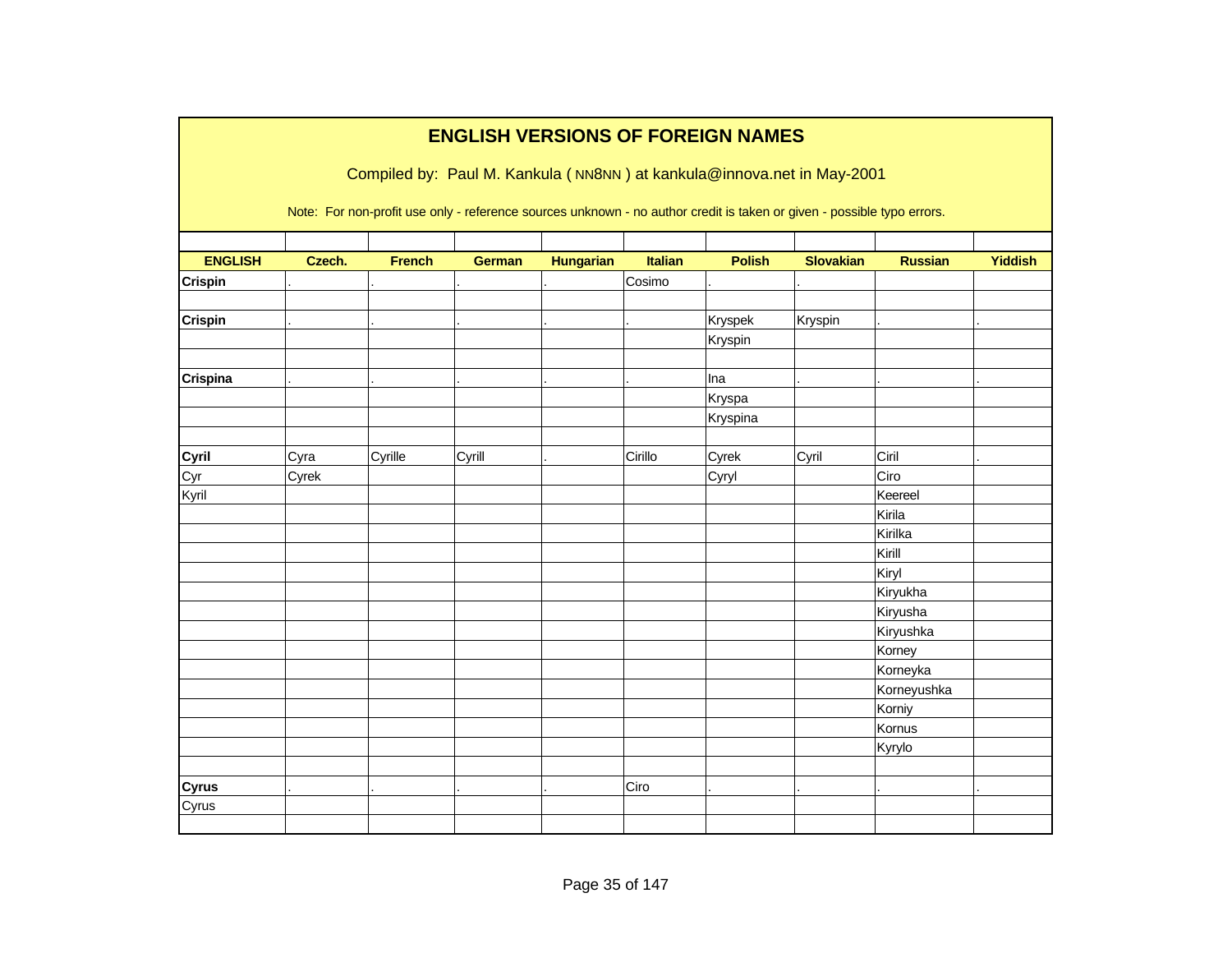|                 |        |               | <b>ENGLISH VERSIONS OF FOREIGN NAMES</b> |                  |                |               |                                                                                                                        |                |                |
|-----------------|--------|---------------|------------------------------------------|------------------|----------------|---------------|------------------------------------------------------------------------------------------------------------------------|----------------|----------------|
|                 |        |               |                                          |                  |                |               | Compiled by: Paul M. Kankula (NN8NN) at kankula@innova.net in May-2001                                                 |                |                |
|                 |        |               |                                          |                  |                |               | Note: For non-profit use only - reference sources unknown - no author credit is taken or given - possible typo errors. |                |                |
| <b>ENGLISH</b>  | Czech. | <b>French</b> | <b>German</b>                            | <b>Hungarian</b> | <b>Italian</b> | <b>Polish</b> | <b>Slovakian</b>                                                                                                       | <b>Russian</b> | <b>Yiddish</b> |
| <b>Dagmar</b>   | Dagmar |               |                                          |                  |                | Daga          | Dagmar                                                                                                                 | Dagmara        |                |
|                 | Dasa   |               |                                          |                  |                | Dagmara       | Dagmara                                                                                                                |                |                |
|                 |        |               |                                          |                  |                |               |                                                                                                                        |                |                |
| Damian          |        | Damien        | Damian                                   |                  | Damiano        | Damek         | Damian                                                                                                                 | Damian         |                |
| Dame            |        |               |                                          |                  |                | Damian        |                                                                                                                        | Damyan         |                |
| Damon           |        |               |                                          |                  |                | Damjan        |                                                                                                                        | Dema           |                |
|                 |        |               |                                          |                  |                |               |                                                                                                                        | Demka          |                |
|                 |        |               |                                          |                  |                |               |                                                                                                                        | Demyan         |                |
|                 |        |               |                                          |                  |                |               |                                                                                                                        | Demyasha       |                |
|                 |        |               |                                          |                  |                |               |                                                                                                                        | Demyashka      |                |
|                 |        |               |                                          |                  |                |               |                                                                                                                        |                |                |
| <b>Daniel</b>   | Daniel |               |                                          | Dani             | Daniele        | Danek         | Daniel                                                                                                                 | Daniela        |                |
| Daniell         | Danko  |               |                                          | Daniel           |                | Daniel        | Danko                                                                                                                  | Danil          |                |
| Dannie          |        |               |                                          |                  |                | Danielek      | Dano                                                                                                                   | Danila         |                |
| Darmell         |        |               |                                          |                  |                |               |                                                                                                                        | Danilka        |                |
|                 |        |               |                                          |                  |                |               |                                                                                                                        | Danilushka     |                |
|                 |        |               |                                          |                  |                |               |                                                                                                                        | Danya          |                |
|                 |        |               |                                          |                  |                |               |                                                                                                                        | Danylets       |                |
|                 |        |               |                                          |                  |                |               |                                                                                                                        | Danylko        |                |
|                 |        |               |                                          |                  |                |               |                                                                                                                        | Danylo         |                |
|                 |        |               |                                          |                  |                |               |                                                                                                                        |                |                |
| <b>Danielle</b> |        |               |                                          |                  |                | Daniela       | Daniela                                                                                                                | Daniila        |                |
|                 |        |               |                                          |                  |                | Danielka      |                                                                                                                        | Danila         |                |
|                 |        |               |                                          |                  |                | Danka         |                                                                                                                        | Danyyila       |                |
|                 |        |               |                                          |                  |                |               |                                                                                                                        |                |                |
| <b>Darius</b>   |        |               |                                          |                  |                | Darek         |                                                                                                                        |                |                |
|                 |        |               |                                          |                  |                | Dariusz       |                                                                                                                        |                |                |
|                 |        |               |                                          |                  |                |               |                                                                                                                        |                |                |
| <b>David</b>    | David  | David         | David                                    | David            | Davidde        | Dawid         | David                                                                                                                  | Danya          |                |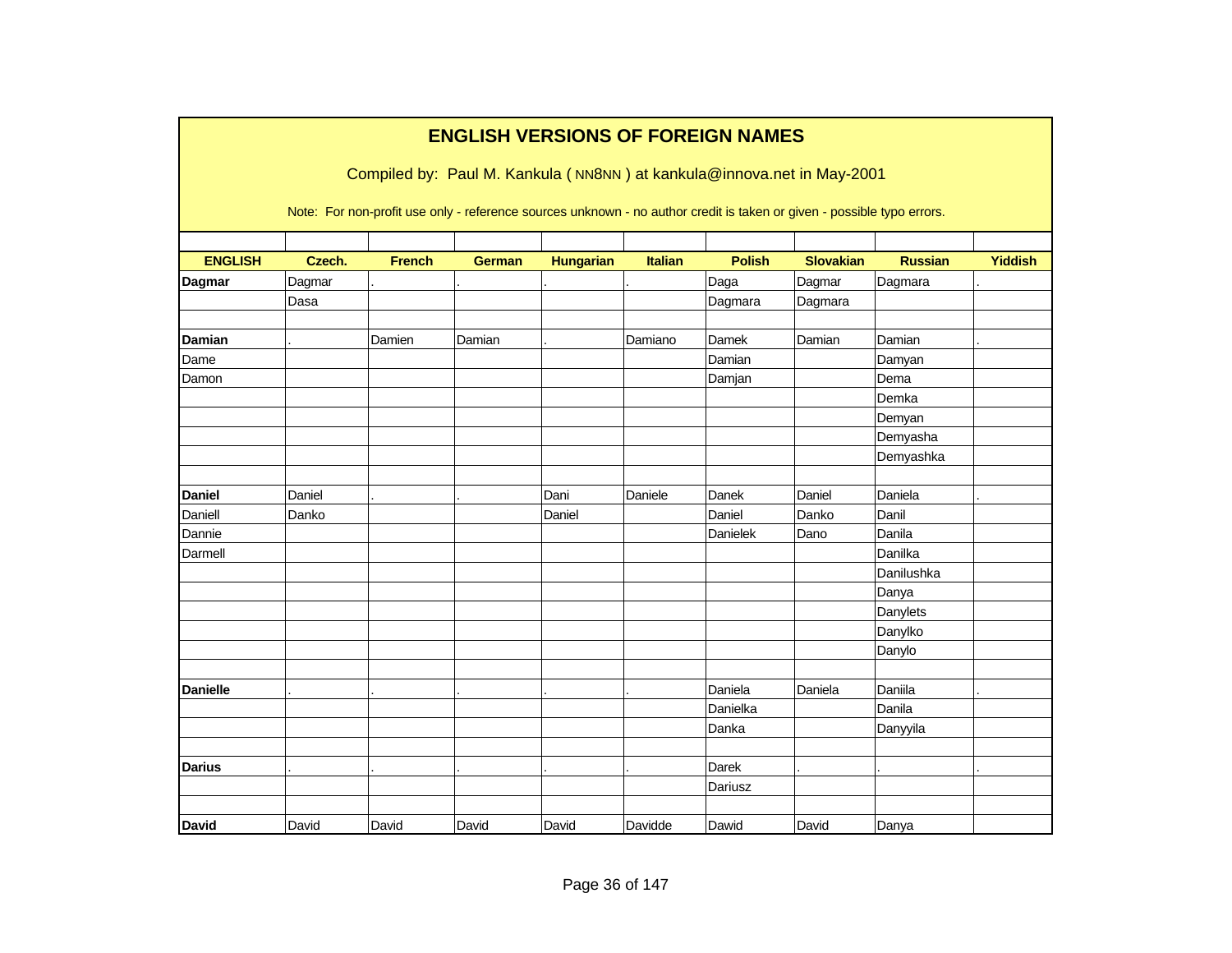|                  |         |               | <b>ENGLISH VERSIONS OF FOREIGN NAMES</b>                                                                               |                  |          |                 |                  |                 |                |
|------------------|---------|---------------|------------------------------------------------------------------------------------------------------------------------|------------------|----------|-----------------|------------------|-----------------|----------------|
|                  |         |               | Compiled by: Paul M. Kankula (NN8NN) at kankula@innova.net in May-2001                                                 |                  |          |                 |                  |                 |                |
|                  |         |               | Note: For non-profit use only - reference sources unknown - no author credit is taken or given - possible typo errors. |                  |          |                 |                  |                 |                |
| <b>ENGLISH</b>   | Czech.  | <b>French</b> | <b>German</b>                                                                                                          | <b>Hungarian</b> | Italian  | <b>Polish</b>   | <b>Slovakian</b> | <b>Russian</b>  | <b>Yiddish</b> |
| Dave             | Davidek |               |                                                                                                                        |                  |          | Dawidek         |                  | David           |                |
| Davy             | Davidok |               |                                                                                                                        |                  |          |                 |                  | Davidka         |                |
|                  |         |               |                                                                                                                        |                  |          |                 |                  | Davidushka      |                |
|                  |         |               |                                                                                                                        |                  |          |                 |                  | Davyd           |                |
|                  |         |               |                                                                                                                        |                  |          |                 |                  | Dodya           |                |
|                  |         |               |                                                                                                                        |                  |          |                 |                  |                 |                |
| <b>Deborah</b>   |         |               | Deboran                                                                                                                | Debora           | Debora   |                 |                  | Debora          | Dwora          |
| Deberah          |         |               |                                                                                                                        |                  |          |                 |                  | Devora          |                |
| <b>Debir</b>     |         |               |                                                                                                                        |                  |          |                 |                  |                 |                |
| Debora           |         |               |                                                                                                                        |                  |          |                 |                  |                 |                |
|                  |         |               |                                                                                                                        |                  |          |                 |                  |                 |                |
| <b>Delfina</b>   |         |               |                                                                                                                        |                  |          | Delfa           |                  |                 |                |
|                  |         |               |                                                                                                                        |                  |          | Delfina         |                  |                 |                |
|                  |         |               |                                                                                                                        |                  |          |                 |                  |                 |                |
|                  |         |               |                                                                                                                        |                  |          |                 |                  |                 |                |
| <b>Demitrius</b> |         | Demetre       | Demetrius                                                                                                              | Demeter          | Demetrio | <b>Dymek</b>    | Demeter          | Dima            |                |
| Demeter          |         | Demetrius     |                                                                                                                        | Domotor          |          | <b>Dymitrek</b> | Demetrius        | Dimitre         |                |
| Dimitry          |         |               |                                                                                                                        |                  |          | Dymitry         |                  | Dimitri         |                |
| Dmitri           |         |               |                                                                                                                        |                  |          | Dymtr           |                  | Dimitriy        |                |
|                  |         |               |                                                                                                                        |                  |          | <b>Dyzek</b>    |                  | Dimka           |                |
|                  |         |               |                                                                                                                        |                  |          | Dyzma           |                  | Dmititriy       |                |
|                  |         |               |                                                                                                                        |                  |          |                 |                  | <b>Dmitri</b>   |                |
|                  |         |               |                                                                                                                        |                  |          |                 |                  | Dmitrik         |                |
|                  |         |               |                                                                                                                        |                  |          |                 |                  | Dmitriy         |                |
|                  |         |               |                                                                                                                        |                  |          |                 |                  | Dmytro          |                |
|                  |         |               |                                                                                                                        |                  |          |                 |                  | Dmytrus         |                |
|                  |         |               |                                                                                                                        |                  |          |                 |                  | Dzimitryy       |                |
|                  |         |               |                                                                                                                        |                  |          |                 |                  | Dzitryy         |                |
|                  |         |               |                                                                                                                        |                  |          |                 |                  | <b>Dzmitrok</b> |                |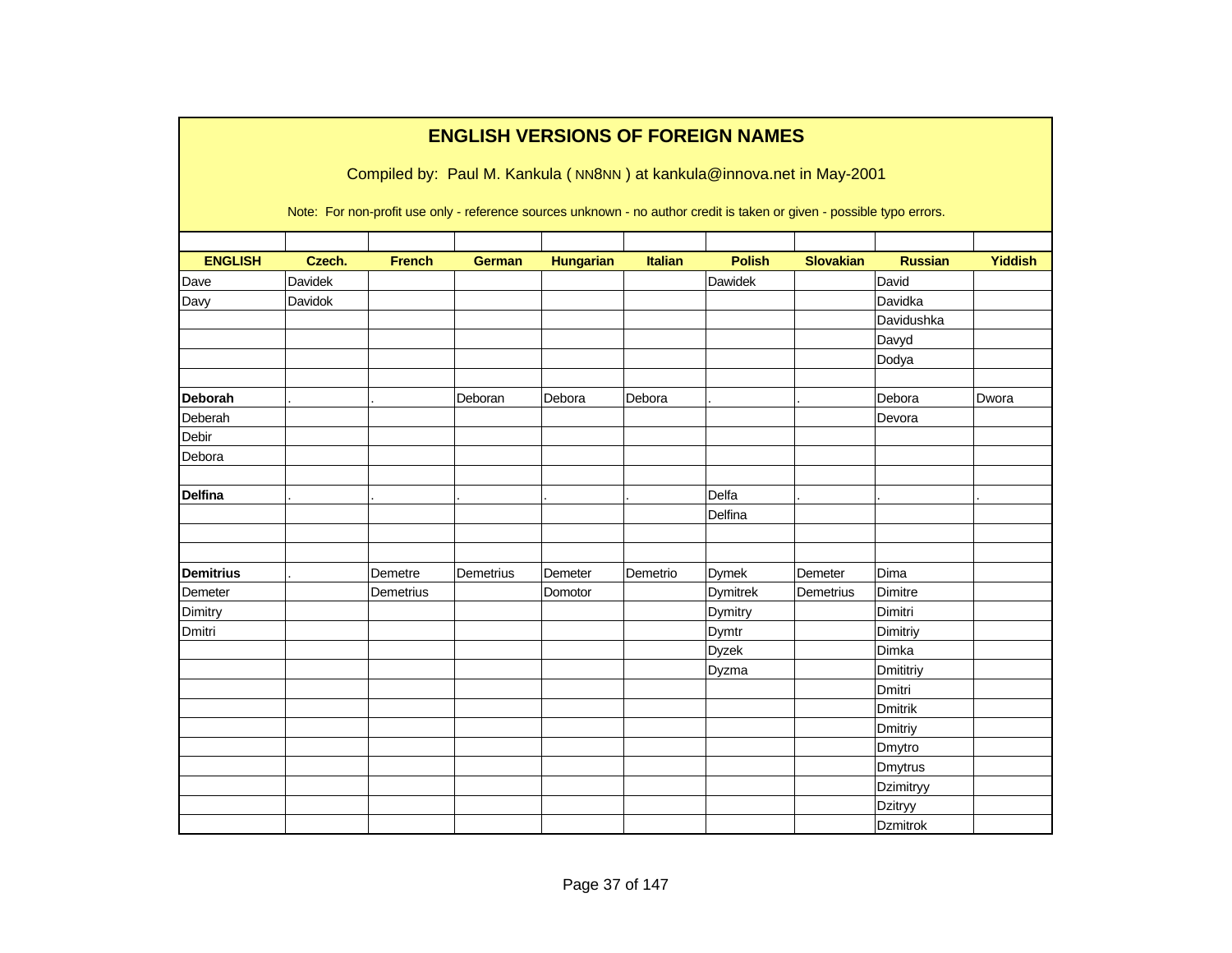|                   |        |               |               |                  |                | <b>ENGLISH VERSIONS OF FOREIGN NAMES</b>                                                                               |                  |                |                |
|-------------------|--------|---------------|---------------|------------------|----------------|------------------------------------------------------------------------------------------------------------------------|------------------|----------------|----------------|
|                   |        |               |               |                  |                | Compiled by: Paul M. Kankula (NN8NN) at kankula@innova.net in May-2001                                                 |                  |                |                |
|                   |        |               |               |                  |                |                                                                                                                        |                  |                |                |
|                   |        |               |               |                  |                | Note: For non-profit use only - reference sources unknown - no author credit is taken or given - possible typo errors. |                  |                |                |
|                   |        |               |               |                  |                |                                                                                                                        |                  |                |                |
| <b>ENGLISH</b>    | Czech. | <b>French</b> | <b>German</b> | <b>Hungarian</b> | <b>Italian</b> | <b>Polish</b>                                                                                                          | <b>Slovakian</b> | <b>Russian</b> | <b>Yiddish</b> |
|                   |        |               |               |                  |                |                                                                                                                        |                  | Mitenka        |                |
|                   |        |               |               |                  |                |                                                                                                                        |                  | Mitka          |                |
|                   |        |               |               |                  |                |                                                                                                                        |                  | Mitya          |                |
|                   |        |               |               |                  |                |                                                                                                                        |                  | Mityukha       |                |
|                   |        |               |               |                  |                |                                                                                                                        |                  | Mityusha       |                |
|                   |        |               |               |                  |                |                                                                                                                        |                  | Mityushka      |                |
|                   |        |               |               |                  |                |                                                                                                                        |                  |                |                |
| <b>Denis</b>      |        | Denys         | Dionysios     | Denes            | Dionigi        | Dyonizy                                                                                                                |                  | Denis          |                |
| Dennis            |        | Dione         | Nionios       | Dennes           | Dionisio       |                                                                                                                        |                  | Deniska        |                |
|                   |        |               |               |                  |                |                                                                                                                        |                  | Denka          |                |
|                   |        |               |               |                  |                |                                                                                                                        |                  | Denya          |                |
|                   |        |               |               |                  |                |                                                                                                                        |                  | Denys          |                |
|                   |        |               |               |                  |                |                                                                                                                        |                  | <b>Dzenis</b>  |                |
|                   |        |               |               |                  |                |                                                                                                                        |                  |                |                |
| <b>Dionysius</b>  |        |               |               |                  |                | Dioniziusz                                                                                                             | Dioonyz          | Dionisiy       |                |
|                   |        |               |               |                  |                | Dionizy                                                                                                                |                  |                |                |
|                   |        |               |               |                  |                | <b>Dobek</b>                                                                                                           |                  |                |                |
|                   |        |               |               |                  |                | Dobieslaw                                                                                                              |                  |                |                |
|                   |        |               |               |                  |                | Dobroslawa                                                                                                             |                  |                |                |
|                   |        |               |               |                  |                | Izek                                                                                                                   |                  |                |                |
|                   |        |               |               |                  |                | Slawa                                                                                                                  |                  |                |                |
|                   |        |               |               |                  |                | Slawka                                                                                                                 |                  |                |                |
|                   |        |               |               |                  |                | Wiesiek                                                                                                                |                  |                |                |
|                   |        |               |               |                  |                |                                                                                                                        |                  |                |                |
| <b>Desiderius</b> |        |               |               | Dezso            |                | Dezydery                                                                                                               |                  | Desideriy      |                |
|                   |        |               |               | Duci             |                | Dozek                                                                                                                  |                  |                |                |
|                   |        |               |               |                  |                |                                                                                                                        |                  |                |                |
| <b>Diana</b>      |        |               |               |                  |                | Diana                                                                                                                  |                  | Diana          |                |
|                   |        |               |               |                  |                | Dina                                                                                                                   |                  |                |                |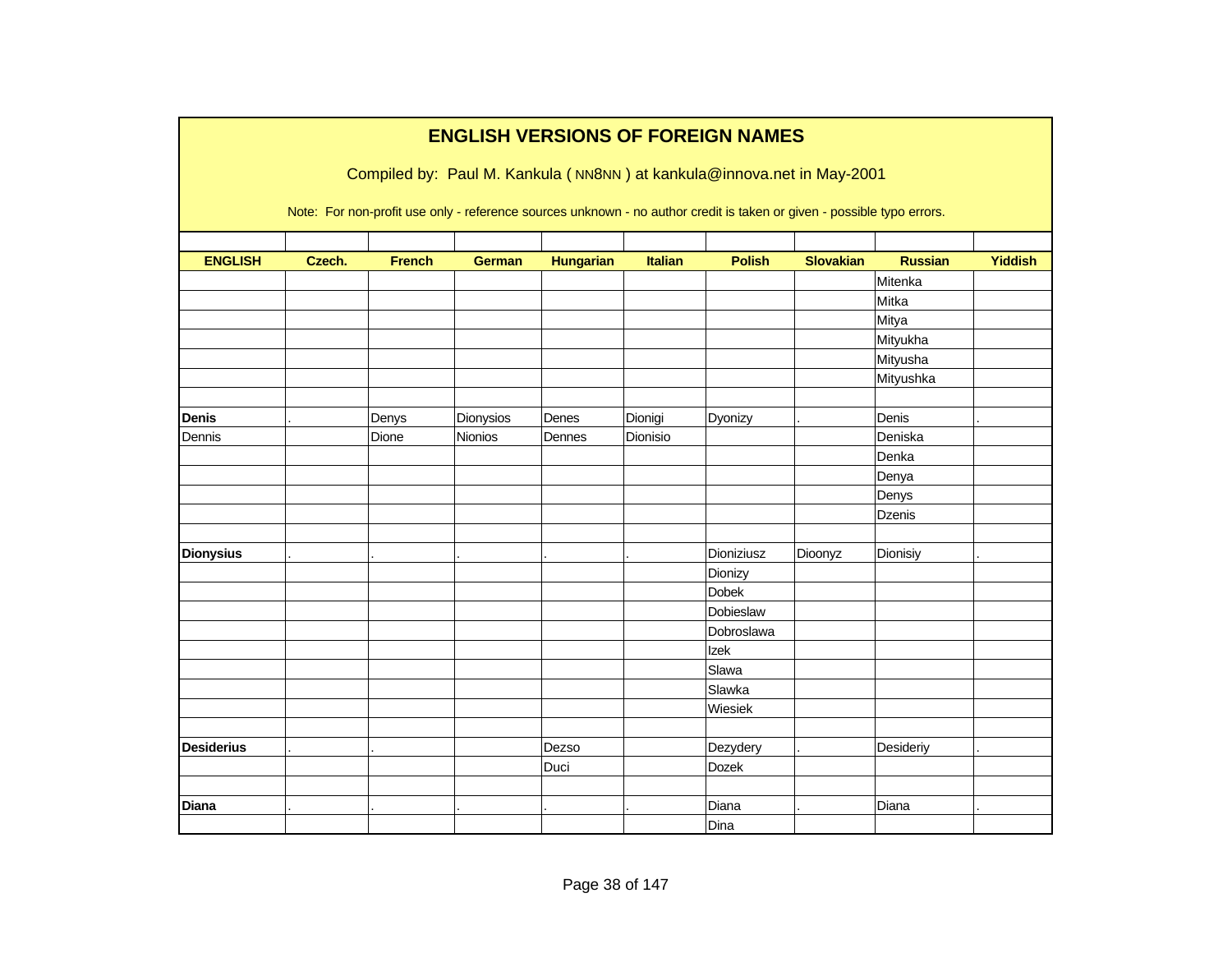|                 |         |                | <b>ENGLISH VERSIONS OF FOREIGN NAMES</b> |                  |                |               | Compiled by: Paul M. Kankula (NN8NN) at kankula@innova.net in May-2001<br>Note: For non-profit use only - reference sources unknown - no author credit is taken or given - possible typo errors. |                |                |
|-----------------|---------|----------------|------------------------------------------|------------------|----------------|---------------|--------------------------------------------------------------------------------------------------------------------------------------------------------------------------------------------------|----------------|----------------|
|                 |         |                |                                          |                  |                |               |                                                                                                                                                                                                  |                |                |
| <b>ENGLISH</b>  | Czech.  | <b>French</b>  | <b>German</b>                            | <b>Hungarian</b> | <b>Italian</b> | <b>Polish</b> | <b>Slovakian</b>                                                                                                                                                                                 | <b>Russian</b> | <b>Yiddish</b> |
| <b>Dinah</b>    |         |                |                                          |                  |                |               |                                                                                                                                                                                                  | Dina           |                |
| <b>Doll</b>     | Dorota  | Doralice       | Dora                                     | Dora             | Dorotea        | Dora          | Dora                                                                                                                                                                                             | Darua          |                |
| Dorothea        | Dorotka | <b>Dorette</b> | Dore                                     | Dorotea          |                | Dorea         | Dorka                                                                                                                                                                                            | Daschenka      |                |
| Dorothy         | Otka    | Dorothee       | Dorisa                                   | Dorottya         |                | Dorosia       | Dorota                                                                                                                                                                                           | Dasha          |                |
| Dorthy          |         |                | Dorle                                    | Teadora          |                | Dorota        |                                                                                                                                                                                                  | Dasha          |                |
|                 |         |                | Dorothea                                 | Teodora          |                | Dorotka       |                                                                                                                                                                                                  | Dashenka       |                |
|                 |         |                | Thea                                     | Theadora         |                |               |                                                                                                                                                                                                  | Dashka         |                |
|                 |         |                |                                          |                  |                |               |                                                                                                                                                                                                  | Dora           |                |
|                 |         |                |                                          |                  |                |               |                                                                                                                                                                                                  | Dorka          |                |
|                 |         |                |                                          |                  |                |               |                                                                                                                                                                                                  | Dorochka       |                |
|                 |         |                |                                          |                  |                |               |                                                                                                                                                                                                  | Dorofeya       |                |
|                 |         |                |                                          |                  |                |               |                                                                                                                                                                                                  | Doroteya       |                |
|                 |         |                |                                          |                  |                |               |                                                                                                                                                                                                  | Dosya          |                |
|                 |         |                |                                          |                  |                |               |                                                                                                                                                                                                  | Feodora        |                |
| <b>Dolly</b>    |         |                |                                          |                  | Dorotea        |               |                                                                                                                                                                                                  |                |                |
| <b>Domenica</b> |         |                |                                          |                  | Domenica       |               |                                                                                                                                                                                                  | Dominika       |                |
|                 |         |                |                                          |                  |                |               |                                                                                                                                                                                                  | Domka          |                |
|                 |         |                |                                          |                  |                |               |                                                                                                                                                                                                  | Mika           |                |
|                 |         |                |                                          |                  |                |               |                                                                                                                                                                                                  | Nika           |                |
|                 |         |                |                                          |                  |                |               |                                                                                                                                                                                                  |                |                |
| <b>Dominick</b> | Doma    | Dominique      |                                          | Dome             | Domenico       | Dominik       | Dominik                                                                                                                                                                                          | Dominik        |                |
| Dom             | Domek   |                |                                          | Domenico         | Menico         | Donek         | Dumion                                                                                                                                                                                           | Domka          |                |
| Dominic         | Dominik |                |                                          | Domo             |                | Niki          |                                                                                                                                                                                                  |                |                |
|                 |         |                |                                          | Domokos          |                |               |                                                                                                                                                                                                  |                |                |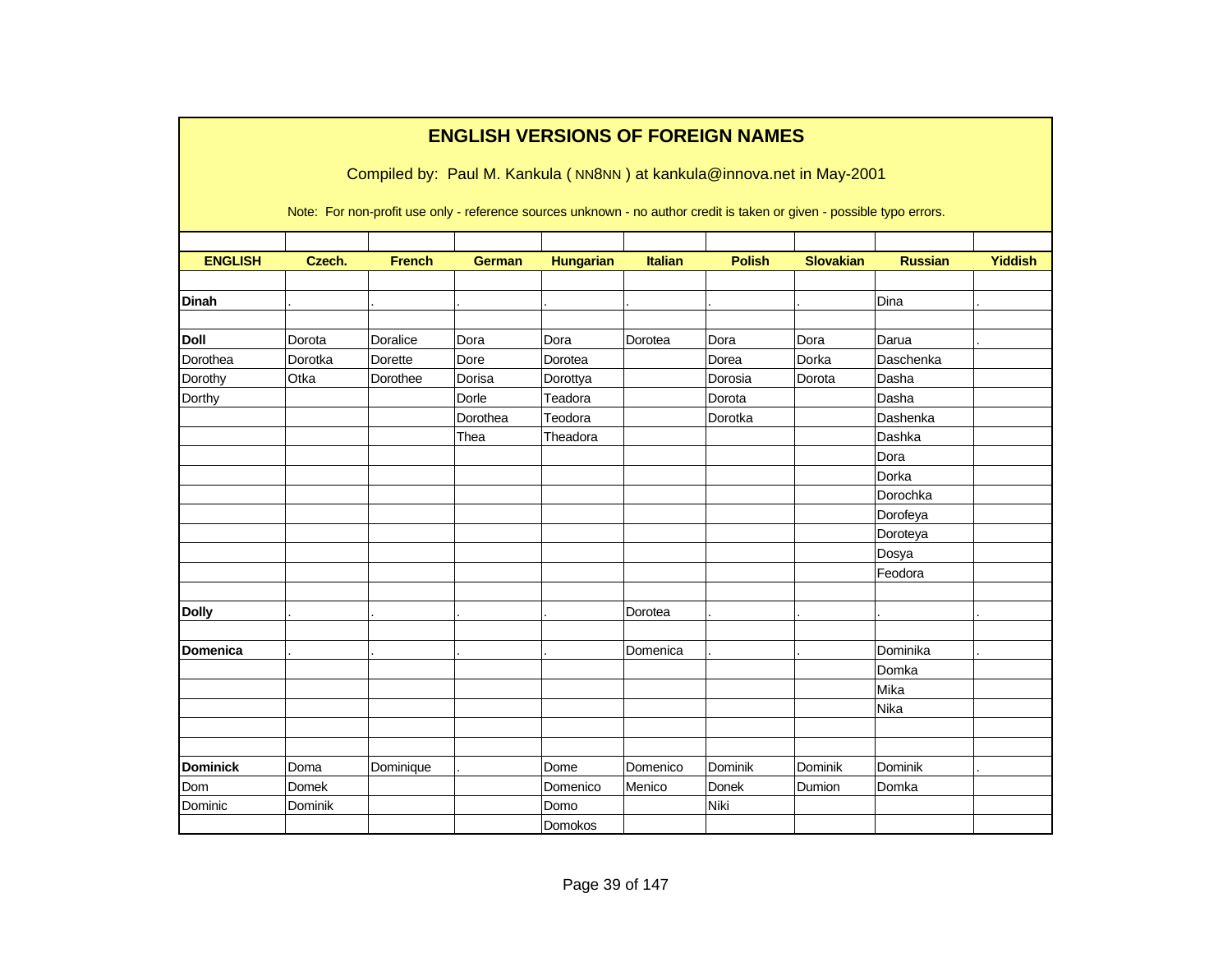|                |         |               |               |                  |                | <b>ENGLISH VERSIONS OF FOREIGN NAMES</b>                                                                               |                  |                |                |
|----------------|---------|---------------|---------------|------------------|----------------|------------------------------------------------------------------------------------------------------------------------|------------------|----------------|----------------|
|                |         |               |               |                  |                | Compiled by: Paul M. Kankula (NN8NN) at kankula@innova.net in May-2001                                                 |                  |                |                |
|                |         |               |               |                  |                | Note: For non-profit use only - reference sources unknown - no author credit is taken or given - possible typo errors. |                  |                |                |
| <b>ENGLISH</b> | Czech.  | <b>French</b> | <b>German</b> | <b>Hungarian</b> | <b>Italian</b> | <b>Polish</b>                                                                                                          | <b>Slovakian</b> | <b>Russian</b> | <b>Yiddish</b> |
|                |         |               |               |                  |                |                                                                                                                        |                  |                |                |
| <b>Donald</b>  |         |               |               |                  |                |                                                                                                                        |                  | Bagdanushka    |                |
| Don            |         |               |               |                  |                |                                                                                                                        |                  | Bogdan         |                |
| Donal          |         |               |               |                  |                |                                                                                                                        |                  | Bogdanka       |                |
| Donnie         |         |               |               |                  |                |                                                                                                                        |                  | Bogdashka      |                |
|                |         |               |               |                  |                |                                                                                                                        |                  | Bohdan         |                |
|                |         |               |               |                  |                |                                                                                                                        |                  | Bohdanko       |                |
|                |         |               |               |                  |                |                                                                                                                        |                  | Bohdantso      |                |
|                |         |               |               |                  |                |                                                                                                                        |                  | Danya          |                |
|                |         |               |               |                  |                |                                                                                                                        |                  |                |                |
| <b>Donatus</b> |         |               |               |                  | Donatello      | <b>Dodek</b>                                                                                                           | Donat            | Donat          |                |
| Donat          |         |               |               |                  | Donati         | Donat                                                                                                                  |                  |                |                |
| Donnato        |         |               |               |                  | Donato         |                                                                                                                        |                  |                |                |
|                |         |               |               |                  |                |                                                                                                                        |                  |                |                |
| Dora           | Dora    |               | Dora          |                  |                | Dora                                                                                                                   |                  | Dasha          | Dora           |
| Dore           |         |               | Dore          |                  |                | Dorcia                                                                                                                 |                  | Dashenka       | Dworia         |
| Dorena         |         |               | Dorle         |                  |                | Dorka                                                                                                                  |                  | Dashka         |                |
| Dorette        |         |               | Thea          |                  |                | Dorota                                                                                                                 |                  | Dora           |                |
| Doro           |         |               |               |                  |                | Teodora                                                                                                                |                  | Dorka          |                |
| Dosita         |         |               |               |                  |                |                                                                                                                        |                  | Dorochka       |                |
|                |         |               |               |                  |                |                                                                                                                        |                  | Dorofea        |                |
|                |         |               |               |                  |                |                                                                                                                        |                  | Dorofeya       |                |
|                |         |               |               |                  |                |                                                                                                                        |                  | Doroteya       |                |
|                |         |               |               |                  |                |                                                                                                                        |                  | Dosya          |                |
|                |         |               |               |                  |                |                                                                                                                        |                  |                |                |
| Dorothy        | Dorota  | Doralice      | Dorothea      | Dorottya         | Dorotea        | Dorka                                                                                                                  | Dora             | Darua          |                |
| Dorathea       | Dorotka | Dorette       |               |                  |                | Dorosia                                                                                                                | Dorka            | Dasha          |                |
| Dorotea        | Otka    | Dorothee      |               |                  |                | Dorotka                                                                                                                | Dorota           | Dashchenka     |                |
| Dorothea       |         |               |               |                  |                | Dorotka                                                                                                                |                  | Dora           |                |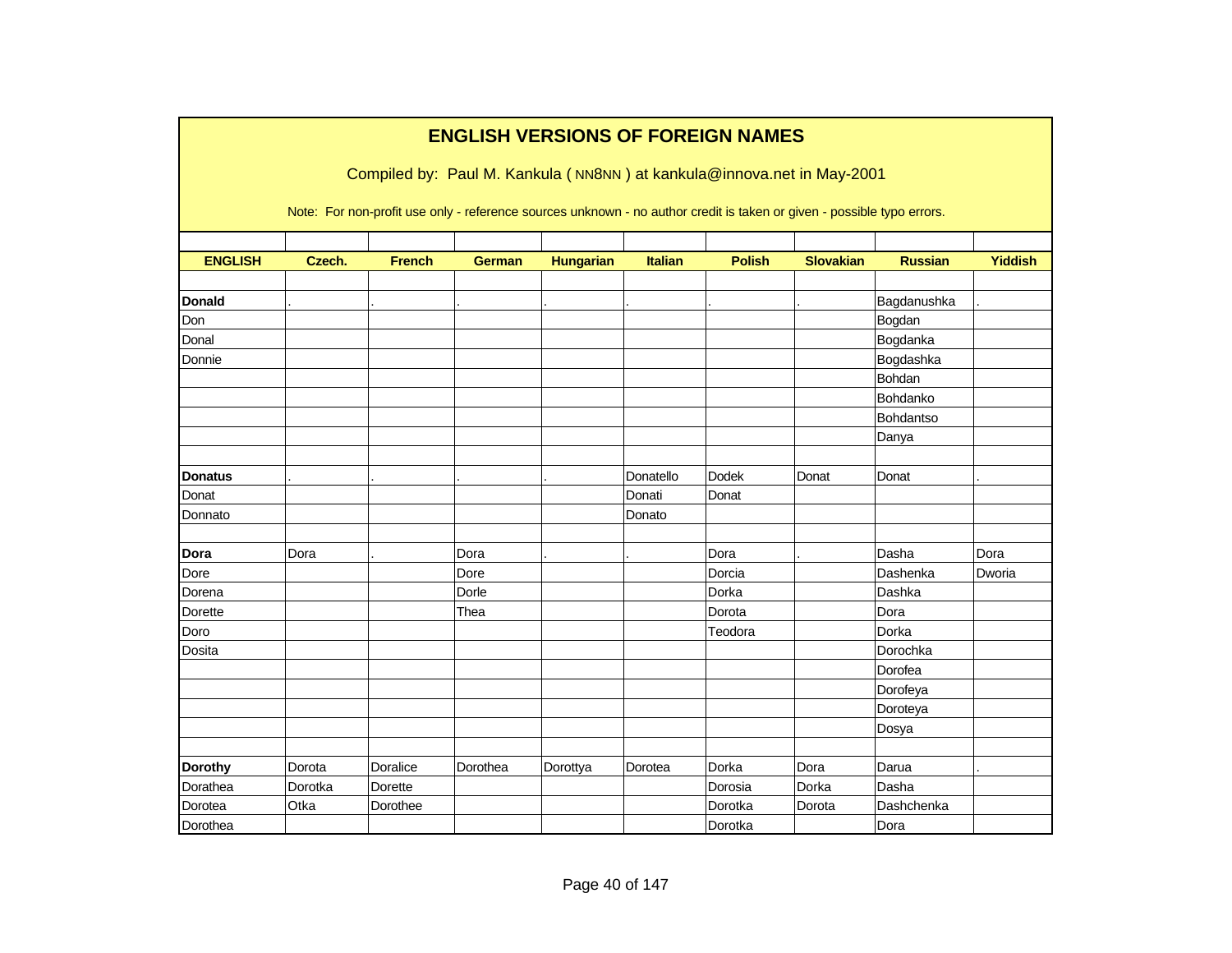|                |        |               |               |                  |                | <b>ENGLISH VERSIONS OF FOREIGN NAMES</b>                                                                               |                  |                |                |
|----------------|--------|---------------|---------------|------------------|----------------|------------------------------------------------------------------------------------------------------------------------|------------------|----------------|----------------|
|                |        |               |               |                  |                | Compiled by: Paul M. Kankula (NN8NN) at kankula@innova.net in May-2001                                                 |                  |                |                |
|                |        |               |               |                  |                |                                                                                                                        |                  |                |                |
|                |        |               |               |                  |                | Note: For non-profit use only - reference sources unknown - no author credit is taken or given - possible typo errors. |                  |                |                |
|                |        |               |               |                  |                |                                                                                                                        |                  |                |                |
| <b>ENGLISH</b> | Czech. | <b>French</b> | <b>German</b> | <b>Hungarian</b> | <b>Italian</b> | <b>Polish</b>                                                                                                          | <b>Slovakian</b> | <b>Russian</b> | <b>Yiddish</b> |
|                |        |               |               |                  |                |                                                                                                                        |                  | Dorka          |                |
|                |        |               |               |                  |                |                                                                                                                        |                  | Dorochka       |                |
|                |        |               |               |                  |                |                                                                                                                        |                  | Dorofeya       |                |
|                |        |               |               |                  |                |                                                                                                                        |                  | Doroteya       |                |
|                |        |               |               |                  |                |                                                                                                                        |                  | Dosya          |                |
|                |        |               |               |                  |                |                                                                                                                        |                  | Fedora         |                |
|                |        |               |               |                  |                |                                                                                                                        |                  | Feodora        |                |
|                |        |               |               |                  |                |                                                                                                                        |                  | Todora         |                |
|                |        |               |               |                  |                |                                                                                                                        |                  |                |                |
| Edda           |        |               |               |                  |                | Dziunka                                                                                                                |                  | Ede            |                |
|                |        |               |               |                  |                | Eda                                                                                                                    |                  |                |                |
|                |        |               |               |                  |                | Edda                                                                                                                   |                  |                |                |
|                |        |               |               |                  |                |                                                                                                                        |                  |                |                |
|                |        |               |               |                  |                |                                                                                                                        |                  |                |                |
| Edgar          | Edgar  | Edgard        | Edgar         | Edgar            | Edgardo        | Edek                                                                                                                   | Edgar            | Edgar          |                |
| Ed             |        |               |               | Edgard           |                | Edgar                                                                                                                  |                  | Edgard         |                |
| Eddie          |        |               |               |                  |                | Garek                                                                                                                  |                  |                |                |
|                |        |               |               |                  |                |                                                                                                                        |                  |                |                |
| Edith          | Dita   |               | Edith         | Duci             | Edita          | Eda                                                                                                                    | Edita            | Edit           |                |
| Eadith         | Ditka  |               |               | Edit             |                | Edda                                                                                                                   | Dita             | Edita          |                |
| Eaditha        | Edita  |               |               | Edith            |                | Edka                                                                                                                   | Ditka            |                |                |
| Edythe         |        |               |               |                  |                | Edyta                                                                                                                  | <b>Dituska</b>   |                |                |
|                |        |               |               |                  |                | Ita                                                                                                                    |                  |                |                |
|                |        |               |               |                  |                |                                                                                                                        |                  |                |                |
| Edmund         | Eda    | Esmond        | Edmund        | Odi              | Edmondo        | Edmund                                                                                                                 | Eda              | Edmon          |                |
|                | Edmund |               |               | Odon             |                | Mundek                                                                                                                 | Edmund           | Edmond         |                |
|                |        |               |               |                  |                |                                                                                                                        |                  | Edmund         |                |
|                |        |               |               |                  |                |                                                                                                                        |                  |                |                |
| Edmunda        |        |               |               |                  |                | Eda                                                                                                                    |                  |                |                |

Page 41 of 147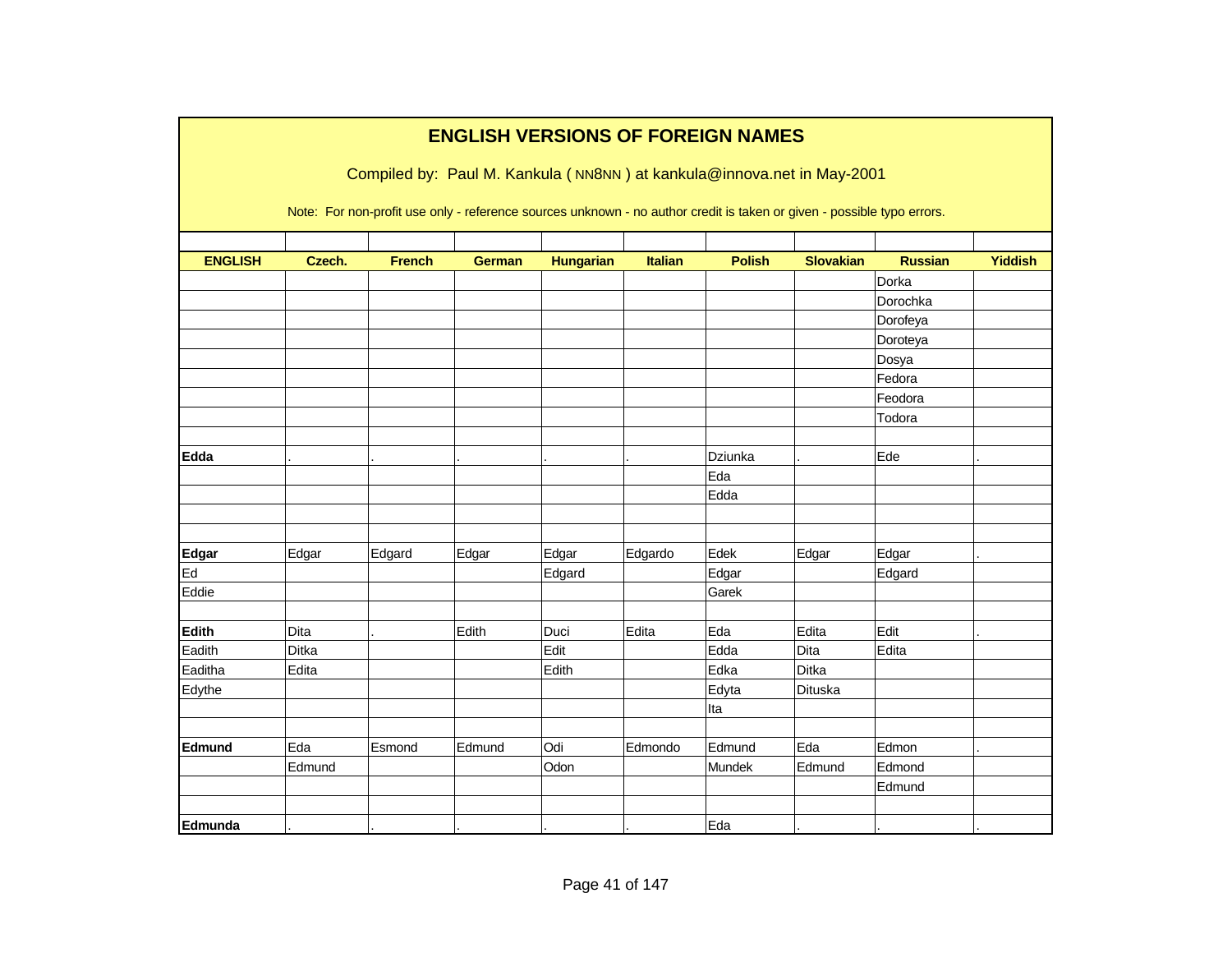|                |        |                                                                                                                        | <b>ENGLISH VERSIONS OF FOREIGN NAMES</b> |                  |                |               |                  |                |         |
|----------------|--------|------------------------------------------------------------------------------------------------------------------------|------------------------------------------|------------------|----------------|---------------|------------------|----------------|---------|
|                |        | Compiled by: Paul M. Kankula (NN8NN) at kankula@innova.net in May-2001                                                 |                                          |                  |                |               |                  |                |         |
|                |        | Note: For non-profit use only - reference sources unknown - no author credit is taken or given - possible typo errors. |                                          |                  |                |               |                  |                |         |
| <b>ENGLISH</b> | Czech. | <b>French</b>                                                                                                          | <b>German</b>                            | <b>Hungarian</b> | <b>Italian</b> | <b>Polish</b> | <b>Slovakian</b> | <b>Russian</b> | Yiddish |
|                |        |                                                                                                                        |                                          |                  |                | Edmunda       |                  |                |         |
|                |        |                                                                                                                        |                                          |                  |                | Mundka        |                  |                |         |
| Edna           |        |                                                                                                                        | Edna                                     | Edna             |                |               |                  |                | Edwa    |
| Ednah          |        |                                                                                                                        |                                          |                  |                |               |                  |                |         |
| Ednie          |        |                                                                                                                        |                                          |                  |                |               |                  |                |         |
| <b>Edward</b>  | Eda    | Edouard                                                                                                                | Eduard                                   | Eid              | Edoardo        | Ed            | Edo              | Dolya          | Eduardo |
| Eddy           | Eduard |                                                                                                                        |                                          | Ede              | Eduards        | Edek          | Edus             | Edik           |         |
| Ned            | Edvard |                                                                                                                        |                                          |                  | Odoardo        | Eduard        | Edvard           | Eduard         |         |
| Ted            |        |                                                                                                                        |                                          |                  |                | Edzio         |                  | Edya           |         |
| Edwin          | Egon   |                                                                                                                        |                                          |                  | Edunio         | Edek          |                  |                |         |
| Edlin          | Egonko |                                                                                                                        |                                          |                  | Edvino         | Edwin         |                  |                |         |
|                |        |                                                                                                                        |                                          |                  |                | Inek          |                  |                |         |
|                |        |                                                                                                                        |                                          |                  |                |               |                  |                |         |
| Edwina         |        |                                                                                                                        |                                          |                  |                | Edwina        |                  |                |         |
|                |        |                                                                                                                        |                                          |                  |                | Eda           |                  |                |         |
|                |        |                                                                                                                        |                                          |                  |                | Edda          |                  |                |         |
|                |        |                                                                                                                        |                                          |                  |                | Ina           |                  |                |         |
|                |        |                                                                                                                        |                                          |                  |                |               |                  |                |         |
| Egon           | Egon   |                                                                                                                        |                                          |                  |                |               |                  | Egons          |         |
|                | Egonko |                                                                                                                        |                                          |                  |                |               |                  |                |         |
|                |        |                                                                                                                        |                                          |                  |                |               |                  |                |         |
| Eleanor        |        | Elaine                                                                                                                 | Eleanora                                 |                  | Eleonora       | Eleonora      | Eleonora         | Eleonora       |         |
| Elfrieda       |        | Helene                                                                                                                 | Eleonore                                 |                  |                | Ela           | Nora             | Lenora         |         |
| Ellene         |        |                                                                                                                        | Helena                                   |                  |                | Nora          | Noricka          | Leonora        |         |
| Helen          |        |                                                                                                                        | Leanor                                   |                  |                |               |                  |                |         |
| Helena         |        |                                                                                                                        | Leanora                                  |                  |                |               |                  |                |         |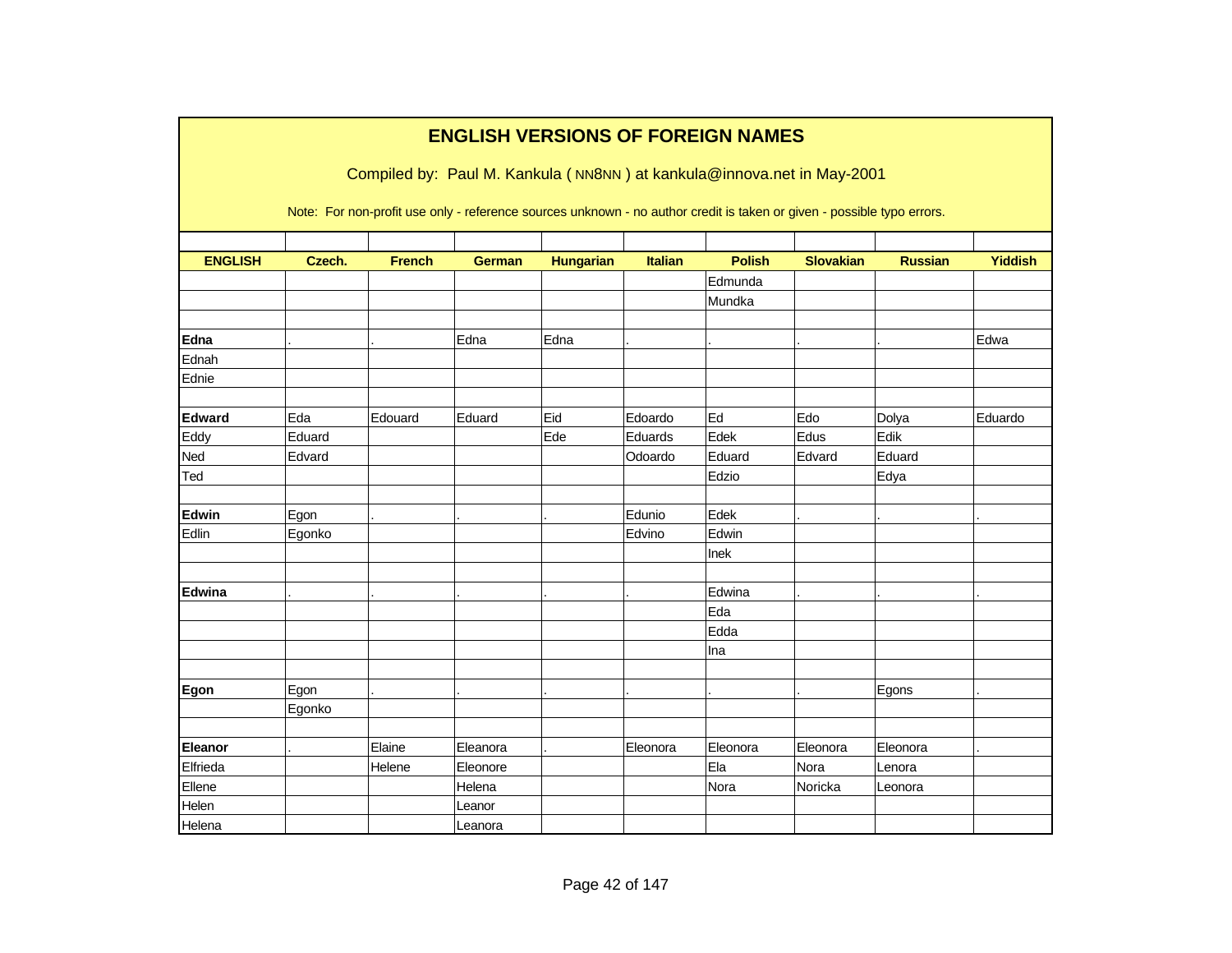|                |        |                |               |                  |                | <b>ENGLISH VERSIONS OF FOREIGN NAMES</b><br>Compiled by: Paul M. Kankula (NN8NN) at kankula@innova.net in May-2001     |                  |                |                |
|----------------|--------|----------------|---------------|------------------|----------------|------------------------------------------------------------------------------------------------------------------------|------------------|----------------|----------------|
|                |        |                |               |                  |                | Note: For non-profit use only - reference sources unknown - no author credit is taken or given - possible typo errors. |                  |                |                |
| <b>ENGLISH</b> | Czech. | <b>French</b>  | <b>German</b> | <b>Hungarian</b> | <b>Italian</b> | <b>Polish</b>                                                                                                          | <b>Slovakian</b> | <b>Russian</b> | <b>Yiddish</b> |
| Helenora       |        |                | Lenore        |                  |                |                                                                                                                        |                  |                |                |
| Hellene        |        |                | Leonore       |                  |                |                                                                                                                        |                  |                |                |
| Lenore         |        |                | Lorchen       |                  |                |                                                                                                                        |                  |                |                |
| Leonora        |        |                | Lore          |                  |                |                                                                                                                        |                  |                |                |
|                |        |                | Nora          |                  |                |                                                                                                                        |                  |                |                |
|                |        |                |               |                  |                |                                                                                                                        |                  |                |                |
| Eluah          | Elias  | Eli            | Elias         | Elias            | Elia           | Elisz                                                                                                                  |                  |                | Eli            |
| Elia           | Lisa   |                |               | Illes            |                | Elek                                                                                                                   |                  |                | Elias          |
| Elias          |        |                |               |                  |                |                                                                                                                        |                  |                | Elihu          |
| Elihu          |        |                |               |                  |                |                                                                                                                        |                  |                | Elija          |
|                |        |                |               |                  |                |                                                                                                                        |                  |                |                |
| <b>Elisa</b>   | Eliska | Elisa          | Elise         | Eliz             | Elisa          | Ela                                                                                                                    |                  | Ekisif         |                |
|                | Ela    | Elise          | Else          |                  |                | Eliza                                                                                                                  |                  | Liza           |                |
|                |        |                | llse          |                  |                | Elka                                                                                                                   |                  | Lizanka        |                |
|                |        |                | Liese         |                  |                | Liza                                                                                                                   |                  |                |                |
|                |        |                | Lise          |                  |                |                                                                                                                        |                  |                |                |
|                |        |                |               |                  |                |                                                                                                                        |                  |                |                |
| Elisabeth      |        | <b>Babette</b> | <b>Betty</b>  | Beti             | <b>Betta</b>   | Elzwieta                                                                                                               |                  | Betkhen        |                |
| Elisa          |        | Elisa          | Elis          | <b>Boske</b>     | Bettina        |                                                                                                                        |                  | <b>Betti</b>   |                |
| Elissa         |        | Elisabeth      | Elisabet      | <b>Boski</b>     | Elisa          |                                                                                                                        |                  | Elisabete      |                |
| Elizabeth      |        | Elise          | Elisabeth     | Bozsi            | Elisabetta     |                                                                                                                        |                  | Elisavetta     |                |
| Lisabetta      |        |                | Elsbeth       | Erssike          | Lisettina      |                                                                                                                        |                  | Elisif         |                |
|                |        |                | Elschen       | Erzsbet          |                |                                                                                                                        |                  | Elzbiyeta      |                |
|                |        |                | Else          | Erzsi            |                |                                                                                                                        |                  | Lisenka        |                |
|                |        |                | llse          | Erzsok           |                |                                                                                                                        |                  | Liza           |                |
|                |        |                | Liese         | Liszka           |                |                                                                                                                        |                  | Lizanka        |                |
|                |        |                | Lisa          | Liza             |                |                                                                                                                        |                  | Lizaveta       |                |
|                |        |                | Lise          | Sziszi           |                |                                                                                                                        |                  | Lizka          |                |
|                |        |                | Lisette       | Zizi             |                |                                                                                                                        |                  | Lizochka       |                |

## **ENGLISH VERSIONS OF FOREIGN NAMES**

Г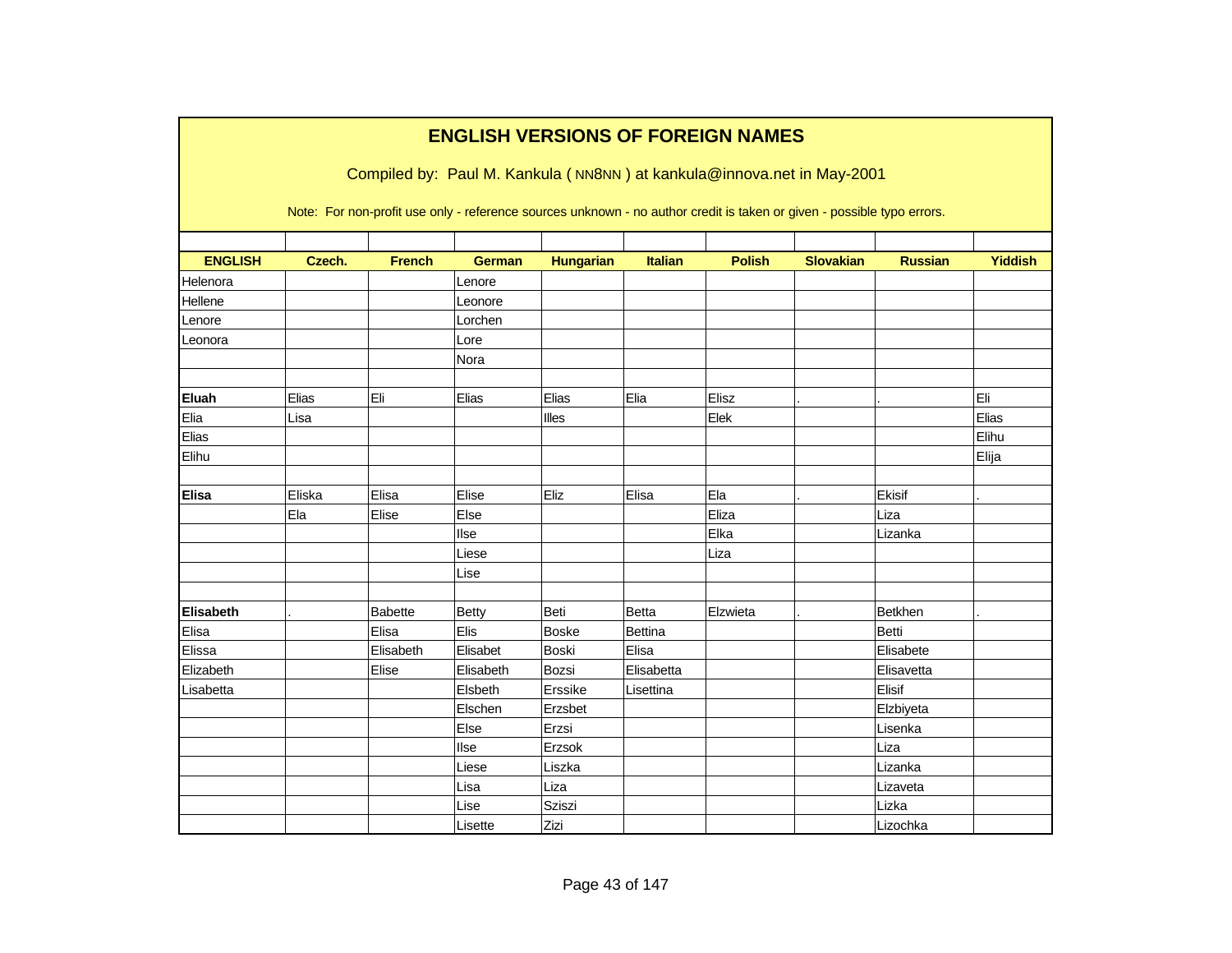|                |         |               |               |                  |                | <b>ENGLISH VERSIONS OF FOREIGN NAMES</b>                                                                               |                  |                |                |
|----------------|---------|---------------|---------------|------------------|----------------|------------------------------------------------------------------------------------------------------------------------|------------------|----------------|----------------|
|                |         |               |               |                  |                | Compiled by: Paul M. Kankula (NN8NN) at kankula@innova.net in May-2001                                                 |                  |                |                |
|                |         |               |               |                  |                |                                                                                                                        |                  |                |                |
|                |         |               |               |                  |                | Note: For non-profit use only - reference sources unknown - no author credit is taken or given - possible typo errors. |                  |                |                |
|                |         |               |               |                  |                |                                                                                                                        |                  |                |                |
| <b>ENGLISH</b> | Czech.  | <b>French</b> | <b>German</b> | <b>Hungarian</b> | <b>Italian</b> | <b>Polish</b>                                                                                                          | <b>Slovakian</b> | <b>Russian</b> | <b>Yiddish</b> |
|                |         |               |               | Zsizsi           |                |                                                                                                                        |                  | Lizukha        |                |
|                |         |               |               | Zsoka            |                |                                                                                                                        |                  | Lyusik         |                |
|                |         |               |               |                  |                |                                                                                                                        |                  | Lyuska         |                |
|                |         |               |               |                  |                |                                                                                                                        |                  | Lyusya         |                |
|                |         |               |               |                  |                |                                                                                                                        |                  | Yelisaveta     |                |
|                |         |               |               |                  |                |                                                                                                                        |                  | Yelizaveta     |                |
|                |         |               |               |                  |                |                                                                                                                        |                  | Yelyzaveta     |                |
|                |         |               |               |                  |                |                                                                                                                        |                  |                |                |
| Elisha         |         |               |               |                  | Eliseo         |                                                                                                                        |                  |                |                |
|                |         |               |               |                  |                |                                                                                                                        |                  |                |                |
| <b>Eliza</b>   |         |               |               |                  | Elisa          | Ela                                                                                                                    |                  |                |                |
|                |         |               |               |                  |                | Liza                                                                                                                   |                  |                |                |
|                |         |               |               |                  |                | Elka                                                                                                                   |                  |                |                |
|                |         |               |               |                  |                |                                                                                                                        |                  |                |                |
|                |         |               |               |                  |                |                                                                                                                        |                  |                |                |
| Elizabeth      | Alzbeta |               | <b>Betty</b>  | Betti            | Betta          | Alzbieta                                                                                                               |                  | Betkhen        | Elisabeth      |
|                | Beta    |               | Elis          | Boski            | <b>Bettina</b> | Elizabete                                                                                                              |                  | <b>Betti</b>   |                |
|                | Betka   |               | Elisabeth     | Erzisike         | Elisa          | Lisbete                                                                                                                |                  | Elisabete      |                |
|                | Betuska |               | Elsbeth       | Erzok            | Elisabetta     |                                                                                                                        |                  | Elzaveta       |                |
|                |         |               | Elschen       | Erzsebet         | Lisettina      |                                                                                                                        |                  | Elzbiyeta      |                |
|                |         |               | Else          | Erzsi            |                |                                                                                                                        |                  | Liza           |                |
|                |         |               | Ilse          | Lisa             |                |                                                                                                                        |                  | Lizanka        |                |
|                |         |               | Liese         | Liszka           |                |                                                                                                                        |                  | Lizaveta       |                |
|                |         |               | Lisa          | Sziszi           |                |                                                                                                                        |                  | Lizka          |                |
|                |         |               | Lisette       | Zizi             |                |                                                                                                                        |                  | Lizochka       |                |
|                |         |               |               | Zsizsi           |                |                                                                                                                        |                  | Lizukha        |                |
|                |         |               |               | Zsoka            |                |                                                                                                                        |                  | Lyusik         |                |
|                |         |               |               |                  |                |                                                                                                                        |                  | Lyuska         |                |
|                |         |               |               |                  |                |                                                                                                                        |                  | Lyusya         |                |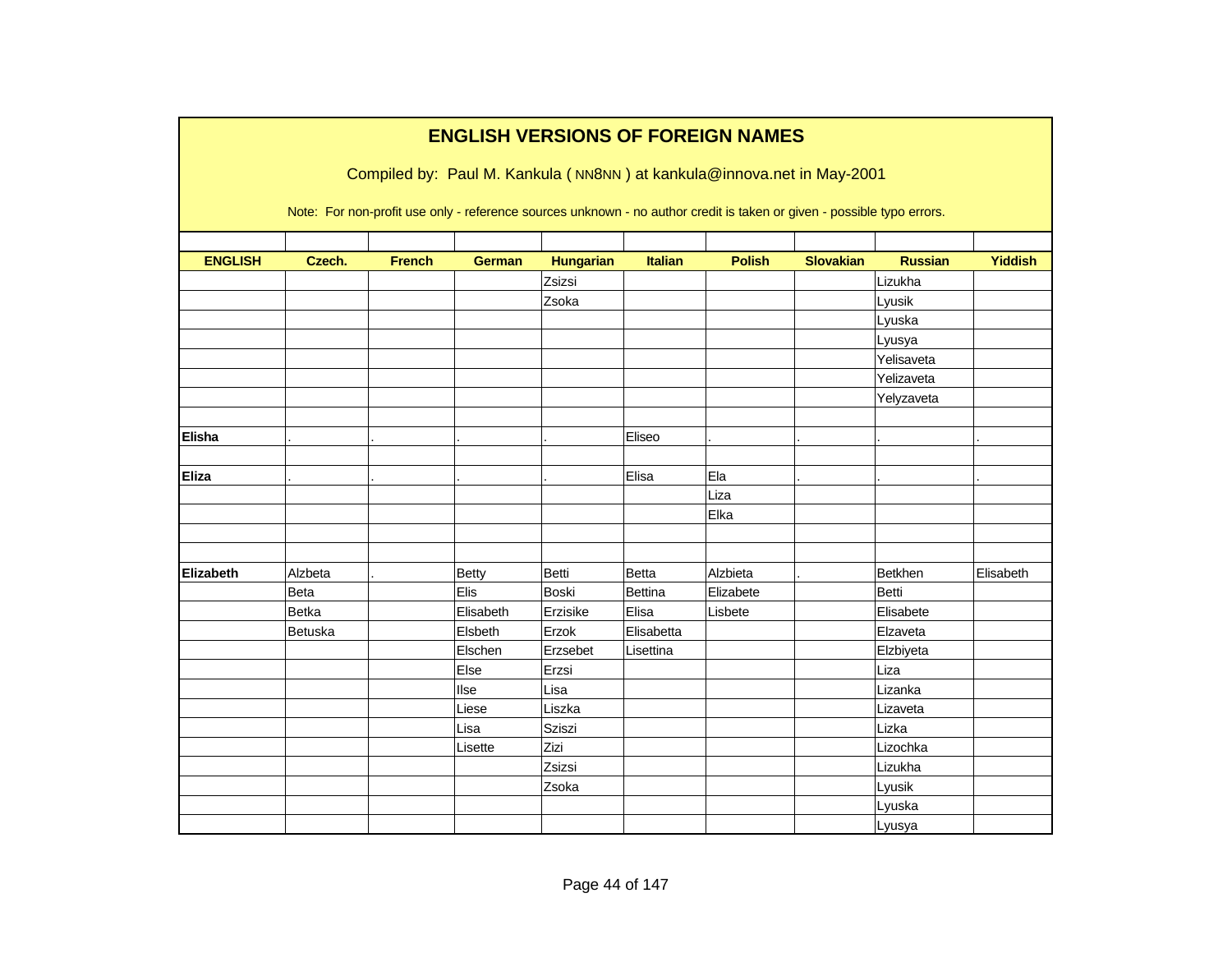|                |        |               |               |                  |                | <b>ENGLISH VERSIONS OF FOREIGN NAMES</b>                                                                               |                  |                |                |
|----------------|--------|---------------|---------------|------------------|----------------|------------------------------------------------------------------------------------------------------------------------|------------------|----------------|----------------|
|                |        |               |               |                  |                | Compiled by: Paul M. Kankula (NN8NN) at kankula@innova.net in May-2001                                                 |                  |                |                |
|                |        |               |               |                  |                |                                                                                                                        |                  |                |                |
|                |        |               |               |                  |                | Note: For non-profit use only - reference sources unknown - no author credit is taken or given - possible typo errors. |                  |                |                |
|                |        |               |               |                  |                |                                                                                                                        |                  |                |                |
| <b>ENGLISH</b> | Czech. | <b>French</b> | <b>German</b> | <b>Hungarian</b> | <b>Italian</b> | <b>Polish</b>                                                                                                          | <b>Slovakian</b> | <b>Russian</b> | <b>Yiddish</b> |
|                |        |               |               |                  |                |                                                                                                                        |                  | Yelisaveta     |                |
|                |        |               |               |                  |                |                                                                                                                        |                  | Yelizaveta     |                |
|                |        |               |               |                  |                |                                                                                                                        |                  | Yelyzaveta     |                |
|                |        |               |               |                  |                |                                                                                                                        |                  |                |                |
| Ella           |        |               |               |                  |                |                                                                                                                        |                  | Ella           |                |
|                |        |               |               |                  |                |                                                                                                                        |                  |                |                |
| Ellen          |        |               |               |                  |                |                                                                                                                        | Elena            | Alena          |                |
|                |        |               |               |                  |                |                                                                                                                        | Elenka           | Alenka         |                |
|                |        |               |               |                  |                |                                                                                                                        | Helena           | Alenushka      |                |
|                |        |               |               |                  |                |                                                                                                                        | Helenka          | Leka           |                |
|                |        |               |               |                  |                |                                                                                                                        |                  | Lelechka       |                |
|                |        |               |               |                  |                |                                                                                                                        |                  | Lelya          |                |
|                |        |               |               |                  |                |                                                                                                                        |                  | Lena           |                |
|                |        |               |               |                  |                |                                                                                                                        |                  | Lenka          |                |
|                |        |               |               |                  |                |                                                                                                                        |                  | Lenochka       |                |
|                |        |               |               |                  |                |                                                                                                                        |                  | Lenusya        |                |
|                |        |               |               |                  |                |                                                                                                                        |                  | Lili           |                |
|                |        |               |               |                  |                |                                                                                                                        |                  | Lyalechka      |                |
|                |        |               |               |                  |                |                                                                                                                        |                  | Lyalka         |                |
|                |        |               |               |                  |                |                                                                                                                        |                  | Lyalya         |                |
|                |        |               |               |                  |                |                                                                                                                        |                  | Lyusik         |                |
|                |        |               |               |                  |                |                                                                                                                        |                  | Lyuska         |                |
|                |        |               |               |                  |                |                                                                                                                        |                  | Lyusya         |                |
|                |        |               |               |                  |                |                                                                                                                        |                  | Nelya          |                |
|                |        |               |               |                  |                |                                                                                                                        |                  | Olena          |                |
|                |        |               |               |                  |                |                                                                                                                        |                  | Olenka         |                |
|                |        |               |               |                  |                |                                                                                                                        |                  | Yelena         |                |
|                |        |               |               |                  |                |                                                                                                                        |                  |                |                |
| <b>Elmer</b>   |        |               | Elmer         | Elemer           |                |                                                                                                                        |                  |                |                |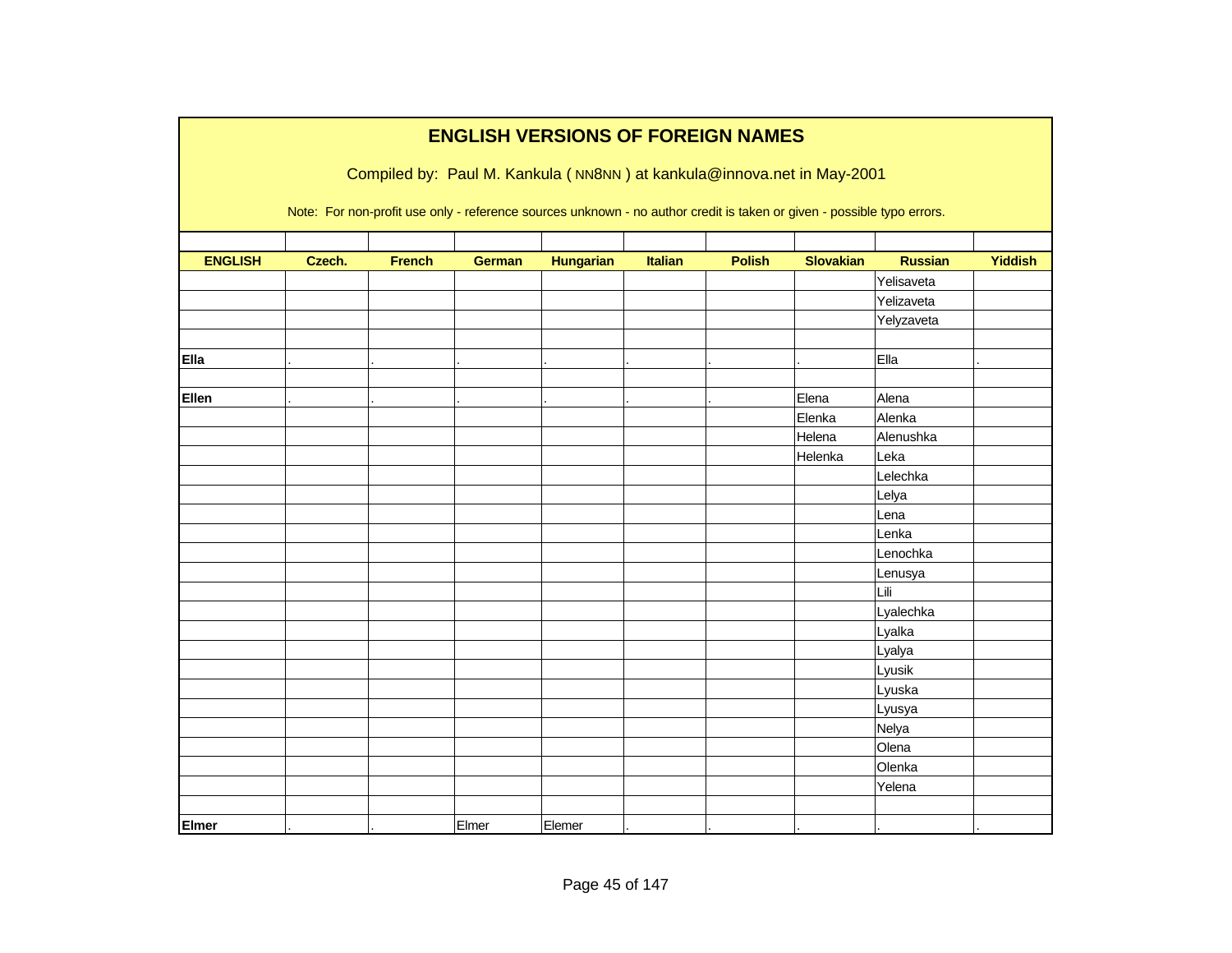|                |         |               |               |                  |                | <b>ENGLISH VERSIONS OF FOREIGN NAMES</b>                                                                               |                  |                |                |
|----------------|---------|---------------|---------------|------------------|----------------|------------------------------------------------------------------------------------------------------------------------|------------------|----------------|----------------|
|                |         |               |               |                  |                | Compiled by: Paul M. Kankula (NN8NN) at kankula@innova.net in May-2001                                                 |                  |                |                |
|                |         |               |               |                  |                |                                                                                                                        |                  |                |                |
|                |         |               |               |                  |                | Note: For non-profit use only - reference sources unknown - no author credit is taken or given - possible typo errors. |                  |                |                |
|                |         |               |               |                  |                |                                                                                                                        |                  |                |                |
| <b>ENGLISH</b> | Czech.  | <b>French</b> | <b>German</b> | <b>Hungarian</b> | <b>Italian</b> | <b>Polish</b>                                                                                                          | <b>Slovakian</b> | <b>Russian</b> | <b>Yiddish</b> |
| Elmar          |         |               |               | Elmar            |                |                                                                                                                        |                  |                |                |
| Ulmar          |         |               |               |                  |                |                                                                                                                        |                  |                |                |
| <b>Elsbeth</b> |         |               | Elsbeth       | Elza             |                |                                                                                                                        |                  |                |                |
| <b>Else</b>    |         |               | Else          |                  |                |                                                                                                                        |                  | Elza           |                |
| Elsa           |         |               | Ilsa          |                  |                |                                                                                                                        |                  |                |                |
| Elsie          |         |               | llse          |                  |                |                                                                                                                        |                  |                |                |
| Elza           |         |               |               |                  |                |                                                                                                                        |                  |                |                |
| Elze           |         |               |               |                  |                |                                                                                                                        |                  |                |                |
|                |         |               |               |                  |                |                                                                                                                        |                  |                |                |
| <b>Elvira</b>  |         |               |               |                  |                | Ela                                                                                                                    |                  | Elvira         |                |
|                |         |               |               |                  |                | Elwira                                                                                                                 |                  |                |                |
|                |         |               |               |                  |                | Wiera                                                                                                                  |                  |                |                |
|                |         |               |               |                  |                | Wira                                                                                                                   |                  |                |                |
|                |         |               |               |                  |                | Wirke                                                                                                                  |                  |                |                |
|                |         |               |               |                  |                |                                                                                                                        |                  |                |                |
| Enanuel        | Emanuel |               |               |                  |                |                                                                                                                        | Emanuel          | Emanuil        | Immanuel       |
|                | Eman    |               |               |                  |                |                                                                                                                        | Manuel           | Emmanuil       |                |
|                |         |               |               |                  |                |                                                                                                                        |                  | Manuel         |                |
|                |         |               |               |                  |                |                                                                                                                        |                  | Manuil         |                |
|                |         |               |               |                  |                |                                                                                                                        |                  | Manuyil        |                |
|                |         |               |               |                  |                |                                                                                                                        |                  | Manuyla        |                |
|                |         |               |               |                  |                |                                                                                                                        |                  |                |                |
| <b>Emery</b>   |         |               |               | Imre             |                |                                                                                                                        |                  |                |                |
|                |         |               |               | Imrus            |                |                                                                                                                        |                  |                |                |
|                |         |               |               |                  |                |                                                                                                                        |                  |                |                |
| Emil           | Emil    | Emile         | Amal          | Emil             | Aemilius       | Emil                                                                                                                   | Milko            | Emilij         |                |
| Emilius        | Emilek  |               | Emil          |                  | Emilio         | Emilian                                                                                                                | Milo             |                |                |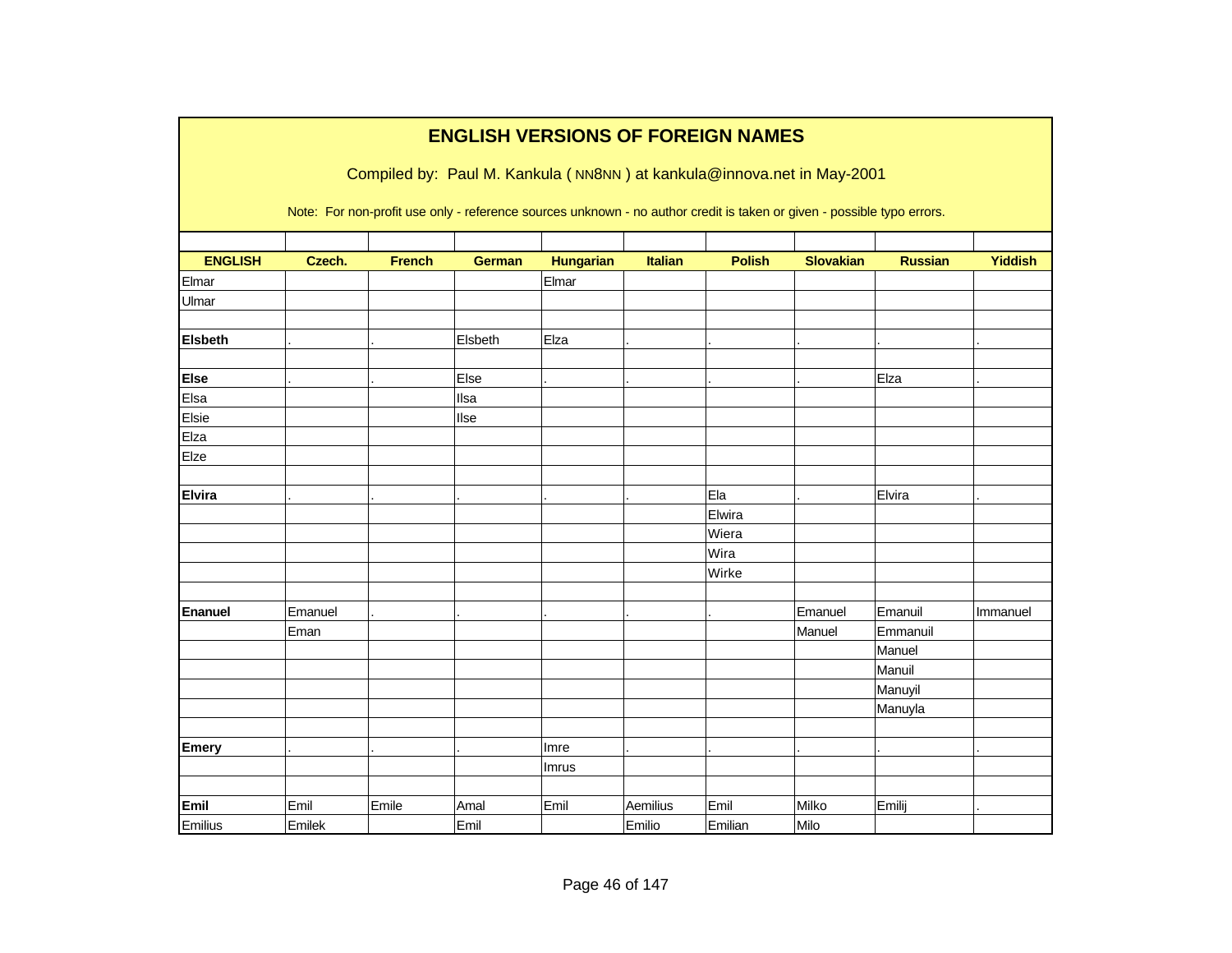|                 |        |                                                                                                                        | <b>ENGLISH VERSIONS OF FOREIGN NAMES</b> |                  |                |               |                  |                |                |
|-----------------|--------|------------------------------------------------------------------------------------------------------------------------|------------------------------------------|------------------|----------------|---------------|------------------|----------------|----------------|
|                 |        | Compiled by: Paul M. Kankula (NN8NN) at kankula@innova.net in May-2001                                                 |                                          |                  |                |               |                  |                |                |
|                 |        | Note: For non-profit use only - reference sources unknown - no author credit is taken or given - possible typo errors. |                                          |                  |                |               |                  |                |                |
| <b>ENGLISH</b>  | Czech. | <b>French</b>                                                                                                          | <b>German</b>                            | <b>Hungarian</b> | <b>Italian</b> | <b>Polish</b> | <b>Slovakian</b> | <b>Russian</b> | <b>Yiddish</b> |
|                 |        |                                                                                                                        |                                          |                  |                | Emok          |                  |                |                |
|                 |        |                                                                                                                        |                                          |                  |                |               |                  |                |                |
| Emilian         |        |                                                                                                                        |                                          |                  |                | Emil          | Emilian          | Emilian        |                |
|                 |        |                                                                                                                        |                                          |                  |                | Emilian       |                  | Emiliy         |                |
|                 |        |                                                                                                                        |                                          |                  |                |               |                  |                |                |
| <b>Emily</b>    | Ema    | Emilie                                                                                                                 | Amalie                                   |                  | Aemilia        | Ema           |                  | Amalija        |                |
| Amalea          | Emilka |                                                                                                                        |                                          |                  | Emilia         | Emilia        |                  | Amaliya        |                |
| Amelia          | Emlie  |                                                                                                                        |                                          |                  |                | Emilka        |                  | Ameliya        |                |
| Amella          | Milka  |                                                                                                                        |                                          |                  |                |               |                  | Emiliya        |                |
| Emilia          |        |                                                                                                                        |                                          |                  |                |               |                  |                |                |
| <b>Emma</b>     |        | Emma                                                                                                                   | Amma                                     | Emma             |                |               |                  | Ema            |                |
| Emme            |        |                                                                                                                        | Emma                                     | Emmi             |                |               |                  | Emma           |                |
| Emmy            |        |                                                                                                                        |                                          | Emmus            |                |               |                  |                |                |
| Imma            |        |                                                                                                                        |                                          | Emmuska          |                |               |                  |                |                |
|                 |        |                                                                                                                        |                                          |                  |                |               |                  |                |                |
| <b>Emmanuel</b> |        | Emmanuel                                                                                                               | Emanuel                                  |                  | Emmanuele      |               |                  | Emanuil        | Immanuel       |
|                 |        |                                                                                                                        |                                          |                  |                |               |                  | Emmanuil       |                |
|                 |        |                                                                                                                        |                                          |                  |                |               |                  | Manuil         |                |
|                 |        |                                                                                                                        |                                          |                  |                |               |                  | Manuyil        |                |
|                 |        |                                                                                                                        |                                          |                  |                |               |                  | Manuyla        |                |
|                 |        |                                                                                                                        |                                          |                  |                |               |                  |                |                |
| <b>Enoch</b>    |        |                                                                                                                        |                                          |                  |                | Enoch         | Enoch            | Enok           |                |
|                 |        |                                                                                                                        |                                          |                  |                |               |                  | Enovk          |                |
|                 |        |                                                                                                                        |                                          |                  |                |               |                  |                |                |
| <b>Erasmus</b>  |        |                                                                                                                        | Erasmus                                  |                  | Erasmo         | Erazm         |                  | Erasm          |                |
| Asmus           |        |                                                                                                                        |                                          |                  |                | Erek          |                  | Erazm          |                |
| Rasmus          |        |                                                                                                                        |                                          |                  |                |               |                  |                |                |
|                 |        |                                                                                                                        |                                          |                  |                |               |                  |                |                |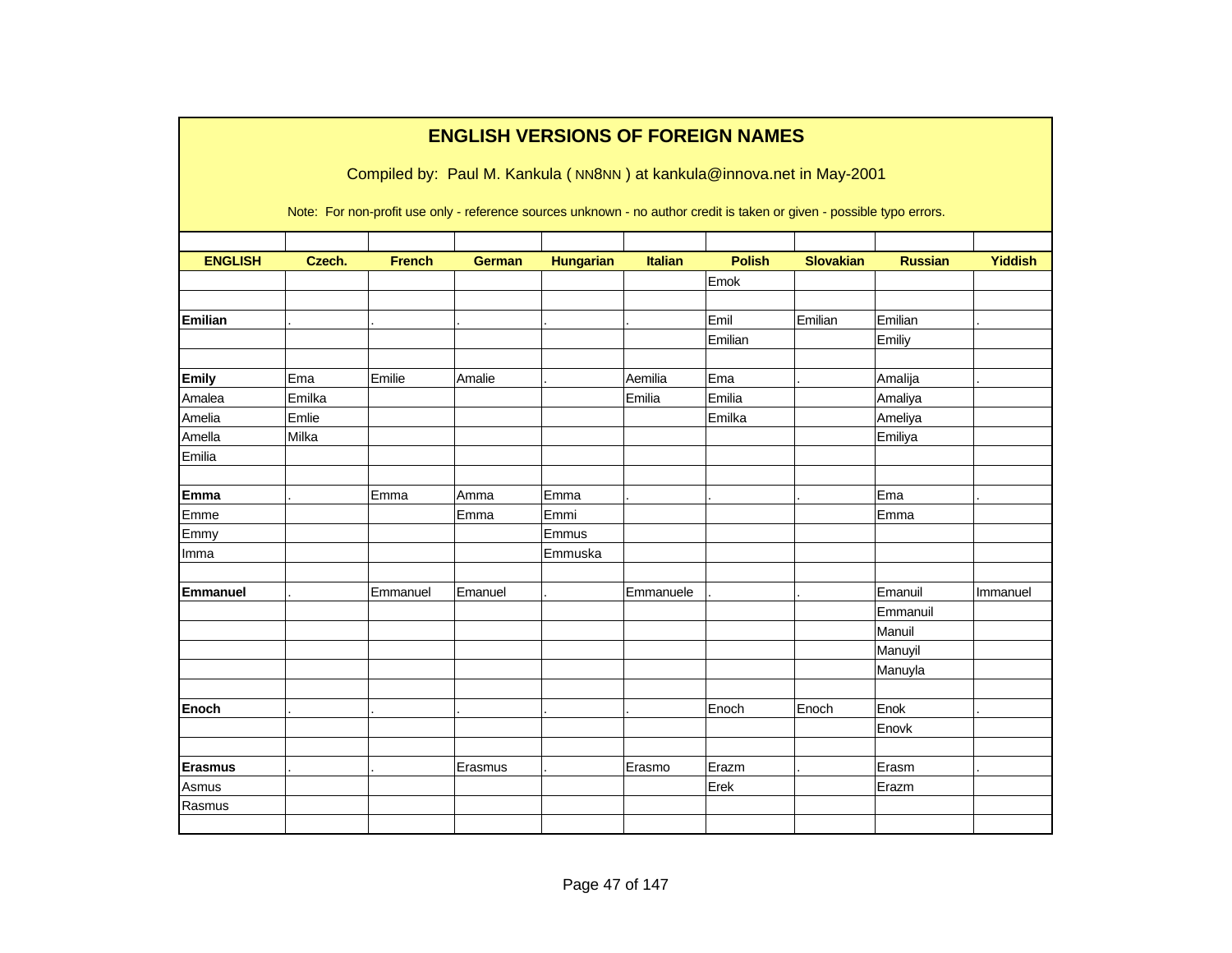|                  |                |               |               |                  |                | <b>ENGLISH VERSIONS OF FOREIGN NAMES</b><br>Compiled by: Paul M. Kankula (NN8NN) at kankula@innova.net in May-2001     |                  |                |                |
|------------------|----------------|---------------|---------------|------------------|----------------|------------------------------------------------------------------------------------------------------------------------|------------------|----------------|----------------|
|                  |                |               |               |                  |                | Note: For non-profit use only - reference sources unknown - no author credit is taken or given - possible typo errors. |                  |                |                |
| <b>ENGLISH</b>   | Czech.         | <b>French</b> | <b>German</b> | <b>Hungarian</b> | <b>Italian</b> | <b>Polish</b>                                                                                                          | <b>Slovakian</b> | <b>Russian</b> | <b>Yiddish</b> |
| <b>Erastus</b>   |                |               |               |                  |                |                                                                                                                        |                  | Erast          |                |
|                  |                |               |               |                  |                |                                                                                                                        |                  |                |                |
| Eric             | Erik           | Eric          | Erich         |                  | Erico          | Eryk                                                                                                                   | Erich            | Erik           |                |
| Erec             | Risa           |               |               |                  |                |                                                                                                                        | Erik             | Erikh          |                |
| Erick            |                |               |               |                  |                |                                                                                                                        |                  | Eriks          |                |
| Erik             |                |               |               |                  |                |                                                                                                                        |                  |                |                |
| Erica            |                |               |               |                  |                | Eryka                                                                                                                  | Erika            |                |                |
|                  |                |               |               |                  |                | Erka                                                                                                                   |                  |                |                |
| Erna             |                | Erna          |               | Erna             |                |                                                                                                                        |                  | Erna           |                |
|                  |                |               |               |                  |                |                                                                                                                        |                  |                |                |
| <b>Ernest</b>    | Arno           | Ernest        | Ernst         | Ernro            | Ernesto        | Ernek                                                                                                                  | Ernest           | Ernest         |                |
|                  | Arnost         |               |               |                  |                | Ernest                                                                                                                 |                  | Ernst          |                |
|                  | Ernest<br>Erno |               |               |                  |                | Estek                                                                                                                  |                  |                |                |
|                  |                |               |               |                  |                |                                                                                                                        |                  |                |                |
| <b>Ernestine</b> | Ernestina      | Erneste       | Ernestine     | Ernesztina       | Ernestino      | Erna                                                                                                                   | Ernestina        |                |                |
| Ernestina        | Tyna           |               |               | Eszter           |                | Ernesta                                                                                                                |                  |                |                |
|                  | Tynka          |               |               |                  |                | Ernestyna                                                                                                              |                  |                |                |
|                  |                |               |               |                  |                | Ina                                                                                                                    |                  |                |                |
|                  |                |               |               |                  |                |                                                                                                                        |                  |                |                |
| Edwin            | Ervin          |               |               |                  |                | Erwin                                                                                                                  | Ervin            |                |                |
|                  |                |               |               |                  |                | Erwinek                                                                                                                |                  |                |                |
|                  |                |               |               |                  |                | Inek                                                                                                                   |                  |                |                |
|                  |                |               |               |                  |                |                                                                                                                        |                  |                |                |
| <b>Esther</b>    |                | Estelle       | Esther        | Eszter           | Ester          | Esta                                                                                                                   | Ester            | Esfir          |                |
| Hestera          |                |               |               | Eszti            |                | Ester                                                                                                                  | Estera           | Esfira         |                |
| Hesther          |                |               |               |                  |                | Esterka                                                                                                                |                  | Esfyr          |                |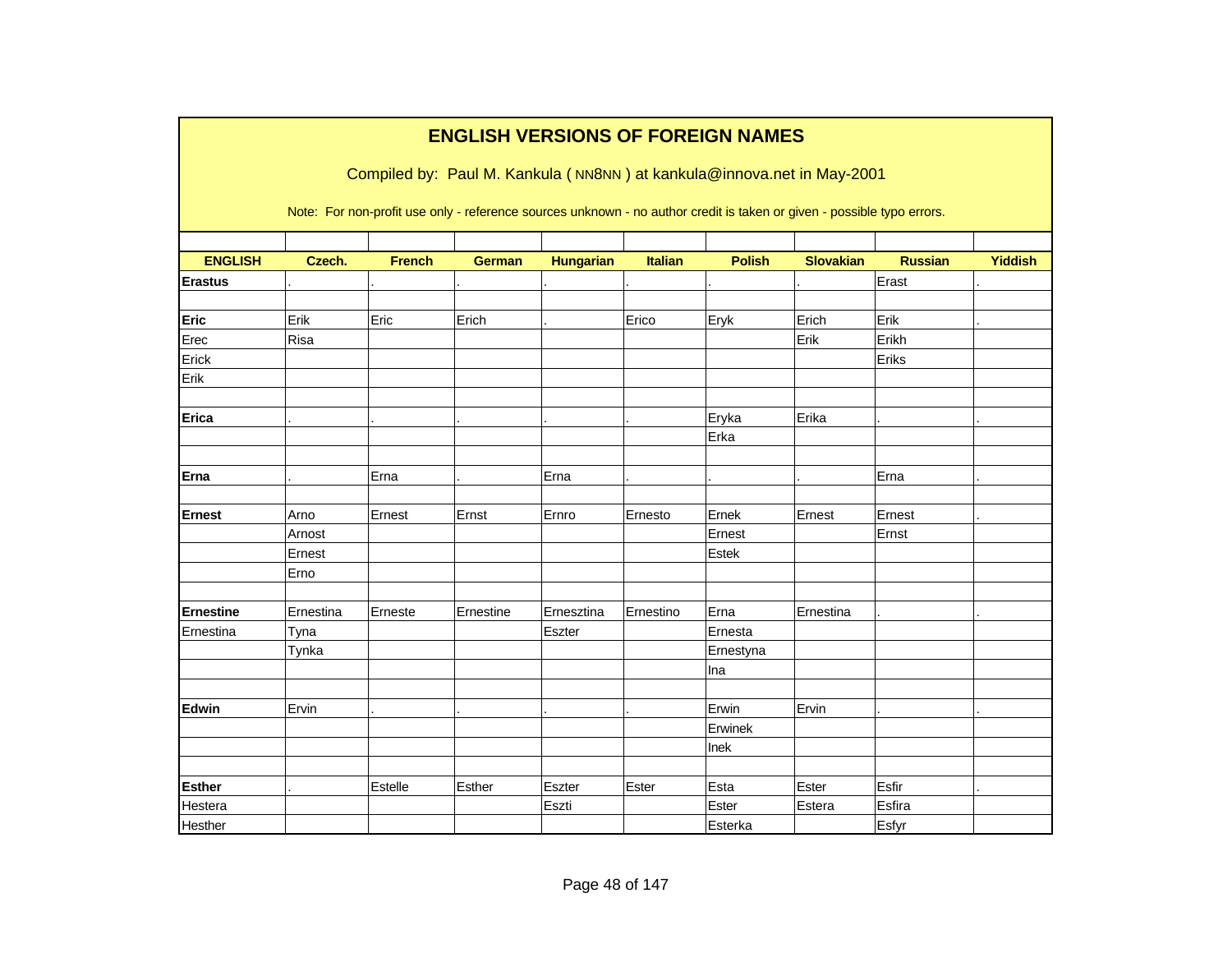|                |        |               |               |                  |                | <b>ENGLISH VERSIONS OF FOREIGN NAMES</b>                                                                               |                  |                |                |
|----------------|--------|---------------|---------------|------------------|----------------|------------------------------------------------------------------------------------------------------------------------|------------------|----------------|----------------|
|                |        |               |               |                  |                | Compiled by: Paul M. Kankula (NN8NN) at kankula@innova.net in May-2001                                                 |                  |                |                |
|                |        |               |               |                  |                | Note: For non-profit use only - reference sources unknown - no author credit is taken or given - possible typo errors. |                  |                |                |
| <b>ENGLISH</b> | Czech. | <b>French</b> | <b>German</b> | <b>Hungarian</b> | <b>Italian</b> | <b>Polish</b>                                                                                                          | <b>Slovakian</b> | <b>Russian</b> | <b>Yiddish</b> |
| Hestia         |        |               |               |                  |                |                                                                                                                        |                  | Ester          |                |
| <b>Stella</b>  |        |               |               |                  |                |                                                                                                                        |                  |                |                |
| <b>Ethel</b>   |        |               |               | Eta              |                |                                                                                                                        | Eta              |                |                |
|                |        |               |               | Etel             |                |                                                                                                                        | Etel             |                |                |
|                |        |               |               | Etelka           |                |                                                                                                                        | Etuska           |                |                |
|                |        |               |               | Etus             |                |                                                                                                                        |                  |                |                |
|                |        |               |               |                  |                |                                                                                                                        |                  |                |                |
| Eugene         | Eugen  | Eugene        | Eugen         | Jano             | Eugenio        | Eugeniusz                                                                                                              | Eugen            | Eugeni         |                |
| Gene           | Evze   |               | Eugenius      | Jenci            | Geno           | Euggenjusz                                                                                                             |                  | Genka          |                |
|                | Evzen  |               |               | Jenoe            |                | Genek                                                                                                                  |                  | Genya          |                |
|                |        |               |               | Jensi            |                | Genio                                                                                                                  |                  | Gesha          |                |
|                |        |               |               |                  |                | Geniuchna                                                                                                              |                  | Goga           |                |
|                |        |               |               |                  |                | Genius                                                                                                                 |                  | Tewhen         |                |
|                |        |               |               |                  |                |                                                                                                                        |                  | Yehveniy       |                |
|                |        |               |               |                  |                |                                                                                                                        |                  | Yevgeniy       |                |
|                |        |               |               |                  |                |                                                                                                                        |                  | Yevhen         |                |
|                |        |               |               |                  |                |                                                                                                                        |                  | Zheka          |                |
|                |        |               |               |                  |                |                                                                                                                        |                  | Zhenka         |                |
|                |        |               |               |                  |                |                                                                                                                        |                  | Zhenya         |                |
|                |        |               |               |                  |                |                                                                                                                        |                  |                |                |
| Eugenia        |        | Eugenie       | Eugenia       |                  | Eugenia        | Eugenia                                                                                                                | Eugenia          | Genichka       |                |
| Genie          |        |               |               |                  |                | Gena                                                                                                                   |                  | Genya          |                |
|                |        |               |               |                  |                | Genia                                                                                                                  |                  | Yawheniya      |                |
|                |        |               |               |                  |                | Genka                                                                                                                  |                  | Yevgeniya      |                |
|                |        |               |               |                  |                |                                                                                                                        |                  | Yevheniya      |                |
|                |        |               |               |                  |                |                                                                                                                        |                  | Yuhyna         |                |
|                |        |               |               |                  |                |                                                                                                                        |                  | Zhenichka      |                |
|                |        |               |               |                  |                |                                                                                                                        |                  | Zhenka         |                |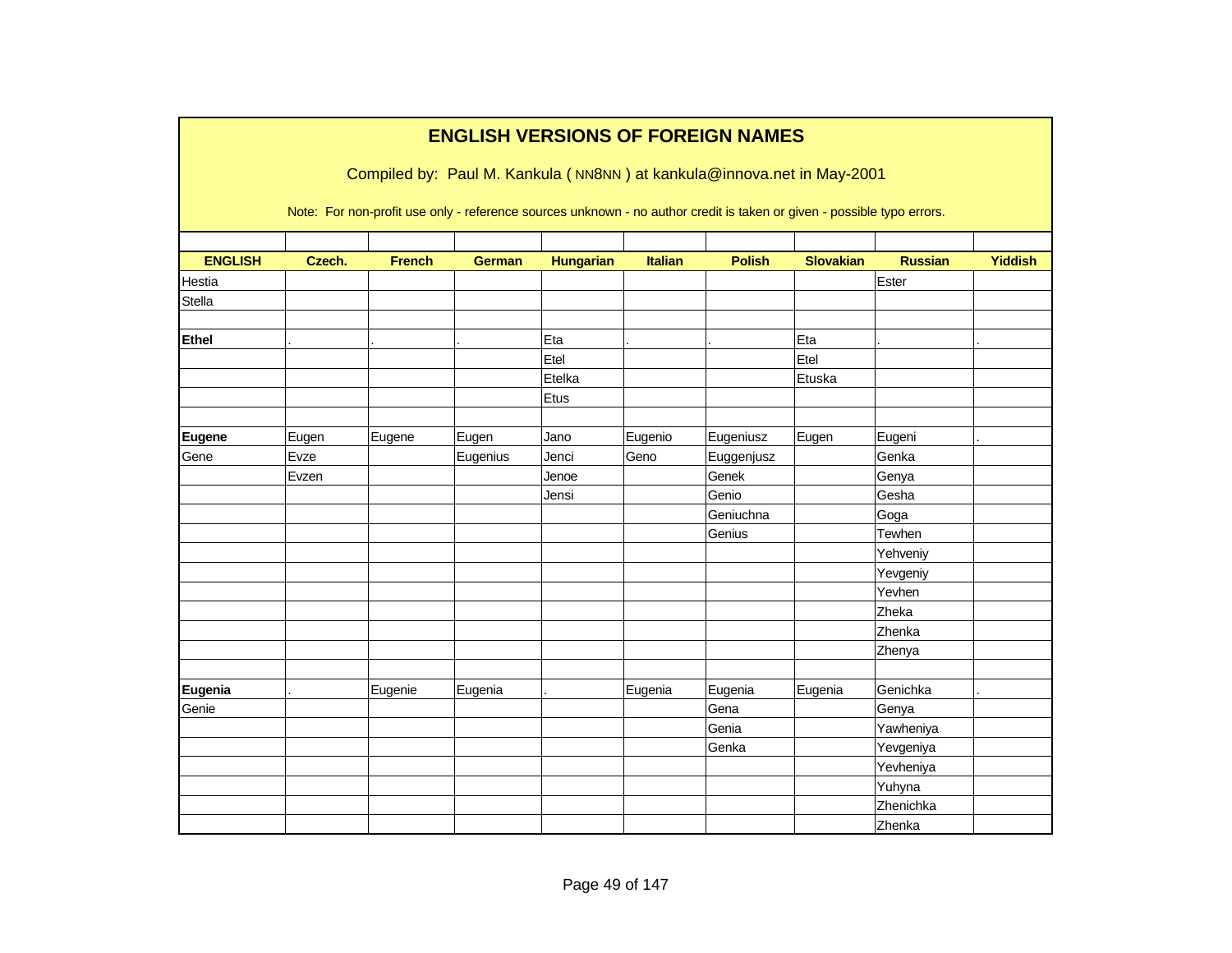|                 |        |               | <b>ENGLISH VERSIONS OF FOREIGN NAMES</b>                                                                               |                  |                |               |                  |                |                |
|-----------------|--------|---------------|------------------------------------------------------------------------------------------------------------------------|------------------|----------------|---------------|------------------|----------------|----------------|
|                 |        |               | Compiled by: Paul M. Kankula (NN8NN) at kankula@innova.net in May-2001                                                 |                  |                |               |                  |                |                |
|                 |        |               | Note: For non-profit use only - reference sources unknown - no author credit is taken or given - possible typo errors. |                  |                |               |                  |                |                |
| <b>ENGLISH</b>  | Czech. | <b>French</b> | <b>German</b>                                                                                                          | <b>Hungarian</b> | <b>Italian</b> | <b>Polish</b> | <b>Slovakian</b> | <b>Russian</b> | <b>Yiddish</b> |
|                 |        |               |                                                                                                                        |                  |                |               |                  | Zhenya         |                |
|                 |        |               |                                                                                                                        |                  |                |               |                  | Zhenyura       |                |
|                 |        |               |                                                                                                                        |                  |                |               |                  |                |                |
| Euphemia        |        | Euphmie       | Euphemia                                                                                                               |                  | Eufemia        | Eufemia       |                  | Evginiya       |                |
| Euphemine       |        |               |                                                                                                                        |                  |                | Femcia        |                  |                |                |
|                 |        |               |                                                                                                                        |                  |                |               |                  |                |                |
| <b>Eusebius</b> |        |               |                                                                                                                        |                  | Eusebio        | Euzebiusz     |                  |                |                |
|                 |        |               |                                                                                                                        |                  |                | Zebek         |                  |                |                |
|                 |        |               |                                                                                                                        |                  |                |               |                  |                |                |
| <b>Eustace</b>  |        | Eustace       |                                                                                                                        |                  | Eustachio      | Eustachy      |                  |                |                |
| Eustis          |        |               |                                                                                                                        |                  | Eustazio       | Ustek         |                  |                |                |
| Huistace        |        |               |                                                                                                                        |                  |                |               |                  |                |                |
| Eva             | Evka   |               | Eva                                                                                                                    | Eva              | Eva            | Ewa           | Eva              | Eva            | Chava          |
| Eve             | Evicka |               |                                                                                                                        | Evacska          |                | Ewcia         | Evicka           | Yeva           |                |
| Eveline         |        |               |                                                                                                                        | Evi              |                | Ewelina       | Evka             | Yevka          |                |
| Evelyn          |        |               |                                                                                                                        | Evike            |                | Ewke          | Evuska           | Yevtsye        |                |
|                 |        |               |                                                                                                                        | Vica             |                | Ewunia        |                  | Yevunya        |                |
|                 |        |               |                                                                                                                        | Vicuka           |                | Ina           |                  | Yevunye        |                |
|                 |        |               |                                                                                                                        | Vicus            |                | Lina          |                  | Yevushka       |                |
|                 |        |               |                                                                                                                        | Vicuska          |                |               |                  |                |                |
|                 |        |               |                                                                                                                        |                  |                |               |                  |                |                |
| Eval            |        |               |                                                                                                                        |                  |                |               |                  | Evalds         |                |
|                 |        |               |                                                                                                                        |                  |                |               |                  |                |                |
|                 |        |               |                                                                                                                        |                  |                |               |                  |                |                |
| <b>Evariste</b> |        |               |                                                                                                                        |                  |                | Ewaryst       |                  |                |                |
|                 |        |               |                                                                                                                        |                  |                | Rystck        |                  |                |                |
| <b>Evelina</b>  |        |               |                                                                                                                        |                  |                | Ewa           |                  |                |                |
|                 |        |               |                                                                                                                        |                  |                | Ewelina       |                  |                |                |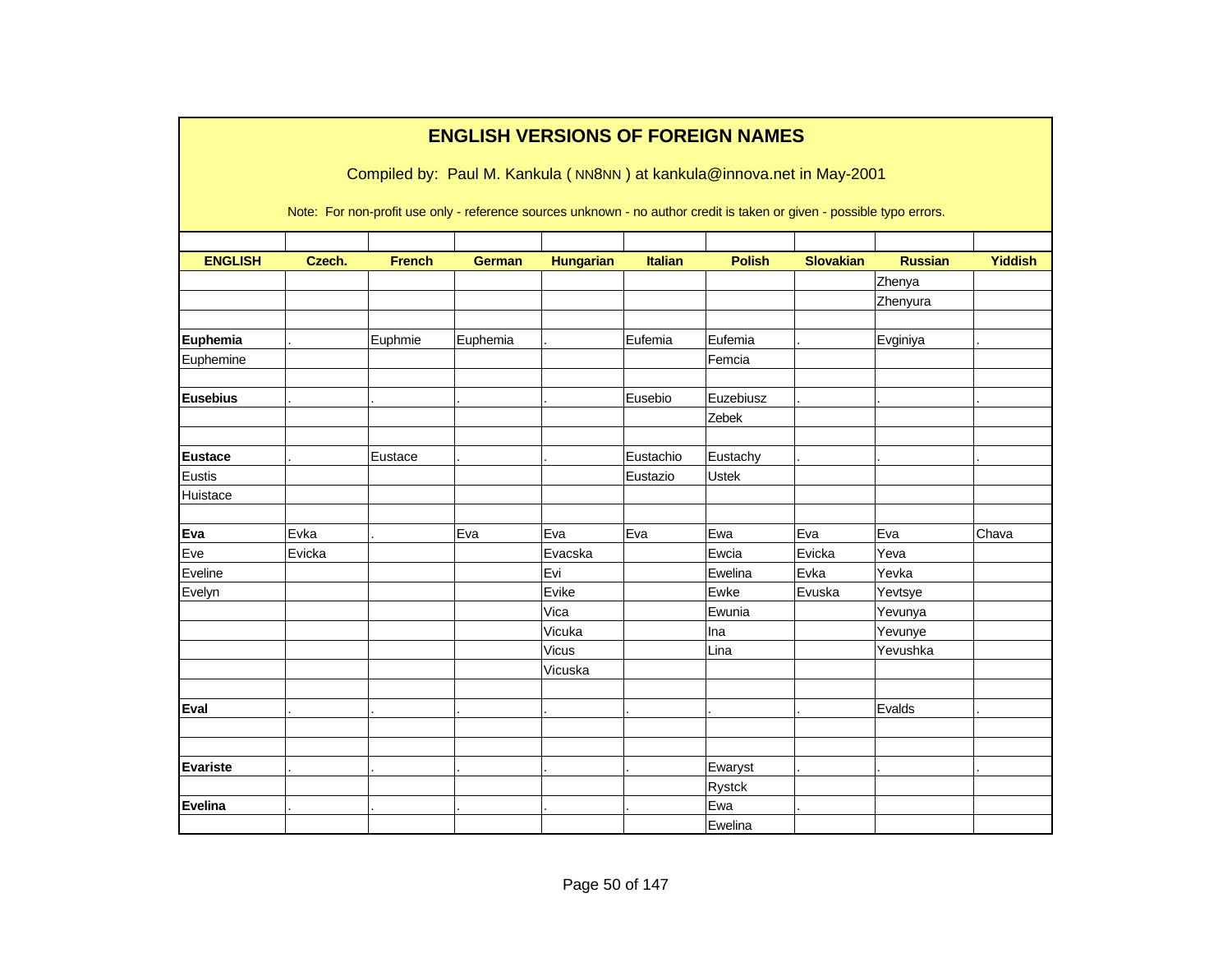|                |        |               | <b>ENGLISH VERSIONS OF FOREIGN NAMES</b>                                                                               |                  |                |               |                  |                |                |
|----------------|--------|---------------|------------------------------------------------------------------------------------------------------------------------|------------------|----------------|---------------|------------------|----------------|----------------|
|                |        |               | Compiled by: Paul M. Kankula (NN8NN) at kankula@innova.net in May-2001                                                 |                  |                |               |                  |                |                |
|                |        |               |                                                                                                                        |                  |                |               |                  |                |                |
|                |        |               | Note: For non-profit use only - reference sources unknown - no author credit is taken or given - possible typo errors. |                  |                |               |                  |                |                |
|                |        |               |                                                                                                                        |                  |                |               |                  |                |                |
| <b>ENGLISH</b> | Czech. | <b>French</b> | <b>German</b>                                                                                                          | <b>Hungarian</b> | <b>Italian</b> | <b>Polish</b> | <b>Slovakian</b> | <b>Russian</b> | <b>Yiddish</b> |
|                |        |               |                                                                                                                        |                  |                | Ina           |                  |                |                |
|                |        |               |                                                                                                                        |                  |                | Lina          |                  |                |                |
|                |        |               |                                                                                                                        |                  |                |               |                  |                |                |
| <b>Everard</b> |        | Evrhard       | Eberhard                                                                                                               |                  | Everardo       |               |                  |                |                |
| Everett        |        |               |                                                                                                                        |                  |                |               |                  |                |                |
| Everitt        |        |               |                                                                                                                        |                  |                |               |                  |                |                |
|                |        |               |                                                                                                                        |                  |                |               |                  |                |                |
| <b>Ezekiel</b> |        | Ezechiel      |                                                                                                                        |                  | Ezechiello     |               |                  | Ezekiil        | Yehezgel       |
| Ezekiah        |        |               |                                                                                                                        |                  | Ezeciele       |               |                  | Iyezekiel      |                |
| Zeke           |        |               |                                                                                                                        |                  |                |               |                  | lyezekiil      |                |
|                |        |               |                                                                                                                        |                  |                |               |                  | lyezekiyiil    |                |
|                |        |               |                                                                                                                        |                  |                |               |                  | Yezekiil       |                |
|                |        |               |                                                                                                                        |                  |                |               |                  | Yezekil        |                |
|                |        |               |                                                                                                                        |                  |                |               |                  | Yezekiya       |                |
|                |        |               |                                                                                                                        |                  |                |               |                  |                |                |
| Fabian         |        | Fabien        | Faber                                                                                                                  |                  | Fabiano        | Fabek         | Fabian           | Fabi           |                |
| Fabyn          |        | Fabert        |                                                                                                                        |                  | Fabio          |               |                  | Fabiy          |                |
|                |        |               |                                                                                                                        |                  |                |               |                  | Fabiyan        |                |
|                |        |               |                                                                                                                        |                  |                |               |                  | Faviy          |                |
|                |        |               |                                                                                                                        |                  |                |               |                  |                |                |
| Fanny          |        | Frachette     | Franze                                                                                                                 |                  | Francesca      | Fania         |                  | Faina          | Faiga          |
| Fannie         |        | Franchon      | Fritze                                                                                                                 |                  |                |               |                  | Fanechka       |                |
|                |        |               |                                                                                                                        |                  |                |               |                  | Fanka          |                |
|                |        |               |                                                                                                                        |                  |                |               |                  | Fanni          |                |
|                |        |               |                                                                                                                        |                  |                |               |                  | Fanya          |                |
|                |        |               |                                                                                                                        |                  |                |               |                  | Faya           |                |
|                |        |               |                                                                                                                        |                  |                |               |                  | Fayina         |                |
|                |        |               |                                                                                                                        |                  |                |               |                  |                |                |
| Felice         |        | Felicite      | Felicia                                                                                                                | Felicia          | Felice         | Fela          |                  | Felitsata      | Feiga          |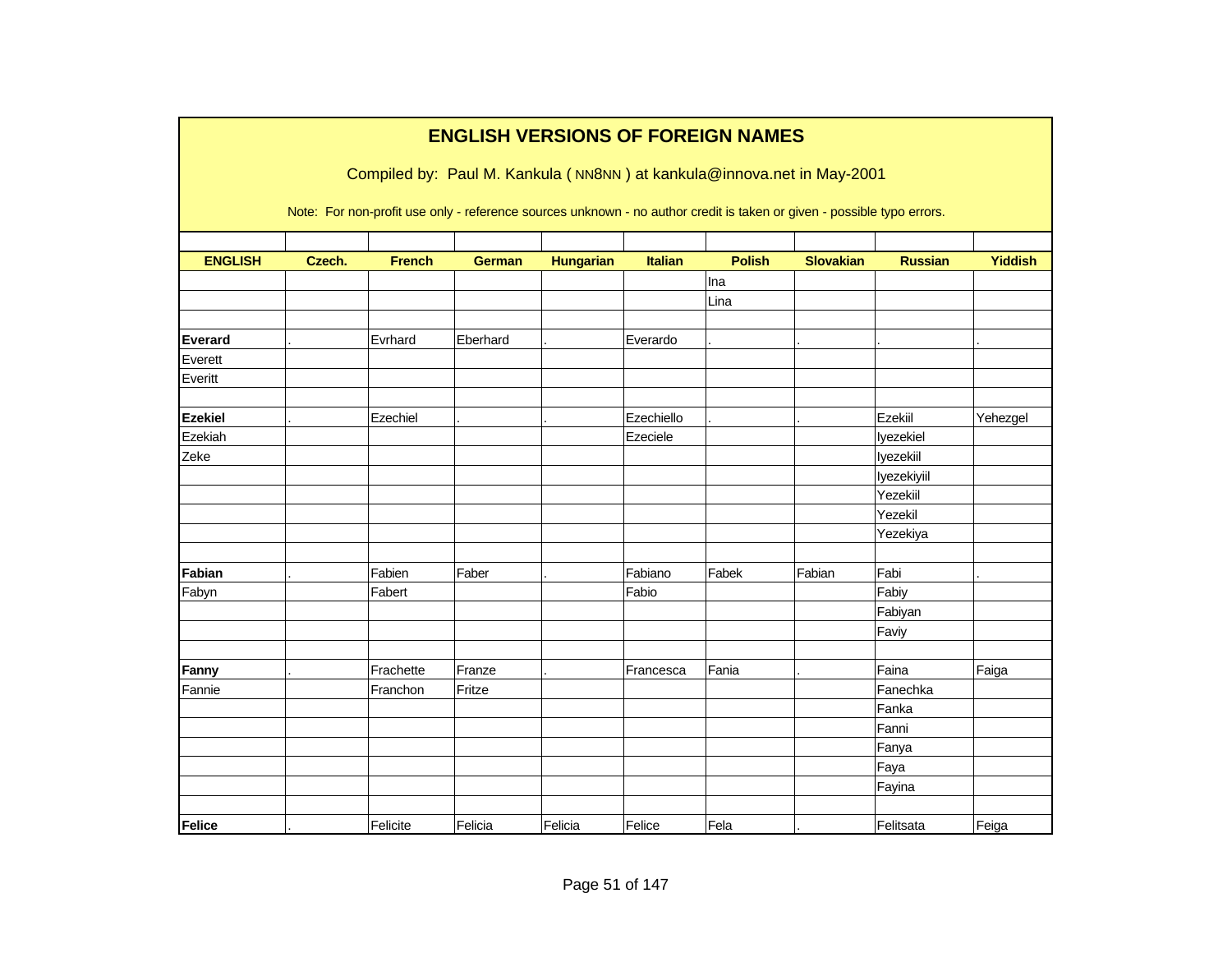|                   |          |                                                                                                                                                                                                  | <b>ENGLISH VERSIONS OF FOREIGN NAMES</b> |                  |                |               |                  |                |                |
|-------------------|----------|--------------------------------------------------------------------------------------------------------------------------------------------------------------------------------------------------|------------------------------------------|------------------|----------------|---------------|------------------|----------------|----------------|
|                   |          | Compiled by: Paul M. Kankula (NN8NN) at kankula@innova.net in May-2001<br>Note: For non-profit use only - reference sources unknown - no author credit is taken or given - possible typo errors. |                                          |                  |                |               |                  |                |                |
| <b>ENGLISH</b>    | Czech.   | <b>French</b>                                                                                                                                                                                    | <b>German</b>                            | <b>Hungarian</b> | <b>Italian</b> | <b>Polish</b> | <b>Slovakian</b> | <b>Russian</b> | <b>Yiddish</b> |
| Felicia           |          | Felise                                                                                                                                                                                           |                                          |                  | Felicita       | Felcia        |                  | Felitsita      |                |
| Felicity          |          |                                                                                                                                                                                                  |                                          |                  |                | Felicia       |                  | Felitsiya      |                |
|                   |          |                                                                                                                                                                                                  |                                          |                  |                | Felka         |                  |                |                |
|                   |          |                                                                                                                                                                                                  |                                          |                  |                |               |                  |                |                |
| Felix             | Fela     | Felix                                                                                                                                                                                            | Felix                                    |                  | Felice         | Felek         |                  | Feliks         |                |
|                   | Fleix    |                                                                                                                                                                                                  |                                          |                  |                | Feliks        |                  | Feliksas       |                |
|                   |          |                                                                                                                                                                                                  |                                          |                  |                | Felus         |                  | Felikss        |                |
|                   |          |                                                                                                                                                                                                  |                                          |                  |                |               |                  |                |                |
| <b>Ferdinand</b>  | Ferda    | Ferdinand                                                                                                                                                                                        | Ferdinand                                | Ferdinand        | Ferdinando     | Ferdek        | Ferdis           | Feliks         |                |
| Fernand           | Ferdys   |                                                                                                                                                                                                  |                                          | Nandi            |                | Ferdinand     | Ferdo            | Feliksas       |                |
|                   |          |                                                                                                                                                                                                  |                                          | Nandor           |                | Ferdynand     |                  | Felikss        |                |
|                   |          |                                                                                                                                                                                                  |                                          |                  |                |               |                  |                |                |
| <b>Flora</b>      | Kveta    | Florence                                                                                                                                                                                         | Flora                                    | Flora            | Flora          | Florentyna    |                  | Flora          |                |
| Florence          | Kvetka   |                                                                                                                                                                                                  |                                          | Florea           |                |               |                  | Lora           |                |
|                   | Kvetuska |                                                                                                                                                                                                  |                                          | Florentyna       |                |               |                  | Lorka          |                |
|                   | Kvtuse   |                                                                                                                                                                                                  |                                          |                  |                |               |                  |                |                |
|                   |          |                                                                                                                                                                                                  |                                          |                  |                |               |                  |                |                |
| <b>Florentina</b> |          |                                                                                                                                                                                                  |                                          |                  | Florentina     |               |                  |                |                |
|                   |          |                                                                                                                                                                                                  |                                          |                  |                |               |                  |                |                |
| <b>Florentine</b> |          |                                                                                                                                                                                                  |                                          |                  | Florentino     |               |                  |                |                |
|                   |          |                                                                                                                                                                                                  |                                          |                  |                |               |                  |                |                |
| Fortunate         |          |                                                                                                                                                                                                  |                                          |                  | Fortunato      | Fortek        |                  | Fortunat       |                |
|                   |          |                                                                                                                                                                                                  |                                          |                  |                | Fortunay      |                  |                |                |
|                   |          |                                                                                                                                                                                                  |                                          |                  |                | <b>Natek</b>  |                  |                |                |
| <b>Frances</b>    |          | Franchon                                                                                                                                                                                         | Franze                                   | Fereng           | Cella          | Fraka         | Franca           | Fedora         |                |
| Francela          |          | Francoise                                                                                                                                                                                        | Franziska                                | Ferike           | Francesca      | Franciszka    | Frantiska        | Feodora        |                |
| Francelia         |          |                                                                                                                                                                                                  |                                          | Franci           |                | Frania        |                  | Franciszek     |                |
|                   |          |                                                                                                                                                                                                  |                                          |                  |                |               |                  |                |                |
| Francine          |          |                                                                                                                                                                                                  |                                          | Franciska        |                |               |                  |                |                |

٦

**The State**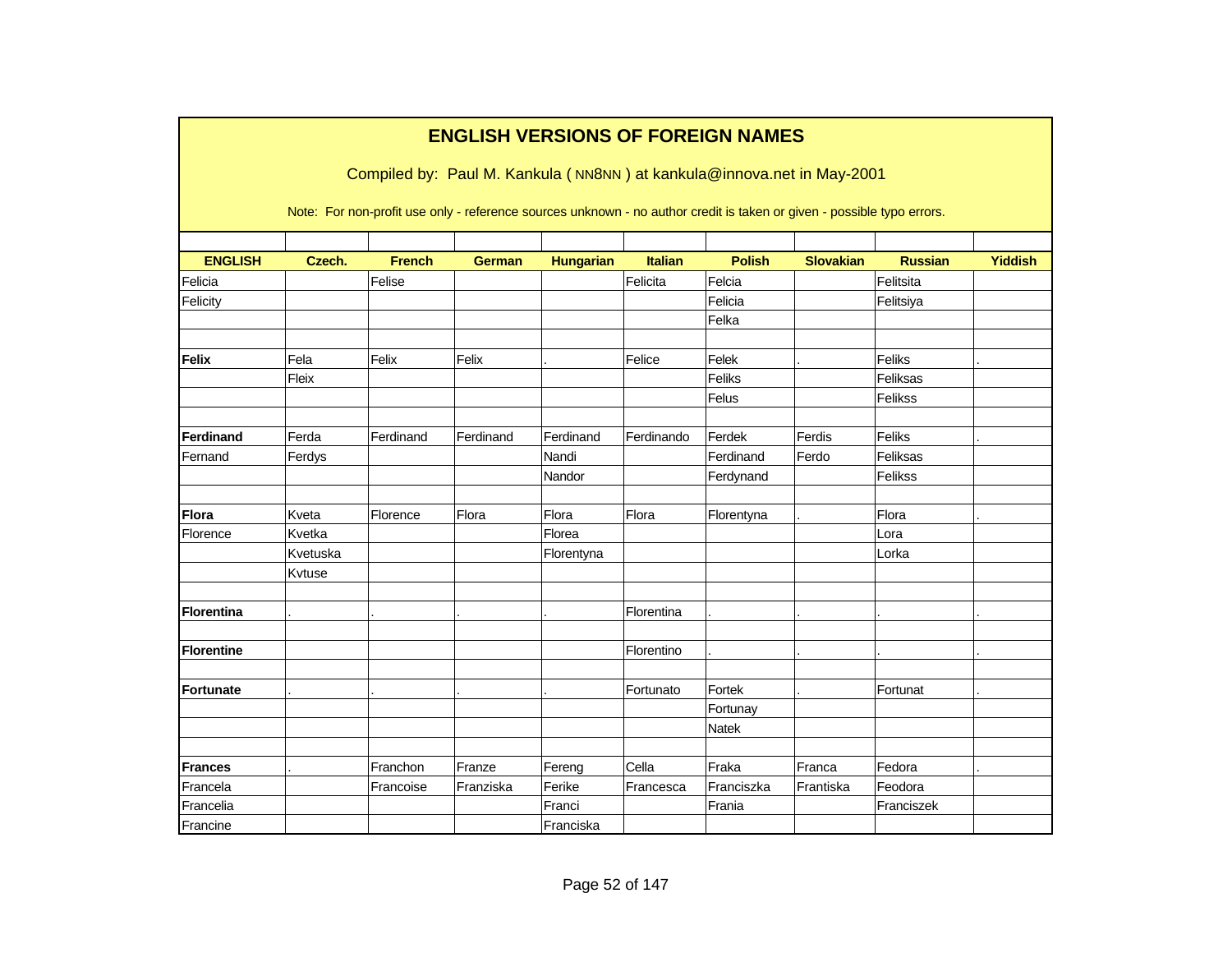|                | <b>ENGLISH VERSIONS OF FOREIGN NAMES</b><br>Compiled by: Paul M. Kankula (NN8NN) at kankula@innova.net in May-2001 |               |               |                                                                                                                        |                |               |                  |                |                |  |  |  |  |
|----------------|--------------------------------------------------------------------------------------------------------------------|---------------|---------------|------------------------------------------------------------------------------------------------------------------------|----------------|---------------|------------------|----------------|----------------|--|--|--|--|
|                |                                                                                                                    |               |               | Note: For non-profit use only - reference sources unknown - no author credit is taken or given - possible typo errors. |                |               |                  |                |                |  |  |  |  |
|                |                                                                                                                    |               |               |                                                                                                                        |                |               |                  |                |                |  |  |  |  |
| <b>ENGLISH</b> | Czech.                                                                                                             | <b>French</b> | <b>German</b> | <b>Hungarian</b>                                                                                                       | <b>Italian</b> | <b>Polish</b> | <b>Slovakian</b> | <b>Russian</b> | <b>Yiddish</b> |  |  |  |  |
| Francisco      |                                                                                                                    |               |               |                                                                                                                        |                |               |                  |                |                |  |  |  |  |
|                |                                                                                                                    |               |               |                                                                                                                        |                |               |                  |                |                |  |  |  |  |
| <b>Francis</b> | Ferenc                                                                                                             | Franchot      | Fraenzel      | Ferenc                                                                                                                 | Francesco      | Franciszek    | Ferko            | Fedar          |                |  |  |  |  |
| Fran           | Franci                                                                                                             | Francoise     | Franck        | Feri                                                                                                                   | Franco         | Franek        | Fero             | Fedinka        |                |  |  |  |  |
| Frane          | Franta                                                                                                             |               | Franz         | Ferke                                                                                                                  |                | Frania        | Ferusea          | Fedir          |                |  |  |  |  |
| Frankie        | Frantik                                                                                                            |               | Franziscus    | Ferko                                                                                                                  |                | Franus        | Frantisek        | Fedka          |                |  |  |  |  |
|                | Frantisek                                                                                                          |               | Franzl        |                                                                                                                        |                |               |                  | Fedor          |                |  |  |  |  |
|                |                                                                                                                    |               |               |                                                                                                                        |                |               |                  | Fedya          |                |  |  |  |  |
|                |                                                                                                                    |               |               |                                                                                                                        |                |               |                  | Fedyay         |                |  |  |  |  |
|                |                                                                                                                    |               |               |                                                                                                                        |                |               |                  | Fedyukha       |                |  |  |  |  |
|                |                                                                                                                    |               |               |                                                                                                                        |                |               |                  | Fedyusha       |                |  |  |  |  |
|                |                                                                                                                    |               |               |                                                                                                                        |                |               |                  | Feodor         |                |  |  |  |  |
|                |                                                                                                                    |               |               |                                                                                                                        |                |               |                  | Feodorka       |                |  |  |  |  |
|                |                                                                                                                    |               |               |                                                                                                                        |                |               |                  | Khvyados       |                |  |  |  |  |
|                |                                                                                                                    |               |               |                                                                                                                        |                |               |                  |                |                |  |  |  |  |
| <b>Frank</b>   | Ferenc                                                                                                             | Franchot      | Fraenzel      | Ferenc                                                                                                                 | Francesco      | Franciszek    | Ferko            | Fedar          |                |  |  |  |  |
|                | Franci                                                                                                             |               | Franz         | Feri                                                                                                                   |                | Franek        | Fero             | Fedinka        |                |  |  |  |  |
|                | Franta                                                                                                             |               | Franzl        | Ferke                                                                                                                  |                | Franio        | Feruska          | Fedir          |                |  |  |  |  |
|                | Frantek                                                                                                            |               |               | Ferko                                                                                                                  |                | Franius       | Frantisek        | Fedka          |                |  |  |  |  |
|                | Frantisek                                                                                                          |               |               |                                                                                                                        |                |               |                  | Fedor          |                |  |  |  |  |
|                |                                                                                                                    |               |               |                                                                                                                        |                |               |                  | Fedorka        |                |  |  |  |  |
|                |                                                                                                                    |               |               |                                                                                                                        |                |               |                  | Feduno         |                |  |  |  |  |
|                |                                                                                                                    |               |               |                                                                                                                        |                |               |                  | Fedya          |                |  |  |  |  |
|                |                                                                                                                    |               |               |                                                                                                                        |                |               |                  | Fedyay         |                |  |  |  |  |
|                |                                                                                                                    |               |               |                                                                                                                        |                |               |                  | Fedyukha       |                |  |  |  |  |
|                |                                                                                                                    |               |               |                                                                                                                        |                |               |                  | Fedyusha       |                |  |  |  |  |
|                |                                                                                                                    |               |               |                                                                                                                        |                |               |                  | Feodor         |                |  |  |  |  |
|                |                                                                                                                    |               |               |                                                                                                                        |                |               |                  | Khvyados       |                |  |  |  |  |
|                |                                                                                                                    |               |               |                                                                                                                        |                |               |                  | Todor          |                |  |  |  |  |
|                |                                                                                                                    |               |               |                                                                                                                        |                |               |                  |                |                |  |  |  |  |

Г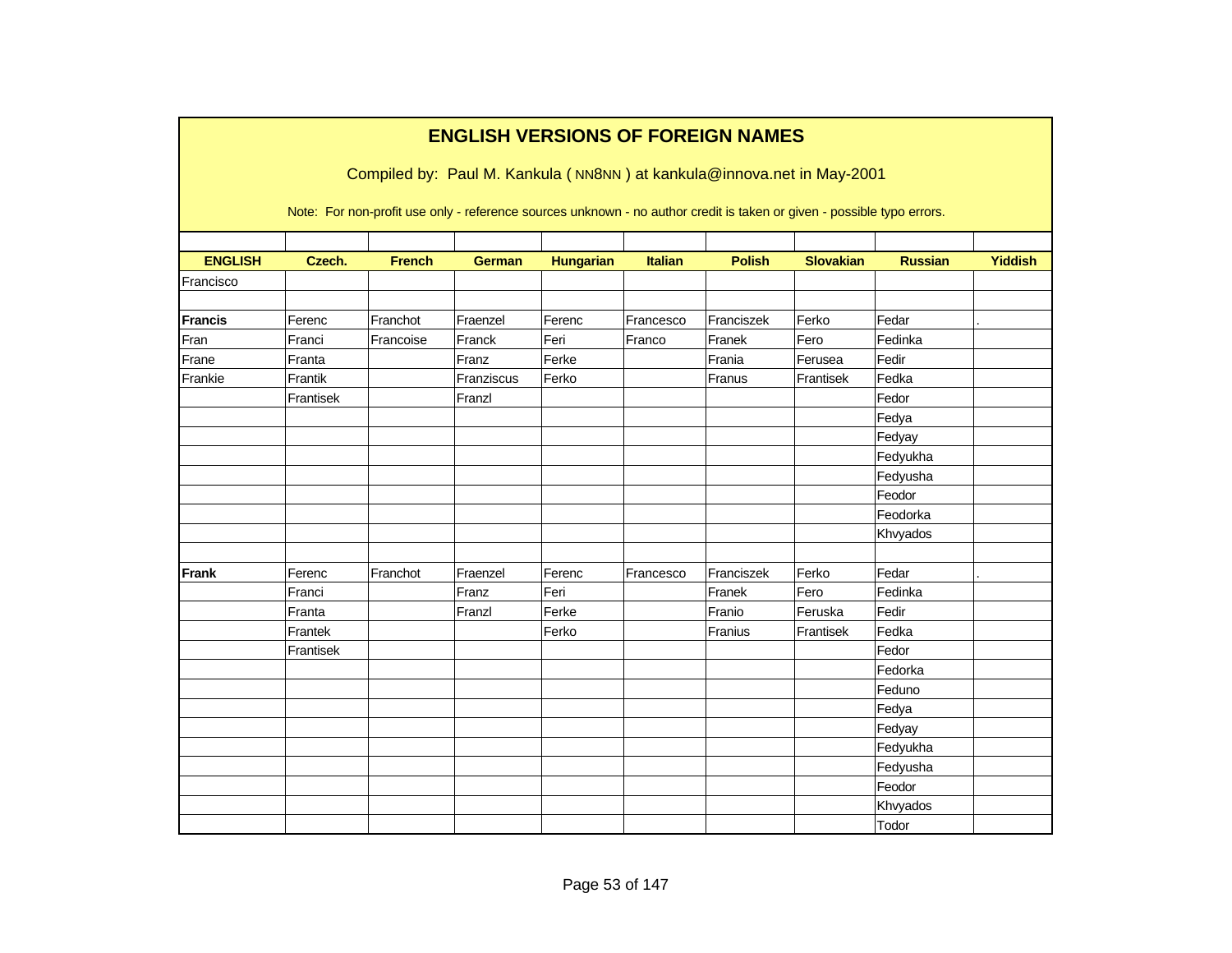|                   | <b>ENGLISH VERSIONS OF FOREIGN NAMES</b>                                                                                                                                                         |               |               |                  |                |               |                  |                |                |  |  |  |  |
|-------------------|--------------------------------------------------------------------------------------------------------------------------------------------------------------------------------------------------|---------------|---------------|------------------|----------------|---------------|------------------|----------------|----------------|--|--|--|--|
|                   | Compiled by: Paul M. Kankula (NN8NN) at kankula@innova.net in May-2001<br>Note: For non-profit use only - reference sources unknown - no author credit is taken or given - possible typo errors. |               |               |                  |                |               |                  |                |                |  |  |  |  |
|                   |                                                                                                                                                                                                  |               |               |                  |                |               |                  |                |                |  |  |  |  |
|                   |                                                                                                                                                                                                  |               |               |                  |                |               |                  |                |                |  |  |  |  |
| <b>ENGLISH</b>    | Czech.                                                                                                                                                                                           | <b>French</b> | <b>German</b> | <b>Hungarian</b> | <b>Italian</b> | <b>Polish</b> | <b>Slovakian</b> | <b>Russian</b> | <b>Yiddish</b> |  |  |  |  |
|                   |                                                                                                                                                                                                  |               |               |                  |                |               |                  | Todorka        |                |  |  |  |  |
| <b>Frederick</b>  | Beda                                                                                                                                                                                             | Frederic      | Fredi         | Frici            | Federico       | Fredek        | <b>Benrich</b>   | Fridrich       |                |  |  |  |  |
| Frederic          | Bedo                                                                                                                                                                                             |               | Friedel       | Frigyes          | Federigo       | Fryc          | Frico            | Fridrikh       |                |  |  |  |  |
|                   | Bedrich                                                                                                                                                                                          |               | Friedrich     |                  |                | Fryderyka     | Fridrich         |                |                |  |  |  |  |
|                   |                                                                                                                                                                                                  |               | Fritz         |                  |                |               |                  |                |                |  |  |  |  |
|                   |                                                                                                                                                                                                  |               |               |                  |                |               |                  |                |                |  |  |  |  |
| <b>Fredericka</b> |                                                                                                                                                                                                  | Frederique    | Frederike     | Frederica        | Federica       | Fryda         |                  | Frederika      |                |  |  |  |  |
| Farica            |                                                                                                                                                                                                  |               | Frida         | Frici            | Feriga         | Fryderyka     |                  |                |                |  |  |  |  |
| Frederica         |                                                                                                                                                                                                  |               | Fritze        | Frida            |                |               |                  |                |                |  |  |  |  |
| Frederika         |                                                                                                                                                                                                  |               | Fritzinn      |                  |                |               |                  |                |                |  |  |  |  |
|                   |                                                                                                                                                                                                  |               | Riekchen      |                  |                |               |                  |                |                |  |  |  |  |
|                   |                                                                                                                                                                                                  |               |               |                  |                |               |                  |                |                |  |  |  |  |
| Fuerchtegott      |                                                                                                                                                                                                  |               | Fuerchtegott  |                  |                |               |                  |                |                |  |  |  |  |
| <b>Fulgentius</b> |                                                                                                                                                                                                  |               |               |                  | Fulgenzio      |               |                  |                |                |  |  |  |  |
|                   |                                                                                                                                                                                                  |               |               |                  |                |               |                  |                |                |  |  |  |  |
| <b>Gabriel</b>    | Gabiela                                                                                                                                                                                          | Gabiel        |               | Gabi             | Gabrielli      | Gaba          | Gaba             | Ganka          |                |  |  |  |  |
| Gab               | Gaby                                                                                                                                                                                             |               |               | Gabriel          | Gabriello      | Gabriela      | Gabika           | Ganya          |                |  |  |  |  |
| Gabe              | Jela                                                                                                                                                                                             |               |               |                  |                | Gabrielka     | Gabriela         | Gapka          |                |  |  |  |  |
| Gad               |                                                                                                                                                                                                  |               |               |                  |                | Gabryela      |                  | Gavriil        |                |  |  |  |  |
|                   |                                                                                                                                                                                                  |               |               |                  |                |               |                  | Gavrik         |                |  |  |  |  |
|                   |                                                                                                                                                                                                  |               |               |                  |                |               |                  | Gavril         |                |  |  |  |  |
|                   |                                                                                                                                                                                                  |               |               |                  |                |               |                  | Gavrila        |                |  |  |  |  |
|                   |                                                                                                                                                                                                  |               |               |                  |                |               |                  | Gavrilka       |                |  |  |  |  |
|                   |                                                                                                                                                                                                  |               |               |                  |                |               |                  | Gavryusha      |                |  |  |  |  |
|                   |                                                                                                                                                                                                  |               |               |                  |                |               |                  | Gavryushechka  |                |  |  |  |  |
|                   |                                                                                                                                                                                                  |               |               |                  |                |               |                  | Gavryushka     |                |  |  |  |  |
|                   |                                                                                                                                                                                                  |               |               |                  |                |               |                  | Havrylo        |                |  |  |  |  |

٦

Г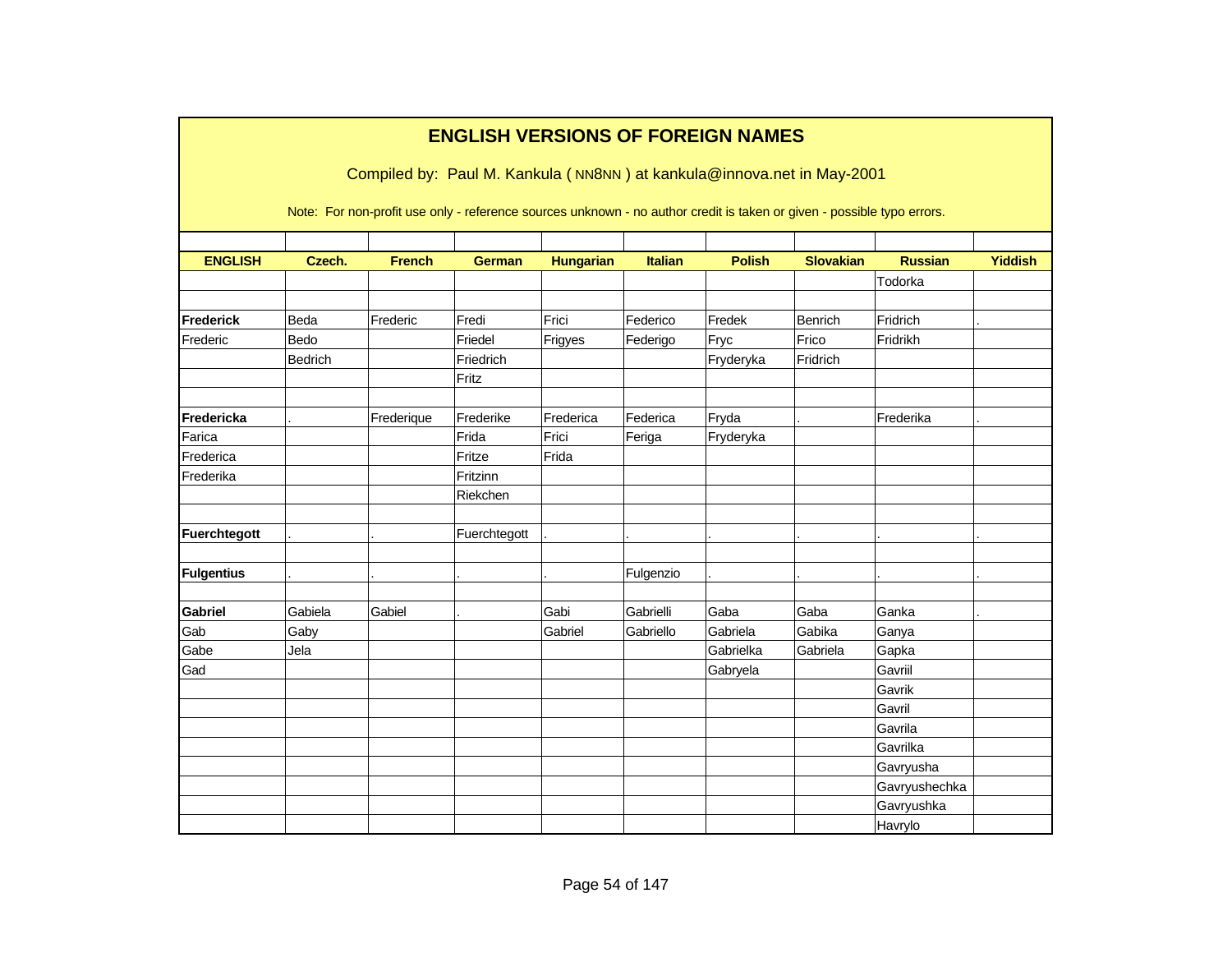|                 |                                                                                                                                                                                                  |               |                   | <b>ENGLISH VERSIONS OF FOREIGN NAMES</b> |                |               |                  |                |                |  |  |  |  |
|-----------------|--------------------------------------------------------------------------------------------------------------------------------------------------------------------------------------------------|---------------|-------------------|------------------------------------------|----------------|---------------|------------------|----------------|----------------|--|--|--|--|
|                 | Compiled by: Paul M. Kankula (NN8NN) at kankula@innova.net in May-2001<br>Note: For non-profit use only - reference sources unknown - no author credit is taken or given - possible typo errors. |               |                   |                                          |                |               |                  |                |                |  |  |  |  |
| <b>ENGLISH</b>  | Czech.                                                                                                                                                                                           | <b>French</b> | <b>German</b>     | <b>Hungarian</b>                         | <b>Italian</b> | <b>Polish</b> | <b>Slovakian</b> | <b>Russian</b> | <b>Yiddish</b> |  |  |  |  |
| Gabriella       | Gabriela                                                                                                                                                                                         |               |                   | Gabi                                     |                | Gaba          | Gaba             |                |                |  |  |  |  |
|                 | Gaby                                                                                                                                                                                             |               |                   | Gabiell                                  |                | Gabriela      | Gabika           |                |                |  |  |  |  |
|                 | Jela                                                                                                                                                                                             |               |                   |                                          |                | Gabrielka     | Gabriela         |                |                |  |  |  |  |
|                 |                                                                                                                                                                                                  |               |                   |                                          |                | Gabryela      |                  |                |                |  |  |  |  |
| Gaspar          |                                                                                                                                                                                                  | Gaspard       | Kaspar            | Caspar                                   | Gaspare        | Kaspar        |                  | Gaspar         |                |  |  |  |  |
| Caspar          |                                                                                                                                                                                                  |               |                   | Gaspar                                   |                | Kaspek        |                  |                |                |  |  |  |  |
| Jaspar          |                                                                                                                                                                                                  |               |                   | Gazsi                                    |                | Kecper        |                  |                |                |  |  |  |  |
| <b>Gaston</b>   |                                                                                                                                                                                                  | Gaston        |                   |                                          | Gastone        |               |                  |                |                |  |  |  |  |
|                 |                                                                                                                                                                                                  |               |                   |                                          |                |               |                  |                |                |  |  |  |  |
| Gascon          |                                                                                                                                                                                                  |               |                   |                                          |                |               |                  |                |                |  |  |  |  |
| Geneva          |                                                                                                                                                                                                  | Genevieve     | Genoveva          | Gyongyi                                  | Genevra        |               |                  | Zenevieva      |                |  |  |  |  |
| Jennifer        |                                                                                                                                                                                                  |               |                   | Gyongyver                                |                |               |                  |                |                |  |  |  |  |
| Genvieve        |                                                                                                                                                                                                  |               | Genoveva          | Genovaya                                 | Genevieffa     | Genowewa      |                  | Genoveva       |                |  |  |  |  |
|                 | Jiri                                                                                                                                                                                             |               |                   |                                          |                | Jerzy         | Juricek          | Dzhordzh       |                |  |  |  |  |
| George<br>Georg | Jirka                                                                                                                                                                                            | Georges       | Jeorg<br>Jeurgen  | Genovaya<br>Gyoergy                      | Georgio        | Jerzyk        | Jurik            | Egor           |                |  |  |  |  |
| Georgie         |                                                                                                                                                                                                  |               | Juergen           | Gyuri                                    |                | Jurek         | Jurko            | Georgiy        |                |  |  |  |  |
| Georgy          |                                                                                                                                                                                                  |               |                   |                                          |                | Woiciech      |                  |                |                |  |  |  |  |
| Jorge           |                                                                                                                                                                                                  |               | Jurgen<br>Schorsh | Gyurka                                   |                |               |                  | Goga<br>Gorya  |                |  |  |  |  |
|                 |                                                                                                                                                                                                  |               |                   |                                          |                |               |                  | Gosha          |                |  |  |  |  |
|                 |                                                                                                                                                                                                  |               |                   |                                          |                |               |                  | Gunyahe        |                |  |  |  |  |
|                 |                                                                                                                                                                                                  |               |                   |                                          |                |               |                  | Heorhiy        |                |  |  |  |  |
|                 |                                                                                                                                                                                                  |               |                   |                                          |                |               |                  | luriy          |                |  |  |  |  |
|                 |                                                                                                                                                                                                  |               |                   |                                          |                |               |                  | Jurgi          |                |  |  |  |  |
|                 |                                                                                                                                                                                                  |               |                   |                                          |                |               |                  | Yegor          |                |  |  |  |  |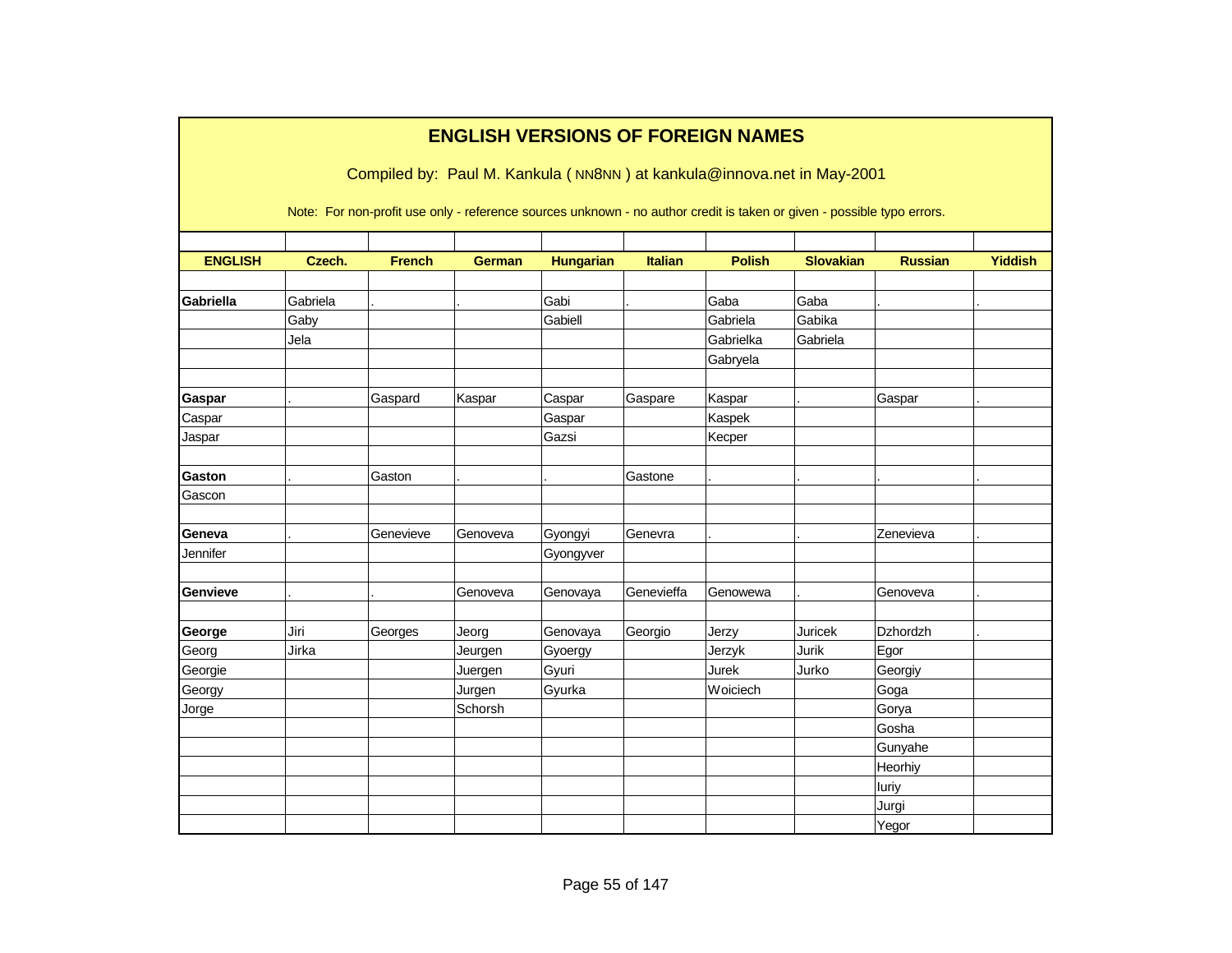|                | <b>ENGLISH VERSIONS OF FOREIGN NAMES</b> |               |               |                  |                |                                                                                                                        |                  |                |                |  |  |  |
|----------------|------------------------------------------|---------------|---------------|------------------|----------------|------------------------------------------------------------------------------------------------------------------------|------------------|----------------|----------------|--|--|--|
|                |                                          |               |               |                  |                | Compiled by: Paul M. Kankula (NN8NN) at kankula@innova.net in May-2001                                                 |                  |                |                |  |  |  |
|                |                                          |               |               |                  |                |                                                                                                                        |                  |                |                |  |  |  |
|                |                                          |               |               |                  |                | Note: For non-profit use only - reference sources unknown - no author credit is taken or given - possible typo errors. |                  |                |                |  |  |  |
|                |                                          |               |               |                  |                |                                                                                                                        |                  |                |                |  |  |  |
| <b>ENGLISH</b> | Czech.                                   | <b>French</b> | <b>German</b> | <b>Hungarian</b> | <b>Italian</b> | <b>Polish</b>                                                                                                          | <b>Slovakian</b> | <b>Russian</b> | <b>Yiddish</b> |  |  |  |
|                |                                          |               |               |                  |                |                                                                                                                        |                  | Yegoriy        |                |  |  |  |
|                |                                          |               |               |                  |                |                                                                                                                        |                  | Yegorka        |                |  |  |  |
|                |                                          |               |               |                  |                |                                                                                                                        |                  | Yegorushka     |                |  |  |  |
|                |                                          |               |               |                  |                |                                                                                                                        |                  | Yegunya        |                |  |  |  |
|                |                                          |               |               |                  |                |                                                                                                                        |                  | Yehor          |                |  |  |  |
|                |                                          |               |               |                  |                |                                                                                                                        |                  | Yura           |                |  |  |  |
|                |                                          |               |               |                  |                |                                                                                                                        |                  | Yuras          |                |  |  |  |
|                |                                          |               |               |                  |                |                                                                                                                        |                  | Yurasyu        |                |  |  |  |
|                |                                          |               |               |                  |                |                                                                                                                        |                  | Yurchik        |                |  |  |  |
|                |                                          |               |               |                  |                |                                                                                                                        |                  | Yurik          |                |  |  |  |
|                |                                          |               |               |                  |                |                                                                                                                        |                  | Yuriy          |                |  |  |  |
|                |                                          |               |               |                  |                |                                                                                                                        |                  | Yuriyko        |                |  |  |  |
|                |                                          |               |               |                  |                |                                                                                                                        |                  | Yurka          |                |  |  |  |
|                |                                          |               |               |                  |                |                                                                                                                        |                  | Yurko          |                |  |  |  |
|                |                                          |               |               |                  |                |                                                                                                                        |                  | Yurochka       |                |  |  |  |
|                |                                          |               |               |                  |                |                                                                                                                        |                  | Yusha          |                |  |  |  |
|                |                                          |               |               |                  |                |                                                                                                                        |                  | Zhorka         |                |  |  |  |
|                |                                          |               |               |                  |                |                                                                                                                        |                  | Zhorzh         |                |  |  |  |
|                |                                          |               |               |                  |                |                                                                                                                        |                  | Zhorzhik       |                |  |  |  |
|                |                                          |               |               |                  |                |                                                                                                                        |                  |                |                |  |  |  |
| Georgiana      | Jirca                                    | Georgette     | Georgina      | Georgina         | Georgia        |                                                                                                                        |                  | Georgina       |                |  |  |  |
| Georgia        | Jirina                                   | Georgia       | Georgine      | Gyorgike         |                |                                                                                                                        |                  | Gina           |                |  |  |  |
| Georgina       | Jirka                                    | Georgienne    |               |                  |                |                                                                                                                        |                  | Heorhina       |                |  |  |  |
|                |                                          |               |               |                  |                |                                                                                                                        |                  |                |                |  |  |  |
| Gerald         |                                          | Geralde       | Gerold        |                  | Gerardo        |                                                                                                                        |                  | Garald         |                |  |  |  |
| Garelt         |                                          | Geraud        |               |                  | Giraldo        |                                                                                                                        |                  | Garold         |                |  |  |  |
| Garold         |                                          | Giraud        |               |                  |                |                                                                                                                        |                  | Garolds        |                |  |  |  |
| Garalt         |                                          | Girauld       |               |                  |                |                                                                                                                        |                  | Gerald         |                |  |  |  |
|                |                                          |               |               |                  |                |                                                                                                                        |                  | Kharald        |                |  |  |  |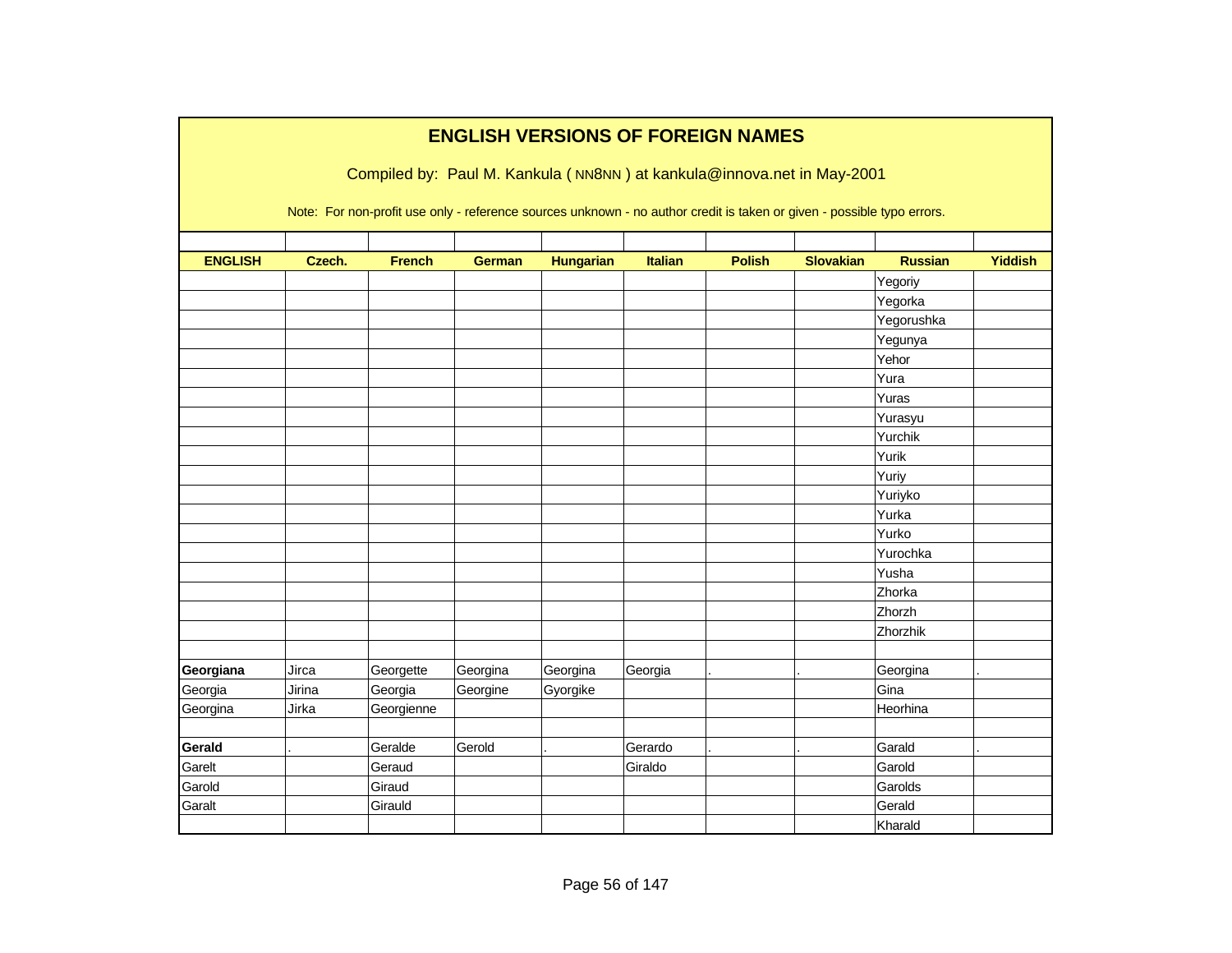|                | <b>ENGLISH VERSIONS OF FOREIGN NAMES</b>                               |               |               |                  |                |                                                                                                                        |                  |                |                |  |  |  |  |
|----------------|------------------------------------------------------------------------|---------------|---------------|------------------|----------------|------------------------------------------------------------------------------------------------------------------------|------------------|----------------|----------------|--|--|--|--|
|                | Compiled by: Paul M. Kankula (NN8NN) at kankula@innova.net in May-2001 |               |               |                  |                |                                                                                                                        |                  |                |                |  |  |  |  |
|                |                                                                        |               |               |                  |                | Note: For non-profit use only - reference sources unknown - no author credit is taken or given - possible typo errors. |                  |                |                |  |  |  |  |
| <b>ENGLISH</b> | Czech.                                                                 | <b>French</b> | <b>German</b> | <b>Hungarian</b> | <b>Italian</b> | <b>Polish</b>                                                                                                          | <b>Slovakian</b> | <b>Russian</b> | <b>Yiddish</b> |  |  |  |  |
|                |                                                                        |               |               |                  |                |                                                                                                                        |                  |                |                |  |  |  |  |
| Geraldine      |                                                                        | Geraldine     | Gerhardine    |                  | Giralda        |                                                                                                                        |                  |                |                |  |  |  |  |
| Gerardine      |                                                                        |               |               |                  |                |                                                                                                                        |                  |                |                |  |  |  |  |
| Giralda        |                                                                        |               |               |                  |                |                                                                                                                        |                  |                |                |  |  |  |  |
| Jeraldine      |                                                                        |               |               |                  |                |                                                                                                                        |                  |                |                |  |  |  |  |
| Gerard         |                                                                        | Gerard        | Gerd          | Gellert          | Gerardo        | Gerard                                                                                                                 | Gerard           |                |                |  |  |  |  |
| Garrard        |                                                                        |               | Gerhard       |                  |                | Gerek                                                                                                                  |                  |                |                |  |  |  |  |
| Gerhard        |                                                                        |               | Gert          |                  |                |                                                                                                                        |                  |                |                |  |  |  |  |
| Gerry          |                                                                        |               |               |                  |                |                                                                                                                        |                  |                |                |  |  |  |  |
|                |                                                                        |               |               |                  |                |                                                                                                                        |                  |                |                |  |  |  |  |
| Gertrude       | Gertruada                                                              |               | Gerti         | Gertrud          | Geltrude       | Gerta                                                                                                                  | Gertuada         | Gertruda       |                |  |  |  |  |
|                |                                                                        |               | Gertraud      |                  |                | Gertrukda                                                                                                              |                  | Hertruda       |                |  |  |  |  |
|                |                                                                        |               | Traudel       |                  |                | Giertruda                                                                                                              |                  |                |                |  |  |  |  |
|                |                                                                        |               | Trautchen     |                  |                | Truda                                                                                                                  |                  |                |                |  |  |  |  |
|                |                                                                        |               | Trude         |                  |                | Trudka                                                                                                                 |                  |                |                |  |  |  |  |
|                |                                                                        |               |               |                  |                |                                                                                                                        |                  |                |                |  |  |  |  |
| <b>Gervas</b>  |                                                                        |               |               |                  | Gervasio       | Gervase                                                                                                                |                  | Gervasiy       |                |  |  |  |  |
|                |                                                                        |               |               |                  |                | Gerwazy                                                                                                                |                  | Hervasiy       |                |  |  |  |  |
| Gideon         |                                                                        |               |               |                  | Gedeone        |                                                                                                                        |                  | Gedeon         |                |  |  |  |  |
|                |                                                                        |               |               |                  |                |                                                                                                                        |                  | Hedeon         |                |  |  |  |  |
|                |                                                                        |               |               |                  |                |                                                                                                                        |                  |                |                |  |  |  |  |
| <b>Gilbert</b> |                                                                        | Gilbert       | Gilbert       |                  | Gilberto       |                                                                                                                        |                  |                |                |  |  |  |  |
| Gelber         |                                                                        | Guilbert      |               |                  |                |                                                                                                                        |                  |                |                |  |  |  |  |
| Gelbert        |                                                                        |               |               |                  |                |                                                                                                                        |                  |                |                |  |  |  |  |
| Gilburt        |                                                                        |               |               |                  |                |                                                                                                                        |                  |                |                |  |  |  |  |
| Wilbert        |                                                                        |               |               |                  |                |                                                                                                                        |                  |                |                |  |  |  |  |
|                |                                                                        |               |               |                  |                |                                                                                                                        |                  |                |                |  |  |  |  |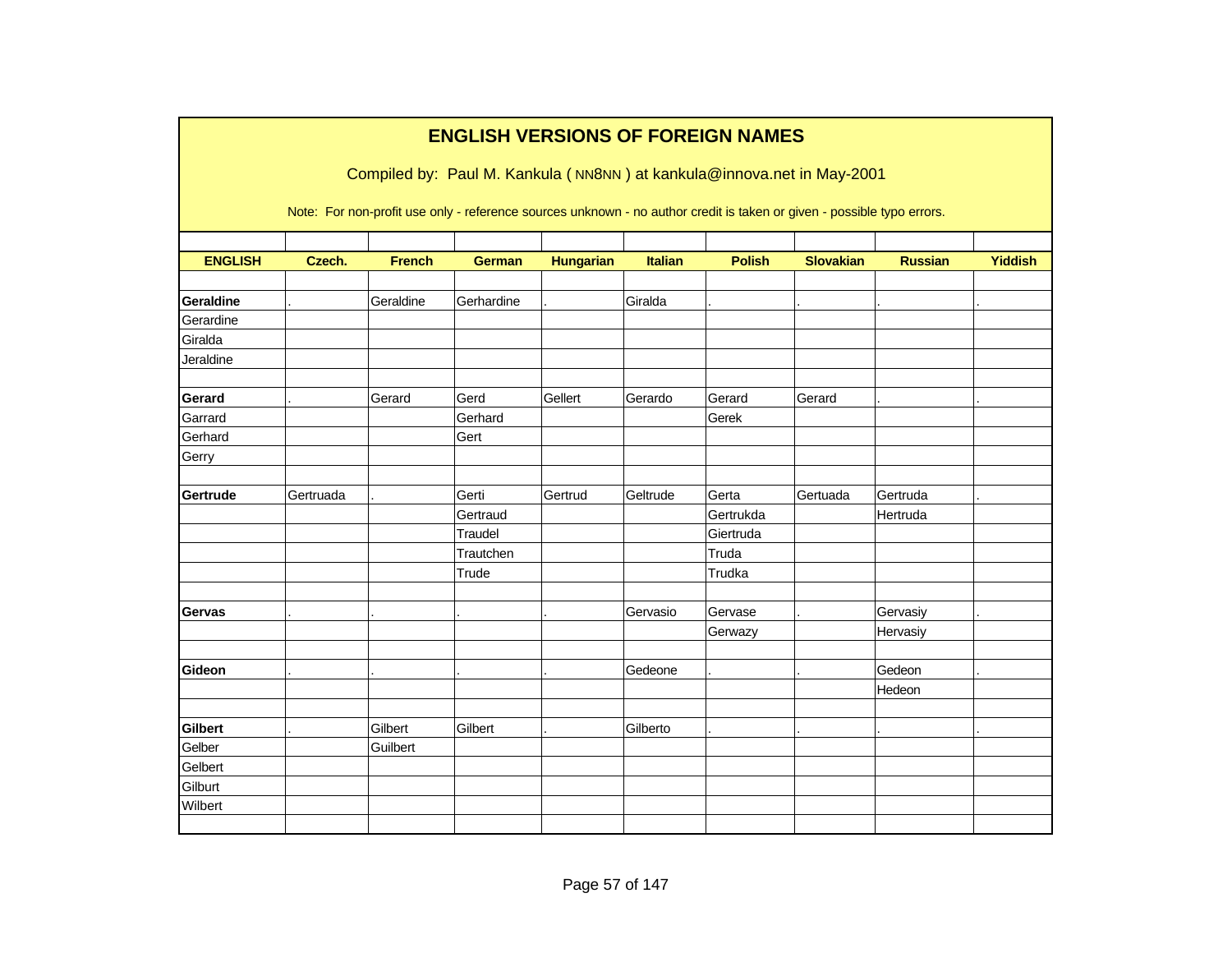|                                    |                              |                      |                     |                          |                    | <b>ENGLISH VERSIONS OF FOREIGN NAMES</b><br>Compiled by: Paul M. Kankula (NN8NN) at kankula@innova.net in May-2001     |                  |                                |                |
|------------------------------------|------------------------------|----------------------|---------------------|--------------------------|--------------------|------------------------------------------------------------------------------------------------------------------------|------------------|--------------------------------|----------------|
|                                    |                              |                      |                     |                          |                    | Note: For non-profit use only - reference sources unknown - no author credit is taken or given - possible typo errors. |                  |                                |                |
| <b>ENGLISH</b>                     | Czech.                       | <b>French</b>        | <b>German</b>       | <b>Hungarian</b>         | <b>Italian</b>     | <b>Polish</b>                                                                                                          | <b>Slovakian</b> | <b>Russian</b>                 | <b>Yiddish</b> |
| <b>Gisele</b>                      |                              |                      |                     | Gizi<br>Gizike<br>Gizus  |                    |                                                                                                                        |                  |                                |                |
| Godard<br>Goddard                  |                              | Godard               | Gotthart            |                          | Godardo            |                                                                                                                        |                  |                                |                |
| Godfrey<br>Geoffrey                |                              | Geoffroi<br>Jeoffroi |                     |                          | Giotto             | Gniewek<br>Gniewomil                                                                                                   |                  | Gotfrid<br>Gotfrids            |                |
| Jeffrey                            |                              |                      |                     |                          |                    |                                                                                                                        |                  |                                |                |
| Goldie<br>Golda<br>Goldy<br>Goldye |                              |                      |                     |                          |                    | Zlata<br>Zlota                                                                                                         |                  | Golda<br>Zlata                 |                |
| <b>Gothilf</b>                     |                              |                      | Gothilf             |                          |                    |                                                                                                                        |                  |                                |                |
| <b>Gottlieb</b>                    | Boholub                      |                      | Gottlieb            |                          |                    | Bogumil                                                                                                                | Boholub          | Bahumil<br>Bogumil<br>Bohumir  |                |
| Grace<br>Gracia                    |                              | Grazielle            |                     |                          | Grazia<br>Graziosa |                                                                                                                        |                  | Gratsiya                       |                |
| Gratia                             |                              |                      |                     |                          |                    |                                                                                                                        |                  |                                |                |
| Gregory<br>Greg                    | Grega<br>Gregor<br>Gregorcek | Gregoire             | Gregor<br>Gregorius | Gergely<br>Gergo<br>Gero | Gregorio           | Grezgorz<br>Grzegorzok<br>Grzes                                                                                        |                  | Grigorij<br>Grigoriy<br>Grinya |                |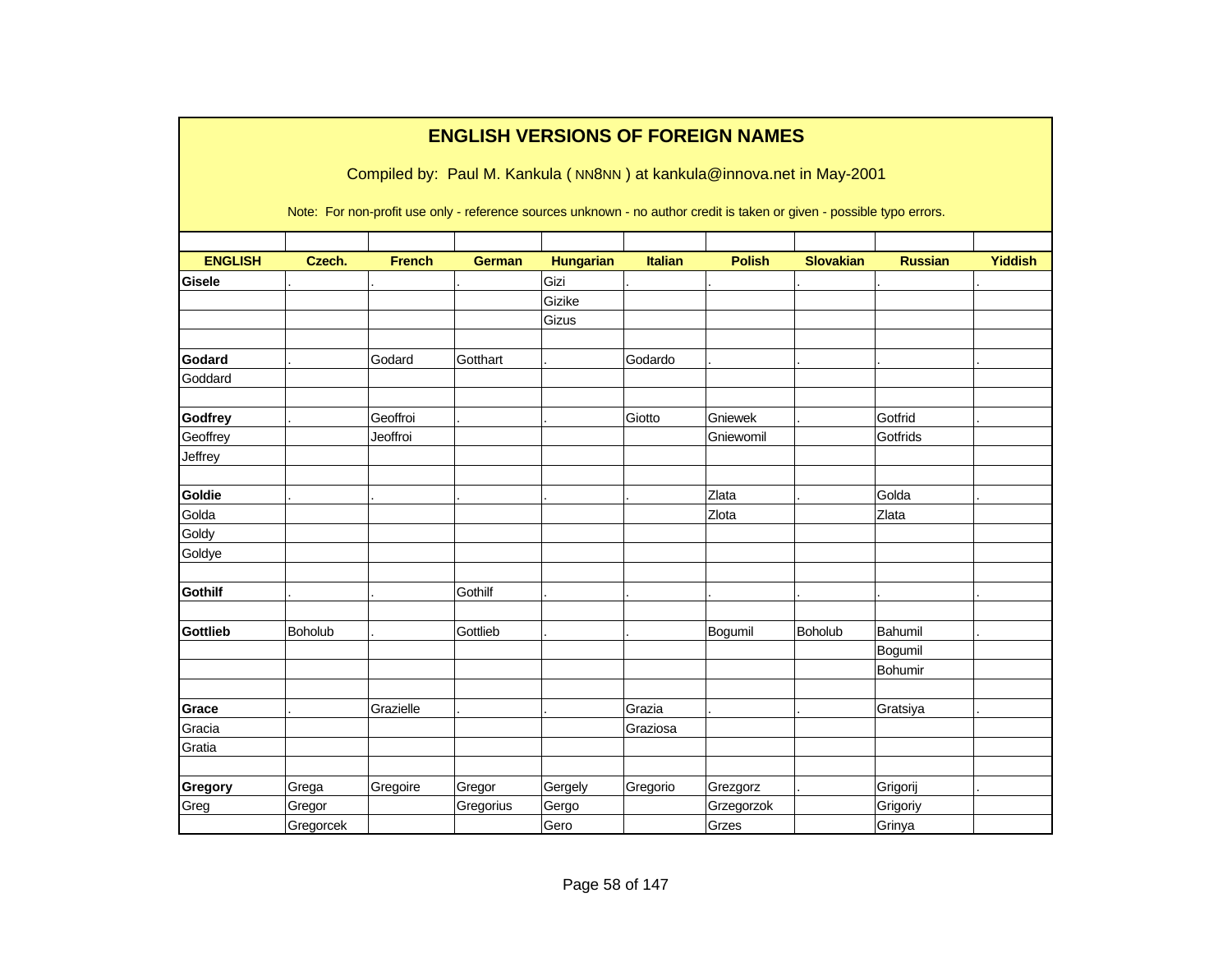|                |        |               |               |                  |                | <b>ENGLISH VERSIONS OF FOREIGN NAMES</b>                                                                               |                  |                |                |
|----------------|--------|---------------|---------------|------------------|----------------|------------------------------------------------------------------------------------------------------------------------|------------------|----------------|----------------|
|                |        |               |               |                  |                | Compiled by: Paul M. Kankula (NN8NN) at kankula@innova.net in May-2001                                                 |                  |                |                |
|                |        |               |               |                  |                |                                                                                                                        |                  |                |                |
|                |        |               |               |                  |                | Note: For non-profit use only - reference sources unknown - no author credit is taken or given - possible typo errors. |                  |                |                |
|                |        |               |               |                  |                |                                                                                                                        |                  |                |                |
| <b>ENGLISH</b> | Czech. | <b>French</b> | <b>German</b> | <b>Hungarian</b> | <b>Italian</b> | <b>Polish</b>                                                                                                          | <b>Slovakian</b> | <b>Russian</b> | <b>Yiddish</b> |
|                | Groga  |               |               |                  |                |                                                                                                                        |                  | Grischa        |                |
|                |        |               |               |                  |                |                                                                                                                        |                  | Grisha         |                |
|                |        |               |               |                  |                |                                                                                                                        |                  | Grishenka      |                |
|                |        |               |               |                  |                |                                                                                                                        |                  | Grishka        |                |
|                |        |               |               |                  |                |                                                                                                                        |                  | Grishutka      |                |
|                |        |               |               |                  |                |                                                                                                                        |                  | Hryhor         |                |
|                |        |               |               |                  |                |                                                                                                                        |                  | Hryhoriy       |                |
|                |        |               |               |                  |                |                                                                                                                        |                  | Hryhorka       |                |
|                |        |               |               |                  |                |                                                                                                                        |                  | Hrynko         |                |
|                |        |               |               |                  |                |                                                                                                                        |                  | Hrynyk         |                |
|                |        |               |               |                  |                |                                                                                                                        |                  | Hrysenko       |                |
|                |        |               |               |                  |                |                                                                                                                        |                  | Hrysenya       |                |
|                |        |               |               |                  |                |                                                                                                                        |                  | Hrysko         |                |
|                |        |               |               |                  |                |                                                                                                                        |                  | Hrytsenyatko   |                |
|                |        |               |               |                  |                |                                                                                                                        |                  | Hrytsonko      |                |
|                |        |               |               |                  |                |                                                                                                                        |                  | Hrytsunchyk    |                |
|                |        |               |               |                  |                |                                                                                                                        |                  | Hrytsunya      |                |
|                |        |               |               |                  |                |                                                                                                                        |                  | Hrytsynya      |                |
|                |        |               |               |                  |                |                                                                                                                        |                  | Ryhor          |                |
|                |        |               |               |                  |                |                                                                                                                        |                  |                |                |
| Gunther        |        |               | Guenter       |                  | Guntero        |                                                                                                                        |                  |                |                |
| Gunthar        |        |               | Guenther      |                  |                |                                                                                                                        |                  |                |                |
|                |        |               | Gunter        |                  |                |                                                                                                                        |                  |                |                |
|                |        |               |               |                  |                |                                                                                                                        |                  |                |                |
| Gus            | Gustav | Gustav        | Gustav        | Gusztav          | Gustavo        | Gustaw                                                                                                                 | Gustav           | Kanstantsyn    |                |
| Gust           | Gusti  |               |               |                  |                | Gustawek                                                                                                               | Gustik           | Kastus         |                |
| Gustavos       | Gusty  |               |               |                  |                | Gustek                                                                                                                 | Gusto            | Konstantin     |                |
| Gusts          |        |               |               |                  |                | Gutok                                                                                                                  |                  | Kost           |                |
| <b>Gustus</b>  |        |               |               |                  |                |                                                                                                                        |                  | Kostenka       |                |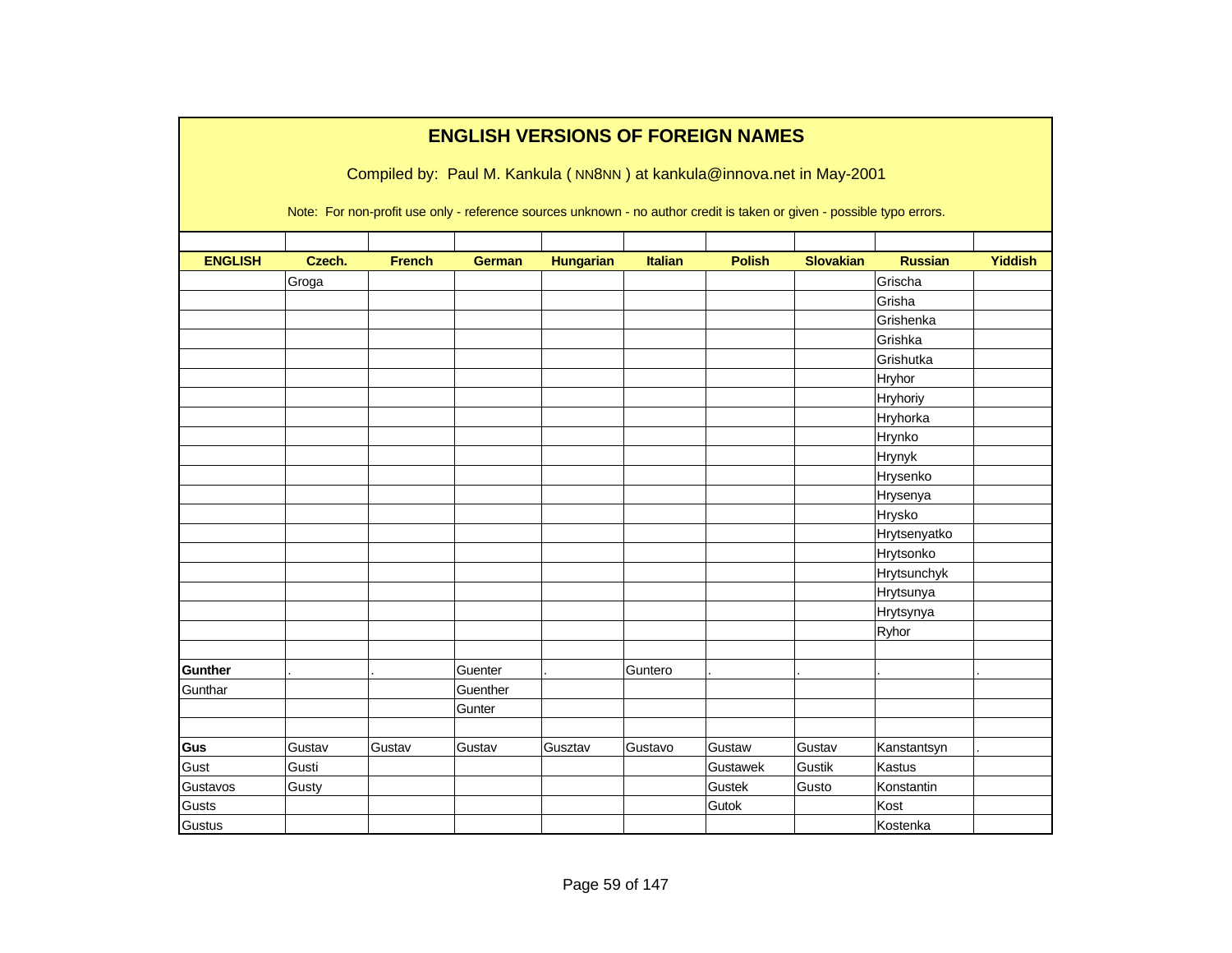|                |              |               |               |                  |         | <b>ENGLISH VERSIONS OF FOREIGN NAMES</b>                                                                               |                  |                |                |
|----------------|--------------|---------------|---------------|------------------|---------|------------------------------------------------------------------------------------------------------------------------|------------------|----------------|----------------|
|                |              |               |               |                  |         | Compiled by: Paul M. Kankula (NN8NN) at kankula@innova.net in May-2001                                                 |                  |                |                |
|                |              |               |               |                  |         |                                                                                                                        |                  |                |                |
|                |              |               |               |                  |         | Note: For non-profit use only - reference sources unknown - no author credit is taken or given - possible typo errors. |                  |                |                |
|                |              |               |               |                  |         |                                                                                                                        |                  |                |                |
| <b>ENGLISH</b> | Czech.       | <b>French</b> | <b>German</b> | <b>Hungarian</b> | Italian | <b>Polish</b>                                                                                                          | <b>Slovakian</b> | <b>Russian</b> | <b>Yiddish</b> |
|                |              |               |               |                  |         |                                                                                                                        |                  | Kostik         |                |
|                |              |               |               |                  |         |                                                                                                                        |                  | Kostya         |                |
|                |              |               |               |                  |         |                                                                                                                        |                  | Kostyantyn     |                |
|                |              |               |               |                  |         |                                                                                                                        |                  | Kostyukha      |                |
|                |              |               |               |                  |         |                                                                                                                        |                  | Kostyusha      |                |
|                |              |               |               |                  |         |                                                                                                                        |                  | Kot            |                |
|                |              |               |               |                  |         |                                                                                                                        |                  | Kotik          |                |
|                |              |               |               |                  |         |                                                                                                                        |                  | Kotka          |                |
|                |              |               |               |                  |         |                                                                                                                        |                  | Vit            |                |
|                |              |               |               |                  |         |                                                                                                                        |                  |                |                |
| Guy            | Vit          | Gui           |               |                  | Guido   | Guidon                                                                                                                 |                  |                |                |
| Guyon          | Vita         |               |               |                  |         | Gwido                                                                                                                  |                  |                |                |
| Wyatt          | Vitek        |               |               |                  |         | Idek                                                                                                                   |                  |                |                |
|                | <b>Vitus</b> |               |               |                  |         | Witek                                                                                                                  |                  |                |                |
|                |              |               |               |                  |         |                                                                                                                        |                  |                |                |
| <b>Hadrian</b> | Hadrian      |               |               |                  |         |                                                                                                                        |                  |                |                |
|                |              |               |               |                  |         |                                                                                                                        |                  |                |                |
| Hanna          | Hana         |               | Hanna         |                  |         | Ania                                                                                                                   |                  | Aneta          | Chana          |
| Hannah         | Hanicka      |               |               |                  |         | Anna                                                                                                                   |                  | Anichka        | Hena           |
|                | Hanka        |               |               |                  |         | Hana                                                                                                                   |                  | Anita          |                |
|                |              |               |               |                  |         | Hania                                                                                                                  |                  | Anka           |                |
|                |              |               |               |                  |         | Hanka                                                                                                                  |                  | Anna           |                |
|                |              |               |               |                  |         |                                                                                                                        |                  | Annushka       |                |
|                |              |               |               |                  |         |                                                                                                                        |                  | Anya           |                |
|                |              |               |               |                  |         |                                                                                                                        |                  | Anyuta         |                |
|                |              |               |               |                  |         |                                                                                                                        |                  | Anyutka        |                |
|                |              |               |               |                  |         |                                                                                                                        |                  | Asenka         |                |
|                |              |               |               |                  |         |                                                                                                                        |                  | Aska           |                |
|                |              |               |               |                  |         |                                                                                                                        |                  | Asya           |                |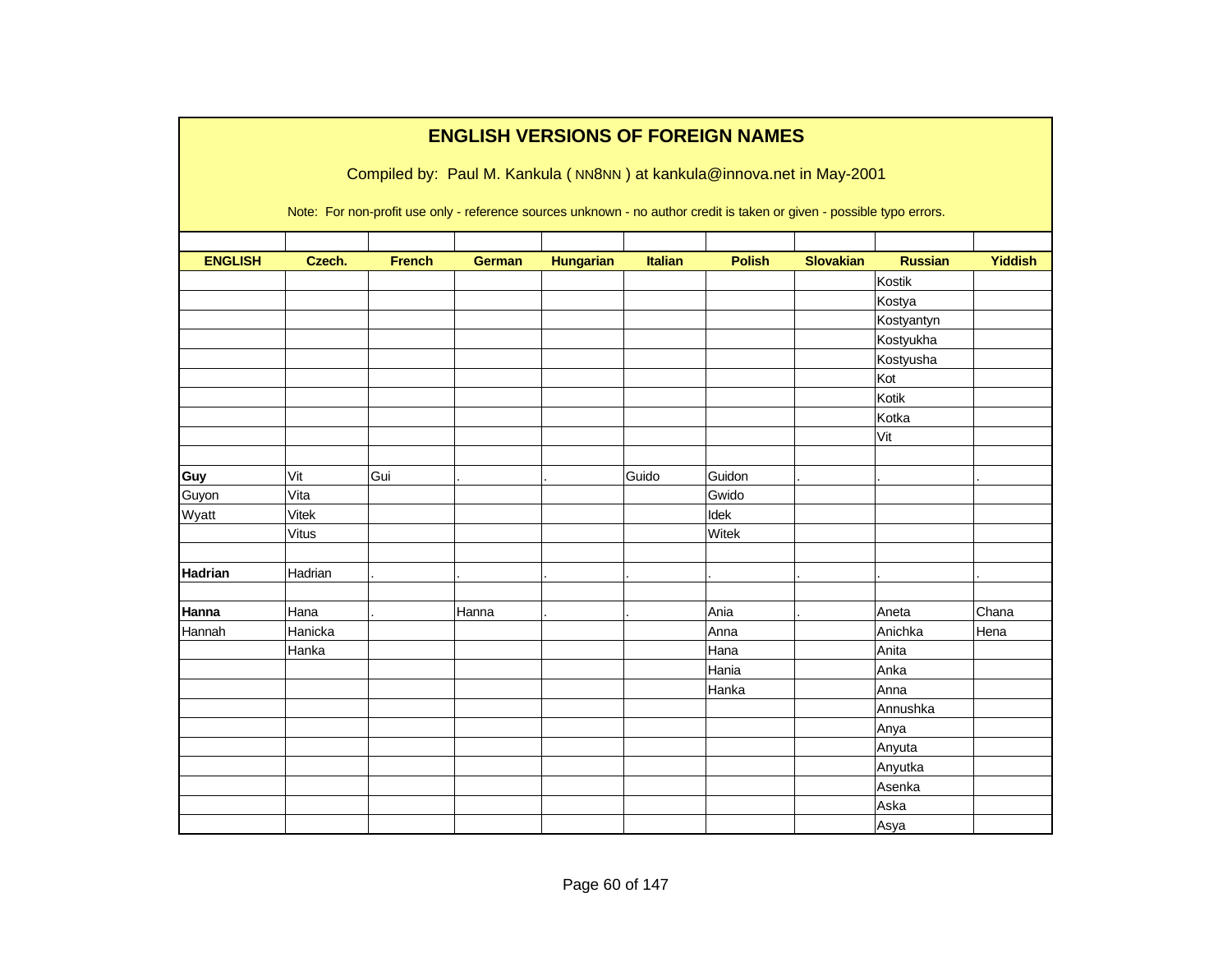|                | <b>ENGLISH VERSIONS OF FOREIGN NAMES</b> |               |               |                  |                |                                                                                                                        |                  |                |                |  |  |  |
|----------------|------------------------------------------|---------------|---------------|------------------|----------------|------------------------------------------------------------------------------------------------------------------------|------------------|----------------|----------------|--|--|--|
|                |                                          |               |               |                  |                | Compiled by: Paul M. Kankula (NN8NN) at kankula@innova.net in May-2001                                                 |                  |                |                |  |  |  |
|                |                                          |               |               |                  |                |                                                                                                                        |                  |                |                |  |  |  |
|                |                                          |               |               |                  |                | Note: For non-profit use only - reference sources unknown - no author credit is taken or given - possible typo errors. |                  |                |                |  |  |  |
|                |                                          |               |               |                  |                |                                                                                                                        |                  |                |                |  |  |  |
| <b>ENGLISH</b> | Czech.                                   | <b>French</b> | <b>German</b> | <b>Hungarian</b> | <b>Italian</b> | <b>Polish</b>                                                                                                          | <b>Slovakian</b> | <b>Russian</b> | <b>Yiddish</b> |  |  |  |
|                |                                          |               |               |                  |                |                                                                                                                        |                  | Ganka          |                |  |  |  |
|                |                                          |               |               |                  |                |                                                                                                                        |                  | Ganna          |                |  |  |  |
|                |                                          |               |               |                  |                |                                                                                                                        |                  | Gannochka      |                |  |  |  |
|                |                                          |               |               |                  |                |                                                                                                                        |                  | Gannushka      |                |  |  |  |
|                |                                          |               |               |                  |                |                                                                                                                        |                  | Gannuska       |                |  |  |  |
|                |                                          |               |               |                  |                |                                                                                                                        |                  | Gannusya       |                |  |  |  |
|                |                                          |               |               |                  |                |                                                                                                                        |                  | Hanka          |                |  |  |  |
|                |                                          |               |               |                  |                |                                                                                                                        |                  | Hanna          |                |  |  |  |
|                |                                          |               |               |                  |                |                                                                                                                        |                  | Hanuntsye      |                |  |  |  |
|                |                                          |               |               |                  |                |                                                                                                                        |                  | Hanunye        |                |  |  |  |
|                |                                          |               |               |                  |                |                                                                                                                        |                  | Nyura          |                |  |  |  |
|                |                                          |               |               |                  |                |                                                                                                                        |                  | Nyurka         |                |  |  |  |
|                |                                          |               |               |                  |                |                                                                                                                        |                  | Nyurochka      |                |  |  |  |
|                |                                          |               |               |                  |                |                                                                                                                        |                  | Nyusya         |                |  |  |  |
|                |                                          |               |               |                  |                |                                                                                                                        |                  |                |                |  |  |  |
| Hans           |                                          |               | Hans          | Ants             |                |                                                                                                                        |                  | Yan            |                |  |  |  |
|                |                                          |               |               | Hans             |                |                                                                                                                        |                  |                |                |  |  |  |
|                |                                          |               |               | Janos            |                |                                                                                                                        |                  |                |                |  |  |  |
|                |                                          |               |               |                  |                |                                                                                                                        |                  |                |                |  |  |  |
| <b>Harold</b>  |                                          | Harold        | Harold        | Harold           | Araldo         | Heronim                                                                                                                |                  | Garald         |                |  |  |  |
| Hal            |                                          |               |               |                  | Aroldo         | Hieronim                                                                                                               |                  | Garold         |                |  |  |  |
| Harald         |                                          |               |               |                  |                |                                                                                                                        |                  | Gerahd         |                |  |  |  |
| Harry          |                                          |               |               |                  |                |                                                                                                                        |                  | Kharald        |                |  |  |  |
|                |                                          |               |               |                  |                |                                                                                                                        |                  |                |                |  |  |  |
| Hariet         |                                          |               |               |                  | Errichetta     | Henia                                                                                                                  |                  | Genrietta      |                |  |  |  |
| Henrietta      |                                          |               |               |                  |                | Henienczka                                                                                                             |                  | Genriyetta     |                |  |  |  |
|                |                                          |               |               |                  |                | Heniuta                                                                                                                |                  | Khenriyetta    |                |  |  |  |
|                |                                          |               |               |                  |                | Henka                                                                                                                  |                  |                |                |  |  |  |
|                |                                          |               |               |                  |                | Henrieta                                                                                                               |                  |                |                |  |  |  |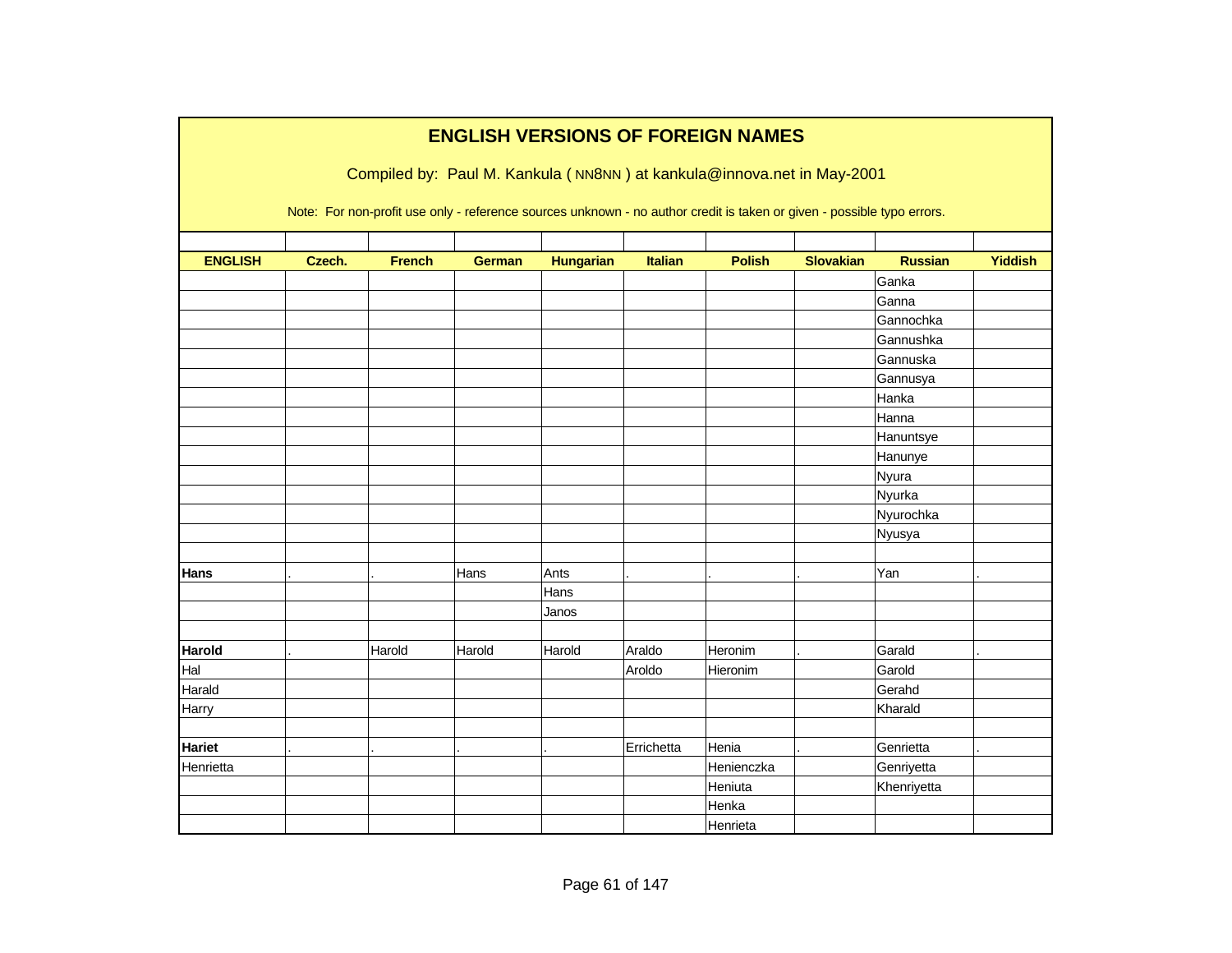|                 |         |               |               |                  |                | <b>ENGLISH VERSIONS OF FOREIGN NAMES</b>                                                                               |                  |                |                |
|-----------------|---------|---------------|---------------|------------------|----------------|------------------------------------------------------------------------------------------------------------------------|------------------|----------------|----------------|
|                 |         |               |               |                  |                | Compiled by: Paul M. Kankula (NN8NN) at kankula@innova.net in May-2001                                                 |                  |                |                |
|                 |         |               |               |                  |                | Note: For non-profit use only - reference sources unknown - no author credit is taken or given - possible typo errors. |                  |                |                |
|                 |         |               |               |                  |                |                                                                                                                        |                  |                |                |
| <b>ENGLISH</b>  | Czech.  | <b>French</b> | <b>German</b> | <b>Hungarian</b> | <b>Italian</b> | <b>Polish</b>                                                                                                          | <b>Slovakian</b> | <b>Russian</b> | <b>Yiddish</b> |
|                 |         |               |               |                  |                | Henryka                                                                                                                |                  |                |                |
|                 |         |               |               |                  |                | Jadwiga                                                                                                                |                  |                |                |
| <b>Harry</b>    |         |               | Harry         | Henrik           | Enricco        |                                                                                                                        |                  | Genrikh        | Hersh          |
|                 |         |               | Heiner        |                  |                |                                                                                                                        |                  | Henrikh        | Hersz          |
|                 |         |               | Heinrich      |                  |                |                                                                                                                        |                  |                | Hirsh          |
|                 |         |               | Heinz         |                  |                |                                                                                                                        |                  |                |                |
|                 |         |               | Henry         |                  |                |                                                                                                                        |                  |                |                |
|                 |         |               | Hinrich       |                  |                |                                                                                                                        |                  |                |                |
|                 |         |               |               |                  |                |                                                                                                                        |                  |                |                |
| <b>Hattie</b>   |         |               | Harriet       |                  |                | Jadwiga                                                                                                                |                  |                |                |
| <b>Hector</b>   |         |               | Hektor        | Hektor           | Ettore         |                                                                                                                        |                  |                |                |
| Heck            |         |               |               |                  |                |                                                                                                                        |                  |                |                |
|                 |         |               |               |                  |                |                                                                                                                        |                  |                |                |
| Hedda           | Heda    |               |               |                  |                | Eda                                                                                                                    |                  | Yadviga        |                |
|                 | Hedvick |               |               |                  |                | Hedda                                                                                                                  |                  |                |                |
|                 | Hedvika |               |               |                  |                |                                                                                                                        |                  |                |                |
| Hedwig          |         |               | Hedwig        | Hedwig           |                | Jadwiga                                                                                                                |                  |                |                |
|                 |         |               |               | Jadwiga          |                | Jadwisia                                                                                                               |                  |                |                |
|                 |         |               |               | Jadwisia         |                | Jadzia                                                                                                                 |                  |                |                |
|                 |         |               |               | Jadzia           |                | Jadzka                                                                                                                 |                  |                |                |
|                 |         |               |               | Jadzka           |                | Wisia                                                                                                                  |                  |                |                |
|                 |         |               |               |                  |                |                                                                                                                        |                  |                |                |
| <b>Heinrich</b> |         |               | Harry         |                  |                |                                                                                                                        |                  | Genrikh        |                |
|                 |         |               | Heiner        |                  |                |                                                                                                                        |                  | Henrikh        |                |
|                 |         |               | Heinz         |                  |                |                                                                                                                        |                  |                |                |
|                 |         |               | Hinrich       |                  |                |                                                                                                                        |                  |                |                |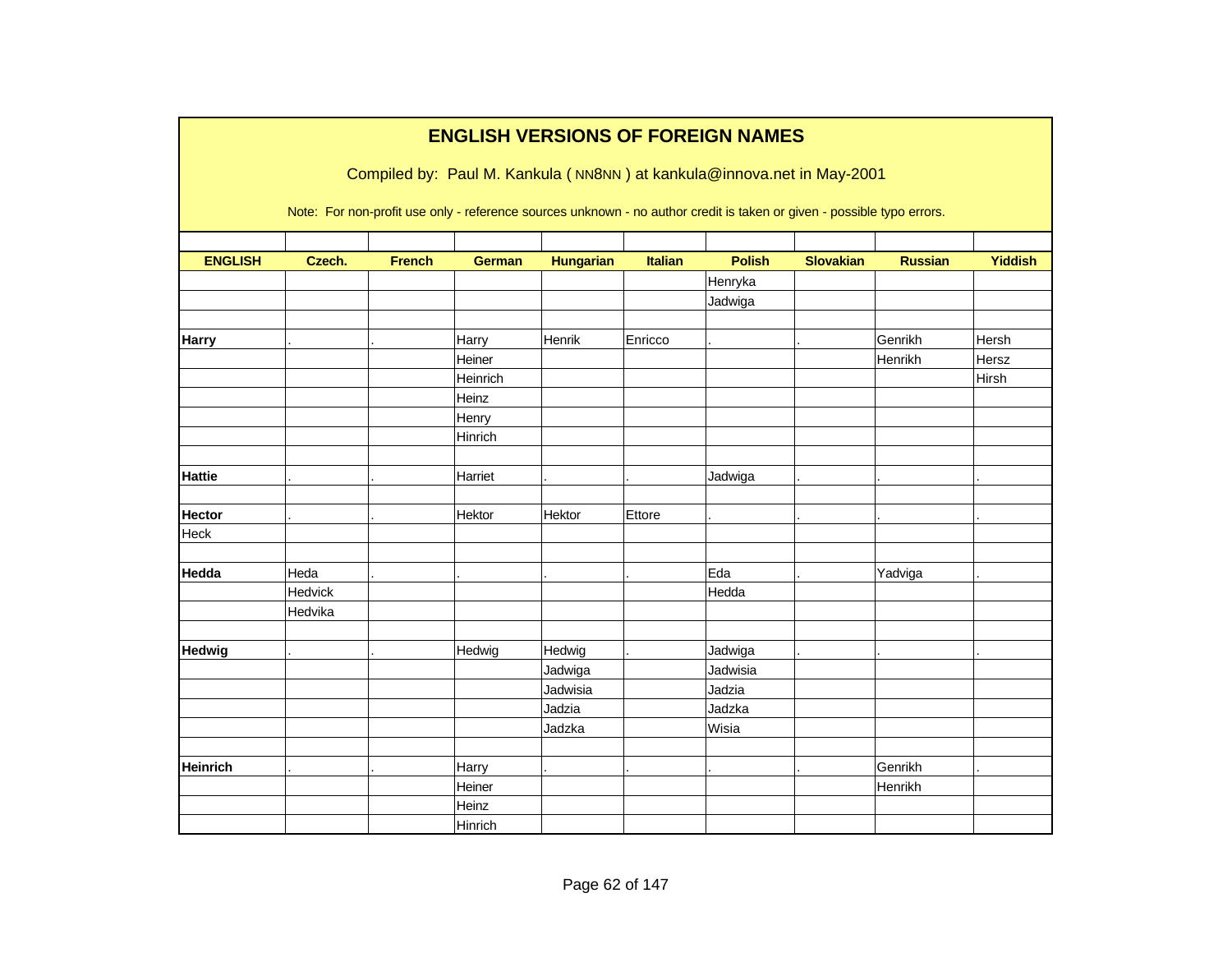|                | <b>ENGLISH VERSIONS OF FOREIGN NAMES</b><br>Compiled by: Paul M. Kankula (NN8NN) at kankula@innova.net in May-2001     |               |               |                  |                |               |                  |                |                |  |  |  |  |
|----------------|------------------------------------------------------------------------------------------------------------------------|---------------|---------------|------------------|----------------|---------------|------------------|----------------|----------------|--|--|--|--|
|                | Note: For non-profit use only - reference sources unknown - no author credit is taken or given - possible typo errors. |               |               |                  |                |               |                  |                |                |  |  |  |  |
| <b>ENGLISH</b> | Czech.                                                                                                                 | <b>French</b> | <b>German</b> | <b>Hungarian</b> | <b>Italian</b> | <b>Polish</b> | <b>Slovakian</b> | <b>Russian</b> | <b>Yiddish</b> |  |  |  |  |
| Helen          | Hela                                                                                                                   | Elaine        | Eleonore      | Halina           | Eleanora       | Elena         |                  | Alena          | Chaim          |  |  |  |  |
| Eleanor        | Helena                                                                                                                 | Helena        | Elli          | Helcia           | Elena          | Heelena       |                  | Alenka         |                |  |  |  |  |
| Helena         | Heluska                                                                                                                |               | Helena        | Helena           | Leonora        | Helenka       |                  | Alenushka      |                |  |  |  |  |
| Helene         | Lenka                                                                                                                  |               | Helene        | Helenka          |                | Klenka        |                  | Elena          |                |  |  |  |  |
| Hellene        |                                                                                                                        |               | Lena          | Helka            |                |               |                  | Galina         |                |  |  |  |  |
|                |                                                                                                                        |               | Leni          | Lena             |                |               |                  | Galinka        |                |  |  |  |  |
|                |                                                                                                                        |               |               |                  |                |               |                  | Galinochka     |                |  |  |  |  |
|                |                                                                                                                        |               |               |                  |                |               |                  | Galka          |                |  |  |  |  |
|                |                                                                                                                        |               |               |                  |                |               |                  | Galochka       |                |  |  |  |  |
|                |                                                                                                                        |               |               |                  |                |               |                  | Galya          |                |  |  |  |  |
|                |                                                                                                                        |               |               |                  |                |               |                  | Halina         |                |  |  |  |  |
|                |                                                                                                                        |               |               |                  |                |               |                  | Jelena         |                |  |  |  |  |
|                |                                                                                                                        |               |               |                  |                |               |                  | Leka           |                |  |  |  |  |
|                |                                                                                                                        |               |               |                  |                |               |                  | Lelechka       |                |  |  |  |  |
|                |                                                                                                                        |               |               |                  |                |               |                  | Lelya          |                |  |  |  |  |
|                |                                                                                                                        |               |               |                  |                |               |                  | Lena           |                |  |  |  |  |
|                |                                                                                                                        |               |               |                  |                |               |                  | Lenka          |                |  |  |  |  |
|                |                                                                                                                        |               |               |                  |                |               |                  | Lenochka       |                |  |  |  |  |
|                |                                                                                                                        |               |               |                  |                |               |                  | Lenusya        |                |  |  |  |  |
|                |                                                                                                                        |               |               |                  |                |               |                  | Lili           |                |  |  |  |  |
|                |                                                                                                                        |               |               |                  |                |               |                  | Lyalechka      |                |  |  |  |  |
|                |                                                                                                                        |               |               |                  |                |               |                  | Lyalka         |                |  |  |  |  |
|                |                                                                                                                        |               |               |                  |                |               |                  | Lyalya         |                |  |  |  |  |
|                |                                                                                                                        |               |               |                  |                |               |                  | Lyusik         |                |  |  |  |  |
|                |                                                                                                                        |               |               |                  |                |               |                  | Lyuska         |                |  |  |  |  |
|                |                                                                                                                        |               |               |                  |                |               |                  | Lyuska         |                |  |  |  |  |
|                |                                                                                                                        |               |               |                  |                |               |                  | Lyusya         |                |  |  |  |  |
|                |                                                                                                                        |               |               |                  |                |               |                  | Nelya          |                |  |  |  |  |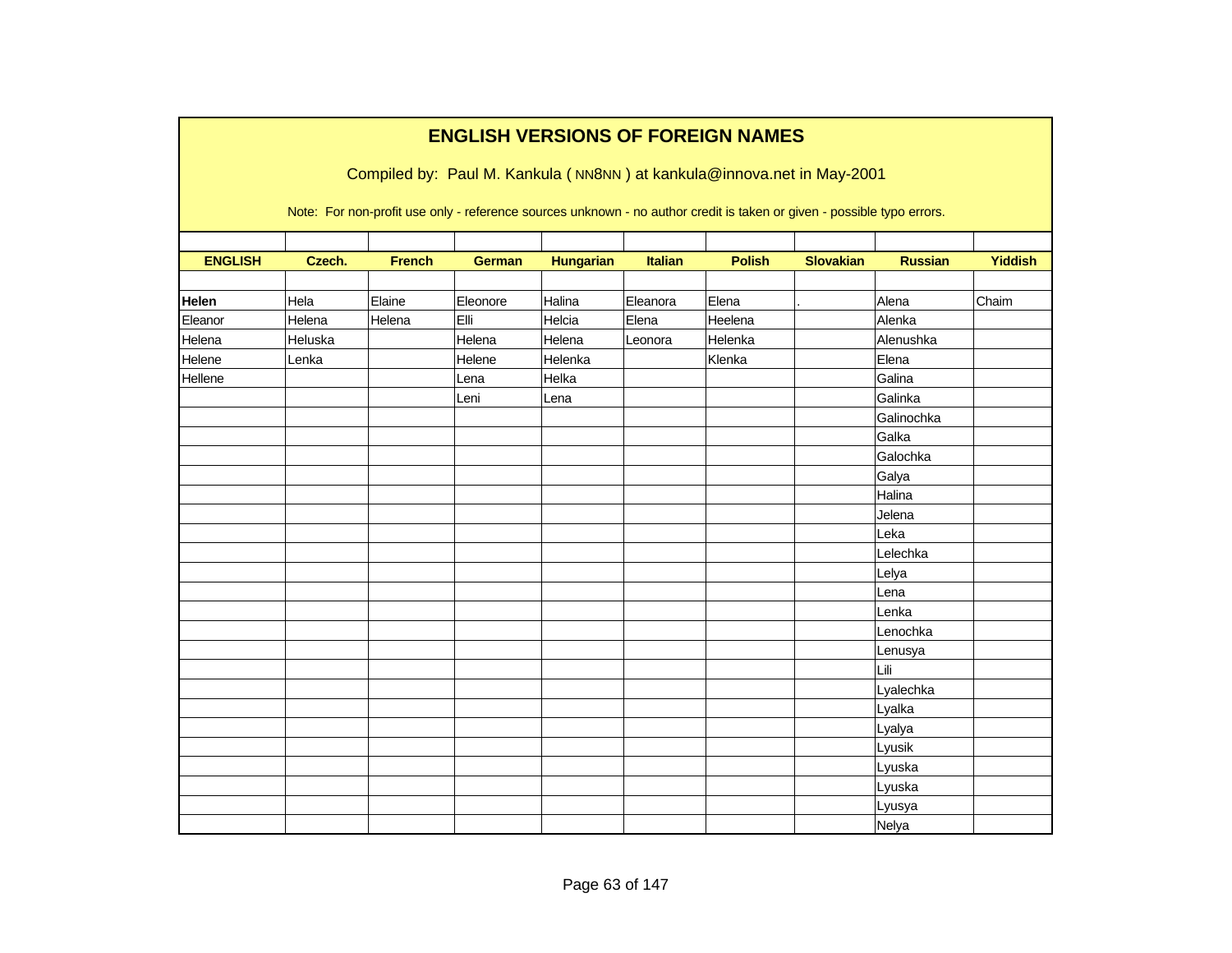|                  |         |               |               |                  |                | <b>ENGLISH VERSIONS OF FOREIGN NAMES</b>                                                                               |                  |                |                |
|------------------|---------|---------------|---------------|------------------|----------------|------------------------------------------------------------------------------------------------------------------------|------------------|----------------|----------------|
|                  |         |               |               |                  |                | Compiled by: Paul M. Kankula (NN8NN) at kankula@innova.net in May-2001                                                 |                  |                |                |
|                  |         |               |               |                  |                |                                                                                                                        |                  |                |                |
|                  |         |               |               |                  |                | Note: For non-profit use only - reference sources unknown - no author credit is taken or given - possible typo errors. |                  |                |                |
|                  |         |               |               |                  |                |                                                                                                                        |                  |                |                |
| <b>ENGLISH</b>   | Czech.  | <b>French</b> | <b>German</b> | <b>Hungarian</b> | <b>Italian</b> | <b>Polish</b>                                                                                                          | <b>Slovakian</b> | <b>Russian</b> | <b>Yiddish</b> |
|                  |         |               |               |                  |                |                                                                                                                        |                  | Olena          |                |
|                  |         |               |               |                  |                |                                                                                                                        |                  | Olenko         |                |
|                  |         |               |               |                  |                |                                                                                                                        |                  | Yelena         |                |
|                  |         |               |               |                  |                |                                                                                                                        |                  |                |                |
| Henrietta        |         | Henriette     | Hennke        |                  | Errichetta     | Henia                                                                                                                  | Henrieta         | Genrietta      |                |
|                  |         |               |               |                  |                | Henieczka                                                                                                              |                  | Genriyetta     |                |
|                  |         |               |               |                  |                | Heniuta                                                                                                                |                  | Khenriyetta    |                |
|                  |         |               |               |                  |                | Henka                                                                                                                  |                  |                |                |
|                  |         |               |               |                  |                | Henrieta                                                                                                               |                  |                |                |
|                  |         |               |               |                  |                | Henryka                                                                                                                |                  |                |                |
|                  |         |               |               |                  |                |                                                                                                                        |                  |                |                |
| <b>Henriette</b> |         |               | Henriette     | Henrietta        |                |                                                                                                                        |                  |                | Hirsh          |
|                  |         |               |               |                  |                |                                                                                                                        |                  |                |                |
| <b>Henry</b>     | Jindra  | Henri         | Heiner        | Henrik           | Enrico         | Heniek                                                                                                                 |                  | Genrikh        | Hersz          |
| Hagan            | Jinrich | Herroit       | Heinrich      |                  | Enzio          | Henier                                                                                                                 |                  | Henrikh        |                |
| Harry            |         |               | Heinz         |                  |                | Henio                                                                                                                  |                  |                |                |
| Hendrik          |         |               | Hinrich       |                  |                | Henryczek                                                                                                              |                  |                |                |
|                  |         |               |               |                  |                | Henryk                                                                                                                 |                  |                |                |
|                  |         |               |               |                  |                | Henrys                                                                                                                 |                  |                |                |
|                  |         |               |               |                  |                | Hieronim                                                                                                               |                  |                |                |
|                  |         |               |               |                  |                | Honok                                                                                                                  |                  |                |                |
|                  |         |               |               |                  |                | <b>Hynryk</b>                                                                                                          |                  |                |                |
|                  |         |               |               |                  |                |                                                                                                                        |                  |                |                |
| <b>Herbert</b>   | Berty   | Herbert       | Herbert       |                  | Erberto        | Bert                                                                                                                   | Herbert          | Kherberts      |                |
| Hilbert          |         |               |               |                  |                | <b>Bertek</b>                                                                                                          |                  |                |                |
|                  |         |               |               |                  |                | Herbert                                                                                                                |                  |                |                |
|                  |         |               |               |                  |                |                                                                                                                        |                  |                |                |
| <b>Hercule</b>   |         |               |               |                  |                | Anok                                                                                                                   |                  |                |                |
|                  |         |               |               |                  |                | Herkulav                                                                                                               |                  |                |                |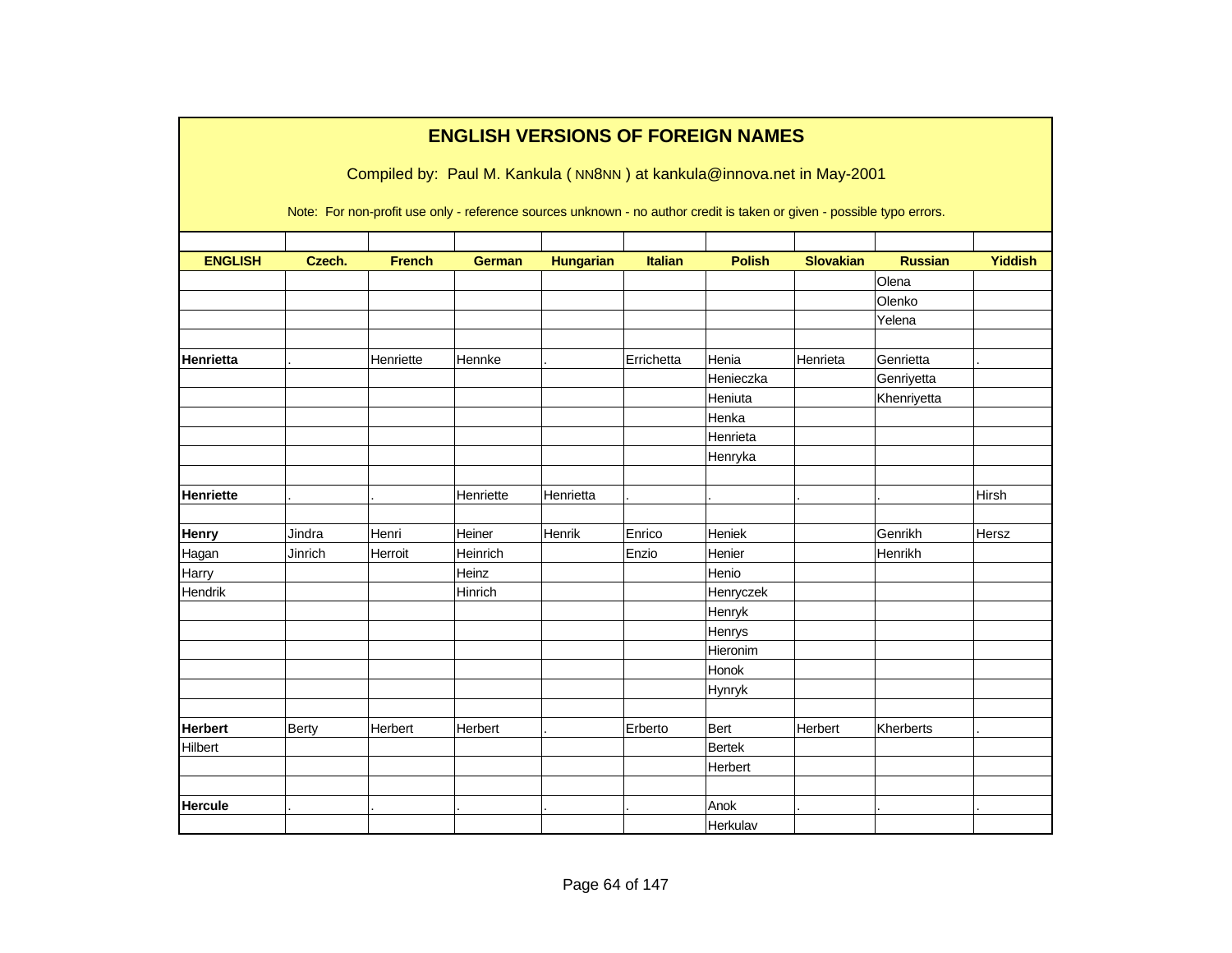| <b>ENGLISH VERSIONS OF FOREIGN NAMES</b> |                                                                                                                        |               |               |                  |                |               |                  |                |                |  |  |  |  |  |
|------------------------------------------|------------------------------------------------------------------------------------------------------------------------|---------------|---------------|------------------|----------------|---------------|------------------|----------------|----------------|--|--|--|--|--|
|                                          | Compiled by: Paul M. Kankula (NN8NN) at kankula@innova.net in May-2001                                                 |               |               |                  |                |               |                  |                |                |  |  |  |  |  |
|                                          | Note: For non-profit use only - reference sources unknown - no author credit is taken or given - possible typo errors. |               |               |                  |                |               |                  |                |                |  |  |  |  |  |
|                                          |                                                                                                                        |               |               |                  |                |               |                  |                |                |  |  |  |  |  |
| <b>ENGLISH</b>                           | Czech.                                                                                                                 | <b>French</b> | <b>German</b> | <b>Hungarian</b> | <b>Italian</b> | <b>Polish</b> | <b>Slovakian</b> | <b>Russian</b> | <b>Yiddish</b> |  |  |  |  |  |
|                                          |                                                                                                                        |               |               |                  |                |               |                  |                |                |  |  |  |  |  |
| Herman                                   | Herman                                                                                                                 | Armand        | Hermann       | Armin            | Armino         | Herman        |                  | Gera           | Heime          |  |  |  |  |  |
|                                          | Herma                                                                                                                  |               |               |                  | Ermanno        | Hermenek      |                  | German         | Hyman          |  |  |  |  |  |
|                                          |                                                                                                                        |               |               |                  |                |               |                  | Gesha          |                |  |  |  |  |  |
|                                          |                                                                                                                        |               |               |                  |                |               |                  | Herman         |                |  |  |  |  |  |
|                                          |                                                                                                                        |               |               |                  |                |               |                  | Khermanis      |                |  |  |  |  |  |
|                                          |                                                                                                                        |               |               |                  |                |               |                  |                |                |  |  |  |  |  |
| Hermenogilda                             |                                                                                                                        |               |               |                  |                | Gilda         |                  |                |                |  |  |  |  |  |
|                                          |                                                                                                                        |               |               |                  |                | Herma         |                  |                |                |  |  |  |  |  |
|                                          |                                                                                                                        |               |               |                  |                | Hermenegilda  |                  |                |                |  |  |  |  |  |
|                                          |                                                                                                                        |               |               |                  |                |               |                  |                |                |  |  |  |  |  |
| <b>Hermine</b>                           | Herma                                                                                                                  |               |               |                  |                | Hermina       |                  |                |                |  |  |  |  |  |
|                                          | Hermina                                                                                                                |               |               |                  |                |               |                  |                |                |  |  |  |  |  |
|                                          | Mina                                                                                                                   |               |               |                  |                |               |                  |                |                |  |  |  |  |  |
|                                          |                                                                                                                        |               |               |                  |                |               |                  |                |                |  |  |  |  |  |
| <b>Hershell</b>                          |                                                                                                                        |               |               |                  |                | Hersz         |                  |                | Hershell       |  |  |  |  |  |
|                                          |                                                                                                                        |               |               |                  |                | Herszel       |                  |                |                |  |  |  |  |  |
|                                          |                                                                                                                        |               |               |                  |                | Jacek         |                  |                |                |  |  |  |  |  |
|                                          |                                                                                                                        |               |               |                  |                |               |                  |                |                |  |  |  |  |  |
| Herta                                    |                                                                                                                        |               |               |                  |                |               |                  | Kherta         |                |  |  |  |  |  |
|                                          |                                                                                                                        |               |               |                  |                |               |                  |                |                |  |  |  |  |  |
| Hezekiah                                 |                                                                                                                        | Ecechias      | Heskia        |                  | Ezechia        |               |                  |                |                |  |  |  |  |  |
| Hesketh                                  |                                                                                                                        |               |               |                  |                |               |                  |                |                |  |  |  |  |  |
|                                          |                                                                                                                        |               |               |                  |                |               |                  |                |                |  |  |  |  |  |
| <b>Hilary</b>                            |                                                                                                                        | Hilaire       | Hilarius      | Vidor            | Ilario         | Hilaire       |                  | Gilarij        |                |  |  |  |  |  |
| Hillery                                  |                                                                                                                        |               |               |                  |                | Hilarek       |                  | Hilarion       |                |  |  |  |  |  |
|                                          |                                                                                                                        |               |               |                  |                | Hilary        |                  | Ilarion        |                |  |  |  |  |  |
|                                          |                                                                                                                        |               |               |                  |                | Hilek         |                  | llariy         |                |  |  |  |  |  |
|                                          |                                                                                                                        |               |               |                  |                |               |                  | Illarion       |                |  |  |  |  |  |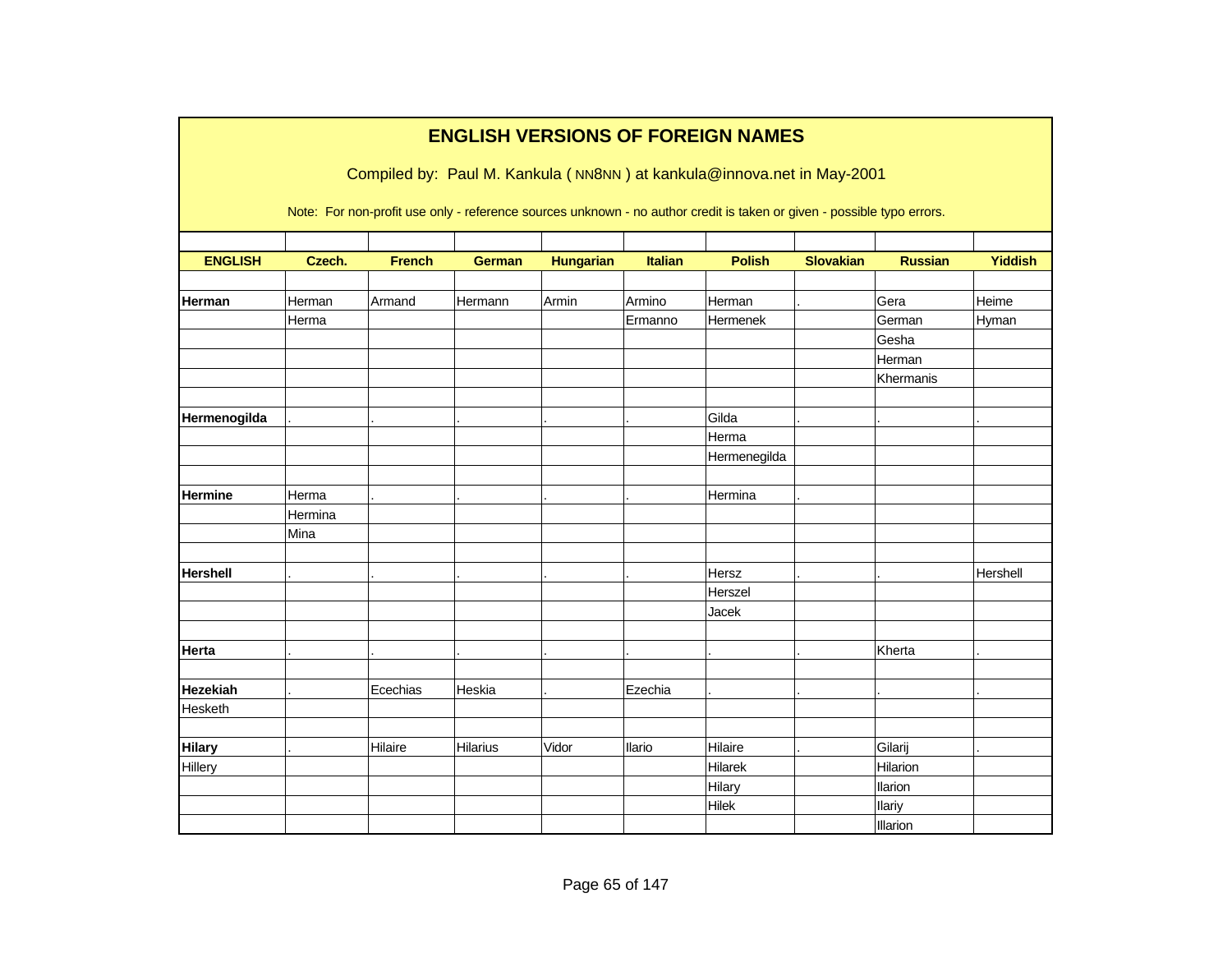|                  |         |               |               |                  |                | <b>ENGLISH VERSIONS OF FOREIGN NAMES</b>                                                                               |                  |                  |                |
|------------------|---------|---------------|---------------|------------------|----------------|------------------------------------------------------------------------------------------------------------------------|------------------|------------------|----------------|
|                  |         |               |               |                  |                | Compiled by: Paul M. Kankula (NN8NN) at kankula@innova.net in May-2001                                                 |                  |                  |                |
|                  |         |               |               |                  |                | Note: For non-profit use only - reference sources unknown - no author credit is taken or given - possible typo errors. |                  |                  |                |
|                  |         |               |               |                  |                |                                                                                                                        |                  |                  |                |
| <b>ENGLISH</b>   | Czech.  | <b>French</b> | <b>German</b> | <b>Hungarian</b> | <b>Italian</b> | <b>Polish</b>                                                                                                          | <b>Slovakian</b> | <b>Russian</b>   | <b>Yiddish</b> |
|                  |         |               |               |                  |                |                                                                                                                        |                  | Illariy          |                |
|                  |         |               |               |                  |                |                                                                                                                        |                  | Larenka          |                |
|                  |         |               |               |                  |                |                                                                                                                        |                  | Larion           |                |
|                  |         |               |               |                  |                |                                                                                                                        |                  | Larka            |                |
|                  |         |               |               |                  |                |                                                                                                                        |                  | Larya<br>Laryvon |                |
|                  |         |               |               |                  |                |                                                                                                                        |                  | Lavrentiy        |                |
|                  |         |               |               |                  |                |                                                                                                                        |                  |                  |                |
| Hilda            |         |               |               | Ildiko           |                |                                                                                                                        |                  | Khilda           |                |
|                  |         |               |               |                  |                |                                                                                                                        |                  | Matild           |                |
|                  |         |               |               |                  |                |                                                                                                                        |                  | Matilda          |                |
|                  |         |               |               |                  |                |                                                                                                                        |                  |                  |                |
| Hildegarde       |         |               |               |                  |                |                                                                                                                        |                  | Khildegarda      |                |
|                  |         |               |               |                  |                |                                                                                                                        |                  | Khildegarde      |                |
|                  |         |               |               |                  |                |                                                                                                                        |                  |                  |                |
| <b>Hipolitus</b> | Hypolit |               |               |                  |                | Hipek                                                                                                                  |                  |                  |                |
|                  |         |               |               |                  |                | Hipolit                                                                                                                |                  |                  |                |
|                  |         |               |               |                  |                | Polek                                                                                                                  |                  |                  |                |
|                  |         |               |               |                  |                |                                                                                                                        |                  |                  |                |
| <b>Hiram</b>     |         | Horatio       | Horaz         |                  | Orazio         |                                                                                                                        |                  |                  |                |
| Horace           |         |               |               |                  |                |                                                                                                                        |                  |                  |                |
| Horatio          |         |               |               |                  |                |                                                                                                                        |                  |                  |                |
| Hyram            |         |               |               |                  |                |                                                                                                                        |                  |                  |                |
|                  |         |               |               |                  |                |                                                                                                                        |                  |                  |                |
| Honoria          |         |               |               |                  |                | Honorata                                                                                                               |                  | Gonoriy          |                |
|                  |         |               |               |                  |                | Honoratka                                                                                                              |                  | Honoriy          |                |
|                  |         |               |               |                  |                | Honorcia                                                                                                               |                  |                  |                |
|                  |         |               |               |                  |                |                                                                                                                        |                  |                  |                |
| <b>Honoric</b>   |         |               |               |                  |                | Atek                                                                                                                   |                  |                  |                |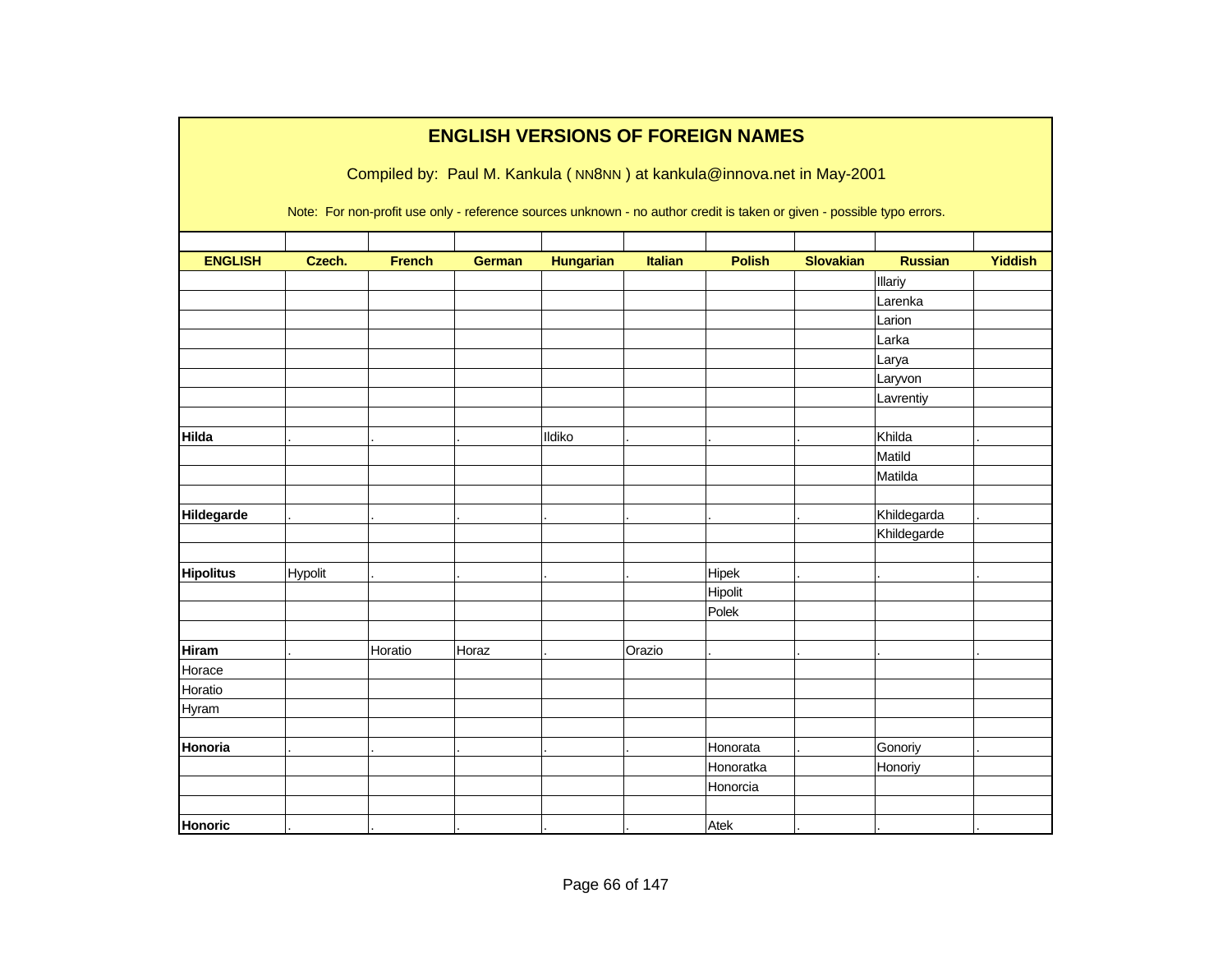|                 |               |               |               |                  |                | <b>ENGLISH VERSIONS OF FOREIGN NAMES</b>                                                                               |                  |                |                |
|-----------------|---------------|---------------|---------------|------------------|----------------|------------------------------------------------------------------------------------------------------------------------|------------------|----------------|----------------|
|                 |               |               |               |                  |                | Compiled by: Paul M. Kankula (NN8NN) at kankula@innova.net in May-2001                                                 |                  |                |                |
|                 |               |               |               |                  |                | Note: For non-profit use only - reference sources unknown - no author credit is taken or given - possible typo errors. |                  |                |                |
| <b>ENGLISH</b>  | Czech.        | <b>French</b> | <b>German</b> | <b>Hungarian</b> | <b>Italian</b> | <b>Polish</b>                                                                                                          | <b>Slovakian</b> | <b>Russian</b> | <b>Yiddish</b> |
|                 |               |               |               |                  |                | Honek                                                                                                                  |                  |                |                |
|                 |               |               |               |                  |                | Honorat                                                                                                                |                  |                |                |
|                 |               |               |               |                  |                | Honoriusz                                                                                                              |                  |                |                |
|                 |               |               |               |                  |                | Honory                                                                                                                 |                  |                |                |
| Hope            |               |               |               |                  |                | Nada                                                                                                                   |                  |                |                |
|                 |               |               |               |                  |                | Nadzia                                                                                                                 |                  |                |                |
|                 |               |               |               |                  |                | Nadzieia                                                                                                               |                  |                |                |
|                 |               |               |               |                  |                | Nata                                                                                                                   |                  |                |                |
|                 |               |               |               |                  |                | Natka                                                                                                                  |                  |                |                |
| <b>Hortense</b> |               | Hortense      | Hortensia     |                  | Ortensia       | Hortensia                                                                                                              |                  |                |                |
|                 |               |               |               |                  |                | Tesia                                                                                                                  |                  |                |                |
| <b>Hubaldus</b> |               |               |               |                  | Ubaldo         |                                                                                                                        |                  |                |                |
|                 |               |               |               |                  |                |                                                                                                                        |                  |                |                |
| <b>Hubert</b>   | <b>Berty</b>  | <b>Hubert</b> | Hugibert      |                  | Uberto         | <b>Bertek</b>                                                                                                          | Hubert           | Berdy          |                |
| Hobart          | <b>Hubert</b> |               |               |                  |                | Hubek                                                                                                                  |                  |                |                |
| Hubbard         | Hubertek      |               |               |                  |                | Hubert                                                                                                                 |                  |                |                |
| Huber           |               |               |               |                  |                | Hubertek                                                                                                               |                  |                |                |
| <b>Huberta</b>  |               |               | Berta         |                  |                | Berta                                                                                                                  | Hubert           | Berta          |                |
|                 |               |               | Bertel        |                  |                | Huba                                                                                                                   |                  | Bertochka      |                |
|                 |               |               |               |                  |                | Huberta                                                                                                                |                  |                |                |
| <b>Hugh</b>     | Hugo          | Huet          | Hugo          | Hugo             | Ugo            | Gugonek                                                                                                                | Hugo             | Gugo           |                |
| Huey            |               | Hugues        |               |                  | Ugolina        | Hug                                                                                                                    |                  | Hugo           |                |
| Hughes          |               |               |               |                  |                | Hugo                                                                                                                   |                  | Uga            |                |
| Hughie          |               |               |               |                  |                | Hugon                                                                                                                  |                  | Ugis           |                |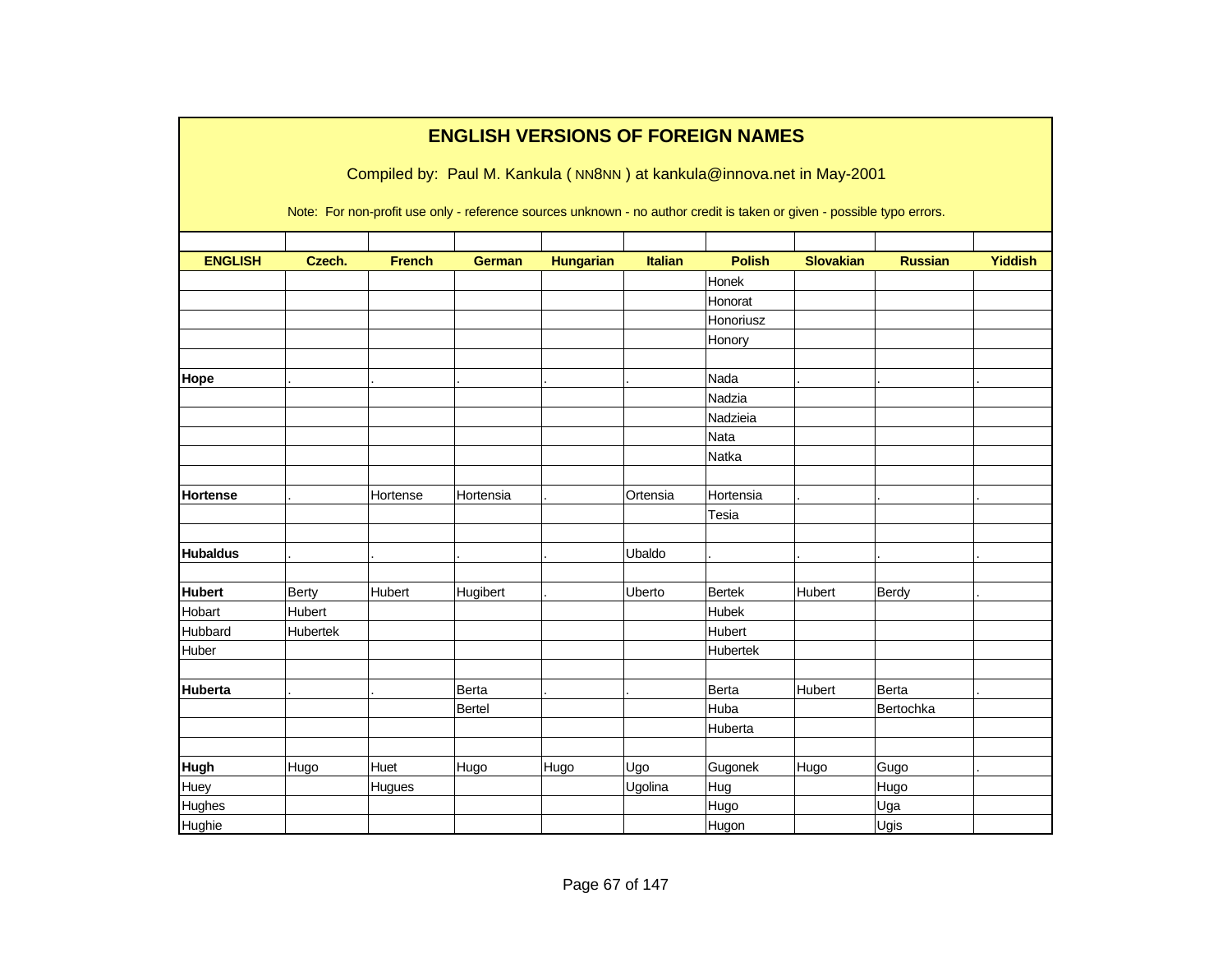|                 |        |               |               |                  |                | <b>ENGLISH VERSIONS OF FOREIGN NAMES</b>                                                                               |                  |                        |                |
|-----------------|--------|---------------|---------------|------------------|----------------|------------------------------------------------------------------------------------------------------------------------|------------------|------------------------|----------------|
|                 |        |               |               |                  |                | Compiled by: Paul M. Kankula (NN8NN) at kankula@innova.net in May-2001                                                 |                  |                        |                |
|                 |        |               |               |                  |                |                                                                                                                        |                  |                        |                |
|                 |        |               |               |                  |                | Note: For non-profit use only - reference sources unknown - no author credit is taken or given - possible typo errors. |                  |                        |                |
| <b>ENGLISH</b>  | Czech. | <b>French</b> | <b>German</b> | <b>Hungarian</b> | <b>Italian</b> | <b>Polish</b>                                                                                                          | <b>Slovakian</b> | <b>Russian</b>         | <b>Yiddish</b> |
| Hutchin         |        |               |               |                  |                | Idek                                                                                                                   |                  |                        |                |
|                 |        |               |               |                  |                | Idziek                                                                                                                 |                  |                        |                |
|                 |        |               |               |                  |                | Ignac                                                                                                                  |                  |                        |                |
|                 |        |               |               |                  |                | Onel                                                                                                                   |                  |                        |                |
|                 |        |               |               |                  |                |                                                                                                                        |                  |                        |                |
| <b>Humbert</b>  |        | Humbert       | Humbert       |                  | Umberto        |                                                                                                                        |                  |                        |                |
| <b>Umbert</b>   |        |               |               |                  |                |                                                                                                                        |                  |                        |                |
| <b>Humphrey</b> |        | Onfroi        | Hunfried      |                  | Onofredo       |                                                                                                                        |                  |                        |                |
| Humfrey         |        |               |               |                  |                |                                                                                                                        |                  |                        |                |
| <b>Numps</b>    |        |               |               |                  |                |                                                                                                                        |                  |                        |                |
|                 |        |               |               |                  |                |                                                                                                                        |                  |                        |                |
| <b>Hyman</b>    |        |               |               |                  |                |                                                                                                                        |                  |                        | Chaim          |
| Hymie           |        |               |               |                  |                |                                                                                                                        |                  |                        | Haim           |
|                 |        |               |               |                  |                |                                                                                                                        |                  |                        | Haiman         |
| Ida             |        | Ida           | Ida           | Ida              | Aida           | Itka                                                                                                                   | Iduska           | Antonida               | Ita            |
| Idalia          |        | Ide           | Idette        |                  |                |                                                                                                                        |                  | Antosya                |                |
| Yda             |        |               |               |                  |                |                                                                                                                        |                  | Ida                    |                |
|                 |        |               |               |                  |                |                                                                                                                        |                  | Lenya                  |                |
|                 |        |               |               |                  |                |                                                                                                                        |                  | Loenida                |                |
|                 |        |               |               |                  |                |                                                                                                                        |                  | Tonya                  |                |
|                 |        |               |               |                  |                |                                                                                                                        |                  |                        |                |
| Ignace          | Ignac  | Ignace        | Ignaz         | Ignac            | Ignazio        | Ignac                                                                                                                  | Ignac            | Hnat                   |                |
| Ignatius        |        |               |               | Neci             |                | Ignacek                                                                                                                |                  | Hnatko                 |                |
|                 |        |               |               |                  |                | Ignacy                                                                                                                 |                  | Hnatochko              |                |
|                 |        |               |               |                  |                | Ignas                                                                                                                  |                  | Ignasha<br>Ignashechka |                |
|                 |        |               |               |                  |                |                                                                                                                        |                  |                        |                |
|                 |        |               |               |                  |                |                                                                                                                        |                  | Ignashka               |                |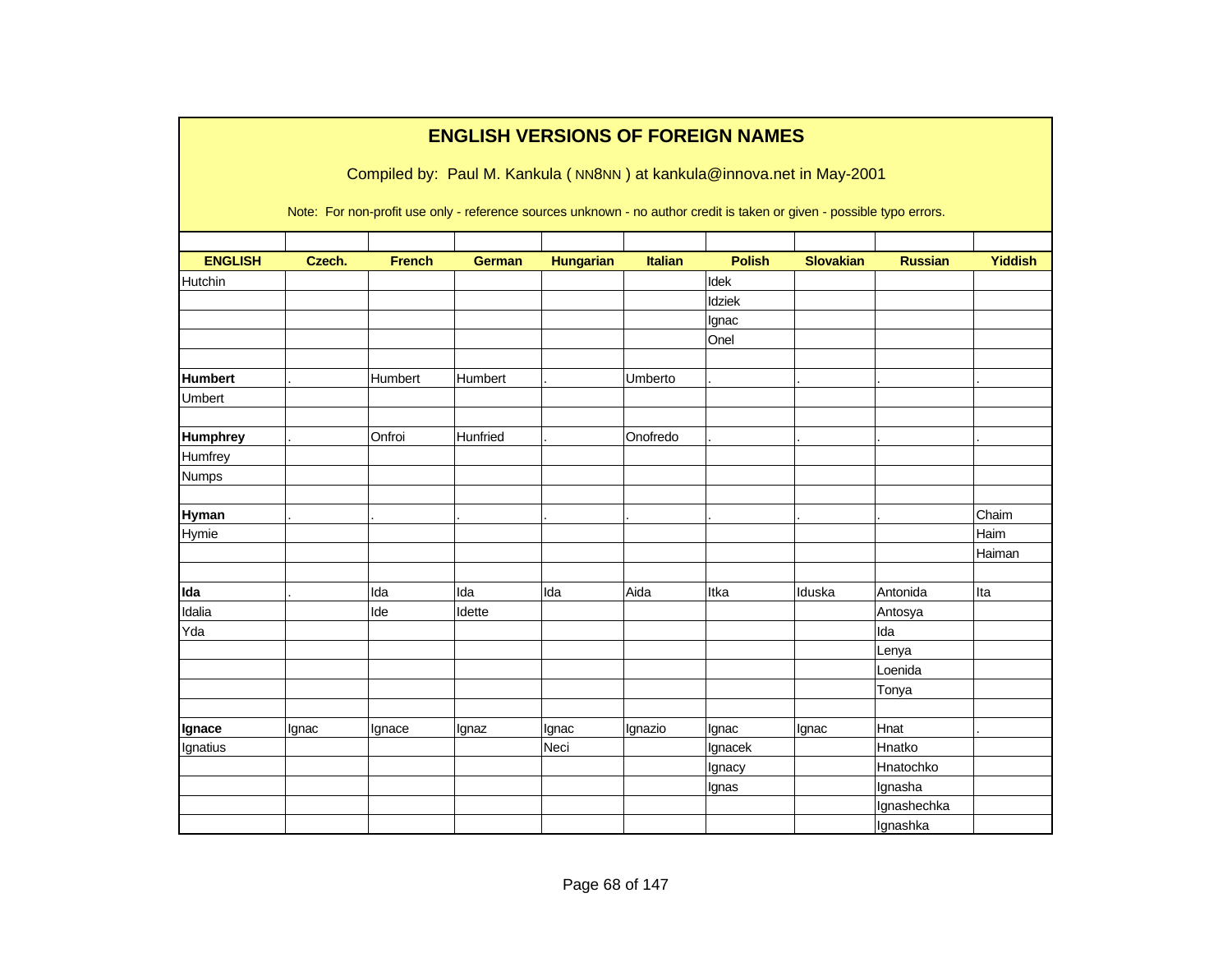|                | <b>ENGLISH VERSIONS OF FOREIGN NAMES</b>                               |               |               |                  |                |                                                                                                                        |                  |                |                |  |  |  |  |
|----------------|------------------------------------------------------------------------|---------------|---------------|------------------|----------------|------------------------------------------------------------------------------------------------------------------------|------------------|----------------|----------------|--|--|--|--|
|                | Compiled by: Paul M. Kankula (NN8NN) at kankula@innova.net in May-2001 |               |               |                  |                |                                                                                                                        |                  |                |                |  |  |  |  |
|                |                                                                        |               |               |                  |                | Note: For non-profit use only - reference sources unknown - no author credit is taken or given - possible typo errors. |                  |                |                |  |  |  |  |
|                |                                                                        |               |               |                  |                |                                                                                                                        |                  |                |                |  |  |  |  |
| <b>ENGLISH</b> | Czech.                                                                 | <b>French</b> | <b>German</b> | <b>Hungarian</b> | <b>Italian</b> | <b>Polish</b>                                                                                                          | <b>Slovakian</b> | <b>Russian</b> | <b>Yiddish</b> |  |  |  |  |
|                |                                                                        |               |               |                  |                |                                                                                                                        |                  | Ignat          |                |  |  |  |  |
|                |                                                                        |               |               |                  |                |                                                                                                                        |                  | Ignatiy        |                |  |  |  |  |
|                |                                                                        |               |               |                  |                |                                                                                                                        |                  | Ignatka        |                |  |  |  |  |
|                |                                                                        |               |               |                  |                |                                                                                                                        |                  | <b>Ihnat</b>   |                |  |  |  |  |
|                |                                                                        |               |               |                  |                |                                                                                                                        |                  | <b>Ihnatiy</b> |                |  |  |  |  |
|                |                                                                        |               |               |                  |                |                                                                                                                        |                  |                |                |  |  |  |  |
| Ignatia        |                                                                        |               |               |                  |                | Iga                                                                                                                    |                  |                |                |  |  |  |  |
|                |                                                                        |               |               |                  |                | Igna                                                                                                                   |                  |                |                |  |  |  |  |
|                |                                                                        |               |               |                  |                | Ignacja                                                                                                                |                  |                |                |  |  |  |  |
| Ignatius       | Ignac                                                                  | Ignace        | Ignaz         | Ignac            | Ignazio        | Ignac                                                                                                                  | Ignac            | Hnat           |                |  |  |  |  |
| Ignace         |                                                                        |               |               | Neci             |                | Ignacek                                                                                                                |                  | Hnatko         |                |  |  |  |  |
| Ignatz         |                                                                        |               |               |                  |                | Ignacy                                                                                                                 |                  | Hnatochko      |                |  |  |  |  |
|                |                                                                        |               |               |                  |                | Ignas                                                                                                                  |                  | Icnashka       |                |  |  |  |  |
|                |                                                                        |               |               |                  |                |                                                                                                                        |                  | Ignasha        |                |  |  |  |  |
|                |                                                                        |               |               |                  |                |                                                                                                                        |                  | Ignashechka    |                |  |  |  |  |
|                |                                                                        |               |               |                  |                |                                                                                                                        |                  | Ignat          |                |  |  |  |  |
|                |                                                                        |               |               |                  |                |                                                                                                                        |                  | Ignatiy        |                |  |  |  |  |
|                |                                                                        |               |               |                  |                |                                                                                                                        |                  | Ignatka        |                |  |  |  |  |
|                |                                                                        |               |               |                  |                |                                                                                                                        |                  | Ihnat          |                |  |  |  |  |
|                |                                                                        |               |               |                  |                |                                                                                                                        |                  | Ihnatiy        |                |  |  |  |  |
|                |                                                                        |               |               |                  |                |                                                                                                                        |                  | Ihnatko        |                |  |  |  |  |
|                |                                                                        |               |               |                  |                |                                                                                                                        |                  |                |                |  |  |  |  |
| Igor           |                                                                        |               |               |                  |                | Igo                                                                                                                    | Igor             | Gorik          |                |  |  |  |  |
|                |                                                                        |               |               |                  |                | Igor                                                                                                                   | Igorko           | Gosha          |                |  |  |  |  |
|                |                                                                        |               |               |                  |                |                                                                                                                        |                  | Igor           |                |  |  |  |  |
|                |                                                                        |               |               |                  |                |                                                                                                                        |                  | Igorek         |                |  |  |  |  |
|                |                                                                        |               |               |                  |                |                                                                                                                        |                  | <b>Ihar</b>    |                |  |  |  |  |
|                |                                                                        |               |               |                  |                |                                                                                                                        |                  | <b>Ihor</b>    |                |  |  |  |  |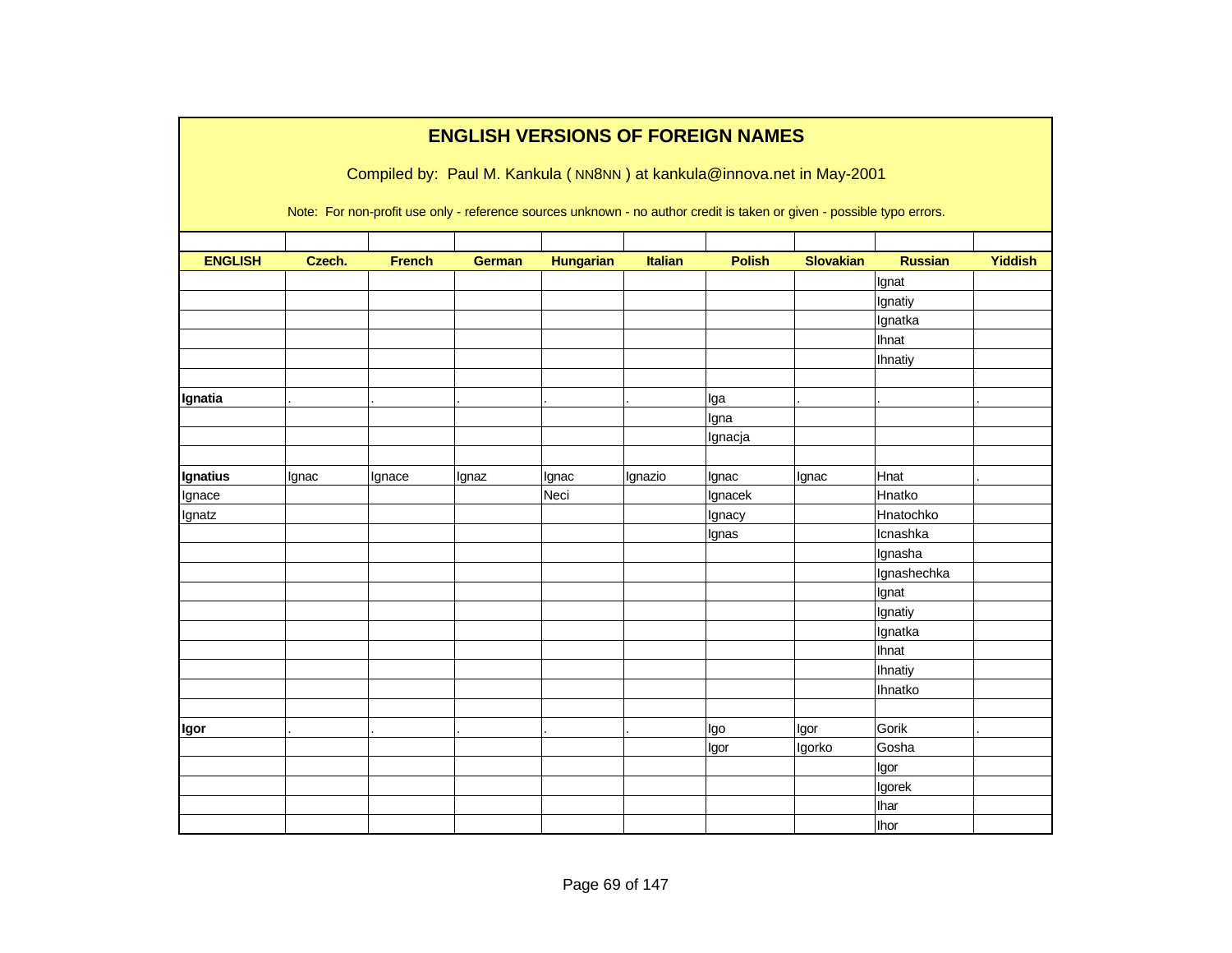|                 | <b>ENGLISH VERSIONS OF FOREIGN NAMES</b>                               |               |               |                  |                |                                                                                                                        |                  |                |                |  |  |  |  |
|-----------------|------------------------------------------------------------------------|---------------|---------------|------------------|----------------|------------------------------------------------------------------------------------------------------------------------|------------------|----------------|----------------|--|--|--|--|
|                 | Compiled by: Paul M. Kankula (NN8NN) at kankula@innova.net in May-2001 |               |               |                  |                |                                                                                                                        |                  |                |                |  |  |  |  |
|                 |                                                                        |               |               |                  |                |                                                                                                                        |                  |                |                |  |  |  |  |
|                 |                                                                        |               |               |                  |                | Note: For non-profit use only - reference sources unknown - no author credit is taken or given - possible typo errors. |                  |                |                |  |  |  |  |
|                 |                                                                        |               |               |                  |                |                                                                                                                        |                  |                |                |  |  |  |  |
| <b>ENGLISH</b>  | Czech.                                                                 | <b>French</b> | <b>German</b> | <b>Hungarian</b> | <b>Italian</b> | <b>Polish</b>                                                                                                          | <b>Slovakian</b> | <b>Russian</b> | <b>Yiddish</b> |  |  |  |  |
| Ildephonse      |                                                                        |               |               |                  |                | Fonek                                                                                                                  |                  |                |                |  |  |  |  |
|                 |                                                                        |               |               |                  |                | Ildefons                                                                                                               |                  |                |                |  |  |  |  |
|                 |                                                                        |               |               |                  |                | <b>Ildek</b>                                                                                                           |                  |                |                |  |  |  |  |
|                 |                                                                        |               |               |                  |                |                                                                                                                        |                  |                |                |  |  |  |  |
| <b>Ilse</b>     |                                                                        |               |               |                  |                |                                                                                                                        | <b>Ilza</b>      | llse           |                |  |  |  |  |
|                 |                                                                        |               |               |                  |                |                                                                                                                        | Ilzuska          |                |                |  |  |  |  |
|                 |                                                                        |               |               |                  |                |                                                                                                                        |                  |                |                |  |  |  |  |
| Ina             |                                                                        |               |               |                  |                |                                                                                                                        |                  | Agrippa        |                |  |  |  |  |
|                 |                                                                        |               |               |                  |                |                                                                                                                        |                  | Agrippina      |                |  |  |  |  |
|                 |                                                                        |               |               |                  |                |                                                                                                                        |                  | Agrippushka    |                |  |  |  |  |
|                 |                                                                        |               |               |                  |                |                                                                                                                        |                  | Ahrypa         |                |  |  |  |  |
|                 |                                                                        |               |               |                  |                |                                                                                                                        |                  | Ahrypyna       |                |  |  |  |  |
|                 |                                                                        |               |               |                  |                |                                                                                                                        |                  | Ina            |                |  |  |  |  |
|                 |                                                                        |               |               |                  |                |                                                                                                                        |                  | Inka           |                |  |  |  |  |
|                 |                                                                        |               |               |                  |                |                                                                                                                        |                  | Inna           |                |  |  |  |  |
|                 |                                                                        |               |               |                  |                |                                                                                                                        |                  | Innochka       |                |  |  |  |  |
|                 |                                                                        |               |               |                  |                |                                                                                                                        |                  | Pina           |                |  |  |  |  |
|                 |                                                                        |               |               |                  |                |                                                                                                                        |                  |                |                |  |  |  |  |
| Ines            |                                                                        |               |               |                  |                |                                                                                                                        |                  | <b>Ines</b>    |                |  |  |  |  |
|                 |                                                                        |               |               |                  |                |                                                                                                                        |                  | Inessa         |                |  |  |  |  |
|                 |                                                                        |               |               |                  |                |                                                                                                                        |                  |                |                |  |  |  |  |
| <b>Innocent</b> |                                                                        |               |               |                  | Innocenta      | Inek                                                                                                                   | Innocent         |                |                |  |  |  |  |
|                 |                                                                        |               |               |                  |                | Innocenty                                                                                                              |                  |                |                |  |  |  |  |
|                 |                                                                        |               |               |                  |                |                                                                                                                        |                  |                |                |  |  |  |  |
| Irella          |                                                                        |               | Irella        |                  |                |                                                                                                                        |                  |                |                |  |  |  |  |
|                 |                                                                        |               |               |                  |                |                                                                                                                        |                  |                |                |  |  |  |  |
| <b>Irene</b>    | Irena                                                                  |               | Irene         | Iren             | Irene          | Inka                                                                                                                   | Irena            | Arina          |                |  |  |  |  |
| Irena           | Irenka                                                                 |               |               | Irenka           |                | Ira                                                                                                                    | Irenka           | Arinka         |                |  |  |  |  |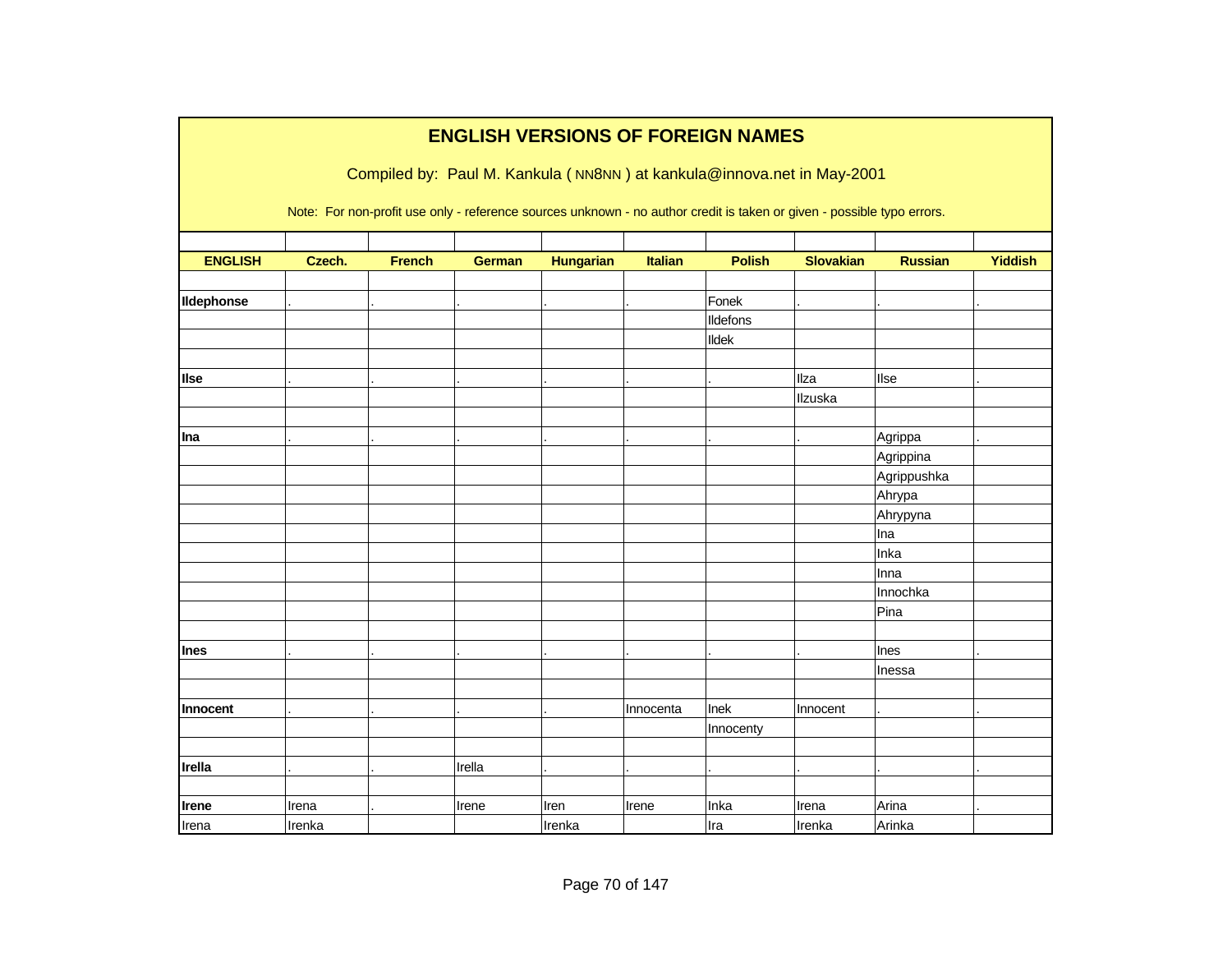|                |                                                                                                                        |               |               |                  |                | <b>ENGLISH VERSIONS OF FOREIGN NAMES</b>                               |                  |                |                |  |  |  |  |
|----------------|------------------------------------------------------------------------------------------------------------------------|---------------|---------------|------------------|----------------|------------------------------------------------------------------------|------------------|----------------|----------------|--|--|--|--|
|                |                                                                                                                        |               |               |                  |                | Compiled by: Paul M. Kankula (NN8NN) at kankula@innova.net in May-2001 |                  |                |                |  |  |  |  |
|                | Note: For non-profit use only - reference sources unknown - no author credit is taken or given - possible typo errors. |               |               |                  |                |                                                                        |                  |                |                |  |  |  |  |
| <b>ENGLISH</b> | Czech.                                                                                                                 | <b>French</b> |               |                  | <b>Italian</b> | <b>Polish</b>                                                          | <b>Slovakian</b> | <b>Russian</b> | <b>Yiddish</b> |  |  |  |  |
|                | Irka                                                                                                                   |               | <b>German</b> | <b>Hungarian</b> |                | Irena                                                                  |                  | Arinochka      |                |  |  |  |  |
| Irina<br>Rene  |                                                                                                                        |               |               |                  |                | Irka                                                                   |                  | Arinushka      |                |  |  |  |  |
|                |                                                                                                                        |               |               |                  |                | Ironka                                                                 |                  | Arishka        |                |  |  |  |  |
|                |                                                                                                                        |               |               |                  |                |                                                                        |                  |                |                |  |  |  |  |
|                |                                                                                                                        |               |               |                  |                | Iryna                                                                  |                  | Eereenia       |                |  |  |  |  |
|                |                                                                                                                        |               |               |                  |                |                                                                        |                  | Ira            |                |  |  |  |  |
|                |                                                                                                                        |               |               |                  |                |                                                                        |                  | Irena          |                |  |  |  |  |
|                |                                                                                                                        |               |               |                  |                |                                                                        |                  | Irina          |                |  |  |  |  |
|                |                                                                                                                        |               |               |                  |                |                                                                        |                  | Irinushka      |                |  |  |  |  |
|                |                                                                                                                        |               |               |                  |                |                                                                        |                  | Irishenka      |                |  |  |  |  |
|                |                                                                                                                        |               |               |                  |                |                                                                        |                  | Irishka        |                |  |  |  |  |
|                |                                                                                                                        |               |               |                  |                |                                                                        |                  | Irka           |                |  |  |  |  |
|                |                                                                                                                        |               |               |                  |                |                                                                        |                  | Irochka        |                |  |  |  |  |
|                |                                                                                                                        |               |               |                  |                |                                                                        |                  | Irusya         |                |  |  |  |  |
|                |                                                                                                                        |               |               |                  |                |                                                                        |                  | Iryna          |                |  |  |  |  |
|                |                                                                                                                        |               |               |                  |                |                                                                        |                  | Jereni         |                |  |  |  |  |
|                |                                                                                                                        |               |               |                  |                |                                                                        |                  | Orina          |                |  |  |  |  |
|                |                                                                                                                        |               |               |                  |                |                                                                        |                  | Orya           |                |  |  |  |  |
|                |                                                                                                                        |               |               |                  |                |                                                                        |                  | Oryna          |                |  |  |  |  |
|                |                                                                                                                        |               |               |                  |                |                                                                        |                  | Orynka         |                |  |  |  |  |
|                |                                                                                                                        |               |               |                  |                |                                                                        |                  | Rina           |                |  |  |  |  |
|                |                                                                                                                        |               |               |                  |                |                                                                        |                  | Yaryna         |                |  |  |  |  |
|                |                                                                                                                        |               |               |                  |                |                                                                        |                  | Yarynko        |                |  |  |  |  |
|                |                                                                                                                        |               |               |                  |                |                                                                        |                  |                |                |  |  |  |  |
| <b>Iris</b>    |                                                                                                                        |               |               |                  |                |                                                                        |                  | Irisa          |                |  |  |  |  |
|                |                                                                                                                        |               |               |                  |                |                                                                        |                  |                |                |  |  |  |  |
| <b>Irma</b>    | Irma                                                                                                                   |               |               | Irmus            |                | Ira                                                                    | Irma             | Irma           |                |  |  |  |  |
|                |                                                                                                                        |               |               | Irmuska          |                | Irma                                                                   | Irmuska          | Irmi           |                |  |  |  |  |
|                |                                                                                                                        |               |               |                  |                |                                                                        |                  |                |                |  |  |  |  |
| Irmgard        |                                                                                                                        |               |               |                  |                |                                                                        |                  | Irmgard        |                |  |  |  |  |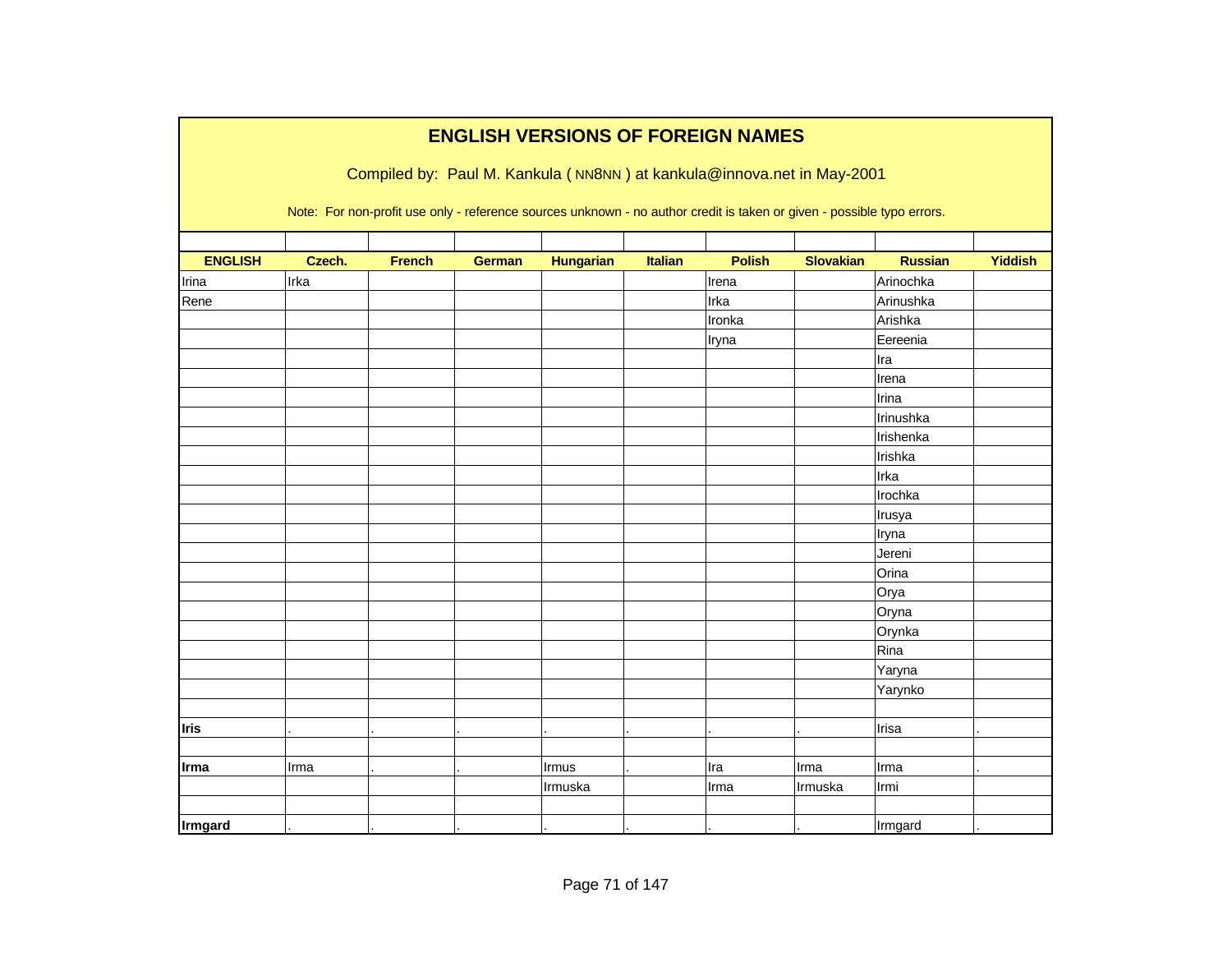|                |        |               | <b>ENGLISH VERSIONS OF FOREIGN NAMES</b> |                  |                |               |                                                                                                                        |                |                |
|----------------|--------|---------------|------------------------------------------|------------------|----------------|---------------|------------------------------------------------------------------------------------------------------------------------|----------------|----------------|
|                |        |               |                                          |                  |                |               | Compiled by: Paul M. Kankula (NN8NN) at kankula@innova.net in May-2001                                                 |                |                |
|                |        |               |                                          |                  |                |               | Note: For non-profit use only - reference sources unknown - no author credit is taken or given - possible typo errors. |                |                |
| <b>ENGLISH</b> | Czech. | <b>French</b> |                                          |                  | <b>Italian</b> | <b>Polish</b> | <b>Slovakian</b>                                                                                                       | <b>Russian</b> | <b>Yiddish</b> |
|                |        |               | <b>German</b>                            | <b>Hungarian</b> |                |               |                                                                                                                        | Irmgarde       |                |
|                |        |               |                                          |                  |                |               |                                                                                                                        |                |                |
| Irving         |        |               |                                          | Ervin            |                |               |                                                                                                                        |                |                |
| Irvin          |        |               |                                          |                  |                |               |                                                                                                                        |                |                |
| Irwin          |        |               |                                          |                  |                |               |                                                                                                                        |                |                |
| Marvin         |        |               |                                          |                  |                |               |                                                                                                                        |                |                |
|                |        |               |                                          |                  |                |               |                                                                                                                        |                |                |
| <b>Isaac</b>   | Izak   | Isaac         | Isaak                                    | Itsak            | Isacco         | Icek          | Izak                                                                                                                   | Isaak          | Aizik          |
| Ike            |        |               |                                          |                  |                | Izaak         |                                                                                                                        | Isak           | Icchok         |
| Izaak          |        |               |                                          |                  |                |               |                                                                                                                        | Sakiy          | Icek           |
|                |        |               |                                          |                  |                |               |                                                                                                                        |                | Isaak          |
|                |        |               |                                          |                  |                |               |                                                                                                                        |                | Itchok         |
|                |        |               |                                          |                  |                |               |                                                                                                                        |                | Izik           |
|                |        |               |                                          |                  |                |               |                                                                                                                        |                | Yitzhak        |
|                |        |               |                                          |                  |                |               |                                                                                                                        |                |                |
| <b>Isabel</b>  |        | <b>Belle</b>  | Isabelle                                 | Bella            | Isabella       | Iza           | Izabela                                                                                                                | Bela           |                |
| Bella          |        | Isabelle      |                                          | Izabel           |                | Izabela       |                                                                                                                        | Bella          |                |
| Belle          |        |               |                                          | Izabella         |                | Izabella      |                                                                                                                        | Izabela        |                |
| Isabella       |        |               |                                          |                  |                |               |                                                                                                                        | Izabele        |                |
|                |        |               |                                          |                  |                |               |                                                                                                                        | Izabella       |                |
|                |        |               |                                          |                  |                |               |                                                                                                                        |                |                |
| Isiah          |        |               | Isaiah                                   | Izso             | Isaia          |               |                                                                                                                        | Isaia          | Isiah          |
| Esay           |        |               |                                          |                  |                |               |                                                                                                                        | Isaiya         |                |
| lsa            |        |               |                                          |                  |                |               |                                                                                                                        | Isay           |                |
|                |        |               |                                          |                  |                |               |                                                                                                                        |                |                |
| Isidora        |        |               |                                          |                  | Isidoro        | Iza           |                                                                                                                        |                |                |
|                |        |               |                                          |                  |                | Izydora       |                                                                                                                        |                |                |
|                |        |               |                                          |                  |                |               |                                                                                                                        |                |                |
| <b>Isidore</b> |        | Isidore       | Isidor                                   | Izidor           |                | <b>Izek</b>   | Izador                                                                                                                 | Eesidor        |                |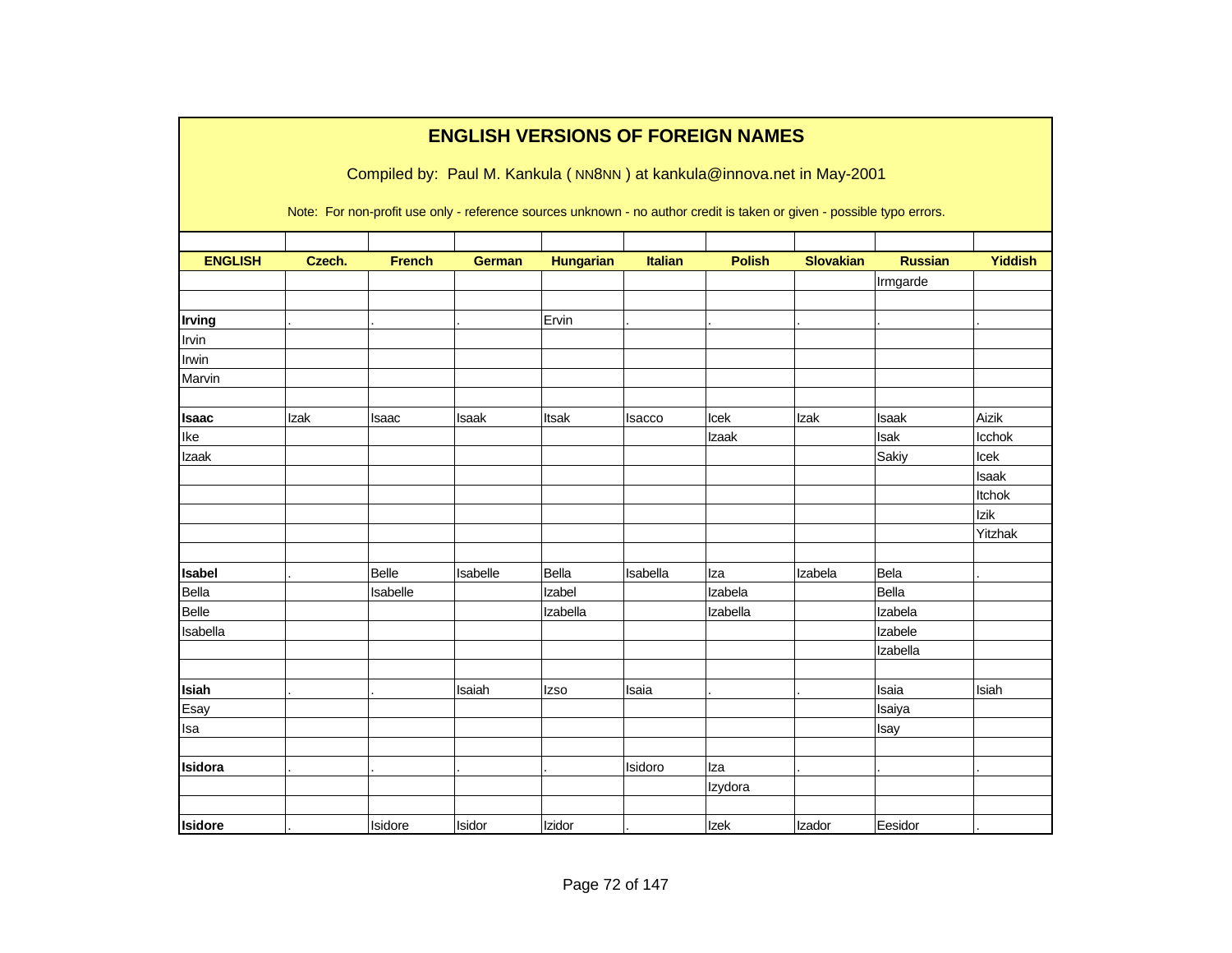|                |             |               |               |                  |          | <b>ENGLISH VERSIONS OF FOREIGN NAMES</b>                                                                               |                  |                |                |
|----------------|-------------|---------------|---------------|------------------|----------|------------------------------------------------------------------------------------------------------------------------|------------------|----------------|----------------|
|                |             |               |               |                  |          | Compiled by: Paul M. Kankula (NN8NN) at kankula@innova.net in May-2001                                                 |                  |                |                |
|                |             |               |               |                  |          | Note: For non-profit use only - reference sources unknown - no author credit is taken or given - possible typo errors. |                  |                |                |
| <b>ENGLISH</b> | Czech.      | <b>French</b> | <b>German</b> | <b>Hungarian</b> | Italian  | <b>Polish</b>                                                                                                          | <b>Slovakian</b> | <b>Russian</b> | <b>Yiddish</b> |
| Isadore        |             |               |               |                  |          | Izio                                                                                                                   |                  | Isidor         |                |
| Izzy           |             |               |               |                  |          | Izy                                                                                                                    |                  | Sidor          |                |
|                |             |               |               |                  |          | Izydor                                                                                                                 |                  | Sidorka        |                |
|                |             |               |               |                  |          | Izydorek                                                                                                               |                  | Sydir          |                |
| <b>Isolde</b>  |             |               |               |                  |          | Iza                                                                                                                    |                  | Izolda         |                |
|                |             |               |               |                  |          | Izolda                                                                                                                 |                  | Izolde         |                |
|                |             |               |               |                  |          | Zolda                                                                                                                  |                  |                |                |
| <b>Israel</b>  |             |               | Israel        | Izrael           | Israele  | Izrael                                                                                                                 |                  | Izrail         | Israel         |
| Ysrael         |             |               |               |                  |          |                                                                                                                        |                  | Srul           | Srul           |
|                |             |               |               |                  |          |                                                                                                                        |                  | Srulka         |                |
| Ivan           | Ivan        |               | Ivan          | Ivan             | Giovanni | Jan                                                                                                                    | Ivan             | loann          |                |
| Jacek          | <b>Ivko</b> |               |               |                  |          | Iwan                                                                                                                   | Ivanko           | Ivan           |                |
|                | Ivo         |               |               |                  |          |                                                                                                                        | Ivuiko           | Ivanchek       |                |
|                |             |               |               |                  |          |                                                                                                                        |                  | Ivanets        |                |
|                |             |               |               |                  |          |                                                                                                                        |                  | Ivanko         |                |
|                |             |               |               |                  |          |                                                                                                                        |                  | Ivano          |                |
|                |             |               |               |                  |          |                                                                                                                        |                  | Ivansenko      |                |
|                |             |               |               |                  |          |                                                                                                                        |                  | Ivantso        |                |
|                |             |               |               |                  |          |                                                                                                                        |                  | Ivanushka      |                |
|                |             |               |               |                  |          |                                                                                                                        |                  | Ivas           |                |
|                |             |               |               |                  |          |                                                                                                                        |                  | Ivashka        |                |
|                |             |               |               |                  |          |                                                                                                                        |                  | Ivasko         |                |
|                |             |               |               |                  |          |                                                                                                                        |                  | Vanechka       |                |
|                |             |               |               |                  |          |                                                                                                                        |                  | Vanek          |                |
|                |             |               |               |                  |          |                                                                                                                        |                  | Vanka          |                |
|                |             |               |               |                  |          |                                                                                                                        |                  | Vanko          |                |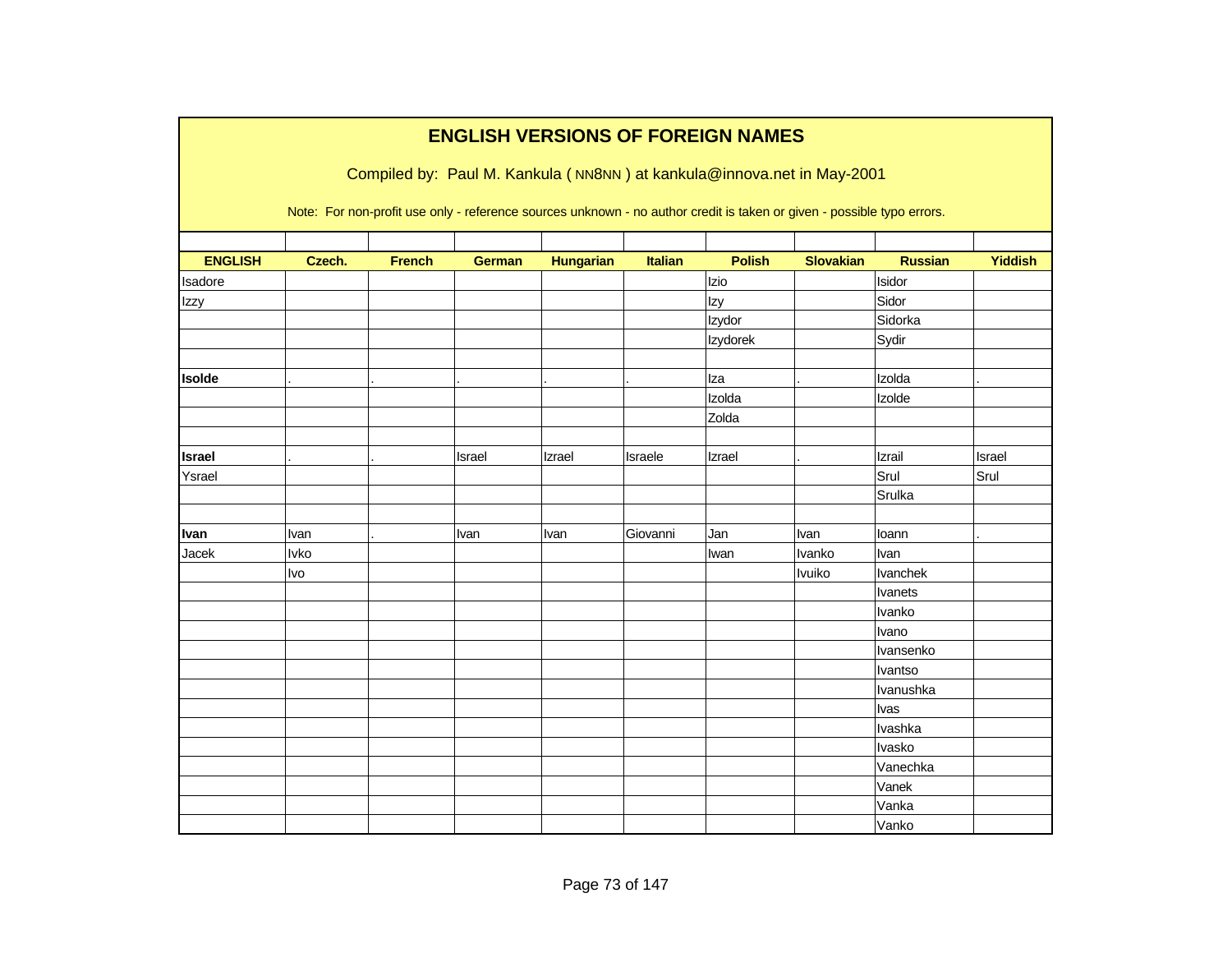|                 |        |               |               |                  |                | <b>ENGLISH VERSIONS OF FOREIGN NAMES</b>                                                                               |                  |                |                |
|-----------------|--------|---------------|---------------|------------------|----------------|------------------------------------------------------------------------------------------------------------------------|------------------|----------------|----------------|
|                 |        |               |               |                  |                | Compiled by: Paul M. Kankula (NN8NN) at kankula@innova.net in May-2001                                                 |                  |                |                |
|                 |        |               |               |                  |                | Note: For non-profit use only - reference sources unknown - no author credit is taken or given - possible typo errors. |                  |                |                |
| <b>ENGLISH</b>  | Czech. | <b>French</b> | <b>German</b> | <b>Hungarian</b> | <b>Italian</b> | <b>Polish</b>                                                                                                          | <b>Slovakian</b> | <b>Russian</b> | <b>Yiddish</b> |
|                 |        |               |               |                  |                |                                                                                                                        |                  | Vanya          |                |
|                 |        |               |               |                  |                |                                                                                                                        |                  | Vanyukha       |                |
|                 |        |               |               |                  |                |                                                                                                                        |                  | Vanyusha       |                |
|                 |        |               |               |                  |                |                                                                                                                        |                  | Yanka          |                |
|                 |        |               |               |                  |                |                                                                                                                        |                  |                |                |
| <b>Ivana</b>    |        |               |               |                  |                |                                                                                                                        |                  | loanna         |                |
|                 |        |               |               |                  |                |                                                                                                                        |                  | Ivanna         |                |
|                 |        |               |               |                  |                |                                                                                                                        |                  | Ivona          |                |
|                 |        |               |               |                  |                |                                                                                                                        |                  |                |                |
| <b>Jacintha</b> |        | Hazinthe      | Hyacinthe     |                  | Giacinta       | Cynta                                                                                                                  |                  |                |                |
| Cinthe          |        | Hyacinthe     |               |                  |                | Hiacynta                                                                                                               |                  |                |                |
| Hyacinth        |        |               |               |                  |                |                                                                                                                        |                  |                |                |
|                 |        |               |               |                  |                |                                                                                                                        |                  |                |                |
| Jacob           | Jakub  | Jacques       | Jackel        | Jakab            | Giacobbe       | Jakub                                                                                                                  | Jakub            | lakov          |                |
| Jakob           | Kuba   | Jacquet       | Jacob         | Jakob            | Giacomo        | Jakubek                                                                                                                | Jokubas          | Jakov          |                |
| Lakobos         | Kubes  |               | Jakob         |                  | Giacopo        | Jalu                                                                                                                   | Kubo             | Jashenka       |                |
|                 |        |               | Jockel        |                  |                | Kuba                                                                                                                   |                  | Jascha         |                |
|                 |        |               |               |                  |                | Kubus                                                                                                                  |                  | Yakaw          |                |
|                 |        |               |               |                  |                |                                                                                                                        |                  | Yakov          |                |
|                 |        |               |               |                  |                |                                                                                                                        |                  | Yasha          |                |
|                 |        |               |               |                  |                |                                                                                                                        |                  | Yashenka       |                |
|                 |        |               |               |                  |                |                                                                                                                        |                  | Yashka         |                |
|                 |        |               |               |                  |                |                                                                                                                        |                  | Yakiv          |                |
|                 |        |               |               |                  |                |                                                                                                                        |                  | Yashko         |                |
|                 |        |               |               |                  |                |                                                                                                                        |                  | Yanka          |                |
|                 |        |               |               |                  |                |                                                                                                                        |                  |                |                |
| James           |        |               |               | Imre             | Giamo          | Dymitry                                                                                                                |                  | Dimi           |                |
| Jamie           |        |               |               |                  |                | Jakub                                                                                                                  |                  | Dimitriy       |                |
| Jeames          |        |               |               |                  |                | Jakubek                                                                                                                |                  | Dimka          |                |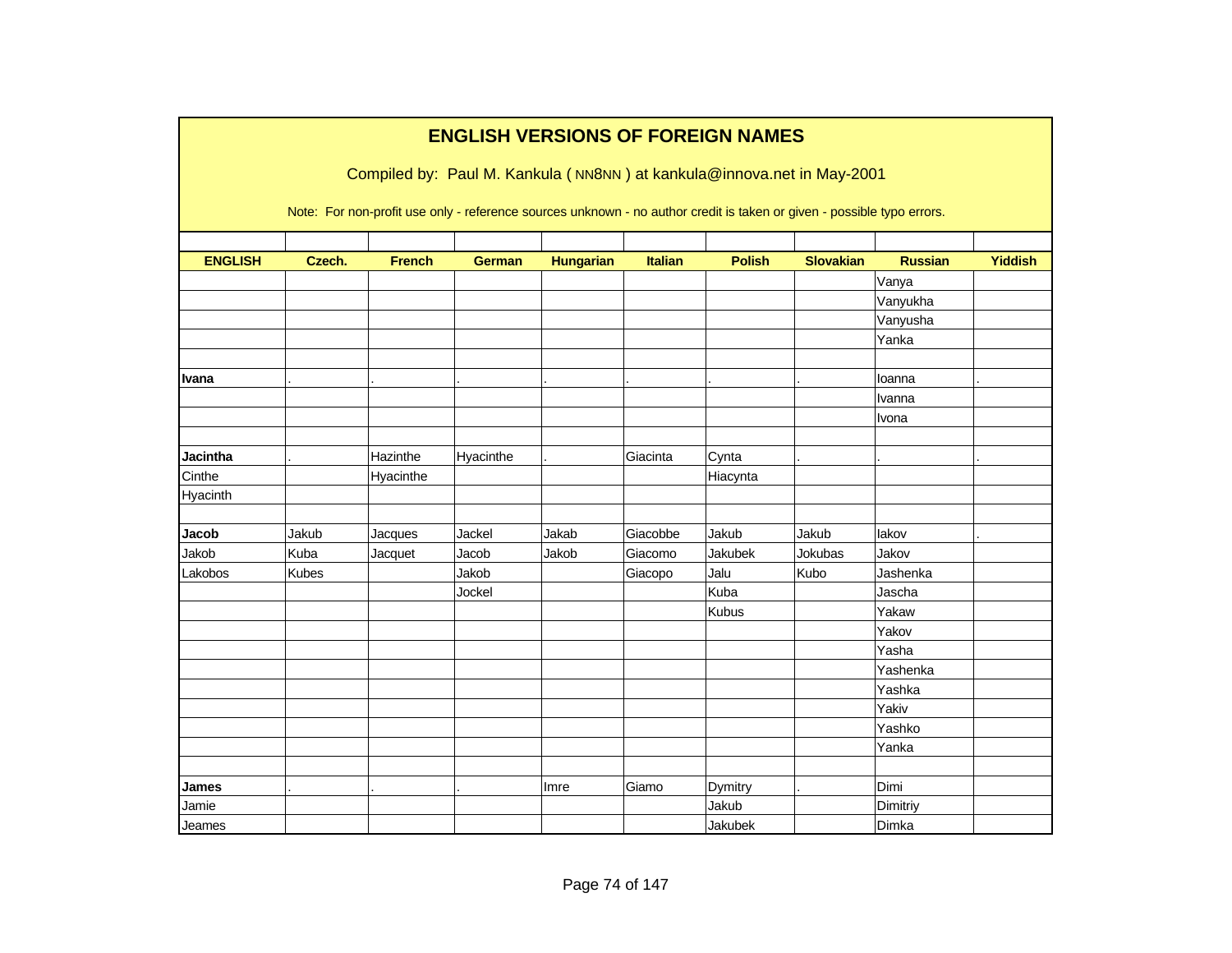|                |        |               |               |                  |                | <b>ENGLISH VERSIONS OF FOREIGN NAMES</b>                                                                               |                  |                 |                |
|----------------|--------|---------------|---------------|------------------|----------------|------------------------------------------------------------------------------------------------------------------------|------------------|-----------------|----------------|
|                |        |               |               |                  |                | Compiled by: Paul M. Kankula (NN8NN) at kankula@innova.net in May-2001                                                 |                  |                 |                |
|                |        |               |               |                  |                | Note: For non-profit use only - reference sources unknown - no author credit is taken or given - possible typo errors. |                  |                 |                |
|                |        |               |               |                  |                |                                                                                                                        |                  |                 |                |
| <b>ENGLISH</b> | Czech. | <b>French</b> | <b>German</b> | <b>Hungarian</b> | <b>Italian</b> | <b>Polish</b>                                                                                                          | <b>Slovakian</b> | <b>Russian</b>  | <b>Yiddish</b> |
|                |        |               |               |                  |                | Jalu                                                                                                                   |                  | Dmitiry         |                |
|                |        |               |               |                  |                | Kuba                                                                                                                   |                  | <b>Dmitrik</b>  |                |
|                |        |               |               |                  |                | Kubus                                                                                                                  |                  | Dymitry         |                |
|                |        |               |               |                  |                |                                                                                                                        |                  | Dymtro          |                |
|                |        |               |               |                  |                |                                                                                                                        |                  | Dymtrus         |                |
|                |        |               |               |                  |                |                                                                                                                        |                  | Dzimitryy       |                |
|                |        |               |               |                  |                |                                                                                                                        |                  | <b>Dzmitrok</b> |                |
|                |        |               |               |                  |                |                                                                                                                        |                  | Dzmitryy        |                |
|                |        |               |               |                  |                |                                                                                                                        |                  |                 |                |
| Jane           | Jana   | Jeanne        | Hanna         | Janka            | Gianina        | Jana                                                                                                                   |                  | loanna          |                |
| Janelyn        | Janica | Jeanette      | Hanne         |                  | Giovanna       | Janeczka                                                                                                               |                  | Ivanna          |                |
| Joan           | Jenka  |               | Hannele       |                  |                | Janina                                                                                                                 |                  |                 |                |
| Joana          |        |               | Hanni         |                  |                | Janka                                                                                                                  |                  |                 |                |
| Johanna        |        |               | Johanna       |                  |                | Janka                                                                                                                  |                  |                 |                |
| Jonna          |        |               |               |                  |                | Jasia                                                                                                                  |                  |                 |                |
|                |        |               |               |                  |                | Joanka                                                                                                                 |                  |                 |                |
|                |        |               |               |                  |                | Joanna                                                                                                                 |                  |                 |                |
|                |        |               |               |                  |                | Joasia                                                                                                                 |                  |                 |                |
|                |        |               |               |                  |                | Nina                                                                                                                   |                  |                 |                |
|                |        |               |               |                  |                | Zanna                                                                                                                  |                  |                 |                |
|                |        |               |               |                  |                |                                                                                                                        |                  |                 |                |
| Janet          |        |               |               |                  | Giannette      |                                                                                                                        |                  |                 |                |
|                |        |               |               |                  |                |                                                                                                                        |                  |                 |                |
| January        |        |               |               |                  |                | Janek                                                                                                                  |                  |                 |                |
|                |        |               |               |                  |                | Januarius                                                                                                              |                  |                 |                |
|                |        |               |               |                  |                | Januariusz                                                                                                             |                  |                 |                |
|                |        |               |               |                  |                | Janusz                                                                                                                 |                  |                 |                |
|                |        |               |               |                  |                | Januszok                                                                                                               |                  |                 |                |
|                |        |               |               |                  |                | Jarek                                                                                                                  |                  |                 |                |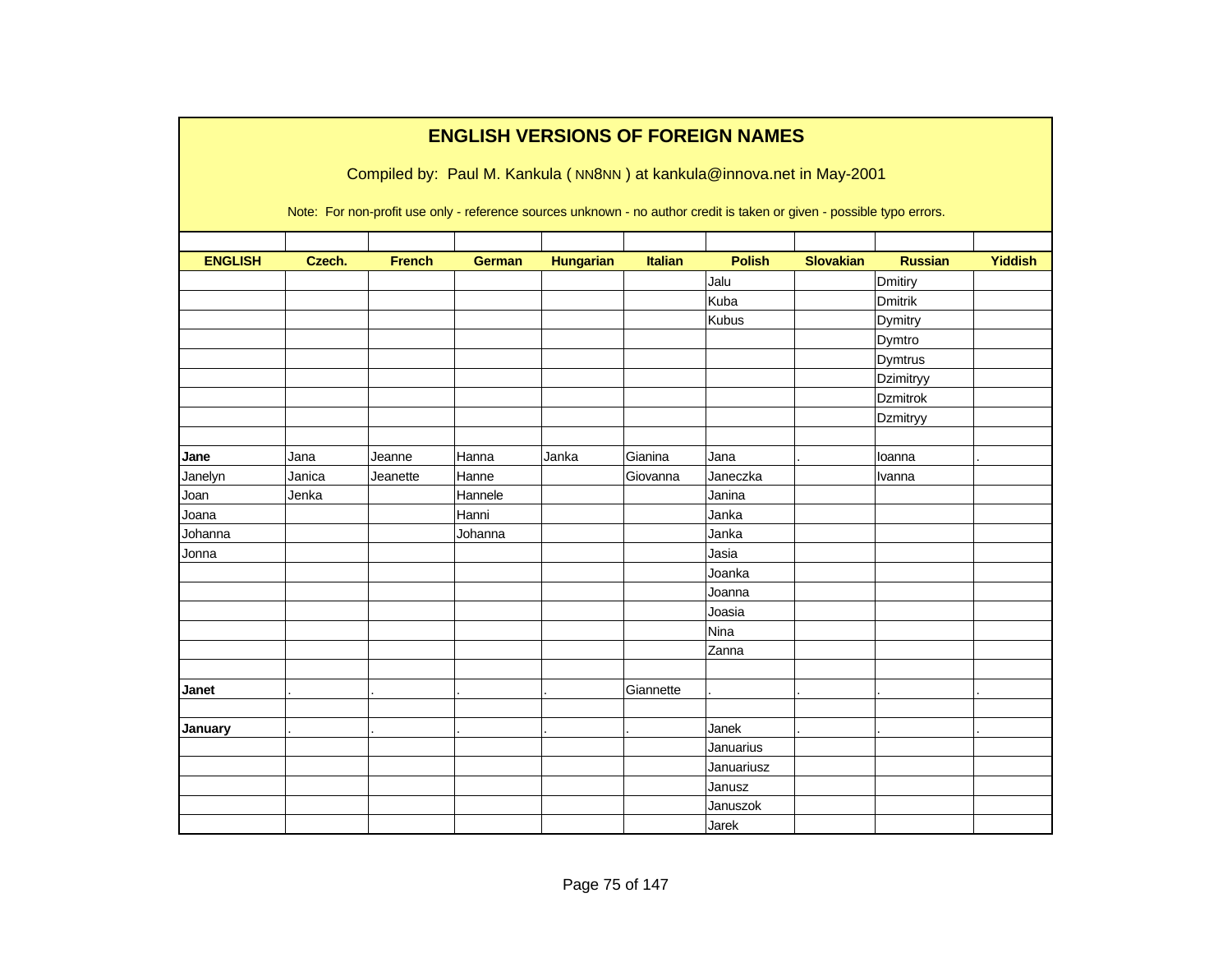|                | <b>ENGLISH VERSIONS OF FOREIGN NAMES</b> |               |               |                  |                |                                                                                                                        |                  |                |                |  |  |  |  |
|----------------|------------------------------------------|---------------|---------------|------------------|----------------|------------------------------------------------------------------------------------------------------------------------|------------------|----------------|----------------|--|--|--|--|
|                |                                          |               |               |                  |                |                                                                                                                        |                  |                |                |  |  |  |  |
|                |                                          |               |               |                  |                | Compiled by: Paul M. Kankula (NN8NN) at kankula@innova.net in May-2001                                                 |                  |                |                |  |  |  |  |
|                |                                          |               |               |                  |                | Note: For non-profit use only - reference sources unknown - no author credit is taken or given - possible typo errors. |                  |                |                |  |  |  |  |
|                |                                          |               |               |                  |                |                                                                                                                        |                  |                |                |  |  |  |  |
| <b>ENGLISH</b> | Czech.                                   | <b>French</b> | <b>German</b> | <b>Hungarian</b> | <b>Italian</b> | <b>Polish</b>                                                                                                          | <b>Slovakian</b> | <b>Russian</b> | <b>Yiddish</b> |  |  |  |  |
|                |                                          |               |               |                  |                | Jarema                                                                                                                 |                  |                |                |  |  |  |  |
|                |                                          |               |               |                  |                | Niusiu                                                                                                                 |                  |                |                |  |  |  |  |
|                |                                          |               |               |                  |                |                                                                                                                        |                  |                |                |  |  |  |  |
| Jasper         |                                          | Gaspard       | Kaspar        | Gaspar           | Gaspardo       | Kacper                                                                                                                 | Gaspar           | Gaspar         |                |  |  |  |  |
| Caspar         |                                          |               |               | Gazsi            | Gaspare        | Kaspar                                                                                                                 |                  |                |                |  |  |  |  |
| Gaspar         |                                          |               |               |                  |                | Kaspek                                                                                                                 |                  |                |                |  |  |  |  |
|                |                                          |               |               |                  |                |                                                                                                                        |                  |                |                |  |  |  |  |
| Jean           |                                          |               |               | Johanna          |                | Janeczka                                                                                                               |                  |                |                |  |  |  |  |
|                |                                          |               |               |                  |                | Janina                                                                                                                 |                  |                |                |  |  |  |  |
|                |                                          |               |               |                  |                | Janka                                                                                                                  |                  |                |                |  |  |  |  |
|                |                                          |               |               |                  |                | Jasia                                                                                                                  |                  |                |                |  |  |  |  |
|                |                                          |               |               |                  |                | Jena                                                                                                                   |                  |                |                |  |  |  |  |
|                |                                          |               |               |                  |                | Nina                                                                                                                   |                  |                |                |  |  |  |  |
|                |                                          |               |               |                  |                |                                                                                                                        |                  |                |                |  |  |  |  |
| Jeanette       |                                          |               |               | Zsani            |                | Janeczka                                                                                                               |                  | Jeanette       |                |  |  |  |  |
|                |                                          |               |               |                  |                | Janina                                                                                                                 |                  |                |                |  |  |  |  |
|                |                                          |               |               |                  |                | Janka                                                                                                                  |                  |                |                |  |  |  |  |
|                |                                          |               |               |                  |                | Jasia                                                                                                                  |                  |                |                |  |  |  |  |
|                |                                          |               |               |                  |                | Jena                                                                                                                   |                  |                |                |  |  |  |  |
|                |                                          |               |               |                  |                | Nina                                                                                                                   |                  |                |                |  |  |  |  |
|                |                                          |               |               |                  |                | Zsani                                                                                                                  |                  |                |                |  |  |  |  |
|                |                                          |               |               |                  |                |                                                                                                                        |                  |                |                |  |  |  |  |
| Jeffery        |                                          | Geoffroi      | Gottfried     |                  | Gofredo        | Gotfryd                                                                                                                |                  | Gotfrid        |                |  |  |  |  |
| Geoffrey       |                                          | Jeoffroi      |               |                  | Giotto         | Fred                                                                                                                   |                  |                |                |  |  |  |  |
| Godfrey        |                                          |               |               |                  |                |                                                                                                                        |                  |                |                |  |  |  |  |
| Jeffrey        |                                          |               |               |                  |                |                                                                                                                        |                  |                |                |  |  |  |  |
|                |                                          |               |               |                  |                |                                                                                                                        |                  |                |                |  |  |  |  |
| Jennie         |                                          | Jeannette     | Jenny         | Zseni            | Gianina        | Ewgenua                                                                                                                |                  | Evgenia        |                |  |  |  |  |
|                |                                          |               |               |                  |                |                                                                                                                        |                  |                |                |  |  |  |  |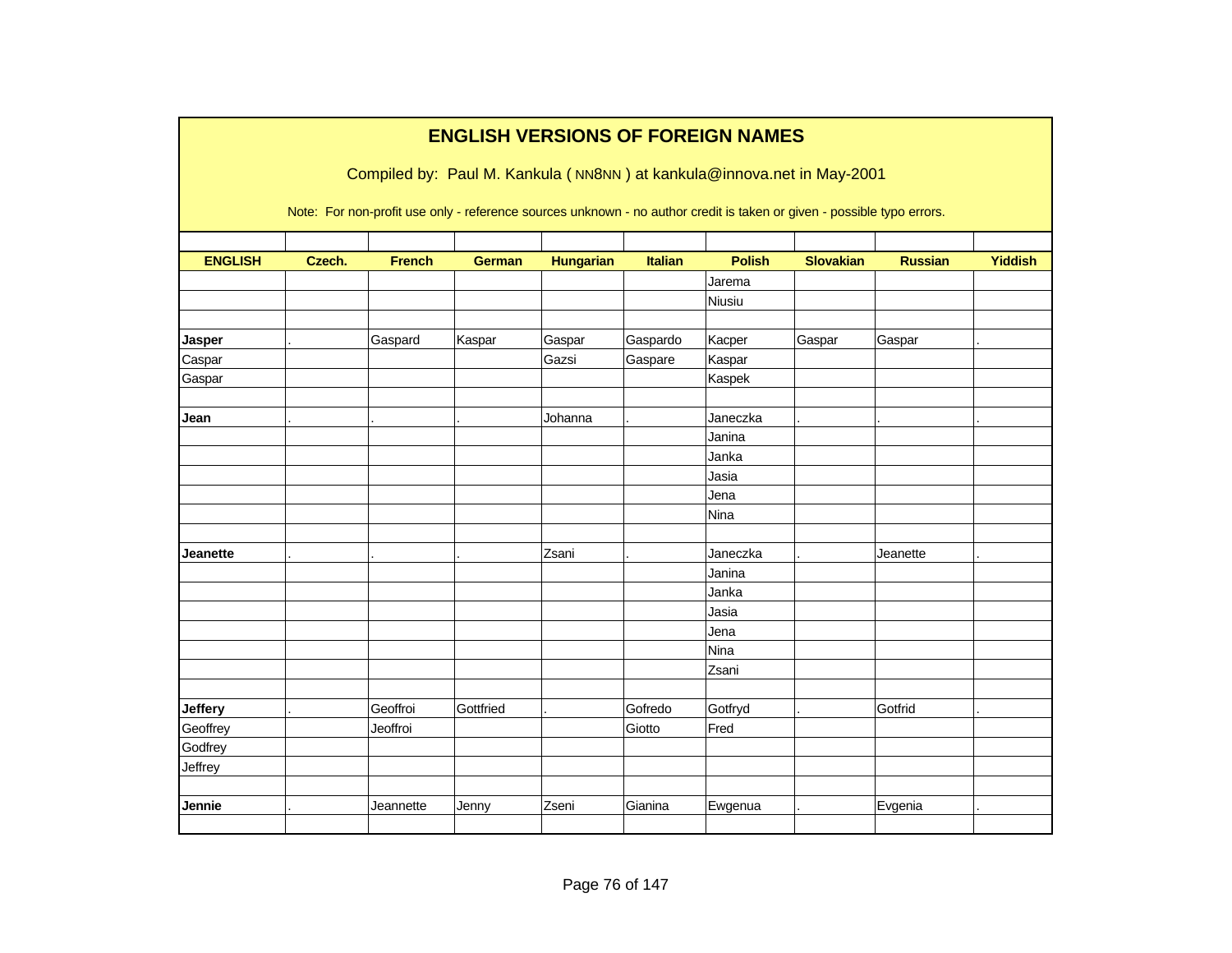|                |        |               |               | <b>ENGLISH VERSIONS OF FOREIGN NAMES</b> |                |               |                                                                                                                        |                |                |
|----------------|--------|---------------|---------------|------------------------------------------|----------------|---------------|------------------------------------------------------------------------------------------------------------------------|----------------|----------------|
|                |        |               |               |                                          |                |               |                                                                                                                        |                |                |
|                |        |               |               |                                          |                |               | Compiled by: Paul M. Kankula (NN8NN) at kankula@innova.net in May-2001                                                 |                |                |
|                |        |               |               |                                          |                |               |                                                                                                                        |                |                |
|                |        |               |               |                                          |                |               | Note: For non-profit use only - reference sources unknown - no author credit is taken or given - possible typo errors. |                |                |
|                |        |               |               |                                          |                |               |                                                                                                                        |                |                |
| <b>ENGLISH</b> | Czech. | <b>French</b> | <b>German</b> | <b>Hungarian</b>                         | <b>Italian</b> | <b>Polish</b> | <b>Slovakian</b>                                                                                                       | <b>Russian</b> | <b>Yiddish</b> |
| Jenny          |        |               |               | Gyongyi                                  | Giovannina     | Janina        |                                                                                                                        |                |                |
|                |        |               |               | Gyongyver                                |                |               |                                                                                                                        |                |                |
|                |        |               |               |                                          |                |               |                                                                                                                        |                |                |
| Jeremiah       |        | Jermie        |               |                                          | Geremia        | Jeremiasz     | Jeremias                                                                                                               | Iveremiy       |                |
| Jeremias       |        |               |               |                                          |                |               |                                                                                                                        | Iveremiya      |                |
| Jeremy         |        |               |               |                                          |                |               |                                                                                                                        | Jeremija       |                |
| Jerry          |        |               |               |                                          |                |               |                                                                                                                        | Veremiy        |                |
|                |        |               |               |                                          |                |               |                                                                                                                        | Yarema         |                |
|                |        |               |               |                                          |                |               |                                                                                                                        | Yaremko        |                |
|                |        |               |               |                                          |                |               |                                                                                                                        | Yerema         |                |
|                |        |               |               |                                          |                |               |                                                                                                                        | Yeremey        |                |
|                |        |               |               |                                          |                |               |                                                                                                                        | Yeremeyushka   |                |
|                |        |               |               |                                          |                |               |                                                                                                                        | Yeremiy        |                |
|                |        |               |               |                                          |                |               |                                                                                                                        | Yeremiy        |                |
|                |        |               |               |                                          |                |               |                                                                                                                        | Yeremiya       |                |
|                |        |               |               |                                          |                |               |                                                                                                                        | Yeremka        |                |
|                |        |               |               |                                          |                |               |                                                                                                                        | Yeremushka     |                |
|                |        |               |               |                                          |                |               |                                                                                                                        | Yerik          |                |
|                |        |               |               |                                          |                |               |                                                                                                                        |                |                |
| Jerome         |        | Jerome        | Hieremias     | Jeromos                                  | Geronimo       | Hieronym      |                                                                                                                        | Heronym        |                |
| Hierom         |        |               |               |                                          | Girolamo       | Hirus         |                                                                                                                        | lyeronim       |                |
| Jerry          |        |               |               |                                          |                |               |                                                                                                                        | Jeronim        |                |
|                |        |               |               |                                          |                |               |                                                                                                                        |                |                |
| Jessica        |        |               |               |                                          |                | Czeslawa      |                                                                                                                        |                |                |
| Jessie         |        |               |               |                                          |                |               |                                                                                                                        |                |                |
| Jesslyn        |        |               |               |                                          |                |               |                                                                                                                        |                |                |
|                |        |               |               |                                          |                |               |                                                                                                                        |                |                |
| Joachim        |        |               | Joachim       |                                          | Giobbe         | Joachim       |                                                                                                                        | loakim         |                |
| Job            |        |               | Jochem        |                                          | Giooacchino    |               |                                                                                                                        | lov            |                |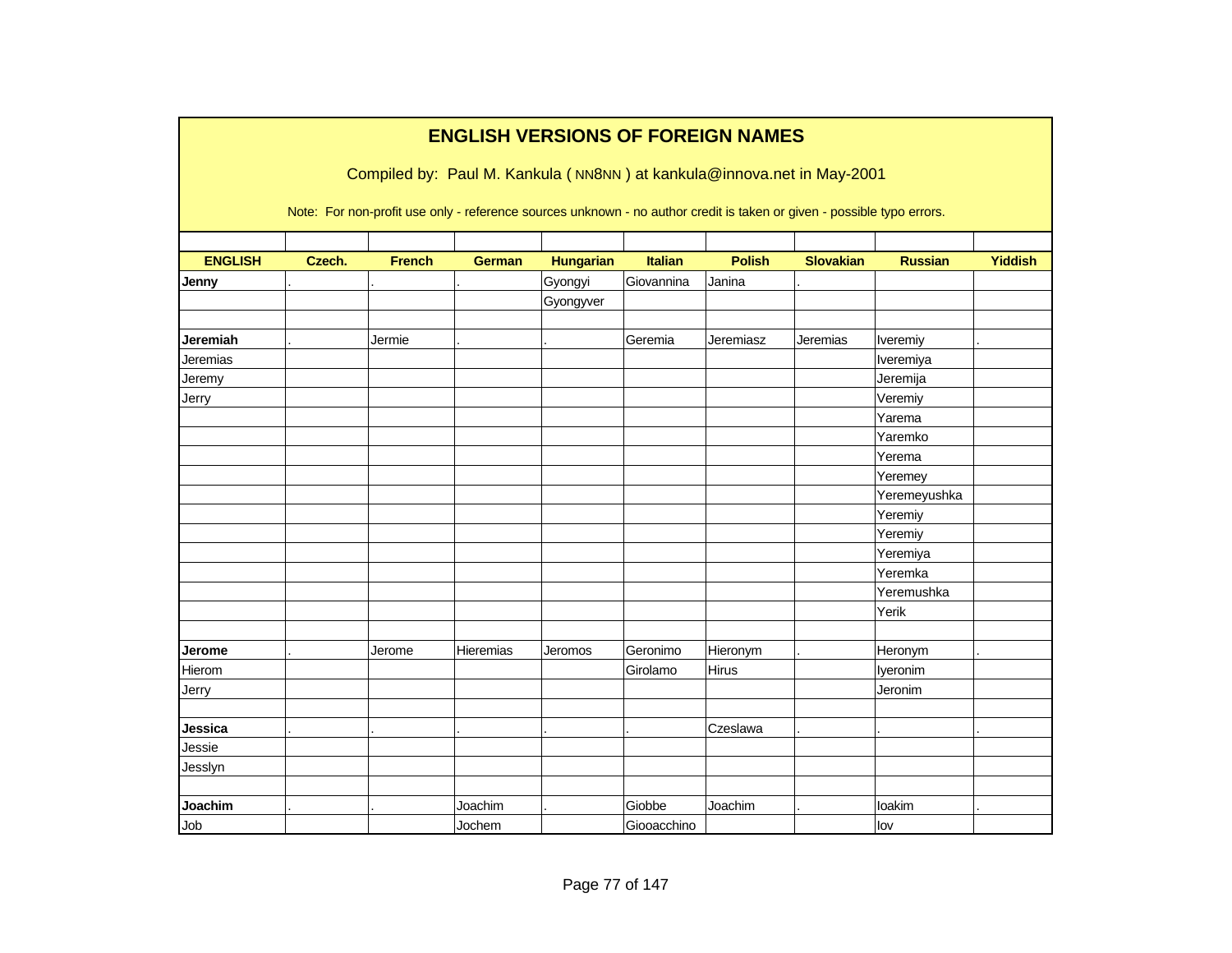|                | <b>ENGLISH VERSIONS OF FOREIGN NAMES</b><br>Compiled by: Paul M. Kankula (NN8NN) at kankula@innova.net in May-2001 |               |                                                                                                                        |                  |          |               |                  |                 |                |  |  |  |  |
|----------------|--------------------------------------------------------------------------------------------------------------------|---------------|------------------------------------------------------------------------------------------------------------------------|------------------|----------|---------------|------------------|-----------------|----------------|--|--|--|--|
|                |                                                                                                                    |               | Note: For non-profit use only - reference sources unknown - no author credit is taken or given - possible typo errors. |                  |          |               |                  |                 |                |  |  |  |  |
| <b>ENGLISH</b> | Czech.                                                                                                             | <b>French</b> | <b>German</b>                                                                                                          | <b>Hungarian</b> | Italian  | <b>Polish</b> | <b>Slovakian</b> | <b>Russian</b>  | <b>Yiddish</b> |  |  |  |  |
|                |                                                                                                                    |               | Jochen                                                                                                                 |                  |          |               |                  | Jov             |                |  |  |  |  |
|                |                                                                                                                    |               |                                                                                                                        |                  |          |               |                  | Yov             |                |  |  |  |  |
| Jocundas       |                                                                                                                    |               |                                                                                                                        |                  | Giocondo |               |                  |                 |                |  |  |  |  |
| Johanna        | Hanka                                                                                                              |               | Hanna                                                                                                                  |                  |          | Janka         | Johanka          | loanna          |                |  |  |  |  |
| Joanna         | Johanka                                                                                                            |               | Hanne                                                                                                                  |                  |          | Joanka        |                  | Ivanna          |                |  |  |  |  |
|                |                                                                                                                    |               | Hannele                                                                                                                |                  |          | Joanna        |                  |                 |                |  |  |  |  |
|                |                                                                                                                    |               | Hanni                                                                                                                  |                  |          | Joasia        |                  |                 |                |  |  |  |  |
|                |                                                                                                                    |               |                                                                                                                        |                  |          |               |                  |                 |                |  |  |  |  |
| Johannes       | Hanka                                                                                                              |               | Haenschen                                                                                                              |                  |          |               |                  | Yogannes        |                |  |  |  |  |
| Johann         | Johanka                                                                                                            |               | Haensel                                                                                                                |                  |          |               |                  | Yokhannes       |                |  |  |  |  |
|                | Johanka                                                                                                            |               | Hannes                                                                                                                 |                  |          |               |                  |                 |                |  |  |  |  |
|                |                                                                                                                    |               | Hans                                                                                                                   |                  |          |               |                  |                 |                |  |  |  |  |
|                |                                                                                                                    |               | Hansi                                                                                                                  |                  |          |               |                  |                 |                |  |  |  |  |
|                |                                                                                                                    |               | Jan                                                                                                                    |                  |          |               |                  |                 |                |  |  |  |  |
|                |                                                                                                                    |               | Johann                                                                                                                 |                  |          |               |                  |                 |                |  |  |  |  |
|                |                                                                                                                    |               |                                                                                                                        |                  |          |               |                  |                 |                |  |  |  |  |
| John           | Honza                                                                                                              | Jean          | Giannes                                                                                                                | Jancsi           | Gian     | Jan           | Jan              | loann           |                |  |  |  |  |
| Jack           | Jan                                                                                                                | Jeannot       | Giannis                                                                                                                | Jani             | Giovanni | Janeczek      | Janico           | Ivan            |                |  |  |  |  |
| Johan          | Janek                                                                                                              | Jehan         | Giannos                                                                                                                | Janika           | Jiovanni | Janek         | Janko            | <b>Ivanchik</b> |                |  |  |  |  |
| Johnie         | Janko                                                                                                              |               | loannes                                                                                                                | Janko            |          | Jankiel       | Jano             | <b>Ivanets</b>  |                |  |  |  |  |
| Johnny         | Jano                                                                                                               |               | Ioannis                                                                                                                | Janos            |          | Jankielek     |                  | Ivanko          |                |  |  |  |  |
| Zane           | Janos                                                                                                              |               |                                                                                                                        |                  |          | Jas           |                  | Ivano           |                |  |  |  |  |
|                | Jenda                                                                                                              |               |                                                                                                                        |                  |          | Jasio         |                  | Ivantso         |                |  |  |  |  |
|                |                                                                                                                    |               |                                                                                                                        |                  |          | Jgnac         |                  | Ivanushka       |                |  |  |  |  |
|                |                                                                                                                    |               |                                                                                                                        |                  |          | Jwan          |                  | Ivas            |                |  |  |  |  |
|                |                                                                                                                    |               |                                                                                                                        |                  |          |               |                  | Ivasenko        |                |  |  |  |  |
|                |                                                                                                                    |               |                                                                                                                        |                  |          |               |                  | Ivashka         |                |  |  |  |  |
|                |                                                                                                                    |               |                                                                                                                        |                  |          |               |                  | Ivasko          |                |  |  |  |  |

Г

٦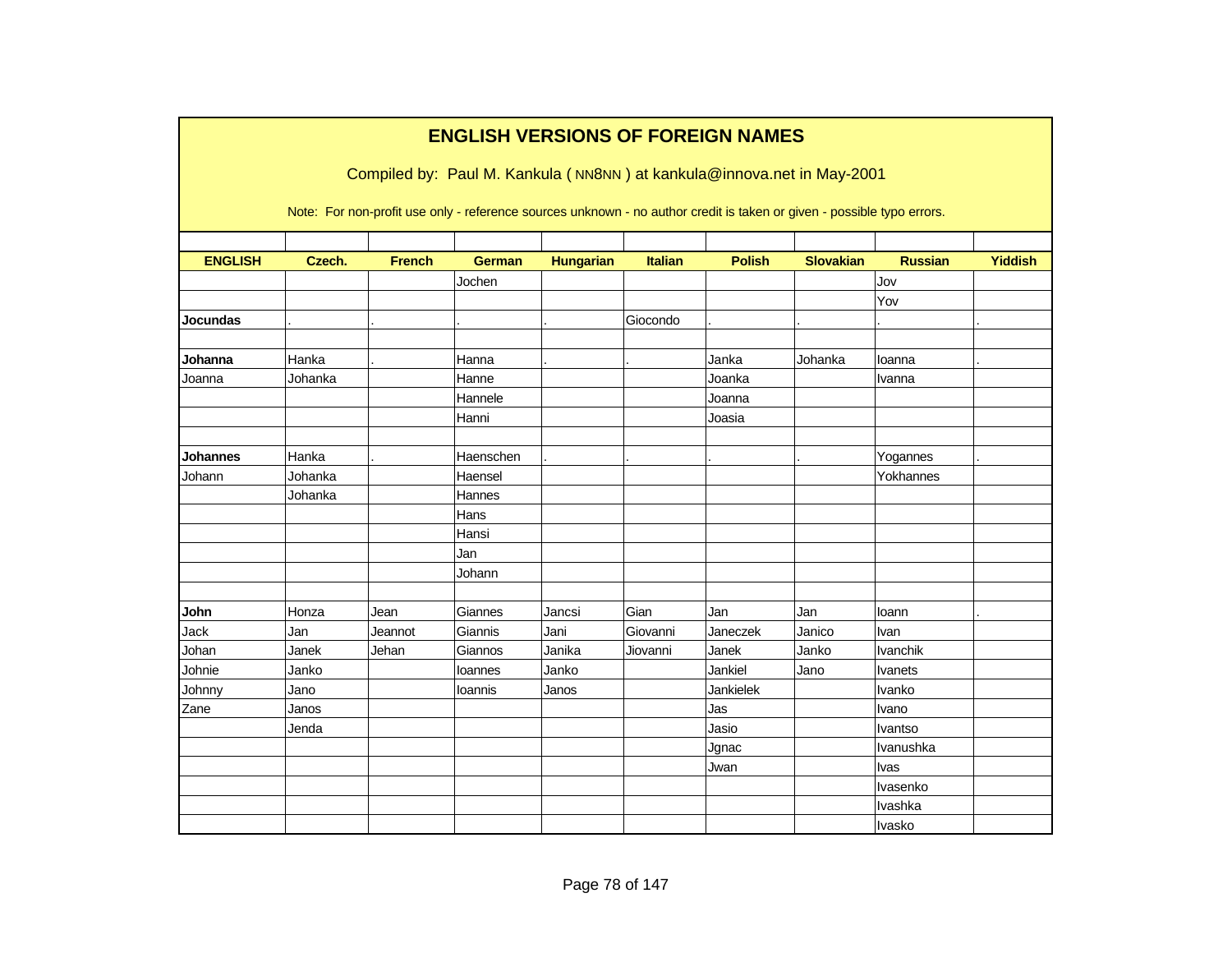|                |        |               | <b>ENGLISH VERSIONS OF FOREIGN NAMES</b>                                                                               |                  |             |                  |                  |                |                |
|----------------|--------|---------------|------------------------------------------------------------------------------------------------------------------------|------------------|-------------|------------------|------------------|----------------|----------------|
|                |        |               | Compiled by: Paul M. Kankula (NN8NN) at kankula@innova.net in May-2001                                                 |                  |             |                  |                  |                |                |
|                |        |               |                                                                                                                        |                  |             |                  |                  |                |                |
|                |        |               | Note: For non-profit use only - reference sources unknown - no author credit is taken or given - possible typo errors. |                  |             |                  |                  |                |                |
|                |        |               |                                                                                                                        |                  |             |                  |                  |                |                |
| <b>ENGLISH</b> | Czech. | <b>French</b> | <b>German</b>                                                                                                          | <b>Hungarian</b> | Italian     | <b>Polish</b>    | <b>Slovakian</b> | <b>Russian</b> | <b>Yiddish</b> |
|                |        |               |                                                                                                                        |                  |             |                  |                  | Vanechka       |                |
|                |        |               |                                                                                                                        |                  |             |                  |                  | Vanek          |                |
|                |        |               |                                                                                                                        |                  |             |                  |                  | Vanka          |                |
|                |        |               |                                                                                                                        |                  |             |                  |                  | Vanko          |                |
|                |        |               |                                                                                                                        |                  |             |                  |                  | Vanuykha       |                |
|                |        |               |                                                                                                                        |                  |             |                  |                  | Vanya          |                |
|                |        |               |                                                                                                                        |                  |             |                  |                  | Vanyusha       |                |
|                |        |               |                                                                                                                        |                  |             |                  |                  | Vanyushko      |                |
|                |        |               |                                                                                                                        |                  |             |                  |                  | Yanka          |                |
| Jonah          |        |               | Jonas                                                                                                                  |                  | Giuseppe    | Jonasz           |                  | lona           | Jonah          |
| Jonas          |        |               |                                                                                                                        |                  |             |                  |                  | Yona           |                |
|                |        |               |                                                                                                                        |                  |             |                  |                  |                |                |
| Joseph         | Josef  | Josephe       | Beppi                                                                                                                  | Joska            | Giuseppe    | Josef            | Jozef            | losif          | Josef          |
|                | Joza   |               | Josef                                                                                                                  | Joszef           |             | Jozio            | Jozka            | Osip           | Yousef         |
|                | Jozef  |               | Jupp                                                                                                                   | Jozsef           |             | Juzef            | Jozo             | Osya           |                |
|                | Jozka  |               | Peppi                                                                                                                  | Jozsi            |             | <b>Juzieczek</b> |                  | Osyp           |                |
|                | Pepa   |               | Sepp                                                                                                                   |                  |             | Juziu            |                  | Yeska          |                |
|                | Pepik  |               |                                                                                                                        |                  |             |                  |                  | Yosyf          |                |
|                |        |               |                                                                                                                        |                  |             |                  |                  | Yosyp          |                |
|                |        |               |                                                                                                                        |                  |             |                  |                  | Yusif          |                |
|                |        |               |                                                                                                                        |                  |             |                  |                  | Yusuf          |                |
|                |        |               |                                                                                                                        |                  |             |                  |                  | Yusup          |                |
|                |        |               |                                                                                                                        |                  |             |                  |                  | Yuzef          |                |
| Josephine      | Josefa | Finette       | Josepha                                                                                                                | Jozefa           | Giuseppini  | Jozefa           | Jozefina         | Josifa         |                |
| Josepha        | Jozi   | Josphe        |                                                                                                                        |                  | Giusseppina | Jozefina         | Jozka            | Osipa          |                |
| Josephina      | Jozka  |               |                                                                                                                        |                  | Guiseppina  | Jozia            |                  | Yosypa         |                |
|                | Pepina |               |                                                                                                                        |                  |             | Jozka            |                  | Yuzefa         |                |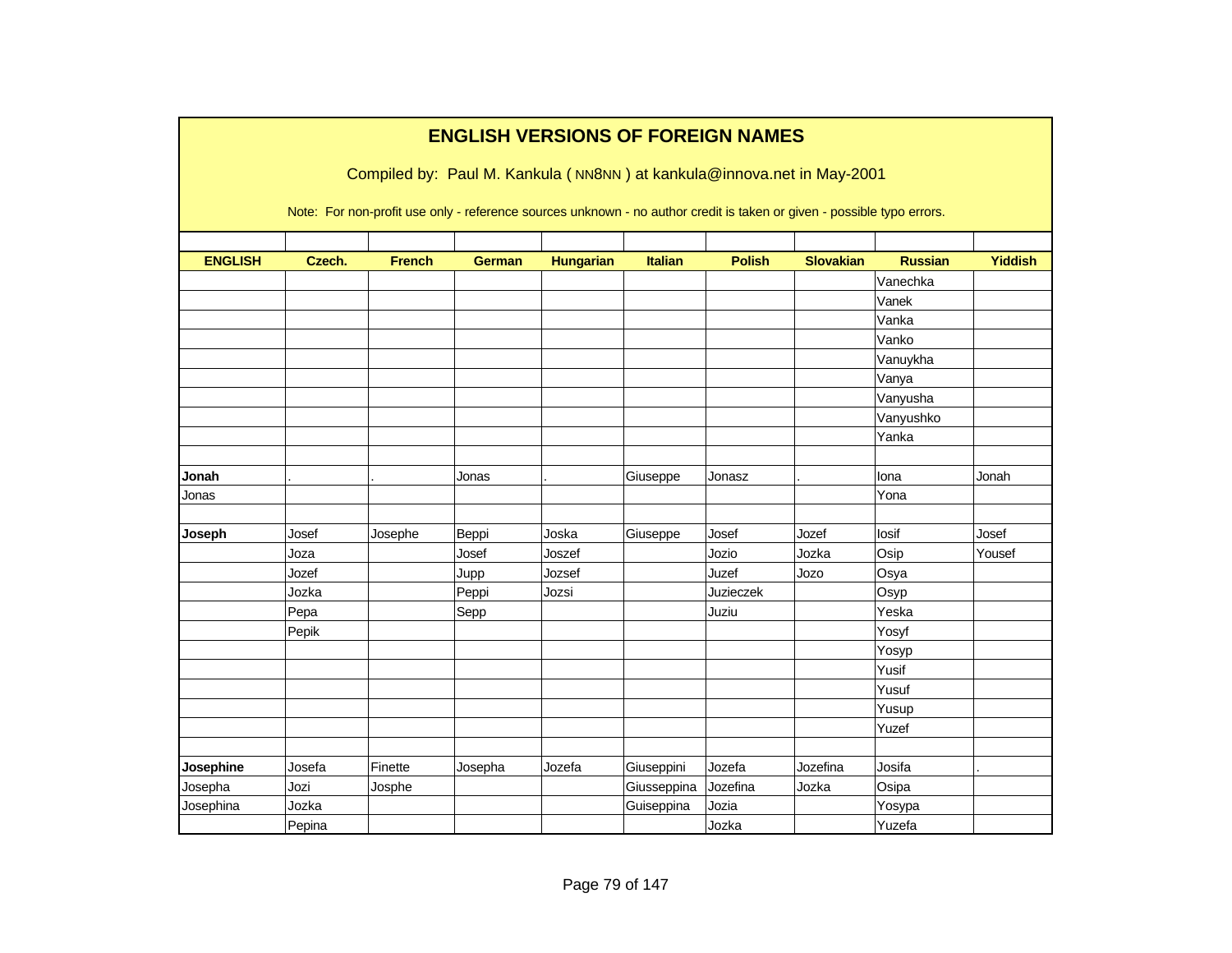|                | <b>ENGLISH VERSIONS OF FOREIGN NAMES</b> |               |               |                  |          |                                                                                                                        |                  |                |                |  |  |  |  |
|----------------|------------------------------------------|---------------|---------------|------------------|----------|------------------------------------------------------------------------------------------------------------------------|------------------|----------------|----------------|--|--|--|--|
|                |                                          |               |               |                  |          | Compiled by: Paul M. Kankula (NN8NN) at kankula@innova.net in May-2001                                                 |                  |                |                |  |  |  |  |
|                |                                          |               |               |                  |          |                                                                                                                        |                  |                |                |  |  |  |  |
|                |                                          |               |               |                  |          | Note: For non-profit use only - reference sources unknown - no author credit is taken or given - possible typo errors. |                  |                |                |  |  |  |  |
|                |                                          |               |               |                  |          |                                                                                                                        |                  |                |                |  |  |  |  |
| <b>ENGLISH</b> | Czech.                                   | <b>French</b> | <b>German</b> | <b>Hungarian</b> | Italian  | <b>Polish</b>                                                                                                          | <b>Slovakian</b> | <b>Russian</b> | <b>Yiddish</b> |  |  |  |  |
| Joshua         |                                          | Josue         | Josua         |                  | Giosue   |                                                                                                                        |                  |                | Yehosha        |  |  |  |  |
| Josh           |                                          |               |               |                  |          |                                                                                                                        |                  |                |                |  |  |  |  |
|                |                                          |               |               |                  |          |                                                                                                                        |                  |                |                |  |  |  |  |
| Josiah         |                                          |               |               | Jozsue           | Giosia   |                                                                                                                        |                  |                |                |  |  |  |  |
| Josias         |                                          |               |               |                  |          |                                                                                                                        |                  |                |                |  |  |  |  |
|                |                                          |               |               |                  |          |                                                                                                                        |                  |                |                |  |  |  |  |
| Judah          |                                          |               | Judah         |                  | Giuda    |                                                                                                                        | Juda             |                | Yehudi         |  |  |  |  |
| Juda           |                                          |               |               |                  |          |                                                                                                                        |                  |                |                |  |  |  |  |
| Jude           |                                          |               |               |                  |          |                                                                                                                        |                  |                |                |  |  |  |  |
|                |                                          |               |               |                  |          |                                                                                                                        |                  |                |                |  |  |  |  |
| <b>Judith</b>  | Jitka                                    | Judithe       | Judith        | Juci             | Giuditta | Dita                                                                                                                   | Judita           | ludif          | Hudes          |  |  |  |  |
|                |                                          |               |               | Jucika           |          | Ita                                                                                                                    | Juditka          | Yudif          |                |  |  |  |  |
|                |                                          |               |               | Judit            |          | Judyta                                                                                                                 |                  | Yudita         |                |  |  |  |  |
|                |                                          |               |               | Jutka            |          |                                                                                                                        |                  |                |                |  |  |  |  |
| Julia          | Jula                                     | Juliane       | Julie         | Juli             | Giulia   | Jula                                                                                                                   | Julia            | luliya         |                |  |  |  |  |
|                | Julca                                    | Juliette      |               | Juliane          |          | Juleczka                                                                                                               | Juliana          | Yulichka       |                |  |  |  |  |
|                | Julie                                    | Juliette      |               | Julianna         |          | Julia                                                                                                                  | Juliska          | Yulinka        |                |  |  |  |  |
|                |                                          |               |               | Juliska          |          | Julicia                                                                                                                | Julka            | Yuliya         |                |  |  |  |  |
|                |                                          |               |               |                  |          |                                                                                                                        |                  | Yuliya         |                |  |  |  |  |
|                |                                          |               |               |                  |          |                                                                                                                        |                  | Yulka          |                |  |  |  |  |
|                |                                          |               |               |                  |          |                                                                                                                        |                  | Yulya          |                |  |  |  |  |
|                |                                          |               |               |                  |          |                                                                                                                        |                  | Yulyna         |                |  |  |  |  |
|                |                                          |               |               |                  |          |                                                                                                                        |                  |                |                |  |  |  |  |
| Julian         | Julda                                    | Julie         | Julian        |                  | Giuliano | Julek                                                                                                                  | Julian           | lulian         |                |  |  |  |  |
| Jule           | Julek                                    | Julien        | Julianus      |                  |          | Julian                                                                                                                 |                  | Uliyan         |                |  |  |  |  |
|                | Julian                                   |               |               |                  |          | Juliusz                                                                                                                |                  | Ulyan          |                |  |  |  |  |
|                | Julka                                    |               |               |                  |          |                                                                                                                        |                  | Ulyanushka     |                |  |  |  |  |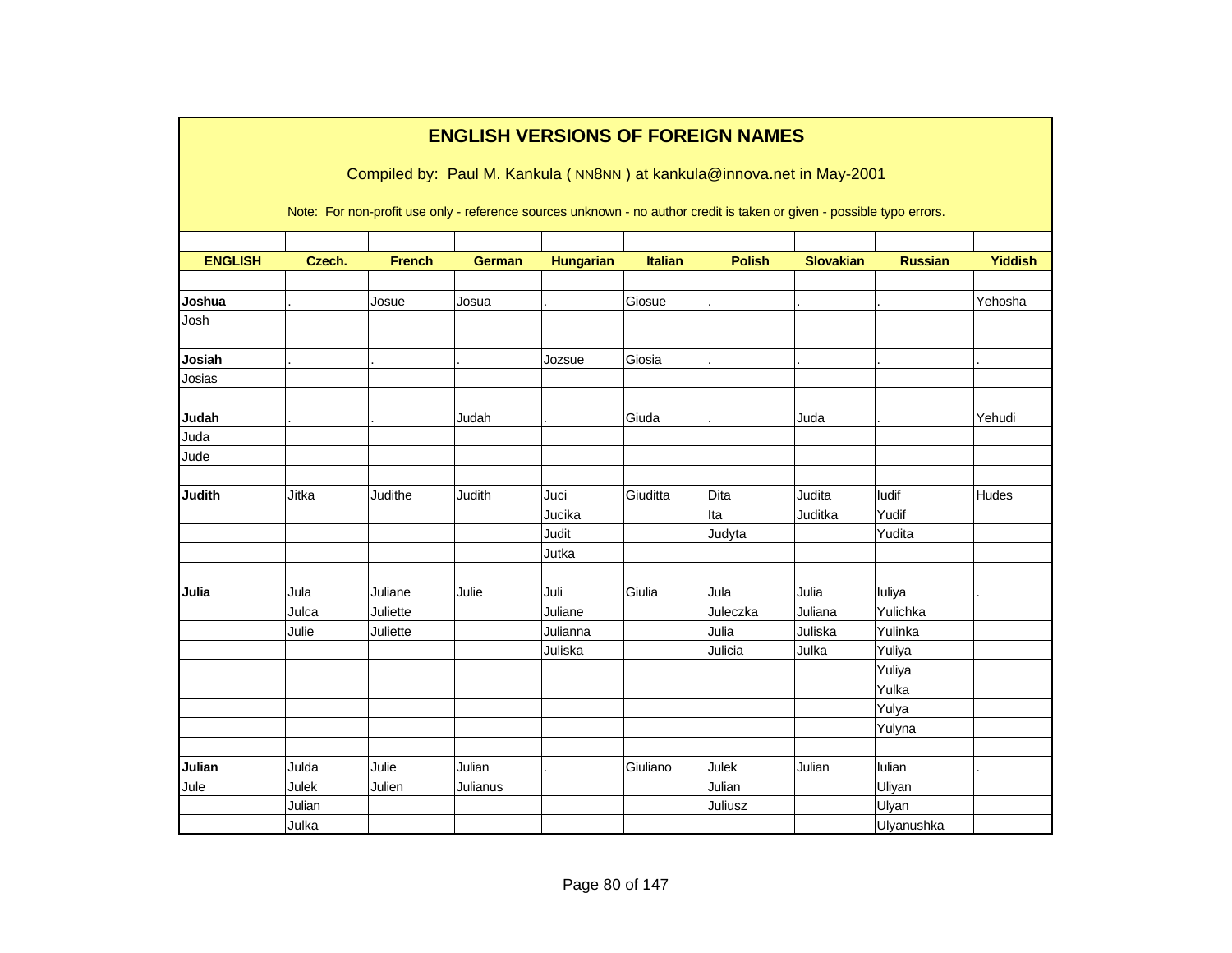|                |        |               |               |                  |           | <b>ENGLISH VERSIONS OF FOREIGN NAMES</b>                                                                               |                  |              |                |
|----------------|--------|---------------|---------------|------------------|-----------|------------------------------------------------------------------------------------------------------------------------|------------------|--------------|----------------|
|                |        |               |               |                  |           | Compiled by: Paul M. Kankula (NN8NN) at kankula@innova.net in May-2001                                                 |                  |              |                |
|                |        |               |               |                  |           |                                                                                                                        |                  |              |                |
|                |        |               |               |                  |           | Note: For non-profit use only - reference sources unknown - no author credit is taken or given - possible typo errors. |                  |              |                |
|                |        |               |               |                  |           |                                                                                                                        |                  |              |                |
| <b>ENGLISH</b> | Czech. | <b>French</b> | <b>German</b> | <b>Hungarian</b> | Italian   | <b>Polish</b>                                                                                                          | <b>Slovakian</b> | Russian      | <b>Yiddish</b> |
|                |        |               |               |                  |           |                                                                                                                        |                  | Ulyashka     |                |
|                |        |               |               |                  |           |                                                                                                                        |                  | Yulian       |                |
|                |        |               |               |                  |           |                                                                                                                        |                  | Yulik        |                |
|                |        |               |               |                  |           |                                                                                                                        |                  | Yulka        |                |
|                |        |               |               |                  |           |                                                                                                                        |                  | Yulyan       |                |
|                |        |               |               |                  |           |                                                                                                                        |                  |              |                |
| Julianna       |        |               |               | Julcsa           |           | Jula                                                                                                                   |                  | Iuliana      |                |
|                |        |               |               | Juli             |           | Julcia                                                                                                                 |                  | Ulichka      |                |
|                |        |               |               | Julia            |           | Juliana                                                                                                                |                  | Ulyana       |                |
|                |        |               |               | Juliska          |           | Julka                                                                                                                  |                  | Yuliana      |                |
|                |        |               |               |                  |           |                                                                                                                        |                  | Yulichka     |                |
|                |        |               |               |                  |           |                                                                                                                        |                  | Yulinka      |                |
|                |        |               |               |                  |           |                                                                                                                        |                  | Yulka        |                |
|                |        |               |               |                  |           |                                                                                                                        |                  | Yulya        |                |
|                |        |               |               |                  |           |                                                                                                                        |                  | Yulyana      |                |
|                |        |               |               |                  |           |                                                                                                                        |                  |              |                |
| <b>Juliet</b>  |        | Juliet        |               |                  | Giulietta |                                                                                                                        |                  |              |                |
|                |        |               |               |                  |           |                                                                                                                        |                  |              |                |
| <b>Julius</b>  | Julda  | Jules         | Julius        | Gyula            | Giulo     | Julciu                                                                                                                 | Julius           | Iulian       |                |
|                |        |               |               |                  |           |                                                                                                                        |                  |              |                |
|                | Julius |               |               | Gyuszi           |           | Julian                                                                                                                 | Julo             | Yulian       |                |
|                |        |               |               |                  |           |                                                                                                                        |                  | Yulik        |                |
|                |        |               |               |                  |           |                                                                                                                        |                  | Yulka        |                |
|                |        |               |               |                  |           | Juliusz                                                                                                                |                  | Yulyan       |                |
|                |        |               |               |                  |           |                                                                                                                        |                  |              |                |
| Just           | Justa  | Justin        | Justin        |                  | Giustino  | Inek                                                                                                                   |                  | lustin       |                |
| Justin         | Justin |               |               |                  |           | Justek                                                                                                                 |                  | Ustin        |                |
|                | Justyn |               |               |                  |           | Justyn                                                                                                                 |                  | Ustym        |                |
|                |        |               |               |                  |           |                                                                                                                        |                  | <b>Ustyn</b> |                |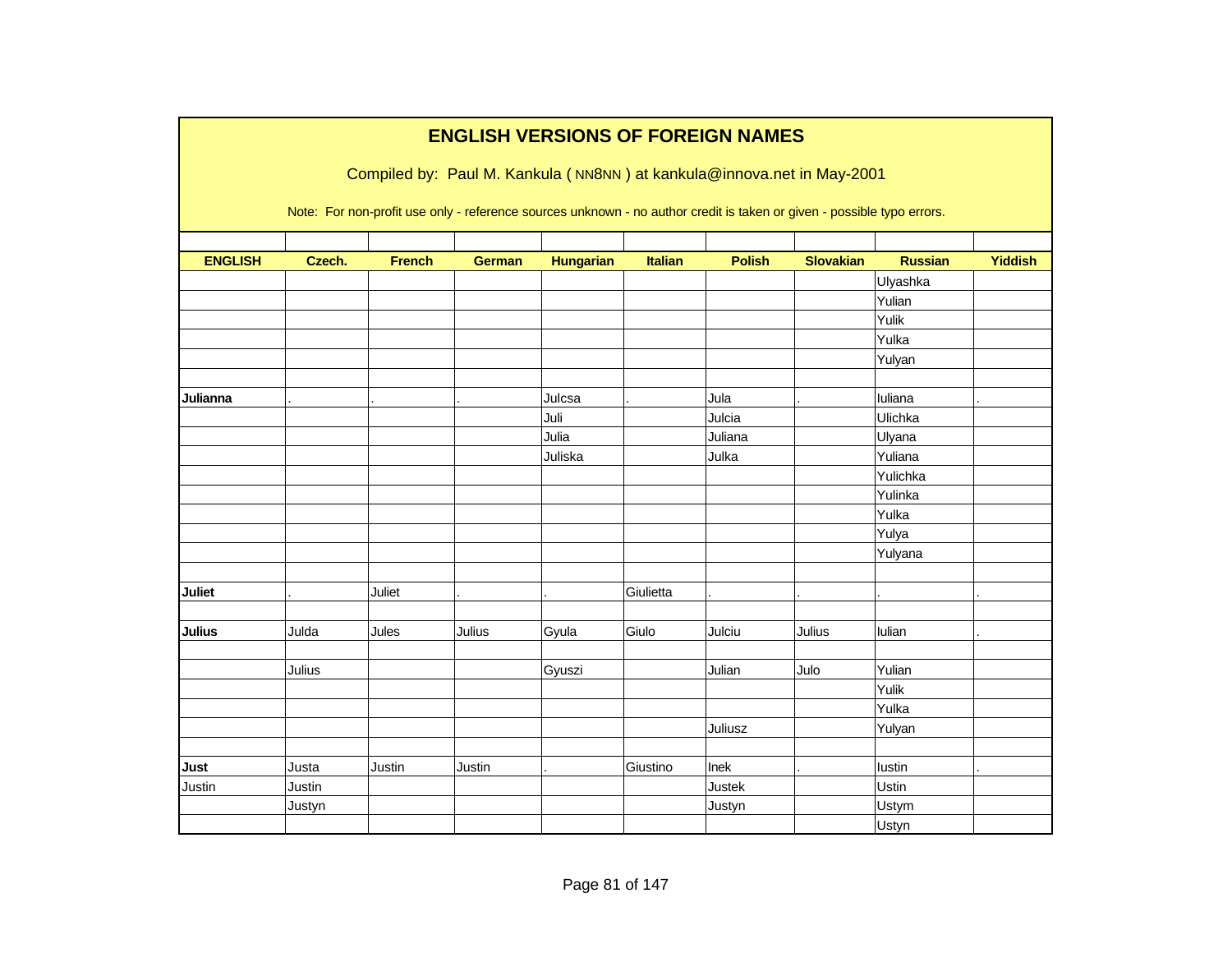|                |        |               |               | <b>ENGLISH VERSIONS OF FOREIGN NAMES</b>                                                                               |                |               |                  |                |                |
|----------------|--------|---------------|---------------|------------------------------------------------------------------------------------------------------------------------|----------------|---------------|------------------|----------------|----------------|
|                |        |               |               | Compiled by: Paul M. Kankula (NN8NN) at kankula@innova.net in May-2001                                                 |                |               |                  |                |                |
|                |        |               |               |                                                                                                                        |                |               |                  |                |                |
|                |        |               |               | Note: For non-profit use only - reference sources unknown - no author credit is taken or given - possible typo errors. |                |               |                  |                |                |
|                |        |               |               |                                                                                                                        |                |               |                  |                |                |
| <b>ENGLISH</b> | Czech. | <b>French</b> | <b>German</b> | <b>Hungarian</b>                                                                                                       | <b>Italian</b> | <b>Polish</b> | <b>Slovakian</b> | <b>Russian</b> | <b>Yiddish</b> |
|                |        |               |               |                                                                                                                        |                |               |                  | Yusts          |                |
|                |        |               |               |                                                                                                                        |                |               |                  | Yustyn         |                |
|                |        |               |               |                                                                                                                        |                |               |                  |                |                |
| Justa          |        |               |               |                                                                                                                        |                | Ina           | Justina          | lustina        |                |
| Justina        |        |               |               |                                                                                                                        |                | Justa         | Justinka         | lustiniya      |                |
|                |        |               |               |                                                                                                                        |                | Justka        |                  | Tina           |                |
|                |        |               |               |                                                                                                                        |                | Justyna       |                  | Tinochka       |                |
|                |        |               |               |                                                                                                                        |                |               |                  | Ustina         |                |
|                |        |               |               |                                                                                                                        |                |               |                  | Ustinka        |                |
|                |        |               |               |                                                                                                                        |                |               |                  | Ustinya        |                |
|                |        |               |               |                                                                                                                        |                |               |                  | Ustinyushka    |                |
|                |        |               |               |                                                                                                                        |                |               |                  | Ustya          |                |
|                |        |               |               |                                                                                                                        |                |               |                  | Yustine        |                |
|                |        |               |               |                                                                                                                        |                |               |                  | Yustyna        |                |
|                |        |               |               |                                                                                                                        |                |               |                  |                |                |
| Karen          |        |               |               |                                                                                                                        |                |               |                  | Karen          |                |
|                |        |               |               |                                                                                                                        |                |               |                  | Karina         |                |
|                |        |               |               |                                                                                                                        |                |               |                  | Karine         |                |
|                |        |               |               |                                                                                                                        |                |               |                  | Karyna         |                |
|                |        |               |               |                                                                                                                        |                |               |                  |                |                |
| Karl           |        |               |               |                                                                                                                        |                | Karol         |                  | Karl           |                |
|                |        |               |               |                                                                                                                        |                | Karolek       |                  | Karlen         |                |
|                |        |               |               |                                                                                                                        |                |               |                  | Karlin         |                |
|                |        |               |               |                                                                                                                        |                |               |                  | Karlusha       |                |
|                |        |               |               |                                                                                                                        |                |               |                  | Karlushka      |                |
|                |        |               |               |                                                                                                                        |                |               |                  |                |                |
| Kaspar         | Caspar |               |               |                                                                                                                        |                | Kacper        | Caspar           | Gaspar         |                |
|                |        |               |               |                                                                                                                        |                | Kaspek        | Gaspar           |                |                |
|                |        |               |               |                                                                                                                        |                | Kasper        |                  |                |                |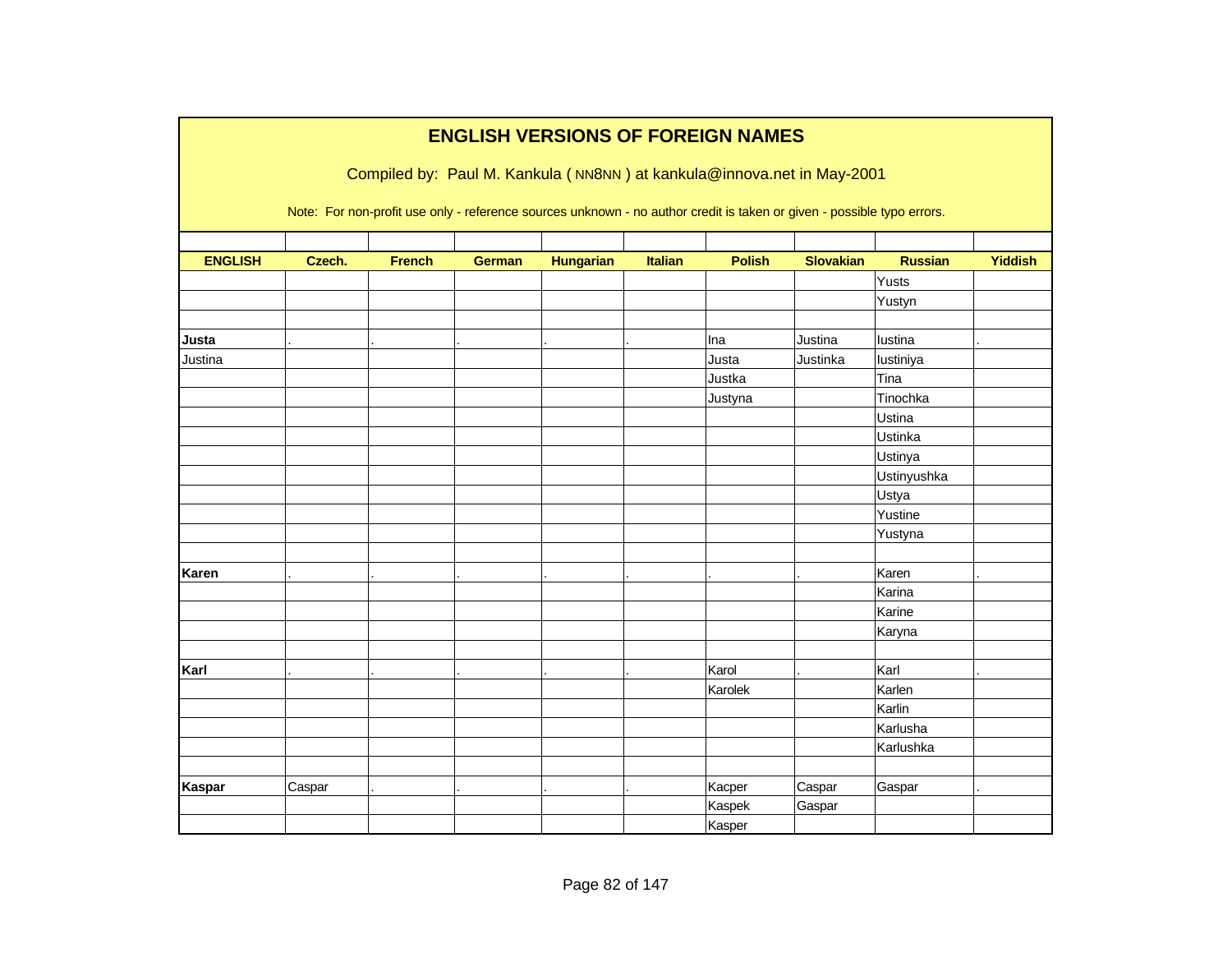|                |           |               |               |                  |                | <b>ENGLISH VERSIONS OF FOREIGN NAMES</b><br>Compiled by: Paul M. Kankula (NN8NN) at kankula@innova.net in May-2001<br>Note: For non-profit use only - reference sources unknown - no author credit is taken or given - possible typo errors. |                  |                |                |
|----------------|-----------|---------------|---------------|------------------|----------------|----------------------------------------------------------------------------------------------------------------------------------------------------------------------------------------------------------------------------------------------|------------------|----------------|----------------|
|                |           |               |               |                  |                |                                                                                                                                                                                                                                              |                  |                |                |
| <b>ENGLISH</b> | Czech.    | <b>French</b> | <b>German</b> | <b>Hungarian</b> | <b>Italian</b> | <b>Polish</b>                                                                                                                                                                                                                                | <b>Slovakian</b> | <b>Russian</b> | <b>Yiddish</b> |
|                |           |               |               |                  |                |                                                                                                                                                                                                                                              |                  |                |                |
| Kate           |           | Catant        | Kaethe        | Katalin          | Caterina       | Kasia                                                                                                                                                                                                                                        |                  | Katia          |                |
|                |           |               |               |                  |                |                                                                                                                                                                                                                                              |                  |                |                |
| Katharine      | Catherine | Catherine     | Catherina     | Kata             |                | Kasia                                                                                                                                                                                                                                        | Katerina         | Ekaterina      |                |
| Katherine      | Kata      |               | Kaethe        | Katalin          |                | Kasienka                                                                                                                                                                                                                                     | Katica           | Katenka        |                |
|                | Katerina  |               | Katharina     | Katerina         |                | Kaska                                                                                                                                                                                                                                        | Katka            | Katerina       |                |
|                | Katka     |               | Katherine     | Kati             |                | Katarzyna                                                                                                                                                                                                                                    | Katuska          | Katerinka      |                |
|                | Katuska   |               | Kathie        | Katica           |                | Katarzynka                                                                                                                                                                                                                                   |                  | Katerinochka   |                |
|                |           |               | Trine         | Katinka          |                |                                                                                                                                                                                                                                              |                  | Kateryna       |                |
|                |           |               |               | Kato             |                |                                                                                                                                                                                                                                              |                  | Katish         |                |
|                |           |               |               | Katoka           |                |                                                                                                                                                                                                                                              |                  | Katka          |                |
|                |           |               |               | Katus            |                |                                                                                                                                                                                                                                              |                  | Katrusenko     |                |
|                |           |               |               |                  |                |                                                                                                                                                                                                                                              |                  | Katrusko       |                |
|                |           |               |               |                  |                |                                                                                                                                                                                                                                              |                  | Katrusya       |                |
|                |           |               |               |                  |                |                                                                                                                                                                                                                                              |                  | Katrya         |                |
|                |           |               |               |                  |                |                                                                                                                                                                                                                                              |                  | Katsyaryna     |                |
|                |           |               |               |                  |                |                                                                                                                                                                                                                                              |                  | Katya          |                |
|                |           |               |               |                  |                |                                                                                                                                                                                                                                              |                  | Katyukha       |                |
|                |           |               |               |                  |                |                                                                                                                                                                                                                                              |                  | Katyusha       |                |
|                |           |               |               |                  |                |                                                                                                                                                                                                                                              |                  | Katyushka      |                |
|                |           |               |               |                  |                |                                                                                                                                                                                                                                              |                  | Kisa           |                |
|                |           |               |               |                  |                |                                                                                                                                                                                                                                              |                  | Kitti          |                |
|                |           |               |               |                  |                |                                                                                                                                                                                                                                              |                  | Kotinka        |                |
|                |           |               |               |                  |                |                                                                                                                                                                                                                                              |                  | Kotya          |                |
|                |           |               |               |                  |                |                                                                                                                                                                                                                                              |                  | Yekaternia     |                |
|                |           |               |               |                  |                |                                                                                                                                                                                                                                              |                  |                |                |
| <b>Katinka</b> |           |               | Katinka       |                  |                |                                                                                                                                                                                                                                              |                  | Katenka        |                |
|                |           |               |               |                  |                |                                                                                                                                                                                                                                              |                  | Katerina       |                |
|                |           |               |               |                  |                |                                                                                                                                                                                                                                              |                  | Katerinka      |                |

٦

 $\mathcal{L}_{\mathcal{A}}$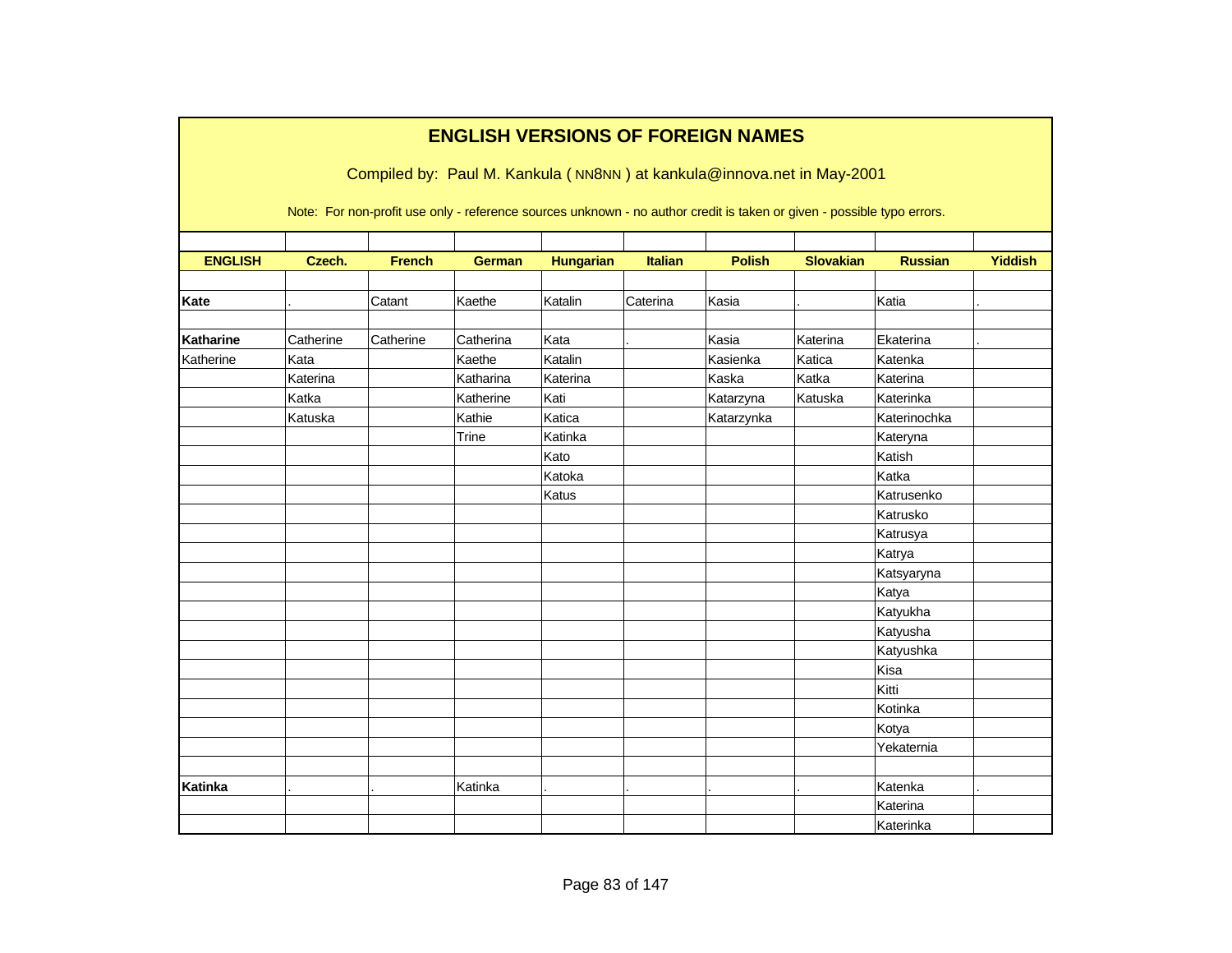|                | <b>ENGLISH VERSIONS OF FOREIGN NAMES</b> |                                                                                                                        |               |                  |                |               |                  |                |                |  |  |  |  |
|----------------|------------------------------------------|------------------------------------------------------------------------------------------------------------------------|---------------|------------------|----------------|---------------|------------------|----------------|----------------|--|--|--|--|
|                |                                          | Compiled by: Paul M. Kankula (NN8NN) at kankula@innova.net in May-2001                                                 |               |                  |                |               |                  |                |                |  |  |  |  |
|                |                                          |                                                                                                                        |               |                  |                |               |                  |                |                |  |  |  |  |
|                |                                          | Note: For non-profit use only - reference sources unknown - no author credit is taken or given - possible typo errors. |               |                  |                |               |                  |                |                |  |  |  |  |
|                |                                          |                                                                                                                        |               |                  |                |               |                  |                |                |  |  |  |  |
| <b>ENGLISH</b> | Czech.                                   | <b>French</b>                                                                                                          | <b>German</b> | <b>Hungarian</b> | <b>Italian</b> | <b>Polish</b> | <b>Slovakian</b> | <b>Russian</b> | <b>Yiddish</b> |  |  |  |  |
|                |                                          |                                                                                                                        |               |                  |                |               |                  | Katerinochka   |                |  |  |  |  |
|                |                                          |                                                                                                                        |               |                  |                |               |                  | Kateryna       |                |  |  |  |  |
|                |                                          |                                                                                                                        |               |                  |                |               |                  | Katish         |                |  |  |  |  |
|                |                                          |                                                                                                                        |               |                  |                |               |                  | Katka          |                |  |  |  |  |
|                |                                          |                                                                                                                        |               |                  |                |               |                  | Katrusenko     |                |  |  |  |  |
|                |                                          |                                                                                                                        |               |                  |                |               |                  | Katrusko       |                |  |  |  |  |
|                |                                          |                                                                                                                        |               |                  |                |               |                  | Katrusya       |                |  |  |  |  |
|                |                                          |                                                                                                                        |               |                  |                |               |                  | Katrya         |                |  |  |  |  |
|                |                                          |                                                                                                                        |               |                  |                |               |                  | Katsyryna      |                |  |  |  |  |
|                |                                          |                                                                                                                        |               |                  |                |               |                  | Katulya        |                |  |  |  |  |
|                |                                          |                                                                                                                        |               |                  |                |               |                  | Katya          |                |  |  |  |  |
|                |                                          |                                                                                                                        |               |                  |                |               |                  | Katyukha       |                |  |  |  |  |
|                |                                          |                                                                                                                        |               |                  |                |               |                  | Katyusha       |                |  |  |  |  |
|                |                                          |                                                                                                                        |               |                  |                |               |                  | Katyushka      |                |  |  |  |  |
|                |                                          |                                                                                                                        |               |                  |                |               |                  | Kisa           |                |  |  |  |  |
|                |                                          |                                                                                                                        |               |                  |                |               |                  | Kiska          |                |  |  |  |  |
|                |                                          |                                                                                                                        |               |                  |                |               |                  | Kitti          |                |  |  |  |  |
|                |                                          |                                                                                                                        |               |                  |                |               |                  | Kotinka        |                |  |  |  |  |
|                |                                          |                                                                                                                        |               |                  |                |               |                  | Kotya          |                |  |  |  |  |
|                |                                          |                                                                                                                        |               |                  |                |               |                  | Yekaterina     |                |  |  |  |  |
|                |                                          |                                                                                                                        |               |                  |                |               |                  |                |                |  |  |  |  |
| Kelliopi       |                                          |                                                                                                                        |               |                  |                |               |                  | Kalliopiy      |                |  |  |  |  |
|                |                                          |                                                                                                                        |               |                  |                |               |                  |                |                |  |  |  |  |
| <b>Kenneth</b> |                                          |                                                                                                                        |               |                  |                |               |                  | Innokentiy     |                |  |  |  |  |
|                |                                          |                                                                                                                        |               |                  |                |               |                  | Innokenty      |                |  |  |  |  |
|                |                                          |                                                                                                                        |               |                  |                |               |                  | Inokentiy      |                |  |  |  |  |
|                |                                          |                                                                                                                        |               |                  |                |               |                  | Kenya          |                |  |  |  |  |
|                |                                          |                                                                                                                        |               |                  |                |               |                  | Kesha          |                |  |  |  |  |
|                |                                          |                                                                                                                        |               |                  |                |               |                  |                |                |  |  |  |  |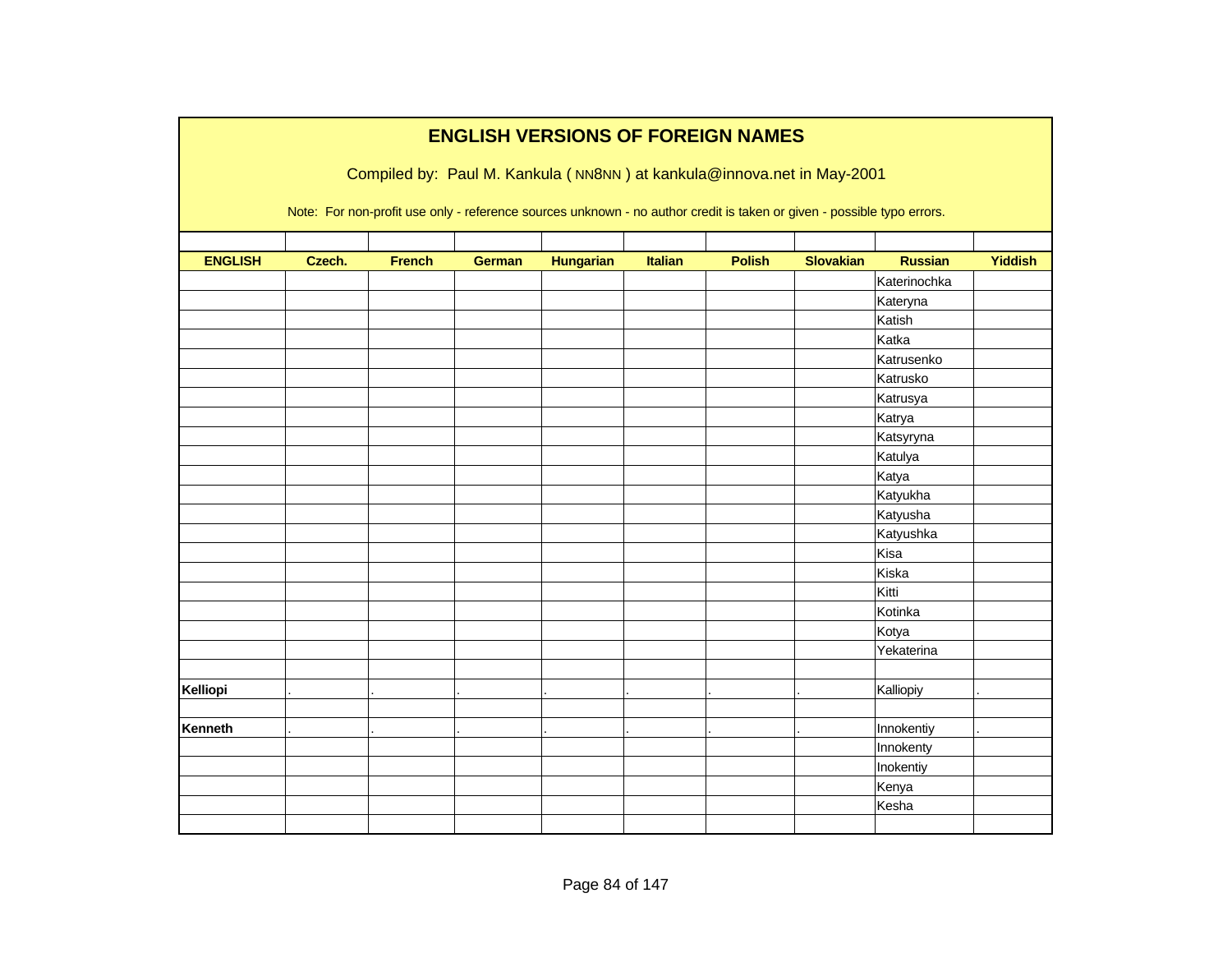|                |          |               |               |                  |                | <b>ENGLISH VERSIONS OF FOREIGN NAMES</b><br>Compiled by: Paul M. Kankula (NN8NN) at kankula@innova.net in May-2001     |                  |                |                |
|----------------|----------|---------------|---------------|------------------|----------------|------------------------------------------------------------------------------------------------------------------------|------------------|----------------|----------------|
|                |          |               |               |                  |                | Note: For non-profit use only - reference sources unknown - no author credit is taken or given - possible typo errors. |                  |                |                |
| <b>ENGLISH</b> | Czech.   | <b>French</b> | <b>German</b> | <b>Hungarian</b> | <b>Italian</b> | <b>Polish</b>                                                                                                          | <b>Slovakian</b> | <b>Russian</b> | <b>Yiddish</b> |
| <b>Klara</b>   | Clara    |               | Clara         |                  |                | Clara                                                                                                                  |                  | Klara          |                |
|                | Klarka   |               | Klaerchen     |                  |                | Clare                                                                                                                  |                  | Klarissa       |                |
|                |          |               |               |                  |                | Klarcia                                                                                                                |                  | Klarka         |                |
|                |          |               |               |                  |                | Klarka                                                                                                                 |                  | Klarysa        |                |
|                |          |               |               |                  |                |                                                                                                                        |                  |                |                |
| Ladislaw       | Lada     |               |               | Laci             |                | Ladek                                                                                                                  |                  |                |                |
|                | Ladik    |               |               | Lacko            |                | Ladislaus                                                                                                              |                  |                |                |
|                | Ladislav |               |               | Ladislaus        |                | Ladyslaw                                                                                                               |                  |                |                |
|                | Lado     |               |               | Laszio           |                |                                                                                                                        |                  |                |                |
|                |          |               |               |                  |                |                                                                                                                        |                  |                |                |
| Lambert        |          | Lambert       | Lambert       |                  | Lamberto       |                                                                                                                        | Lambert          |                |                |
| <b>Bert</b>    |          | Lanbert       | Landbrit      |                  |                |                                                                                                                        |                  |                |                |
| <b>Bertie</b>  |          |               |               |                  |                |                                                                                                                        |                  |                |                |
|                |          |               |               |                  |                |                                                                                                                        |                  |                |                |
| Laura          |          | Laure         | Laura         | Laura            | Lorenza        | Laura                                                                                                                  | Laura            | Lavra          |                |
| Laurel         |          | Laurette      |               |                  |                | Laurka                                                                                                                 |                  |                |                |
| Lauretta       |          |               |               |                  |                | Leonkadia                                                                                                              |                  |                |                |
|                |          |               |               |                  |                |                                                                                                                        |                  |                |                |
| Laurence       | Vavrinec | Laurent       | Lorenz        | Lenci            | Lorenzo        | Inek                                                                                                                   | Laurinec         | Labrentsis     |                |
| Lawrence       | Vavro    |               |               | Lorant           | Loretto        | Lorenz                                                                                                                 | Vavrinec         | Larka          |                |
| Loren          |          |               |               | Lorencz          |                | Wawrzek                                                                                                                | Vavro            | Larya          |                |
| Lorenzo        |          |               |               | Lorinc           |                | Wawrzyniec                                                                                                             |                  | Lavr           |                |
|                |          |               |               |                  |                |                                                                                                                        |                  | Lavrentiy      |                |
|                |          |               |               |                  |                |                                                                                                                        |                  | Lavrik         |                |
|                |          |               |               |                  |                |                                                                                                                        |                  | Lavro          |                |
|                |          |               |               |                  |                |                                                                                                                        |                  | Lavrusha       |                |
|                |          |               |               |                  |                |                                                                                                                        |                  | Lavrushka      |                |
|                |          |               |               |                  |                |                                                                                                                        |                  |                |                |
| Lavinia        |          | Lavnie        |               |                  |                |                                                                                                                        |                  |                |                |

٦

Г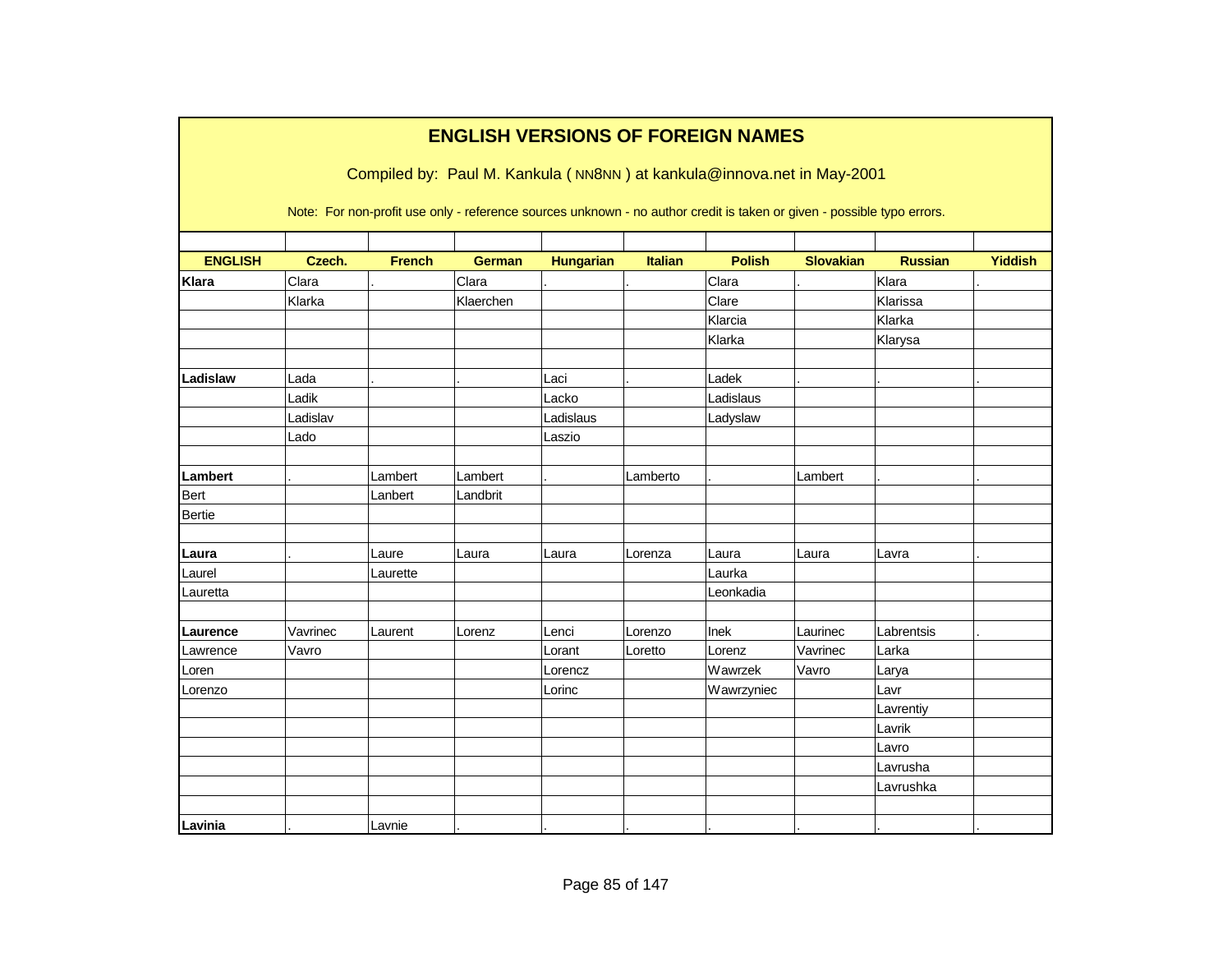|                |          |               |               |                  |                | <b>ENGLISH VERSIONS OF FOREIGN NAMES</b>                                                                               |                  |                |                |
|----------------|----------|---------------|---------------|------------------|----------------|------------------------------------------------------------------------------------------------------------------------|------------------|----------------|----------------|
|                |          |               |               |                  |                | Compiled by: Paul M. Kankula (NN8NN) at kankula@innova.net in May-2001                                                 |                  |                |                |
|                |          |               |               |                  |                |                                                                                                                        |                  |                |                |
|                |          |               |               |                  |                | Note: For non-profit use only - reference sources unknown - no author credit is taken or given - possible typo errors. |                  |                |                |
| <b>ENGLISH</b> | Czech.   | <b>French</b> | <b>German</b> | <b>Hungarian</b> | <b>Italian</b> | <b>Polish</b>                                                                                                          | <b>Slovakian</b> | <b>Russian</b> | <b>Yiddish</b> |
| Laletta        |          |               |               |                  |                |                                                                                                                        |                  |                |                |
|                |          |               |               |                  |                |                                                                                                                        |                  |                |                |
| Lawrence       | Vavrinec | Laurent       | Lorenz        | Lenci            |                | Inek                                                                                                                   | Laurinec         | Labrentsis     |                |
|                | Vavro    |               |               | Lorenca          |                | Wawrzek                                                                                                                | Vavrinec         | Larya          |                |
|                |          |               |               | Lorinc           |                | Wawrzyniec                                                                                                             | Vavro            | Lavr           |                |
|                |          |               |               |                  |                |                                                                                                                        |                  | Lavrentiy      |                |
|                |          |               |               |                  |                |                                                                                                                        |                  | Lavrik         |                |
|                |          |               |               |                  |                |                                                                                                                        |                  | Lavro          |                |
|                |          |               |               |                  |                |                                                                                                                        |                  | Lavrusha       |                |
|                |          |               |               |                  |                |                                                                                                                        |                  | Lavrushka      |                |
| Lazarus        |          | Lazare        | Lazarus       |                  | Lazzaro        | Lazar                                                                                                                  | Lazar            | Larka          | Elazar         |
|                |          |               |               |                  |                | Lazarz                                                                                                                 |                  | Larya          |                |
|                |          |               |               |                  |                |                                                                                                                        |                  | Lazar          |                |
|                |          |               |               |                  |                |                                                                                                                        |                  | Lazarik        |                |
|                |          |               |               |                  |                |                                                                                                                        |                  |                |                |
| Lean           |          |               | Lean          | Lea              |                | Lazar                                                                                                                  | Lazar            |                | Leah           |
|                |          |               |               |                  |                | Lazarz                                                                                                                 |                  |                |                |
|                |          |               |               |                  |                |                                                                                                                        |                  |                |                |
| Lee            |          |               |               | Leonidas         |                |                                                                                                                        |                  |                |                |
|                |          |               |               |                  |                |                                                                                                                        |                  |                |                |
| Leib           |          |               |               |                  |                | Lejb                                                                                                                   |                  |                |                |
|                |          |               |               |                  |                |                                                                                                                        |                  |                |                |
| Lena           | Lene     |               | Magdalena     | Lencze           |                | Helena                                                                                                                 | Lenka            | Alena          |                |
|                | Lenka    |               |               | Lenke            |                | Lena                                                                                                                   | Lenuska          | Alenka         |                |
|                |          |               |               |                  |                |                                                                                                                        |                  | Alenushka      |                |
|                |          |               |               |                  |                |                                                                                                                        |                  | Leka           |                |
|                |          |               |               |                  |                |                                                                                                                        |                  | Lelechka       |                |
|                |          |               |               |                  |                |                                                                                                                        |                  | Lelya          |                |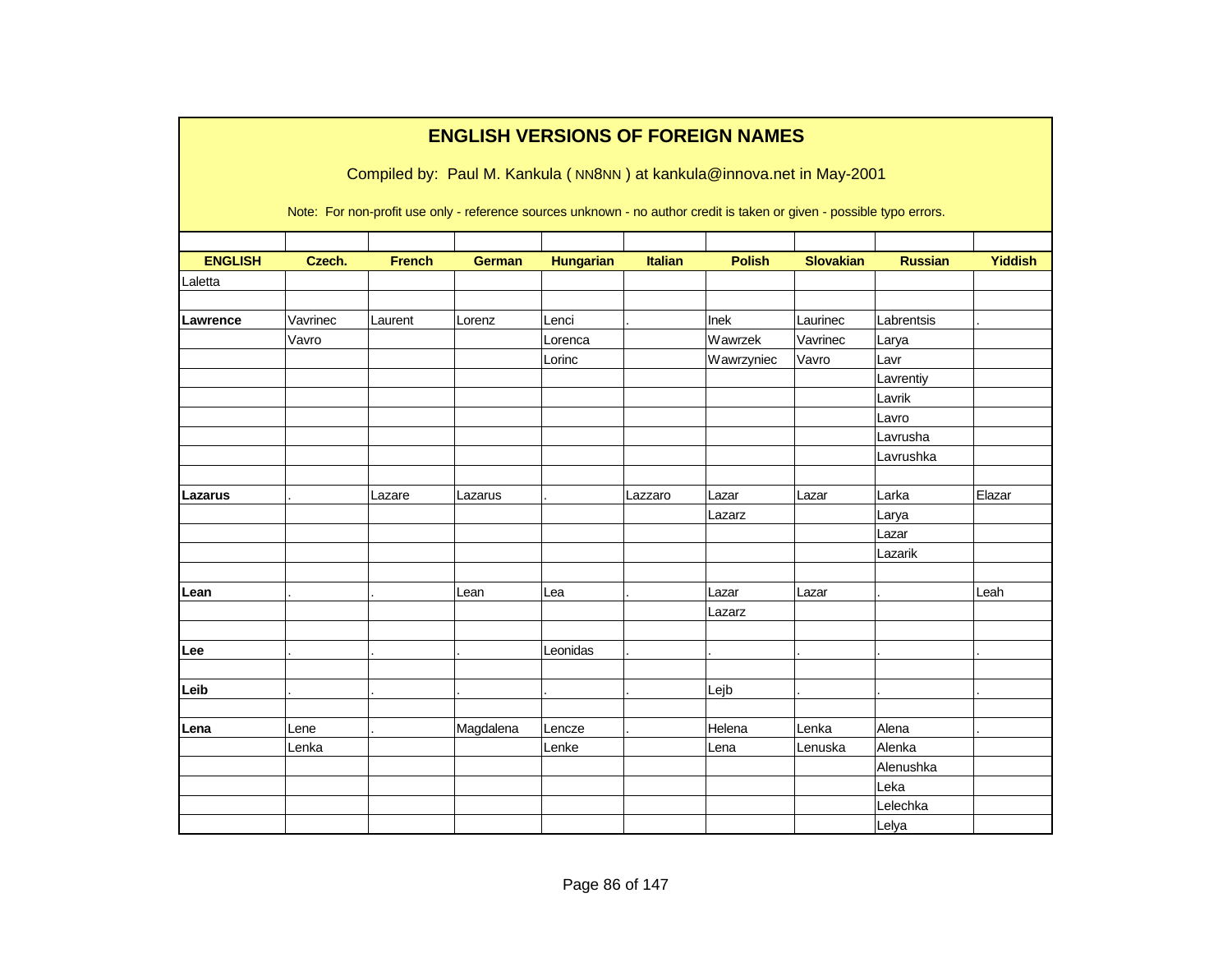|                | <b>ENGLISH VERSIONS OF FOREIGN NAMES</b> |               |               |                  |                |                                                                                                                        |                  |                |                |  |  |  |
|----------------|------------------------------------------|---------------|---------------|------------------|----------------|------------------------------------------------------------------------------------------------------------------------|------------------|----------------|----------------|--|--|--|
|                |                                          |               |               |                  |                | Compiled by: Paul M. Kankula (NN8NN) at kankula@innova.net in May-2001                                                 |                  |                |                |  |  |  |
|                |                                          |               |               |                  |                |                                                                                                                        |                  |                |                |  |  |  |
|                |                                          |               |               |                  |                | Note: For non-profit use only - reference sources unknown - no author credit is taken or given - possible typo errors. |                  |                |                |  |  |  |
|                |                                          |               |               |                  |                |                                                                                                                        |                  |                |                |  |  |  |
| <b>ENGLISH</b> | Czech.                                   | <b>French</b> | <b>German</b> | <b>Hungarian</b> | <b>Italian</b> | <b>Polish</b>                                                                                                          | <b>Slovakian</b> | <b>Russian</b> | <b>Yiddish</b> |  |  |  |
|                |                                          |               |               |                  |                |                                                                                                                        |                  | Lena           |                |  |  |  |
|                |                                          |               |               |                  |                |                                                                                                                        |                  | Lenka          |                |  |  |  |
|                |                                          |               |               |                  |                |                                                                                                                        |                  | Lenochka       |                |  |  |  |
|                |                                          |               |               |                  |                |                                                                                                                        |                  | Lenusya        |                |  |  |  |
|                |                                          |               |               |                  |                |                                                                                                                        |                  | Lili           |                |  |  |  |
|                |                                          |               |               |                  |                |                                                                                                                        |                  | Lyalechka      |                |  |  |  |
|                |                                          |               |               |                  |                |                                                                                                                        |                  | Lyalka         |                |  |  |  |
|                |                                          |               |               |                  |                |                                                                                                                        |                  | Lyalya         |                |  |  |  |
|                |                                          |               |               |                  |                |                                                                                                                        |                  | Lyusik         |                |  |  |  |
|                |                                          |               |               |                  |                |                                                                                                                        |                  | Lyuska         |                |  |  |  |
|                |                                          |               |               |                  |                |                                                                                                                        |                  | Lyusya         |                |  |  |  |
|                |                                          |               |               |                  |                |                                                                                                                        |                  | Nelya          |                |  |  |  |
|                |                                          |               |               |                  |                |                                                                                                                        |                  | Olena          |                |  |  |  |
|                |                                          |               |               |                  |                |                                                                                                                        |                  | Olenko         |                |  |  |  |
|                |                                          |               |               |                  |                |                                                                                                                        |                  | Vladilena      |                |  |  |  |
|                |                                          |               |               |                  |                |                                                                                                                        |                  | Vladlena       |                |  |  |  |
|                |                                          |               |               |                  |                |                                                                                                                        |                  | Vladya         |                |  |  |  |
|                |                                          |               |               |                  |                |                                                                                                                        |                  | Yelena         |                |  |  |  |
|                |                                          |               |               |                  |                |                                                                                                                        |                  |                |                |  |  |  |
| Leo            | Leo                                      | Leon          | Leon          | Leo              | Leone          | Leon                                                                                                                   |                  | Lev            |                |  |  |  |
|                | Leon                                     |               |               |                  |                | Leonek                                                                                                                 |                  | Leva           |                |  |  |  |
|                | Leosko                                   |               |               |                  |                | Leos                                                                                                                   |                  | Levka          |                |  |  |  |
|                |                                          |               |               |                  |                |                                                                                                                        |                  | Levko          |                |  |  |  |
|                |                                          |               |               |                  |                |                                                                                                                        |                  | Levushka       |                |  |  |  |
|                |                                          |               |               |                  |                |                                                                                                                        |                  |                |                |  |  |  |
| Leon           |                                          |               | Leo           | Leo              | Leone          | Leon                                                                                                                   | Leo              | Leon           |                |  |  |  |
|                |                                          |               |               |                  |                | Leonek                                                                                                                 | Leosko           |                |                |  |  |  |
|                |                                          |               |               |                  |                | Leos                                                                                                                   | Lev              |                |                |  |  |  |
|                |                                          |               |               |                  |                |                                                                                                                        |                  |                |                |  |  |  |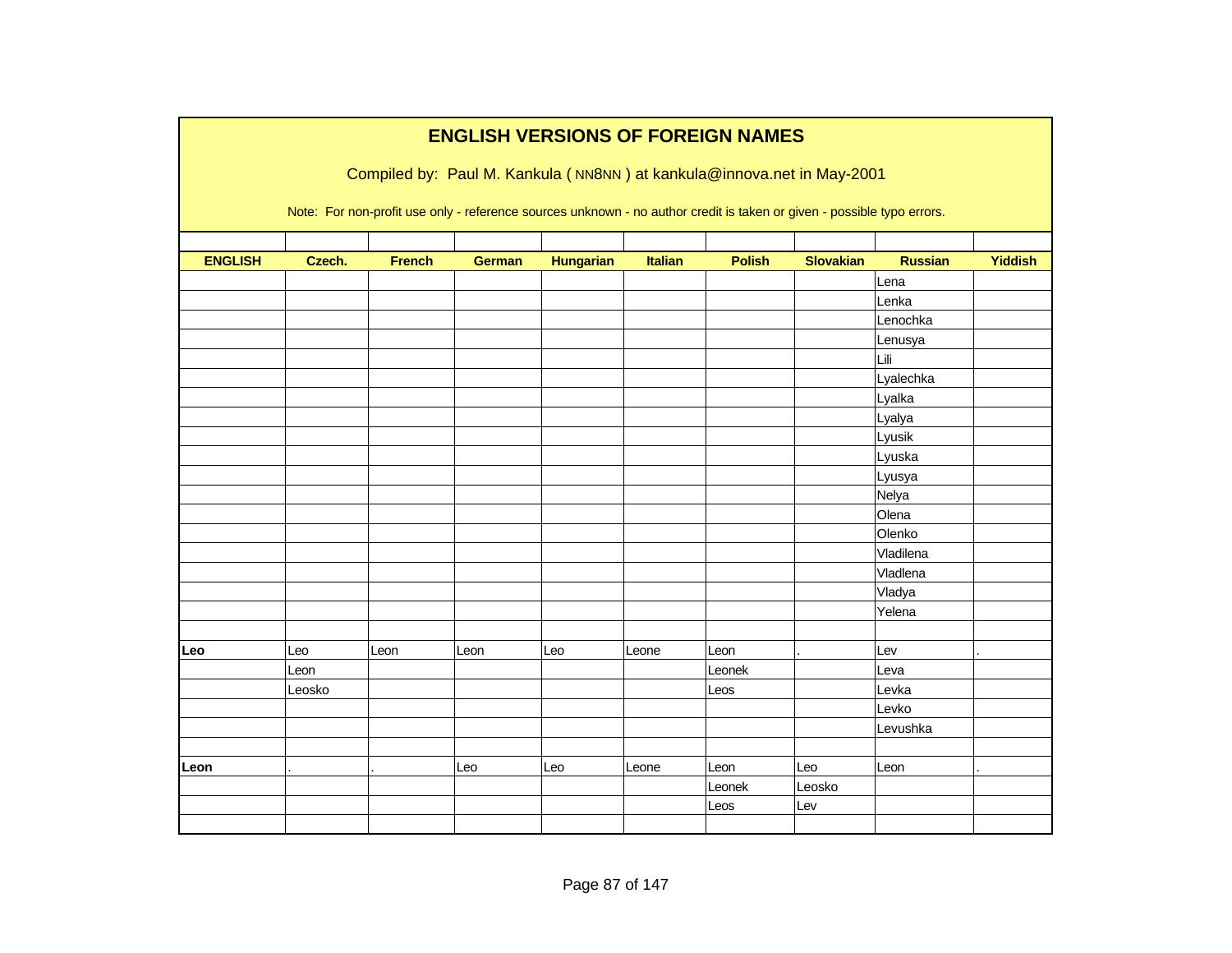|                | <b>ENGLISH VERSIONS OF FOREIGN NAMES</b> |               |               |                  |                |                                                                                                                        |                  |                |                |  |  |  |  |
|----------------|------------------------------------------|---------------|---------------|------------------|----------------|------------------------------------------------------------------------------------------------------------------------|------------------|----------------|----------------|--|--|--|--|
|                |                                          |               |               |                  |                | Compiled by: Paul M. Kankula (NN8NN) at kankula@innova.net in May-2001                                                 |                  |                |                |  |  |  |  |
|                |                                          |               |               |                  |                |                                                                                                                        |                  |                |                |  |  |  |  |
|                |                                          |               |               |                  |                | Note: For non-profit use only - reference sources unknown - no author credit is taken or given - possible typo errors. |                  |                |                |  |  |  |  |
|                |                                          |               |               |                  |                |                                                                                                                        |                  |                |                |  |  |  |  |
| <b>ENGLISH</b> | Czech.                                   | <b>French</b> | <b>German</b> | <b>Hungarian</b> | <b>Italian</b> | <b>Polish</b>                                                                                                          | <b>Slovakian</b> | <b>Russian</b> | <b>Yiddish</b> |  |  |  |  |
| Leonard        | Leonard                                  | Lienard       | Leonhard      |                  | Leonardo       | Lenek                                                                                                                  | Leonard          | Leonard        |                |  |  |  |  |
|                |                                          |               |               |                  |                | Leonard                                                                                                                |                  |                |                |  |  |  |  |
|                |                                          |               |               |                  |                | Leonek                                                                                                                 |                  |                |                |  |  |  |  |
|                |                                          |               |               |                  |                | Nardek                                                                                                                 |                  |                |                |  |  |  |  |
|                |                                          |               |               |                  |                |                                                                                                                        |                  |                |                |  |  |  |  |
| Leonora        |                                          |               |               |                  |                |                                                                                                                        |                  | Eleonora       |                |  |  |  |  |
|                |                                          |               |               |                  |                |                                                                                                                        |                  | Lenora         |                |  |  |  |  |
|                |                                          |               |               |                  |                |                                                                                                                        |                  | Leonora        |                |  |  |  |  |
|                |                                          |               |               |                  |                |                                                                                                                        |                  |                |                |  |  |  |  |
| Leopold        | Leopold                                  | Leopold       | Luipold       | Lipot            | Leopoldo       | Leopold                                                                                                                | Leopold          | Leopold        |                |  |  |  |  |
|                | Polda                                    |               |               |                  |                | Lopek                                                                                                                  | Poldi            |                |                |  |  |  |  |
|                | Poldik                                   |               |               |                  |                | Poldek                                                                                                                 |                  |                |                |  |  |  |  |
|                |                                          |               |               |                  |                | Poldzio                                                                                                                |                  |                |                |  |  |  |  |
|                |                                          |               |               |                  |                |                                                                                                                        |                  |                |                |  |  |  |  |
| Leopoldina     |                                          |               |               | Leopoldina       |                | Ina                                                                                                                    | Leopoldina       |                |                |  |  |  |  |
|                |                                          |               |               | Lipotka          |                | Leopoldine                                                                                                             |                  |                |                |  |  |  |  |
|                |                                          |               |               |                  |                | Leopoldyna                                                                                                             |                  |                |                |  |  |  |  |
|                |                                          |               |               |                  |                | Lila                                                                                                                   |                  |                |                |  |  |  |  |
|                |                                          |               |               |                  |                | Pola                                                                                                                   |                  |                |                |  |  |  |  |
|                |                                          |               |               |                  |                |                                                                                                                        |                  |                |                |  |  |  |  |
| Leslie         |                                          |               |               | Laszlo           |                |                                                                                                                        |                  |                |                |  |  |  |  |
|                |                                          |               |               |                  |                |                                                                                                                        |                  |                |                |  |  |  |  |
| Letitia        |                                          |               |               |                  | Letizia        |                                                                                                                        |                  |                |                |  |  |  |  |
| Tish           |                                          |               |               |                  |                |                                                                                                                        |                  |                |                |  |  |  |  |
|                |                                          |               |               |                  |                |                                                                                                                        |                  |                |                |  |  |  |  |
| Lewis          | Ludek                                    | Clovis        | Ludowick      | Lajcsi           | Luigi          | Ludwiczek                                                                                                              | Ludko            | Ludis          |                |  |  |  |  |
|                | Ludvik                                   | Louis         | Ludwig        | Laji             |                | Ludwik                                                                                                                 | Ludo             |                |                |  |  |  |  |
|                |                                          |               |               | Lajko            |                | Lutek                                                                                                                  | Ludovit          |                |                |  |  |  |  |
|                |                                          |               |               | Lajos            |                |                                                                                                                        | Ludvik           |                |                |  |  |  |  |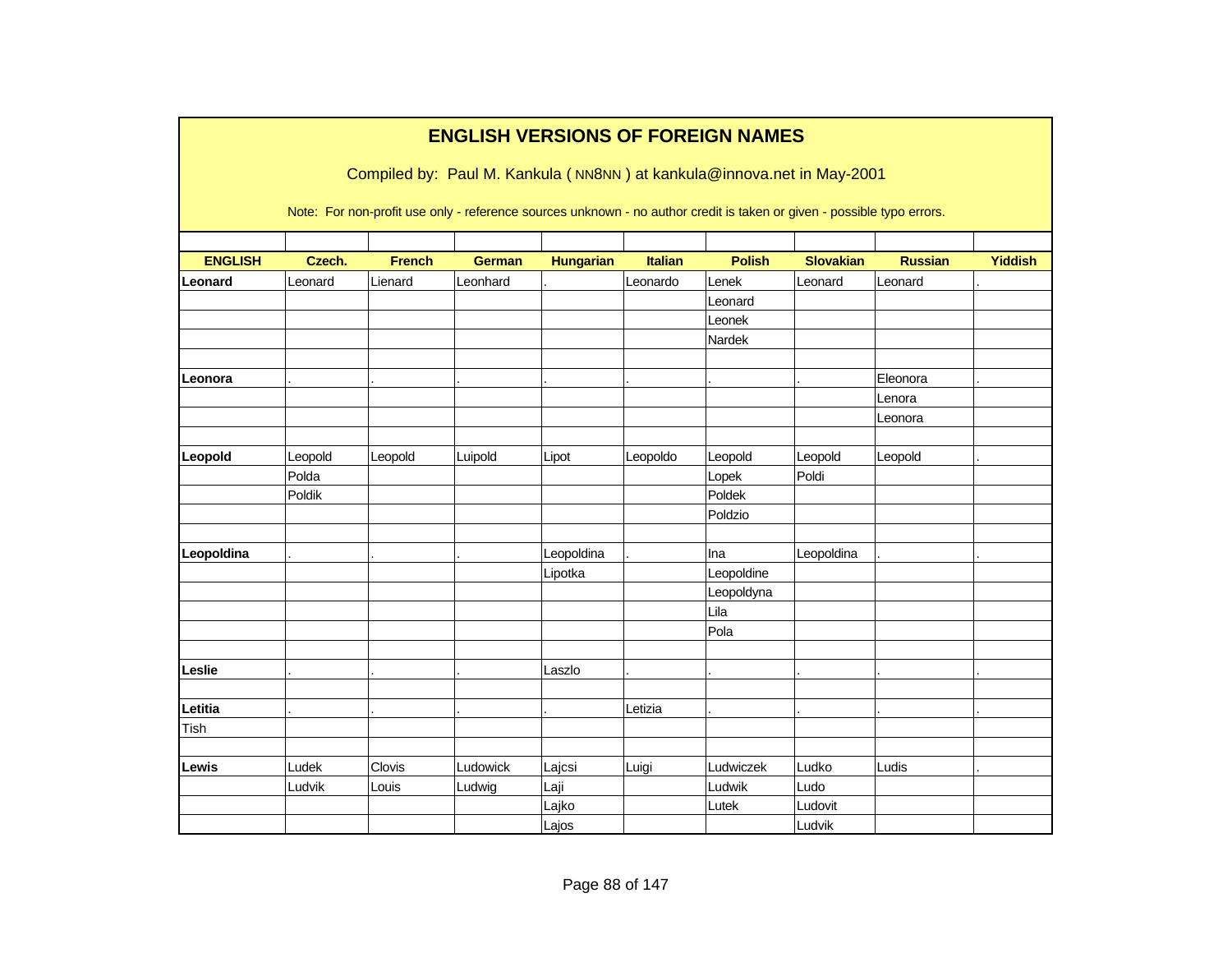|                |        |               |               |                  |                | <b>ENGLISH VERSIONS OF FOREIGN NAMES</b>                                                                               |                  |                |                |
|----------------|--------|---------------|---------------|------------------|----------------|------------------------------------------------------------------------------------------------------------------------|------------------|----------------|----------------|
|                |        |               |               |                  |                | Compiled by: Paul M. Kankula (NN8NN) at kankula@innova.net in May-2001                                                 |                  |                |                |
|                |        |               |               |                  |                |                                                                                                                        |                  |                |                |
|                |        |               |               |                  |                | Note: For non-profit use only - reference sources unknown - no author credit is taken or given - possible typo errors. |                  |                |                |
|                |        |               |               |                  |                |                                                                                                                        |                  |                |                |
| <b>ENGLISH</b> | Czech. | <b>French</b> | <b>German</b> | <b>Hungarian</b> | <b>Italian</b> | <b>Polish</b>                                                                                                          | <b>Slovakian</b> | <b>Russian</b> | <b>Yiddish</b> |
|                |        |               |               | Lala             |                |                                                                                                                        |                  |                |                |
|                |        |               |               | Lali             |                |                                                                                                                        |                  |                |                |
|                |        |               |               |                  |                |                                                                                                                        |                  |                |                |
| Lieselotte     |        |               | Lieslotte     |                  |                |                                                                                                                        |                  | Liselotte      |                |
|                |        |               | Lilo          |                  |                |                                                                                                                        |                  |                |                |
|                |        |               | Lise          |                  |                |                                                                                                                        |                  |                |                |
|                |        |               | Lisel         |                  |                |                                                                                                                        |                  |                |                |
|                |        |               |               |                  |                |                                                                                                                        |                  |                |                |
| Lillian        |        |               | Lillian       |                  |                | Ladislawa                                                                                                              |                  | Leka           |                |
|                |        |               |               |                  |                | Lila                                                                                                                   |                  | Lelechka       |                |
|                |        |               |               |                  |                | Lilan                                                                                                                  |                  | Lelya          |                |
|                |        |               |               |                  |                | Liliana                                                                                                                |                  | Lena           |                |
|                |        |               |               |                  |                | Wladyslawa                                                                                                             |                  | Lenka          |                |
|                |        |               |               |                  |                |                                                                                                                        |                  | Lenochka       |                |
|                |        |               |               |                  |                |                                                                                                                        |                  | Lenusya        |                |
|                |        |               |               |                  |                |                                                                                                                        |                  | Lili           |                |
|                |        |               |               |                  |                |                                                                                                                        |                  | Lilian         |                |
|                |        |               |               |                  |                |                                                                                                                        |                  | Lusya          |                |
|                |        |               |               |                  |                |                                                                                                                        |                  | Lyalechka      |                |
|                |        |               |               |                  |                |                                                                                                                        |                  | Lyalka         |                |
|                |        |               |               |                  |                |                                                                                                                        |                  | Lyalya         |                |
|                |        |               |               |                  |                |                                                                                                                        |                  | Lyusik         |                |
|                |        |               |               |                  |                |                                                                                                                        |                  | Lyuska         |                |
|                |        |               |               |                  |                |                                                                                                                        |                  | Nelya          |                |
|                |        |               |               |                  |                |                                                                                                                        |                  | Olena          |                |
|                |        |               |               |                  |                |                                                                                                                        |                  | Olenko         |                |
|                |        |               |               |                  |                |                                                                                                                        |                  | Yelena         |                |
|                |        |               |               |                  |                |                                                                                                                        |                  |                |                |
| Lily           |        |               |               |                  |                |                                                                                                                        |                  | Lili           |                |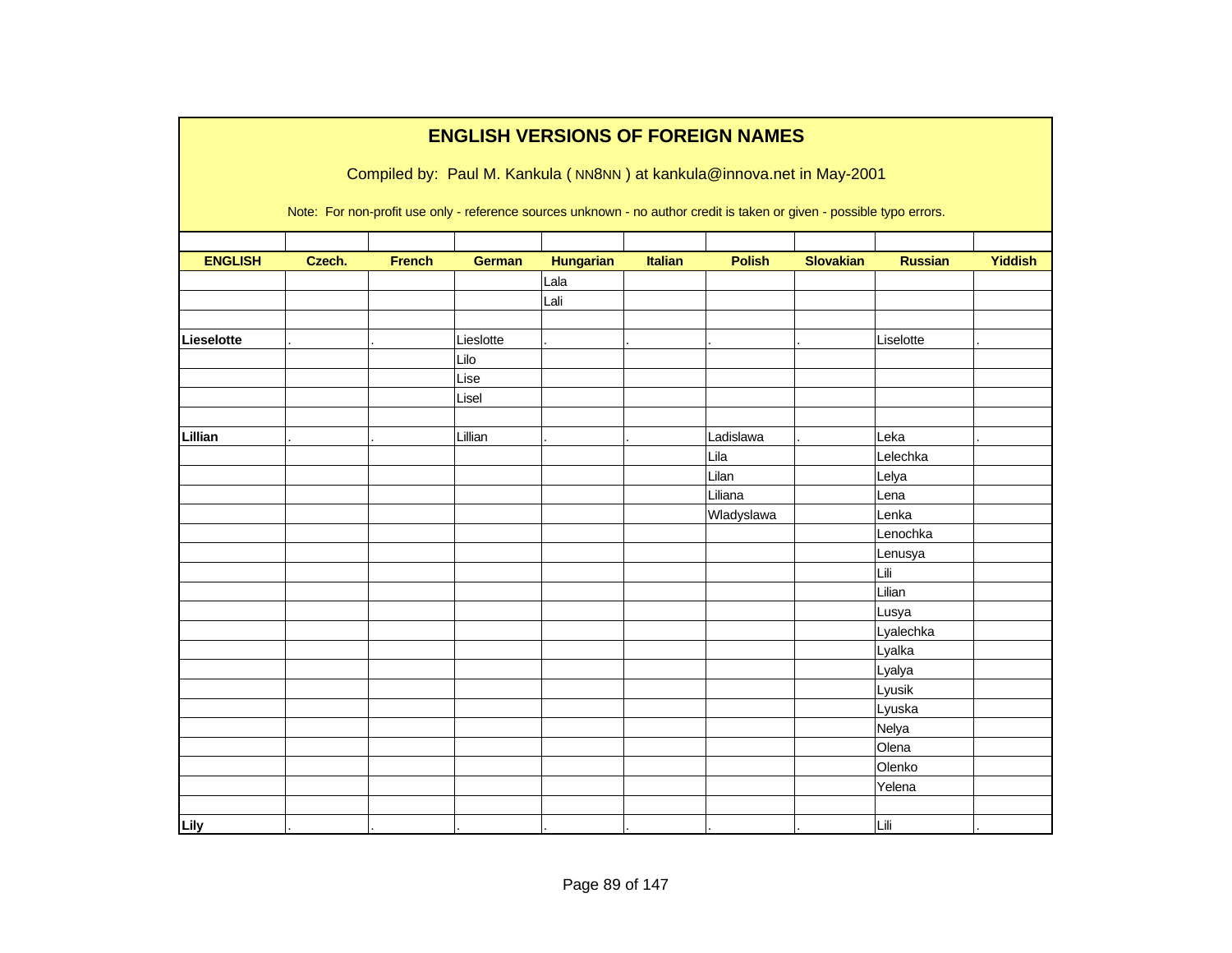|                |        |               |               |                  |         | <b>ENGLISH VERSIONS OF FOREIGN NAMES</b>                                                                               |                  |                |                |
|----------------|--------|---------------|---------------|------------------|---------|------------------------------------------------------------------------------------------------------------------------|------------------|----------------|----------------|
|                |        |               |               |                  |         | Compiled by: Paul M. Kankula (NN8NN) at kankula@innova.net in May-2001                                                 |                  |                |                |
|                |        |               |               |                  |         |                                                                                                                        |                  |                |                |
|                |        |               |               |                  |         | Note: For non-profit use only - reference sources unknown - no author credit is taken or given - possible typo errors. |                  |                |                |
|                |        |               |               |                  |         |                                                                                                                        |                  |                |                |
| <b>ENGLISH</b> | Czech. | <b>French</b> | <b>German</b> | <b>Hungarian</b> | Italian | <b>Polish</b>                                                                                                          | <b>Slovakian</b> | <b>Russian</b> | <b>Yiddish</b> |
|                |        |               |               |                  |         |                                                                                                                        |                  | Lyalechka      |                |
|                |        |               |               |                  |         |                                                                                                                        |                  | Lyalka         |                |
|                |        |               |               |                  |         |                                                                                                                        |                  | Lyalya         |                |
|                |        |               |               |                  |         |                                                                                                                        |                  | Lyusik         |                |
|                |        |               |               |                  |         |                                                                                                                        |                  | Lyuska         |                |
|                |        |               |               |                  |         |                                                                                                                        |                  | Lyusya         |                |
|                |        |               |               |                  |         |                                                                                                                        |                  |                |                |
| Linda          |        |               |               |                  |         | Linda                                                                                                                  |                  | Linda          |                |
| Lionel         |        |               |               |                  |         | Lew                                                                                                                    |                  | Lev            |                |
|                |        |               |               |                  |         |                                                                                                                        |                  | Leva           |                |
|                |        |               |               |                  |         |                                                                                                                        |                  | Levka          |                |
|                |        |               |               |                  |         |                                                                                                                        |                  | Levko          |                |
|                |        |               |               |                  |         |                                                                                                                        |                  | Levushka       |                |
|                |        |               |               |                  |         |                                                                                                                        |                  |                |                |
| Lisa           |        |               |               |                  |         |                                                                                                                        |                  | Liza           |                |
|                |        |               |               |                  |         |                                                                                                                        |                  | Lizenka        |                |
|                |        |               |               |                  |         |                                                                                                                        |                  |                |                |
| Lottie         |        |               | Lotte         |                  |         |                                                                                                                        |                  | Liselotte      |                |
|                |        |               |               |                  |         |                                                                                                                        |                  |                |                |
| Louis          | Ludek  | Louis         | Louis         | Lajcsi           | Luigi   | Ludwik                                                                                                                 | Ludvic           |                |                |
|                | Ludvic |               | Ludvic        | Laji             |         |                                                                                                                        | Ludwig           |                |                |
|                |        |               |               | Lajko            |         |                                                                                                                        |                  |                |                |
|                |        |               |               | Lajos            |         |                                                                                                                        |                  |                |                |
|                |        |               |               | Lala             |         |                                                                                                                        |                  |                |                |
|                |        |               |               | Lali             |         |                                                                                                                        |                  |                |                |
|                |        |               |               |                  |         |                                                                                                                        |                  |                |                |
| Louisa         |        | Heloise       | Ludowicke     |                  | Luigia  | Iza                                                                                                                    |                  | Luiza          |                |
|                |        |               |               |                  |         | Lilka                                                                                                                  |                  | Luyiza         |                |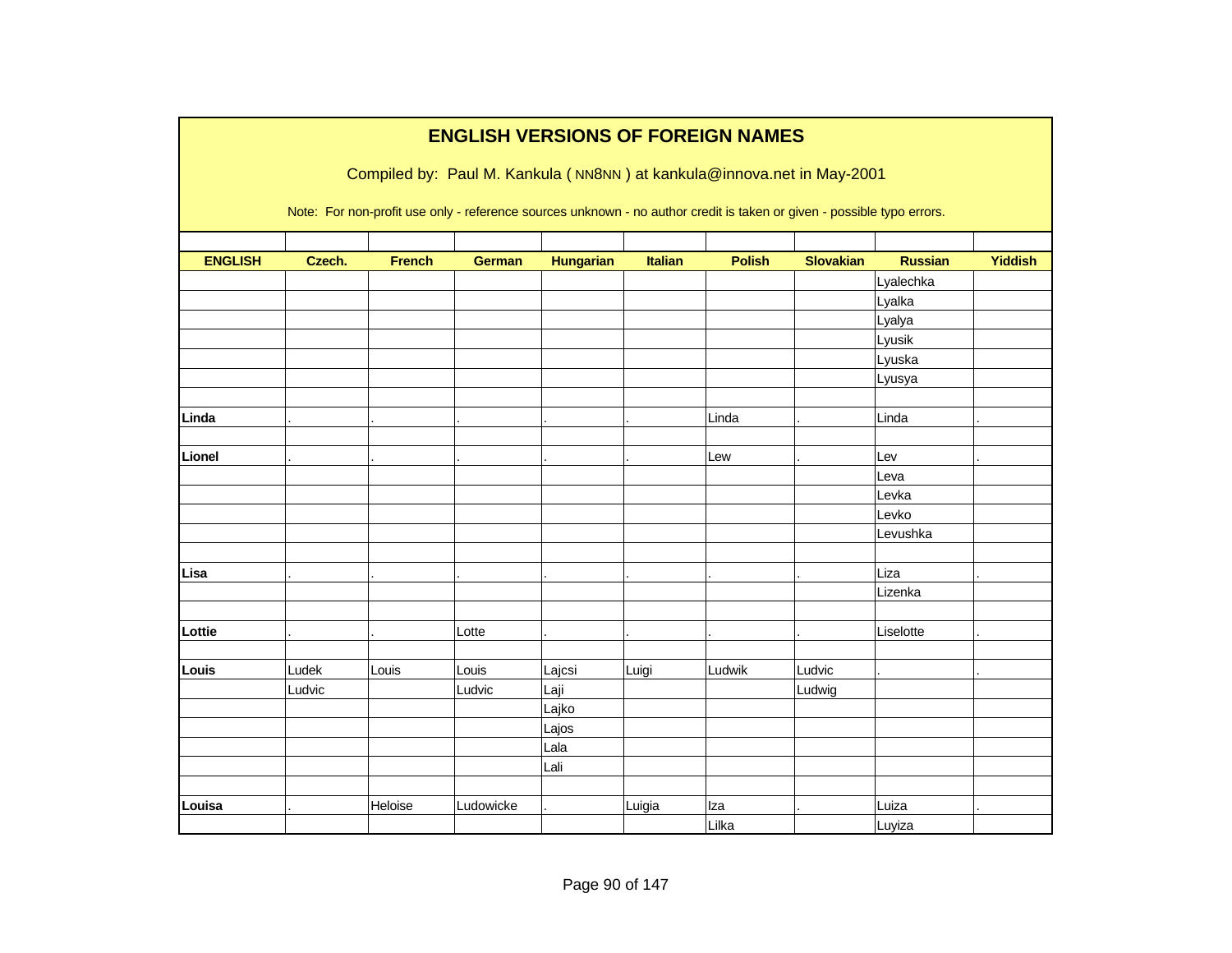|                |        |               | <b>ENGLISH VERSIONS OF FOREIGN NAMES</b>                                                                               |                  |                |               |                  |                |                |
|----------------|--------|---------------|------------------------------------------------------------------------------------------------------------------------|------------------|----------------|---------------|------------------|----------------|----------------|
|                |        |               | Compiled by: Paul M. Kankula (NN8NN) at kankula@innova.net in May-2001                                                 |                  |                |               |                  |                |                |
|                |        |               |                                                                                                                        |                  |                |               |                  |                |                |
|                |        |               | Note: For non-profit use only - reference sources unknown - no author credit is taken or given - possible typo errors. |                  |                |               |                  |                |                |
|                |        |               |                                                                                                                        |                  |                |               |                  |                |                |
| <b>ENGLISH</b> | Czech. | <b>French</b> | <b>German</b>                                                                                                          | <b>Hungarian</b> | <b>Italian</b> | <b>Polish</b> | <b>Slovakian</b> | <b>Russian</b> | <b>Yiddish</b> |
|                |        |               |                                                                                                                        |                  |                | Lodoiska      |                  |                |                |
|                |        |               |                                                                                                                        |                  |                | Ludka         |                  |                |                |
|                |        |               |                                                                                                                        |                  |                | Ludwika       |                  |                |                |
|                |        |               |                                                                                                                        |                  |                | Luisa         |                  |                |                |
|                |        |               |                                                                                                                        |                  |                | Luiza         |                  |                |                |
|                |        |               |                                                                                                                        |                  |                |               |                  |                |                |
| Louise         |        | Aloyse        | Aloisa                                                                                                                 | Lajzc            | Eloisa         | Ludvica       | Lujjzka          | Luiza          |                |
| Heloisa        |        | Lisette       |                                                                                                                        | Lujza            |                | Ludwika       | Lujza            | Luyiza         |                |
| Eloise         |        |               |                                                                                                                        | Lujzika          |                |               |                  |                |                |
|                |        |               |                                                                                                                        | Lutzi            |                |               |                  |                |                |
|                |        |               |                                                                                                                        |                  |                |               |                  |                |                |
| Lucia          |        |               |                                                                                                                        |                  |                | Lucia         | Lucia            |                |                |
|                |        |               |                                                                                                                        |                  |                | Lucka         |                  |                |                |
|                |        |               |                                                                                                                        |                  |                |               |                  |                |                |
| Lucian         |        | Lucien        |                                                                                                                        |                  |                | Lucek         | Lucian           | Luchok         |                |
|                |        |               |                                                                                                                        |                  |                | Lucian        |                  | Luka           |                |
|                |        |               |                                                                                                                        |                  |                | Lucyan        |                  | Lukash         |                |
|                |        |               |                                                                                                                        |                  |                |               |                  | Lukasha        |                |
|                |        |               |                                                                                                                        |                  |                |               |                  | Lukashka       |                |
|                |        |               |                                                                                                                        |                  |                |               |                  | Lukyan         |                |
|                |        |               |                                                                                                                        |                  |                |               |                  |                |                |
| Luciana        |        |               |                                                                                                                        |                  |                | Lucianna      |                  | Lukina         |                |
|                |        |               |                                                                                                                        |                  |                | Lucka         |                  | Lukyna         |                |
|                |        |               |                                                                                                                        |                  |                |               |                  |                |                |
| Lucile         |        | Lucille       | Lucie                                                                                                                  |                  | Lucia          |               |                  | Luzua          |                |
|                |        |               |                                                                                                                        |                  |                |               |                  |                |                |
| <b>Lucius</b>  |        | Luce          | Lukas                                                                                                                  | Lukcas           | Lucio          |               |                  | Luchok         |                |
| Lucien         |        |               |                                                                                                                        |                  |                |               |                  | Luka           |                |
| Luke           |        |               |                                                                                                                        |                  |                |               |                  | Lukash         |                |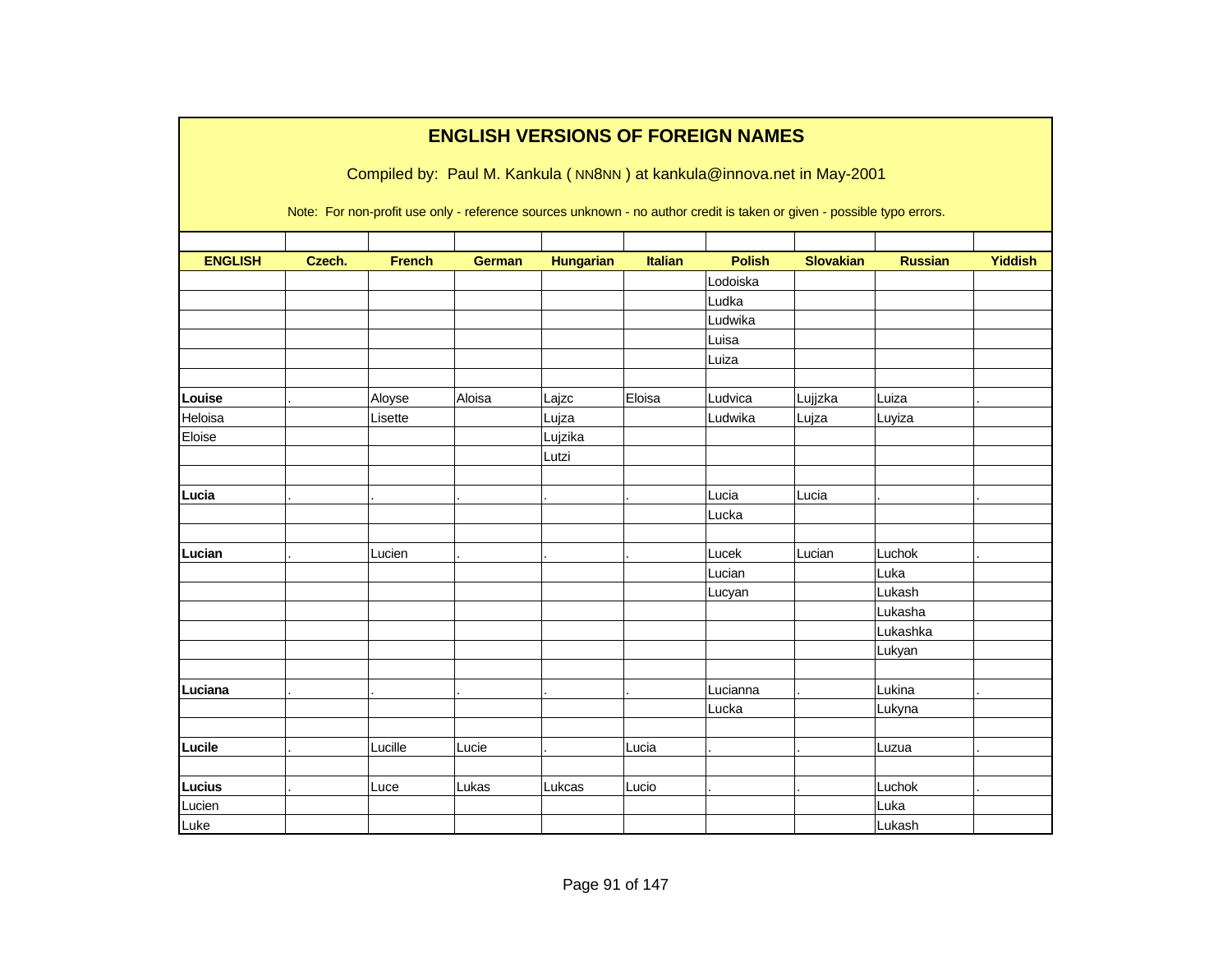|                |          |               |               |                  |                | <b>ENGLISH VERSIONS OF FOREIGN NAMES</b>                                                                               |                  |                |                |
|----------------|----------|---------------|---------------|------------------|----------------|------------------------------------------------------------------------------------------------------------------------|------------------|----------------|----------------|
|                |          |               |               |                  |                | Compiled by: Paul M. Kankula (NN8NN) at kankula@innova.net in May-2001                                                 |                  |                |                |
|                |          |               |               |                  |                |                                                                                                                        |                  |                |                |
|                |          |               |               |                  |                | Note: For non-profit use only - reference sources unknown - no author credit is taken or given - possible typo errors. |                  |                |                |
|                |          |               |               |                  |                |                                                                                                                        |                  |                |                |
| <b>ENGLISH</b> | Czech.   | <b>French</b> | <b>German</b> | <b>Hungarian</b> | <b>Italian</b> | <b>Polish</b>                                                                                                          | <b>Slovakian</b> | <b>Russian</b> | <b>Yiddish</b> |
|                |          |               |               |                  |                |                                                                                                                        |                  | Lukasha        |                |
|                |          |               |               |                  |                |                                                                                                                        |                  | Lukashka       |                |
|                |          |               |               |                  |                |                                                                                                                        |                  | Lukyan         |                |
|                |          |               |               |                  |                |                                                                                                                        |                  |                |                |
| Lucretia       | Lukrecie | Lucrece       |               |                  | Lucrezia       |                                                                                                                        | Lukrecia         |                |                |
| Lucrese        |          |               |               |                  |                |                                                                                                                        |                  |                |                |
|                |          |               |               |                  |                |                                                                                                                        |                  |                |                |
| Lucy           | Lucie    | Lucien        | Lucia         |                  | Lugia          |                                                                                                                        |                  | Luzua          |                |
| Luciana        |          | Lucienne      |               |                  |                |                                                                                                                        |                  |                |                |
| Lucina         |          | Lucille       |               |                  |                |                                                                                                                        |                  |                |                |
|                |          |               |               |                  |                |                                                                                                                        |                  |                |                |
| Ludowik        |          |               |               |                  | Lodovico       |                                                                                                                        |                  |                |                |
|                |          |               |               |                  |                |                                                                                                                        |                  |                |                |
| Ludwig         |          |               | Ludwig        | Lajos            | Lodovico       | Ludwig                                                                                                                 | Ludko            |                |                |
|                |          |               |               |                  |                |                                                                                                                        | Ludo             |                |                |
|                |          |               |               |                  |                |                                                                                                                        | Ludovit          |                |                |
|                |          |               |               |                  |                |                                                                                                                        |                  |                |                |
| Luella         |          |               |               |                  |                | Luella                                                                                                                 |                  |                |                |
|                |          |               |               |                  |                |                                                                                                                        |                  |                |                |
| Luke           | Lukas    | Luk           | Lukas         | Lukacs           | Luca           | Lukasz                                                                                                                 | Lukas            | Luchok         |                |
| Lucas          |          |               |               | Lukacz           |                | Lukaszek                                                                                                               |                  | Luka           |                |
|                |          |               |               |                  |                |                                                                                                                        |                  | Lukash         |                |
|                |          |               |               |                  |                |                                                                                                                        |                  | Lukasha        |                |
|                |          |               |               |                  |                |                                                                                                                        |                  | Lukashka       |                |
|                |          |               |               |                  |                |                                                                                                                        |                  | Lukyan         |                |
|                |          |               |               |                  |                |                                                                                                                        |                  |                |                |
| Luther         |          | Clotaire      | Lothar        |                  | Lotario        |                                                                                                                        |                  |                |                |
| Lothario       |          |               |               |                  |                |                                                                                                                        |                  |                |                |
| Lowther        |          |               |               |                  |                |                                                                                                                        |                  |                |                |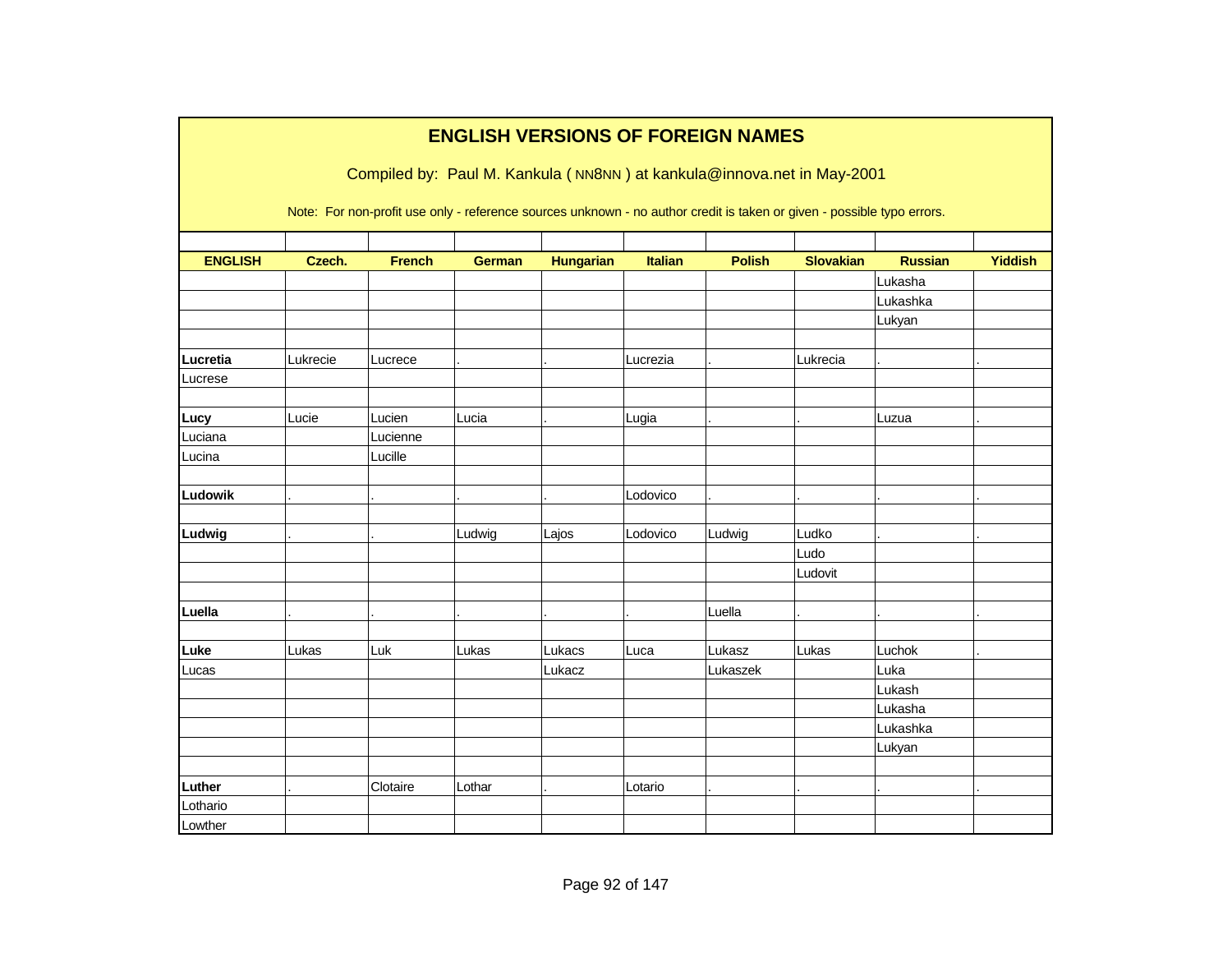|                 |           |               | <b>ENGLISH VERSIONS OF FOREIGN NAMES</b>                                                                               |                  |                |               |                  |                |                |
|-----------------|-----------|---------------|------------------------------------------------------------------------------------------------------------------------|------------------|----------------|---------------|------------------|----------------|----------------|
|                 |           |               | Compiled by: Paul M. Kankula (NN8NN) at kankula@innova.net in May-2001                                                 |                  |                |               |                  |                |                |
|                 |           |               | Note: For non-profit use only - reference sources unknown - no author credit is taken or given - possible typo errors. |                  |                |               |                  |                |                |
| <b>ENGLISH</b>  | Czech.    | <b>French</b> | <b>German</b>                                                                                                          | <b>Hungarian</b> | <b>Italian</b> | <b>Polish</b> | <b>Slovakian</b> | <b>Russian</b> | <b>Yiddish</b> |
|                 |           |               |                                                                                                                        |                  |                |               |                  |                |                |
| Lydia           | Lidka     | Lydie         |                                                                                                                        |                  |                | Leokadia      | Lydia            | Lida           |                |
|                 |           |               |                                                                                                                        |                  |                | Lida          |                  | Lidiya         |                |
|                 |           |               |                                                                                                                        |                  |                | Lidia         |                  | Lidka          |                |
|                 |           |               |                                                                                                                        |                  |                | Lidka         |                  | Lidochka       |                |
|                 |           |               |                                                                                                                        |                  |                |               |                  | Lidok          |                |
|                 |           |               |                                                                                                                        |                  |                |               |                  | Lidukha        |                |
|                 |           |               |                                                                                                                        |                  |                |               |                  | Lidziya        |                |
|                 |           |               |                                                                                                                        |                  |                |               |                  | Lyuda          |                |
|                 |           |               |                                                                                                                        |                  |                |               |                  | Lyudochka      |                |
|                 |           |               |                                                                                                                        |                  |                |               |                  |                |                |
| <b>Madelene</b> | Magda     | Madeleine     | Lena                                                                                                                   |                  | Maddelina      | Lena          | Magda            | Madelina       |                |
| Magdalen        | Magdalena | Magdelaine    | Magdalene                                                                                                              |                  |                | Magda         | Magdelena        | Magda          |                |
| Maudlin         |           |               | Marlene                                                                                                                |                  |                | Magdelina     | Magduska         | Magdalina      |                |
|                 |           |               |                                                                                                                        |                  |                | Magdzia       |                  | Magde          |                |
|                 |           |               |                                                                                                                        |                  |                |               |                  | Magdunya       |                |
|                 |           |               |                                                                                                                        |                  |                |               |                  | Mahda          |                |
|                 |           |               |                                                                                                                        |                  |                |               |                  | Mahdalina      |                |
|                 |           |               |                                                                                                                        |                  | Maddalena      |               |                  | Madelina       |                |
| Magdalene       | Magda     | Magdalaine    | Lena                                                                                                                   |                  |                | Lena          | Magda            |                |                |
|                 | Magdelena |               | Magalene                                                                                                               |                  |                | Magda         | Magdalena        | Magda          |                |
|                 |           |               | Magdalena                                                                                                              |                  |                | Magdalena     | Magduska         | Magdagine      |                |
|                 |           |               |                                                                                                                        |                  |                | Magdzia       |                  | Magdalina      |                |
|                 |           |               |                                                                                                                        |                  |                |               |                  | Magde          |                |
|                 |           |               |                                                                                                                        |                  |                |               |                  | Magdunya       |                |
|                 |           |               |                                                                                                                        |                  |                |               |                  | Mahda          |                |
|                 |           |               |                                                                                                                        |                  |                |               |                  | Mahdalina      |                |
|                 |           |               |                                                                                                                        |                  |                |               |                  |                |                |
| <b>Malchi</b>   |           |               |                                                                                                                        |                  |                |               | Malachias        |                |                |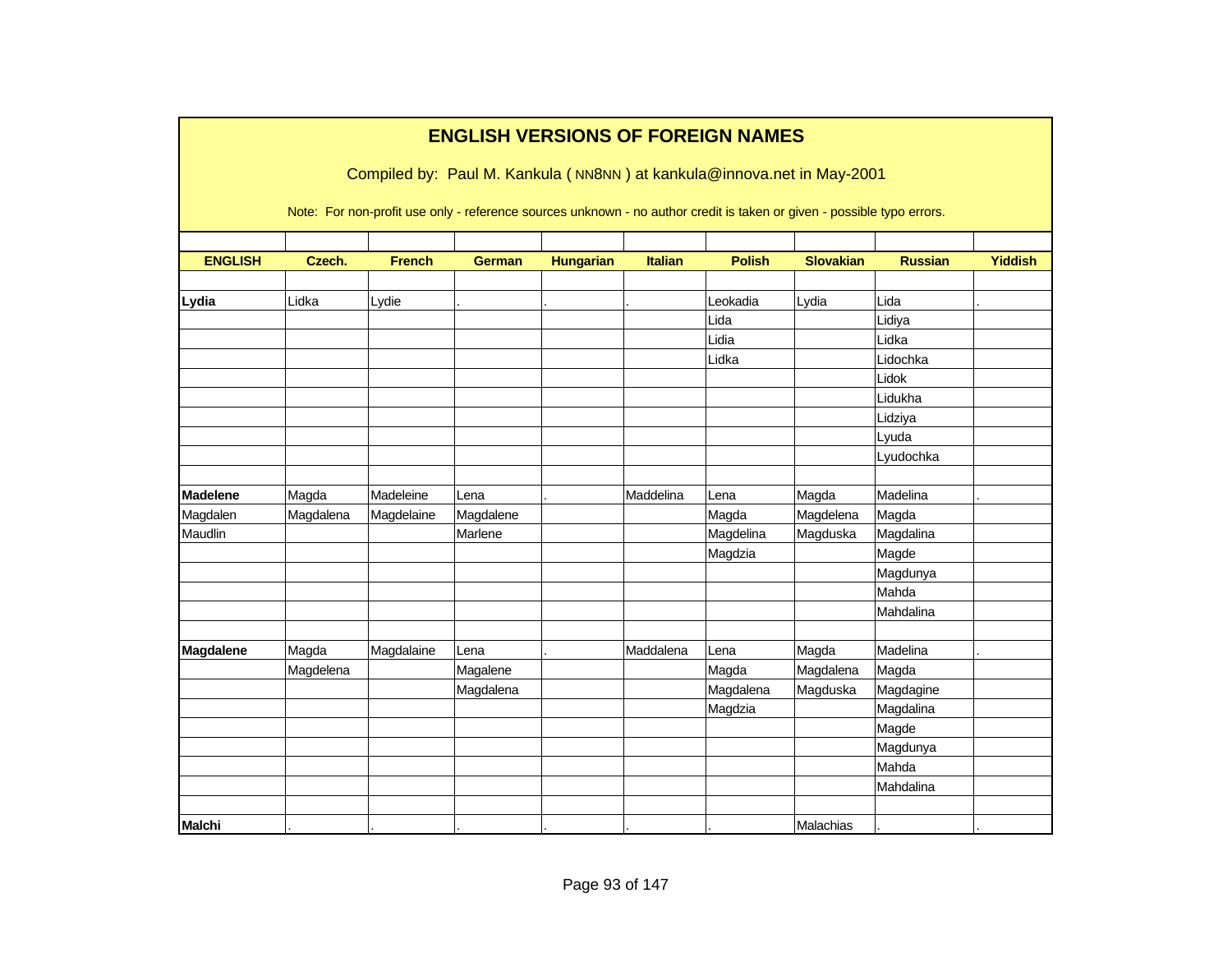|                 |            |               | <b>ENGLISH VERSIONS OF FOREIGN NAMES</b>                                                                               |                  |                |               |                  |                |                |
|-----------------|------------|---------------|------------------------------------------------------------------------------------------------------------------------|------------------|----------------|---------------|------------------|----------------|----------------|
|                 |            |               | Compiled by: Paul M. Kankula (NN8NN) at kankula@innova.net in May-2001                                                 |                  |                |               |                  |                |                |
|                 |            |               | Note: For non-profit use only - reference sources unknown - no author credit is taken or given - possible typo errors. |                  |                |               |                  |                |                |
| <b>ENGLISH</b>  | Czech.     | <b>French</b> | <b>German</b>                                                                                                          | <b>Hungarian</b> | <b>Italian</b> | <b>Polish</b> | <b>Slovakian</b> | <b>Russian</b> | <b>Yiddish</b> |
| Malachy         |            |               |                                                                                                                        |                  |                |               |                  |                |                |
|                 |            |               |                                                                                                                        |                  |                |               |                  |                |                |
| <b>Malvina</b>  |            |               |                                                                                                                        |                  |                |               | Malvina          | Malvina        |                |
|                 |            |               |                                                                                                                        |                  |                |               |                  |                |                |
| <b>Mandel</b>   |            | Mantle        | Mandel                                                                                                                 |                  |                |               |                  | Mendel         |                |
| Mantell         |            |               |                                                                                                                        |                  |                |               |                  | Mendeley       |                |
|                 |            |               |                                                                                                                        |                  |                |               |                  |                |                |
| <b>Manfred</b>  | Manfred    |               | Fred                                                                                                                   |                  |                | Fred          | Manfred          |                |                |
|                 |            |               | Manfred                                                                                                                |                  |                | Manfred       |                  |                |                |
| <b>Marcel</b>   | Marcel     |               |                                                                                                                        |                  |                | Marcelek      | Marcel           |                |                |
|                 |            |               |                                                                                                                        |                  |                | Marceli       |                  |                |                |
|                 |            |               |                                                                                                                        |                  |                | Marcelian     |                  |                |                |
|                 |            |               |                                                                                                                        |                  |                | Marcys        |                  |                |                |
|                 |            |               |                                                                                                                        |                  |                |               |                  |                |                |
| <b>Marcela</b>  | Marcela    |               |                                                                                                                        |                  |                | Lina          | Marcela          |                |                |
|                 |            |               |                                                                                                                        |                  |                | Marcela       |                  |                |                |
|                 |            |               |                                                                                                                        |                  |                | Marcelina     |                  |                |                |
| <b>Margaret</b> | Maragareta | Margot        | Gretchen                                                                                                               | Gitta            | Margarita      | Gita          | Gita             | Magaritochka   |                |
| Margarita       | Margita    | Marguerite    | Grete                                                                                                                  | Margit           |                | Malgorzata    | Gitka            | Margarete      |                |
| Margery         | Marka      |               | Gretel                                                                                                                 | Margita          |                | Margarita     | Gituska          | Margarita      |                |
|                 | Marketa    |               | Margareta                                                                                                              | Margo            |                | Margisia      | Margita          | Margaritka     |                |
|                 |            |               | Margarete                                                                                                              | Rita             |                | Margita       |                  | Margaryta      |                |
|                 |            |               | Margarethe                                                                                                             |                  |                | Marguerita    |                  | Margo          |                |
|                 |            |               | Margit                                                                                                                 |                  |                | Rita          |                  | Margosha       |                |
|                 |            |               | Meta                                                                                                                   |                  |                |               |                  | Margoshka      |                |
|                 |            |               |                                                                                                                        |                  |                |               |                  | Rita           |                |
|                 |            |               |                                                                                                                        |                  |                |               |                  | Ritochka       |                |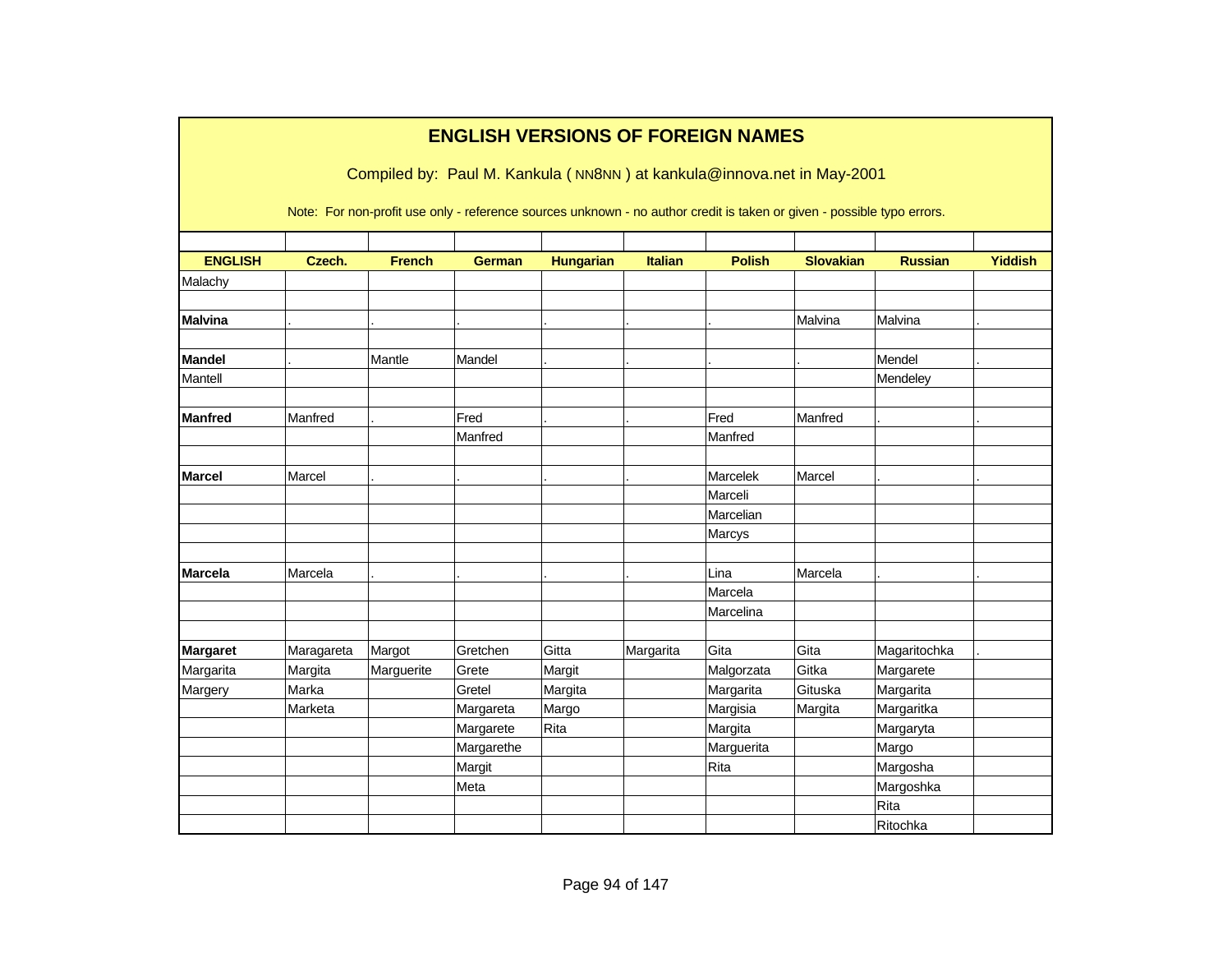|                |         |               | <b>ENGLISH VERSIONS OF FOREIGN NAMES</b><br>Compiled by: Paul M. Kankula (NN8NN) at kankula@innova.net in May-2001<br>Note: For non-profit use only - reference sources unknown - no author credit is taken or given - possible typo errors. |                  |                |               |                  |                |                |
|----------------|---------|---------------|----------------------------------------------------------------------------------------------------------------------------------------------------------------------------------------------------------------------------------------------|------------------|----------------|---------------|------------------|----------------|----------------|
|                |         |               |                                                                                                                                                                                                                                              |                  |                |               |                  |                |                |
| <b>ENGLISH</b> | Czech.  | <b>French</b> | <b>German</b>                                                                                                                                                                                                                                | <b>Hungarian</b> | <b>Italian</b> | <b>Polish</b> | <b>Slovakian</b> | <b>Russian</b> | <b>Yiddish</b> |
| <b>Maria</b>   | Karuska | Marie         | Maria                                                                                                                                                                                                                                        | Mara             | Maria          | Macia         | Marca            | Manechka       |                |
|                | Mana    |               | Marie                                                                                                                                                                                                                                        | Marcsa           |                | Mania         | Maria            | Manka          |                |
|                | Marenka |               | Mieze                                                                                                                                                                                                                                        | Mari             |                | Maniusia      | Mariska          | Manya          |                |
|                | Marie   |               | Milly                                                                                                                                                                                                                                        | Maria            |                | Maria         |                  | Manyusha       |                |
|                | Marka   |               | Mitzi                                                                                                                                                                                                                                        | Mariska          |                | Marja         |                  | Mara           |                |
|                |         |               |                                                                                                                                                                                                                                              |                  |                | Marka         |                  | Marentsye      |                |
|                |         |               |                                                                                                                                                                                                                                              |                  |                | Marya         |                  | Marenye        |                |
|                |         |               |                                                                                                                                                                                                                                              |                  |                | Maryjka       |                  | Maria          |                |
|                |         |               |                                                                                                                                                                                                                                              |                  |                | Marylk        |                  | Marinka        |                |
|                |         |               |                                                                                                                                                                                                                                              |                  |                | Marylka       |                  | Marisha        |                |
|                |         |               |                                                                                                                                                                                                                                              |                  |                | Maryna        |                  | Marishka       |                |
|                |         |               |                                                                                                                                                                                                                                              |                  |                | Marynka       |                  | Mariya         |                |
|                |         |               |                                                                                                                                                                                                                                              |                  |                | Marysia       |                  | Mariya         |                |
|                |         |               |                                                                                                                                                                                                                                              |                  |                | Maryska       |                  | Marusenka      |                |
|                |         |               |                                                                                                                                                                                                                                              |                  |                | Masia         |                  | Maruska        |                |
|                |         |               |                                                                                                                                                                                                                                              |                  |                |               |                  | Marusya        |                |
|                |         |               |                                                                                                                                                                                                                                              |                  |                |               |                  | Marya          |                |
|                |         |               |                                                                                                                                                                                                                                              |                  |                |               |                  | Maryska        |                |
|                |         |               |                                                                                                                                                                                                                                              |                  |                |               |                  | Maryya         |                |
|                |         |               |                                                                                                                                                                                                                                              |                  |                |               |                  | Masha          |                |
|                |         |               |                                                                                                                                                                                                                                              |                  |                |               |                  | Mashenka       |                |
|                |         |               |                                                                                                                                                                                                                                              |                  |                |               |                  | Mashka         |                |
|                |         |               |                                                                                                                                                                                                                                              |                  |                |               |                  | Mura           |                |
|                |         |               |                                                                                                                                                                                                                                              |                  |                |               |                  | Murka          |                |
|                |         |               |                                                                                                                                                                                                                                              |                  |                |               |                  | Musya          |                |
|                |         |               |                                                                                                                                                                                                                                              |                  |                |               |                  |                |                |
| <b>Marian</b>  |         |               |                                                                                                                                                                                                                                              |                  |                | Anna          | Mariana          | Mariam         |                |
| Marianne       |         |               |                                                                                                                                                                                                                                              |                  |                | Macia         |                  | Mariamna       |                |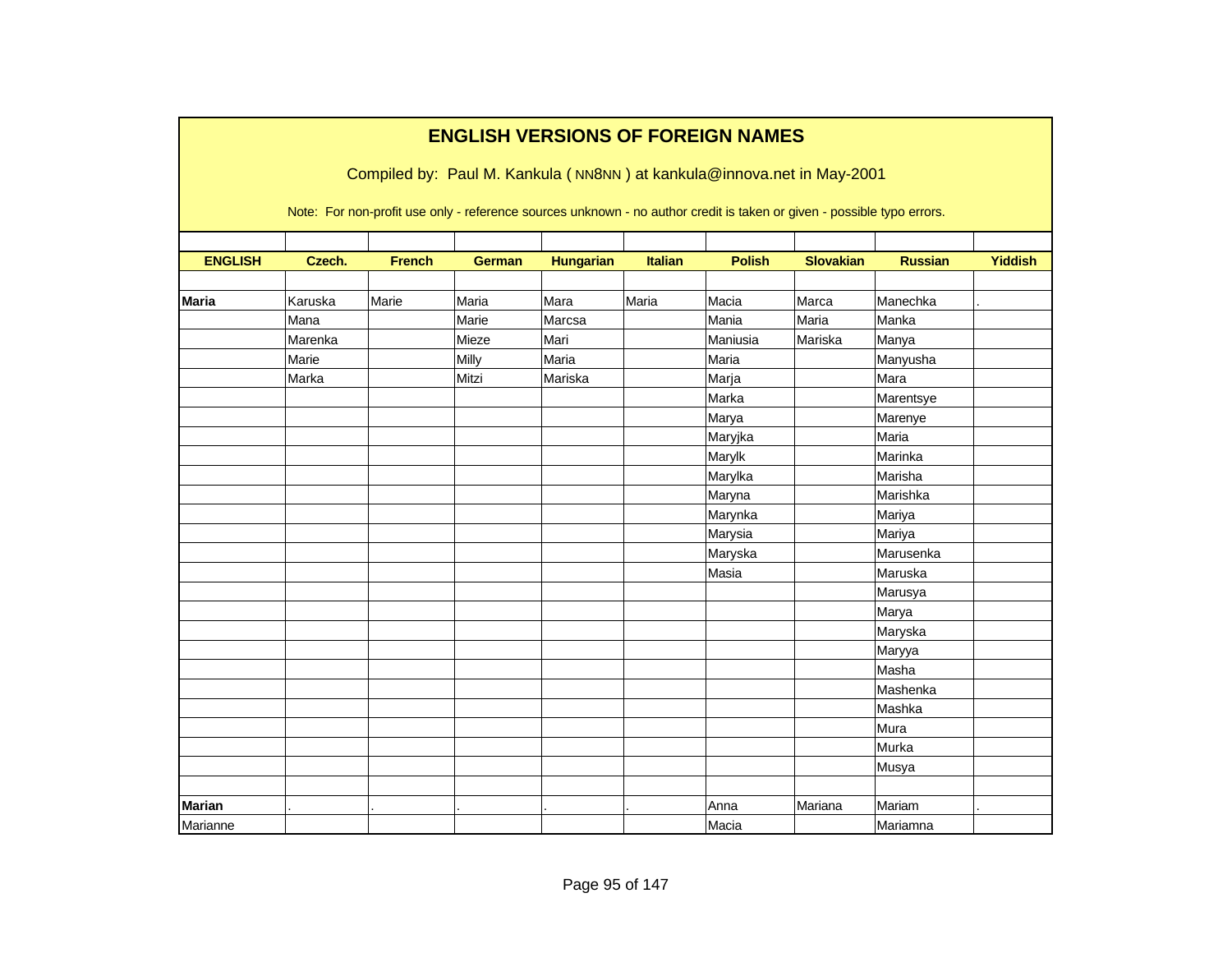|                |        |               | <b>ENGLISH VERSIONS OF FOREIGN NAMES</b>                                                                               |                  |          |               |                  |                |                |
|----------------|--------|---------------|------------------------------------------------------------------------------------------------------------------------|------------------|----------|---------------|------------------|----------------|----------------|
|                |        |               | Compiled by: Paul M. Kankula (NN8NN) at kankula@innova.net in May-2001                                                 |                  |          |               |                  |                |                |
|                |        |               |                                                                                                                        |                  |          |               |                  |                |                |
|                |        |               | Note: For non-profit use only - reference sources unknown - no author credit is taken or given - possible typo errors. |                  |          |               |                  |                |                |
|                |        |               |                                                                                                                        |                  |          |               |                  |                |                |
| <b>ENGLISH</b> | Czech. | <b>French</b> | <b>German</b>                                                                                                          | <b>Hungarian</b> | Italian  | <b>Polish</b> | <b>Slovakian</b> | <b>Russian</b> | <b>Yiddish</b> |
| Maryann        |        |               |                                                                                                                        |                  |          | Mania         |                  | Marian         |                |
|                |        |               |                                                                                                                        |                  |          | Maniek        |                  | Mariane        |                |
|                |        |               |                                                                                                                        |                  |          | Manius        |                  | Marianna       |                |
|                |        |               |                                                                                                                        |                  |          | Marian        |                  | Maryan         |                |
|                |        |               |                                                                                                                        |                  |          | Marianek      |                  | Maryana        |                |
|                |        |               |                                                                                                                        |                  |          | Marianna      |                  | Maryasha       |                |
|                |        |               |                                                                                                                        |                  |          | Marys         |                  | Maya           |                |
|                |        |               |                                                                                                                        |                  |          | Masia         |                  | Mayka          |                |
|                |        |               |                                                                                                                        |                  |          |               |                  | Mura           |                |
|                |        |               |                                                                                                                        |                  |          |               |                  | Murasha        |                |
|                |        |               |                                                                                                                        |                  |          |               |                  | Murka          |                |
|                |        |               |                                                                                                                        |                  |          |               |                  | Rima           |                |
|                |        |               |                                                                                                                        |                  |          |               |                  | Rimochka       |                |
|                |        |               |                                                                                                                        |                  |          |               |                  | Rina           |                |
|                |        |               |                                                                                                                        |                  |          |               |                  |                |                |
| <b>Marina</b>  |        |               |                                                                                                                        |                  |          |               | Marina           | Mara           |                |
|                |        |               |                                                                                                                        |                  |          |               | Marinka          | Marina         |                |
|                |        |               |                                                                                                                        |                  |          |               |                  | Marinka        |                |
|                |        |               |                                                                                                                        |                  |          |               |                  | Marinochka     |                |
|                |        |               |                                                                                                                        |                  |          |               |                  | Marisha        |                |
|                |        |               |                                                                                                                        |                  |          |               |                  | Maryna         |                |
|                |        |               |                                                                                                                        |                  |          |               |                  | Marynenko      |                |
|                |        |               |                                                                                                                        |                  |          |               |                  | Rina           |                |
|                |        |               |                                                                                                                        |                  |          |               |                  |                |                |
| <b>Marion</b>  |        |               |                                                                                                                        |                  | Marianna | Maryanna      |                  |                |                |
|                |        |               |                                                                                                                        |                  |          |               |                  |                |                |
| <b>Mark</b>    | Marcus | Marc          | Markus                                                                                                                 | Marci            | Marco    | Mareczek      | Marek            | Mark           |                |
| March          | Marek  |               |                                                                                                                        | <b>Markus</b>    |          | Marek         | Marko            | Marko          |                |
| Marcius        | Marko  |               |                                                                                                                        | Marton           |          |               | Martinka         | Markusha       |                |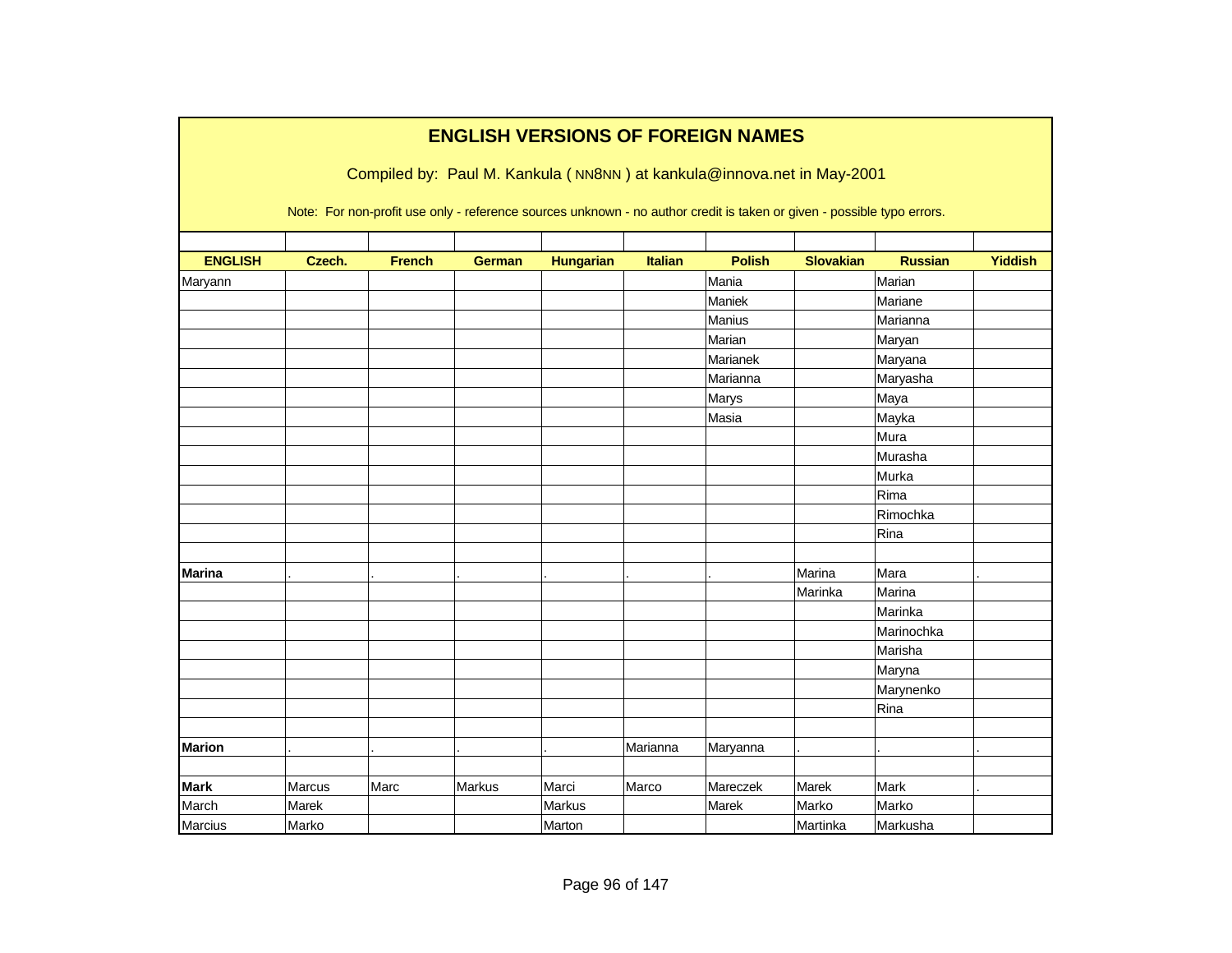|                |              |               |               |                  |                | <b>ENGLISH VERSIONS OF FOREIGN NAMES</b><br>Compiled by: Paul M. Kankula (NN8NN) at kankula@innova.net in May-2001     |                  |                |                |
|----------------|--------------|---------------|---------------|------------------|----------------|------------------------------------------------------------------------------------------------------------------------|------------------|----------------|----------------|
|                |              |               |               |                  |                | Note: For non-profit use only - reference sources unknown - no author credit is taken or given - possible typo errors. |                  |                |                |
| <b>ENGLISH</b> | Czech.       | <b>French</b> | <b>German</b> | <b>Hungarian</b> | <b>Italian</b> | <b>Polish</b>                                                                                                          | <b>Slovakian</b> | <b>Russian</b> | <b>Yiddish</b> |
| Martel         |              |               |               |                  |                |                                                                                                                        |                  | Markushka      |                |
| Martin         |              |               |               |                  |                |                                                                                                                        |                  |                |                |
| <b>Martha</b>  | Marticka     | Marthe        | Martha        | Marta            | Marta          | Maccia                                                                                                                 | Martuska         | Marfa          |                |
|                | Matra        |               |               | Martus           |                | Masia                                                                                                                  | Matra            | Marfunya       |                |
|                |              |               |               | Martuska         |                | Matra                                                                                                                  |                  | Marfusha       |                |
|                |              |               |               |                  |                |                                                                                                                        |                  | Marfushka      |                |
|                |              |               |               |                  |                |                                                                                                                        |                  | Marfutka       |                |
|                |              |               |               |                  |                |                                                                                                                        |                  | Marta          |                |
|                |              |               |               |                  |                |                                                                                                                        |                  | Martunya       |                |
|                |              |               |               |                  |                |                                                                                                                        |                  | Martusya       |                |
|                |              |               |               |                  |                |                                                                                                                        |                  | Muta           |                |
| <b>Martin</b>  | Martin       | Mertin        | Martel        | Marci            |                | Marcin                                                                                                                 | Martin           | Martin         |                |
|                | <b>Tynek</b> |               |               | Marcilki         |                | Marcinek                                                                                                               | Martinko         | Martyn         |                |
|                | Tynko        |               |               | Martino          |                |                                                                                                                        |                  |                |                |
|                |              |               |               | Marton           |                |                                                                                                                        |                  |                |                |
| <b>Mary</b>    | Mana         | Marie         | Maria         | Mara             | Maria          | Macia                                                                                                                  | Marca            | Manechka       |                |
| Maire          | Marenka      |               |               | Marcsa           |                | Mania                                                                                                                  | Maria            | Manka          |                |
| Mara           | Marie        |               |               | Maria            |                | Manka                                                                                                                  | Mariska          | Manya          |                |
| Maraline       | Marka        |               |               | Marika           |                | Maria                                                                                                                  |                  | Manyusha       |                |
| Marella        | Maruska      |               |               | Mariska          |                | Maryna                                                                                                                 |                  | Mara           |                |
| Marica         |              |               |               | Marj             |                | Marynka                                                                                                                |                  | Marentsye      |                |
| Marla          |              |               |               | Marye            |                | Marysia                                                                                                                |                  | Marenye        |                |
| Marye          |              |               |               |                  |                | Maryska                                                                                                                |                  | Maria          |                |
| Miriam         |              |               |               |                  |                | Masia                                                                                                                  |                  | Marinka        |                |
|                |              |               |               |                  |                |                                                                                                                        |                  | Mariya         |                |
|                |              |               |               |                  |                |                                                                                                                        |                  | Marusenka      |                |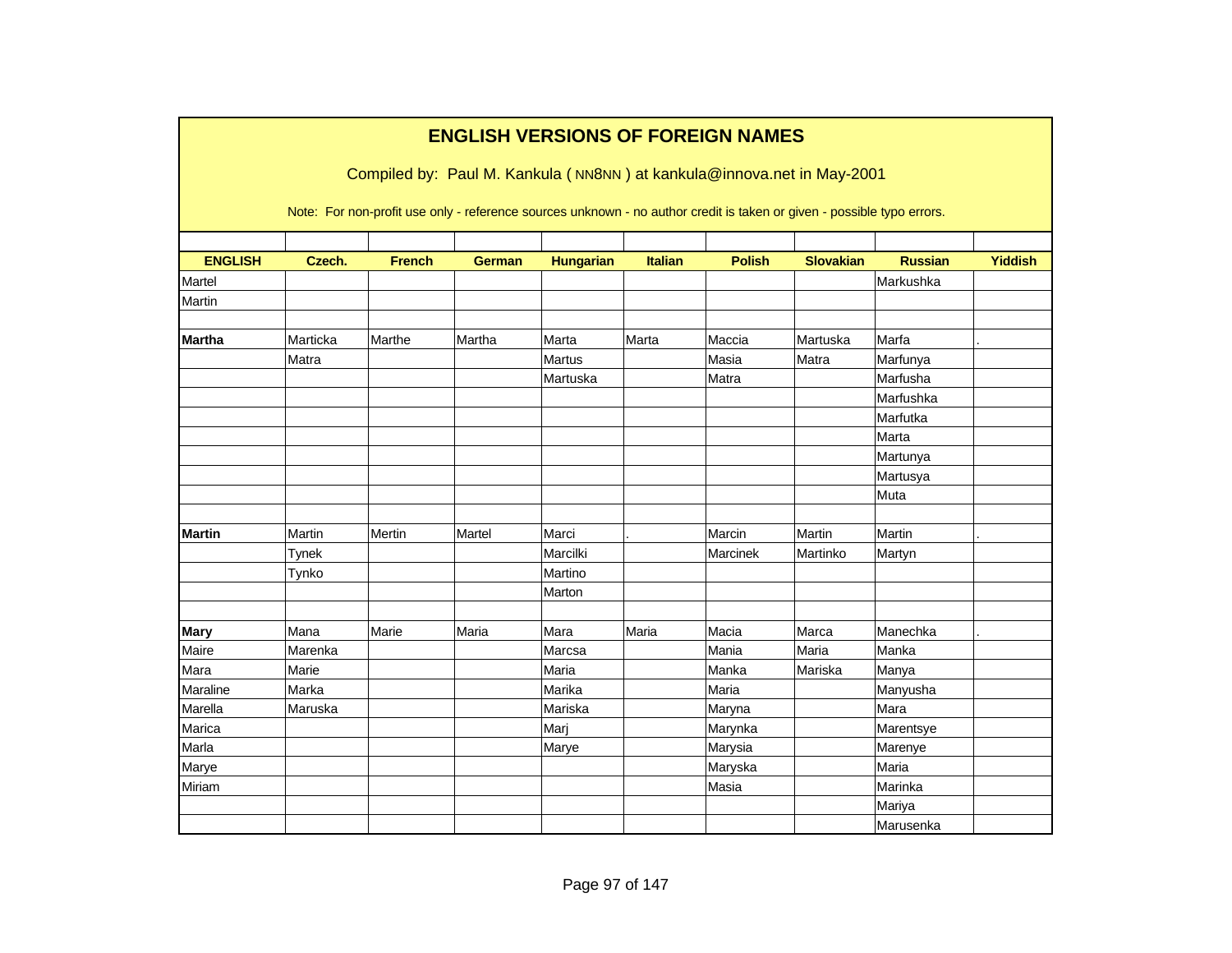|                |         |               |               |                  |         | <b>ENGLISH VERSIONS OF FOREIGN NAMES</b>                                                                               |                  |                |                |
|----------------|---------|---------------|---------------|------------------|---------|------------------------------------------------------------------------------------------------------------------------|------------------|----------------|----------------|
|                |         |               |               |                  |         | Compiled by: Paul M. Kankula (NN8NN) at kankula@innova.net in May-2001                                                 |                  |                |                |
|                |         |               |               |                  |         |                                                                                                                        |                  |                |                |
|                |         |               |               |                  |         | Note: For non-profit use only - reference sources unknown - no author credit is taken or given - possible typo errors. |                  |                |                |
|                |         |               |               |                  |         |                                                                                                                        |                  |                |                |
| <b>ENGLISH</b> | Czech.  | <b>French</b> | <b>German</b> | <b>Hungarian</b> | Italian | <b>Polish</b>                                                                                                          | <b>Slovakian</b> | <b>Russian</b> | <b>Yiddish</b> |
|                |         |               |               |                  |         |                                                                                                                        |                  | Maruska        |                |
|                |         |               |               |                  |         |                                                                                                                        |                  | Marusya        |                |
|                |         |               |               |                  |         |                                                                                                                        |                  | Marya          |                |
|                |         |               |               |                  |         |                                                                                                                        |                  | Maryska        |                |
|                |         |               |               |                  |         |                                                                                                                        |                  | Maryya         |                |
|                |         |               |               |                  |         |                                                                                                                        |                  | Masha          |                |
|                |         |               |               |                  |         |                                                                                                                        |                  | Mashenka       |                |
|                |         |               |               |                  |         |                                                                                                                        |                  | Mashka         |                |
|                |         |               |               |                  |         |                                                                                                                        |                  | Mura           |                |
|                |         |               |               |                  |         |                                                                                                                        |                  | Murka          |                |
|                |         |               |               |                  |         |                                                                                                                        |                  | Musya          |                |
|                |         |               |               |                  |         |                                                                                                                        |                  |                |                |
| <b>Matilda</b> | Matylda | Mahaut        | Mathilde      | Mathild          | Matelda | Macia                                                                                                                  |                  | Matilda        |                |
| Mathilda       | Tylda   | Matilde       | Tilde         |                  | Matilda | Mala                                                                                                                   |                  |                |                |
| Maud           |         |               | Tilly         |                  |         | Matylda                                                                                                                |                  |                |                |
| Patty          |         |               |               |                  |         | Tila                                                                                                                   |                  |                |                |
| Tilly          |         |               |               |                  |         | Tilda                                                                                                                  |                  |                |                |
| <b>Matt</b>    |         | Mathieu       | Mathia        | Mate             | Matteo  | Mateusz                                                                                                                | Matthias         | Matfei         |                |
| Mathias        |         |               |               | Matyas           |         |                                                                                                                        | Matus            | Matfey         |                |
| Mattmias       |         |               |               |                  |         | Matyas                                                                                                                 |                  | Matsvey        |                |
|                |         |               |               |                  |         |                                                                                                                        |                  |                |                |
|                |         |               |               |                  |         |                                                                                                                        |                  | Matusha        |                |
|                |         |               |               |                  |         |                                                                                                                        |                  | Matvey         |                |
|                |         |               |               |                  |         |                                                                                                                        |                  | Matviy         |                |
|                |         |               |               |                  |         |                                                                                                                        |                  | Matviyko       |                |
|                |         |               |               |                  |         |                                                                                                                        |                  | Matyash        |                |
|                |         |               |               |                  |         |                                                                                                                        |                  | Motka          |                |
|                |         |               |               |                  |         |                                                                                                                        |                  | Motya          |                |
|                |         |               |               |                  |         |                                                                                                                        |                  |                |                |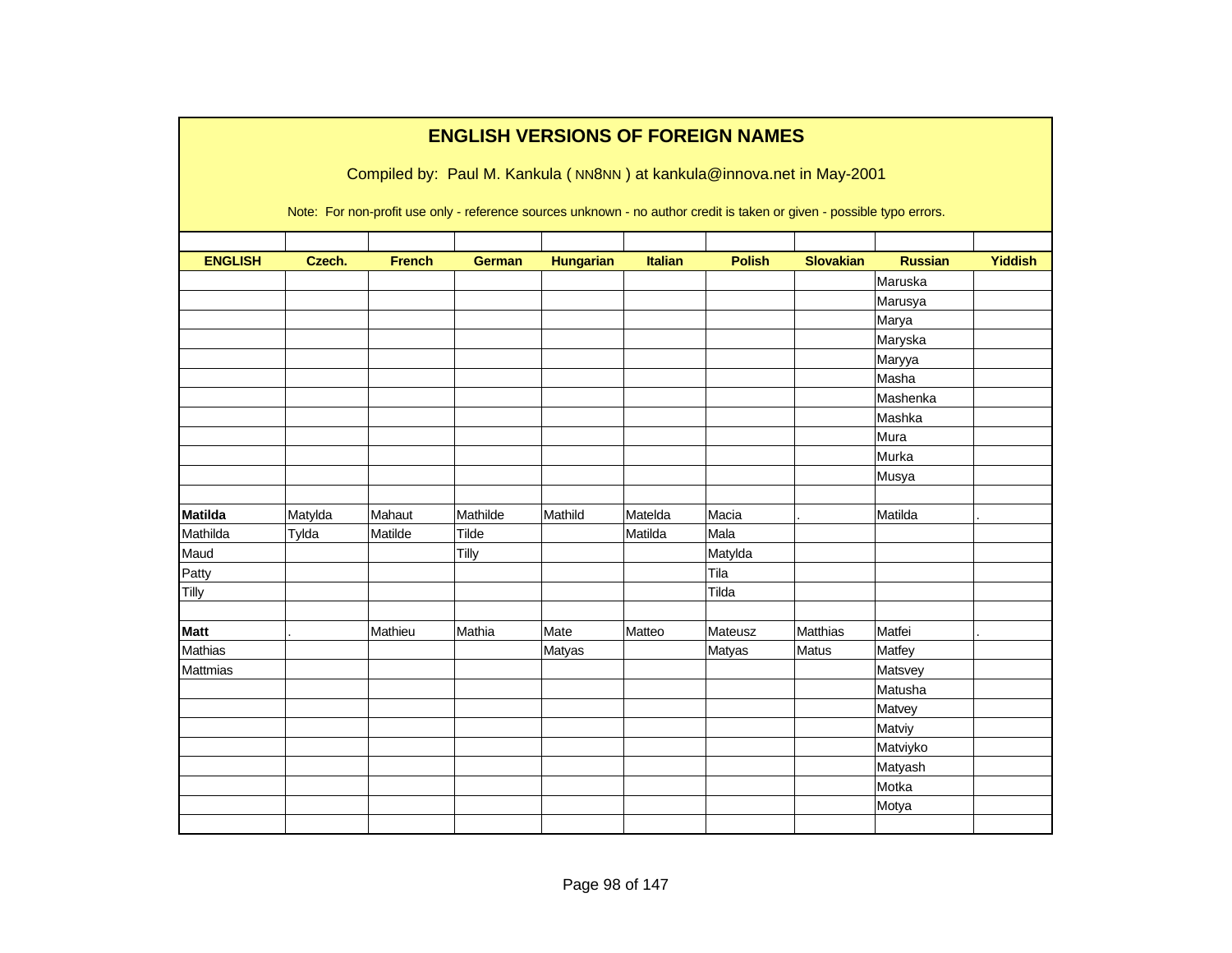|                |             |               |               |                  |                | <b>ENGLISH VERSIONS OF FOREIGN NAMES</b>                                                                               |                  |                |                |
|----------------|-------------|---------------|---------------|------------------|----------------|------------------------------------------------------------------------------------------------------------------------|------------------|----------------|----------------|
|                |             |               |               |                  |                | Compiled by: Paul M. Kankula (NN8NN) at kankula@innova.net in May-2001                                                 |                  |                |                |
|                |             |               |               |                  |                | Note: For non-profit use only - reference sources unknown - no author credit is taken or given - possible typo errors. |                  |                |                |
| <b>ENGLISH</b> | Czech.      | <b>French</b> | <b>German</b> | <b>Hungarian</b> | <b>Italian</b> | <b>Polish</b>                                                                                                          | <b>Slovakian</b> | <b>Russian</b> | <b>Yiddish</b> |
| <b>Matthew</b> | Matej       | Mathieu       | Mathe         | Mate             | Maffea         | Maciei                                                                                                                 | Mates            | Matfei         |                |
| Mathea         | Matek       |               |               |                  |                | Maciej                                                                                                                 | Mato             | Matsvey        |                |
| Mathia         | Matus       |               |               |                  |                | Maciek                                                                                                                 |                  | Matvey         |                |
| Mathia         |             |               |               |                  |                | <b>Macius</b>                                                                                                          |                  | Matviy         |                |
|                |             |               |               |                  |                | Mateoszek                                                                                                              |                  | Matviyko       |                |
|                |             |               |               |                  |                | Mateusz                                                                                                                |                  | Matyash        |                |
|                |             |               |               |                  |                |                                                                                                                        |                  | Matyusha       |                |
|                |             |               |               |                  |                |                                                                                                                        |                  | Mayfey         |                |
|                |             |               |               |                  |                |                                                                                                                        |                  | Motka          |                |
|                |             |               |               |                  |                |                                                                                                                        |                  |                |                |
| Maud           |             |               |               |                  | Maltida        |                                                                                                                        |                  |                |                |
| Maude          |             |               |               |                  |                |                                                                                                                        |                  |                |                |
| Maudie         |             |               |               |                  |                |                                                                                                                        |                  |                |                |
| <b>Maurice</b> |             | Maurice       | Moritz        | Moricz           | Mauro          | Mareczek                                                                                                               | Moric            | Mavr           |                |
| Maur           |             | Meurisse      |               |                  |                | Marek                                                                                                                  |                  | Mavrikiy       |                |
| Maury          |             |               |               |                  |                | Maurycy                                                                                                                |                  | Mavrunya       |                |
| Morian         |             |               |               |                  |                | Moryc                                                                                                                  |                  | Mavrushka      |                |
| Morrel         |             |               |               |                  |                |                                                                                                                        |                  | Mavrykiy       |                |
| <b>Morris</b>  |             |               |               |                  |                |                                                                                                                        |                  | Moriz          |                |
|                |             |               |               |                  |                |                                                                                                                        |                  |                |                |
| <b>Max</b>     |             | Maxime        | Max           | Miksa            |                | <b>Maks</b>                                                                                                            |                  | <b>Maks</b>    | Mandel         |
| Maxie          |             |               |               |                  |                | Maksymilian                                                                                                            |                  | Maksimilian    | Mendel         |
| <b>Maximus</b> | Maxa        |               |               | Makszi           |                | Makimus                                                                                                                | Maxim            | Maksim         |                |
| Maxie          | Maxi        |               |               | Maxi             | Massimo        | Maksymilian                                                                                                            | Maximilian       | Maksimilyan    |                |
| Maximillian    | Maxim       |               |               | Miksa            |                |                                                                                                                        |                  | Maksimka       |                |
|                | Maximillian |               |               |                  |                |                                                                                                                        |                  | Maksimushka    |                |
|                |             |               |               |                  |                |                                                                                                                        |                  |                |                |
|                |             |               |               |                  |                |                                                                                                                        |                  | Maksym         |                |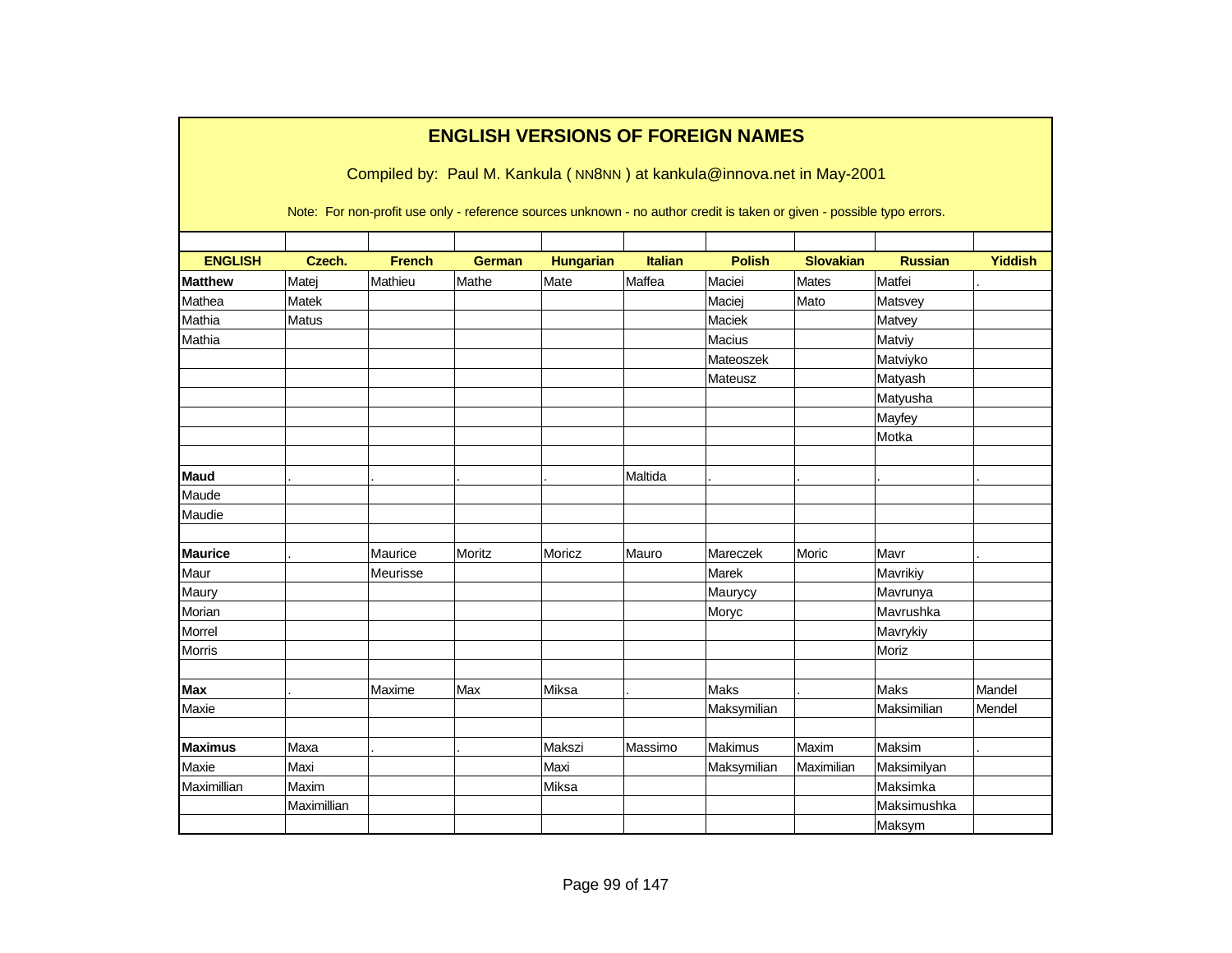|                   | <b>ENGLISH VERSIONS OF FOREIGN NAMES</b> |                                                                                                                        |               |                  |                |               |                  |                |                |  |  |  |
|-------------------|------------------------------------------|------------------------------------------------------------------------------------------------------------------------|---------------|------------------|----------------|---------------|------------------|----------------|----------------|--|--|--|
|                   |                                          | Compiled by: Paul M. Kankula (NN8NN) at kankula@innova.net in May-2001                                                 |               |                  |                |               |                  |                |                |  |  |  |
|                   |                                          |                                                                                                                        |               |                  |                |               |                  |                |                |  |  |  |
|                   |                                          | Note: For non-profit use only - reference sources unknown - no author credit is taken or given - possible typo errors. |               |                  |                |               |                  |                |                |  |  |  |
|                   |                                          |                                                                                                                        |               |                  |                |               |                  |                |                |  |  |  |
| <b>ENGLISH</b>    | Czech.                                   | <b>French</b>                                                                                                          | <b>German</b> | <b>Hungarian</b> | <b>Italian</b> | <b>Polish</b> | <b>Slovakian</b> | <b>Russian</b> | <b>Yiddish</b> |  |  |  |
|                   |                                          |                                                                                                                        |               |                  |                |               |                  | Maksymilian    |                |  |  |  |
|                   |                                          |                                                                                                                        |               |                  |                |               |                  | Sima           |                |  |  |  |
|                   |                                          |                                                                                                                        |               |                  |                |               |                  |                |                |  |  |  |
| <b>Mazimikian</b> |                                          | Maximilien                                                                                                             |               | Miksa            |                |               |                  | Makismlian     |                |  |  |  |
|                   |                                          |                                                                                                                        |               |                  |                |               |                  |                |                |  |  |  |
| <b>Melchior</b>   |                                          |                                                                                                                        |               |                  | Melchiorre     | Melchior      |                  |                |                |  |  |  |
|                   |                                          |                                                                                                                        |               |                  |                | Melchiorek    |                  |                |                |  |  |  |
|                   |                                          |                                                                                                                        |               |                  |                | Melek         |                  |                |                |  |  |  |
| Melinda           |                                          |                                                                                                                        |               |                  |                |               |                  | Linda          |                |  |  |  |
| Linda             |                                          |                                                                                                                        |               |                  |                |               |                  |                |                |  |  |  |
| Malinda           |                                          |                                                                                                                        |               |                  |                |               |                  |                |                |  |  |  |
|                   |                                          |                                                                                                                        |               |                  |                |               |                  |                |                |  |  |  |
| Melenia           | Melanie                                  |                                                                                                                        |               |                  |                | Ela           | Melania          | Melana         |                |  |  |  |
|                   |                                          |                                                                                                                        |               |                  |                | Mela          |                  | Melaniya       |                |  |  |  |
|                   |                                          |                                                                                                                        |               |                  |                | Melania       |                  | Melaniya       |                |  |  |  |
|                   |                                          |                                                                                                                        |               |                  |                | Melka         |                  | Melanka        |                |  |  |  |
|                   |                                          |                                                                                                                        |               |                  |                |               |                  | Melanochka     |                |  |  |  |
|                   |                                          |                                                                                                                        |               |                  |                |               |                  | Melanya        |                |  |  |  |
|                   |                                          |                                                                                                                        |               |                  |                |               |                  | Melanya        |                |  |  |  |
|                   |                                          |                                                                                                                        |               |                  |                |               |                  | Melashka       |                |  |  |  |
|                   |                                          |                                                                                                                        |               |                  |                |               |                  | Melasya        |                |  |  |  |
|                   |                                          |                                                                                                                        |               |                  |                |               |                  | Milya          |                |  |  |  |
|                   |                                          |                                                                                                                        |               |                  |                |               |                  |                |                |  |  |  |
| <b>Melisa</b>     |                                          |                                                                                                                        |               |                  |                |               |                  | Militsa        |                |  |  |  |
|                   |                                          |                                                                                                                        |               |                  |                |               |                  |                |                |  |  |  |
| <b>Meyer</b>      |                                          |                                                                                                                        |               |                  |                |               |                  |                | Maier          |  |  |  |
|                   |                                          |                                                                                                                        |               |                  |                |               |                  |                | Majer          |  |  |  |
|                   |                                          |                                                                                                                        |               |                  |                |               |                  |                |                |  |  |  |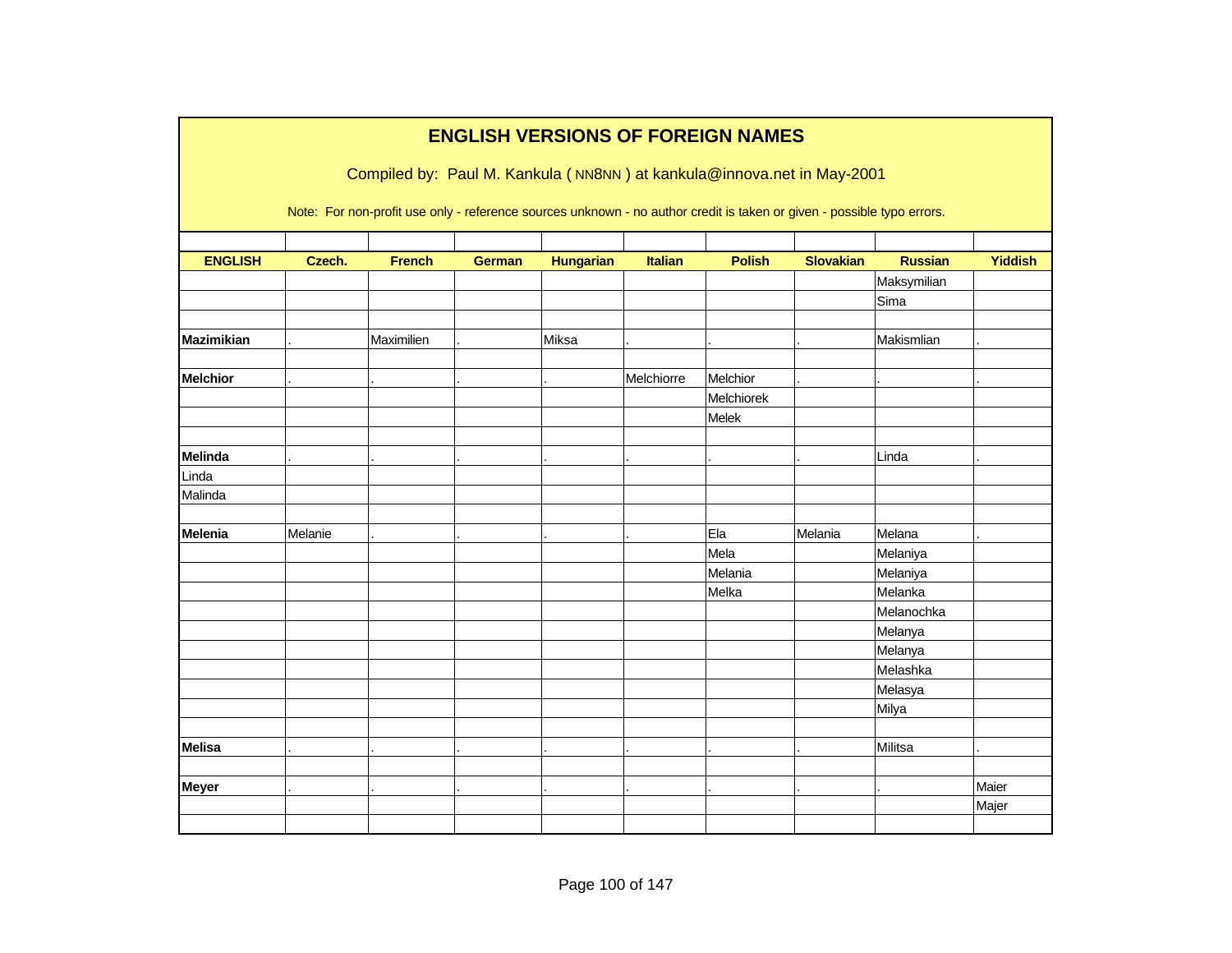|                  |        |                                                                                                                        | <b>ENGLISH VERSIONS OF FOREIGN NAMES</b> |                  |                |               |                  |                |                |
|------------------|--------|------------------------------------------------------------------------------------------------------------------------|------------------------------------------|------------------|----------------|---------------|------------------|----------------|----------------|
|                  |        | Compiled by: Paul M. Kankula (NN8NN) at kankula@innova.net in May-2001                                                 |                                          |                  |                |               |                  |                |                |
|                  |        |                                                                                                                        |                                          |                  |                |               |                  |                |                |
|                  |        | Note: For non-profit use only - reference sources unknown - no author credit is taken or given - possible typo errors. |                                          |                  |                |               |                  |                |                |
|                  |        |                                                                                                                        |                                          |                  |                |               |                  |                |                |
| <b>ENGLISH</b>   | Czech. | <b>French</b>                                                                                                          | <b>German</b>                            | <b>Hungarian</b> | <b>Italian</b> | <b>Polish</b> | <b>Slovakian</b> | <b>Russian</b> | <b>Yiddish</b> |
| <b>Michael</b>   | Michal | Michau                                                                                                                 | Michael                                  | Mihal            | Michele        | Machas        | Michal           | Michail        | Michal         |
| Mickel           | Misa   | Michel                                                                                                                 | Misha                                    | Mihaly           |                | Michak        | Misko            | Mika           |                |
| Mike             |        | Michon                                                                                                                 |                                          | Misi             |                | Michal        | Miso             | <b>Mikhail</b> |                |
| Mitchel          |        |                                                                                                                        |                                          | Miska            |                | Michalek      |                  | Mikhalka       |                |
|                  |        |                                                                                                                        |                                          | Miska            |                | Miecio        |                  | Mikhaylik      |                |
|                  |        |                                                                                                                        |                                          |                  |                | Miecyslaw     |                  | Minya          |                |
|                  |        |                                                                                                                        |                                          |                  |                | Mietek        |                  | Misha          |                |
|                  |        |                                                                                                                        |                                          |                  |                | Mietuchna     |                  | Mishenka       |                |
|                  |        |                                                                                                                        |                                          |                  |                |               |                  | Mishka         |                |
|                  |        |                                                                                                                        |                                          |                  |                |               |                  | Mishuk         |                |
|                  |        |                                                                                                                        |                                          |                  |                |               |                  | Mishutka       |                |
|                  |        |                                                                                                                        |                                          |                  |                |               |                  | Mykhaltso      |                |
|                  |        |                                                                                                                        |                                          |                  |                |               |                  | Mykhas         |                |
|                  |        |                                                                                                                        |                                          |                  |                |               |                  | Mykhaylo       |                |
|                  |        |                                                                                                                        |                                          |                  |                |               |                  |                |                |
| <b>Michelene</b> |        |                                                                                                                        |                                          |                  |                | Ina           |                  | Mikhaylina     |                |
|                  |        |                                                                                                                        |                                          |                  |                | Inka          |                  | Mykhaylyna     |                |
|                  |        |                                                                                                                        |                                          |                  |                | Michalina     |                  |                |                |
|                  |        |                                                                                                                        |                                          |                  |                | Michalinka    |                  |                |                |
|                  |        |                                                                                                                        |                                          |                  |                | Misia         |                  |                |                |
|                  |        |                                                                                                                        |                                          |                  |                |               |                  |                |                |
| <b>Mildred</b>   |        |                                                                                                                        |                                          |                  |                | Emila         |                  |                |                |
| Milly            |        |                                                                                                                        |                                          |                  |                |               |                  |                |                |
|                  |        |                                                                                                                        |                                          |                  |                |               |                  |                |                |
| <b>Minna</b>     |        |                                                                                                                        | Minette                                  | Minna            |                |               |                  | Mina           |                |
| Minah            |        |                                                                                                                        | Minna                                    |                  |                |               |                  | Minna          |                |
| Minnie           |        |                                                                                                                        | Minne                                    |                  |                |               |                  |                |                |
|                  |        |                                                                                                                        |                                          |                  |                |               |                  |                |                |
| <b>Mira</b>      |        |                                                                                                                        |                                          |                  |                |               |                  | Mira           |                |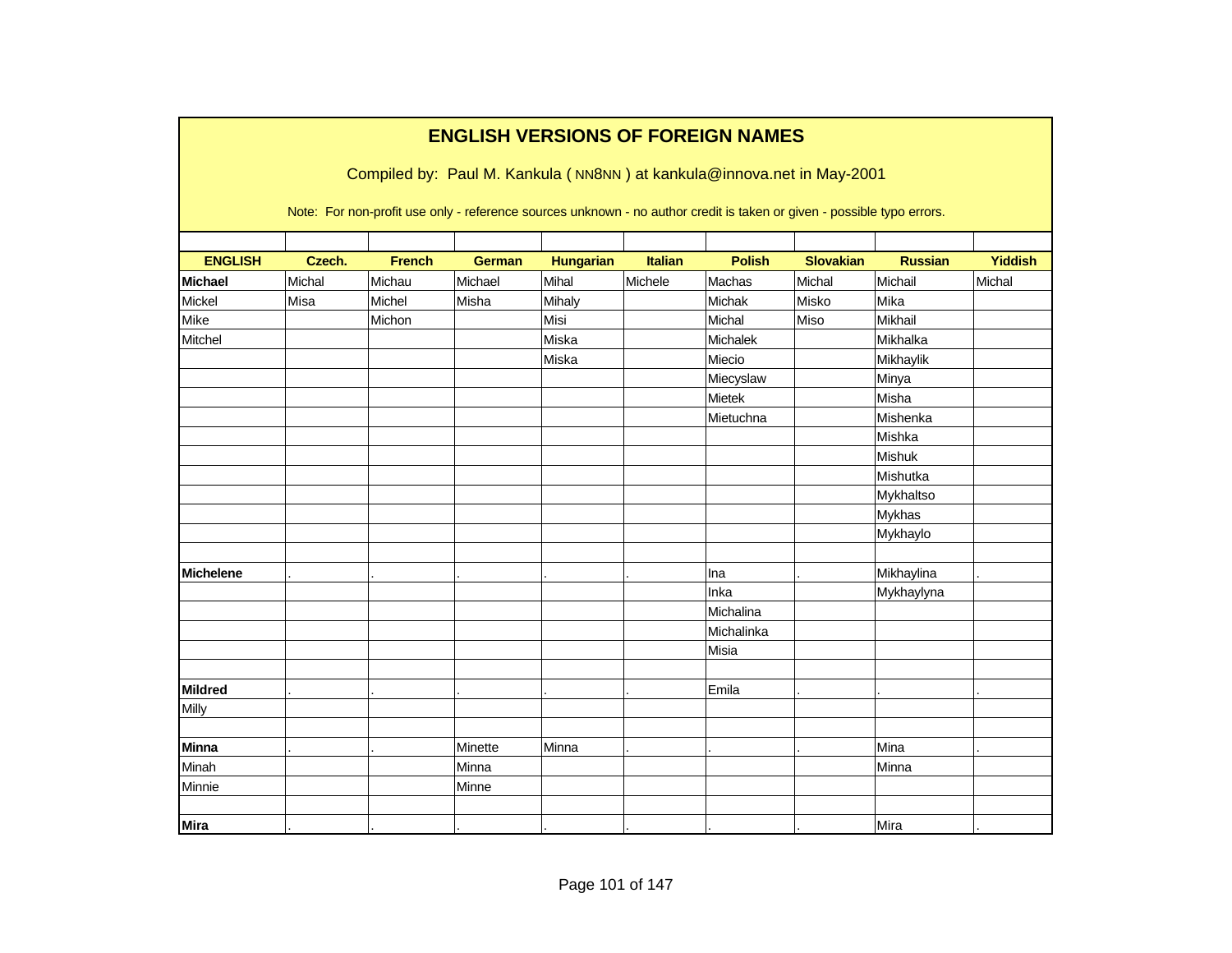|                 |        |               | <b>ENGLISH VERSIONS OF FOREIGN NAMES</b>                                                                               |                  |                |               |                  |                |                |
|-----------------|--------|---------------|------------------------------------------------------------------------------------------------------------------------|------------------|----------------|---------------|------------------|----------------|----------------|
|                 |        |               |                                                                                                                        |                  |                |               |                  |                |                |
|                 |        |               | Compiled by: Paul M. Kankula (NN8NN) at kankula@innova.net in May-2001                                                 |                  |                |               |                  |                |                |
|                 |        |               | Note: For non-profit use only - reference sources unknown - no author credit is taken or given - possible typo errors. |                  |                |               |                  |                |                |
|                 |        |               |                                                                                                                        |                  |                |               |                  |                |                |
| <b>ENGLISH</b>  | Czech. | <b>French</b> | <b>German</b>                                                                                                          | <b>Hungarian</b> | <b>Italian</b> | <b>Polish</b> | <b>Slovakian</b> | <b>Russian</b> | <b>Yiddish</b> |
|                 |        |               |                                                                                                                        |                  |                |               |                  | Mirra          |                |
|                 |        |               |                                                                                                                        |                  |                |               |                  |                |                |
| <b>Miron</b>    |        |               |                                                                                                                        |                  |                | Mirek         |                  | Miron          |                |
|                 |        |               |                                                                                                                        |                  |                | Miron         |                  | Mironushka     |                |
|                 |        |               |                                                                                                                        |                  |                |               |                  | Mirosha        |                |
|                 |        |               |                                                                                                                        |                  |                |               |                  | Miroshka       |                |
|                 |        |               |                                                                                                                        |                  |                |               |                  | Myron          |                |
|                 |        |               |                                                                                                                        |                  |                |               |                  | Myrontso       |                |
|                 |        |               |                                                                                                                        |                  |                |               |                  | Ronka          |                |
|                 |        |               |                                                                                                                        |                  |                |               |                  | Ronya          |                |
|                 |        |               |                                                                                                                        |                  |                |               |                  |                |                |
| <b>Modestas</b> |        | Modestine     |                                                                                                                        |                  | Modestas       | Esta          |                  | Modestas       |                |
| Modesty         |        |               |                                                                                                                        |                  |                | Modesta       |                  |                |                |
|                 |        |               |                                                                                                                        |                  |                | Modka         |                  |                |                |
|                 |        |               |                                                                                                                        |                  |                |               |                  |                |                |
| <b>Mollie</b>   |        |               | Mollie                                                                                                                 |                  |                | Malka         |                  |                | Malka          |
|                 |        |               |                                                                                                                        |                  |                |               |                  |                |                |
| <b>Molly</b>    |        |               |                                                                                                                        |                  | Marietta       | Molka         |                  |                | Molka          |
|                 |        |               |                                                                                                                        |                  |                |               |                  |                |                |
| <b>Monica</b>   |        |               |                                                                                                                        |                  |                | Ika           | Monika           | Monika         |                |
|                 |        |               |                                                                                                                        |                  |                | Mona          |                  |                |                |
|                 |        |               |                                                                                                                        |                  |                | Monika        |                  |                |                |
|                 |        |               |                                                                                                                        |                  |                | Nika          |                  |                |                |
|                 |        |               |                                                                                                                        |                  |                |               |                  |                |                |
| <b>Mordecai</b> |        |               |                                                                                                                        |                  |                | Mordekaj      |                  |                | Mordcha        |
|                 |        |               |                                                                                                                        |                  |                | Mordka        |                  |                | Mordechai      |
|                 |        |               |                                                                                                                        |                  |                |               |                  |                |                |
| <b>Morris</b>   |        |               |                                                                                                                        |                  | Maurizio       |               |                  |                |                |
|                 |        |               |                                                                                                                        |                  |                |               |                  |                |                |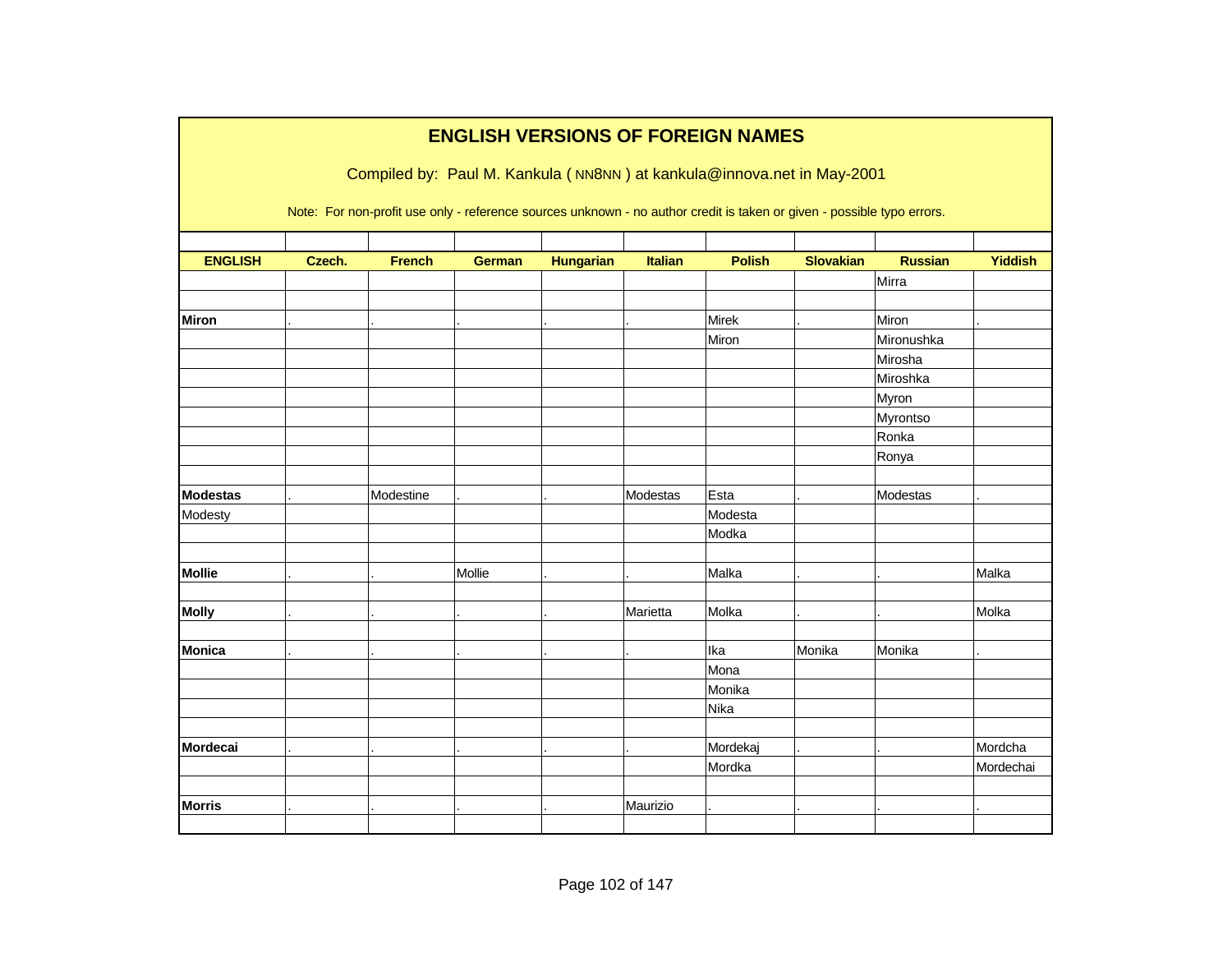|                |           |               | <b>ENGLISH VERSIONS OF FOREIGN NAMES</b>                                                                               |                  |                |               |                  |                |                |
|----------------|-----------|---------------|------------------------------------------------------------------------------------------------------------------------|------------------|----------------|---------------|------------------|----------------|----------------|
|                |           |               | Compiled by: Paul M. Kankula (NN8NN) at kankula@innova.net in May-2001                                                 |                  |                |               |                  |                |                |
|                |           |               | Note: For non-profit use only - reference sources unknown - no author credit is taken or given - possible typo errors. |                  |                |               |                  |                |                |
| <b>ENGLISH</b> | Czech.    | <b>French</b> | <b>German</b>                                                                                                          | <b>Hungarian</b> | <b>Italian</b> | <b>Polish</b> | <b>Slovakian</b> | <b>Russian</b> | <b>Yiddish</b> |
| <b>Moses</b>   |           | Moise         | Moses                                                                                                                  | Mozes            | Moise          | Mojsze        | Mojzis           | Maysey         | Moises         |
| Mose           |           |               |                                                                                                                        |                  |                | Mojzesz       |                  | Moisey         | Moizesz        |
| Moss           |           |               |                                                                                                                        |                  |                | Moshe         |                  | Mojzesz        | Moses          |
|                |           |               |                                                                                                                        |                  |                | Mosze         |                  | Mosya          | Mozes          |
|                |           |               |                                                                                                                        |                  |                | Moszek        |                  | Movsha         |                |
|                |           |               |                                                                                                                        |                  |                |               |                  | Movsha         |                |
|                |           |               |                                                                                                                        |                  |                |               |                  | Moysey         |                |
|                |           |               |                                                                                                                        |                  |                |               |                  | Moysha         |                |
|                |           |               |                                                                                                                        |                  |                |               |                  | Musiy          |                |
|                |           |               |                                                                                                                        |                  |                |               |                  |                |                |
| <b>Myra</b>    | Mira      |               |                                                                                                                        |                  |                | Mira          |                  | Mira           |                |
|                | Mirka     |               |                                                                                                                        |                  |                | Mirka         |                  | Mirra          |                |
|                | Miroslava |               |                                                                                                                        |                  |                |               |                  |                |                |
|                |           |               |                                                                                                                        |                  |                |               |                  |                |                |
| <b>Nadine</b>  |           |               |                                                                                                                        |                  |                |               |                  | Dusya          |                |
|                |           |               |                                                                                                                        |                  |                |               |                  | Nadenka        |                |
|                |           |               |                                                                                                                        |                  |                |               |                  | Nadezhda       |                |
|                |           |               |                                                                                                                        |                  |                |               |                  | Nadina         |                |
|                |           |               |                                                                                                                        |                  |                |               |                  | Nadiya         |                |
|                |           |               |                                                                                                                        |                  |                |               |                  | Nadka          |                |
|                |           |               |                                                                                                                        |                  |                |               |                  | Nadya          |                |
|                |           |               |                                                                                                                        |                  |                |               |                  | Nadyusha       |                |
|                |           |               |                                                                                                                        |                  |                |               |                  | Nadyushenka    |                |
|                |           |               |                                                                                                                        |                  |                |               |                  | Nadyusya       |                |
|                |           |               |                                                                                                                        |                  |                |               |                  | Nadzeya        |                |
|                |           |               |                                                                                                                        |                  |                |               |                  |                |                |
| <b>Nancy</b>   |           |               | Nancy                                                                                                                  |                  | Annunziata     |               |                  |                |                |
|                |           |               |                                                                                                                        |                  | Nuziata        |               |                  |                |                |
| <b>Nanny</b>   |           |               | Nanny                                                                                                                  |                  |                |               |                  |                |                |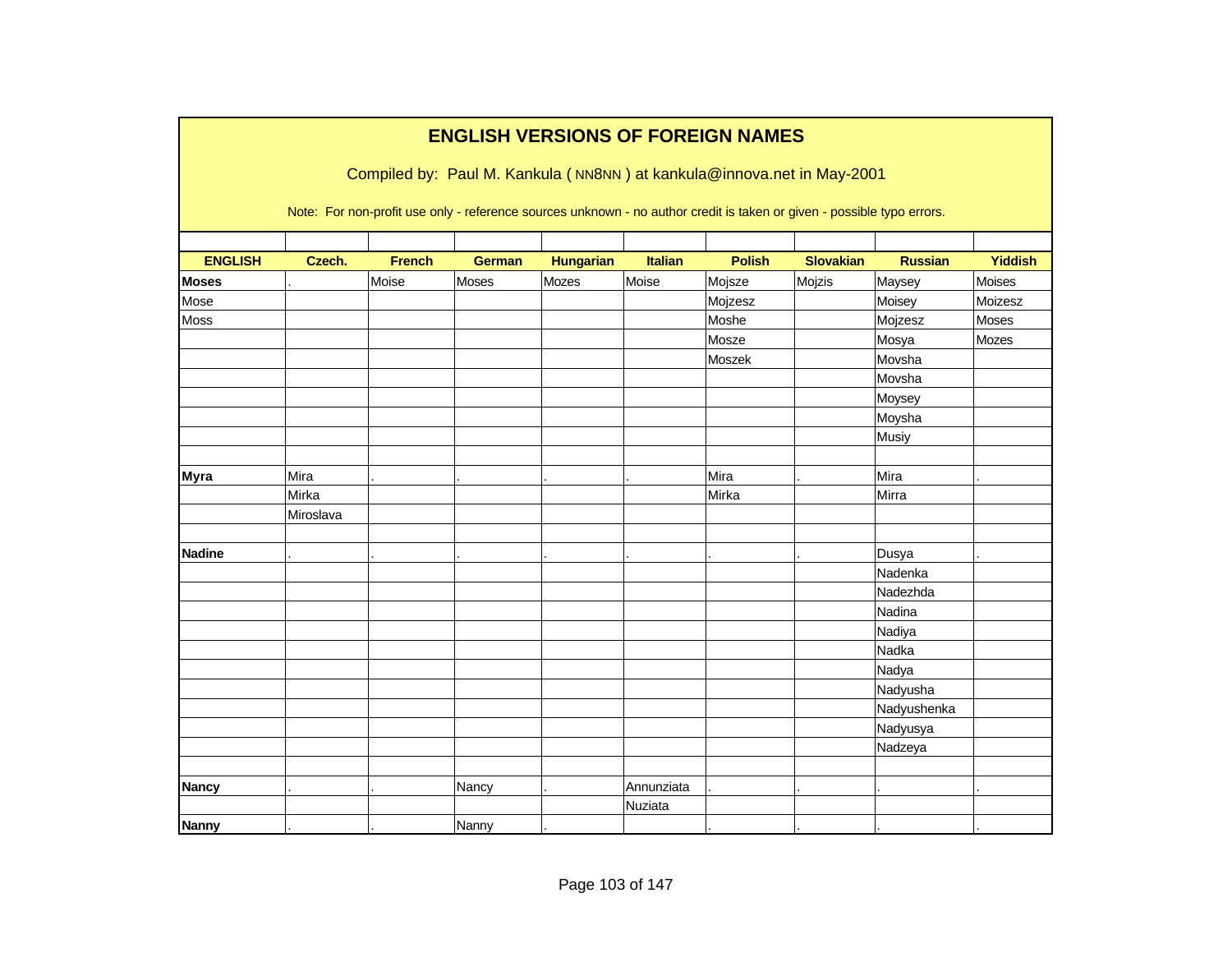|                 |         |               | <b>ENGLISH VERSIONS OF FOREIGN NAMES</b>                                                                               |                  |                |               |                  |                |                |
|-----------------|---------|---------------|------------------------------------------------------------------------------------------------------------------------|------------------|----------------|---------------|------------------|----------------|----------------|
|                 |         |               | Compiled by: Paul M. Kankula (NN8NN) at kankula@innova.net in May-2001                                                 |                  |                |               |                  |                |                |
|                 |         |               | Note: For non-profit use only - reference sources unknown - no author credit is taken or given - possible typo errors. |                  |                |               |                  |                |                |
|                 |         |               |                                                                                                                        |                  |                |               |                  |                |                |
| <b>ENGLISH</b>  | Czech.  | <b>French</b> | <b>German</b>                                                                                                          | <b>Hungarian</b> | <b>Italian</b> | <b>Polish</b> | <b>Slovakian</b> | <b>Russian</b> | <b>Yiddish</b> |
| Napoleon        |         | Napoleon      | Napoleon                                                                                                               |                  | Napoleone      | Napoleon      |                  |                |                |
|                 |         |               |                                                                                                                        |                  |                | Polek         |                  |                |                |
|                 |         |               |                                                                                                                        |                  |                |               |                  |                |                |
| <b>Narcisse</b> |         |               |                                                                                                                        |                  |                | Cyzek         |                  | Narkis         |                |
|                 |         |               |                                                                                                                        |                  |                | Narcyza       |                  | <b>Nartsis</b> |                |
|                 |         |               |                                                                                                                        |                  |                | Narek         |                  |                |                |
|                 |         |               |                                                                                                                        |                  |                | Natek         |                  |                |                |
|                 |         |               |                                                                                                                        |                  |                |               |                  |                |                |
| <b>Nathalia</b> | Natalie | Natalie       |                                                                                                                        |                  | Natalia        | Nacia         | Natalia          | <b>Nata</b>    |                |
| Natalie         | Natasa  |               |                                                                                                                        |                  |                | Nata          | Natasa           | Nataliya       |                |
|                 |         |               |                                                                                                                        |                  |                | Natalia       |                  | Natalka        |                |
|                 |         |               |                                                                                                                        |                  |                | Natka         |                  | Natalochka     |                |
|                 |         |               |                                                                                                                        |                  |                |               |                  | Natalya        |                |
|                 |         |               |                                                                                                                        |                  |                |               |                  | Natasha        |                |
|                 |         |               |                                                                                                                        |                  |                |               |                  | Natashenka     |                |
|                 |         |               |                                                                                                                        |                  |                |               |                  | Natashka       |                |
|                 |         |               |                                                                                                                        |                  |                |               |                  | Talya          |                |
|                 |         |               |                                                                                                                        |                  |                |               |                  | Tasha          |                |
|                 |         |               |                                                                                                                        |                  |                |               |                  | Tashka         |                |
|                 |         |               |                                                                                                                        |                  |                |               |                  | Taska          |                |
|                 |         |               |                                                                                                                        |                  |                |               |                  | Tasya          |                |
|                 |         |               |                                                                                                                        |                  |                |               |                  | Tata           |                |
|                 |         |               |                                                                                                                        |                  |                |               |                  | Tuska          |                |
|                 |         |               |                                                                                                                        |                  |                |               |                  | Tusya          |                |
|                 |         |               |                                                                                                                        |                  |                |               |                  |                |                |
| <b>Nathan</b>   |         |               |                                                                                                                        |                  |                | Natan         |                  | Natan          |                |
| <b>Nate</b>     |         |               |                                                                                                                        |                  |                | <b>Natek</b>  |                  |                |                |
| Nathon          |         |               |                                                                                                                        |                  |                |               |                  |                |                |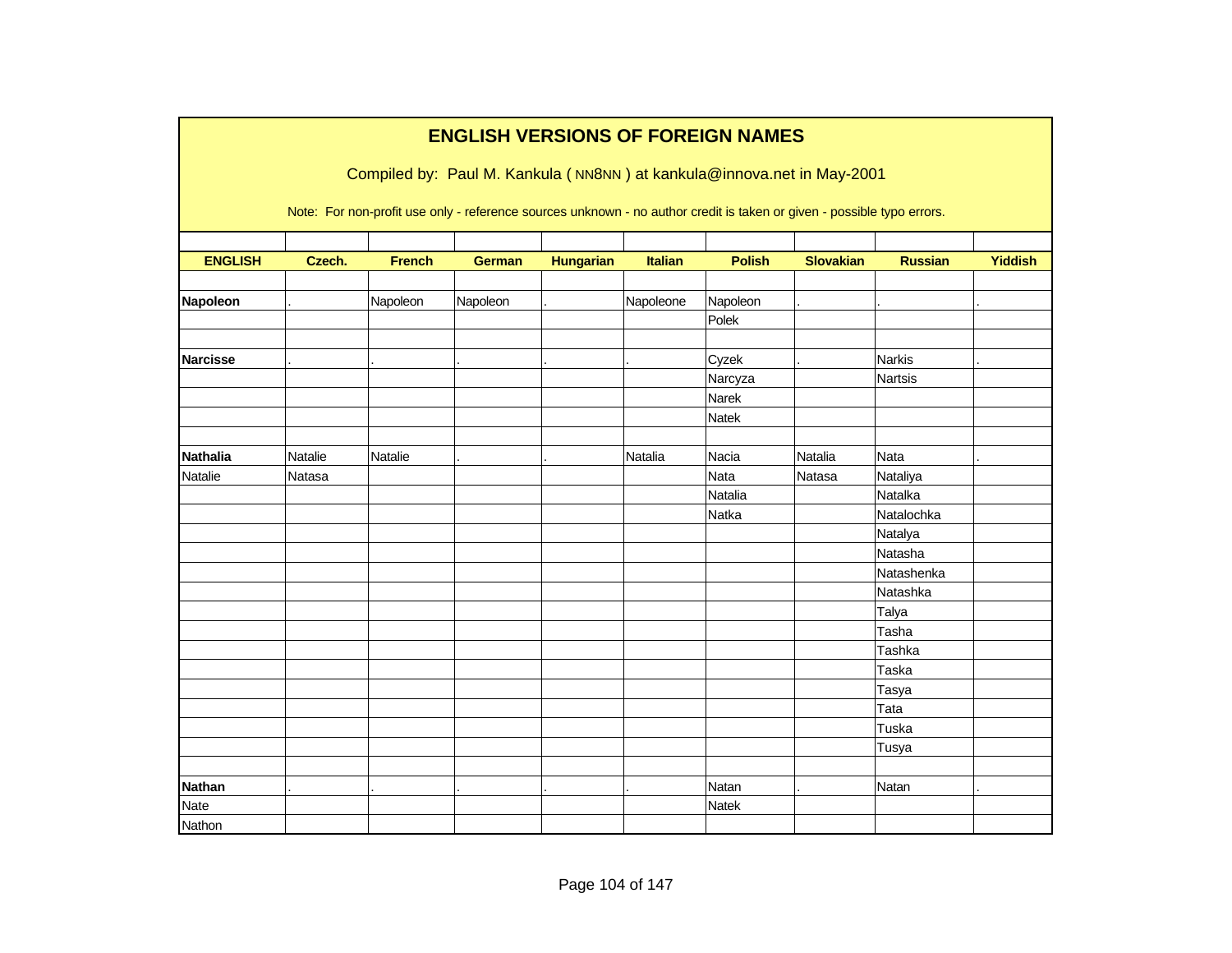|                |        |               | <b>ENGLISH VERSIONS OF FOREIGN NAMES</b> |                  |          |               |                                                                                                                        |                |                |
|----------------|--------|---------------|------------------------------------------|------------------|----------|---------------|------------------------------------------------------------------------------------------------------------------------|----------------|----------------|
|                |        |               |                                          |                  |          |               | Compiled by: Paul M. Kankula (NN8NN) at kankula@innova.net in May-2001                                                 |                |                |
|                |        |               |                                          |                  |          |               | Note: For non-profit use only - reference sources unknown - no author credit is taken or given - possible typo errors. |                |                |
|                |        |               |                                          |                  |          |               |                                                                                                                        |                |                |
| <b>ENGLISH</b> | Czech. | <b>French</b> | <b>German</b>                            | <b>Hungarian</b> | Italian  | <b>Polish</b> | <b>Slovakian</b>                                                                                                       | <b>Russian</b> | <b>Yiddish</b> |
| <b>Ned</b>     | Eda    | Edouard       | Eduard                                   | Ede              | Edoardo  | Ed            | Edo                                                                                                                    | Dolya          |                |
| Edward         | Eduard |               |                                          | Edi              |          | Edek          | Eduard                                                                                                                 | Edik           |                |
|                | Edvard |               |                                          |                  |          | Edzio         | Edus                                                                                                                   | Eduard         |                |
|                |        |               |                                          |                  |          |               |                                                                                                                        | Eduardas       |                |
|                |        |               |                                          |                  |          |               |                                                                                                                        | Eduards        |                |
|                |        |               |                                          |                  |          |               |                                                                                                                        | Edya           |                |
|                |        |               |                                          |                  |          |               |                                                                                                                        | Edzi           |                |
|                |        |               |                                          |                  |          |               |                                                                                                                        |                |                |
| <b>Neil</b>    |        |               |                                          |                  |          |               |                                                                                                                        | Nil            |                |
|                |        |               |                                          |                  |          |               |                                                                                                                        | Nilushka       |                |
|                |        |               |                                          |                  |          |               |                                                                                                                        | Nilya          |                |
|                |        |               |                                          |                  |          |               |                                                                                                                        |                |                |
| <b>Nell</b>    |        | Elaine        | Elenore                                  | Onella           | Eleanora | Aniela        |                                                                                                                        | Alena          |                |
| <b>Nellie</b>  |        | Helene        |                                          |                  |          | Helenka       |                                                                                                                        | Alenka         |                |
|                |        |               |                                          |                  |          |               |                                                                                                                        | Alenushka      |                |
|                |        |               |                                          |                  |          |               |                                                                                                                        | Leka           |                |
|                |        |               |                                          |                  |          |               |                                                                                                                        | Lelechka       |                |
|                |        |               |                                          |                  |          |               |                                                                                                                        | Lelya          |                |
|                |        |               |                                          |                  |          |               |                                                                                                                        | Lena           |                |
|                |        |               |                                          |                  |          |               |                                                                                                                        | Lenka          |                |
|                |        |               |                                          |                  |          |               |                                                                                                                        | Lenochka       |                |
|                |        |               |                                          |                  |          |               |                                                                                                                        | Lenusya        |                |
|                |        |               |                                          |                  |          |               |                                                                                                                        | Lili           |                |
|                |        |               |                                          |                  |          |               |                                                                                                                        | Lyalechka      |                |
|                |        |               |                                          |                  |          |               |                                                                                                                        | Lyalka         |                |
|                |        |               |                                          |                  |          |               |                                                                                                                        | Lyalya         |                |
|                |        |               |                                          |                  |          |               |                                                                                                                        | Lyusik         |                |
|                |        |               |                                          |                  |          |               |                                                                                                                        | Lyuska         |                |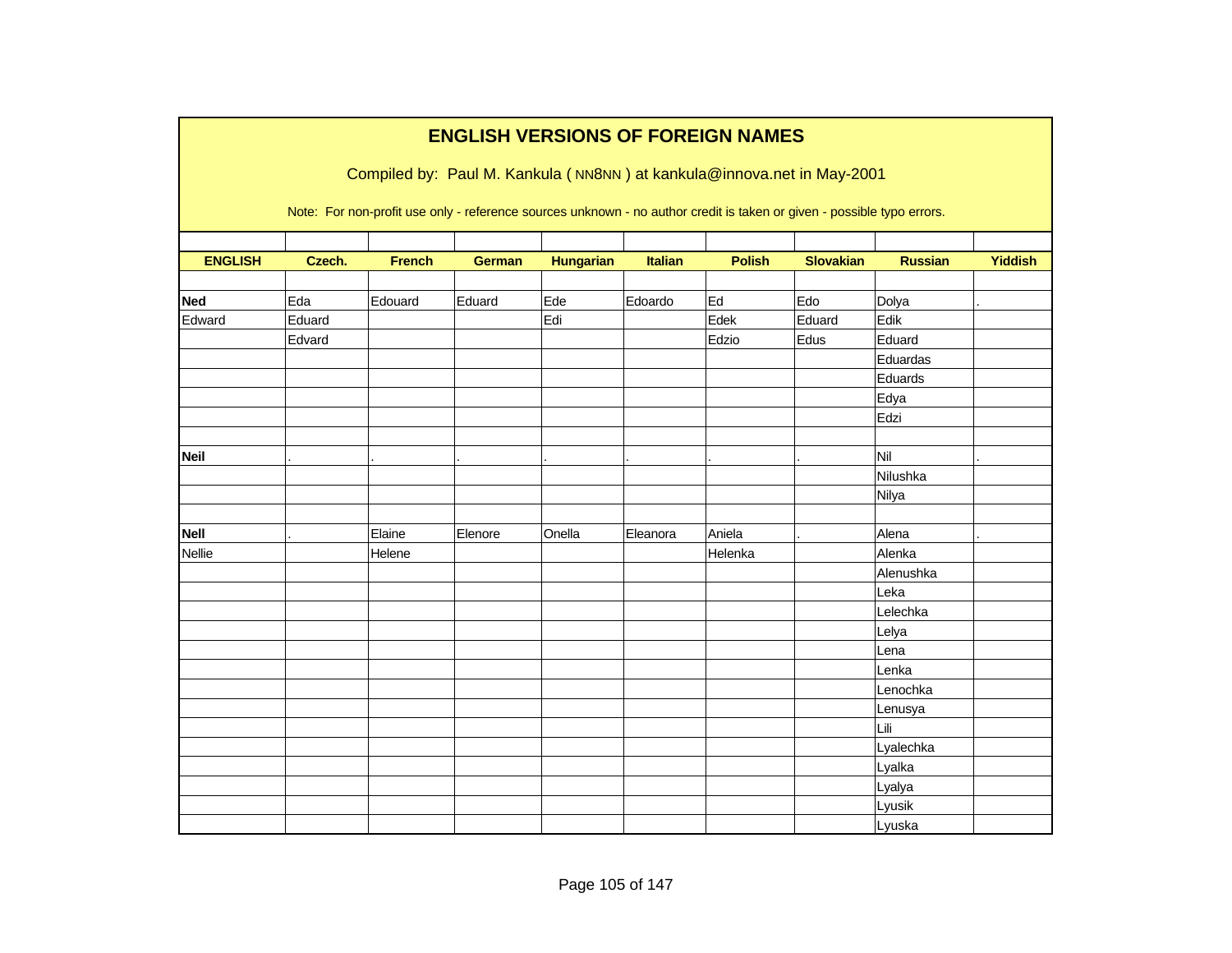|                 |         |               |               |                  |                | <b>ENGLISH VERSIONS OF FOREIGN NAMES</b>                                                                               |                  |                |                |
|-----------------|---------|---------------|---------------|------------------|----------------|------------------------------------------------------------------------------------------------------------------------|------------------|----------------|----------------|
|                 |         |               |               |                  |                | Compiled by: Paul M. Kankula (NN8NN) at kankula@innova.net in May-2001                                                 |                  |                |                |
|                 |         |               |               |                  |                |                                                                                                                        |                  |                |                |
|                 |         |               |               |                  |                | Note: For non-profit use only - reference sources unknown - no author credit is taken or given - possible typo errors. |                  |                |                |
|                 |         |               |               |                  |                |                                                                                                                        |                  |                |                |
| <b>ENGLISH</b>  | Czech.  | <b>French</b> | <b>German</b> | <b>Hungarian</b> | <b>Italian</b> | <b>Polish</b>                                                                                                          | <b>Slovakian</b> | <b>Russian</b> | <b>Yiddish</b> |
|                 |         |               |               |                  |                |                                                                                                                        |                  | Lyusya         |                |
|                 |         |               |               |                  |                |                                                                                                                        |                  | Nelya          |                |
|                 |         |               |               |                  |                |                                                                                                                        |                  | Olena          |                |
|                 |         |               |               |                  |                |                                                                                                                        |                  | Olenko         |                |
|                 |         |               |               |                  |                |                                                                                                                        |                  | Yelena         |                |
|                 |         |               |               |                  |                |                                                                                                                        |                  |                |                |
| <b>Nero</b>     |         |               |               |                  | Nerone         |                                                                                                                        |                  |                |                |
|                 |         |               |               |                  |                |                                                                                                                        |                  |                |                |
| <b>Nestor</b>   |         |               |               |                  | Nestore        | Nestek                                                                                                                 |                  | Nester         |                |
|                 |         |               |               |                  |                | Nestor                                                                                                                 |                  | <b>Nestir</b>  |                |
|                 |         |               |               |                  |                |                                                                                                                        |                  | Nestor         |                |
|                 |         |               |               |                  |                |                                                                                                                        |                  |                |                |
| <b>Nicholas</b> | Nikula  | Nicolas       | Claus         | Micu             | Nicola         | Kola                                                                                                                   | Miki             | Koka           | Mikalay        |
| Nicholas        | Nikulas | Nicole        | Klaeuschen    | Miki             |                | Mikolaaj                                                                                                               | Mikulas          | Kolechka       | Mikolai        |
|                 |         |               | Klaus         | <b>Miklos</b>    |                | Mikolai                                                                                                                |                  | Kolenka        | Mykola         |
|                 |         |               | Nikolaus      | Niki             |                | Mikolajek                                                                                                              |                  | Kolka          |                |
|                 |         |               |               | <b>Niklos</b>    |                | Milek                                                                                                                  |                  | Kolya          |                |
|                 |         |               |               |                  |                | Milosek                                                                                                                |                  | Kolyusha       |                |
|                 |         |               |               |                  |                | Milosz                                                                                                                 |                  | Kolyushka      |                |
|                 |         |               |               |                  |                |                                                                                                                        |                  | Mikalay        |                |
|                 |         |               |               |                  |                |                                                                                                                        |                  | Mykola         |                |
|                 |         |               |               |                  |                |                                                                                                                        |                  | Mykolay        |                |
|                 |         |               |               |                  |                |                                                                                                                        |                  | Nika           |                |
|                 |         |               |               |                  |                |                                                                                                                        |                  | Niklavs        |                |
|                 |         |               |               |                  |                |                                                                                                                        |                  | Nikola         |                |
|                 |         |               |               |                  |                |                                                                                                                        |                  | Nikolai        |                |
|                 |         |               |               |                  |                |                                                                                                                        |                  | Nikolasha      |                |
|                 |         |               |               |                  |                |                                                                                                                        |                  | Nikolay        |                |
|                 |         |               |               |                  |                |                                                                                                                        |                  | Nikolays       |                |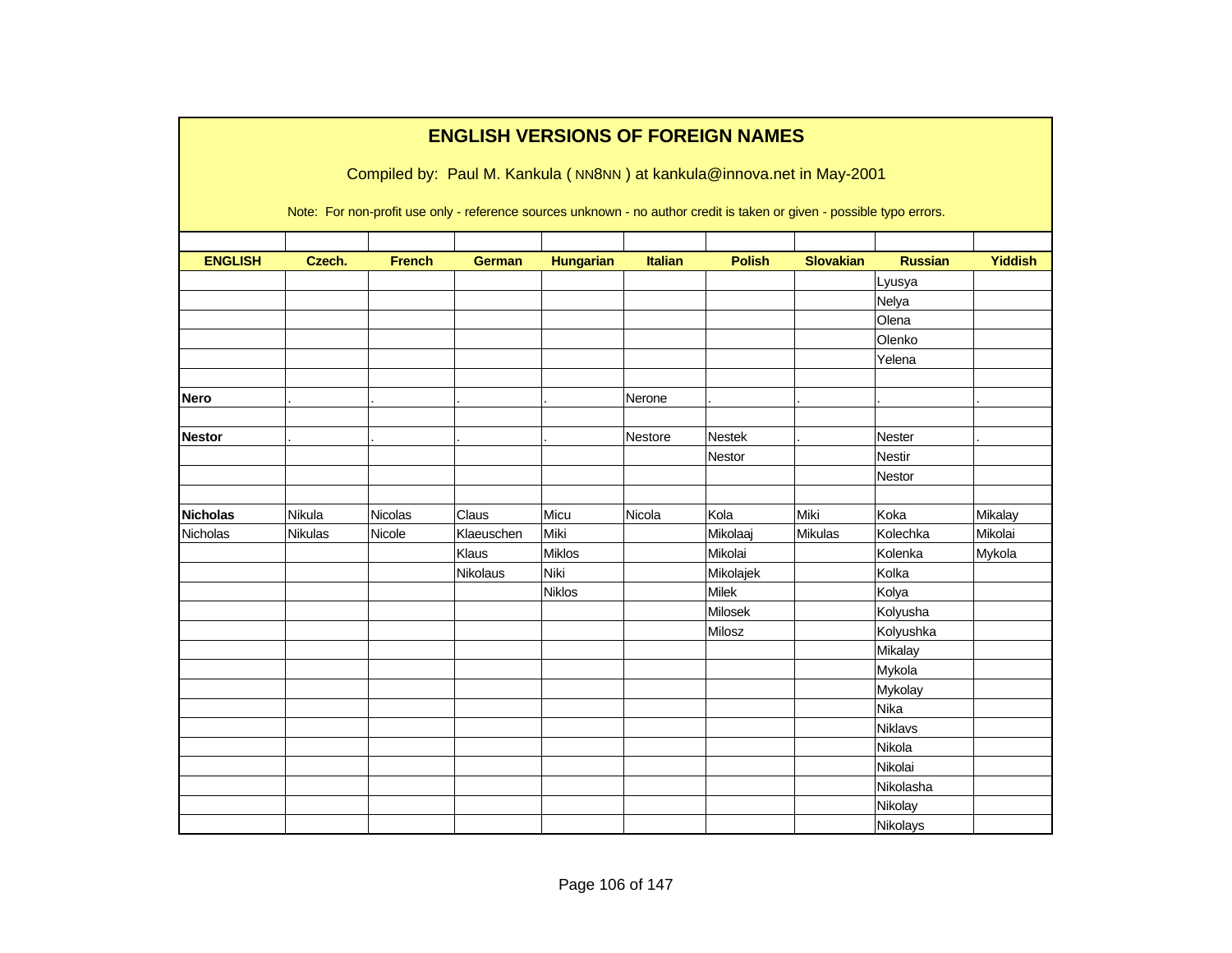|                  |              |               |               |                  |                | <b>ENGLISH VERSIONS OF FOREIGN NAMES</b>                                                                               |                  |                |                |
|------------------|--------------|---------------|---------------|------------------|----------------|------------------------------------------------------------------------------------------------------------------------|------------------|----------------|----------------|
|                  |              |               |               |                  |                | Compiled by: Paul M. Kankula (NN8NN) at kankula@innova.net in May-2001                                                 |                  |                |                |
|                  |              |               |               |                  |                | Note: For non-profit use only - reference sources unknown - no author credit is taken or given - possible typo errors. |                  |                |                |
| <b>ENGLISH</b>   | Czech.       | <b>French</b> | <b>German</b> | <b>Hungarian</b> | <b>Italian</b> | <b>Polish</b>                                                                                                          | <b>Slovakian</b> | <b>Russian</b> | <b>Yiddish</b> |
| <b>Nicodemus</b> | Nyka         |               |               |                  |                | Demek                                                                                                                  | Nicodemus        | Dima           |                |
|                  | Nyko         |               |               |                  |                | <b>Nik</b>                                                                                                             | Nikodem          | Dimka          |                |
|                  | Nykodem      |               |               |                  |                | Nikodem                                                                                                                |                  | Mikodim        |                |
|                  |              |               |               |                  |                | Nikodemek                                                                                                              |                  | Mykodym        |                |
|                  |              |               |               |                  |                |                                                                                                                        |                  | Nika           |                |
|                  |              |               |               |                  |                |                                                                                                                        |                  | Nikodim        |                |
|                  |              |               |               |                  |                |                                                                                                                        |                  | Nikoshka       |                |
|                  |              |               |               |                  |                |                                                                                                                        |                  | Nykodym        |                |
| <b>Nina</b>      | Nina         |               |               |                  |                | Nina                                                                                                                   |                  | Nina           |                |
|                  |              |               |               |                  |                | Nineczka                                                                                                               |                  | Ninka          |                |
|                  |              |               |               |                  |                | Ninka                                                                                                                  |                  | Ninochka       |                |
|                  |              |               |               |                  |                |                                                                                                                        |                  | Ninok          |                |
|                  |              |               |               |                  |                |                                                                                                                        |                  | Ninusya        |                |
| <b>Noah</b>      |              |               | Noah          | <b>Noe</b>       | <b>Noe</b>     |                                                                                                                        |                  | Noi            |                |
| Noey             |              |               |               |                  |                |                                                                                                                        |                  | Noy            |                |
| <b>Nora</b>      | Nora         |               |               |                  |                | Eleanora                                                                                                               |                  |                |                |
|                  |              |               |               |                  |                | Nora                                                                                                                   |                  |                |                |
|                  |              |               |               |                  |                | Norka                                                                                                                  |                  |                |                |
| <b>Norbert</b>   | <b>Berty</b> |               |               |                  |                | Bert                                                                                                                   | Norbert          | Eleanora       |                |
|                  | Norbek       |               |               |                  |                | Nolek                                                                                                                  |                  | Lenora         |                |
|                  | Norbert      |               |               |                  |                | Norbert                                                                                                                |                  | Leonora        |                |
|                  |              |               |               |                  |                | Norek                                                                                                                  |                  |                |                |
|                  |              |               |               |                  |                |                                                                                                                        |                  |                |                |
| Norberta         | Berta        |               |               |                  |                | Berta                                                                                                                  |                  | Nora           |                |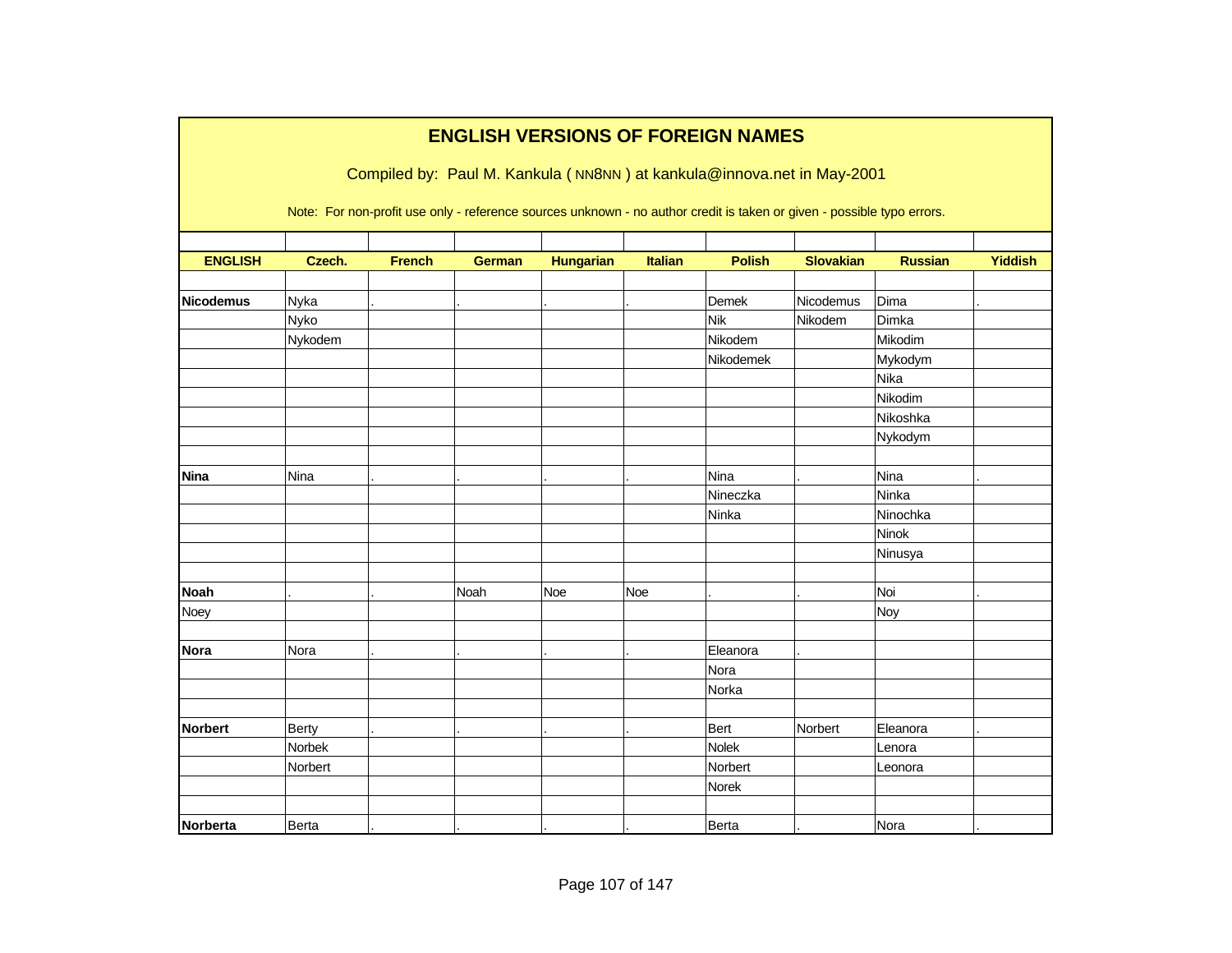|                |          |               |               |                  |                | <b>ENGLISH VERSIONS OF FOREIGN NAMES</b>                                                                               |                  |                |                |
|----------------|----------|---------------|---------------|------------------|----------------|------------------------------------------------------------------------------------------------------------------------|------------------|----------------|----------------|
|                |          |               |               |                  |                | Compiled by: Paul M. Kankula (NN8NN) at kankula@innova.net in May-2001                                                 |                  |                |                |
|                |          |               |               |                  |                | Note: For non-profit use only - reference sources unknown - no author credit is taken or given - possible typo errors. |                  |                |                |
| <b>ENGLISH</b> | Czech.   | <b>French</b> | <b>German</b> | <b>Hungarian</b> | <b>Italian</b> | <b>Polish</b>                                                                                                          | <b>Slovakian</b> | <b>Russian</b> | <b>Yiddish</b> |
|                | Norberta |               |               |                  |                | Nora                                                                                                                   |                  |                |                |
|                |          |               |               |                  |                | Norberta                                                                                                               |                  |                |                |
|                |          |               |               |                  |                | Norka                                                                                                                  |                  |                |                |
|                |          |               |               |                  |                |                                                                                                                        |                  |                |                |
| Octavia        |          | Octave        | Octavia       |                  | Ottavia        | Okta                                                                                                                   |                  |                |                |
| Octavine       |          |               |               |                  |                | Oktawia                                                                                                                |                  |                |                |
|                |          |               |               |                  |                | Tawia                                                                                                                  |                  |                |                |
|                |          |               |               |                  |                |                                                                                                                        |                  |                |                |
|                |          |               |               |                  |                |                                                                                                                        |                  |                |                |
| Octavian       |          |               |               |                  |                | Oket                                                                                                                   |                  | Oktavian       |                |
| Octavius       |          |               |               |                  |                | Oktaw                                                                                                                  |                  | Oktaviy        |                |
|                |          |               |               |                  |                | Oktawian                                                                                                               |                  |                |                |
|                |          |               |               |                  |                | Oktawiusz                                                                                                              |                  |                |                |
|                |          |               |               |                  |                | <b>Tawek</b>                                                                                                           |                  |                |                |
|                |          |               |               |                  |                | Tawia                                                                                                                  |                  |                |                |
|                |          |               |               |                  |                | Tawiusz                                                                                                                |                  |                |                |
| Olaf           |          |               |               |                  |                | Af                                                                                                                     |                  | Olaf           |                |
|                |          |               |               |                  |                | Olaf                                                                                                                   |                  |                |                |
|                |          |               |               |                  |                | Olek                                                                                                                   |                  |                |                |
|                |          |               |               |                  |                |                                                                                                                        |                  |                |                |
| Oleg           |          |               |               |                  |                | Olech                                                                                                                  |                  | Oleg           |                |
|                |          |               |               |                  |                | Olek                                                                                                                   |                  | Oleh           |                |
|                |          |               |               |                  |                |                                                                                                                        |                  | Oleshka        |                |
|                |          |               |               |                  |                |                                                                                                                        |                  |                |                |
| Olga           | Olga     |               |               | Olga             |                | Ola                                                                                                                    | Olga             | Lelya          |                |
|                | Olina    |               |               | Olgacska         |                | Olenka                                                                                                                 | Olicka           | Lyalechka      |                |
|                | Oluska   |               |               |                  |                | Olga                                                                                                                   | Olinka           | Lyalka         |                |
|                |          |               |               |                  |                |                                                                                                                        |                  | Lyalya         |                |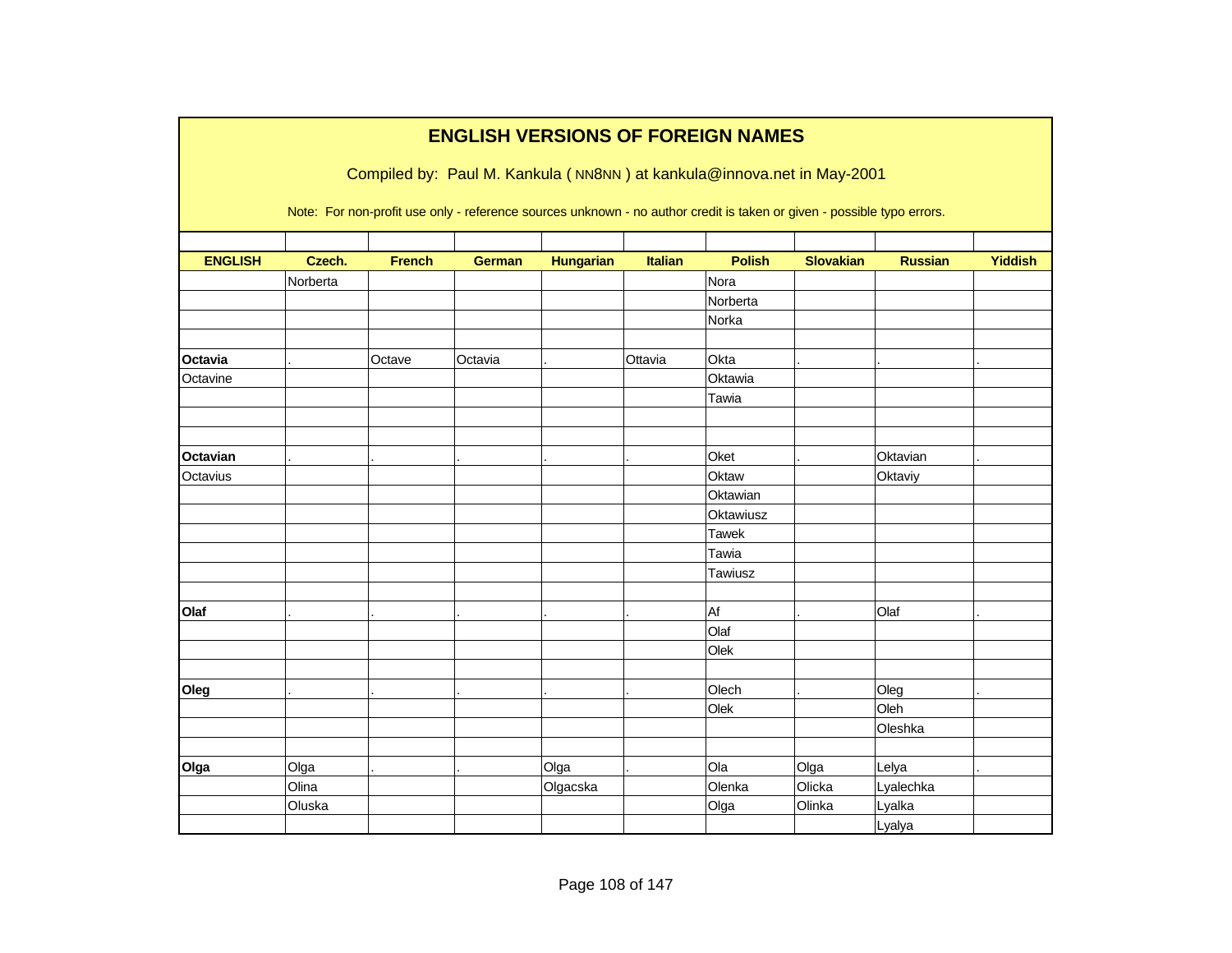|                  |        |               |               |                  |                | <b>ENGLISH VERSIONS OF FOREIGN NAMES</b>                                                                               |                  |                |                |
|------------------|--------|---------------|---------------|------------------|----------------|------------------------------------------------------------------------------------------------------------------------|------------------|----------------|----------------|
|                  |        |               |               |                  |                | Compiled by: Paul M. Kankula (NN8NN) at kankula@innova.net in May-2001                                                 |                  |                |                |
|                  |        |               |               |                  |                |                                                                                                                        |                  |                |                |
|                  |        |               |               |                  |                | Note: For non-profit use only - reference sources unknown - no author credit is taken or given - possible typo errors. |                  |                |                |
|                  |        |               |               |                  |                |                                                                                                                        |                  |                |                |
| <b>ENGLISH</b>   | Czech. | <b>French</b> | <b>German</b> | <b>Hungarian</b> | <b>Italian</b> | <b>Polish</b>                                                                                                          | <b>Slovakian</b> | <b>Russian</b> | <b>Yiddish</b> |
|                  |        |               |               |                  |                |                                                                                                                        |                  | Olechka        |                |
|                  |        |               |               |                  |                |                                                                                                                        |                  | Olenka         |                |
|                  |        |               |               |                  |                |                                                                                                                        |                  | Olesko         |                |
|                  |        |               |               |                  |                |                                                                                                                        |                  | Olesya         |                |
|                  |        |               |               |                  |                |                                                                                                                        |                  | Olga           |                |
|                  |        |               |               |                  |                |                                                                                                                        |                  | Olka           |                |
|                  |        |               |               |                  |                |                                                                                                                        |                  | Olya           |                |
|                  |        |               |               |                  |                |                                                                                                                        |                  | Olyusha        |                |
|                  |        |               |               |                  |                |                                                                                                                        |                  |                |                |
| Olivia           |        |               |               | Oli              |                |                                                                                                                        | Olivia           | Oliviya        |                |
|                  |        |               |               | Olivia           |                |                                                                                                                        |                  |                |                |
|                  |        |               |               |                  |                |                                                                                                                        |                  |                |                |
| Oliver           |        | Olivier       | Oliver        |                  | Uliviero       |                                                                                                                        |                  | Oliver         |                |
| Ollie            |        |               |               |                  |                |                                                                                                                        |                  |                |                |
|                  |        |               |               |                  |                |                                                                                                                        |                  |                |                |
| Olympia          |        |               |               |                  |                | Ola                                                                                                                    |                  | Ada            |                |
|                  |        |               |               |                  |                | Olimpia                                                                                                                |                  | Alimpiada      |                |
|                  |        |               |               |                  |                |                                                                                                                        |                  | Lipa           |                |
|                  |        |               |               |                  |                |                                                                                                                        |                  | Lipochka       |                |
|                  |        |               |               |                  |                |                                                                                                                        |                  | Olimpia        |                |
|                  |        |               |               |                  |                |                                                                                                                        |                  | Olimpiada      |                |
|                  |        |               |               |                  |                |                                                                                                                        |                  | Olimpiya       |                |
|                  |        |               |               |                  |                |                                                                                                                        |                  |                |                |
| <b>Onuphrius</b> |        |               |               |                  | Onofrio        | Onufry                                                                                                                 |                  | Anofriy        |                |
|                  |        |               |               |                  |                |                                                                                                                        |                  | Anufriy        |                |
|                  |        |               |               |                  |                |                                                                                                                        |                  | Onopriy        |                |
|                  |        |               |               |                  |                |                                                                                                                        |                  | Onufriy        |                |
|                  |        |               |               |                  |                |                                                                                                                        |                  | Onupriyko      |                |
|                  |        |               |               |                  |                |                                                                                                                        |                  | Onusha         |                |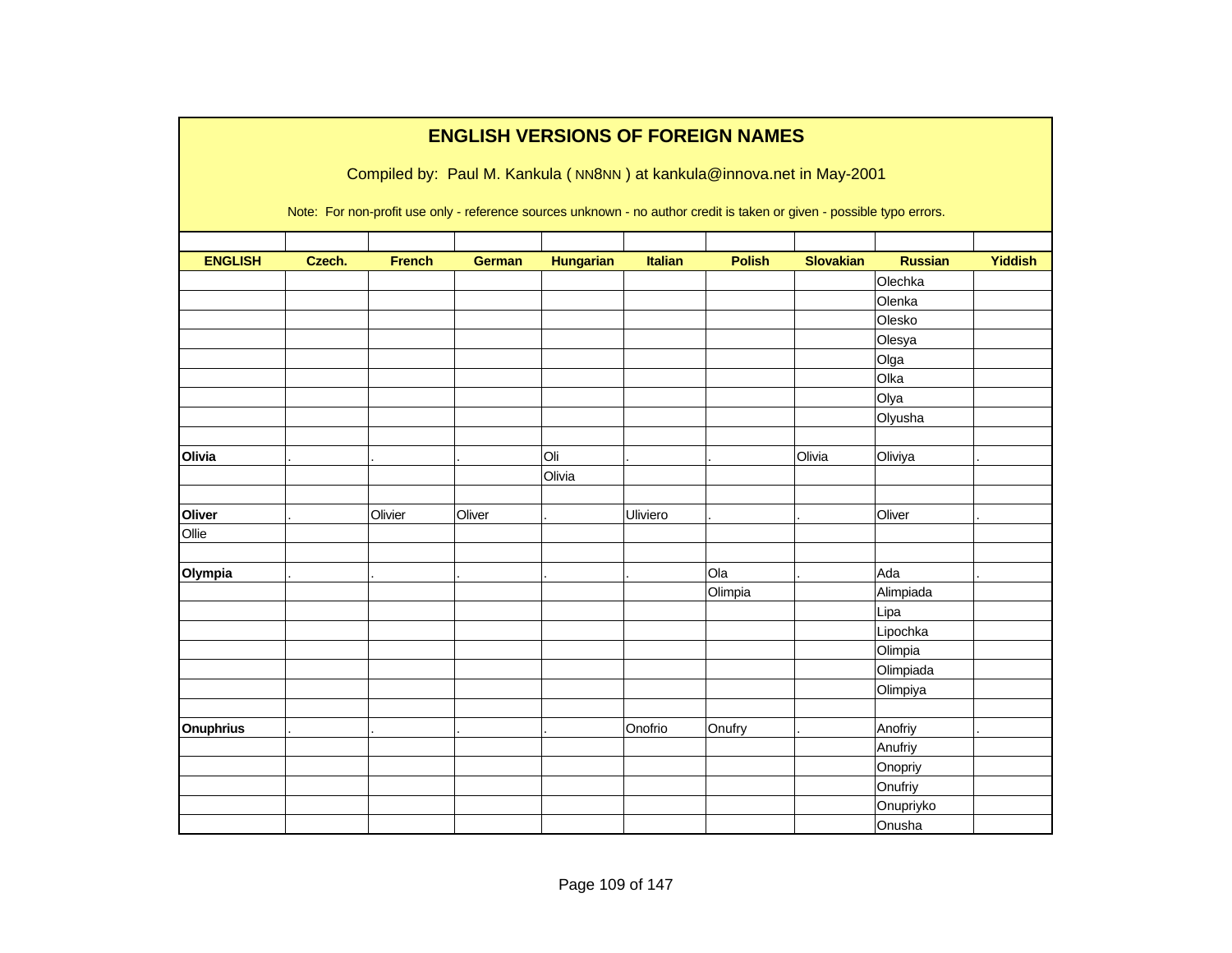|                |         |               | <b>ENGLISH VERSIONS OF FOREIGN NAMES</b> |                  |                |                |                                                                                                                        |                |                |
|----------------|---------|---------------|------------------------------------------|------------------|----------------|----------------|------------------------------------------------------------------------------------------------------------------------|----------------|----------------|
|                |         |               |                                          |                  |                |                | Compiled by: Paul M. Kankula (NN8NN) at kankula@innova.net in May-2001                                                 |                |                |
|                |         |               |                                          |                  |                |                |                                                                                                                        |                |                |
|                |         |               |                                          |                  |                |                | Note: For non-profit use only - reference sources unknown - no author credit is taken or given - possible typo errors. |                |                |
|                |         |               |                                          |                  |                |                |                                                                                                                        |                |                |
| <b>ENGLISH</b> | Czech.  | <b>French</b> | <b>German</b>                            | <b>Hungarian</b> | <b>Italian</b> | <b>Polish</b>  | <b>Slovakian</b>                                                                                                       | <b>Russian</b> | <b>Yiddish</b> |
|                |         |               |                                          |                  |                |                |                                                                                                                        | Onya           |                |
| <b>Oscar</b>   | Oskar   |               |                                          | Oszar            |                | Oskar          | Oskar                                                                                                                  | Askar          |                |
|                | Oskarek |               |                                          | Oszi             |                | Oskarek        |                                                                                                                        | Oskar          |                |
|                |         |               |                                          |                  |                |                |                                                                                                                        |                |                |
| Osman          |         |               |                                          |                  |                | Osman          |                                                                                                                        |                |                |
|                |         |               |                                          |                  |                | Osmanek        |                                                                                                                        |                |                |
|                |         |               |                                          |                  |                |                |                                                                                                                        |                |                |
| Oswald         | Osvald  |               |                                          |                  |                | Oswald<br>Wald |                                                                                                                        | Osvald         |                |
|                |         |               |                                          |                  |                |                |                                                                                                                        |                |                |
|                |         |               |                                          |                  |                | Waldek         |                                                                                                                        |                |                |
| Otila          | Otylie  |               |                                          |                  |                | Ocia           | Otila                                                                                                                  | Otiliya        |                |
|                | Otylka  |               |                                          |                  |                | Otka           |                                                                                                                        |                |                |
|                | Tylka   |               |                                          |                  |                | Otylia         |                                                                                                                        |                |                |
|                |         |               |                                          |                  |                | Otylka         |                                                                                                                        |                |                |
|                |         |               |                                          |                  |                |                |                                                                                                                        |                |                |
| Otto           | Otik    | Odon          | Otto                                     | Otto             | Otello         | Onek           | Oto                                                                                                                    | Oto            |                |
| Othello        | Oto     |               |                                          |                  | Ottone         | Otek           | Otokar                                                                                                                 | Otto           |                |
|                | Otto    |               |                                          |                  |                | Oton           | Otto                                                                                                                   | Ottomars       |                |
|                |         |               |                                          |                  |                | Otton          |                                                                                                                        | Otton          |                |
|                |         |               |                                          |                  |                | Tonek          |                                                                                                                        |                |                |
|                |         |               |                                          |                  |                | Oziasz         |                                                                                                                        |                |                |
| Ozias          |         |               |                                          |                  |                |                |                                                                                                                        |                |                |
|                |         |               |                                          |                  |                | Ozek<br>Aziasz |                                                                                                                        |                |                |
|                |         |               |                                          |                  |                | Ezjasz         |                                                                                                                        |                |                |
|                |         |               |                                          |                  |                |                |                                                                                                                        |                |                |
| Pafnucy        |         |               |                                          |                  |                | Pafek          |                                                                                                                        | Pafnutiy       |                |
|                |         |               |                                          |                  |                |                |                                                                                                                        |                |                |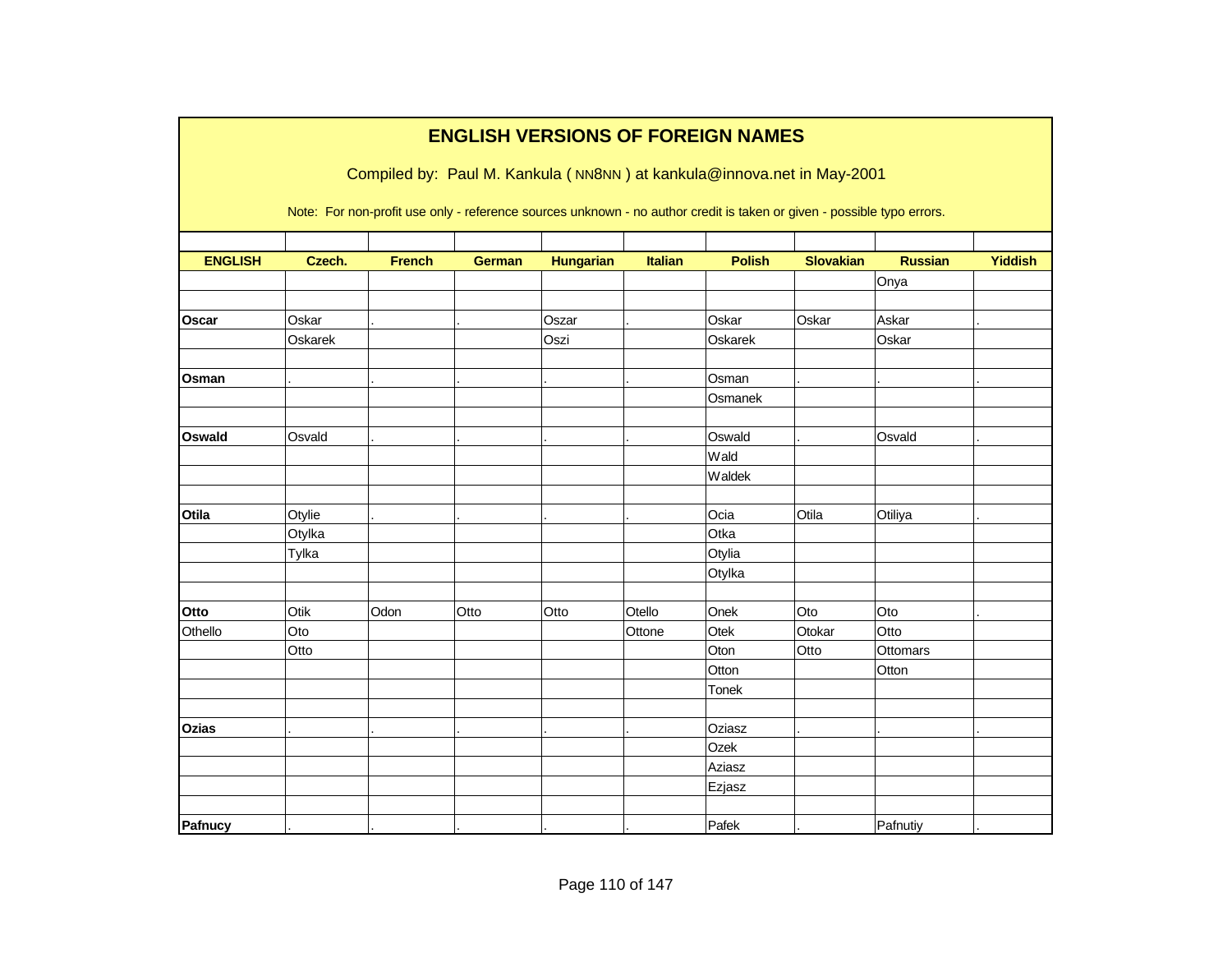|                  |        |               | <b>ENGLISH VERSIONS OF FOREIGN NAMES</b> |                  |                |               |                                                                                                                        |                |                |
|------------------|--------|---------------|------------------------------------------|------------------|----------------|---------------|------------------------------------------------------------------------------------------------------------------------|----------------|----------------|
|                  |        |               |                                          |                  |                |               | Compiled by: Paul M. Kankula (NN8NN) at kankula@innova.net in May-2001                                                 |                |                |
|                  |        |               |                                          |                  |                |               |                                                                                                                        |                |                |
|                  |        |               |                                          |                  |                |               | Note: For non-profit use only - reference sources unknown - no author credit is taken or given - possible typo errors. |                |                |
|                  |        |               |                                          |                  |                |               |                                                                                                                        |                |                |
| <b>ENGLISH</b>   | Czech. | <b>French</b> | <b>German</b>                            | <b>Hungarian</b> | <b>Italian</b> | <b>Polish</b> | <b>Slovakian</b>                                                                                                       | <b>Russian</b> | <b>Yiddish</b> |
|                  |        |               |                                          |                  |                | Pafnucek      |                                                                                                                        |                |                |
|                  |        |               |                                          |                  |                | Pafnucy       |                                                                                                                        |                |                |
|                  |        |               |                                          |                  |                |               |                                                                                                                        |                |                |
| <b>Pamphilus</b> |        |               |                                          |                  | Panfilo        |               |                                                                                                                        |                |                |
| <b>Pancras</b>   |        |               |                                          |                  | Pancrazio      | Kracy         |                                                                                                                        |                |                |
|                  |        |               |                                          |                  |                | Pankracy      |                                                                                                                        |                |                |
|                  |        |               |                                          |                  |                |               |                                                                                                                        |                |                |
| Panphil          |        |               |                                          |                  |                | Filek         |                                                                                                                        |                |                |
|                  |        |               |                                          |                  |                | Panfek        |                                                                                                                        |                |                |
|                  |        |               |                                          |                  |                | Panfil        |                                                                                                                        |                |                |
|                  |        |               |                                          |                  |                |               |                                                                                                                        |                |                |
| <b>Pascal</b>    |        | Pascal        | Pasch                                    |                  | Pasquale       |               |                                                                                                                        | Pamfil         |                |
| Pasch            |        |               |                                          |                  |                |               |                                                                                                                        | Panfil         |                |
| Patsy            |        |               |                                          |                  |                |               |                                                                                                                        | Panka          |                |
|                  |        |               |                                          |                  |                |               |                                                                                                                        | Panya          |                |
|                  |        |               |                                          |                  |                |               |                                                                                                                        |                |                |
| <b>Patrick</b>   |        | Patrice       | Patrizius                                |                  |                | Patek         |                                                                                                                        | Patrikey       |                |
| Paddy            |        |               |                                          |                  |                | Patrycy       |                                                                                                                        | Patrikiy       |                |
| Patricius        |        |               |                                          |                  |                | Patryk        |                                                                                                                        | Patritsiy      |                |
|                  |        |               |                                          |                  |                |               |                                                                                                                        |                |                |
| Paul             | Palko  | Paul          | Paul                                     | Pal              | Paolo          | Inek          | Palik                                                                                                                  | Pasha          |                |
| Paulis           | Palvo  |               |                                          | Pali             | Paulo          | Paulin        | Palko                                                                                                                  | Pashka         |                |
|                  | Pavel  |               |                                          | Palika           |                | Pawel         | Palo                                                                                                                   | Patulya        |                |
|                  | Pavik  |               |                                          |                  |                | Pawelek       | Pavol                                                                                                                  | Pavel          |                |
|                  |        |               |                                          |                  |                |               |                                                                                                                        | Pavlik         |                |
|                  |        |               |                                          |                  |                |               |                                                                                                                        | Pavlo          |                |
|                  |        |               |                                          |                  |                |               |                                                                                                                        | Pavlusha       |                |
|                  |        |               |                                          |                  |                |               |                                                                                                                        | Pavlushka      |                |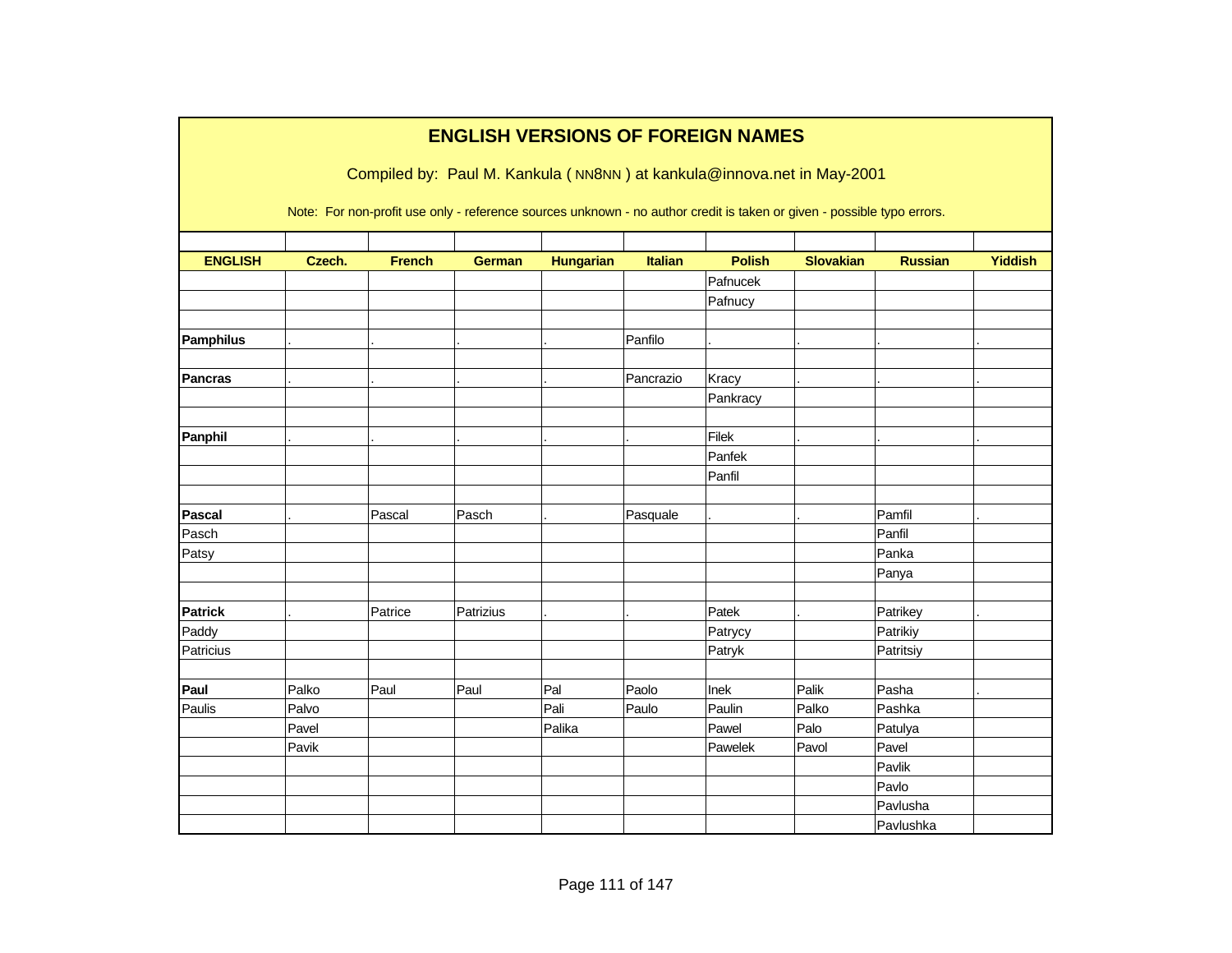|                 |          |               | <b>ENGLISH VERSIONS OF FOREIGN NAMES</b> |                  |                |               |                                                                                                                        |                |                |
|-----------------|----------|---------------|------------------------------------------|------------------|----------------|---------------|------------------------------------------------------------------------------------------------------------------------|----------------|----------------|
|                 |          |               |                                          |                  |                |               | Compiled by: Paul M. Kankula (NN8NN) at kankula@innova.net in May-2001                                                 |                |                |
|                 |          |               |                                          |                  |                |               |                                                                                                                        |                |                |
|                 |          |               |                                          |                  |                |               | Note: For non-profit use only - reference sources unknown - no author credit is taken or given - possible typo errors. |                |                |
|                 |          |               |                                          |                  |                |               |                                                                                                                        |                |                |
| <b>ENGLISH</b>  | Czech.   | <b>French</b> | <b>German</b>                            | <b>Hungarian</b> | <b>Italian</b> | <b>Polish</b> | <b>Slovakian</b>                                                                                                       | <b>Russian</b> | <b>Yiddish</b> |
|                 |          |               |                                          |                  |                |               |                                                                                                                        | Pavlyuk        |                |
|                 |          |               |                                          |                  |                |               |                                                                                                                        | Pavlyus        |                |
|                 |          |               |                                          |                  |                |               |                                                                                                                        | Pawl           |                |
|                 |          |               |                                          |                  |                |               |                                                                                                                        | Pusha          |                |
| Paulina         |          | Pauline       | Paule                                    | Pali             | Paola          |               | Pavla                                                                                                                  | Pavla          |                |
| Paula           |          |               |                                          | Palki            | Paolina        |               |                                                                                                                        | Pawla          |                |
|                 |          |               |                                          | Paula            | Paulina        |               |                                                                                                                        |                |                |
|                 |          |               |                                          | Paulina          |                |               |                                                                                                                        |                |                |
|                 |          |               |                                          |                  |                |               |                                                                                                                        |                |                |
| <b>Pauline</b>  | Pavla    |               | Pauline                                  | Paula            |                | Paula         |                                                                                                                        | Paulina        |                |
|                 | Pavlina  |               |                                          |                  |                | Pawlina       |                                                                                                                        | Pavlina        |                |
|                 | Pavluska |               |                                          |                  |                | Pola          |                                                                                                                        | Pavlinka       |                |
|                 |          |               |                                          |                  |                | Polcia        |                                                                                                                        |                |                |
|                 |          |               |                                          |                  |                |               |                                                                                                                        |                |                |
| <b>Paulinus</b> |          |               |                                          |                  | Paolino        |               |                                                                                                                        |                |                |
|                 |          |               |                                          |                  |                |               |                                                                                                                        |                |                |
| Pearl           |          |               |                                          |                  |                |               | Perla                                                                                                                  |                |                |
| Pelago          |          |               |                                          |                  |                | Pela          |                                                                                                                        | Palahna        |                |
|                 |          |               |                                          |                  |                | Pelagia       |                                                                                                                        | Palasha        |                |
|                 |          |               |                                          |                  |                | Pelcia        |                                                                                                                        | Palasha        |                |
|                 |          |               |                                          |                  |                |               |                                                                                                                        | Palashka       |                |
|                 |          |               |                                          |                  |                |               |                                                                                                                        | Palazhka       |                |
|                 |          |               |                                          |                  |                |               |                                                                                                                        | Pasha          |                |
|                 |          |               |                                          |                  |                |               |                                                                                                                        | Pasha          |                |
|                 |          |               |                                          |                  |                |               |                                                                                                                        | Pashka         |                |
|                 |          |               |                                          |                  |                |               |                                                                                                                        | Pelageya       |                |
|                 |          |               |                                          |                  |                |               |                                                                                                                        | Pelahiya       |                |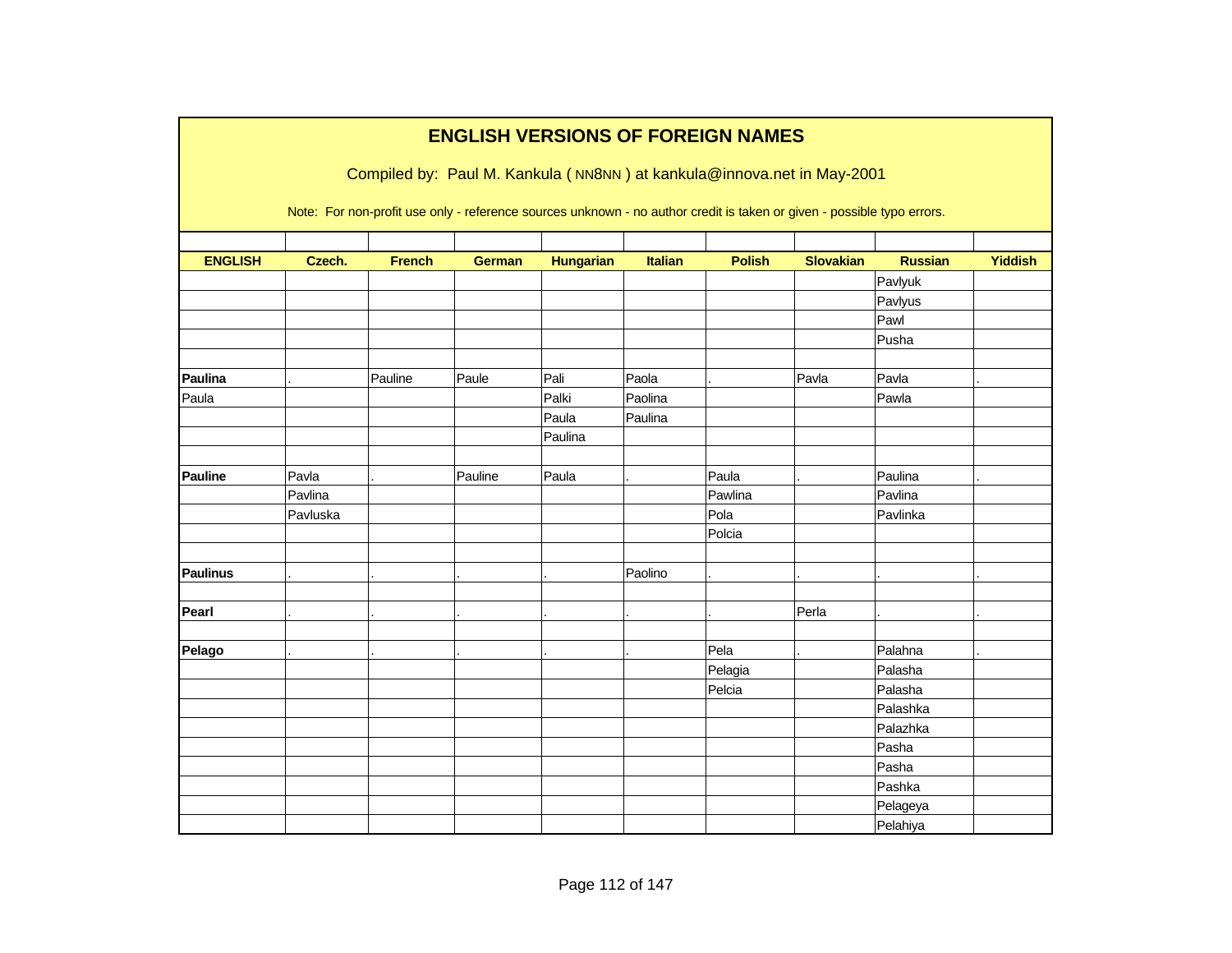|                | <b>ENGLISH VERSIONS OF FOREIGN NAMES</b> |               |               |                  |                |               |                                                                                                                        |                |                |  |  |  |
|----------------|------------------------------------------|---------------|---------------|------------------|----------------|---------------|------------------------------------------------------------------------------------------------------------------------|----------------|----------------|--|--|--|
|                |                                          |               |               |                  |                |               | Compiled by: Paul M. Kankula (NN8NN) at kankula@innova.net in May-2001                                                 |                |                |  |  |  |
|                |                                          |               |               |                  |                |               | Note: For non-profit use only - reference sources unknown - no author credit is taken or given - possible typo errors. |                |                |  |  |  |
| <b>ENGLISH</b> | Czech.                                   | <b>French</b> | <b>German</b> | <b>Hungarian</b> | <b>Italian</b> | <b>Polish</b> | <b>Slovakian</b>                                                                                                       | <b>Russian</b> | <b>Yiddish</b> |  |  |  |
|                |                                          |               |               |                  |                |               |                                                                                                                        |                |                |  |  |  |
| Pennelope      |                                          |               |               |                  |                | Lopa          |                                                                                                                        |                |                |  |  |  |
| Penny          |                                          |               |               |                  |                | Pela          |                                                                                                                        |                |                |  |  |  |
|                |                                          |               |               |                  |                | Pelcia        |                                                                                                                        |                |                |  |  |  |
|                |                                          |               |               |                  |                | Penelopa      |                                                                                                                        |                |                |  |  |  |
|                |                                          |               |               |                  |                |               |                                                                                                                        |                |                |  |  |  |
| Percy          |                                          | Perceval      | Parzival      |                  |                |               |                                                                                                                        | Persiys        |                |  |  |  |
| Parsifal       |                                          |               |               |                  |                |               |                                                                                                                        |                |                |  |  |  |
| Percee         |                                          |               |               |                  |                |               |                                                                                                                        |                |                |  |  |  |
|                |                                          |               |               |                  |                |               |                                                                                                                        |                |                |  |  |  |
| Peter          |                                          | Pierre        | Paraskivas    | Peter            | Piero          | Pictrus       | Peter                                                                                                                  | Perka          |                |  |  |  |
|                |                                          |               | Peter         |                  | Pietro         | Pietrek       | Petricek                                                                                                               | Petinka        |                |  |  |  |
|                |                                          |               |               |                  |                | Piotr         | Petrik                                                                                                                 | Petr           |                |  |  |  |
|                |                                          |               |               |                  |                | Piotrek       | Petrusko                                                                                                               | Petro          |                |  |  |  |
|                |                                          |               |               |                  |                |               |                                                                                                                        | Petruno        |                |  |  |  |
|                |                                          |               |               |                  |                |               |                                                                                                                        | Petrusha       |                |  |  |  |
|                |                                          |               |               |                  |                |               |                                                                                                                        | Petruso        |                |  |  |  |
|                |                                          |               |               |                  |                |               |                                                                                                                        | Petrusya       |                |  |  |  |
|                |                                          |               |               |                  |                |               |                                                                                                                        | Petya          |                |  |  |  |
|                |                                          |               |               |                  |                |               |                                                                                                                        | Petya          |                |  |  |  |
|                |                                          |               |               |                  |                |               |                                                                                                                        | Petyukha       |                |  |  |  |
|                |                                          |               |               |                  |                |               |                                                                                                                        | Petyusya       |                |  |  |  |
|                |                                          |               |               |                  |                |               |                                                                                                                        | Pytr           |                |  |  |  |
|                |                                          |               |               |                  |                |               |                                                                                                                        |                |                |  |  |  |
| Petronela      | Petronela                                |               |               |                  |                | Ela           |                                                                                                                        | Petronele      |                |  |  |  |
| Petronelle     |                                          |               |               |                  |                | Nela          |                                                                                                                        |                |                |  |  |  |
|                |                                          |               |               |                  |                | Nelka         |                                                                                                                        |                |                |  |  |  |
|                |                                          |               |               |                  |                | Petra         |                                                                                                                        |                |                |  |  |  |
|                |                                          |               |               |                  |                | Petronele     |                                                                                                                        |                |                |  |  |  |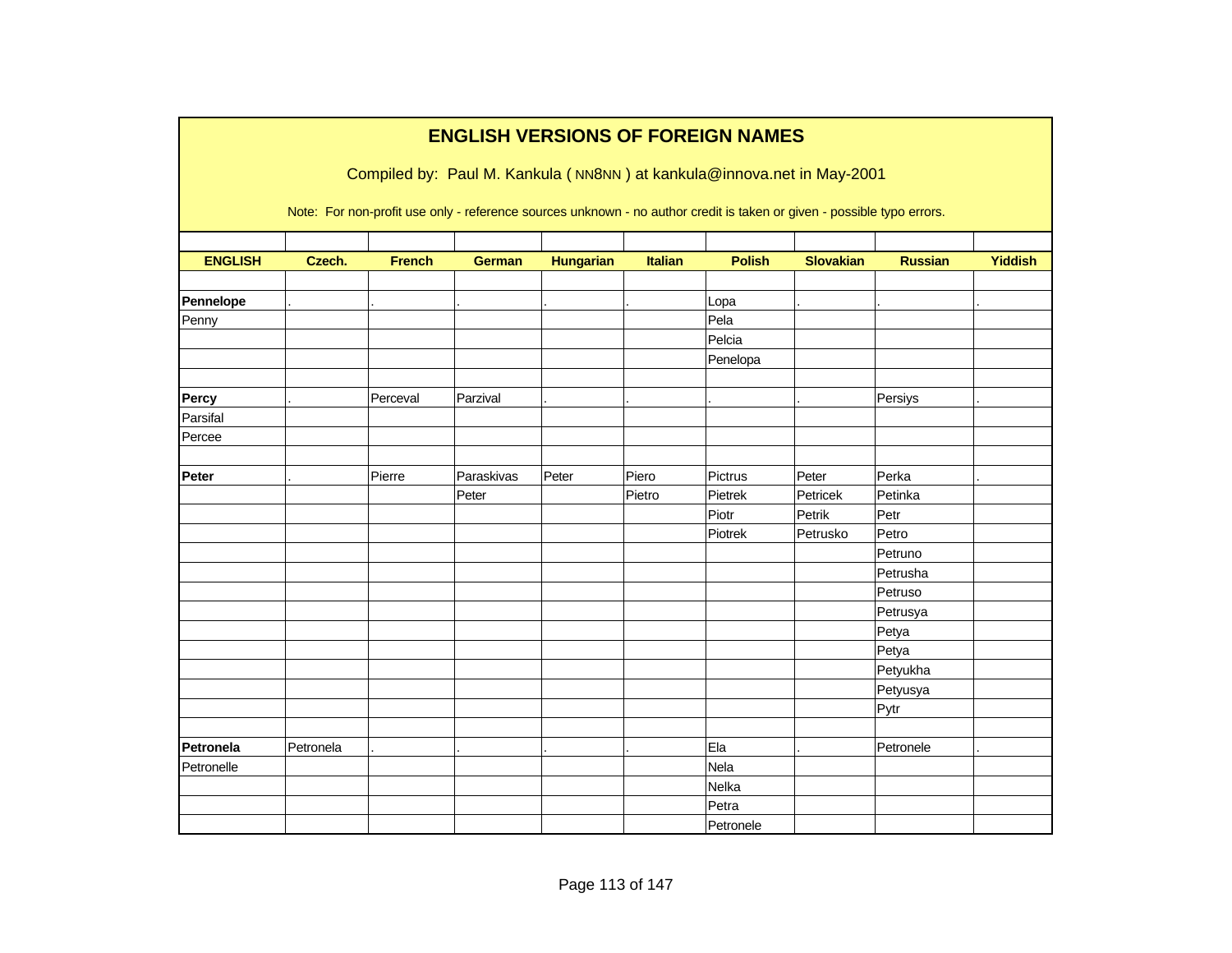|                  |        |               |               |                  |                | <b>ENGLISH VERSIONS OF FOREIGN NAMES</b> |                                                                                                                        |                |                |
|------------------|--------|---------------|---------------|------------------|----------------|------------------------------------------|------------------------------------------------------------------------------------------------------------------------|----------------|----------------|
|                  |        |               |               |                  |                |                                          | Compiled by: Paul M. Kankula (NN8NN) at kankula@innova.net in May-2001                                                 |                |                |
|                  |        |               |               |                  |                |                                          |                                                                                                                        |                |                |
|                  |        |               |               |                  |                |                                          | Note: For non-profit use only - reference sources unknown - no author credit is taken or given - possible typo errors. |                |                |
| <b>ENGLISH</b>   | Czech. | <b>French</b> | <b>German</b> | <b>Hungarian</b> | <b>Italian</b> | <b>Polish</b>                            | <b>Slovakian</b>                                                                                                       | <b>Russian</b> | <b>Yiddish</b> |
|                  |        |               |               |                  |                |                                          |                                                                                                                        |                |                |
| <b>Philibert</b> |        |               |               |                  | Filberto       |                                          |                                                                                                                        |                |                |
| Fulbert          |        |               |               |                  |                |                                          |                                                                                                                        |                |                |
| Philbert         |        |               |               |                  |                |                                          |                                                                                                                        |                |                |
| Philip           |        | Philippel     | Philipp       | Fulop            | Flippo         | Fil                                      | Filip                                                                                                                  | Feeleep        | Fischel        |
| Phil             |        |               |               |                  |                | Filip                                    |                                                                                                                        | Filipka        |                |
|                  |        |               |               |                  |                | Filipek                                  |                                                                                                                        | Filipp         |                |
|                  |        |               |               |                  |                |                                          |                                                                                                                        | Filippushka    |                |
|                  |        |               |               |                  |                |                                          |                                                                                                                        | Filya          |                |
|                  |        |               |               |                  |                |                                          |                                                                                                                        | Plypko         |                |
|                  |        |               |               |                  |                |                                          |                                                                                                                        | Pylyp          |                |
| Philippa         |        | Flipote       | Philippine    |                  | Filippa        | Filipa                                   |                                                                                                                        | Filippa        |                |
| Felippa          |        | Philippine    |               |                  | Filippina      | Filipina                                 |                                                                                                                        |                |                |
| Fille            |        |               |               |                  | Pippa          | Ina                                      |                                                                                                                        |                |                |
| Philippe         |        |               |               |                  |                | Inka                                     |                                                                                                                        |                |                |
| Phillie          |        |               |               |                  |                |                                          |                                                                                                                        |                |                |
| Phoebe           |        | Phebe         |               |                  | Feve           |                                          |                                                                                                                        | Fotie          |                |
| Phebe            |        | Photine       |               |                  |                |                                          |                                                                                                                        | Fotina         |                |
| Phebie           |        |               |               |                  |                |                                          |                                                                                                                        | Fotiniya       |                |
| Phoeba           |        |               |               |                  |                |                                          |                                                                                                                        | Khotyna        |                |
| Phoeby           |        |               |               |                  |                |                                          |                                                                                                                        |                |                |
| Phyllis          |        |               |               |                  |                | Felicya                                  |                                                                                                                        |                |                |
|                  |        |               |               |                  |                | Filomonem                                |                                                                                                                        |                |                |
|                  |        |               |               |                  |                |                                          |                                                                                                                        |                |                |
| Pius             |        |               |               |                  | Pio            | Pius                                     |                                                                                                                        | Piyus          |                |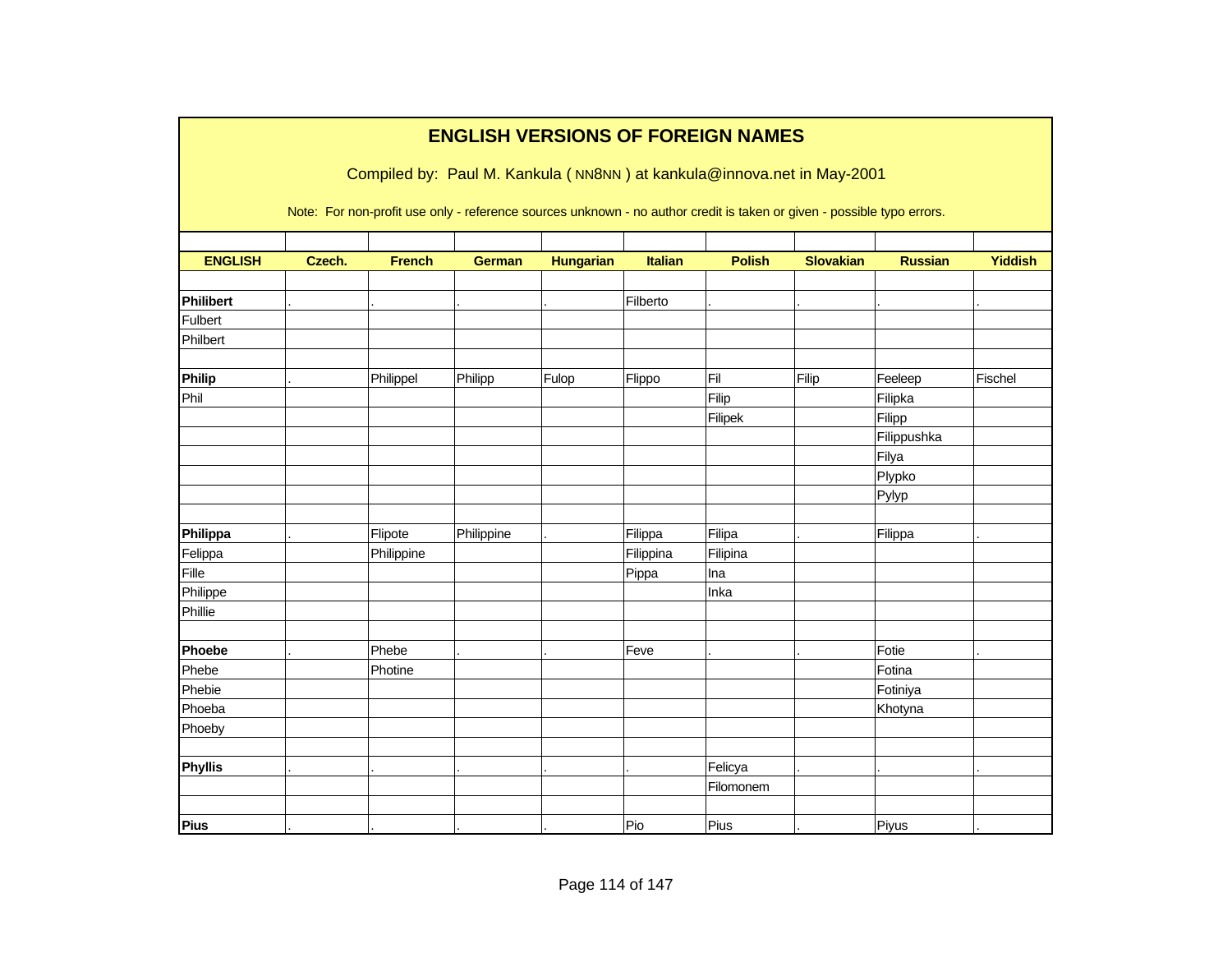|                | <b>ENGLISH VERSIONS OF FOREIGN NAMES</b>                               |               |               |                  |         |                                                                                                                        |                  |                |                |  |  |  |  |
|----------------|------------------------------------------------------------------------|---------------|---------------|------------------|---------|------------------------------------------------------------------------------------------------------------------------|------------------|----------------|----------------|--|--|--|--|
|                | Compiled by: Paul M. Kankula (NN8NN) at kankula@innova.net in May-2001 |               |               |                  |         |                                                                                                                        |                  |                |                |  |  |  |  |
|                |                                                                        |               |               |                  |         | Note: For non-profit use only - reference sources unknown - no author credit is taken or given - possible typo errors. |                  |                |                |  |  |  |  |
|                |                                                                        |               |               |                  |         |                                                                                                                        |                  |                |                |  |  |  |  |
| <b>ENGLISH</b> | Czech.                                                                 | <b>French</b> | <b>German</b> | <b>Hungarian</b> | Italian | <b>Polish</b>                                                                                                          | <b>Slovakian</b> | <b>Russian</b> | <b>Yiddish</b> |  |  |  |  |
| <b>Placid</b>  |                                                                        |               |               |                  | Placido |                                                                                                                        | Placid           |                |                |  |  |  |  |
|                |                                                                        |               |               |                  |         | Placyd                                                                                                                 |                  |                |                |  |  |  |  |
| Placida        |                                                                        |               |               |                  |         | Cyda                                                                                                                   |                  |                |                |  |  |  |  |
|                |                                                                        |               |               |                  |         | Placyda                                                                                                                |                  |                |                |  |  |  |  |
|                |                                                                        |               |               |                  |         |                                                                                                                        |                  |                |                |  |  |  |  |
| Platon         |                                                                        |               |               |                  |         | Platcnek                                                                                                               |                  | Plata          |                |  |  |  |  |
|                |                                                                        |               |               |                  |         | Platon                                                                                                                 |                  | Platon         |                |  |  |  |  |
|                |                                                                        |               |               |                  |         | Tonek                                                                                                                  |                  | Platosha       |                |  |  |  |  |
|                |                                                                        |               |               |                  |         |                                                                                                                        |                  | Platoshka      |                |  |  |  |  |
|                |                                                                        |               |               |                  |         |                                                                                                                        |                  | Tosha          |                |  |  |  |  |
|                |                                                                        |               |               |                  |         |                                                                                                                        |                  | Toshka         |                |  |  |  |  |
|                |                                                                        |               |               |                  |         |                                                                                                                        |                  |                |                |  |  |  |  |
| Polycarp       | Polykarp                                                               |               |               |                  |         |                                                                                                                        |                  | Karp           |                |  |  |  |  |
| Polycarpe      |                                                                        |               |               |                  |         |                                                                                                                        |                  | Karpik         |                |  |  |  |  |
|                |                                                                        |               |               |                  |         |                                                                                                                        |                  | Karpo          |                |  |  |  |  |
|                |                                                                        |               |               |                  |         |                                                                                                                        |                  | Karpus         |                |  |  |  |  |
|                |                                                                        |               |               |                  |         |                                                                                                                        |                  | Karpusha       |                |  |  |  |  |
|                |                                                                        |               |               |                  |         |                                                                                                                        |                  | Karpushka      |                |  |  |  |  |
|                |                                                                        |               |               |                  |         |                                                                                                                        |                  | Polikarp       |                |  |  |  |  |
|                |                                                                        |               |               |                  |         |                                                                                                                        |                  | Polikarpushka  |                |  |  |  |  |
|                |                                                                        |               |               |                  |         |                                                                                                                        |                  | Polka          |                |  |  |  |  |
|                |                                                                        |               |               |                  |         |                                                                                                                        |                  | Polya          |                |  |  |  |  |
|                |                                                                        |               |               |                  |         |                                                                                                                        |                  |                |                |  |  |  |  |
| Pompey         |                                                                        | Pompee        |               |                  | Pompeo  |                                                                                                                        |                  | Pompey         |                |  |  |  |  |
| Pompey         |                                                                        |               |               |                  |         |                                                                                                                        |                  |                |                |  |  |  |  |
|                |                                                                        |               |               |                  |         |                                                                                                                        |                  |                |                |  |  |  |  |
| Praxade        |                                                                        |               |               |                  |         | Prakseda                                                                                                               |                  |                |                |  |  |  |  |
|                |                                                                        |               |               |                  |         |                                                                                                                        |                  |                |                |  |  |  |  |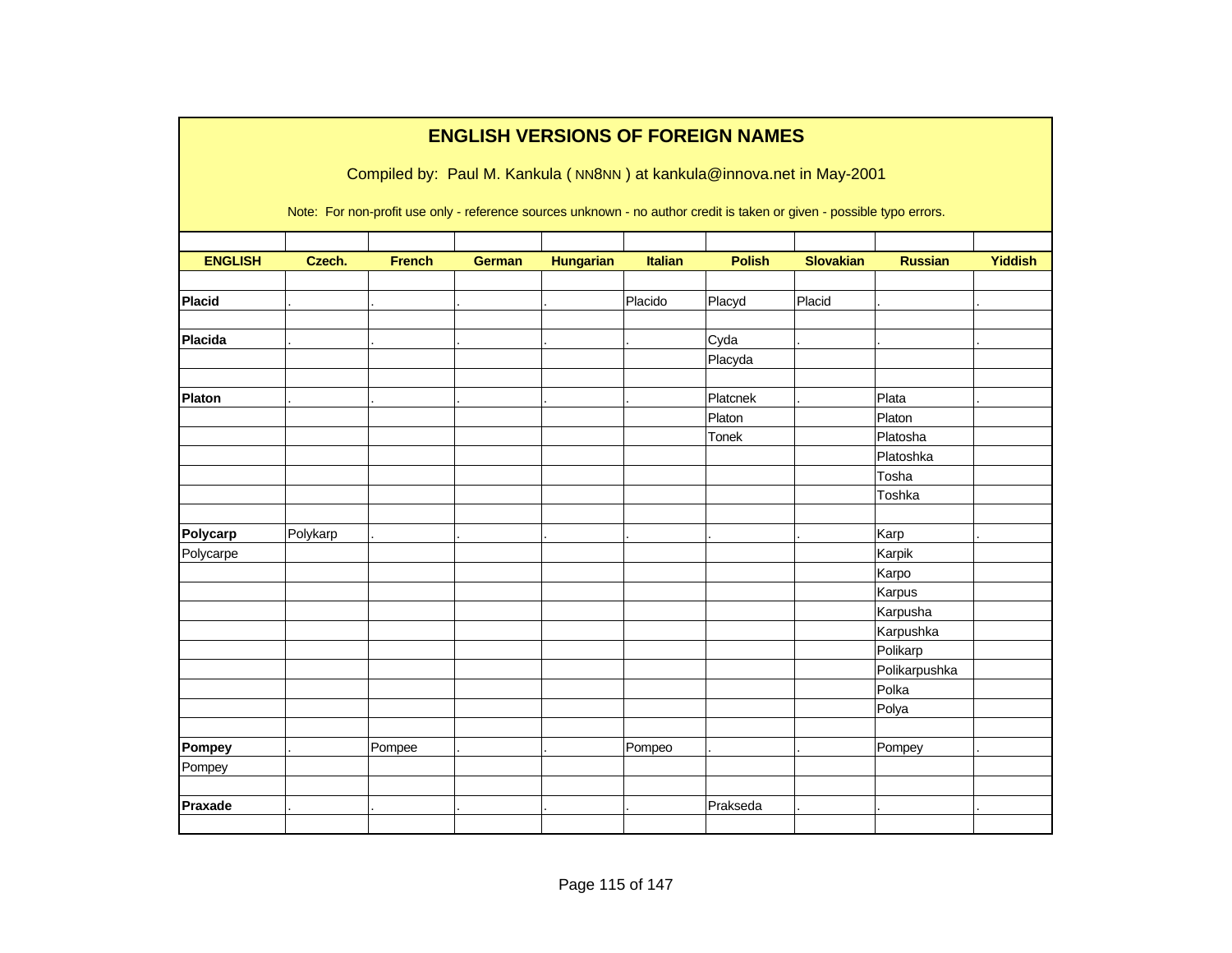|                  |        |               |               |                  |           | <b>ENGLISH VERSIONS OF FOREIGN NAMES</b>                                                                               |                  |                |                |
|------------------|--------|---------------|---------------|------------------|-----------|------------------------------------------------------------------------------------------------------------------------|------------------|----------------|----------------|
|                  |        |               |               |                  |           | Compiled by: Paul M. Kankula (NN8NN) at kankula@innova.net in May-2001                                                 |                  |                |                |
|                  |        |               |               |                  |           | Note: For non-profit use only - reference sources unknown - no author credit is taken or given - possible typo errors. |                  |                |                |
| <b>ENGLISH</b>   | Czech. | <b>French</b> | <b>German</b> | <b>Hungarian</b> | Italian   | <b>Polish</b>                                                                                                          | <b>Slovakian</b> | <b>Russian</b> | <b>Yiddish</b> |
|                  |        |               |               |                  |           |                                                                                                                        |                  |                |                |
| Priscilla        |        |               |               | Piroska          |           |                                                                                                                        |                  |                |                |
|                  |        |               |               | Piri             |           |                                                                                                                        |                  |                |                |
|                  |        |               |               |                  |           |                                                                                                                        |                  |                |                |
| <b>Procopius</b> | Prokop |               |               |                  |           | Prokop                                                                                                                 | Prokop           | Prokip         |                |
|                  |        |               |               |                  |           |                                                                                                                        |                  | Prokofiy       |                |
|                  |        |               |               |                  |           |                                                                                                                        |                  | Prokop         |                |
|                  |        |               |               |                  |           |                                                                                                                        |                  | Prokopiy       |                |
|                  |        |               |               |                  |           |                                                                                                                        |                  | Prokopiy       |                |
|                  |        |               |               |                  |           |                                                                                                                        |                  | Pronya         |                |
|                  |        |               |               |                  |           |                                                                                                                        |                  | Prosha         |                |
|                  |        |               |               |                  |           |                                                                                                                        |                  | Proshka        |                |
|                  |        |               |               |                  |           |                                                                                                                        |                  |                |                |
| Prosper          |        |               |               |                  |           | Prosper                                                                                                                |                  |                |                |
|                  |        |               |               |                  |           |                                                                                                                        |                  |                |                |
| <b>Protasius</b> |        |               |               |                  |           | Protazy                                                                                                                |                  | Protas         |                |
|                  |        |               |               |                  |           | Protek                                                                                                                 |                  | Protasiy       |                |
|                  |        |               |               |                  |           |                                                                                                                        |                  | Protaska       |                |
|                  |        |               |               |                  |           |                                                                                                                        |                  | Protaz         |                |
|                  |        |               |               |                  |           |                                                                                                                        |                  |                |                |
| Prudence         |        |               |               |                  | Prundenza |                                                                                                                        | Prudencia        |                |                |
| Pru              |        |               |               |                  |           |                                                                                                                        |                  |                |                |
| Prudy            |        |               |               |                  |           |                                                                                                                        |                  |                |                |
|                  |        |               |               |                  |           |                                                                                                                        |                  |                |                |
| Rachel           |        |               | Rachel        | Rachel           | Rachelle  | Rahee                                                                                                                  | Rachel           | Rakhil         | Rachel         |
| Rachelle         |        |               |               |                  |           |                                                                                                                        |                  | Rakhila        | Ruchel         |
| Ray              |        |               |               |                  |           |                                                                                                                        |                  | Rashel         |                |
| Radomir          | Radek  |               |               |                  |           | Mirek                                                                                                                  | Radomir          | Radimir        |                |
|                  |        |               |               |                  |           |                                                                                                                        |                  |                |                |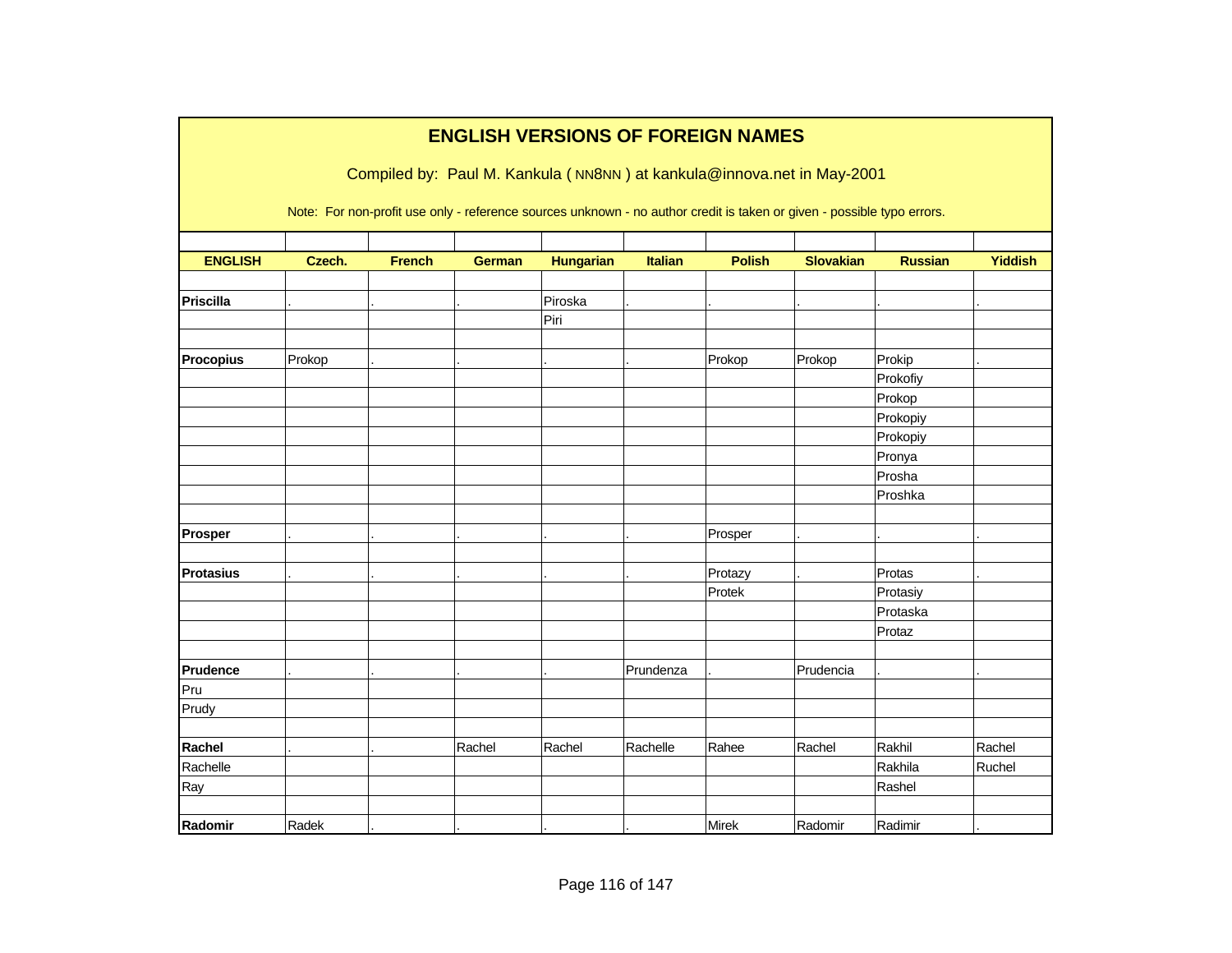|                |         |               |               |                  |                | <b>ENGLISH VERSIONS OF FOREIGN NAMES</b>                                                                               |                  |                |         |
|----------------|---------|---------------|---------------|------------------|----------------|------------------------------------------------------------------------------------------------------------------------|------------------|----------------|---------|
|                |         |               |               |                  |                | Compiled by: Paul M. Kankula (NN8NN) at kankula@innova.net in May-2001                                                 |                  |                |         |
|                |         |               |               |                  |                | Note: For non-profit use only - reference sources unknown - no author credit is taken or given - possible typo errors. |                  |                |         |
| <b>ENGLISH</b> | Czech.  | <b>French</b> | <b>German</b> | <b>Hungarian</b> | <b>Italian</b> | <b>Polish</b>                                                                                                          | <b>Slovakian</b> | <b>Russian</b> | Yiddish |
|                | Radko   |               |               |                  |                | Radek                                                                                                                  |                  | Radomir        |         |
|                | Radomir |               |               |                  |                | Radomir                                                                                                                |                  | Radomyr        |         |
|                |         |               |               |                  |                | Radoslaw                                                                                                               |                  |                |         |
|                |         |               |               |                  |                | Radzmir                                                                                                                |                  |                |         |
|                |         |               |               |                  |                | Slawek                                                                                                                 |                  |                |         |
| Ralph          | Raoul   | Raoul         | Rholof        | Ralf             | Radolfo        |                                                                                                                        |                  | Ralf           |         |
| Rafe           | Raul    |               | Rudolf        | Rezso            | Raffaele       |                                                                                                                        |                  |                |         |
| Ran            |         |               |               |                  |                |                                                                                                                        |                  |                |         |
| Ran            |         |               |               |                  |                |                                                                                                                        |                  |                |         |
| Randall        |         |               |               |                  |                |                                                                                                                        |                  |                |         |
| Randall        |         |               |               |                  |                |                                                                                                                        |                  |                |         |
| Randolf        |         |               |               |                  |                |                                                                                                                        |                  |                |         |
| Randolf        |         |               |               |                  |                |                                                                                                                        |                  |                |         |
| Rofe           |         |               |               |                  |                |                                                                                                                        |                  |                |         |
| Rolfe          |         |               |               |                  |                |                                                                                                                        |                  |                |         |
| Randolph       |         |               |               |                  | Randolfo       |                                                                                                                        |                  |                |         |
| Raphael        | Rafael  | Raphael       |               |                  | Raffaello      | Rafael                                                                                                                 | Rafel            | Rafael         |         |
| Rafe           |         |               |               |                  |                | Rafalek                                                                                                                |                  | Rafaeliy       |         |
| Rafel          |         |               |               |                  |                | Rafark                                                                                                                 |                  | Rafail         |         |
|                |         |               |               |                  |                |                                                                                                                        |                  | Rafayil        |         |
| Raymond        |         | Raymond       | Raimund       |                  | Raimondo       | Mundek                                                                                                                 |                  | Raymond        |         |
| Ray            |         |               |               |                  |                | Raimundek                                                                                                              |                  |                |         |
| Raymund        |         |               |               |                  |                | Rajmund                                                                                                                |                  |                |         |
|                |         |               |               |                  |                |                                                                                                                        |                  |                |         |
| Raymonda       |         |               |               |                  |                | Mundka                                                                                                                 |                  | Raymonda       |         |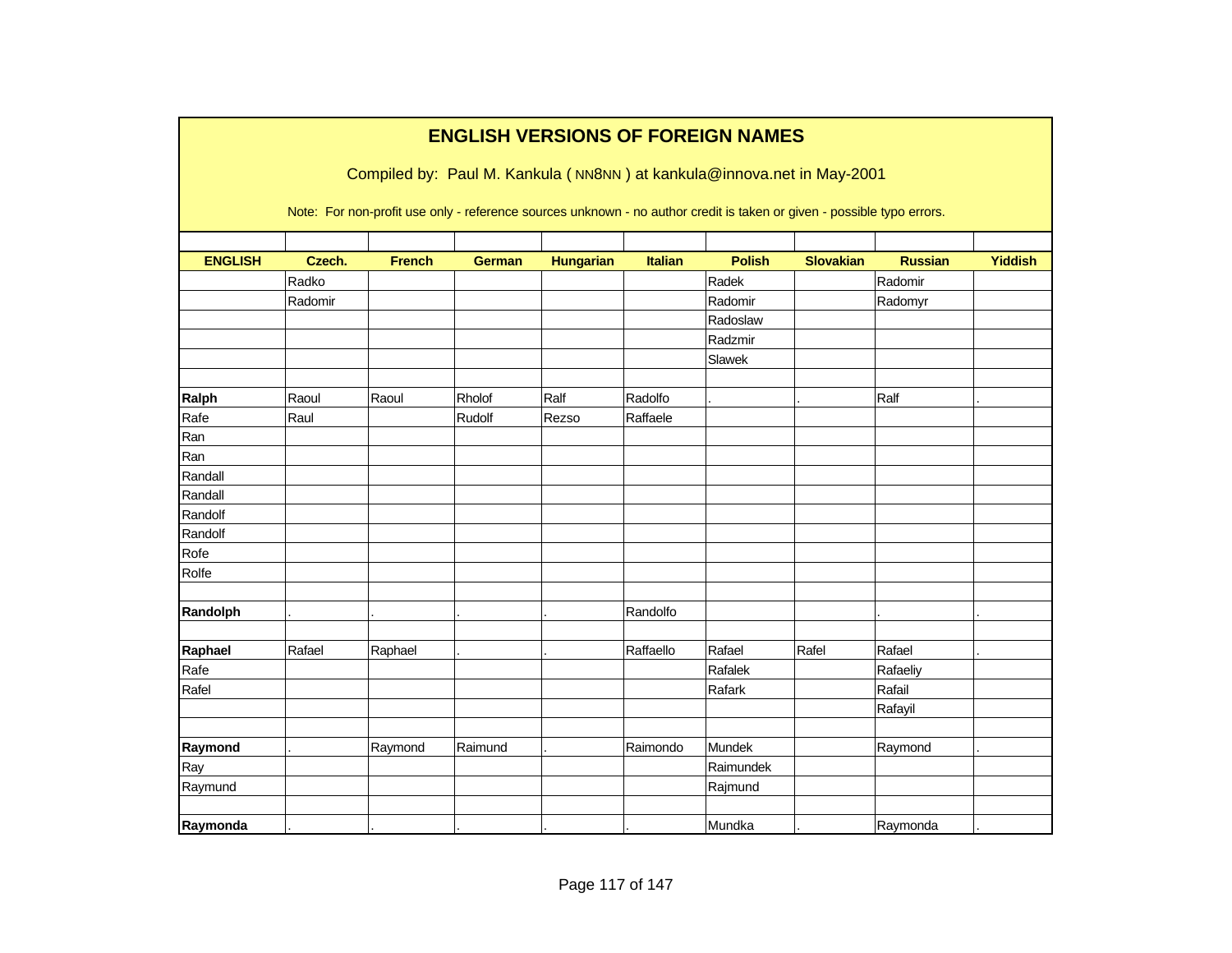|                |        |               |               |                  |                | <b>ENGLISH VERSIONS OF FOREIGN NAMES</b>                                                                               |                  |                |                |
|----------------|--------|---------------|---------------|------------------|----------------|------------------------------------------------------------------------------------------------------------------------|------------------|----------------|----------------|
|                |        |               |               |                  |                |                                                                                                                        |                  |                |                |
|                |        |               |               |                  |                | Compiled by: Paul M. Kankula (NN8NN) at kankula@innova.net in May-2001                                                 |                  |                |                |
|                |        |               |               |                  |                | Note: For non-profit use only - reference sources unknown - no author credit is taken or given - possible typo errors. |                  |                |                |
|                |        |               |               |                  |                |                                                                                                                        |                  |                |                |
| <b>ENGLISH</b> | Czech. | <b>French</b> | <b>German</b> | <b>Hungarian</b> | <b>Italian</b> | <b>Polish</b>                                                                                                          | <b>Slovakian</b> | <b>Russian</b> | <b>Yiddish</b> |
|                |        |               |               |                  |                | Rajmunda                                                                                                               |                  |                |                |
| Rayner         |        | Reignier      | Reiner        |                  | Raniere        |                                                                                                                        |                  |                |                |
| Rainer         |        | Rene          |               |                  | Renato         |                                                                                                                        |                  |                |                |
| Raynier        |        | Renier        |               |                  |                |                                                                                                                        |                  |                |                |
|                |        |               |               |                  |                |                                                                                                                        |                  |                |                |
| Rebecca        |        | Rebecque      | Rebekka       | Rebeka           | Rebecca        |                                                                                                                        |                  | Revekka        | Becky          |
| <b>Beckie</b>  |        |               | Rebekke       |                  |                |                                                                                                                        |                  |                | Rebekah        |
| Reba           |        |               |               |                  |                |                                                                                                                        |                  |                | Rifka          |
| Rebekah        |        |               |               |                  |                |                                                                                                                        |                  |                |                |
| Regina         | Regina | Reine         | Gina          |                  | Reina          | Ina                                                                                                                    | Regina           | Regina         |                |
| Raina          |        | Reinette      | Reinhild      |                  |                | Rega                                                                                                                   |                  |                |                |
| Reyna          |        |               |               |                  |                | Regina                                                                                                                 |                  |                |                |
|                |        |               |               |                  |                | Renia                                                                                                                  |                  |                |                |
|                |        |               |               |                  |                |                                                                                                                        |                  |                |                |
| Reginald       |        | Regnard       | Reinald       |                  | Reginaldo      | Raynold                                                                                                                |                  | Reginald       |                |
| Reginard       |        | Renaud        | Reinwald      |                  | Rinaldo        |                                                                                                                        |                  |                |                |
| Rex            |        |               |               |                  |                |                                                                                                                        |                  |                |                |
| Reynold        |        |               |               |                  |                |                                                                                                                        |                  |                |                |
| Ronald         |        |               |               |                  |                |                                                                                                                        |                  |                |                |
| Reinhold       |        |               |               |                  |                |                                                                                                                        |                  | Reynkhold      |                |
|                |        |               |               |                  |                |                                                                                                                        |                  |                |                |
| Remy           |        | Remi          |               |                  | Remigio        |                                                                                                                        |                  |                |                |
| Remus          |        |               |               |                  | Remo           |                                                                                                                        |                  |                |                |
|                |        |               |               |                  |                |                                                                                                                        |                  |                |                |
| Rena           |        |               |               |                  |                | Rena                                                                                                                   |                  | Nata           |                |
|                |        |               |               |                  |                | Renata                                                                                                                 |                  | Rena           |                |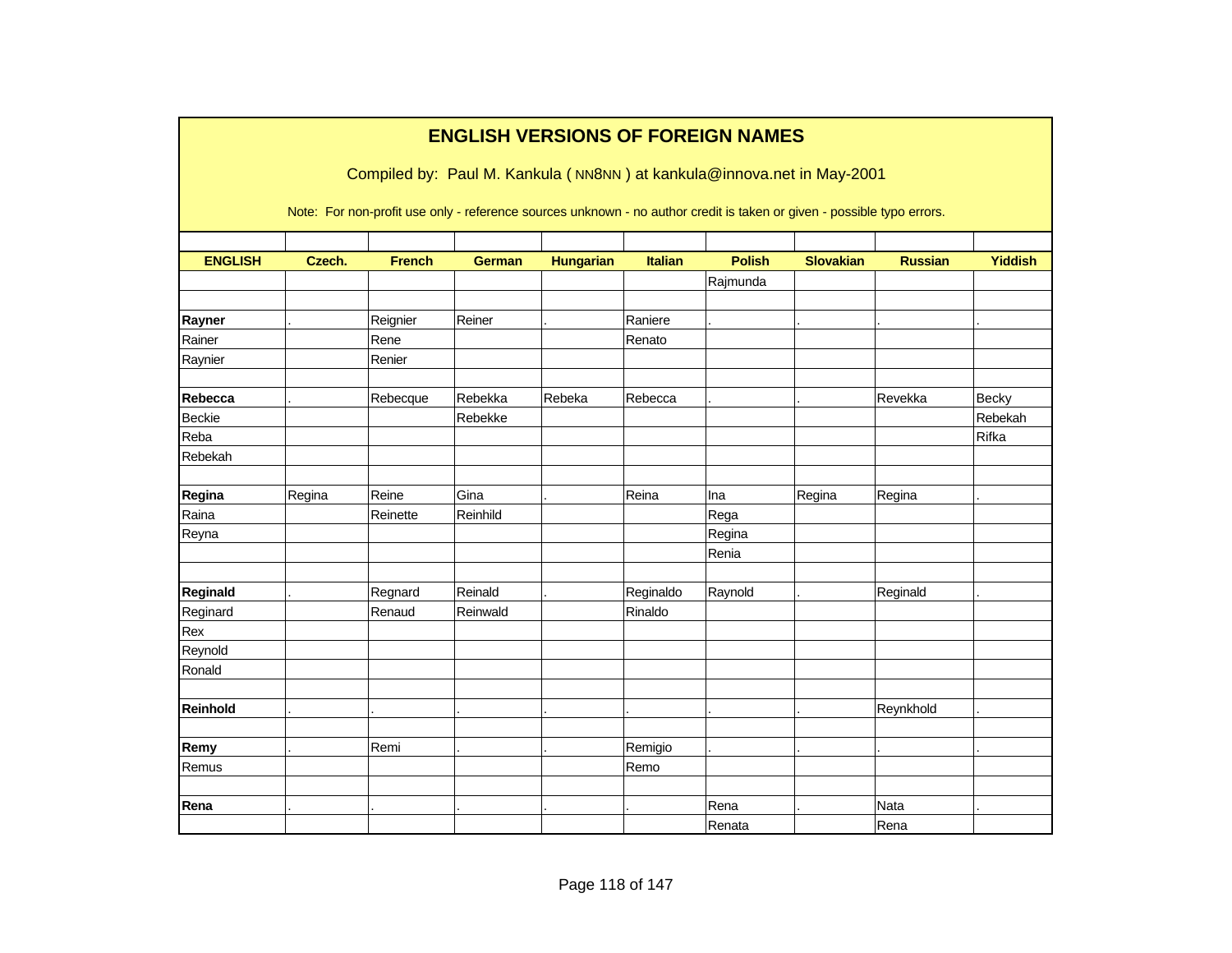|                |         |               |               |                  |                | <b>ENGLISH VERSIONS OF FOREIGN NAMES</b>                                                                               |                  |                |                |
|----------------|---------|---------------|---------------|------------------|----------------|------------------------------------------------------------------------------------------------------------------------|------------------|----------------|----------------|
|                |         |               |               |                  |                | Compiled by: Paul M. Kankula (NN8NN) at kankula@innova.net in May-2001                                                 |                  |                |                |
|                |         |               |               |                  |                |                                                                                                                        |                  |                |                |
|                |         |               |               |                  |                | Note: For non-profit use only - reference sources unknown - no author credit is taken or given - possible typo errors. |                  |                |                |
|                |         |               |               |                  |                |                                                                                                                        |                  |                |                |
| <b>ENGLISH</b> | Czech.  | <b>French</b> | <b>German</b> | <b>Hungarian</b> | <b>Italian</b> | <b>Polish</b>                                                                                                          | <b>Slovakian</b> | <b>Russian</b> | <b>Yiddish</b> |
|                |         |               |               |                  |                | Renia                                                                                                                  |                  | Renata         |                |
| Renata         | Renata  |               |               |                  |                | Rena                                                                                                                   | Renata           | Nata           |                |
|                |         |               |               |                  |                | Renata                                                                                                                 |                  | Rena           |                |
|                |         |               |               |                  |                | Renia                                                                                                                  |                  | Renata         |                |
|                |         |               |               |                  |                |                                                                                                                        |                  |                |                |
| <b>Renatus</b> |         | Rene          |               |                  | Renato         |                                                                                                                        |                  |                |                |
| Renault        |         |               |               |                  |                |                                                                                                                        |                  |                |                |
|                |         |               |               |                  |                |                                                                                                                        |                  |                |                |
| Reuben         |         |               | Reuben        |                  |                |                                                                                                                        |                  | Ruben          | Rubin          |
| <b>Buben</b>   |         |               |               |                  |                |                                                                                                                        |                  | Ruvim          |                |
| Rube           |         |               |               |                  |                |                                                                                                                        |                  |                |                |
|                |         |               |               |                  |                |                                                                                                                        |                  |                |                |
| Reynard        |         | Regnard       | Reinhard      |                  | Rainardo       | Reynard                                                                                                                |                  |                |                |
| Raynard        |         | Renart        | Reinhardt     |                  |                |                                                                                                                        |                  |                |                |
| Raynor         |         | Renaud        | Reinke        |                  |                |                                                                                                                        |                  |                |                |
| Reggie         |         |               | Renke         |                  |                |                                                                                                                        |                  |                |                |
| Reynor         |         |               |               |                  |                |                                                                                                                        |                  |                |                |
| Reynold        |         | Reanaut       | Reinald       |                  | Rinaldo        | Raynold                                                                                                                |                  | Reginald       |                |
| Reginald       |         | Regnault      | Reinwald      |                  |                |                                                                                                                        |                  |                |                |
|                |         | Renaud        |               |                  |                |                                                                                                                        |                  |                |                |
|                |         |               |               |                  |                |                                                                                                                        |                  |                |                |
| <b>Richard</b> | Richard | Richard       | Richard       | Riczi            | Riccardo       | Rye                                                                                                                    | Richard          | Rastsislaw     |                |
|                | Risa    |               | Richart       | Rikard           | Ricciardo      | Rysiek                                                                                                                 |                  | Rostik         |                |
|                |         |               |               |                  |                | Rysio                                                                                                                  |                  | Rostislav      |                |
|                |         |               |               |                  |                | Ryszard                                                                                                                |                  | Rostya         |                |
|                |         |               |               |                  |                |                                                                                                                        |                  | Rostyslav      |                |
|                |         |               |               |                  |                |                                                                                                                        |                  | Slava          |                |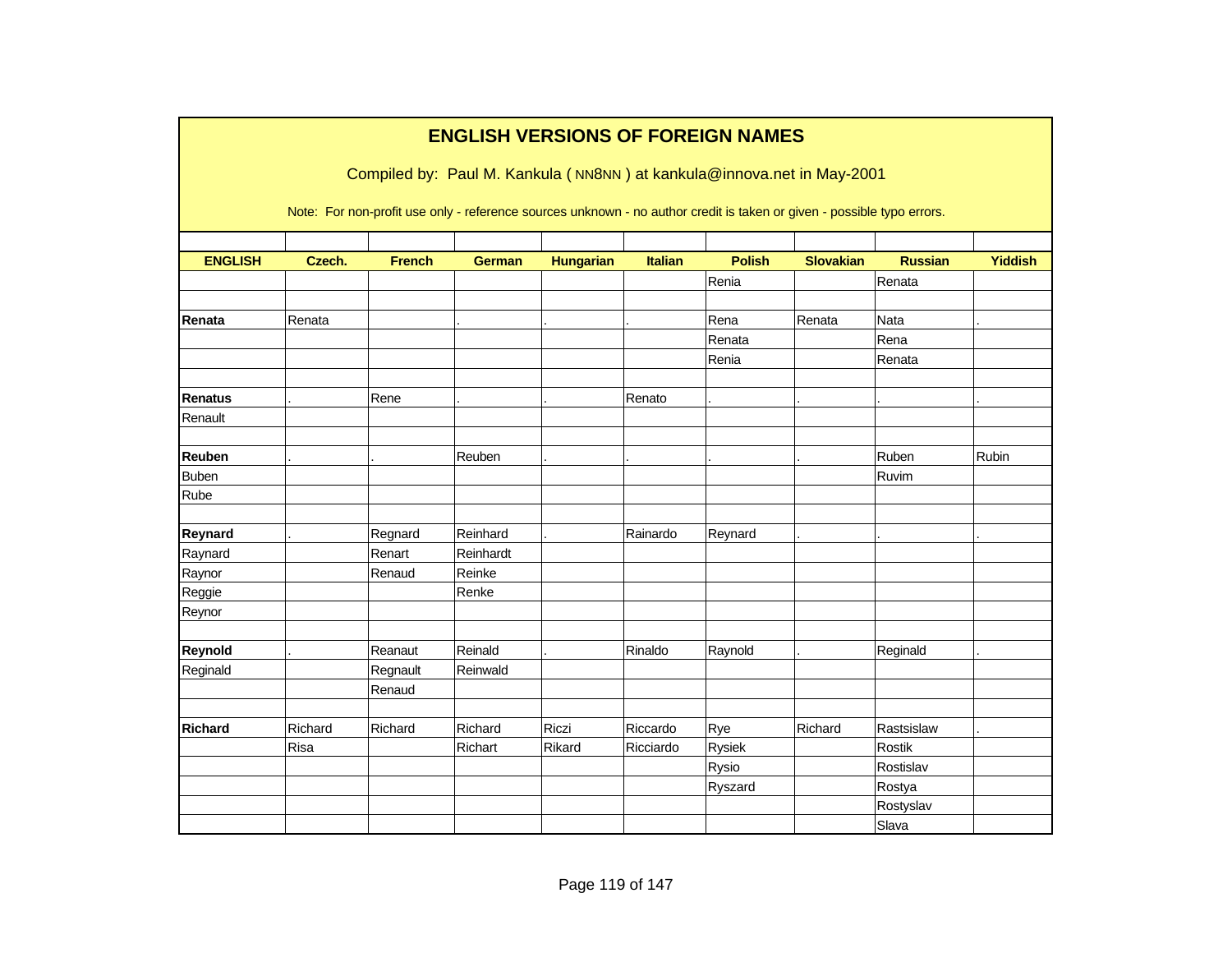|                  |              |               |               |                  |                | <b>ENGLISH VERSIONS OF FOREIGN NAMES</b>                                                                               |                  |                |                |
|------------------|--------------|---------------|---------------|------------------|----------------|------------------------------------------------------------------------------------------------------------------------|------------------|----------------|----------------|
|                  |              |               |               |                  |                | Compiled by: Paul M. Kankula (NN8NN) at kankula@innova.net in May-2001                                                 |                  |                |                |
|                  |              |               |               |                  |                | Note: For non-profit use only - reference sources unknown - no author credit is taken or given - possible typo errors. |                  |                |                |
| <b>ENGLISH</b>   | Czech.       | <b>French</b> | <b>German</b> | <b>Hungarian</b> | <b>Italian</b> | <b>Polish</b>                                                                                                          | <b>Slovakian</b> | <b>Russian</b> | <b>Yiddish</b> |
|                  |              |               |               |                  |                |                                                                                                                        |                  | Slavik         |                |
|                  |              |               |               |                  |                |                                                                                                                        |                  | Slavka         |                |
|                  |              |               |               |                  |                |                                                                                                                        |                  |                |                |
| Rita             |              |               |               |                  |                |                                                                                                                        | Rita             | Rita           |                |
|                  |              |               |               |                  |                |                                                                                                                        |                  |                |                |
| <b>Robert</b>    | Berty        | <b>Robers</b> | Robert        | Robert           | Roberto        | Robert                                                                                                                 | Robert           |                |                |
| Robb             | <b>Bobek</b> | Robert        | Rudbert       | Robi             | Ruberto        | Robertek                                                                                                               | Rupert           |                |                |
| Robin            | Robert       | Robinet       | Ruprecht      |                  | Ruperto        |                                                                                                                        |                  |                |                |
| Rupert           | Robertek     | Robinet       |               |                  |                |                                                                                                                        |                  |                |                |
| <b>Roberta</b>   | Berta        |               |               |                  |                | Berta                                                                                                                  |                  |                |                |
|                  | Roba         |               |               |                  |                | Erta                                                                                                                   |                  |                |                |
|                  | Roberta      |               |               |                  |                | Roberta                                                                                                                |                  |                |                |
|                  | Robina       |               |               |                  |                |                                                                                                                        |                  |                |                |
|                  |              |               |               |                  |                |                                                                                                                        |                  |                |                |
| <b>Roderick</b>  |              | Rodrique      | Roderich      |                  | Rodrigo        |                                                                                                                        |                  | Rurich         |                |
| <b>Broderick</b> |              |               |               |                  |                |                                                                                                                        |                  | Rurik          |                |
| Roderic          |              |               |               |                  |                |                                                                                                                        |                  |                |                |
| Rodrich          |              |               |               |                  |                |                                                                                                                        |                  |                |                |
| Rodrick          |              |               |               |                  |                |                                                                                                                        |                  |                |                |
|                  |              |               |               |                  |                |                                                                                                                        |                  |                |                |
| Roger            |              | Roger         | Rudiger       |                  | Ruggero        | Gerek                                                                                                                  |                  |                |                |
| Hodges           |              |               |               |                  |                | Roger                                                                                                                  |                  |                |                |
| Rodge            |              |               |               |                  |                |                                                                                                                        |                  |                |                |
| Rodger           |              |               |               |                  |                |                                                                                                                        |                  |                |                |
|                  |              |               |               |                  |                |                                                                                                                        |                  |                |                |
| Roland           |              | Roland        | Roland        |                  | Orlando        | Roland                                                                                                                 |                  | Roland         |                |
| Orland           |              |               | Rudland       |                  | Rolando        | Rolek                                                                                                                  |                  |                |                |
| Rollan           |              |               | Ruland        |                  |                |                                                                                                                        |                  |                |                |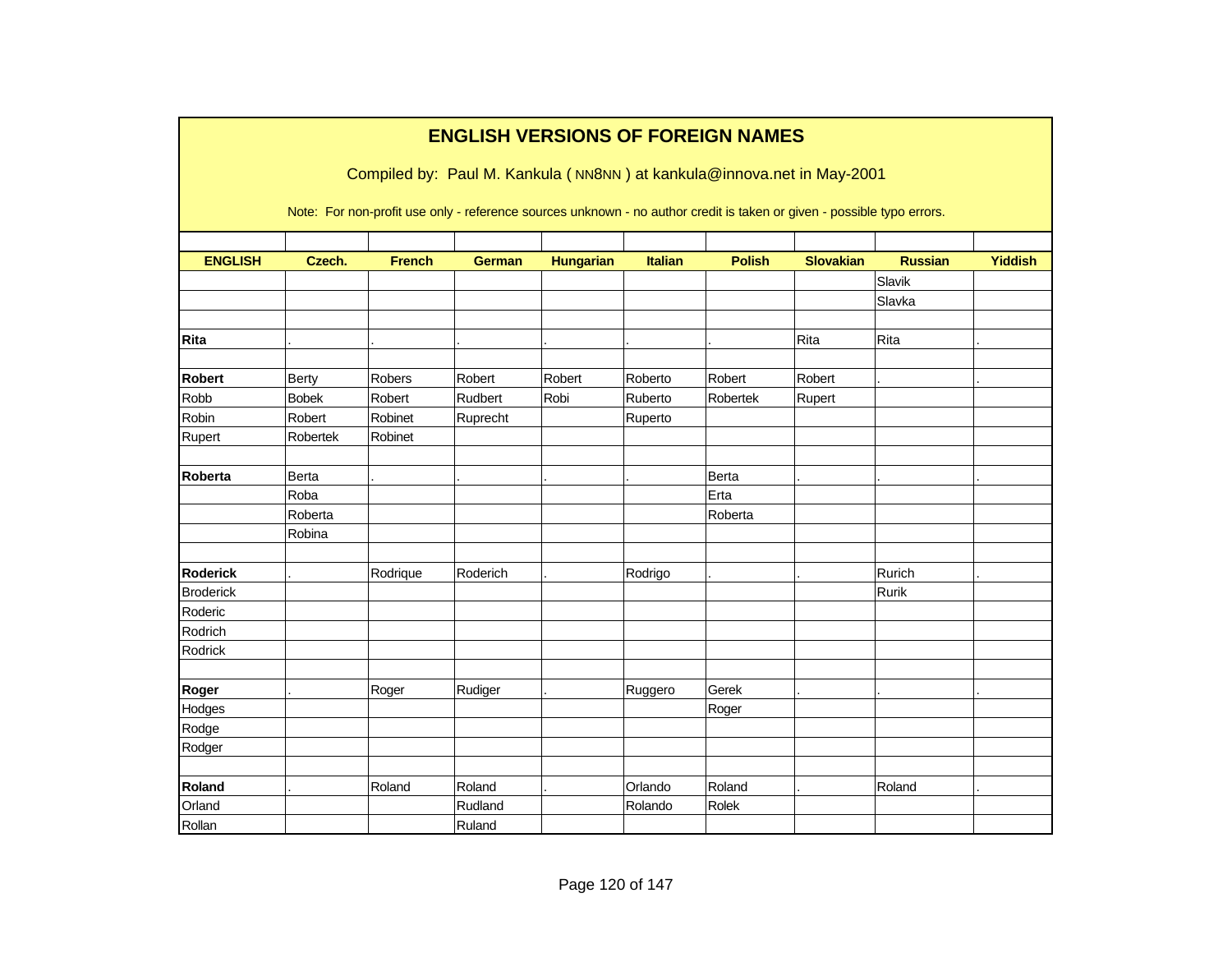|                |         |               | <b>ENGLISH VERSIONS OF FOREIGN NAMES</b>                                                                               |                  |                |               |                  |                |                |
|----------------|---------|---------------|------------------------------------------------------------------------------------------------------------------------|------------------|----------------|---------------|------------------|----------------|----------------|
|                |         |               | Compiled by: Paul M. Kankula (NN8NN) at kankula@innova.net in May-2001                                                 |                  |                |               |                  |                |                |
|                |         |               | Note: For non-profit use only - reference sources unknown - no author credit is taken or given - possible typo errors. |                  |                |               |                  |                |                |
| <b>ENGLISH</b> | Czech.  | <b>French</b> | <b>German</b>                                                                                                          | <b>Hungarian</b> | <b>Italian</b> | <b>Polish</b> | <b>Slovakian</b> | <b>Russian</b> | <b>Yiddish</b> |
| Rolland        |         |               |                                                                                                                        |                  |                |               |                  |                |                |
| Rollin         |         |               |                                                                                                                        |                  |                |               |                  |                |                |
| Rowe           |         |               |                                                                                                                        |                  |                |               |                  |                |                |
| Rowland        |         |               |                                                                                                                        |                  |                |               |                  |                |                |
| Roman          | Roman   |               |                                                                                                                        |                  |                | Roman         | Roman            | Roma           |                |
|                | Romek   |               |                                                                                                                        |                  |                | Romanek       |                  | Roman          |                |
|                | Romik   |               |                                                                                                                        |                  |                | Romcio        |                  | Romasha        |                |
|                |         |               |                                                                                                                        |                  |                | Romek         |                  | Romka          |                |
|                |         |               |                                                                                                                        |                  |                | Romuald       |                  | Ronka          |                |
|                |         |               |                                                                                                                        |                  |                |               |                  | Ronya          |                |
|                |         |               |                                                                                                                        |                  |                |               |                  |                |                |
| Ronald         |         |               | Renald                                                                                                                 |                  |                | Raynold       |                  |                |                |
| Ranald         |         |               |                                                                                                                        |                  |                |               |                  |                |                |
| Ranold         |         |               |                                                                                                                        |                  |                |               |                  |                |                |
| Rosa           |         | Rosine        | Rosalie                                                                                                                |                  | Rosa           | Roza          |                  | Roza           |                |
| Roselie        |         |               |                                                                                                                        |                  | Rosalia        |               |                  | Rozaliya       |                |
| Rosena         |         |               |                                                                                                                        |                  | Rosetta        |               |                  |                |                |
| Rosene         |         |               |                                                                                                                        |                  | Rosina         |               |                  |                |                |
| Rosita         |         |               |                                                                                                                        |                  |                |               |                  |                |                |
| Rozine         |         |               |                                                                                                                        |                  |                |               |                  |                |                |
| <b>Rosalia</b> | Roza    |               |                                                                                                                        | Roza             | Rosalia        | Rozalia       | Roza             | Roza           |                |
|                | Rozalie |               |                                                                                                                        | Rozalia          |                | Rozia         | Rozalia          | Rozaliya       |                |
|                |         |               |                                                                                                                        | Rozsa            |                |               | Rozka            |                |                |
|                |         |               |                                                                                                                        | Rozsika          |                |               |                  |                |                |
|                |         |               |                                                                                                                        |                  |                |               |                  |                |                |
| Rosamund       |         | Rosette       | Rosamunda                                                                                                              | Roza             | Rosamonda      |               |                  |                |                |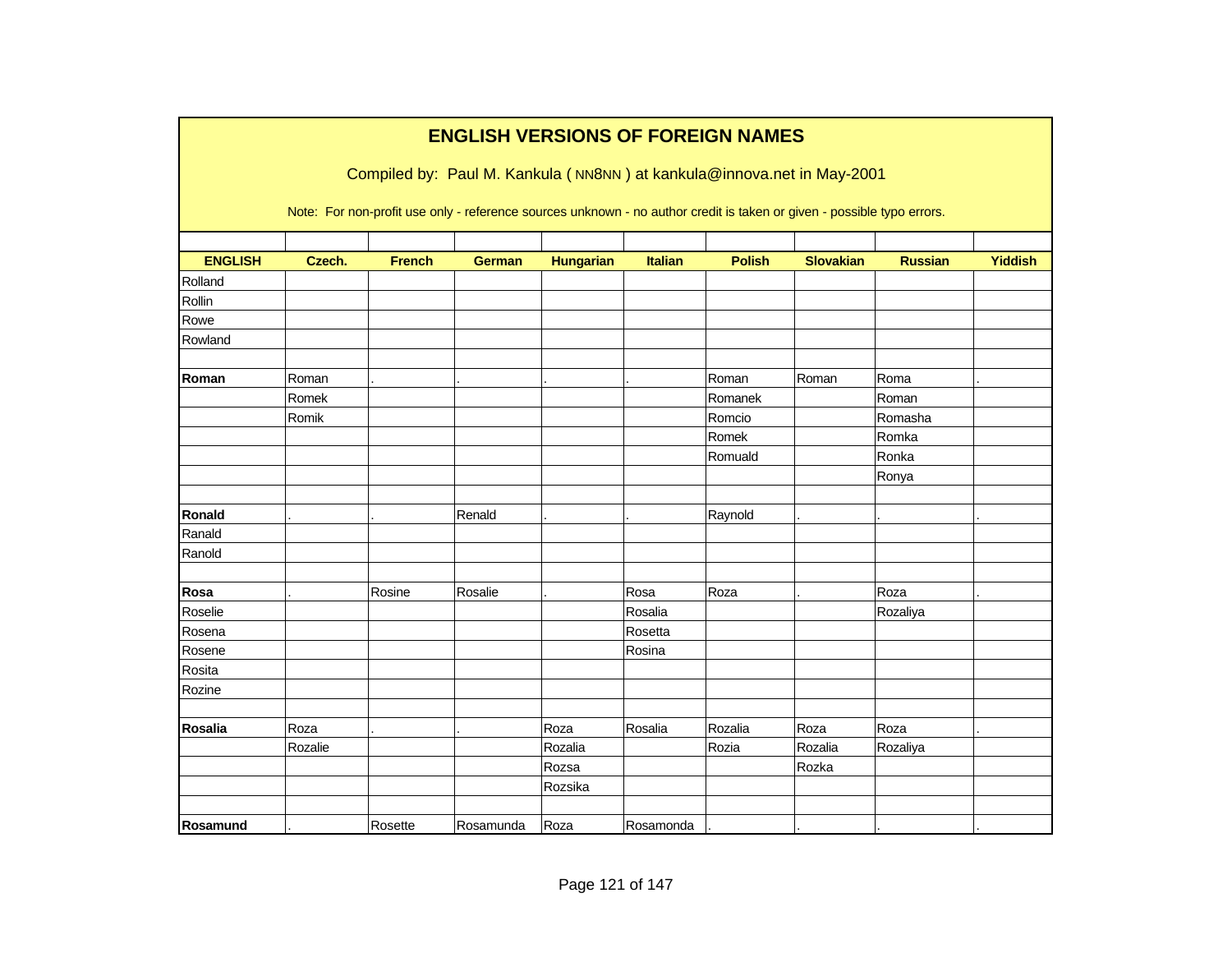|                        |        |                                                                                                                        |               |                  |                    | <b>ENGLISH VERSIONS OF FOREIGN NAMES</b> |                  |                |                |
|------------------------|--------|------------------------------------------------------------------------------------------------------------------------|---------------|------------------|--------------------|------------------------------------------|------------------|----------------|----------------|
|                        |        | Compiled by: Paul M. Kankula (NN8NN) at kankula@innova.net in May-2001                                                 |               |                  |                    |                                          |                  |                |                |
|                        |        | Note: For non-profit use only - reference sources unknown - no author credit is taken or given - possible typo errors. |               |                  |                    |                                          |                  |                |                |
| <b>ENGLISH</b>         | Czech. | <b>French</b>                                                                                                          |               |                  | Italian            | <b>Polish</b>                            | <b>Slovakian</b> | <b>Russian</b> | <b>Yiddish</b> |
| Rosamonde              |        |                                                                                                                        | <b>German</b> | <b>Hungarian</b> |                    |                                          |                  |                |                |
|                        |        |                                                                                                                        |               |                  |                    |                                          |                  |                |                |
| <b>Rose</b>            |        |                                                                                                                        | Rosa          | Roza             | Rosa               | Roza                                     | Ruza             | Ruza           | Rosa           |
|                        |        |                                                                                                                        |               | Rozalia          | Rosetta            | Rozalia                                  | Ruzena           | Ruzha          |                |
|                        |        |                                                                                                                        |               | Rozsi            |                    | Rozyczka                                 | Ruzenka          | Ruzhitsa       |                |
|                        |        |                                                                                                                        |               | Rozsika          |                    |                                          |                  | Ruzica         |                |
|                        |        |                                                                                                                        |               | Ruzsa            |                    |                                          |                  |                |                |
|                        |        |                                                                                                                        |               |                  |                    |                                          |                  |                |                |
| Rowland                |        | Roland                                                                                                                 | Ruland        |                  | Orlando            | Roland                                   |                  |                |                |
| Orland                 |        |                                                                                                                        |               |                  | Rolando            | Rolek                                    |                  |                |                |
| Roland                 |        |                                                                                                                        |               |                  |                    |                                          |                  |                |                |
|                        |        |                                                                                                                        |               |                  |                    |                                          |                  |                |                |
| <b>Rubin</b>           |        |                                                                                                                        |               |                  |                    | Rubin                                    |                  | Rubin          |                |
|                        |        |                                                                                                                        |               |                  |                    | Rubinek                                  |                  | Ruvim          |                |
|                        | Ruda   |                                                                                                                        |               |                  |                    |                                          |                  |                |                |
| <b>Rudolf</b><br>Rolfe | Rudek  |                                                                                                                        | Rudolf        | Rezso<br>Rudi    | Rodolfo<br>Rudolfo | Dodek<br>Rudek                           | Rudolf           | Rudolf         |                |
| Rollin                 | Rudolf |                                                                                                                        |               |                  |                    | Rudolf                                   |                  |                |                |
| Rolph                  |        |                                                                                                                        |               |                  |                    |                                          |                  |                |                |
| Rudolf                 |        |                                                                                                                        |               |                  |                    |                                          |                  |                |                |
|                        |        |                                                                                                                        |               |                  |                    |                                          |                  |                |                |
| Rufina                 |        |                                                                                                                        |               |                  |                    | Ina                                      |                  | Ruf            |                |
|                        |        |                                                                                                                        |               |                  |                    | Rufina                                   |                  | Rufina         |                |
|                        |        |                                                                                                                        |               |                  |                    |                                          |                  |                |                |
| <b>Rufino</b>          |        |                                                                                                                        |               |                  |                    | Rufiw                                    |                  |                |                |
|                        |        |                                                                                                                        |               |                  |                    |                                          |                  |                |                |
| <b>Rufus</b>           |        |                                                                                                                        |               |                  | Rufio              |                                          |                  |                |                |
| Griff                  |        |                                                                                                                        |               |                  |                    |                                          |                  |                |                |
| Griffith               |        |                                                                                                                        |               |                  |                    |                                          |                  |                |                |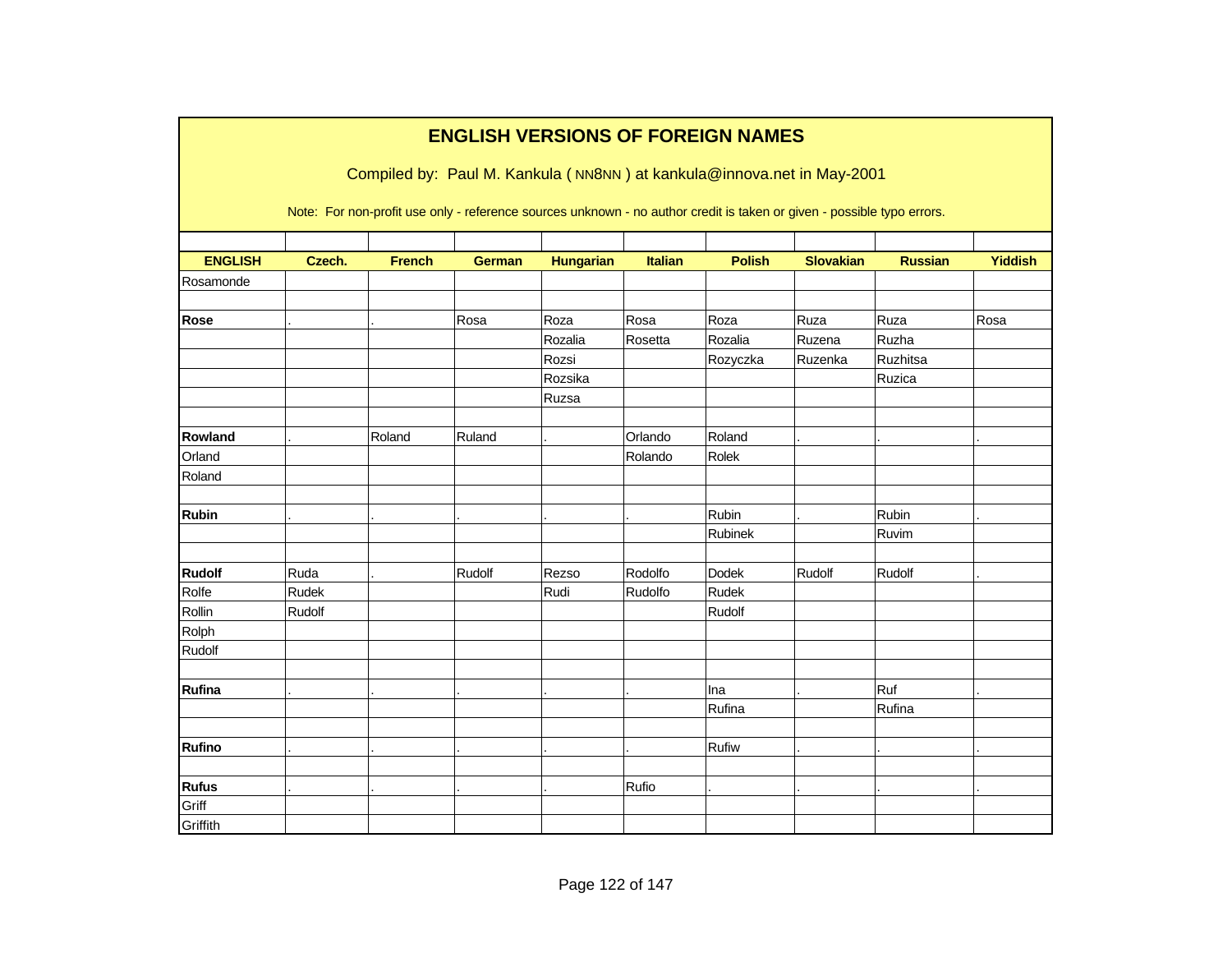|                |             |               | <b>ENGLISH VERSIONS OF FOREIGN NAMES</b>                                                                               |                  |                |               |           |                |                |
|----------------|-------------|---------------|------------------------------------------------------------------------------------------------------------------------|------------------|----------------|---------------|-----------|----------------|----------------|
|                |             |               |                                                                                                                        |                  |                |               |           |                |                |
|                |             |               | Compiled by: Paul M. Kankula (NN8NN) at kankula@innova.net in May-2001                                                 |                  |                |               |           |                |                |
|                |             |               | Note: For non-profit use only - reference sources unknown - no author credit is taken or given - possible typo errors. |                  |                |               |           |                |                |
| <b>ENGLISH</b> | Czech.      | <b>French</b> | <b>German</b>                                                                                                          | <b>Hungarian</b> | <b>Italian</b> | <b>Polish</b> | Slovakian | <b>Russian</b> | <b>Yiddish</b> |
| <b>Rupert</b>  |             | Robers        | Rudbert                                                                                                                |                  | Ruberto        |               | Rupert    |                |                |
| Robert         |             | Rupert        | Ruprecht                                                                                                               |                  | Ruperto        |               |           |                |                |
| <b>Russell</b> |             |               |                                                                                                                        |                  | Rosario        |               |           |                |                |
| <b>Ruth</b>    |             |               | Ruth                                                                                                                   |                  |                | Rut           | Rut       | Ruta           | Ruth           |
| Rue            |             |               |                                                                                                                        |                  |                | Ruta          |           |                |                |
| Ruthia         |             |               |                                                                                                                        |                  |                | Rutka         |           |                |                |
| Ruthie         |             |               |                                                                                                                        |                  |                |               |           |                |                |
| <b>Saba</b>    |             |               |                                                                                                                        |                  |                | Saba          | Saba      |                |                |
|                |             |               |                                                                                                                        |                  |                | Sabcia        |           |                |                |
|                |             |               |                                                                                                                        |                  |                | Sabinka       |           |                |                |
|                |             |               |                                                                                                                        |                  |                | Sabka         |           |                |                |
| <b>Sabin</b>   | <b>Bina</b> | Sabine        | Sabine                                                                                                                 |                  | Sabina         | Sabcia        | Sabina    | Sabina         |                |
| Sabia          | Sabina      |               |                                                                                                                        |                  | Sabino         | Sabina        |           | Savina         |                |
| Sabina         |             |               |                                                                                                                        |                  |                | Sabinka       |           |                |                |
|                |             |               |                                                                                                                        |                  |                | Sabka         |           |                |                |
| <b>Sabinus</b> |             |               |                                                                                                                        |                  | Sabino         |               |           |                |                |
| <b>Sally</b>   |             | Sari          | Sara                                                                                                                   | Sara             | Sara           | Sala          |           | Sara           | Sarah          |
| Sadie          |             |               |                                                                                                                        | Sari             |                | Salcia        |           | Sarka          |                |
| Sarah          |             |               |                                                                                                                        | Sarika           |                | Salomea       |           | Sarochka       |                |
| Sari           |             |               |                                                                                                                        | Sarolta          |                |               |           | Sarra          |                |
|                |             |               |                                                                                                                        | Sasa             |                |               |           |                |                |
|                |             |               |                                                                                                                        |                  |                |               |           |                |                |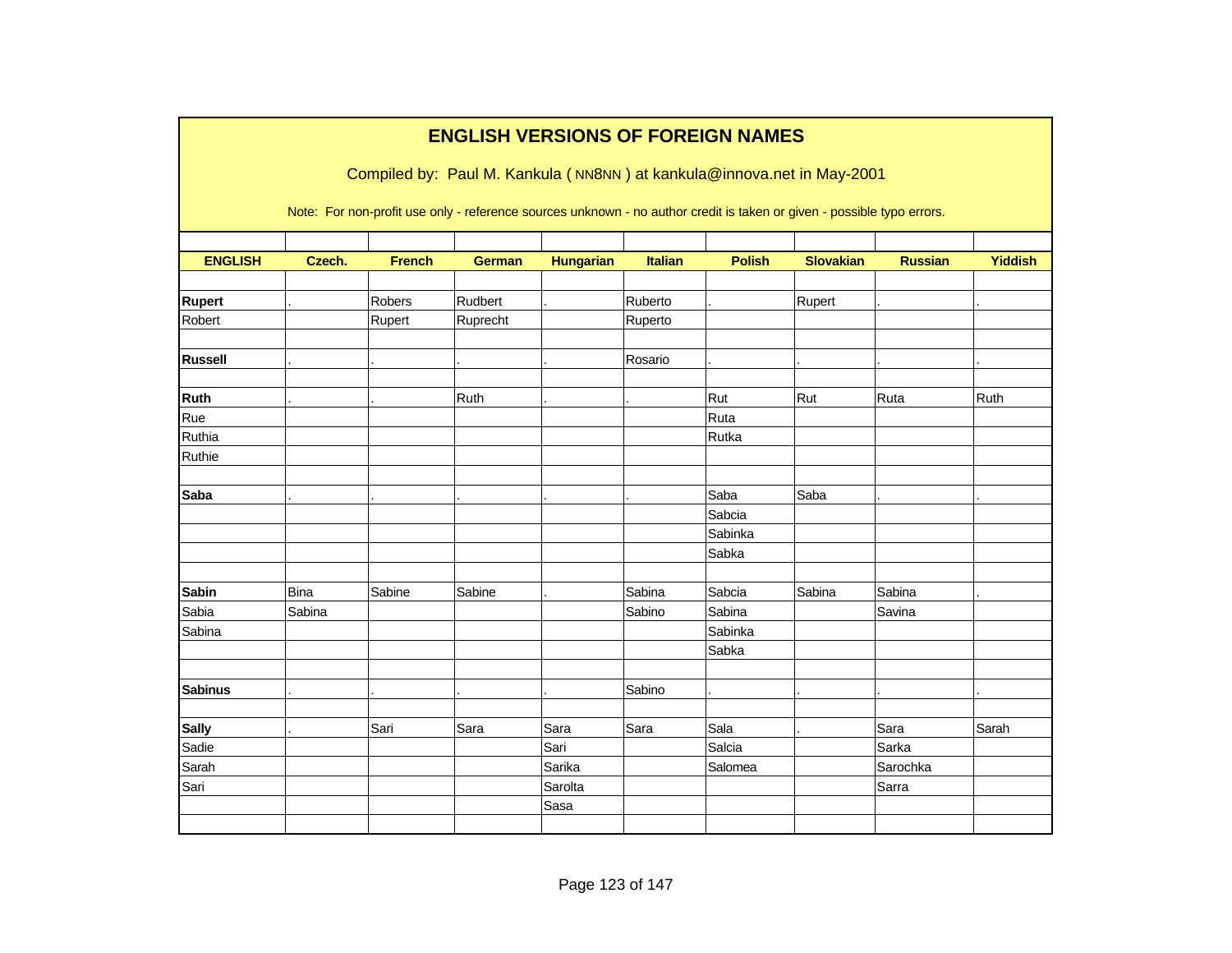|                |         |               | <b>ENGLISH VERSIONS OF FOREIGN NAMES</b> |                  |                |               | Compiled by: Paul M. Kankula (NN8NN) at kankula@innova.net in May-2001                                                 |                |                |
|----------------|---------|---------------|------------------------------------------|------------------|----------------|---------------|------------------------------------------------------------------------------------------------------------------------|----------------|----------------|
|                |         |               |                                          |                  |                |               | Note: For non-profit use only - reference sources unknown - no author credit is taken or given - possible typo errors. |                |                |
| <b>ENGLISH</b> | Czech.  | <b>French</b> | <b>German</b>                            | <b>Hungarian</b> | <b>Italian</b> | <b>Polish</b> | <b>Slovakian</b>                                                                                                       | <b>Russian</b> | <b>Yiddish</b> |
| <b>Salomon</b> |         |               |                                          |                  |                | Salek         |                                                                                                                        |                |                |
|                |         |               |                                          |                  |                | Salomon       |                                                                                                                        |                |                |
|                |         |               |                                          |                  |                |               |                                                                                                                        |                |                |
| <b>Samson</b>  | Sampson |               |                                          |                  | Sansone        |               | Sampson                                                                                                                | Samson         |                |
| Sampson        | Samson  |               |                                          |                  |                |               | Samson                                                                                                                 | Samsonka       |                |
|                |         |               |                                          |                  |                |               |                                                                                                                        | Samsonushka    |                |
|                |         |               |                                          |                  |                |               |                                                                                                                        |                |                |
| <b>Samuel</b>  | Samko   | Samuel        | Sanuel                                   | Samu             | Salvatore      | Samek         | Samko                                                                                                                  | Samiylo        | Schmuel        |
| Sammel         | Samuel  |               |                                          | Samuel           | Samuele        | Samuel        | Samo                                                                                                                   | Samoylo        | Shemuel        |
| Sammy          |         |               |                                          |                  |                |               | Samuel                                                                                                                 | Samuel         | Shmiel         |
| Sem            |         |               |                                          |                  |                |               |                                                                                                                        | Samuil         |                |
| Shem           |         |               |                                          |                  |                |               |                                                                                                                        | Samvel         |                |
| <b>Sandra</b>  | Sanndra |               |                                          |                  |                |               |                                                                                                                        | Sandra         |                |
|                | Sasko   |               |                                          |                  |                |               |                                                                                                                        | Sasha          |                |
|                |         |               |                                          |                  |                |               |                                                                                                                        |                |                |
| <b>Sara</b>    |         | Sara          | Sarah                                    | Sara             | Sara           |               |                                                                                                                        | Sara           | Sarah          |
|                |         |               |                                          | Sari             |                |               |                                                                                                                        | Sarka          | Sura           |
|                |         |               |                                          | Sarika           |                |               |                                                                                                                        | Sarochka       |                |
|                |         |               |                                          | Sarolta          |                |               |                                                                                                                        | Sarra          |                |
|                |         |               |                                          | Sasa             |                |               |                                                                                                                        |                |                |
|                |         |               |                                          |                  |                |               |                                                                                                                        |                |                |
| <b>Sarah</b>   |         | Sara          | Sara                                     | Sara             |                | Sala          | Sara                                                                                                                   | Sara           |                |
| Sadie          |         | Sarotte       |                                          | Sari             |                | Salcia        |                                                                                                                        | Sarka          |                |
| Saida          |         | Zaidee        |                                          | Sarika           |                | Salomea       |                                                                                                                        | Sarochka       |                |
| Sally          |         |               |                                          | Sarolta          |                |               |                                                                                                                        | Sarra          |                |
| Sara           |         |               |                                          | Sasa             |                |               |                                                                                                                        |                |                |
| Sari           |         |               |                                          |                  |                |               |                                                                                                                        |                |                |
|                |         |               |                                          |                  |                |               |                                                                                                                        |                |                |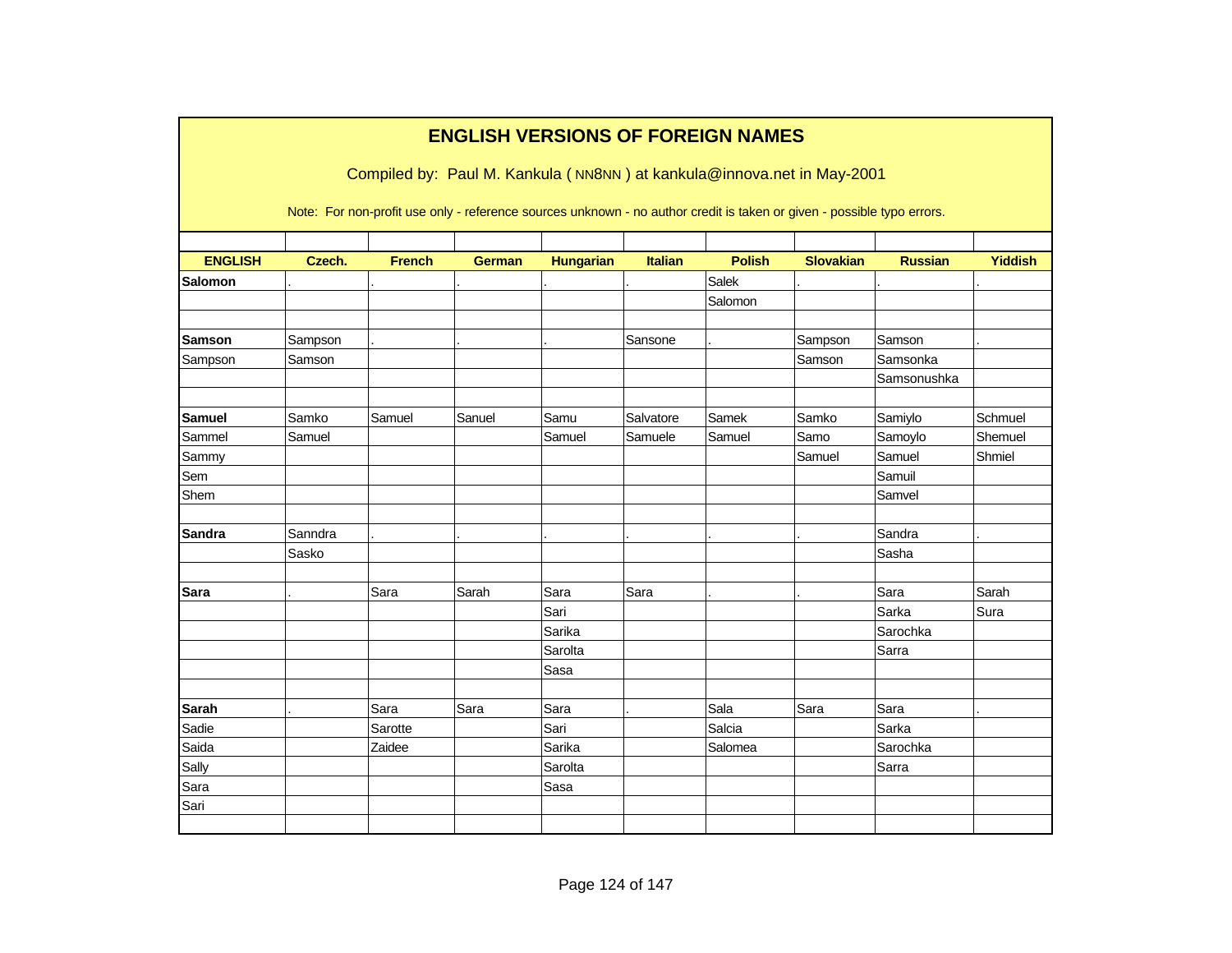|                  |        |                | <b>ENGLISH VERSIONS OF FOREIGN NAMES</b>                                                                                                                                                         |                  |                |               |                  |                |                |
|------------------|--------|----------------|--------------------------------------------------------------------------------------------------------------------------------------------------------------------------------------------------|------------------|----------------|---------------|------------------|----------------|----------------|
|                  |        |                | Compiled by: Paul M. Kankula (NN8NN) at kankula@innova.net in May-2001<br>Note: For non-profit use only - reference sources unknown - no author credit is taken or given - possible typo errors. |                  |                |               |                  |                |                |
| <b>ENGLISH</b>   | Czech. | <b>French</b>  | <b>German</b>                                                                                                                                                                                    | <b>Hungarian</b> | <b>Italian</b> | <b>Polish</b> | <b>Slovakian</b> | <b>Russian</b> | <b>Yiddish</b> |
| <b>Saturnin</b>  |        |                |                                                                                                                                                                                                  |                  |                | Satek         |                  |                |                |
|                  |        |                |                                                                                                                                                                                                  |                  |                | Saturnin      |                  |                |                |
|                  |        |                |                                                                                                                                                                                                  |                  |                | Satus         |                  |                |                |
| Saul             |        |                | Shul                                                                                                                                                                                             | Saul             |                |               |                  | Saul           |                |
| Solly            |        |                |                                                                                                                                                                                                  |                  |                |               |                  |                |                |
| <b>Sebastian</b> |        | <b>Bastien</b> | Bastian                                                                                                                                                                                          | Sebestyen        | <b>Basto</b>   | <b>Bastek</b> |                  | Seva           |                |
| Seba             |        | Sebastien      |                                                                                                                                                                                                  | Sebo             | Sebastiano     | Janek         |                  | Sevastian      |                |
| <b>Sebastes</b>  |        |                |                                                                                                                                                                                                  |                  |                | Sebastian     |                  | Sevastiyan     |                |
| Sib              |        |                |                                                                                                                                                                                                  |                  |                |               |                  | Sevastyan      |                |
|                  |        |                |                                                                                                                                                                                                  |                  |                |               |                  | Sevastyasha    |                |
|                  |        |                |                                                                                                                                                                                                  |                  |                |               |                  | Sevka          |                |
| <b>Serafin</b>   |        |                |                                                                                                                                                                                                  |                  |                | Finek         |                  | Fima           |                |
| Seraph           |        |                |                                                                                                                                                                                                  |                  |                | Serafin       |                  | Fimka          |                |
|                  |        |                |                                                                                                                                                                                                  |                  |                | Serafinek     |                  | Serafim        |                |
|                  |        |                |                                                                                                                                                                                                  |                  |                | Seraphin      |                  | Serafimushka   |                |
|                  |        |                |                                                                                                                                                                                                  |                  |                |               |                  | Serafym        |                |
|                  |        |                |                                                                                                                                                                                                  |                  |                |               |                  | Sima           |                |
|                  |        |                |                                                                                                                                                                                                  |                  |                |               |                  | Simka          |                |
|                  |        |                |                                                                                                                                                                                                  |                  |                |               |                  |                |                |
| <b>Serafina</b>  |        |                |                                                                                                                                                                                                  |                  |                | Fina          |                  | Fima           |                |
|                  |        |                |                                                                                                                                                                                                  |                  |                | Ina           |                  | Fimka          |                |
|                  |        |                |                                                                                                                                                                                                  |                  |                | Serafina      |                  | Fimochka       |                |
|                  |        |                |                                                                                                                                                                                                  |                  |                | Seraphine     |                  | Serafima       |                |
|                  |        |                |                                                                                                                                                                                                  |                  |                |               |                  | Serafimushka   |                |
|                  |        |                |                                                                                                                                                                                                  |                  |                |               |                  | Serafyma       |                |
|                  |        |                |                                                                                                                                                                                                  |                  |                |               |                  | Sima           |                |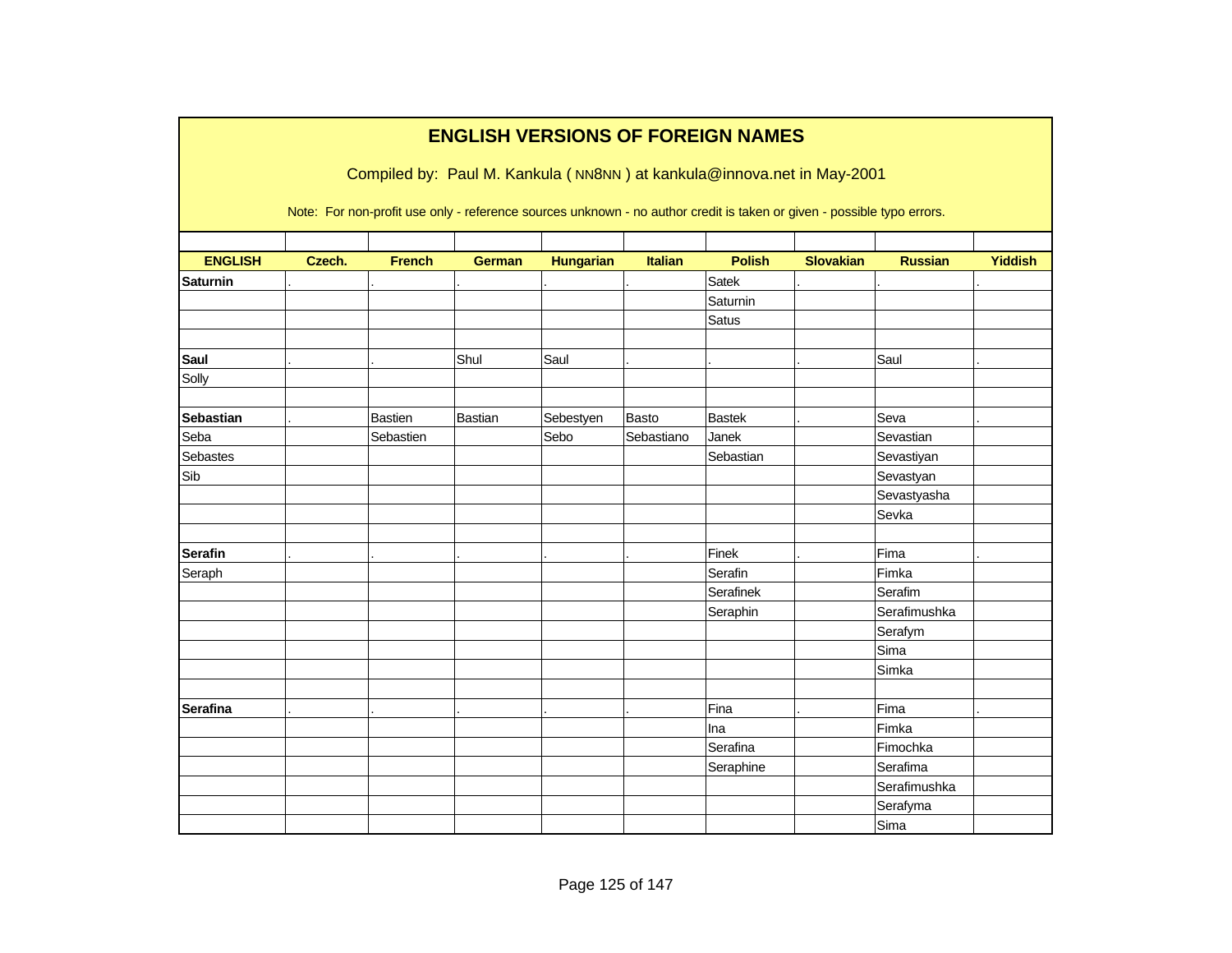|                   |        |               |               |                  |                | <b>ENGLISH VERSIONS OF FOREIGN NAMES</b>                                                                               |                  |                |                |
|-------------------|--------|---------------|---------------|------------------|----------------|------------------------------------------------------------------------------------------------------------------------|------------------|----------------|----------------|
|                   |        |               |               |                  |                | Compiled by: Paul M. Kankula (NN8NN) at kankula@innova.net in May-2001                                                 |                  |                |                |
|                   |        |               |               |                  |                |                                                                                                                        |                  |                |                |
|                   |        |               |               |                  |                | Note: For non-profit use only - reference sources unknown - no author credit is taken or given - possible typo errors. |                  |                |                |
|                   |        |               |               |                  |                |                                                                                                                        |                  |                |                |
| <b>ENGLISH</b>    | Czech. | <b>French</b> | <b>German</b> | <b>Hungarian</b> | <b>Italian</b> | <b>Polish</b>                                                                                                          | <b>Slovakian</b> | <b>Russian</b> | <b>Yiddish</b> |
|                   |        |               |               |                  |                |                                                                                                                        |                  | Simka          |                |
|                   |        |               |               |                  |                |                                                                                                                        |                  | Simochka       |                |
|                   |        |               |               |                  |                |                                                                                                                        |                  |                |                |
| <b>Seraphinus</b> |        |               |               |                  | Serafino       |                                                                                                                        |                  |                |                |
|                   |        |               |               |                  |                |                                                                                                                        |                  |                |                |
| <b>Sergius</b>    |        |               |               |                  |                | Serg                                                                                                                   |                  | Serezha        |                |
| Sargent           |        |               |               |                  |                | Sergiusz                                                                                                               |                  | Serezhenka     |                |
| Serge             |        |               |               |                  |                | Sergiuszek                                                                                                             |                  | Serezhka       |                |
| Sergeant          |        |               |               |                  |                | Sewek                                                                                                                  |                  | Serezhka       |                |
|                   |        |               |               |                  |                |                                                                                                                        |                  | Serge          |                |
|                   |        |               |               |                  |                |                                                                                                                        |                  | Sergea         |                |
|                   |        |               |               |                  |                |                                                                                                                        |                  | Sergey         |                |
|                   |        |               |               |                  |                |                                                                                                                        |                  | Sergeyka       |                |
|                   |        |               |               |                  |                |                                                                                                                        |                  | Sergi          |                |
|                   |        |               |               |                  |                |                                                                                                                        |                  | Sergo          |                |
|                   |        |               |               |                  |                |                                                                                                                        |                  | Sergu          |                |
|                   |        |               |               |                  |                |                                                                                                                        |                  | Sergunya       |                |
|                   |        |               |               |                  |                |                                                                                                                        |                  | Serhiy         |                |
|                   |        |               |               |                  |                |                                                                                                                        |                  | Serhiyko       |                |
|                   |        |               |               |                  |                |                                                                                                                        |                  | Serzh          |                |
|                   |        |               |               |                  |                |                                                                                                                        |                  | Ssergie        |                |
|                   |        |               |               |                  |                |                                                                                                                        |                  | Syarhey        |                |
|                   |        |               |               |                  |                |                                                                                                                        |                  |                |                |
| <b>Sever</b>      |        |               |               |                  |                | Erek                                                                                                                   |                  |                |                |
|                   |        |               |               |                  |                | Sewcio                                                                                                                 |                  |                |                |
|                   |        |               |               |                  |                | Sewek                                                                                                                  |                  |                |                |
|                   |        |               |               |                  |                | Sewer                                                                                                                  |                  |                |                |
|                   |        |               |               |                  |                | Seweryn                                                                                                                |                  |                |                |
|                   |        |               |               |                  |                |                                                                                                                        |                  |                |                |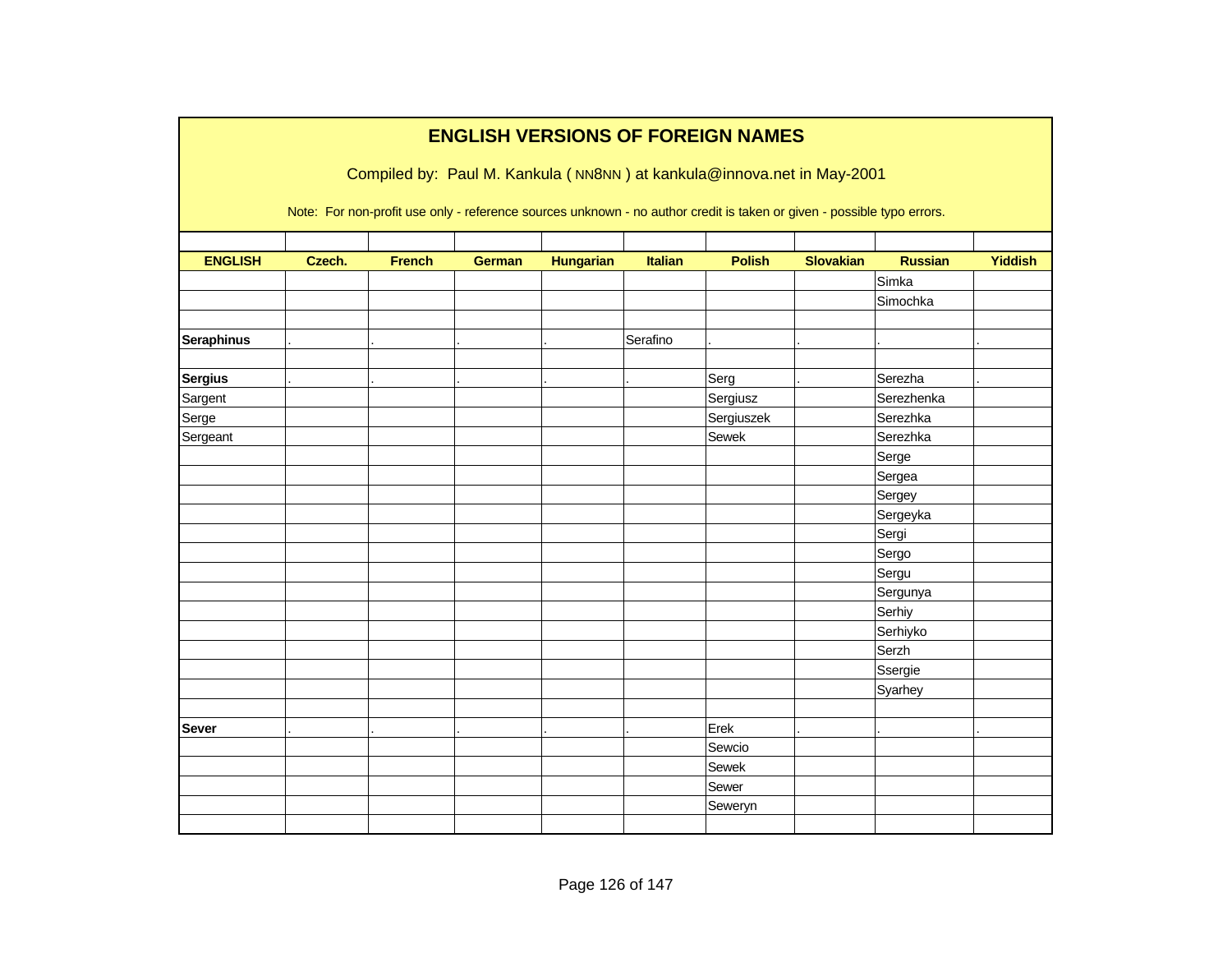|                  |         |               | <b>ENGLISH VERSIONS OF FOREIGN NAMES</b>                                                                               |                  |                |               |                  |                |                |
|------------------|---------|---------------|------------------------------------------------------------------------------------------------------------------------|------------------|----------------|---------------|------------------|----------------|----------------|
|                  |         |               | Compiled by: Paul M. Kankula (NN8NN) at kankula@innova.net in May-2001                                                 |                  |                |               |                  |                |                |
|                  |         |               | Note: For non-profit use only - reference sources unknown - no author credit is taken or given - possible typo errors. |                  |                |               |                  |                |                |
| <b>ENGLISH</b>   | Czech.  | <b>French</b> | <b>German</b>                                                                                                          | <b>Hungarian</b> | <b>Italian</b> | <b>Polish</b> | <b>Slovakian</b> | <b>Russian</b> | <b>Yiddish</b> |
| <b>Severin</b>   | Severa  |               |                                                                                                                        |                  |                | Sewcio        | Severin          | Severin        |                |
|                  | Severin |               |                                                                                                                        |                  |                | Sewek         |                  | Severyn        |                |
|                  |         |               |                                                                                                                        |                  |                | Sewer         |                  |                |                |
|                  |         |               |                                                                                                                        |                  |                | Seweryn       |                  |                |                |
|                  |         |               |                                                                                                                        |                  |                | Sewus         |                  |                |                |
|                  |         |               |                                                                                                                        |                  |                |               |                  |                |                |
| <b>Severina</b>  |         |               |                                                                                                                        |                  |                | Sewera        |                  | Severina       |                |
|                  |         |               |                                                                                                                        |                  |                | Seweryna      |                  | Severyna       |                |
|                  |         |               |                                                                                                                        |                  |                | Sewka         |                  |                |                |
|                  |         |               |                                                                                                                        |                  |                |               |                  |                |                |
| <b>Severinus</b> |         |               |                                                                                                                        |                  | Severino       |               |                  |                |                |
|                  |         |               |                                                                                                                        |                  |                |               |                  |                |                |
| <b>Severus</b>   |         |               |                                                                                                                        |                  | Severo         | Sewery        |                  |                |                |
|                  |         |               |                                                                                                                        |                  |                |               |                  |                |                |
| <b>Sholem</b>    |         |               |                                                                                                                        |                  |                | <b>Szolek</b> |                  | Sholom         |                |
|                  |         |               |                                                                                                                        |                  |                | Szolem        |                  |                |                |
|                  |         |               |                                                                                                                        |                  |                |               |                  |                |                |
| <b>Sibyl</b>     |         | Sibelle       | Sibylle                                                                                                                |                  | Sibila         | Sibila        | Sibla            | Sivilla        |                |
| Sibella          |         |               |                                                                                                                        |                  |                | Sibilla       |                  |                |                |
| Sivilla          |         |               |                                                                                                                        |                  |                |               |                  |                |                |
| Sybilla          |         |               |                                                                                                                        |                  |                |               |                  |                |                |
| <b>Sidney</b>    |         |               |                                                                                                                        |                  |                |               | Zdenko           |                |                |
| Si               |         |               |                                                                                                                        |                  |                |               | Zdeno            |                |                |
| Sid              |         |               |                                                                                                                        |                  |                |               |                  |                |                |
| Sidon            |         |               |                                                                                                                        |                  |                |               |                  |                |                |
| Sie              |         |               |                                                                                                                        |                  |                |               |                  |                |                |
| Sydney           |         |               |                                                                                                                        |                  |                |               |                  |                |                |
| Sydny            |         |               |                                                                                                                        |                  |                |               |                  |                |                |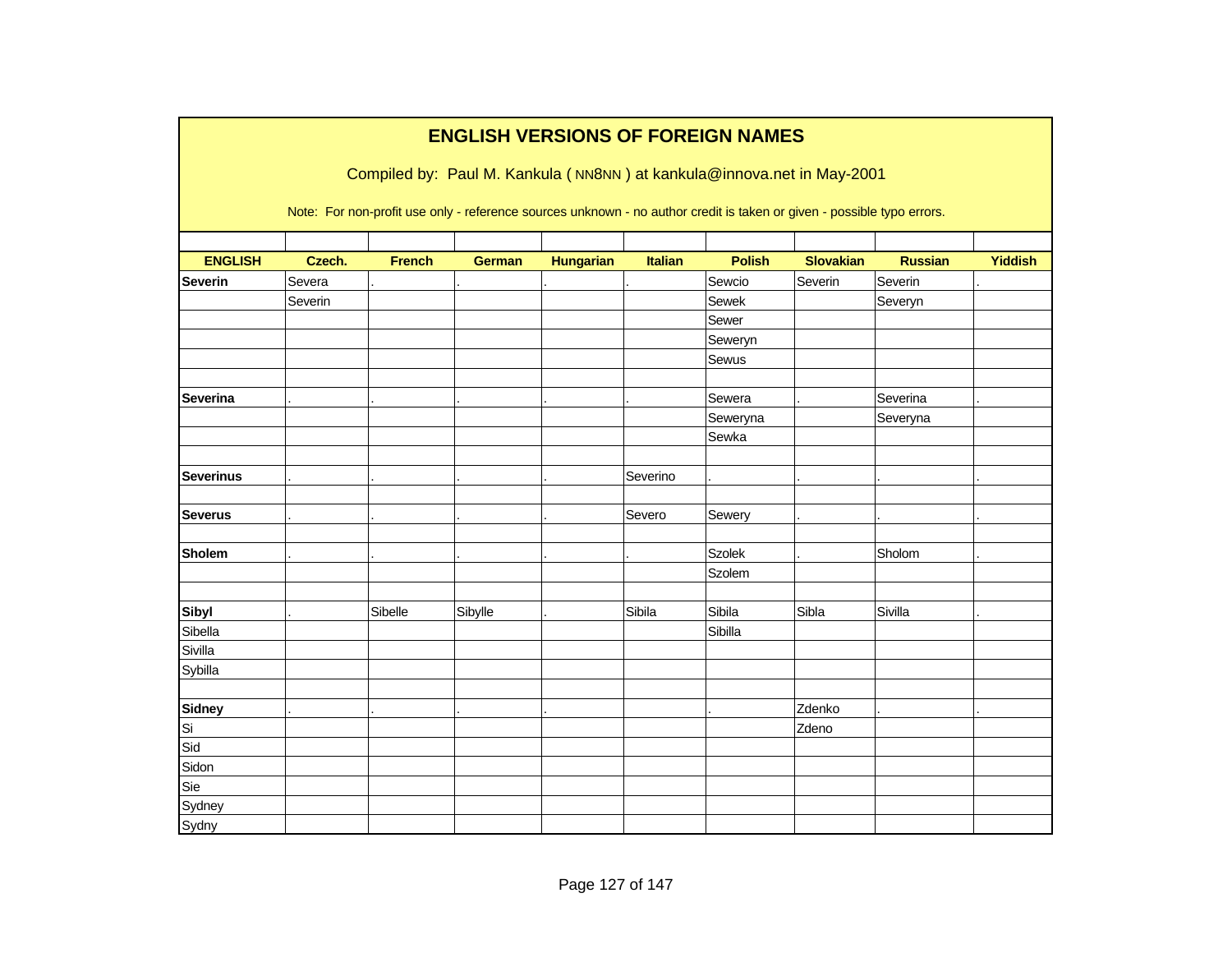|                 |         |               | <b>ENGLISH VERSIONS OF FOREIGN NAMES</b>                                                                               |                  |                |               |                  |                |                |
|-----------------|---------|---------------|------------------------------------------------------------------------------------------------------------------------|------------------|----------------|---------------|------------------|----------------|----------------|
|                 |         |               | Compiled by: Paul M. Kankula (NN8NN) at kankula@innova.net in May-2001                                                 |                  |                |               |                  |                |                |
|                 |         |               | Note: For non-profit use only - reference sources unknown - no author credit is taken or given - possible typo errors. |                  |                |               |                  |                |                |
| <b>ENGLISH</b>  | Czech.  | <b>French</b> | <b>German</b>                                                                                                          | <b>Hungarian</b> | <b>Italian</b> | <b>Polish</b> | <b>Slovakian</b> | <b>Russian</b> | <b>Yiddish</b> |
|                 |         |               |                                                                                                                        |                  |                |               |                  |                |                |
| <b>Sigfried</b> |         | Sigfroi       | Siegfried                                                                                                              |                  | Sigefriedo     | Fred          | Sigfrid          |                |                |
| Siegfried       |         |               | Sigfrid                                                                                                                |                  |                | Zygfryd       |                  |                |                |
| Sig             |         |               |                                                                                                                        |                  |                | Zygi          |                  |                |                |
| Sigfrid         |         |               |                                                                                                                        |                  |                |               |                  |                |                |
| Singefrid       |         |               |                                                                                                                        |                  |                |               |                  |                |                |
| Sigmund         | Zykmund | Sigismond     | Sigismund                                                                                                              | Zsiga            | Sigismondo     | Zygi          |                  | Sigizmund      |                |
| Sigismund       |         |               | Sigmund                                                                                                                | Zsigmond         | Sismondo       | Zygmunt       |                  |                |                |
| Sigmond         |         |               |                                                                                                                        |                  |                | Zygmuntek     |                  |                |                |
| Zigimond        |         |               |                                                                                                                        |                  |                | Zygmus        |                  |                |                |
| Zigmon          |         |               |                                                                                                                        |                  |                | Zymek         |                  |                |                |
| Simone          |         |               |                                                                                                                        | Simeon           | Simeon         | Symeon        | Simeon           | Sema           |                |
|                 |         |               |                                                                                                                        | Simi             |                | Symok         |                  | Semen          |                |
|                 |         |               |                                                                                                                        | Simon            |                |               |                  | Semka          |                |
|                 |         |               |                                                                                                                        |                  |                |               |                  | Semtso         |                |
|                 |         |               |                                                                                                                        |                  |                |               |                  | Sena           |                |
|                 |         |               |                                                                                                                        |                  |                |               |                  | Senka          |                |
|                 |         |               |                                                                                                                        |                  |                |               |                  | Senya          |                |
|                 |         |               |                                                                                                                        |                  |                |               |                  | Senyushka      |                |
|                 |         |               |                                                                                                                        |                  |                |               |                  | Simeon         |                |
|                 |         |               |                                                                                                                        |                  |                |               |                  | Syamen         |                |
| <b>Simon</b>    | Sima    | Simeon        | Simon                                                                                                                  | Simeon           | Simone         | Szymcio       | Simeon           | Simeon         | Shimon         |
|                 | Simon   | Simion        |                                                                                                                        | Simi             |                | <b>Szymek</b> |                  |                |                |
|                 |         |               |                                                                                                                        | Simon            |                | Szymon        |                  |                |                |
|                 |         |               |                                                                                                                        |                  |                |               |                  |                |                |
| <b>Sixtus</b>   |         |               |                                                                                                                        |                  | Sisto          |               |                  |                |                |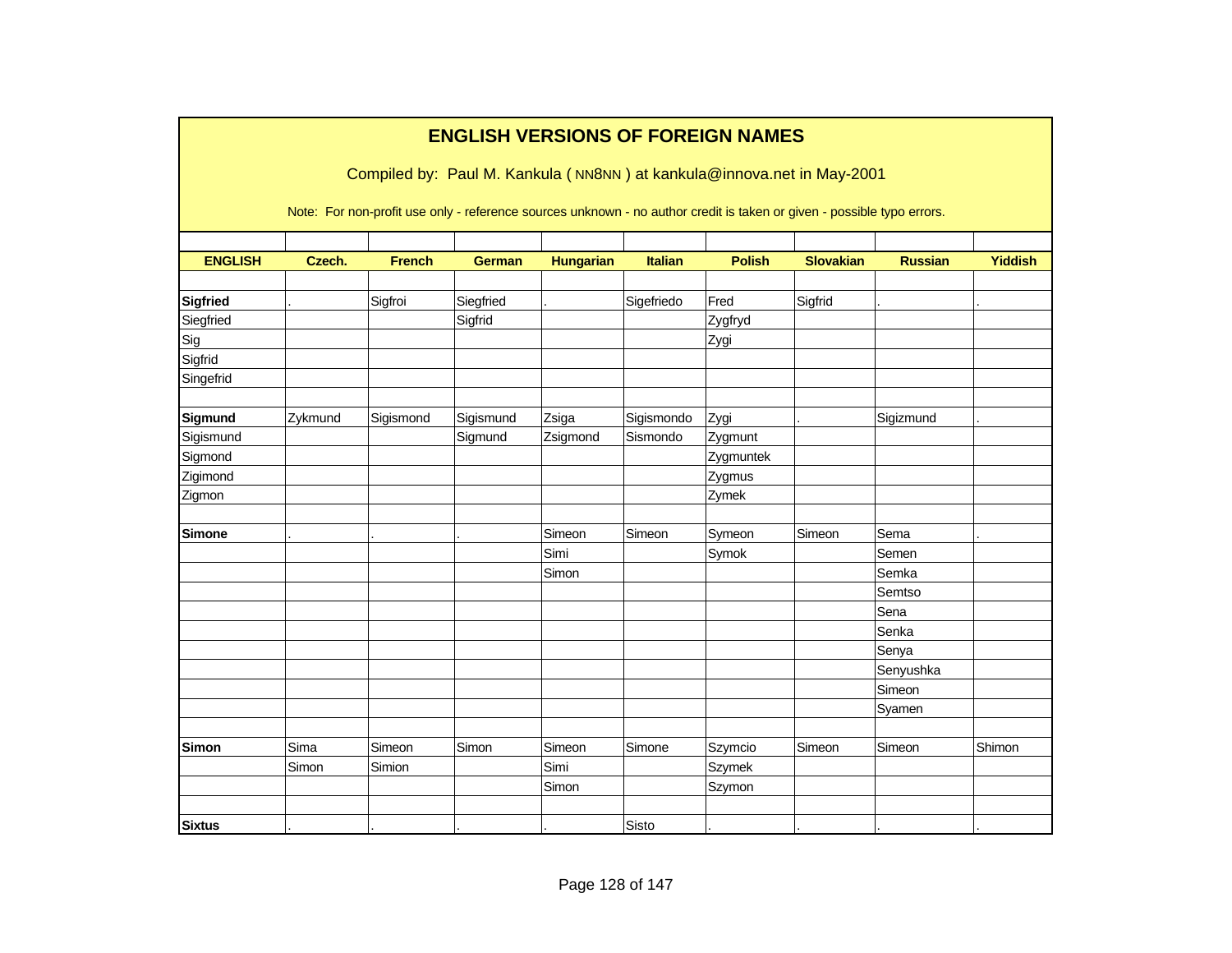|                |         |               |               |                  |                | <b>ENGLISH VERSIONS OF FOREIGN NAMES</b>                                                                               |                  |                |                |
|----------------|---------|---------------|---------------|------------------|----------------|------------------------------------------------------------------------------------------------------------------------|------------------|----------------|----------------|
|                |         |               |               |                  |                | Compiled by: Paul M. Kankula (NN8NN) at kankula@innova.net in May-2001                                                 |                  |                |                |
|                |         |               |               |                  |                |                                                                                                                        |                  |                |                |
|                |         |               |               |                  |                | Note: For non-profit use only - reference sources unknown - no author credit is taken or given - possible typo errors. |                  |                |                |
|                |         |               |               |                  |                |                                                                                                                        |                  |                |                |
| <b>ENGLISH</b> | Czech.  | <b>French</b> | <b>German</b> | <b>Hungarian</b> | <b>Italian</b> | <b>Polish</b>                                                                                                          | <b>Slovakian</b> | <b>Russian</b> | <b>Yiddish</b> |
|                |         |               |               |                  |                |                                                                                                                        |                  |                |                |
| Solomon        |         | Salaun        | Salomo        | Salamon          | Salomone       | Salamen                                                                                                                |                  | Solomon        | Schlomo        |
| Salom          |         | Salomon       |               |                  |                |                                                                                                                        |                  | Solomonchik    | Shelomoh       |
| Salome         |         |               |               |                  |                |                                                                                                                        |                  | Solomonushka   | Shlomo         |
| Selim          |         |               |               |                  |                |                                                                                                                        |                  | Solomoshka     | Solomon        |
|                |         |               |               |                  |                |                                                                                                                        |                  |                |                |
| Solveig        |         |               |               |                  |                |                                                                                                                        |                  | Solveyga       |                |
| Sonia          | Sona    |               |               |                  |                |                                                                                                                        |                  | Sonechka       |                |
|                | Sonia   |               |               |                  |                |                                                                                                                        |                  | Sonka          |                |
|                | Sonicka |               |               |                  |                |                                                                                                                        |                  |                |                |
|                |         |               |               |                  |                |                                                                                                                        |                  | Sonya          |                |
| Sophia         | Zofie   | Sophie        | Sophie        | Zsofi            | Sofia          | Zocha                                                                                                                  | Sofia            | Sofa           |                |
| Sophie         | Zofinka |               |               | Zsofia           |                | Zofia                                                                                                                  | Zofia            | Sofia          |                |
| Sophronia      | Zofka   |               |               | Zsofika          |                | Zofia                                                                                                                  | Zofka            | Sofiya         |                |
| Sunya          |         |               |               |                  |                | Zosha                                                                                                                  |                  | Sofiyka        |                |
|                |         |               |               |                  |                | Zosia                                                                                                                  |                  | Sofka          |                |
|                |         |               |               |                  |                | Zosinek                                                                                                                |                  | Sofochka       |                |
|                |         |               |               |                  |                |                                                                                                                        |                  | Sofya          |                |
|                |         |               |               |                  |                |                                                                                                                        |                  | Sonechka       |                |
|                |         |               |               |                  |                |                                                                                                                        |                  | Sonia          |                |
|                |         |               |               |                  |                |                                                                                                                        |                  | Sonya          |                |
|                |         |               |               |                  |                |                                                                                                                        |                  | Sonyukha       |                |
|                |         |               |               |                  |                |                                                                                                                        |                  | Sonyura        |                |
|                |         |               |               |                  |                |                                                                                                                        |                  | Sonyusha       |                |
|                |         |               |               |                  |                |                                                                                                                        |                  |                |                |
| <b>Sophron</b> |         |               |               |                  |                | Sofek                                                                                                                  |                  | Safron         |                |
|                |         |               |               |                  |                | Sofron                                                                                                                 |                  | Sofron         |                |
|                |         |               |               |                  |                |                                                                                                                        |                  | Sofroniy       |                |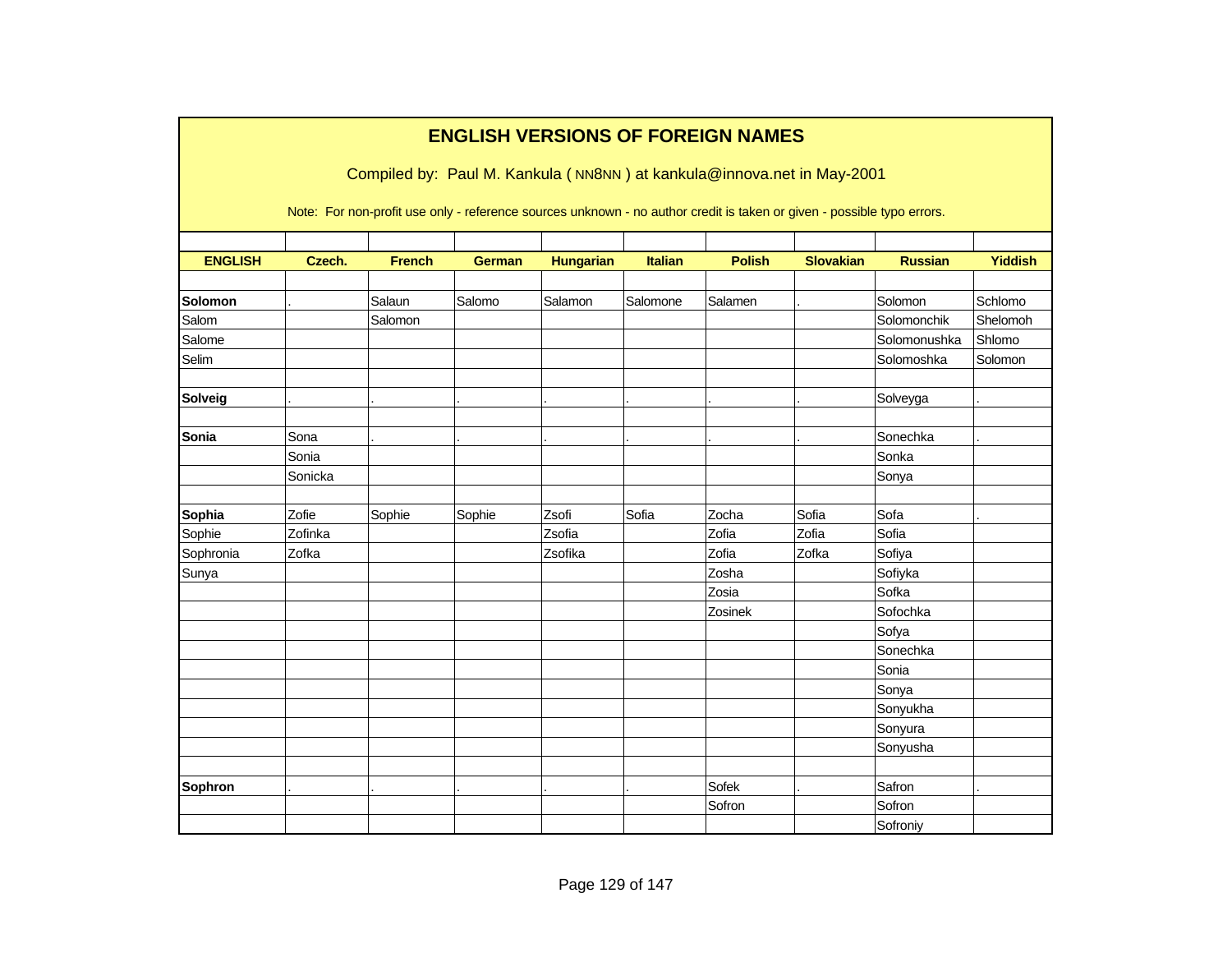|                                  |                   |                                                                                                                                                                                                  | <b>ENGLISH VERSIONS OF FOREIGN NAMES</b> |                  |                |                |                  |                 |                |
|----------------------------------|-------------------|--------------------------------------------------------------------------------------------------------------------------------------------------------------------------------------------------|------------------------------------------|------------------|----------------|----------------|------------------|-----------------|----------------|
|                                  |                   | Compiled by: Paul M. Kankula (NN8NN) at kankula@innova.net in May-2001<br>Note: For non-profit use only - reference sources unknown - no author credit is taken or given - possible typo errors. |                                          |                  |                |                |                  |                 |                |
| <b>ENGLISH</b>                   | Czech.            | <b>French</b>                                                                                                                                                                                    | <b>German</b>                            | <b>Hungarian</b> | <b>Italian</b> | <b>Polish</b>  | <b>Slovakian</b> | <b>Russian</b>  | <b>Yiddish</b> |
|                                  |                   |                                                                                                                                                                                                  |                                          |                  |                |                |                  | Soppon          |                |
|                                  |                   |                                                                                                                                                                                                  |                                          |                  |                |                |                  | Suprun          |                |
|                                  |                   |                                                                                                                                                                                                  |                                          |                  |                |                |                  |                 |                |
| <b>Stanislaus</b><br>Estanislaus | Stana<br>Stando   | <b>Stanislas</b>                                                                                                                                                                                 | Stanislau                                |                  | Stanislao      | Stanislaw      | Stanislav        | Slava<br>Slavik |                |
| Stan                             | Stanislav         |                                                                                                                                                                                                  |                                          |                  |                |                | Stanko           | Slavka          |                |
|                                  |                   |                                                                                                                                                                                                  |                                          |                  |                |                | Stano            |                 |                |
| <b>Stanislas</b>                 | Stanko            |                                                                                                                                                                                                  |                                          |                  |                |                |                  | Stanislav       |                |
| <b>Stanislus</b>                 |                   |                                                                                                                                                                                                  |                                          |                  |                |                |                  | Stanislaw       |                |
|                                  |                   |                                                                                                                                                                                                  |                                          |                  |                |                |                  | <b>Stas</b>     |                |
|                                  |                   |                                                                                                                                                                                                  |                                          |                  |                |                |                  | Stashko         |                |
|                                  |                   |                                                                                                                                                                                                  |                                          |                  |                |                |                  | Stasiy          |                |
|                                  |                   |                                                                                                                                                                                                  |                                          |                  |                |                |                  | Staska          |                |
| <b>Stanley</b>                   | Stana             | <b>Stanislas</b>                                                                                                                                                                                 | Stanislau                                |                  | Stanislao      | Stanislas      | Stanislav        | Slava           |                |
|                                  | Standa            |                                                                                                                                                                                                  |                                          |                  |                | Stanislaw      | Stanko           | Slavik          |                |
|                                  | <b>Stanislaus</b> |                                                                                                                                                                                                  |                                          |                  |                | <b>Stasiek</b> | Stano            | Slavka          |                |
|                                  | Stanislav         |                                                                                                                                                                                                  |                                          |                  |                | Stasio         |                  | Stanislav       |                |
|                                  | Stanko            |                                                                                                                                                                                                  |                                          |                  |                | <b>Staszek</b> |                  | <b>Stas</b>     |                |
|                                  |                   |                                                                                                                                                                                                  |                                          |                  |                |                |                  | Stashko         |                |
|                                  |                   |                                                                                                                                                                                                  |                                          |                  |                |                |                  | Stasiy          |                |
|                                  |                   |                                                                                                                                                                                                  |                                          |                  |                |                |                  | Staska          |                |
|                                  |                   |                                                                                                                                                                                                  |                                          |                  |                |                |                  |                 |                |
| <b>Stella</b>                    |                   |                                                                                                                                                                                                  | <b>Stella</b>                            |                  |                | Ela            |                  | Stella          |                |
|                                  |                   |                                                                                                                                                                                                  |                                          |                  |                | Stacha         |                  |                 |                |
|                                  |                   |                                                                                                                                                                                                  |                                          |                  |                | Stanislava     |                  |                 |                |
|                                  |                   |                                                                                                                                                                                                  |                                          |                  |                | Stella         |                  |                 |                |
|                                  |                   |                                                                                                                                                                                                  |                                          |                  |                |                |                  |                 |                |
| Stephania                        |                   | Etiennette                                                                                                                                                                                       | Stephanne                                |                  |                | Stefa          | Stefania         | Panya           |                |
| Stepania                         |                   | Stefanie                                                                                                                                                                                         |                                          |                  |                | Stefania       | Stefka           | Stefanida       |                |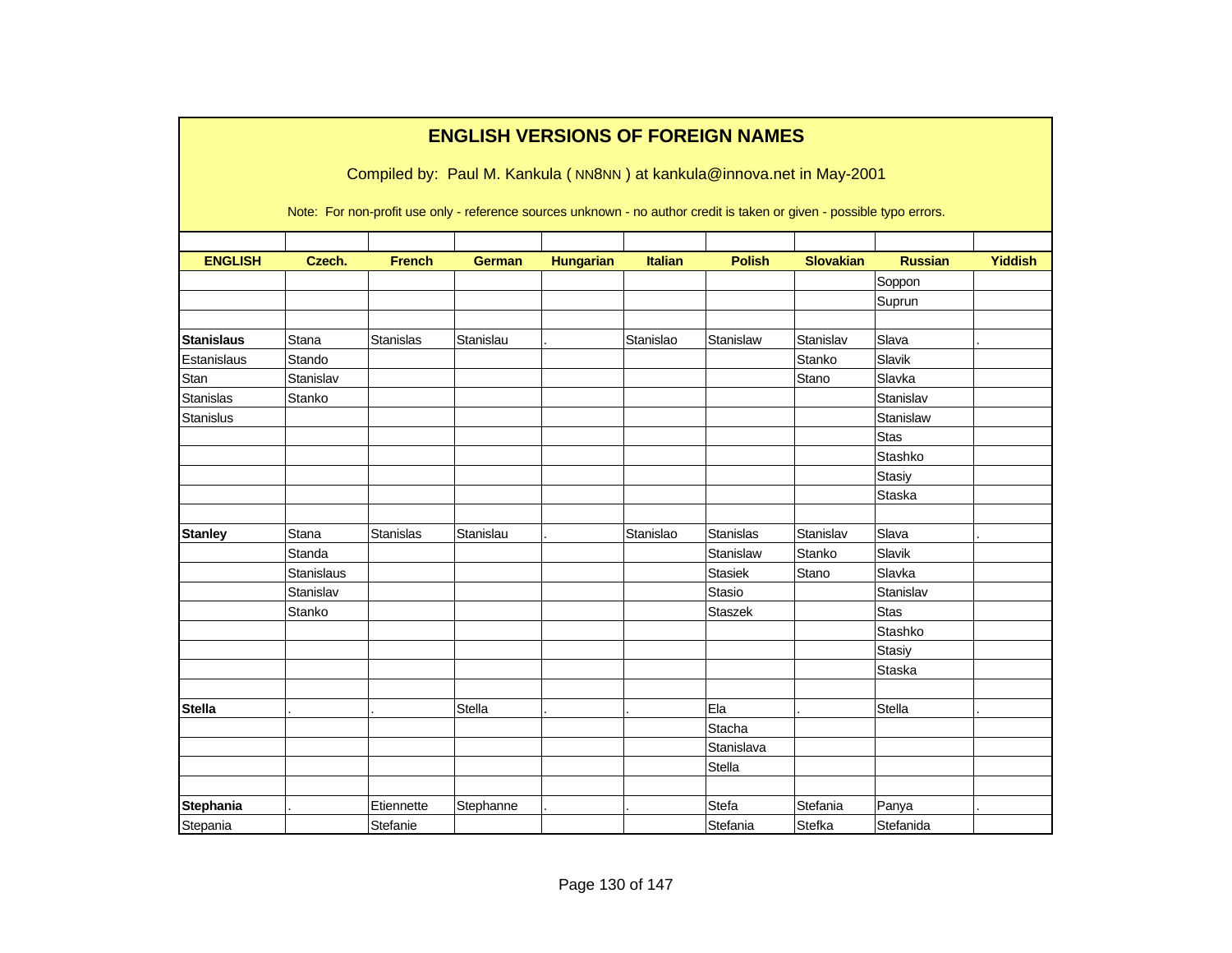|                |         |                                                                                                                        |                |                  |                | <b>ENGLISH VERSIONS OF FOREIGN NAMES</b> |                  |                |                |
|----------------|---------|------------------------------------------------------------------------------------------------------------------------|----------------|------------------|----------------|------------------------------------------|------------------|----------------|----------------|
|                |         | Compiled by: Paul M. Kankula (NN8NN) at kankula@innova.net in May-2001                                                 |                |                  |                |                                          |                  |                |                |
|                |         | Note: For non-profit use only - reference sources unknown - no author credit is taken or given - possible typo errors. |                |                  |                |                                          |                  |                |                |
|                |         |                                                                                                                        |                |                  |                |                                          |                  |                |                |
| <b>ENGLISH</b> | Czech.  | <b>French</b>                                                                                                          | <b>German</b>  | <b>Hungarian</b> | <b>Italian</b> | <b>Polish</b>                            | <b>Slovakian</b> | <b>Russian</b> | <b>Yiddish</b> |
| Stepanie       |         | Stephanie                                                                                                              |                |                  |                | Stefcia                                  |                  | Stefanyda      |                |
| Stepha         |         | Teinnette                                                                                                              |                |                  |                | <b>Stefka</b>                            |                  | Stekha         |                |
| Stephana       |         |                                                                                                                        |                |                  |                |                                          |                  | Stepa          |                |
| Stevena        |         |                                                                                                                        |                |                  |                |                                          |                  | Stepanida      |                |
| Teena          |         |                                                                                                                        |                |                  |                |                                          |                  | Stepanidochka  |                |
|                |         |                                                                                                                        |                |                  |                |                                          |                  | Stepanidushka  |                |
|                |         |                                                                                                                        |                |                  |                |                                          |                  | Stepanyda      |                |
|                |         |                                                                                                                        |                |                  |                |                                          |                  | Stesha         |                |
|                |         |                                                                                                                        |                |                  |                |                                          |                  | Steshka        |                |
| <b>Stephen</b> | Stefan  | Etiennette                                                                                                             | Stefan         | Isti             | Stefano        | Stefan                                   |                  | Stefan         |                |
| Steffen        | Stepan  | Tiennot                                                                                                                | <b>Steffel</b> | Istvan           |                | <b>Stefanek</b>                          |                  | Stefano        |                |
| <b>Steve</b>   | Stepka  |                                                                                                                        | Stephen        | Pisike           |                | Stefcio                                  |                  | Stenka         |                |
| Steven         |         |                                                                                                                        |                | Pista            |                | <b>Stefek</b>                            |                  | Stenya         |                |
|                |         |                                                                                                                        |                | Pisti            |                | Szczepan                                 |                  | Stepan         |                |
|                |         |                                                                                                                        |                | Pistuka          |                |                                          |                  | Stepanko       |                |
|                |         |                                                                                                                        |                | Pityu            |                |                                          |                  | Stepanushka    |                |
|                |         |                                                                                                                        |                |                  |                |                                          |                  | Stepanya       |                |
|                |         |                                                                                                                        |                |                  |                |                                          |                  | Stepka         |                |
|                |         |                                                                                                                        |                |                  |                |                                          |                  | Stepushka      |                |
|                |         |                                                                                                                        |                |                  |                |                                          |                  | Stepushok      |                |
|                |         |                                                                                                                        |                |                  |                |                                          |                  | Stetsko        |                |
|                |         |                                                                                                                        |                |                  |                |                                          |                  | Stsyapan       |                |
|                |         |                                                                                                                        |                |                  |                |                                          |                  |                |                |
| <b>Susan</b>   | Suzan   | Susanne                                                                                                                | Susanne        | Zsuska           | Susanna        | Zuska                                    | Zuza             | Susanka        |                |
| Sukie          | Zuzana  | Susetta                                                                                                                | Suschen        | Zsuzsa           |                | Zuza                                     | Zuzana           | Susanna        |                |
| Susanna        | Zuzanka | Suzanne                                                                                                                | Suse           | Zsuzsanna        |                | Zuzanna                                  | Zuzicka          | Susanochka     |                |
| Susannah       | Zuzka   | Suzette                                                                                                                |                | Zsuzsi           |                | Zuzia                                    | Zuzka            |                |                |
| Suzanna        |         |                                                                                                                        |                | Zsuzsika         |                |                                          |                  |                |                |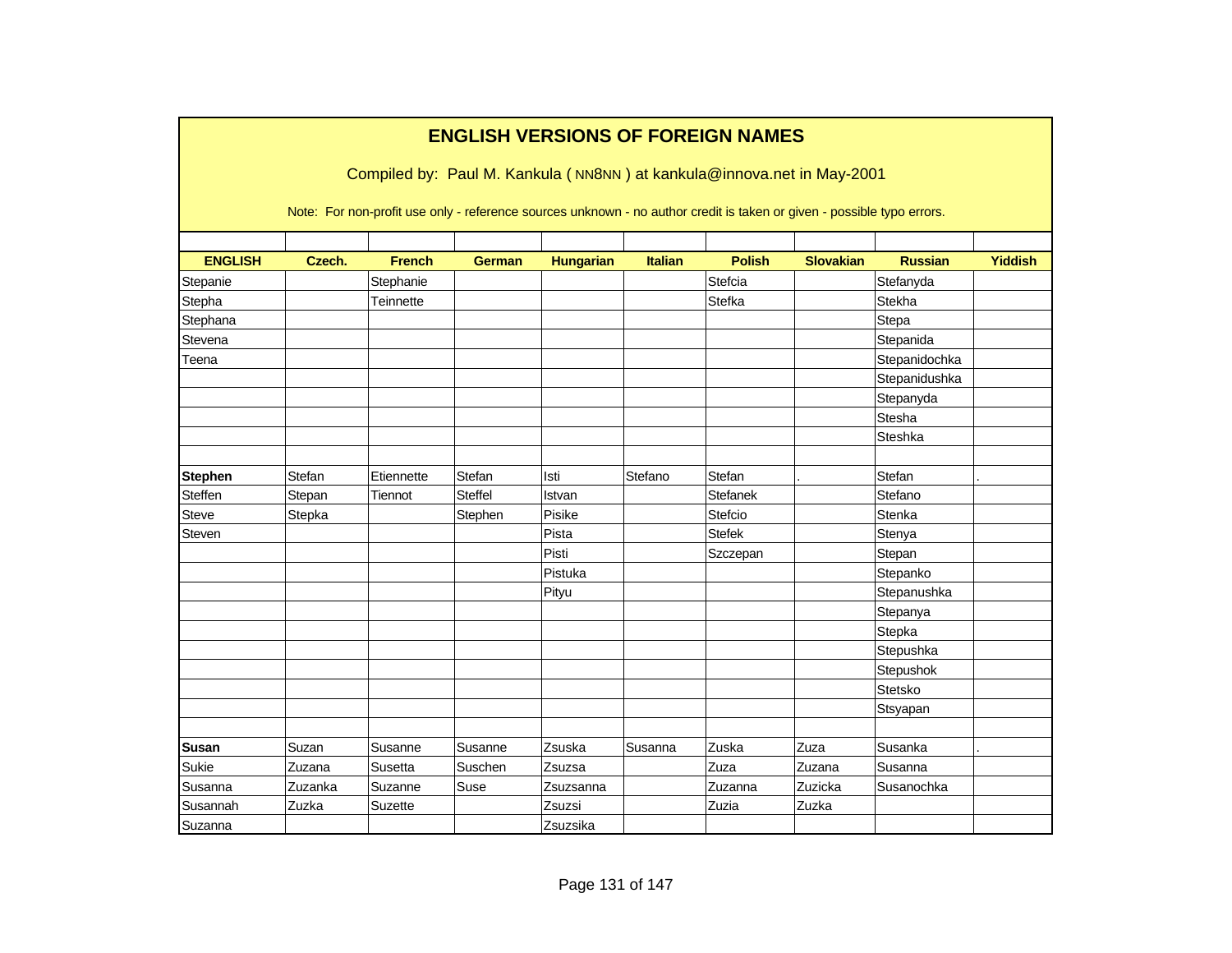|                  |           |               | <b>ENGLISH VERSIONS OF FOREIGN NAMES</b>                                                                               |                  |                |               |                  |                |                |
|------------------|-----------|---------------|------------------------------------------------------------------------------------------------------------------------|------------------|----------------|---------------|------------------|----------------|----------------|
|                  |           |               | Compiled by: Paul M. Kankula (NN8NN) at kankula@innova.net in May-2001                                                 |                  |                |               |                  |                |                |
|                  |           |               | Note: For non-profit use only - reference sources unknown - no author credit is taken or given - possible typo errors. |                  |                |               |                  |                |                |
| <b>ENGLISH</b>   | Czech.    | <b>French</b> | <b>German</b>                                                                                                          | <b>Hungarian</b> | <b>Italian</b> | <b>Polish</b> | <b>Slovakian</b> | <b>Russian</b> | <b>Yiddish</b> |
| Suzette          |           |               |                                                                                                                        | Zsuzsko          |                |               |                  |                |                |
| <b>Susanna</b>   |           | Susanne       | Susanna                                                                                                                | Zsuzsanna        |                | Suzanna       |                  | Susanka        |                |
|                  |           |               |                                                                                                                        |                  |                |               |                  | Susanna        |                |
|                  |           |               |                                                                                                                        |                  |                |               |                  | Susanochka     |                |
|                  |           |               |                                                                                                                        |                  |                |               |                  |                |                |
| <b>Suzy</b>      |           |               |                                                                                                                        |                  | Suzetta        | Zuzanna       |                  |                |                |
| <b>Sylvanus</b>  |           |               |                                                                                                                        |                  | Silvano        | Sylwan        |                  | Siluan         |                |
| Silvin           |           |               |                                                                                                                        |                  |                | Sylwek        |                  | Silvan         |                |
| Sylvain          |           |               |                                                                                                                        |                  |                | Sylwin        |                  |                |                |
| <b>Sylvester</b> | Silva     |               |                                                                                                                        |                  | Silvestro      | Sylwek        | Silvester        | Silvestr       |                |
|                  | Silvestr  |               |                                                                                                                        |                  |                | Sylwester     |                  |                |                |
|                  | Silvo     |               |                                                                                                                        |                  |                |               |                  |                |                |
|                  | Sylvesttr |               |                                                                                                                        |                  |                |               |                  |                |                |
| <b>Sylvia</b>    | Sylva     |               |                                                                                                                        |                  | Silvia         | Sylwia        |                  | Silviya        |                |
| Silva            | Sylvie    |               |                                                                                                                        |                  |                | Sylwka        |                  |                |                |
| Silvana          |           |               |                                                                                                                        |                  |                |               |                  |                |                |
| Sylvene          |           |               |                                                                                                                        |                  |                |               |                  |                |                |
| Xylia            |           |               |                                                                                                                        |                  |                |               |                  |                |                |
| <b>Sylvius</b>   |           |               |                                                                                                                        |                  | Sylvio         |               |                  |                |                |
|                  |           |               |                                                                                                                        |                  |                |               |                  |                |                |
| <b>Tacitus</b>   |           |               |                                                                                                                        |                  | Tacito         |               |                  |                |                |
| <b>Tamara</b>    | Mara      |               |                                                                                                                        |                  |                |               |                  | Mara           |                |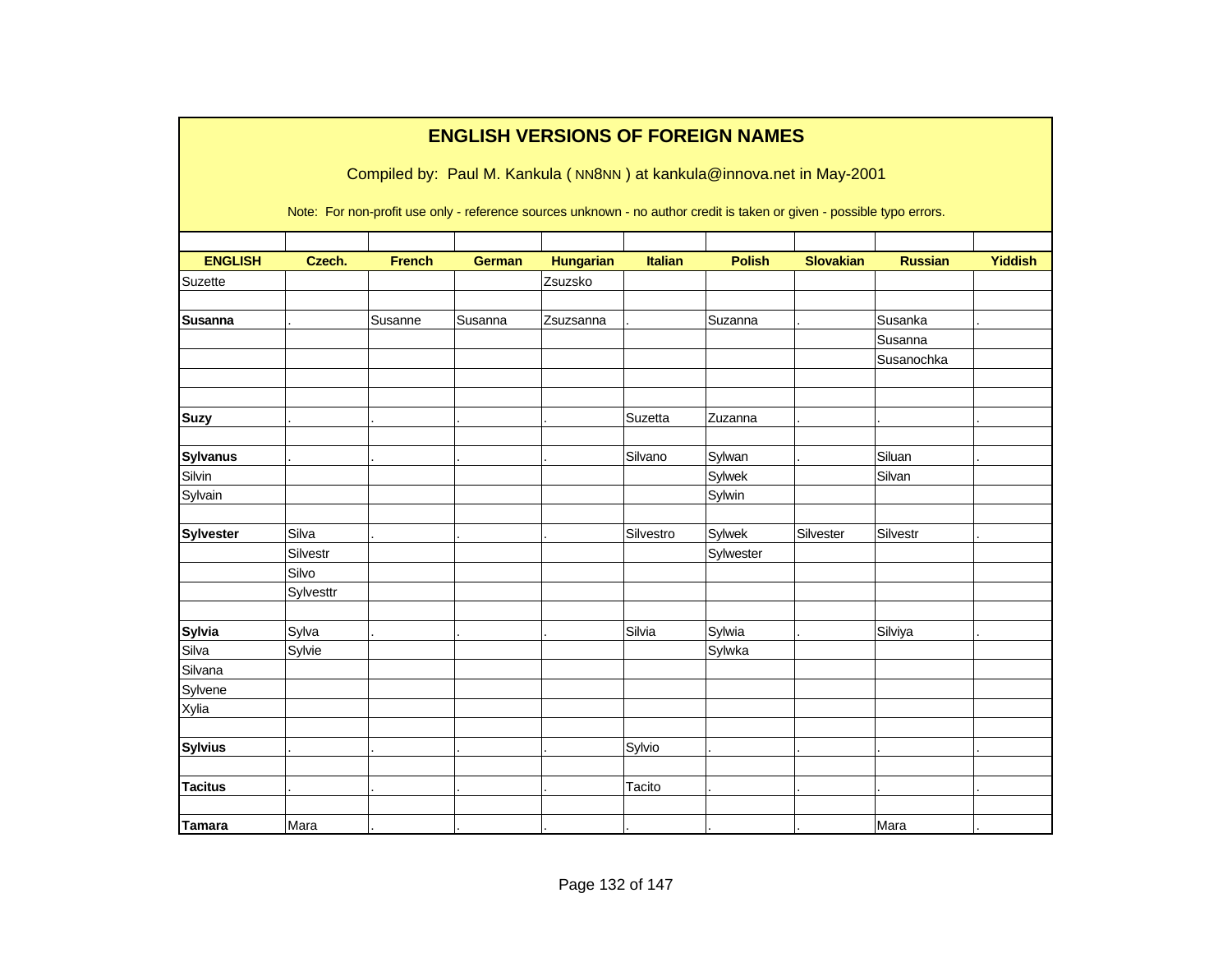|                 |        |               |               |                  |                | <b>ENGLISH VERSIONS OF FOREIGN NAMES</b>                                                                                                                                                         |                  |                |                |
|-----------------|--------|---------------|---------------|------------------|----------------|--------------------------------------------------------------------------------------------------------------------------------------------------------------------------------------------------|------------------|----------------|----------------|
|                 |        |               |               |                  |                | Compiled by: Paul M. Kankula (NN8NN) at kankula@innova.net in May-2001<br>Note: For non-profit use only - reference sources unknown - no author credit is taken or given - possible typo errors. |                  |                |                |
| <b>ENGLISH</b>  | Czech. | <b>French</b> | <b>German</b> | <b>Hungarian</b> | <b>Italian</b> | <b>Polish</b>                                                                                                                                                                                    | <b>Slovakian</b> | <b>Russian</b> | <b>Yiddish</b> |
|                 | Tamara |               |               |                  |                |                                                                                                                                                                                                  |                  | Tama           |                |
|                 |        |               |               |                  |                |                                                                                                                                                                                                  |                  | Tamara         |                |
|                 |        |               |               |                  |                |                                                                                                                                                                                                  |                  | Tamarka        |                |
|                 |        |               |               |                  |                |                                                                                                                                                                                                  |                  | Tamochka       |                |
|                 |        |               |               |                  |                |                                                                                                                                                                                                  |                  |                |                |
| <b>Tancred</b>  |        |               |               |                  | Tancredo       |                                                                                                                                                                                                  |                  |                |                |
|                 |        |               |               |                  |                |                                                                                                                                                                                                  |                  |                |                |
| <b>Tatiana</b>  |        |               |               |                  |                | Taciana                                                                                                                                                                                          |                  | Tanechka       |                |
|                 |        |               |               |                  |                | Tana                                                                                                                                                                                             |                  | Tanka          |                |
|                 |        |               |               |                  |                | Tatiana                                                                                                                                                                                          |                  | Tanya          |                |
|                 |        |               |               |                  |                | Tola                                                                                                                                                                                             |                  | Tanyusha       |                |
|                 |        |               |               |                  |                |                                                                                                                                                                                                  |                  | Tata           |                |
|                 |        |               |               |                  |                |                                                                                                                                                                                                  |                  | Tatiana        |                |
|                 |        |               |               |                  |                |                                                                                                                                                                                                  |                  | <b>Tatka</b>   |                |
|                 |        |               |               |                  |                |                                                                                                                                                                                                  |                  | Tatusha        |                |
|                 |        |               |               |                  |                |                                                                                                                                                                                                  |                  | Tatyana        |                |
|                 |        |               |               |                  |                |                                                                                                                                                                                                  |                  | Tatyanochka    |                |
|                 |        |               |               |                  |                |                                                                                                                                                                                                  |                  | Tetstsyana     |                |
|                 |        |               |               |                  |                |                                                                                                                                                                                                  |                  | Tetyana        |                |
|                 |        |               |               |                  |                |                                                                                                                                                                                                  |                  | Tuska          |                |
|                 |        |               |               |                  |                |                                                                                                                                                                                                  |                  | Tusya          |                |
|                 |        |               |               |                  |                |                                                                                                                                                                                                  |                  |                |                |
| <b>Tecla</b>    |        |               |               |                  |                | Tekla                                                                                                                                                                                            |                  | Fekla          |                |
|                 |        |               |               |                  |                | Tela                                                                                                                                                                                             |                  | Feklusha       |                |
|                 |        |               |               |                  |                | Tesia                                                                                                                                                                                            |                  | Feklushka      |                |
|                 |        |               |               |                  |                |                                                                                                                                                                                                  |                  | Teklya         |                |
|                 |        |               |               |                  |                |                                                                                                                                                                                                  |                  | Vekla          |                |
|                 |        |               |               |                  |                |                                                                                                                                                                                                  |                  |                |                |
| <b>Telesfor</b> |        |               |               |                  |                | <b>Telek</b>                                                                                                                                                                                     |                  |                |                |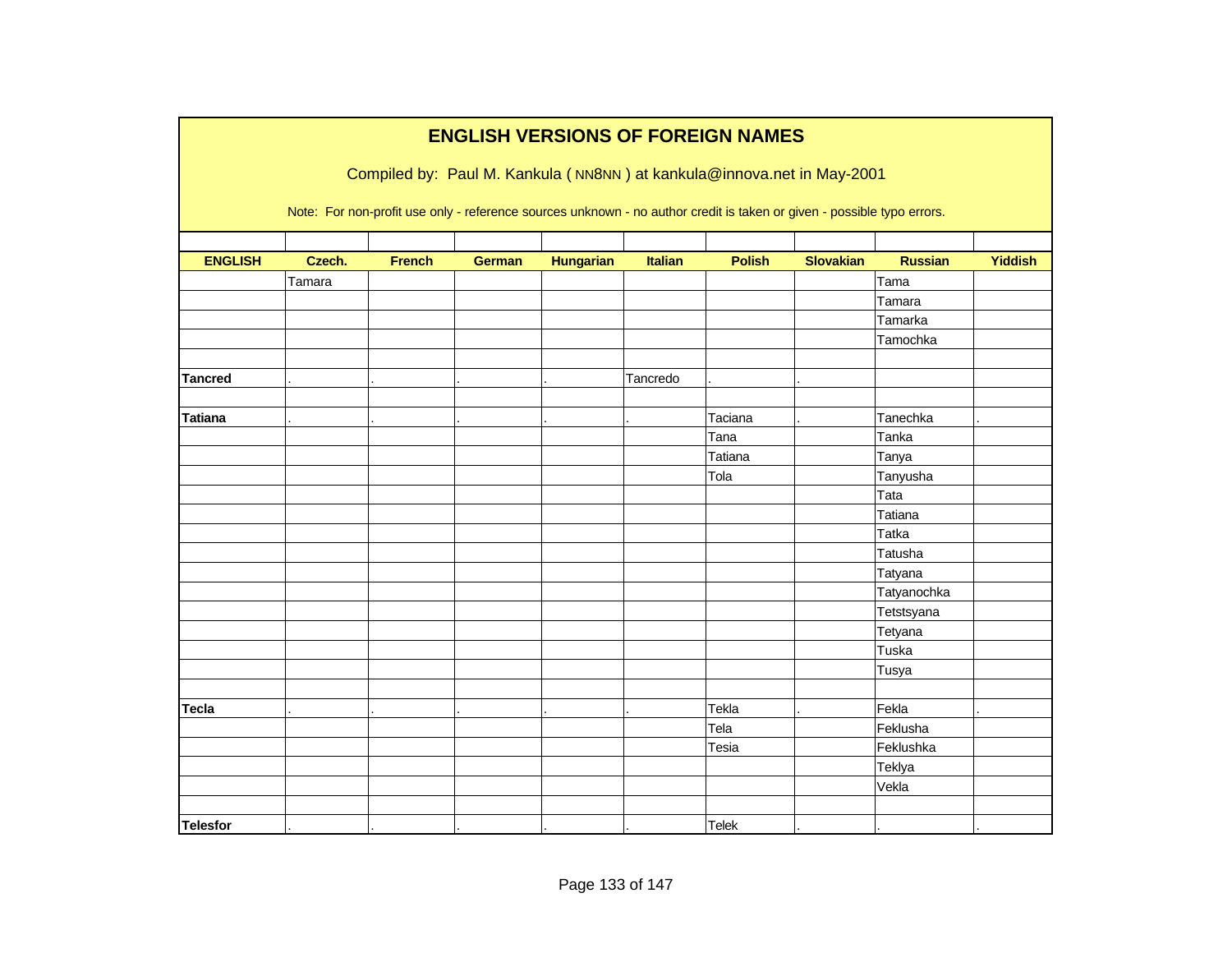|                 |               |                                                                                                                        |               |                  |                | <b>ENGLISH VERSIONS OF FOREIGN NAMES</b> |                  |                  |                |
|-----------------|---------------|------------------------------------------------------------------------------------------------------------------------|---------------|------------------|----------------|------------------------------------------|------------------|------------------|----------------|
|                 |               | Compiled by: Paul M. Kankula (NN8NN) at kankula@innova.net in May-2001                                                 |               |                  |                |                                          |                  |                  |                |
|                 |               | Note: For non-profit use only - reference sources unknown - no author credit is taken or given - possible typo errors. |               |                  |                |                                          |                  |                  |                |
|                 |               |                                                                                                                        |               |                  |                |                                          |                  |                  |                |
| <b>ENGLISH</b>  | Czech.        | <b>French</b>                                                                                                          | <b>German</b> | <b>Hungarian</b> | <b>Italian</b> | <b>Polish</b>                            | <b>Slovakian</b> | <b>Russian</b>   | <b>Yiddish</b> |
|                 |               |                                                                                                                        |               |                  |                | Telesfor<br>Telesphore                   |                  |                  |                |
|                 |               |                                                                                                                        |               |                  |                |                                          |                  |                  |                |
| <b>Thaddeus</b> | Tades         |                                                                                                                        | Thaddaus      |                  | Taddeo         | Tadek                                    |                  | Faddei           |                |
| Tad             |               |                                                                                                                        |               |                  | Thaddeo        | Tadeusz                                  |                  | Fadey            |                |
| Thad            |               |                                                                                                                        |               |                  |                | Tadeuszek                                |                  | Fadeyka          |                |
| Thaddy          |               |                                                                                                                        |               |                  |                | Tadzio                                   |                  | Fadeyushka       |                |
|                 |               |                                                                                                                        |               |                  |                |                                          |                  |                  |                |
| <b>Theila</b>   |               |                                                                                                                        |               |                  | Teila          |                                          |                  |                  |                |
| <b>Theobalt</b> |               | Theudorbald                                                                                                            | Diephold      |                  | Teobaldo       | <b>Baldek</b>                            |                  | <b>Teobald</b>   |                |
| Tybalt          |               | Thiebaud                                                                                                               |               |                  |                | Teobald                                  |                  |                  |                |
|                 |               | Thiebault                                                                                                              |               |                  |                | <b>Tolek</b>                             |                  |                  |                |
|                 |               |                                                                                                                        |               |                  |                | Tosiel                                   |                  |                  |                |
| <b>Theodora</b> |               | Theodoise                                                                                                              | Theodora      |                  | Teodora        | Dora                                     | Teodora          | Fedora           |                |
|                 |               |                                                                                                                        |               |                  |                | Teodora                                  |                  | Foedora          |                |
|                 |               |                                                                                                                        |               |                  |                | Tola                                     |                  | Todora           |                |
|                 |               |                                                                                                                        |               |                  |                | Tosia                                    |                  |                  |                |
|                 |               |                                                                                                                        |               |                  |                |                                          |                  |                  |                |
| <b>Theodore</b> | Tedik         | Theodore                                                                                                               | Pheodor       | Todor            | Teodoro        | Fedor                                    | Teodor           | Fedar            |                |
| Teodor<br>Tudor | Teodor        |                                                                                                                        | Tewdor        |                  |                | Feodor<br>Teodor                         | Theodor          | Fedinka<br>Fedir |                |
|                 | <b>Teodus</b> |                                                                                                                        | Theodor       |                  |                |                                          |                  | Fedka            |                |
|                 |               |                                                                                                                        |               |                  |                | Teodorek<br>Teos                         |                  | Fedor            |                |
|                 |               |                                                                                                                        |               |                  |                | <b>Tolek</b>                             |                  | Fedorka          |                |
|                 |               |                                                                                                                        |               |                  |                |                                          |                  | Feduno           |                |
|                 |               |                                                                                                                        |               |                  |                |                                          |                  | Fedya            |                |
|                 |               |                                                                                                                        |               |                  |                |                                          |                  | Fedyay           |                |
|                 |               |                                                                                                                        |               |                  |                |                                          |                  |                  |                |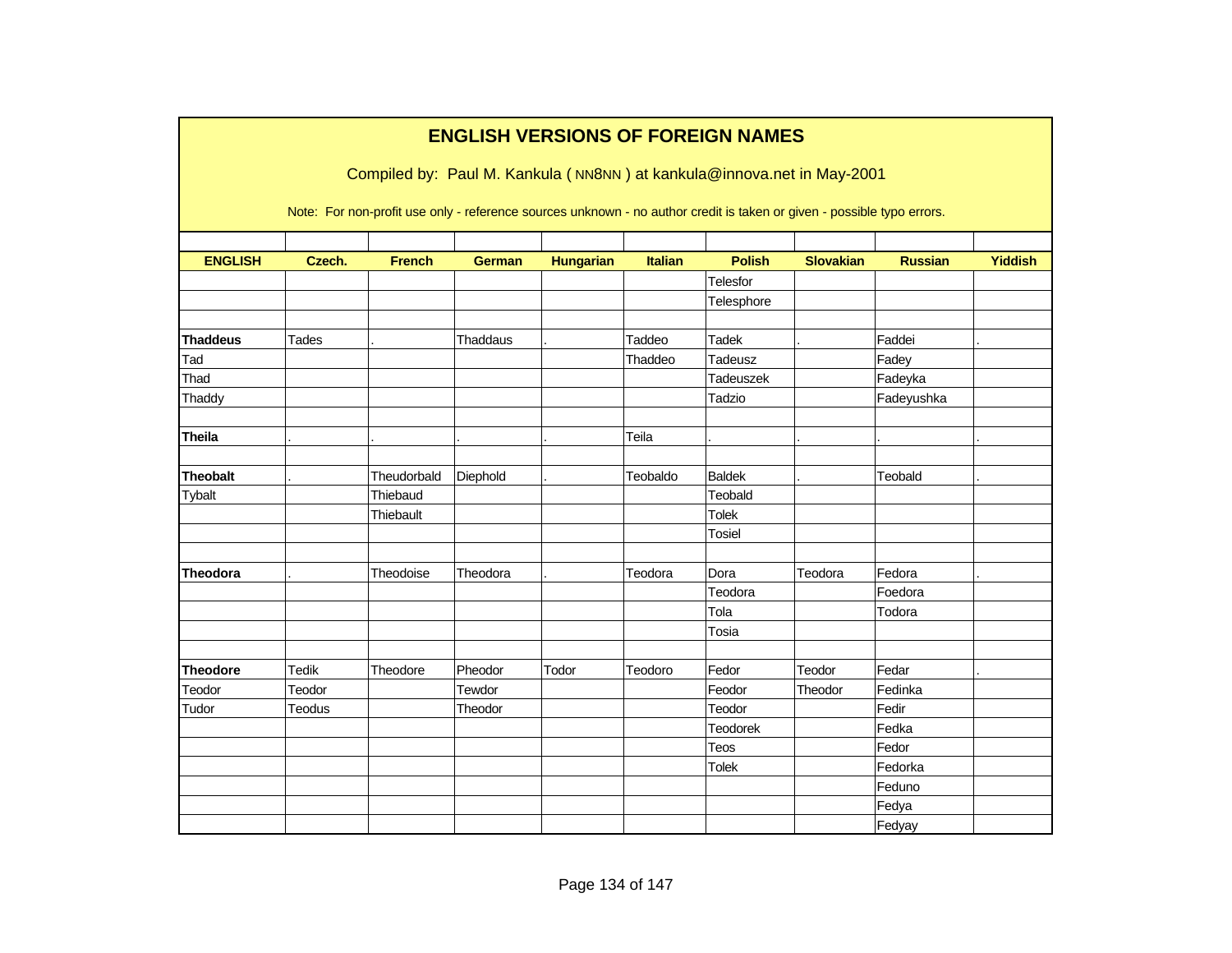|                   |        |               |               |                  |                | <b>ENGLISH VERSIONS OF FOREIGN NAMES</b>                                                                               |                  |                |                |
|-------------------|--------|---------------|---------------|------------------|----------------|------------------------------------------------------------------------------------------------------------------------|------------------|----------------|----------------|
|                   |        |               |               |                  |                | Compiled by: Paul M. Kankula (NN8NN) at kankula@innova.net in May-2001                                                 |                  |                |                |
|                   |        |               |               |                  |                |                                                                                                                        |                  |                |                |
|                   |        |               |               |                  |                | Note: For non-profit use only - reference sources unknown - no author credit is taken or given - possible typo errors. |                  |                |                |
|                   |        |               |               |                  |                |                                                                                                                        |                  |                |                |
| <b>ENGLISH</b>    | Czech. | <b>French</b> | <b>German</b> | <b>Hungarian</b> | <b>Italian</b> | <b>Polish</b>                                                                                                          | <b>Slovakian</b> | <b>Russian</b> | <b>Yiddish</b> |
|                   |        |               |               |                  |                |                                                                                                                        |                  | Fedyukha       |                |
|                   |        |               |               |                  |                |                                                                                                                        |                  | Fedyusha       |                |
|                   |        |               |               |                  |                |                                                                                                                        |                  | Feodor         |                |
|                   |        |               |               |                  |                |                                                                                                                        |                  | Feodore        |                |
|                   |        |               |               |                  |                |                                                                                                                        |                  | Khvyados       |                |
|                   |        |               |               |                  |                |                                                                                                                        |                  | Teodor         |                |
|                   |        |               |               |                  |                |                                                                                                                        |                  | Todor          |                |
|                   |        |               |               |                  |                |                                                                                                                        |                  | Todorko        |                |
|                   |        |               |               |                  |                |                                                                                                                        |                  | Todos          |                |
|                   |        |               |               |                  |                |                                                                                                                        |                  |                |                |
| <b>Theodosia</b>  |        | Theodosie     | Theodosia     |                  | Teodosia       | Teodozia                                                                                                               |                  | Fedosinka      |                |
| Pheodosia         |        |               |               |                  |                | Tola                                                                                                                   |                  | Fedoska        |                |
|                   |        |               |               |                  |                | Tosia                                                                                                                  |                  | Fedosya        |                |
|                   |        |               |               |                  |                |                                                                                                                        |                  | Fedosyushka    |                |
|                   |        |               |               |                  |                |                                                                                                                        |                  | Fedozya        |                |
|                   |        |               |               |                  |                |                                                                                                                        |                  | Fenka          |                |
|                   |        |               |               |                  |                |                                                                                                                        |                  | Fenya          |                |
|                   |        |               |               |                  |                |                                                                                                                        |                  | Feodosiya      |                |
|                   |        |               |               |                  |                |                                                                                                                        |                  | Feodosya       |                |
|                   |        |               |               |                  |                |                                                                                                                        |                  | Feshka         |                |
|                   |        |               |               |                  |                |                                                                                                                        |                  | Teodoziya      |                |
|                   |        |               |               |                  |                |                                                                                                                        |                  | Teodozya       |                |
|                   |        |               |               |                  |                |                                                                                                                        |                  |                |                |
| <b>Theodosius</b> |        |               |               |                  |                | Teodoziausz                                                                                                            |                  |                |                |
|                   |        |               |               |                  |                | Teos                                                                                                                   |                  |                |                |
|                   |        |               |               |                  |                | Tolek                                                                                                                  |                  |                |                |
|                   |        |               |               |                  |                | Tosiek                                                                                                                 |                  |                |                |
|                   |        |               |               |                  |                |                                                                                                                        |                  |                |                |
| Theophan          |        |               |               |                  |                | Teofan                                                                                                                 |                  | Feofan         |                |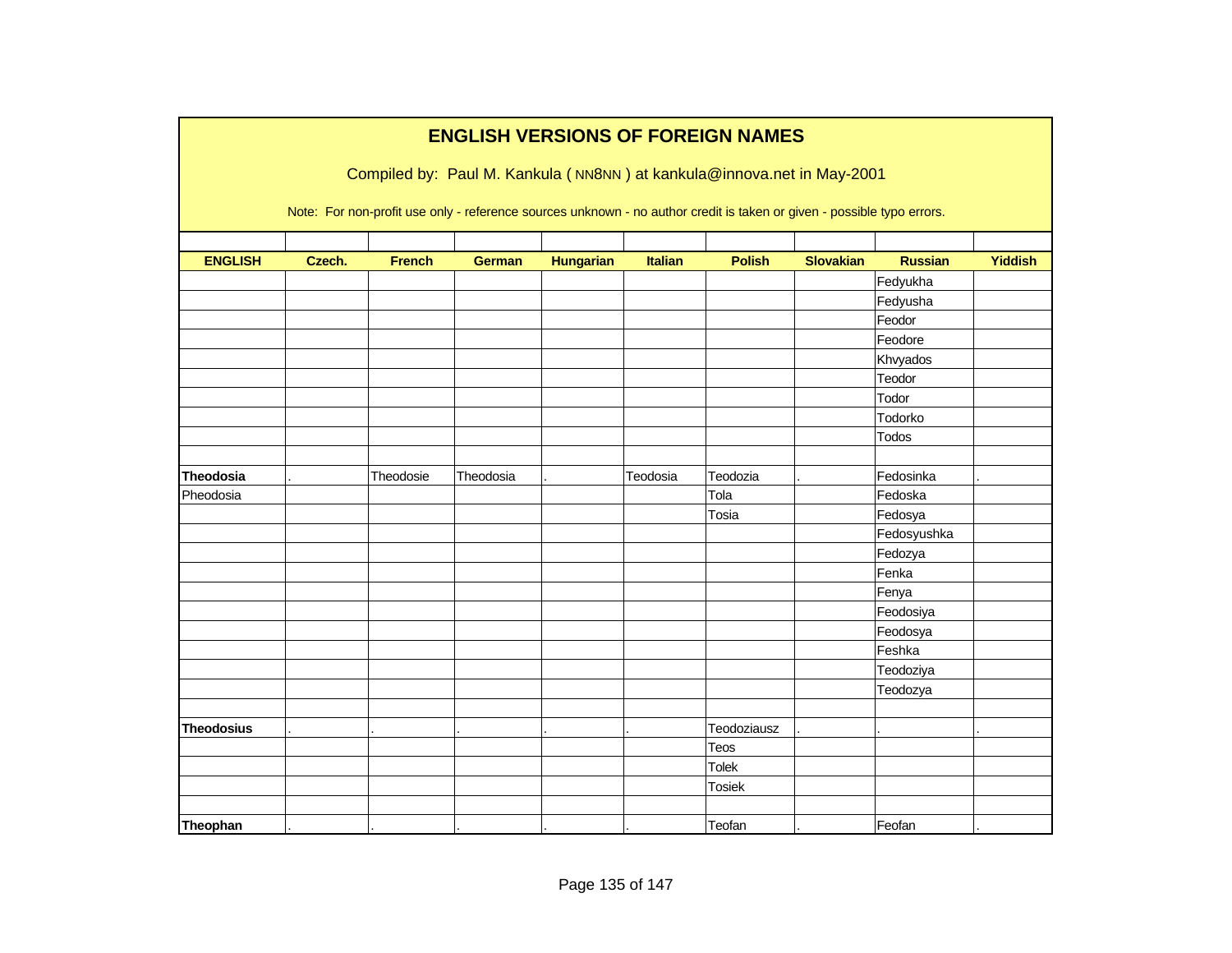|                   |         |               |                |                  |                | <b>ENGLISH VERSIONS OF FOREIGN NAMES</b>                                                                               |                  |                |                |
|-------------------|---------|---------------|----------------|------------------|----------------|------------------------------------------------------------------------------------------------------------------------|------------------|----------------|----------------|
|                   |         |               |                |                  |                | Compiled by: Paul M. Kankula (NN8NN) at kankula@innova.net in May-2001                                                 |                  |                |                |
|                   |         |               |                |                  |                |                                                                                                                        |                  |                |                |
|                   |         |               |                |                  |                | Note: For non-profit use only - reference sources unknown - no author credit is taken or given - possible typo errors. |                  |                |                |
|                   |         |               |                |                  |                |                                                                                                                        |                  |                |                |
| <b>ENGLISH</b>    | Czech.  | <b>French</b> | <b>German</b>  | <b>Hungarian</b> | <b>Italian</b> | <b>Polish</b>                                                                                                          | <b>Slovakian</b> | <b>Russian</b> | <b>Yiddish</b> |
|                   |         |               |                |                  |                |                                                                                                                        |                  | Feofanushka    |                |
|                   |         |               |                |                  |                |                                                                                                                        |                  | Fonka          |                |
|                   |         |               |                |                  |                |                                                                                                                        |                  | Fonya          |                |
|                   |         |               |                |                  |                |                                                                                                                        |                  | Teofan         |                |
|                   |         |               |                |                  |                |                                                                                                                        |                  |                |                |
| Theophila         |         |               |                |                  |                | Fila                                                                                                                   |                  | Feofila        |                |
|                   |         |               |                |                  |                | Teofila                                                                                                                |                  | Teofila        |                |
|                   |         |               |                |                  |                | Tesia                                                                                                                  |                  | Teofiliya      |                |
|                   |         |               |                |                  |                |                                                                                                                        |                  |                |                |
| <b>Theophilus</b> |         | Theophile     | Theophilus     |                  | Teofilo        | Teofil                                                                                                                 | <b>Bohus</b>     | Feofil         |                |
| Phil              |         |               |                |                  |                | <b>Teofilek</b>                                                                                                        | Bohuslav         | Teofil         |                |
|                   |         |               |                |                  |                | Teos                                                                                                                   | Teofil           |                |                |
|                   |         |               |                |                  |                |                                                                                                                        |                  |                |                |
| Theresa           | Terezia | Tereson       | Resel          | Rezi             | Teresa         | Czeslawa                                                                                                               | Terezia          | Tereza         |                |
| Teresa            | Terezka | Therese       | Resi           | Riza             | Teresina       | Renia                                                                                                                  | Terezka          | Terezilya      |                |
| Terese            |         |               | <b>Therese</b> | Rizus            | Tersa          | Terenia                                                                                                                |                  |                |                |
| Teressa           |         |               | Theresia       | Rizuska          |                | Teresa                                                                                                                 |                  |                |                |
| Terry             |         |               | Tresa          | Teca             |                | Tereska                                                                                                                |                  |                |                |
| Tess              |         |               | Trescha        | Tercsa           |                | Tereza                                                                                                                 |                  |                |                |
| Tessa             |         |               |                | Terez            |                | Tesa                                                                                                                   |                  |                |                |
| <b>Tessie</b>     |         |               |                | Tereza           |                | Tesia                                                                                                                  |                  |                |                |
| Trace             |         |               |                | Teri             |                |                                                                                                                        |                  |                |                |
| Tracy             |         |               |                | <b>Terike</b>    |                |                                                                                                                        |                  |                |                |
|                   |         |               |                | Terus            |                |                                                                                                                        |                  |                |                |
|                   |         |               |                | Teruska          |                |                                                                                                                        |                  |                |                |
|                   |         |               |                | Treszka          |                |                                                                                                                        |                  |                |                |
|                   |         |               |                |                  |                |                                                                                                                        |                  |                |                |
| Thomas            | Tomas   | Thomas        | Thoma          | Tamas            | Masaccio       | Slaweek                                                                                                                | Tomas            | Foma           |                |
| Tamas             | Tomasek | Thumas        | Thomas         | Tomi             | Tomasso        | Tomasz                                                                                                                 | Tomasko          | Fomka          |                |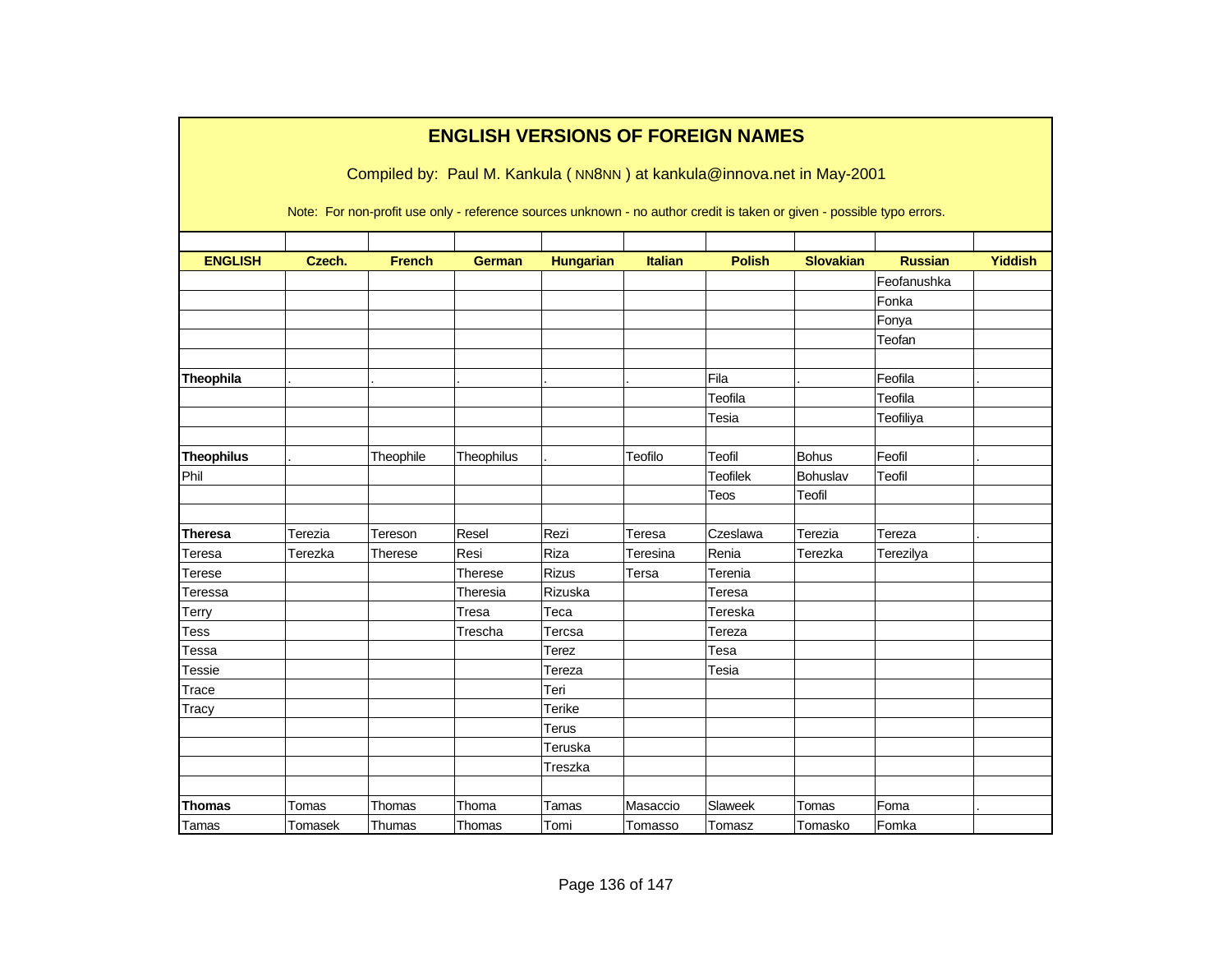|                 |        |               | <b>ENGLISH VERSIONS OF FOREIGN NAMES</b>                                                                               |                  |                |               |                  |                |         |
|-----------------|--------|---------------|------------------------------------------------------------------------------------------------------------------------|------------------|----------------|---------------|------------------|----------------|---------|
|                 |        |               | Compiled by: Paul M. Kankula (NN8NN) at kankula@innova.net in May-2001                                                 |                  |                |               |                  |                |         |
|                 |        |               | Note: For non-profit use only - reference sources unknown - no author credit is taken or given - possible typo errors. |                  |                |               |                  |                |         |
| <b>ENGLISH</b>  | Czech. | <b>French</b> | <b>German</b>                                                                                                          | <b>Hungarian</b> | <b>Italian</b> | <b>Polish</b> | <b>Slovakian</b> | <b>Russian</b> | Yiddish |
| Tammany         |        |               |                                                                                                                        |                  | Tommasso       | Tomcio        |                  | Fomushka       |         |
| Tammen          |        |               |                                                                                                                        |                  |                | Tomek         |                  | Khoma          |         |
| Thom            |        |               |                                                                                                                        |                  |                | Tomislaw      |                  | Tomas          |         |
| Toma            |        |               |                                                                                                                        |                  |                |               |                  |                |         |
| Tomas           |        |               |                                                                                                                        |                  |                |               |                  |                |         |
|                 |        |               |                                                                                                                        |                  |                |               |                  |                |         |
| <b>Tiberius</b> |        |               |                                                                                                                        |                  | Tiburcio       |               | Tibko            |                |         |
| Tibe            |        |               |                                                                                                                        |                  |                |               | Tibo             |                |         |
| Tiber           |        |               |                                                                                                                        |                  |                |               | Tibor            |                |         |
| <b>Tillie</b>   |        |               | Tilde                                                                                                                  |                  |                | Otyila        |                  | Fekla          | Teilke  |
|                 |        |               | Tilly                                                                                                                  |                  |                | Tekla         |                  | Fekla          |         |
|                 |        |               |                                                                                                                        |                  |                |               |                  | Feklusha       |         |
|                 |        |               |                                                                                                                        |                  |                |               |                  | Feklushka      |         |
|                 |        |               |                                                                                                                        |                  |                |               |                  | Teklya         |         |
|                 |        |               |                                                                                                                        |                  |                |               |                  | Vekla          |         |
| <b>Timothy</b>  |        | Timothee      | Timotheus                                                                                                              |                  | Timoteo        | Tymek         | Timotej          | Teemofe        |         |
| Tim             |        |               |                                                                                                                        |                  |                | Tymon         |                  | Tima           |         |
| Timkin          |        |               |                                                                                                                        |                  |                | Tymoteusz     |                  | Timka          |         |
| Timmy           |        |               |                                                                                                                        |                  |                |               |                  | Timofei        |         |
| Timon           |        |               |                                                                                                                        |                  |                |               |                  | Timofey        |         |
|                 |        |               |                                                                                                                        |                  |                |               |                  | Timofeyka      |         |
|                 |        |               |                                                                                                                        |                  |                |               |                  | Timok          |         |
|                 |        |               |                                                                                                                        |                  |                |               |                  | Timokha        |         |
|                 |        |               |                                                                                                                        |                  |                |               |                  | Timosha        |         |
|                 |        |               |                                                                                                                        |                  |                |               |                  | Timoshka       |         |
|                 |        |               |                                                                                                                        |                  |                |               |                  | Tisha          |         |
|                 |        |               |                                                                                                                        |                  |                |               |                  | Tishka         |         |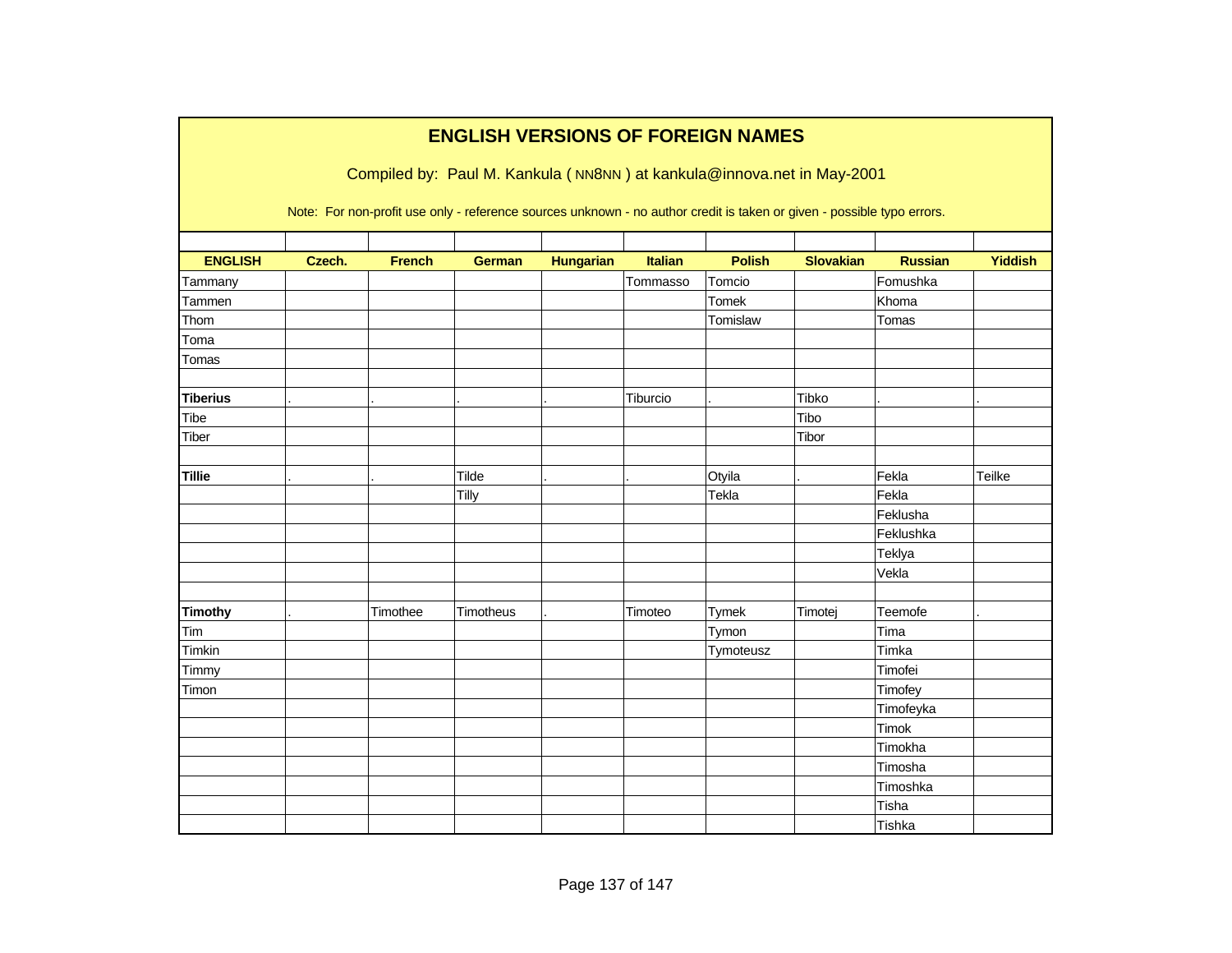|                 |        |               |               |                  |                | <b>ENGLISH VERSIONS OF FOREIGN NAMES</b>                                                                               |                  |                |                |
|-----------------|--------|---------------|---------------|------------------|----------------|------------------------------------------------------------------------------------------------------------------------|------------------|----------------|----------------|
|                 |        |               |               |                  |                | Compiled by: Paul M. Kankula (NN8NN) at kankula@innova.net in May-2001                                                 |                  |                |                |
|                 |        |               |               |                  |                | Note: For non-profit use only - reference sources unknown - no author credit is taken or given - possible typo errors. |                  |                |                |
| <b>ENGLISH</b>  | Czech. | <b>French</b> | <b>German</b> | <b>Hungarian</b> | <b>Italian</b> | <b>Polish</b>                                                                                                          | <b>Slovakian</b> | <b>Russian</b> | <b>Yiddish</b> |
|                 |        |               |               |                  |                |                                                                                                                        |                  | Tymofiy        |                |
|                 |        |               |               |                  |                |                                                                                                                        |                  |                |                |
| <b>Titus</b>    |        | Tite          |               |                  | Tito           | <b>Titek</b>                                                                                                           | <b>Titus</b>     | Tit            |                |
|                 |        |               |               |                  |                | <b>Tytus</b>                                                                                                           |                  |                |                |
|                 |        |               |               |                  |                |                                                                                                                        |                  |                |                |
| <b>Tobeas</b>   |        |               |               |                  | Tobia          |                                                                                                                        |                  |                |                |
|                 |        |               |               |                  |                |                                                                                                                        |                  |                |                |
| <b>Tobias</b>   |        | Tobie         | <b>Tobias</b> |                  | Tobia          | <b>Tobiasz</b>                                                                                                         |                  | Tobej          |                |
| Tobiah          |        |               |               |                  |                |                                                                                                                        |                  | Tobija         |                |
| Toby            |        |               |               |                  |                |                                                                                                                        |                  | Tobja          |                |
|                 |        |               |               |                  |                |                                                                                                                        |                  | Tovi           |                |
| <b>Tony</b>     | Antek  |               |               | Toni             |                | Tola                                                                                                                   | Toni             |                |                |
|                 | Tonda  |               |               |                  |                | Tonek                                                                                                                  | Tonko            |                |                |
|                 | Tonik  |               |               |                  |                |                                                                                                                        | Tono             |                |                |
|                 |        |               |               |                  |                |                                                                                                                        |                  |                |                |
| <b>Traugott</b> |        |               | Traugott      |                  |                |                                                                                                                        |                  |                |                |
|                 |        |               |               |                  |                |                                                                                                                        |                  |                |                |
| <b>Ulrica</b>   |        | Ulrigue       | Ulrike        |                  | Ulrica         |                                                                                                                        |                  | Ulrika         |                |
| Alarice         |        | Ulrique       |               |                  |                |                                                                                                                        |                  |                |                |
| Alrica          |        |               |               |                  |                |                                                                                                                        |                  |                |                |
|                 |        |               |               |                  |                |                                                                                                                        |                  |                |                |
| <b>Urban</b>    |        | Ubrain        | Urban         | Orban            | Urbano         | Urban                                                                                                                  | Urban            | Urvan          |                |
| Orban           |        |               | Urbanius      |                  |                | Urbanek                                                                                                                |                  |                |                |
| Urbane          |        |               |               |                  |                |                                                                                                                        |                  |                |                |
|                 |        |               |               |                  |                |                                                                                                                        |                  |                |                |
| <b>Ursin</b>    |        |               |               |                  | Ursina         |                                                                                                                        |                  |                |                |
|                 |        |               |               |                  |                |                                                                                                                        |                  |                |                |
| <b>Ursinus</b>  |        |               |               |                  | Ursino         |                                                                                                                        |                  |                |                |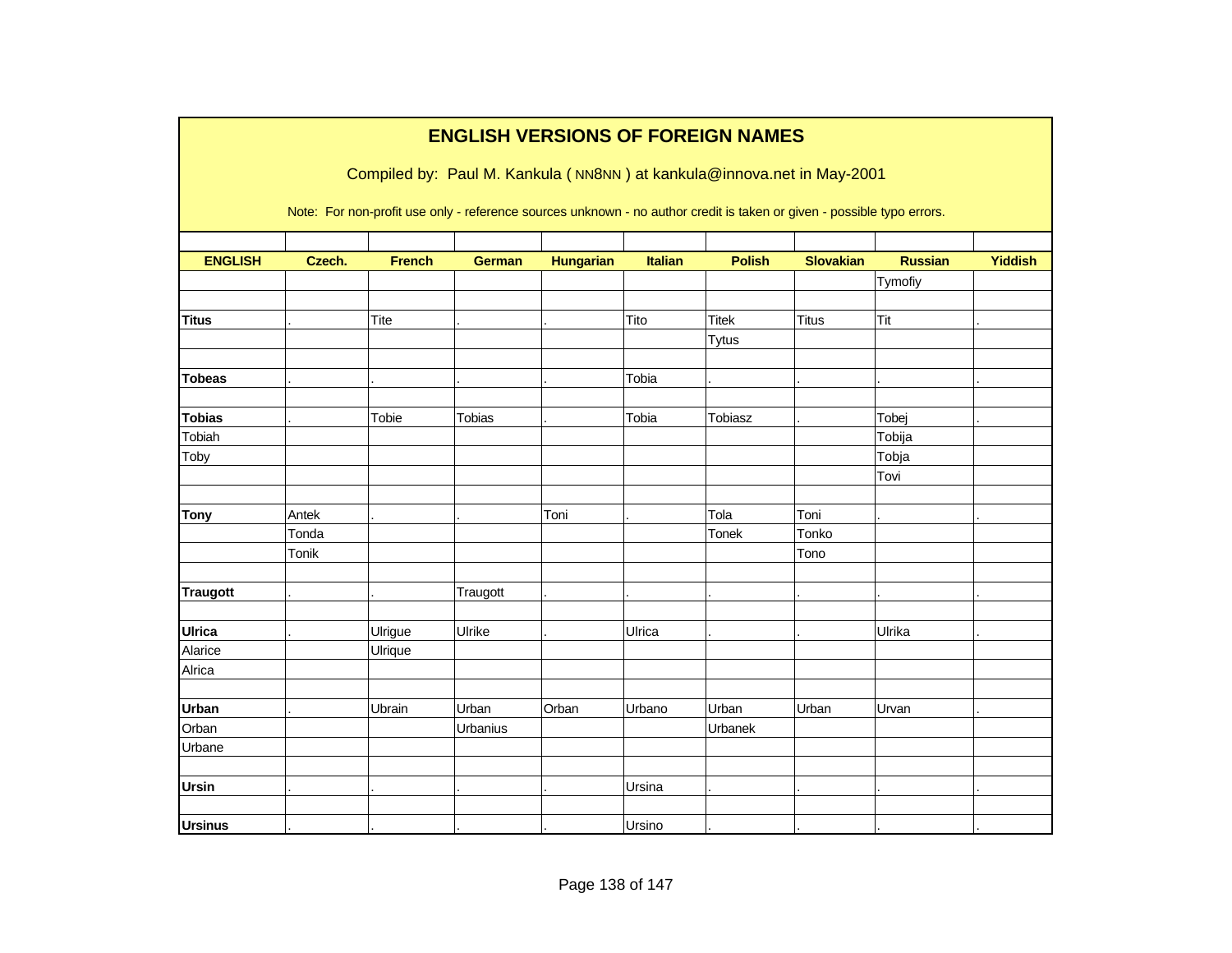|                  | <b>ENGLISH VERSIONS OF FOREIGN NAMES</b> |               |                                                                                                                        |                  |                |               |                  |                |                |  |  |  |  |
|------------------|------------------------------------------|---------------|------------------------------------------------------------------------------------------------------------------------|------------------|----------------|---------------|------------------|----------------|----------------|--|--|--|--|
|                  |                                          |               | Compiled by: Paul M. Kankula (NN8NN) at kankula@innova.net in May-2001                                                 |                  |                |               |                  |                |                |  |  |  |  |
|                  |                                          |               | Note: For non-profit use only - reference sources unknown - no author credit is taken or given - possible typo errors. |                  |                |               |                  |                |                |  |  |  |  |
| <b>ENGLISH</b>   | Czech.                                   | <b>French</b> | <b>German</b>                                                                                                          | <b>Hungarian</b> | <b>Italian</b> | <b>Polish</b> | <b>Slovakian</b> | <b>Russian</b> | <b>Yiddish</b> |  |  |  |  |
|                  |                                          |               |                                                                                                                        |                  |                |               |                  |                |                |  |  |  |  |
| <b>Ursula</b>    |                                          | Ursule        | Ulla                                                                                                                   |                  | Orsola         | Urrsula       | Ursula           | Ursula         |                |  |  |  |  |
| Orsel            |                                          |               | Ursel                                                                                                                  |                  |                | Urszula       |                  |                |                |  |  |  |  |
| Orsola           |                                          |               | Ursula                                                                                                                 |                  |                | Urszulka      |                  |                |                |  |  |  |  |
| Ursa             |                                          |               |                                                                                                                        |                  |                |               |                  |                |                |  |  |  |  |
| Urse             |                                          |               |                                                                                                                        |                  |                |               |                  |                |                |  |  |  |  |
| Ursel            |                                          |               |                                                                                                                        |                  |                |               |                  |                |                |  |  |  |  |
| Ursie            |                                          |               |                                                                                                                        |                  |                |               |                  |                |                |  |  |  |  |
| Ursley           |                                          |               |                                                                                                                        |                  |                |               |                  |                |                |  |  |  |  |
| Ursola           |                                          |               |                                                                                                                        |                  |                |               |                  |                |                |  |  |  |  |
| Ursuline         |                                          |               |                                                                                                                        |                  |                |               |                  |                |                |  |  |  |  |
| Ursy             |                                          |               |                                                                                                                        |                  |                |               |                  |                |                |  |  |  |  |
|                  |                                          |               |                                                                                                                        |                  |                |               |                  |                |                |  |  |  |  |
| Valdemar         |                                          |               |                                                                                                                        |                  |                | Wald          |                  | Valdemaras     |                |  |  |  |  |
|                  |                                          |               |                                                                                                                        |                  |                | Waldek        |                  | Valdemars      |                |  |  |  |  |
|                  |                                          |               |                                                                                                                        |                  |                | Waldemar      |                  |                |                |  |  |  |  |
|                  |                                          |               |                                                                                                                        |                  |                |               |                  |                |                |  |  |  |  |
| <b>Valentina</b> |                                          |               |                                                                                                                        |                  |                | Tina          | Valenta          | Tina           |                |  |  |  |  |
|                  |                                          |               |                                                                                                                        |                  |                | Wala          | Valentina        | Tinochka       |                |  |  |  |  |
|                  |                                          |               |                                                                                                                        |                  |                | Walcia        |                  | Valechka       |                |  |  |  |  |
|                  |                                          |               |                                                                                                                        |                  |                | Walentyna     |                  | Valenka        |                |  |  |  |  |
|                  |                                          |               |                                                                                                                        |                  |                |               |                  | Valentina      |                |  |  |  |  |
|                  |                                          |               |                                                                                                                        |                  |                |               |                  | Valentyna      |                |  |  |  |  |
|                  |                                          |               |                                                                                                                        |                  |                |               |                  | Valka          |                |  |  |  |  |
|                  |                                          |               |                                                                                                                        |                  |                |               |                  | Valya          |                |  |  |  |  |
|                  |                                          |               |                                                                                                                        |                  |                |               |                  |                |                |  |  |  |  |
| Valentine        | Valek                                    | Valence       | Valentin                                                                                                               | <b>Baline</b>    | Valentino      | Walek         | Valent           | Valechka       |                |  |  |  |  |
| Valiant          | Valentyn                                 | Valentin      |                                                                                                                        | <b>Balint</b>    |                | Walenty       |                  | Valenka        |                |  |  |  |  |
|                  |                                          |               |                                                                                                                        |                  |                | Walus         |                  | Valenstyn      |                |  |  |  |  |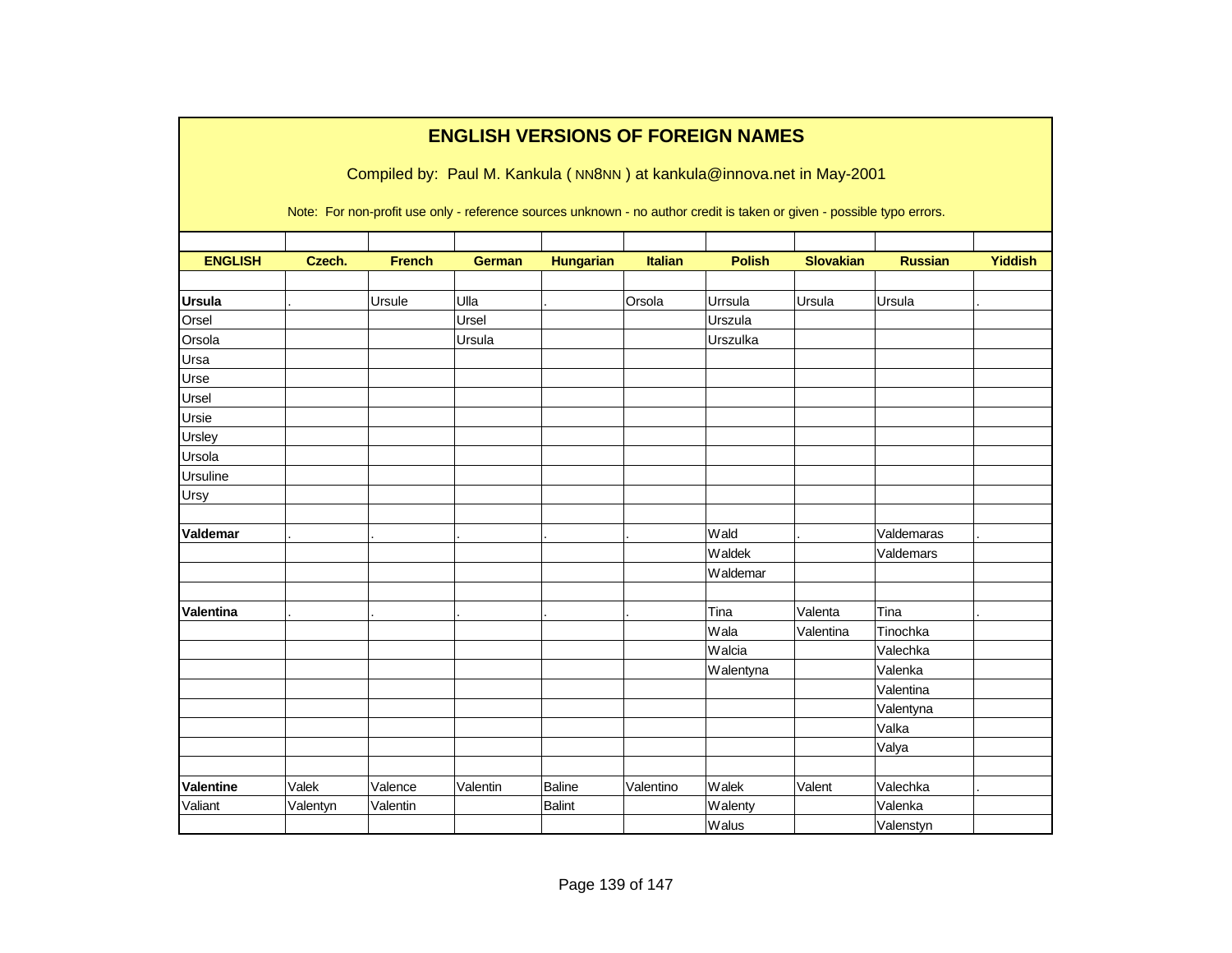|                 |          |               |               |                  |                | <b>ENGLISH VERSIONS OF FOREIGN NAMES</b>                                                                               |                  |                |                |
|-----------------|----------|---------------|---------------|------------------|----------------|------------------------------------------------------------------------------------------------------------------------|------------------|----------------|----------------|
|                 |          |               |               |                  |                | Compiled by: Paul M. Kankula (NN8NN) at kankula@innova.net in May-2001                                                 |                  |                |                |
|                 |          |               |               |                  |                |                                                                                                                        |                  |                |                |
|                 |          |               |               |                  |                | Note: For non-profit use only - reference sources unknown - no author credit is taken or given - possible typo errors. |                  |                |                |
|                 |          |               |               |                  |                |                                                                                                                        |                  |                |                |
| <b>ENGLISH</b>  | Czech.   | <b>French</b> | <b>German</b> | <b>Hungarian</b> | <b>Italian</b> | <b>Polish</b>                                                                                                          | <b>Slovakian</b> | <b>Russian</b> | <b>Yiddish</b> |
|                 |          |               |               |                  |                |                                                                                                                        |                  | Valentin       |                |
|                 |          |               |               |                  |                |                                                                                                                        |                  | Valentyn       |                |
|                 |          |               |               |                  |                |                                                                                                                        |                  | Valka          |                |
|                 |          |               |               |                  |                |                                                                                                                        |                  | Valya          |                |
| Valeria         | Valerie  |               |               |                  |                | Wala                                                                                                                   | Valeria          | Lera           |                |
|                 |          |               |               |                  |                | Waleria                                                                                                                |                  | Lerka          |                |
|                 |          |               |               |                  |                |                                                                                                                        |                  | Valeriya       |                |
|                 |          |               |               |                  |                |                                                                                                                        |                  | Valka          |                |
|                 |          |               |               |                  |                |                                                                                                                        |                  | Valya          |                |
|                 |          |               |               |                  |                |                                                                                                                        |                  |                |                |
| Valerian        |          | Valere        |               |                  | Valeriano      | Walek                                                                                                                  |                  | Valerian       |                |
| Val             |          | Valerot       |               |                  |                | Walerek                                                                                                                |                  | Valerik        |                |
| Valery          |          |               |               |                  |                | Walerian                                                                                                               |                  | Valerka        |                |
|                 |          |               |               |                  |                | Walery                                                                                                                 |                  | Valeryan       |                |
|                 |          |               |               |                  |                |                                                                                                                        |                  | Valka          |                |
|                 |          |               |               |                  |                |                                                                                                                        |                  | Valya          |                |
|                 |          |               |               |                  |                |                                                                                                                        |                  |                |                |
| <b>Valerius</b> |          |               |               |                  | Valerio        |                                                                                                                        |                  |                |                |
|                 |          |               |               |                  |                |                                                                                                                        |                  |                |                |
| Vera            | Vera     |               |               |                  |                | Wera                                                                                                                   | Viera            | Vera           |                |
|                 | Verka    |               |               |                  |                | Wiera                                                                                                                  | Vierka           | Verasha        |                |
|                 | Veruska  |               |               |                  |                | Wiercia                                                                                                                | Vierocka         | Verinka        |                |
|                 |          |               |               |                  |                | Wierka                                                                                                                 | Vieruska         | Verka          |                |
|                 |          |               |               |                  |                |                                                                                                                        |                  | Verochka       |                |
|                 |          |               |               |                  |                |                                                                                                                        |                  | Verunka        |                |
|                 |          |               |               |                  |                |                                                                                                                        |                  | Verusya        |                |
|                 |          |               |               |                  |                |                                                                                                                        |                  |                |                |
| Veronica        | Veronika | Berenice      | Veronike      |                  |                | Nika                                                                                                                   | Verona           |                |                |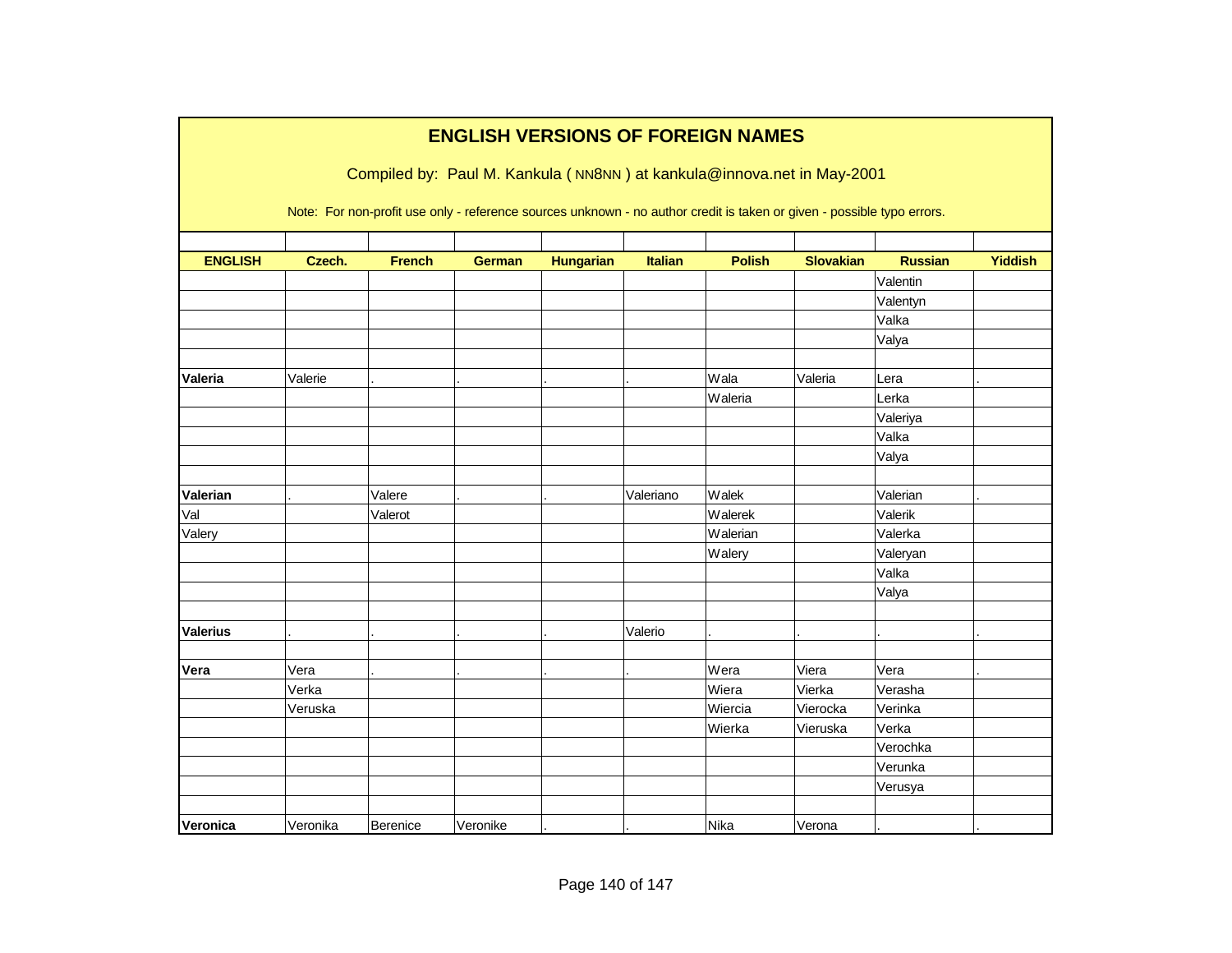|                 |          |               | <b>ENGLISH VERSIONS OF FOREIGN NAMES</b> |                  |                |               |                                                                                                                        |                |                |
|-----------------|----------|---------------|------------------------------------------|------------------|----------------|---------------|------------------------------------------------------------------------------------------------------------------------|----------------|----------------|
|                 |          |               |                                          |                  |                |               | Compiled by: Paul M. Kankula (NN8NN) at kankula@innova.net in May-2001                                                 |                |                |
|                 |          |               |                                          |                  |                |               | Note: For non-profit use only - reference sources unknown - no author credit is taken or given - possible typo errors. |                |                |
|                 |          |               |                                          |                  |                |               |                                                                                                                        |                |                |
| <b>ENGLISH</b>  | Czech.   | <b>French</b> | <b>German</b>                            | <b>Hungarian</b> | <b>Italian</b> | <b>Polish</b> | <b>Slovakian</b>                                                                                                       | <b>Russian</b> | <b>Yiddish</b> |
| Berenice        |          | Veronique     |                                          |                  |                | Wera          | Veronika                                                                                                               |                |                |
| Bernice         |          |               |                                          |                  |                | Weronika      | Veronka                                                                                                                |                |                |
|                 |          |               |                                          |                  |                |               | Veronka                                                                                                                |                |                |
| <b>Victor</b>   | Viktor   | Victoir       | Victoir                                  | Geiza            | Vittore        | Wiktor        | Viktor                                                                                                                 | Vika           |                |
| Vic             |          |               |                                          | Gyoza            | Vittorio       | Witek         | Viktorko                                                                                                               | Viktor         |                |
| <b>Vick</b>     |          |               |                                          | Viktor           |                | Witorek       |                                                                                                                        | Viktorin       |                |
|                 |          |               |                                          |                  |                |               |                                                                                                                        | Vitenka        |                |
|                 |          |               |                                          |                  |                |               |                                                                                                                        | Vitka          |                |
|                 |          |               |                                          |                  |                |               |                                                                                                                        | Vitya          |                |
|                 |          |               |                                          |                  |                |               |                                                                                                                        |                |                |
|                 |          |               |                                          |                  |                |               |                                                                                                                        | Vityukha       |                |
|                 |          |               |                                          |                  |                |               |                                                                                                                        | Vityusha       |                |
| <b>Victoria</b> | Viktorie | Victoiore     | Victoria                                 | Viktoria         | Vittoria       | Wicia         | Viktoria                                                                                                               | Tora           |                |
|                 | Viktorka |               |                                          |                  |                | Wikta         |                                                                                                                        | Vika           |                |
|                 |          |               |                                          |                  |                | Wiktoria      |                                                                                                                        | Viktoria       |                |
|                 |          |               |                                          |                  |                | Wisia         |                                                                                                                        | Viktorina      |                |
|                 |          |               |                                          |                  |                |               |                                                                                                                        | Viktoriya      |                |
|                 |          |               |                                          |                  |                |               |                                                                                                                        | Viktorushka    |                |
|                 |          |               |                                          |                  |                |               |                                                                                                                        | Viktoryya      |                |
|                 |          |               |                                          |                  |                |               |                                                                                                                        |                |                |
| <b>Vincent</b>  |          | Vincent       | Vincenz                                  | Vincze           | Vicenzo        | Vincenty      | Vincent                                                                                                                | Kesha          |                |
| <b>Bink</b>     |          | Vincenz       |                                          | Vinci            | Vincenzino     | Wicek         | Vincko                                                                                                                 | Vika           |                |
| Vince           |          |               |                                          |                  | Vincenzo       | Wicent        | Vinco                                                                                                                  | Vikent         |                |
| Vincento        |          |               |                                          |                  |                | Wicenty       |                                                                                                                        | Vikenti        |                |
| Vinn            |          |               |                                          |                  |                | Wicus         |                                                                                                                        | Vikentij       |                |
| Vint            |          |               |                                          |                  |                | Wincenty      |                                                                                                                        | Vikentiy       |                |
|                 |          |               |                                          |                  |                |               |                                                                                                                        | Vikesha        |                |
|                 |          |               |                                          |                  |                |               |                                                                                                                        | Vikeshka       |                |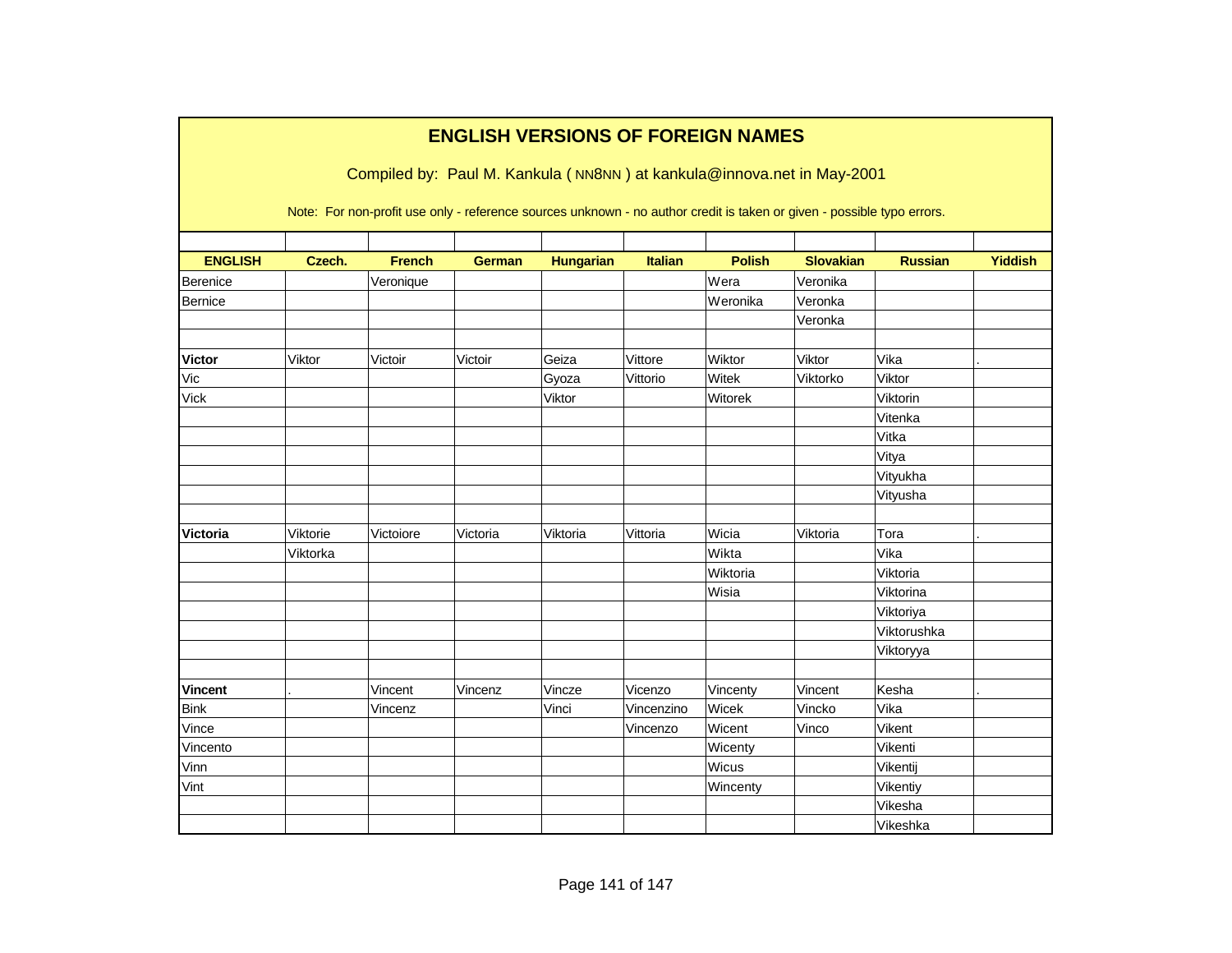|                   |           |               | <b>ENGLISH VERSIONS OF FOREIGN NAMES</b>                                                                               |                  |                |                   |                  |                |                |
|-------------------|-----------|---------------|------------------------------------------------------------------------------------------------------------------------|------------------|----------------|-------------------|------------------|----------------|----------------|
|                   |           |               | Compiled by: Paul M. Kankula (NN8NN) at kankula@innova.net in May-2001                                                 |                  |                |                   |                  |                |                |
|                   |           |               | Note: For non-profit use only - reference sources unknown - no author credit is taken or given - possible typo errors. |                  |                |                   |                  |                |                |
| <b>ENGLISH</b>    | Czech.    | <b>French</b> | <b>German</b>                                                                                                          | <b>Hungarian</b> | <b>Italian</b> | <b>Polish</b>     | <b>Slovakian</b> | <b>Russian</b> | <b>Yiddish</b> |
| <b>Violet</b>     |           |               |                                                                                                                        | Ibolya           |                | Viola<br>Violetta | Viola            | Viola          |                |
| Virgil            |           |               |                                                                                                                        |                  |                | Wirgiliusz        |                  |                |                |
|                   |           |               |                                                                                                                        |                  |                |                   |                  |                |                |
| Virginia          |           | Virginie      | Virginia                                                                                                               |                  | Virgilia       |                   |                  | Virginiya      |                |
| Ginger            |           |               |                                                                                                                        |                  | Virginia       |                   |                  |                |                |
| Virgie            |           |               |                                                                                                                        |                  |                |                   |                  |                |                |
| Virgilia          |           |               |                                                                                                                        |                  |                |                   |                  |                |                |
|                   |           |               |                                                                                                                        |                  |                |                   |                  |                |                |
| <b>Vital</b>      |           |               |                                                                                                                        |                  |                | <b>Witalis</b>    |                  | <b>Talik</b>   |                |
| Vitalis           |           |               |                                                                                                                        |                  |                | Witek             |                  | Talka          |                |
|                   |           |               |                                                                                                                        |                  |                |                   |                  | Vital          |                |
|                   |           |               |                                                                                                                        |                  |                |                   |                  | Vitaliy        |                |
|                   |           |               |                                                                                                                        |                  |                |                   |                  | Vitasha        |                |
|                   |           |               |                                                                                                                        |                  |                |                   |                  | Vitka          |                |
|                   |           |               |                                                                                                                        |                  |                |                   |                  | Vitya          |                |
|                   |           |               |                                                                                                                        |                  |                |                   |                  | Vityukha       |                |
|                   |           |               |                                                                                                                        |                  |                |                   |                  | Vityusha       |                |
|                   |           |               |                                                                                                                        |                  |                |                   |                  | Vityushka      |                |
|                   |           |               |                                                                                                                        |                  |                |                   |                  |                |                |
| <b>Vitellius</b>  |           |               |                                                                                                                        |                  | Vitale         |                   |                  |                |                |
| <b>Vladislaus</b> | Vlada     |               |                                                                                                                        |                  |                | Ladyslaw          |                  | Slava          |                |
|                   | Vladislav |               |                                                                                                                        |                  |                | Vladislav         |                  | Slavik         |                |
|                   | Vlasko    |               |                                                                                                                        |                  |                |                   |                  | Slavka         |                |
|                   |           |               |                                                                                                                        |                  |                |                   |                  | Vladik         |                |
|                   |           |               |                                                                                                                        |                  |                |                   |                  | Vladislav      |                |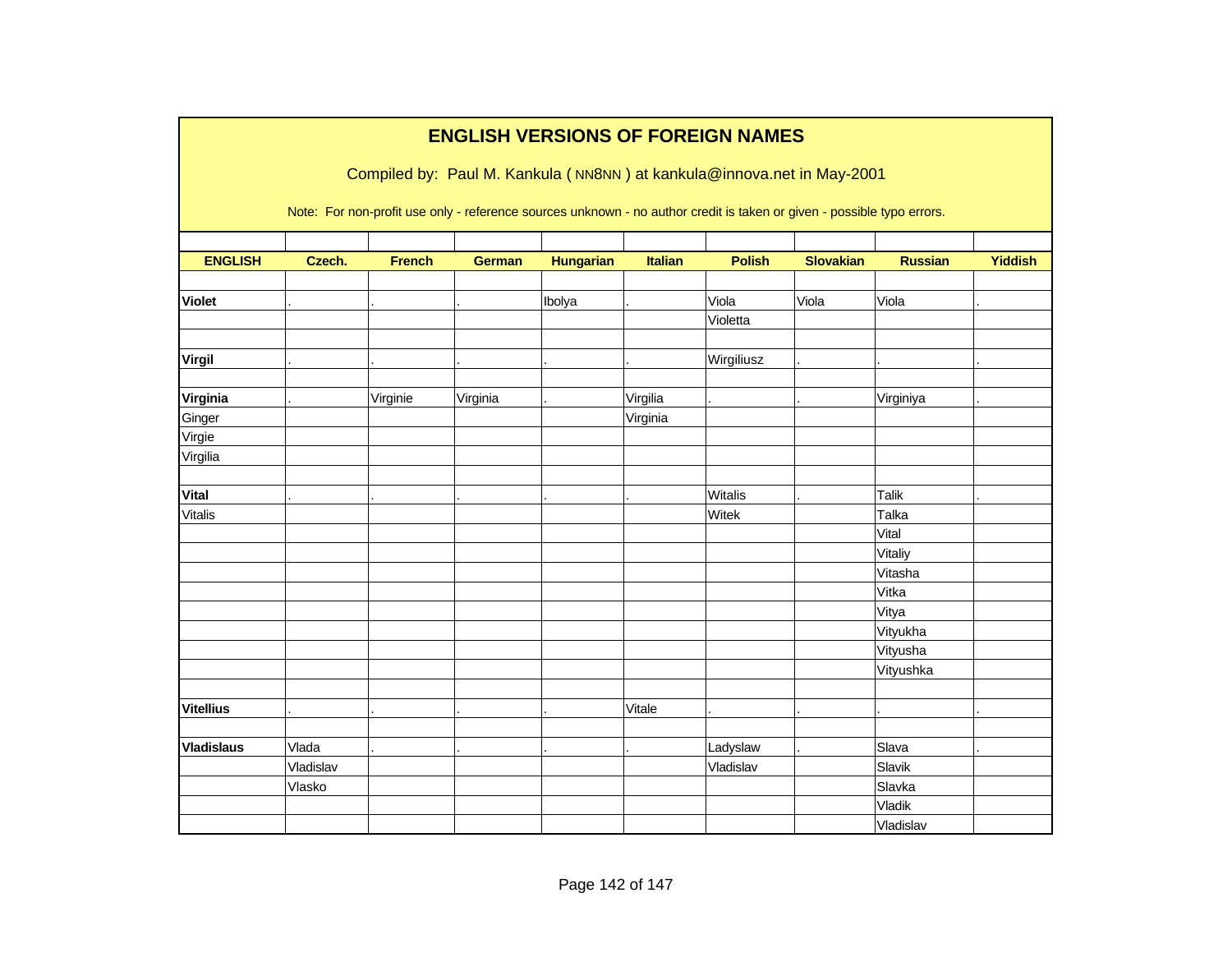|                |        |               |               |                  |                | <b>ENGLISH VERSIONS OF FOREIGN NAMES</b>                                                                               |                  |                |                |
|----------------|--------|---------------|---------------|------------------|----------------|------------------------------------------------------------------------------------------------------------------------|------------------|----------------|----------------|
|                |        |               |               |                  |                | Compiled by: Paul M. Kankula (NN8NN) at kankula@innova.net in May-2001                                                 |                  |                |                |
|                |        |               |               |                  |                | Note: For non-profit use only - reference sources unknown - no author credit is taken or given - possible typo errors. |                  |                |                |
| <b>ENGLISH</b> | Czech. | <b>French</b> | <b>German</b> | <b>Hungarian</b> | <b>Italian</b> | <b>Polish</b>                                                                                                          | <b>Slovakian</b> | <b>Russian</b> | <b>Yiddish</b> |
|                |        |               |               |                  |                |                                                                                                                        |                  | Vladya         |                |
|                |        |               |               |                  |                |                                                                                                                        |                  |                |                |
| <b>Walter</b>  | Valtr  | Gautier       | Walther       | Walter           | Gaultiero      | Ladislaus                                                                                                              | Vladimir         | Dima           |                |
| Walt           | Waltr  | Gauthier      |               |                  |                | Wlad                                                                                                                   | Vladko           | Dimka          |                |
|                |        |               |               |                  |                | Wladas                                                                                                                 | Vlado            | Uladzimir      |                |
|                |        |               |               |                  |                | Wladek                                                                                                                 |                  | Uladzimiyer    |                |
|                |        |               |               |                  |                | Wladislaw                                                                                                              |                  | Vladimir       |                |
|                |        |               |               |                  |                | Wladyslaw                                                                                                              |                  | Volodik        |                |
|                |        |               |               |                  |                | Wladzio                                                                                                                |                  | Volodinka      |                |
|                |        |               |               |                  |                |                                                                                                                        |                  | Volodka        |                |
|                |        |               |               |                  |                |                                                                                                                        |                  | Volodka        |                |
|                |        |               |               |                  |                |                                                                                                                        |                  | Volodko        |                |
|                |        |               |               |                  |                |                                                                                                                        |                  | Volodya        |                |
|                |        |               |               |                  |                |                                                                                                                        |                  | Volodymyr      |                |
|                |        |               |               |                  |                |                                                                                                                        |                  | Volodymyrko    |                |
|                |        |               |               |                  |                |                                                                                                                        |                  | Volya          |                |
|                |        |               |               |                  |                |                                                                                                                        |                  | Vova           |                |
|                |        |               |               |                  |                |                                                                                                                        |                  | Vovka          |                |
|                |        |               |               |                  |                |                                                                                                                        |                  | Vovochka       |                |
|                |        |               |               |                  |                |                                                                                                                        |                  |                |                |
| Wanda          | Vanda  |               | Wanda         |                  |                | Wanda                                                                                                                  |                  | Vanda          |                |
| Wandis         |        |               |               |                  |                | Wandeczka                                                                                                              |                  |                |                |
|                |        |               |               |                  |                | Wandzia                                                                                                                |                  |                |                |
|                |        |               |               |                  |                |                                                                                                                        |                  |                |                |
| Wenceslaus     | Vaclav |               |               | Vencel           |                | Wacek                                                                                                                  | Vaclav           |                |                |
|                | Vena   |               |               |                  |                | Waclaw                                                                                                                 |                  |                |                |
|                | Venca  |               |               |                  |                | Waclawek                                                                                                               |                  |                |                |
|                |        |               |               |                  |                | Wacus                                                                                                                  |                  |                |                |
|                |        |               |               |                  |                |                                                                                                                        |                  |                |                |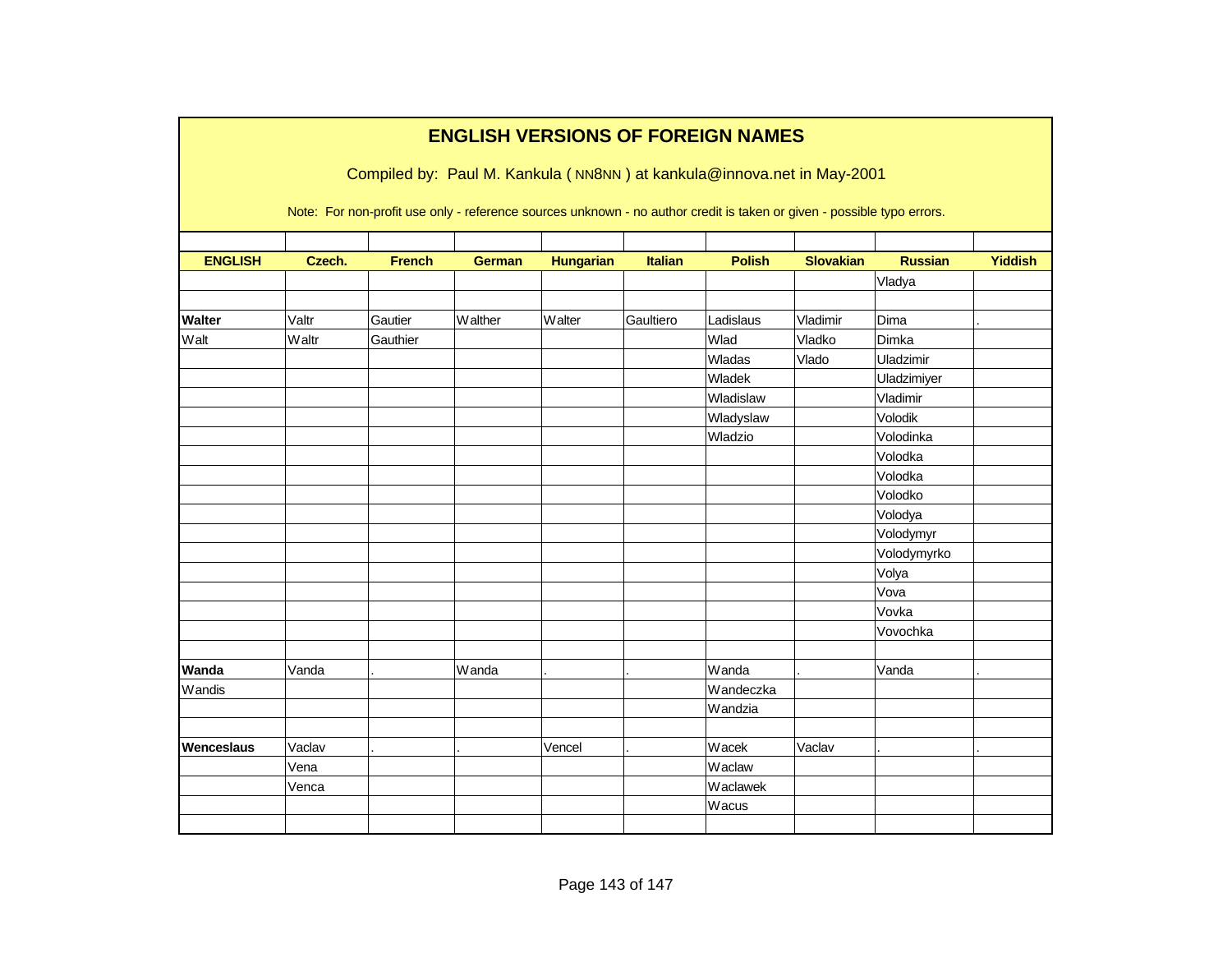|                |               |                                                                                                                        |               | <b>ENGLISH VERSIONS OF FOREIGN NAMES</b> |                |               |                  |                |                |
|----------------|---------------|------------------------------------------------------------------------------------------------------------------------|---------------|------------------------------------------|----------------|---------------|------------------|----------------|----------------|
|                |               | Compiled by: Paul M. Kankula (NN8NN) at kankula@innova.net in May-2001                                                 |               |                                          |                |               |                  |                |                |
|                |               | Note: For non-profit use only - reference sources unknown - no author credit is taken or given - possible typo errors. |               |                                          |                |               |                  |                |                |
| <b>ENGLISH</b> | Czech.        | <b>French</b>                                                                                                          | <b>German</b> | <b>Hungarian</b>                         | <b>Italian</b> | <b>Polish</b> | <b>Slovakian</b> | <b>Russian</b> | <b>Yiddish</b> |
| Wendel         | Venda         |                                                                                                                        |               |                                          |                |               |                  |                |                |
|                | Vendelin      |                                                                                                                        |               |                                          |                |               |                  |                |                |
|                | Vendlin       |                                                                                                                        |               |                                          |                |               |                  |                |                |
| Wilfred        |               |                                                                                                                        | Wilfred       |                                          | Vilfredo       |               |                  |                |                |
| Wilhelmina     |               | Guilette                                                                                                               | Helmine       |                                          | Gugielma       | Mina          | Vilma            | Vilgelmina     |                |
| Velma          |               | Guillaumette                                                                                                           | Mina          |                                          | Gugielmina     | Minka         | Vilmuska         |                |                |
| Wilhelma       |               | Guillelmine                                                                                                            | Minchen       |                                          |                | Wilhelmina    |                  |                |                |
| Wilhelmine     |               | Guillemette                                                                                                            | Mine          |                                          |                |               |                  |                |                |
| Wilhelna       |               | Guillerume                                                                                                             | Minna         |                                          |                |               |                  |                |                |
| Willeila       |               | Mimi                                                                                                                   | Wilhelmina    |                                          |                |               |                  |                |                |
| Willetla       |               | Minette                                                                                                                |               |                                          |                |               |                  |                |                |
| Willette       |               | Wilhelmine                                                                                                             |               |                                          |                |               |                  |                |                |
| Wilmena        |               |                                                                                                                        |               |                                          |                |               |                  |                |                |
|                |               |                                                                                                                        |               |                                          |                |               |                  |                |                |
| William        | Vila          |                                                                                                                        | Wilhelm       | Vili                                     | Guglielmo      | Boleslaw      | Vili             | Vas            |                |
| Will           | <b>Vilek</b>  |                                                                                                                        | Willi         | Vilmos                                   |                | Wilek         | Viliam           | Vasenka        |                |
|                | Vilem         |                                                                                                                        | Willy         |                                          |                | Wilhelm       | Vilko            | Vasilek        |                |
|                | Viliam        |                                                                                                                        |               |                                          |                | Wilus         | Vilo             | Vasili         |                |
|                | Vilo          |                                                                                                                        |               |                                          |                |               |                  | Vasiliy        |                |
|                | <b>Vilous</b> |                                                                                                                        |               |                                          |                |               |                  | Vaska          |                |
|                |               |                                                                                                                        |               |                                          |                |               |                  | Vasya          |                |
|                |               |                                                                                                                        |               |                                          |                |               |                  | Vasyl          |                |
|                |               |                                                                                                                        |               |                                          |                |               |                  | Vasylko        |                |
|                |               |                                                                                                                        |               |                                          |                |               |                  | Vasylyuno      |                |
|                |               |                                                                                                                        |               |                                          |                |               |                  | Vasyuk         |                |
|                |               |                                                                                                                        |               |                                          |                |               |                  | Vasyukha       |                |
|                |               |                                                                                                                        |               |                                          |                |               |                  | Vasyushka      |                |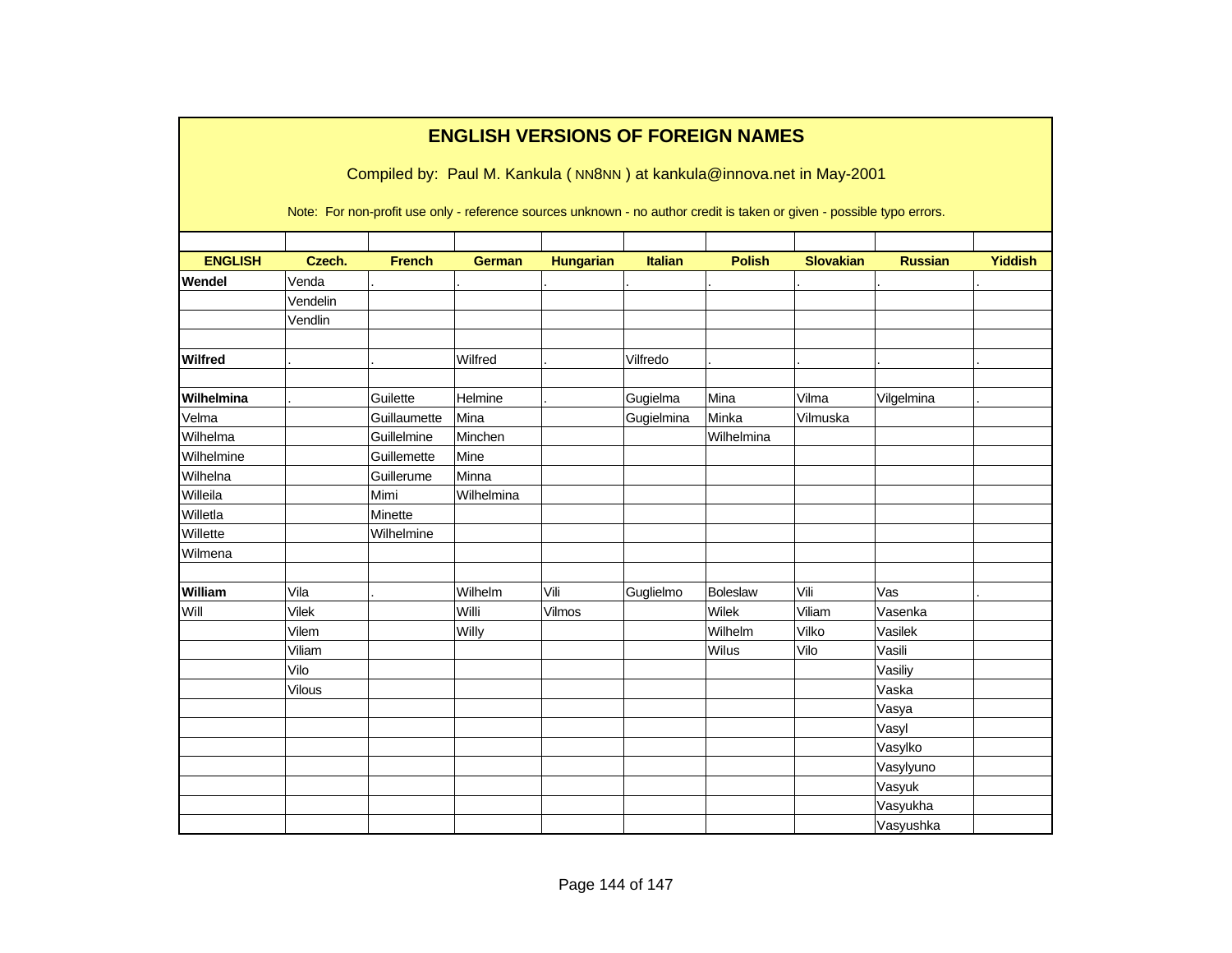|                 |        |                                                                                                                        |               |                  |           | <b>ENGLISH VERSIONS OF FOREIGN NAMES</b> |                  |                |                |
|-----------------|--------|------------------------------------------------------------------------------------------------------------------------|---------------|------------------|-----------|------------------------------------------|------------------|----------------|----------------|
|                 |        | Compiled by: Paul M. Kankula (NN8NN) at kankula@innova.net in May-2001                                                 |               |                  |           |                                          |                  |                |                |
|                 |        |                                                                                                                        |               |                  |           |                                          |                  |                |                |
|                 |        | Note: For non-profit use only - reference sources unknown - no author credit is taken or given - possible typo errors. |               |                  |           |                                          |                  |                |                |
|                 |        |                                                                                                                        |               |                  |           |                                          |                  |                |                |
| <b>ENGLISH</b>  | Czech. | <b>French</b>                                                                                                          | <b>German</b> | <b>Hungarian</b> | Italian   | <b>Polish</b>                            | <b>Slovakian</b> | <b>Russian</b> | <b>Yiddish</b> |
|                 |        |                                                                                                                        |               |                  |           |                                          |                  | Vasyuta        |                |
|                 |        |                                                                                                                        |               |                  |           |                                          |                  | Vasyutka       |                |
|                 |        |                                                                                                                        |               |                  |           |                                          |                  | Vava           |                |
|                 |        |                                                                                                                        |               |                  |           |                                          |                  | Vavka          |                |
| <b>Willis</b>   |        |                                                                                                                        |               |                  |           | Wilhelm                                  |                  |                |                |
|                 |        |                                                                                                                        |               |                  |           |                                          |                  |                |                |
| Wilma           | Vilma  |                                                                                                                        |               |                  |           |                                          |                  | Vilma          |                |
|                 |        |                                                                                                                        |               |                  |           |                                          |                  |                |                |
| Wolf            |        |                                                                                                                        |               |                  |           |                                          |                  | Volf           |                |
|                 |        |                                                                                                                        |               |                  |           |                                          |                  | Vulf           |                |
|                 |        |                                                                                                                        |               |                  |           |                                          |                  |                |                |
| <b>Xaverius</b> |        |                                                                                                                        |               |                  | Salvatore |                                          |                  |                |                |
|                 |        |                                                                                                                        |               |                  |           |                                          |                  |                |                |
| <b>Xavier</b>   |        |                                                                                                                        |               |                  | Saverio   | Ksavorek                                 |                  | Ksaver         |                |
| Javier          |        |                                                                                                                        |               |                  |           | Ksawer                                   |                  | Ksaveriy       |                |
|                 |        |                                                                                                                        |               |                  |           | Ksawery                                  |                  |                |                |
|                 |        |                                                                                                                        |               |                  |           | Xawery                                   |                  |                |                |
| Xenia           |        | Chimene                                                                                                                |               |                  |           | Ksenia                                   | Xenia            | Akseniya       |                |
| Xena            |        |                                                                                                                        |               |                  |           | Ksenka                                   |                  | Aksenya        |                |
|                 |        |                                                                                                                        |               |                  |           |                                          |                  | Aksiniya       |                |
|                 |        |                                                                                                                        |               |                  |           |                                          |                  | Aksinya        |                |
|                 |        |                                                                                                                        |               |                  |           |                                          |                  | Aksyusha       |                |
|                 |        |                                                                                                                        |               |                  |           |                                          |                  | Aksyushka      |                |
|                 |        |                                                                                                                        |               |                  |           |                                          |                  | Aksyutka       |                |
|                 |        |                                                                                                                        |               |                  |           |                                          |                  | Ksana          |                |
|                 |        |                                                                                                                        |               |                  |           |                                          |                  | Kseniya        |                |
|                 |        |                                                                                                                        |               |                  |           |                                          |                  | Ksenka         |                |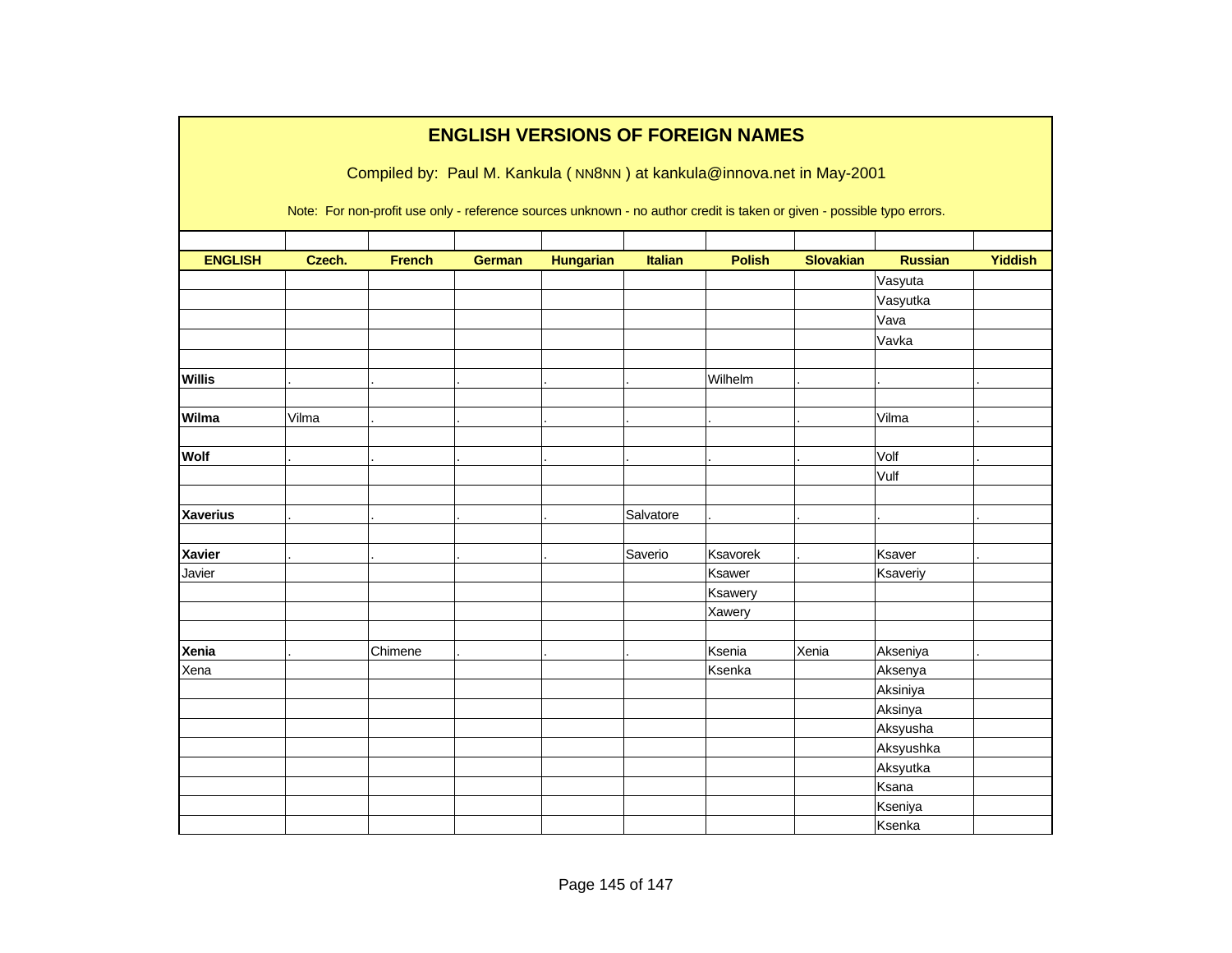|                |           |                                                                                                                        |               |                  |                | <b>ENGLISH VERSIONS OF FOREIGN NAMES</b> |                  |                |                |
|----------------|-----------|------------------------------------------------------------------------------------------------------------------------|---------------|------------------|----------------|------------------------------------------|------------------|----------------|----------------|
|                |           | Compiled by: Paul M. Kankula (NN8NN) at kankula@innova.net in May-2001                                                 |               |                  |                |                                          |                  |                |                |
|                |           |                                                                                                                        |               |                  |                |                                          |                  |                |                |
|                |           | Note: For non-profit use only - reference sources unknown - no author credit is taken or given - possible typo errors. |               |                  |                |                                          |                  |                |                |
|                |           |                                                                                                                        |               |                  |                |                                          |                  |                |                |
| <b>ENGLISH</b> | Czech.    | <b>French</b>                                                                                                          | <b>German</b> | <b>Hungarian</b> | <b>Italian</b> | <b>Polish</b>                            | <b>Slovakian</b> | <b>Russian</b> | <b>Yiddish</b> |
|                |           |                                                                                                                        |               |                  |                |                                          |                  | Ksenya         |                |
|                |           |                                                                                                                        |               |                  |                |                                          |                  | Ksenyushka     |                |
|                |           |                                                                                                                        |               |                  |                |                                          |                  | Ksyusha        |                |
|                |           |                                                                                                                        |               |                  |                |                                          |                  | Ksyushka       |                |
|                |           |                                                                                                                        |               |                  |                |                                          |                  | Ksyuta         |                |
|                |           |                                                                                                                        |               |                  |                |                                          |                  | Ksyutka        |                |
|                |           |                                                                                                                        |               |                  |                |                                          |                  | Oksana         |                |
|                |           |                                                                                                                        |               |                  |                |                                          |                  | Oksanka        |                |
|                |           |                                                                                                                        |               |                  |                |                                          |                  | Oksanushka     |                |
|                |           |                                                                                                                        |               |                  |                |                                          |                  | Oksenya        |                |
|                |           |                                                                                                                        |               |                  |                |                                          |                  | Oksinka        |                |
|                |           |                                                                                                                        |               |                  |                |                                          |                  | Oksya          |                |
|                |           |                                                                                                                        |               |                  |                |                                          |                  |                |                |
| Yolanda        |           |                                                                                                                        |               | Jolan            |                | Jola                                     |                  |                |                |
|                |           |                                                                                                                        |               | Jolanka          |                | Jolanta                                  |                  |                |                |
|                |           |                                                                                                                        |               | Joli             |                |                                          |                  |                |                |
|                |           |                                                                                                                        |               |                  |                |                                          |                  |                |                |
| Yvonne         |           |                                                                                                                        |               |                  |                | Iwona                                    |                  | Ivona          |                |
|                |           |                                                                                                                        |               |                  |                |                                          |                  |                |                |
| Zachary        | Zacharyas | Zacharie                                                                                                               |               | Zacharias        | Zaccaria       | Zachariasz                               | Zacharias        | Sachar         |                |
| Zach           |           |                                                                                                                        |               | Zako             | Zaccheria      | Zacheusz                                 |                  | Zakhar         |                |
| Zachariah      |           |                                                                                                                        |               |                  |                |                                          |                  | Zakhariy       |                |
| Zacharis       |           |                                                                                                                        |               |                  |                |                                          |                  | Zakharka       |                |
|                |           |                                                                                                                        |               |                  |                |                                          |                  | Zakharushka    |                |
|                |           |                                                                                                                        |               |                  |                |                                          |                  |                |                |
| Zelda          |           |                                                                                                                        |               |                  |                | Zelda                                    |                  |                |                |
|                |           |                                                                                                                        |               |                  |                |                                          |                  |                |                |
| Zenon          |           |                                                                                                                        |               |                  |                | Zenon                                    |                  |                |                |
|                |           |                                                                                                                        |               |                  |                | Zewek                                    |                  |                |                |